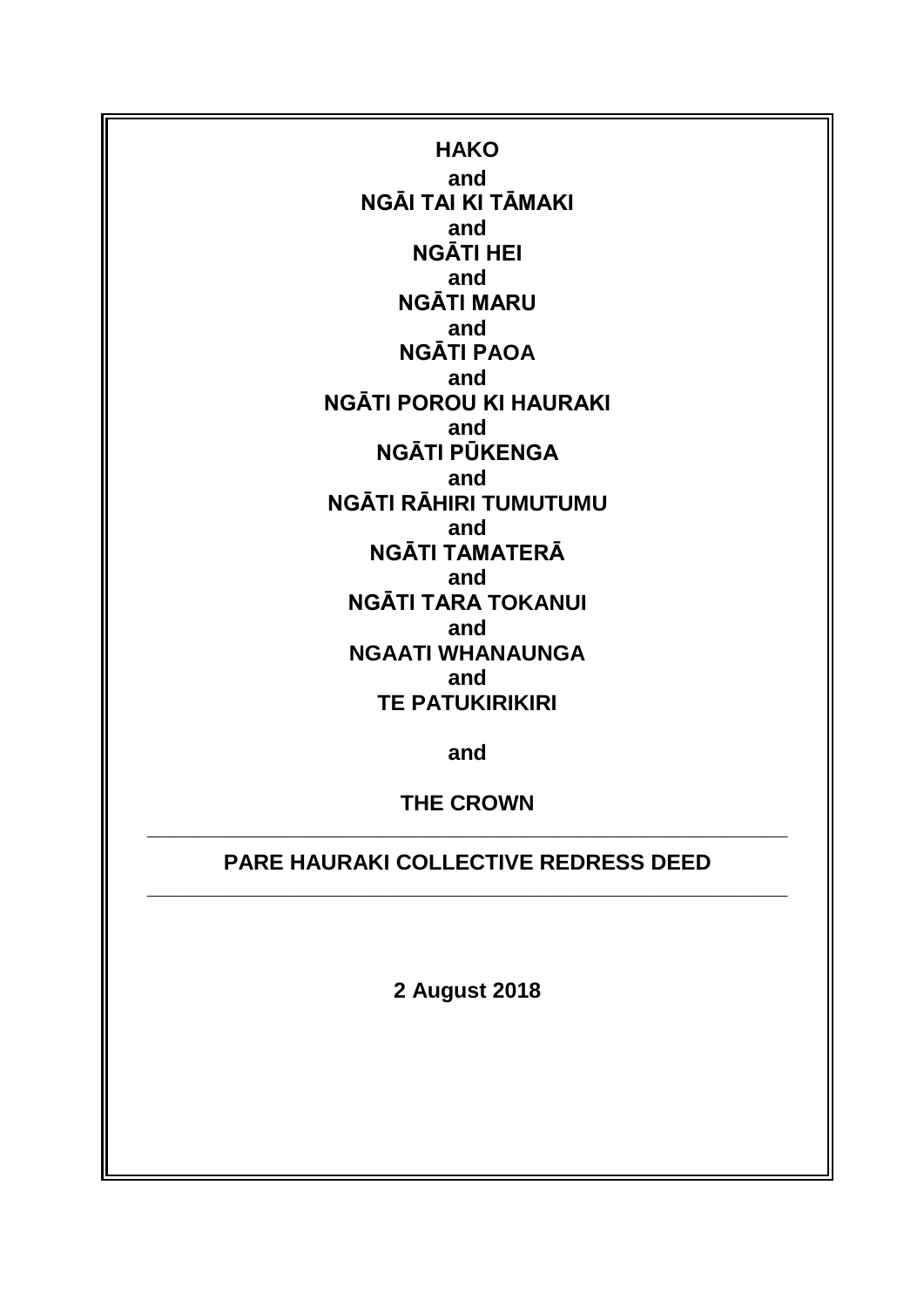# **PURPOSE OF THIS DEED**

This deed relates to the 12 Iwi of Hauraki, being –

- Hako;
- Ngāi Tai ki Tāmaki;
- Ngāti Hei;
- Ngāti Maru;
- Ngāti Paoa;
- Ngāti Porou ki Hauraki;
- Ngāti Pūkenga;
- Ngāti Rāhiri Tumutumu;
- Ngāti Tamaterā;
- Ngāti Tara Tokanui;
- Ngaati Whanaunga; and
- Te Patukirikiri.

This deed –

- specifies the collective Treaty redress in respect of the shared interests of the Iwi of Hauraki for their historical claims; and
- provides for other relevant matters; and
- is conditional upon the Pare Hauraki collective redress legislation coming into force.

Each Iwi of Hauraki will also receive iwi-specific Treaty redress in a deed of settlement of its historical claims with the Crown.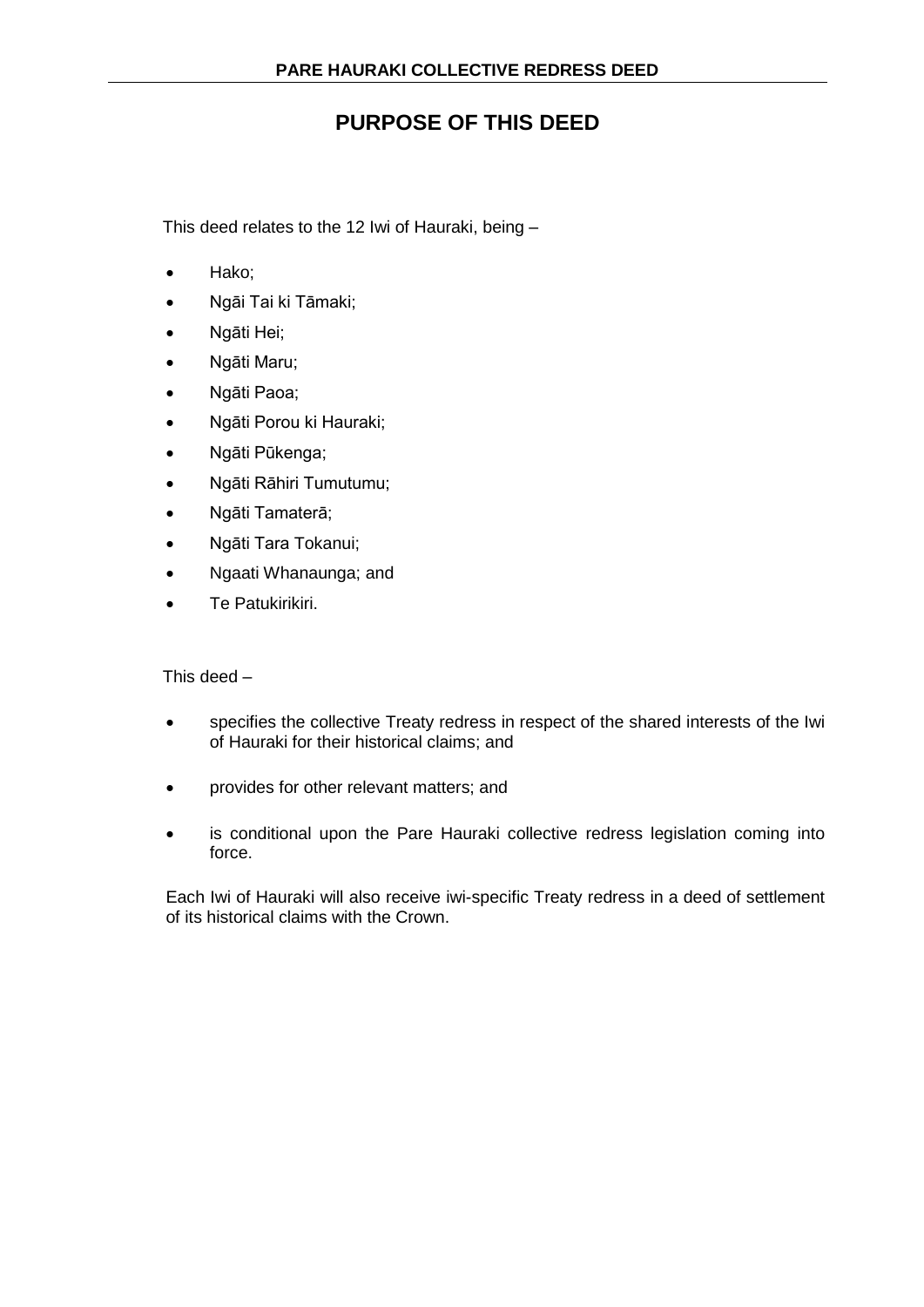## **TABLE OF CONTENTS**

| $\mathbf 1$             |                                                              |  |  |
|-------------------------|--------------------------------------------------------------|--|--|
| $\mathbf{2}$            |                                                              |  |  |
| 3                       |                                                              |  |  |
| $\overline{\mathbf{4}}$ | STATEMENT OF PARE HAURAKI WORLD VIEW AND PROGRAMME           |  |  |
|                         | FOR A CULTURE OF NATURAL RESOURCE PARTNERSHIP9               |  |  |
| 5                       | <b>CULTURAL REDRESS: WAIHOU, PIAKO, COROMANDEL CATCHMENT</b> |  |  |
|                         |                                                              |  |  |
| 6                       | <b>CULTURAL REDRESS: UPPER MANGATANGI AND MANGATAWHIRI</b>   |  |  |
|                         |                                                              |  |  |
| $\overline{7}$          | <b>CULTURAL REDRESS: MANGATANGI STREAM, MANGATAWHIRI</b>     |  |  |
|                         | RIVER AND WHANGAMARINO WETLAND CATCHMENTS WITHIN THE         |  |  |
|                         |                                                              |  |  |
| 8                       |                                                              |  |  |
| 9                       | <b>CULTURAL REDRESS: PARE HAURAKI CONSERVATION</b>           |  |  |
|                         |                                                              |  |  |
| 10                      | <b>CULTURAL REDRESS: KAIMAI-MAMAKU RANGE STATUTORY</b>       |  |  |
|                         |                                                              |  |  |
| 11                      |                                                              |  |  |
| 12                      | <b>CULTURAL REDRESS: MINISTRY FOR PRIMARY INDUSTRIES</b>     |  |  |
|                         |                                                              |  |  |
| 13                      | CULTURAL REDRESS: OFFICIAL GEOGRAPHIC NAMES  113             |  |  |
| 14                      |                                                              |  |  |
| 15                      | CULTURAL REDRESS: LETTER OF INTRODUCTION 117                 |  |  |
| 16                      |                                                              |  |  |
| 17                      |                                                              |  |  |
| 18                      | PARE HAURAKI COLLECTIVE REDRESS LEGISLATION,                 |  |  |
|                         | PARE HAURAKI COLLECTIVE ENTITIES, CONDITIONS, AND            |  |  |
|                         |                                                              |  |  |
| 19                      |                                                              |  |  |
| 20                      |                                                              |  |  |
| 21                      | TIKAPA MOANA - TE TAI TAMAHINE / TE TAI TAMAWAHINE  143      |  |  |
| 22                      |                                                              |  |  |
| 23                      |                                                              |  |  |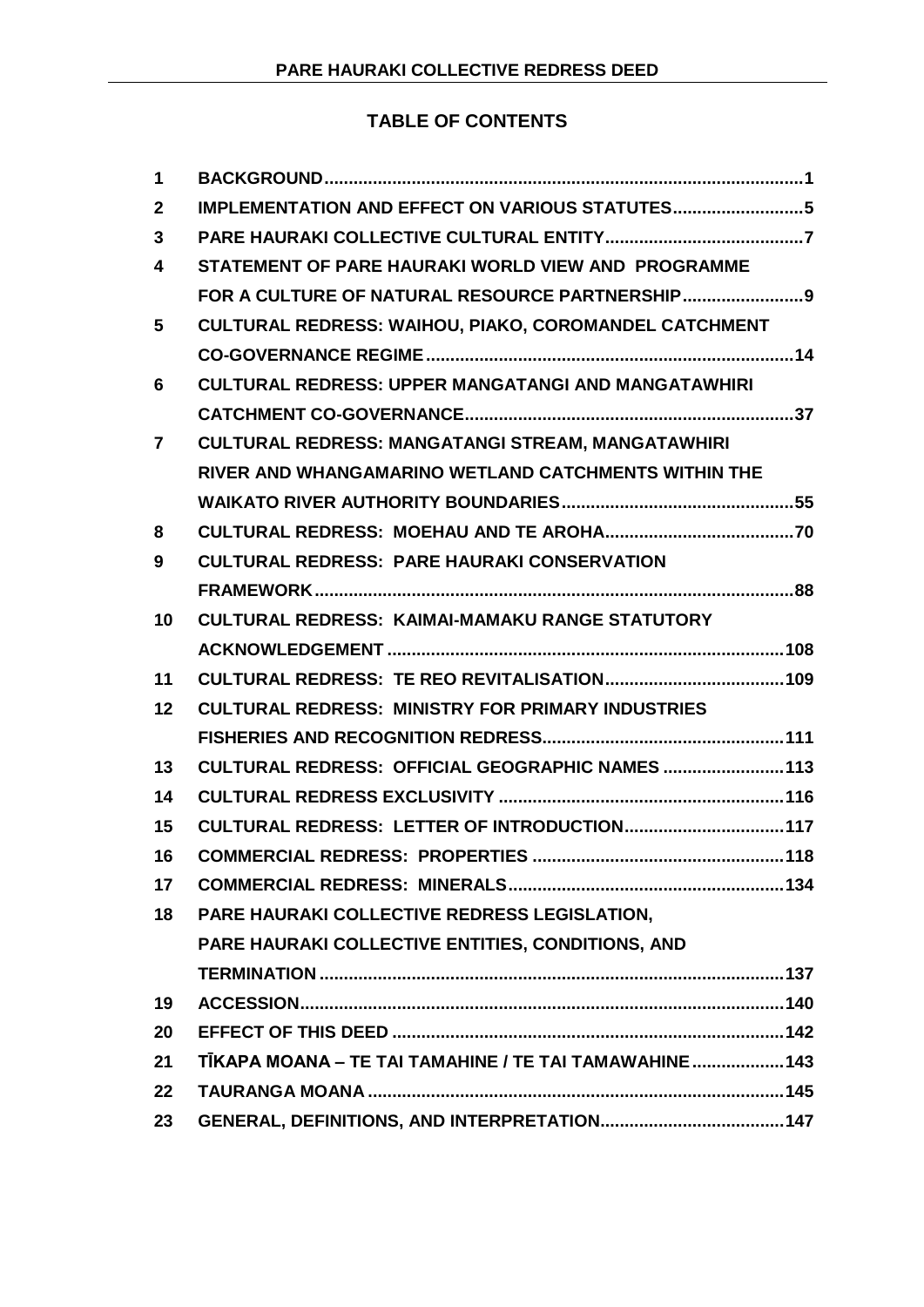## **SCHEDULES**

#### **GENERAL MATTERS**

- **1. Tax**
- **2. Notice**
- **3. Miscellaneous**
- **4. Defined terms**
- **5. Interpretation**

## **PROPERTY REDRESS**

- **1. Disclosure information and warranty**
- **2. Vesting of cultural redress properties**
- **3. Early release commercial redress properties**
- **4. Commercial redress properties**
- **5. Licensed land**
- **6. Deferred selection properties**
- **7. Deferred purchase**
- **8. Early release commercial redress properties**
- **9. Terms of transfer**
- **10. Notice in relation to properties**
- **11. Definitions**

## **DOCUMENTS**

- **1. Kaimai-Mamaku Range statement of association**
- **2. Minerals relationship agreement**
- **3. Deed of covenant**
- **4. Fisheries RFR deed over quota**
- **5 Overseas investment applications letter of introduction**
- **6. Encumbrance for tupuna maunga**
- **7. Encumbrances for licensed land**
- **8. Encumbrances for deferred selection properties**
- **9. Deed of accession**
- **10. Land exchange agreement**
- **11. Memorandum of understanding**

#### **ATTACHMENTS**

- **1. Pare Hauraki redress area map**
- **2. Deed plans**
- **3. Iwi with interests in Moehau Tupuna Maunga and Te Aroha Tupuna Maunga**
- **4. Conservation framework area map**
- **5. Fisheries Advisory Committee area map**
- **6. Pare Hauraki area RFR**
- **7. Pare Hauraki list RFR**
- **8. Second right of refusal land**
- **9. Specified area properties map**
- **10. Tauranga RFR land map**
- **11. Wentworth Valley property**
- **12. Licensed land maps**
- **13. Tairua Fire Station Land Exchange map**
- **14. Mangatangi, Mangatawhiri and Whangamarino Catchments map**
- **15. Waihou, Piako, Coromandel Catchments map**
- **16. Waikato Conservation Management Strategy area within the Pare Hauraki redress area map**
- **17. Draft collective bill**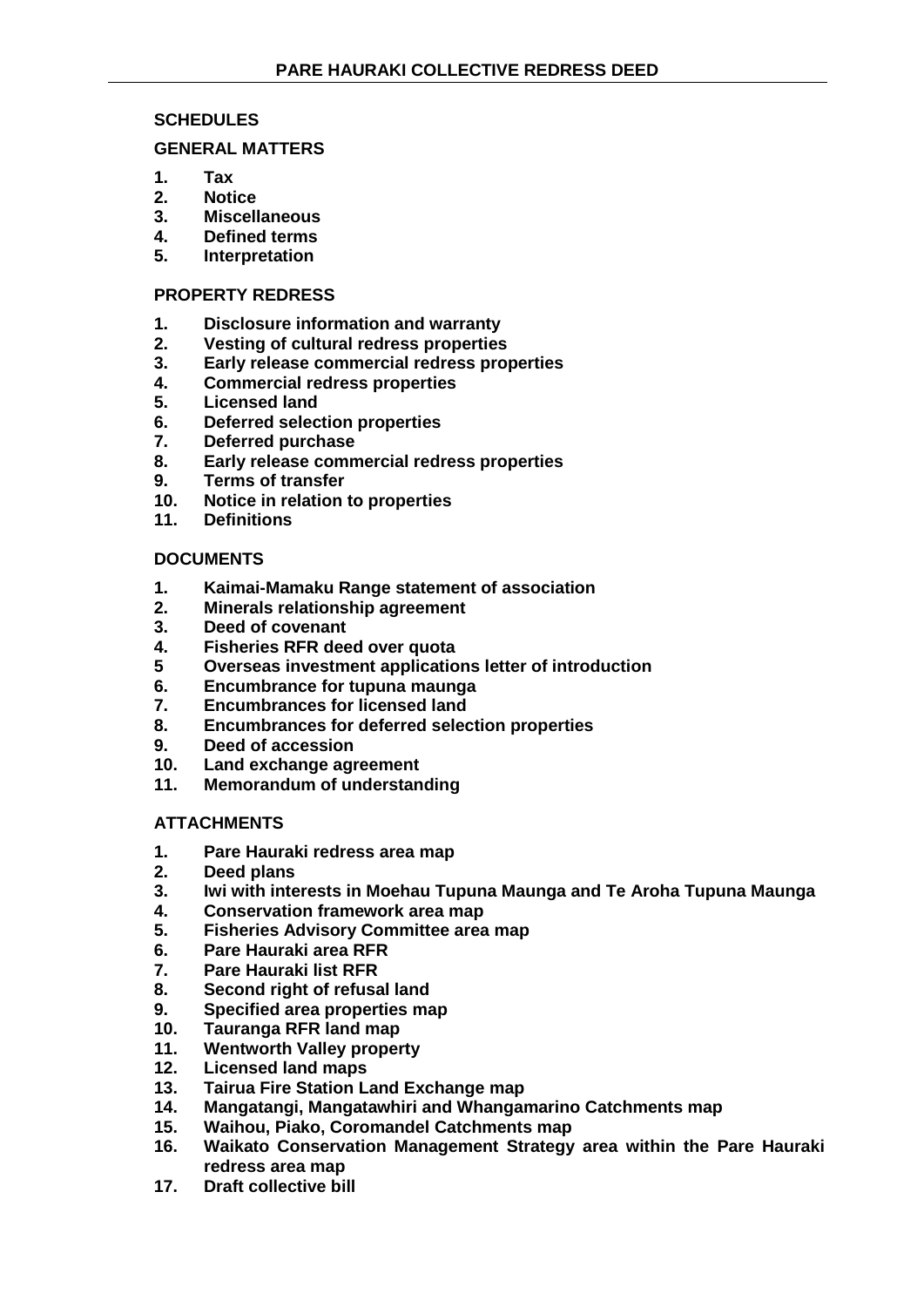# **PARE HAURAKI COLLECTIVE REDRESS DEED**

**THIS DEED** is made between

**HAKO and NGĀI TAI KI TĀMAKI and NGĀTI HEI and NGĀTI MARU and NGĀTI PAOA and NGĀTI POROU KI HAURAKI and NGĀTI PŪKENGA and NGĀTI RĀHIRI TUMUTUMU and NGĀTI TAMATERĀ and NGĀTI TARA TOKANUI and NGAATI WHANAUNGA and TE PATUKIRIKIRI**

**and**

**THE CROWN**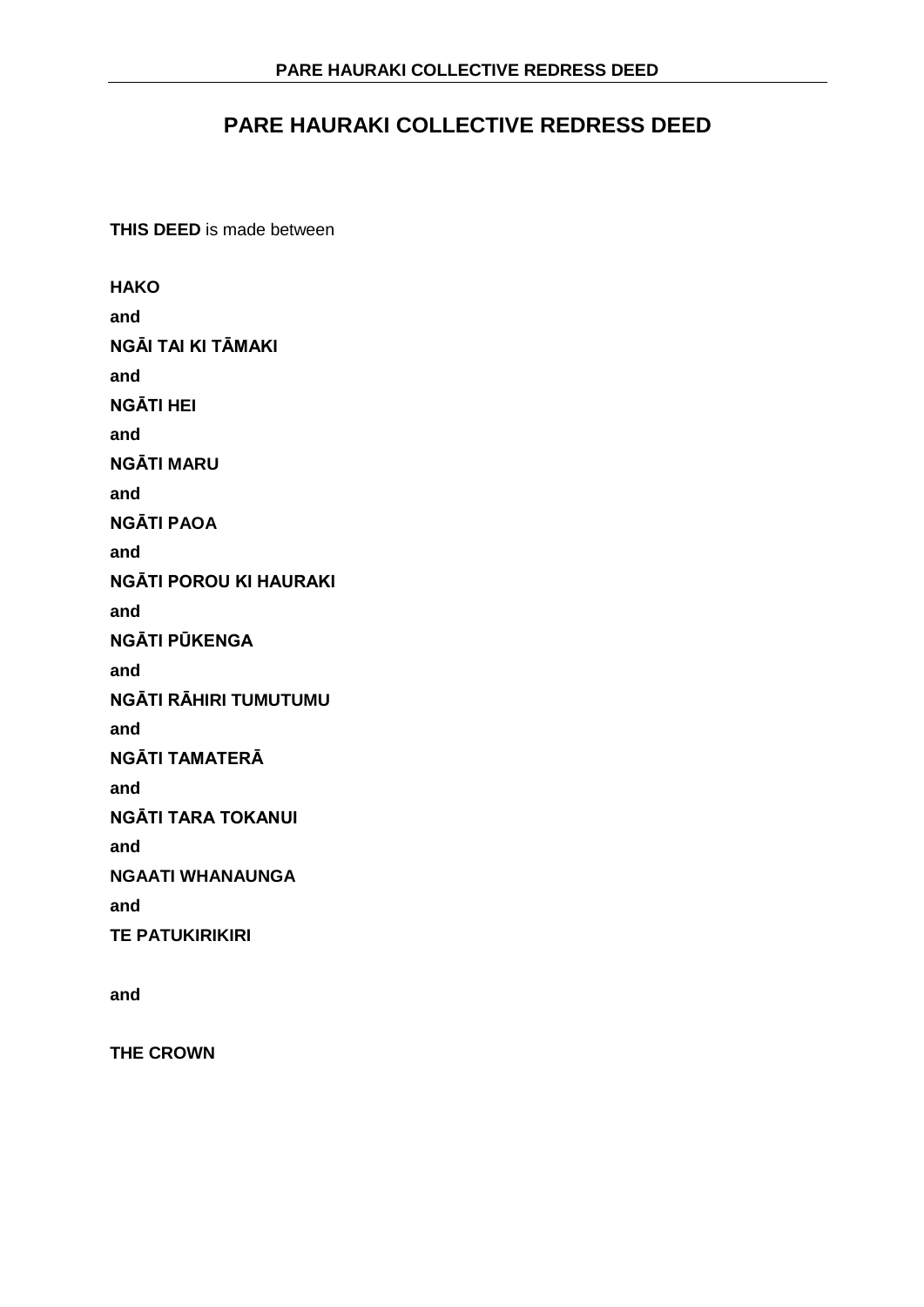# **1 BACKGROUND**

## **NEGOTIATIONS, RATIFICATION AND APPROVALS**

- 1.1 Since December 2009, there have been negotiations between the 12 Iwi of Hauraki and the Crown towards a collective Treaty redress deed for the historical claims of the iwi.
- 1.2 The attachments contain a map showing the area within which redress is being provided to the Iwi of Hauraki. This map does not describe an area of interest and only encompasses part of the Iwi of Hauraki rohe.
- 1.3 On 1 October 2010, the Iwi of Hauraki and the Crown signed a Framework Agreement that included offers to negotiate redress with respect to –
	- 1.3.1 Te Aroha and Moehau maunga;
	- 1.3.2 motu;
	- 1.3.3 recognition of Tīkapa Moana Te Tai Tamahine / Te Tai Tamawahine;
	- 1.3.4 co-governance of Whenua Kura/public conservation land;
	- 1.3.5 co-governance of the Waihou and Piako Rivers which includes the Ōhinemuri River;
	- 1.3.6 relationship agreements and protocols with Ministers including Energy and Resources, Arts Culture and Heritage and Fisheries;
	- 1.3.7 place name changes;
	- 1.3.8 financial redress;
	- 1.3.9 Athenree, Kauaeranga, Tairua, Waihou, Whangamata and Whangapoua Crown Forest Licensed land, including accumulated rentals;
	- 1.3.10 commercial redress properties including Landcorp Farms, Office of Treaty Settlements' landbank properties and sale and leaseback properties; and
	- 1.3.11 rights of first refusal.
- 1.4 On 22 July 2011, each Iwi of Hauraki signed Agreement in Principle Equivalents which expanded upon the Hauraki Collective Framework Agreement and also included offers to negotiate redress with respect to –
	- 1.4.1 the rivers and waterways of the Coromandel Peninsula;
	- 1.4.2 Whangamarino system, and Mangatawhiri and Mangatangi streams;
	- 1.4.3 formal Conservation Board and Hauraki Gulf Forum representation;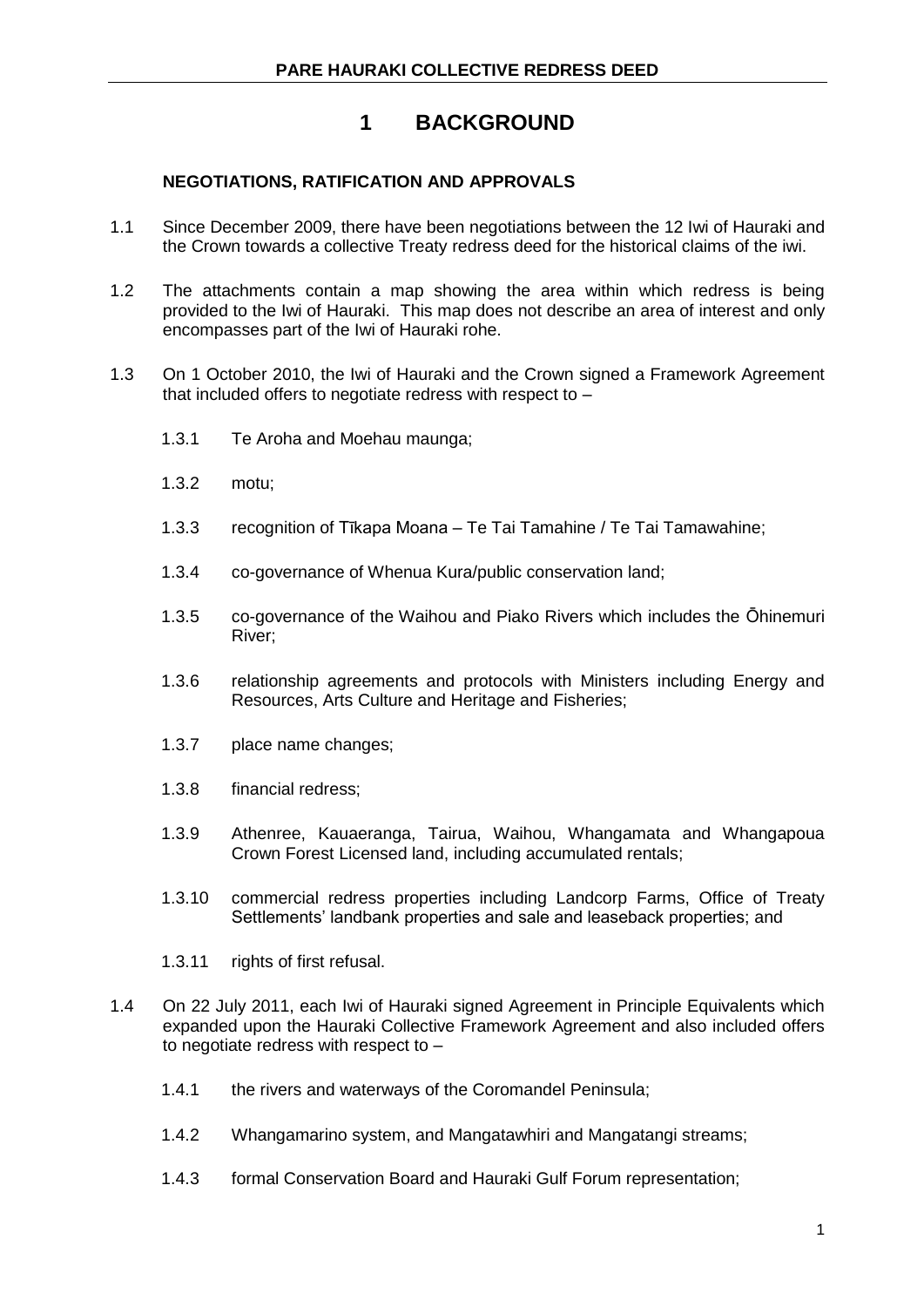## **1: BACKGROUND**

- 1.4.4 a relationship agreement issued by the Minister of Conservation;
- 1.4.5 Te Reo Māori me ona tikanga;
- 1.4.6 enhancement and return of all forms of taonga;
- 1.4.7 rights relating to nationalised and non-nationalised Crown-owned minerals and information held by the Crown or Crown Research Institutes on these minerals;
- 1.4.8 preferential access to concessions in relation to Whenua Kura/ conservation land, Tīkapa Moana – Te Tai Tamahine / Te Tai Tamawahine;
- 1.4.9 opportunities to enter into formal arrangements with the Crown over its proposed commercial arrangements in the Hauraki region, particularly in relation to infrastructure development and investment; and
- 1.4.10 other mechanisms available to the Iwi of Hauraki to recognise their interests in the marine and freshwater fisheries of Tīkapa Moana – Te Tai Tamahine / Te Tai Tamawahine, and the waterways of Tīkapa Moana.
- 1.5 The Agreement in Principle Equivalents also included offers to negotiate iwi-specific redress with respect to –
	- 1.5.1 the properties and areas of ancestral, spiritual and cultural significance to each iwi including transfers and vestings, overlay classifications, statutory acknowledgements and deeds of recognition;
	- 1.5.2 other cultural redress including relationship agreements, access to cultural resources, nohoanga and other arrangements and place name changes; and
	- 1.5.3 commercial redress for each iwi.
- 1.6 On 22 December 2016, the Iwi of Hauraki and the Crown initialled a collective redress deed.
- 1.7 The Iwi of Hauraki have, since the initialling of this deed, by a majority of
	- 1.7.1 the percentage for each Iwi of Hauraki specified next to the iwi below, ratified this deed; and
	- 1.7.2 the percentage for each Iwi of Hauraki specified next to the iwi below, approved the Pare Hauraki collective entities each receiving the relevant collective redress: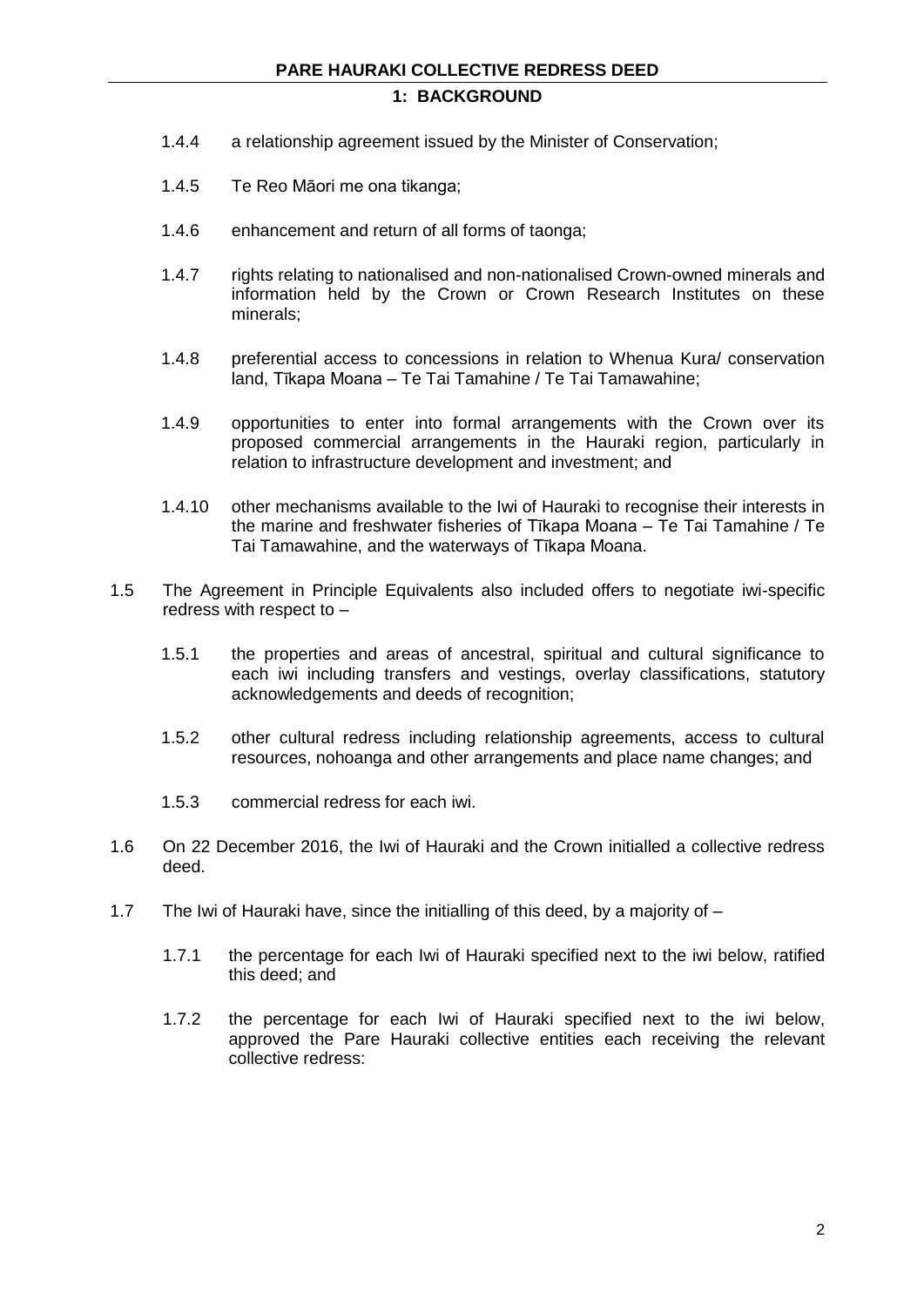## **1: BACKGROUND**

| Iwi                       | <b>Deed ratification</b><br>percentage | <b>Pare Hauraki</b><br>collective entities<br>approved |
|---------------------------|----------------------------------------|--------------------------------------------------------|
| Hako                      | 94.20%                                 | 93.33%                                                 |
| Ngāi Tai ki Tāmaki        | 89.60%                                 | 86.78%                                                 |
| Ngāti Hei                 | 97.70%                                 | 97.70%                                                 |
| Ngāti Maru                | 94.00%                                 | 92.88%                                                 |
| Ngāti Paoa                | 96.20%                                 | 96.23%                                                 |
| Ngāti Porou ki<br>Hauraki | Not applicable, refer to<br>part 19    | Not applicable, refer to<br>part 19                    |
| Ngāti Pūkenga             | Not applicable, refer to<br>part 19    | Not applicable, refer to<br>part 19                    |
| Ngāti Rāhiri<br>Tumutumu  | 86.05%                                 | 83.72%                                                 |
| Ngāti Tamaterā            | 96.15%                                 | 92.63%                                                 |
| Ngāti Tara Tokanui        | 95.24%                                 | 85.81%                                                 |
| Ngaati Whanaunga          | 98.15%                                 | 96.23%                                                 |
| <b>Te Patukirikiri</b>    | 100.00%                                | 100.00%                                                |

- 1.8 Each majority referred to in clause 1.7 is of valid votes cast in a ballot.
- 1.9 The Crown is satisfied
	- 1.9.1 with the ratification and approvals of each Iwi of Hauraki referred to in clauses 1.7.1 and 1.7.2; and
	- 1.9.2 the Pare Hauraki collective cultural entity is appropriate to receive cultural redress on behalf of the Iwi of Hauraki; and
	- 1.9.3 the Pare Hauraki collective commercial entity and Pare Hauraki collective CFL land entity are appropriate to receive commercial redress on behalf of the Iwi of Hauraki.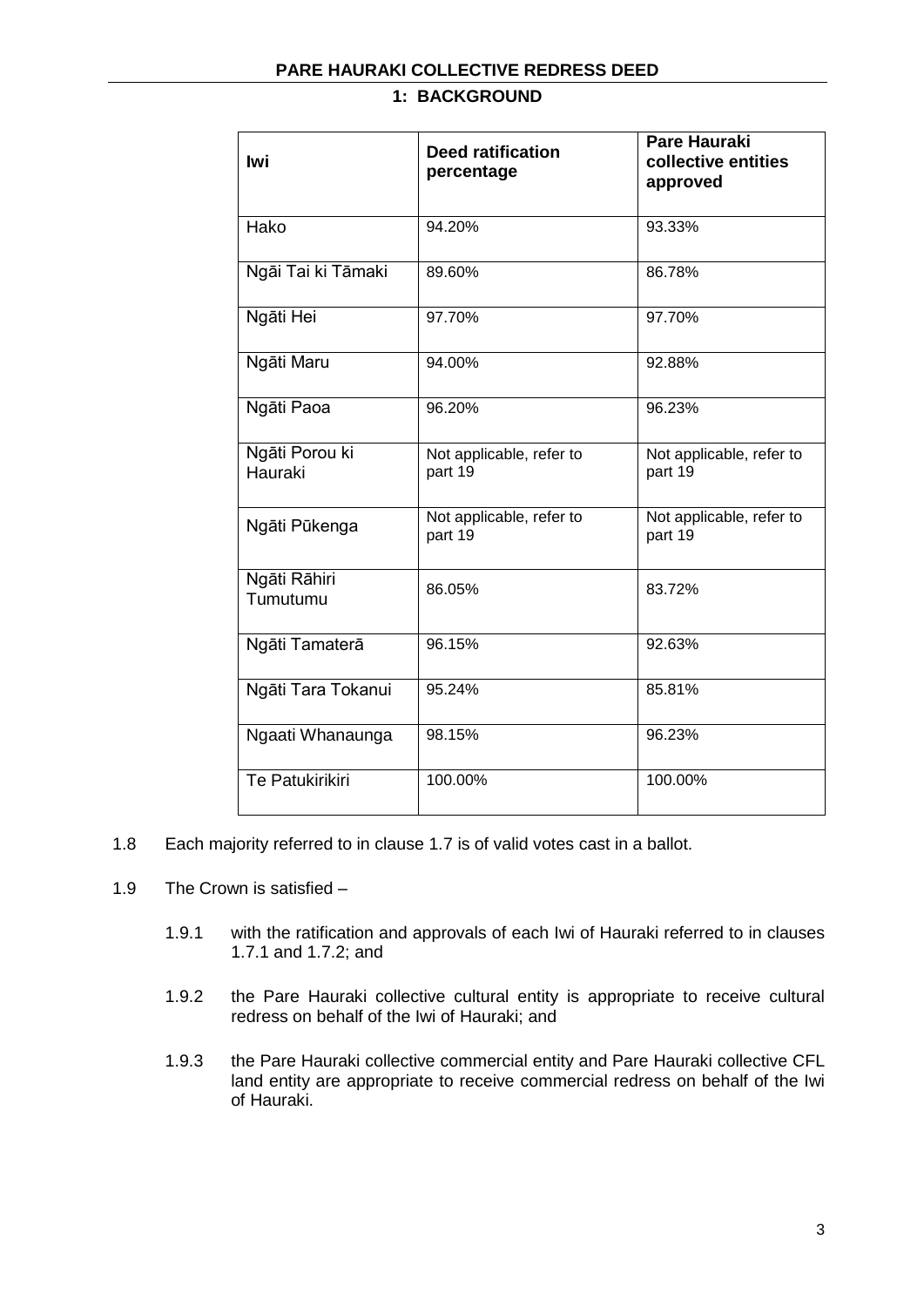## **1: BACKGROUND**

## **ESTABLISHMENT OF PARE HAURAKI COLLECTIVE ENTITIES**

1.10 The parties acknowledge that the Iwi of Hauraki must establish the Pare Hauraki collective entities to receive collective redress on behalf of the Iwi of Hauraki.

## **AGREEMENT**

- 1.11 Therefore, the parties
	- 1.11.1 wish to enter, in good faith, into this deed; and
	- 1.11.2 agree and acknowledge as provided in this deed.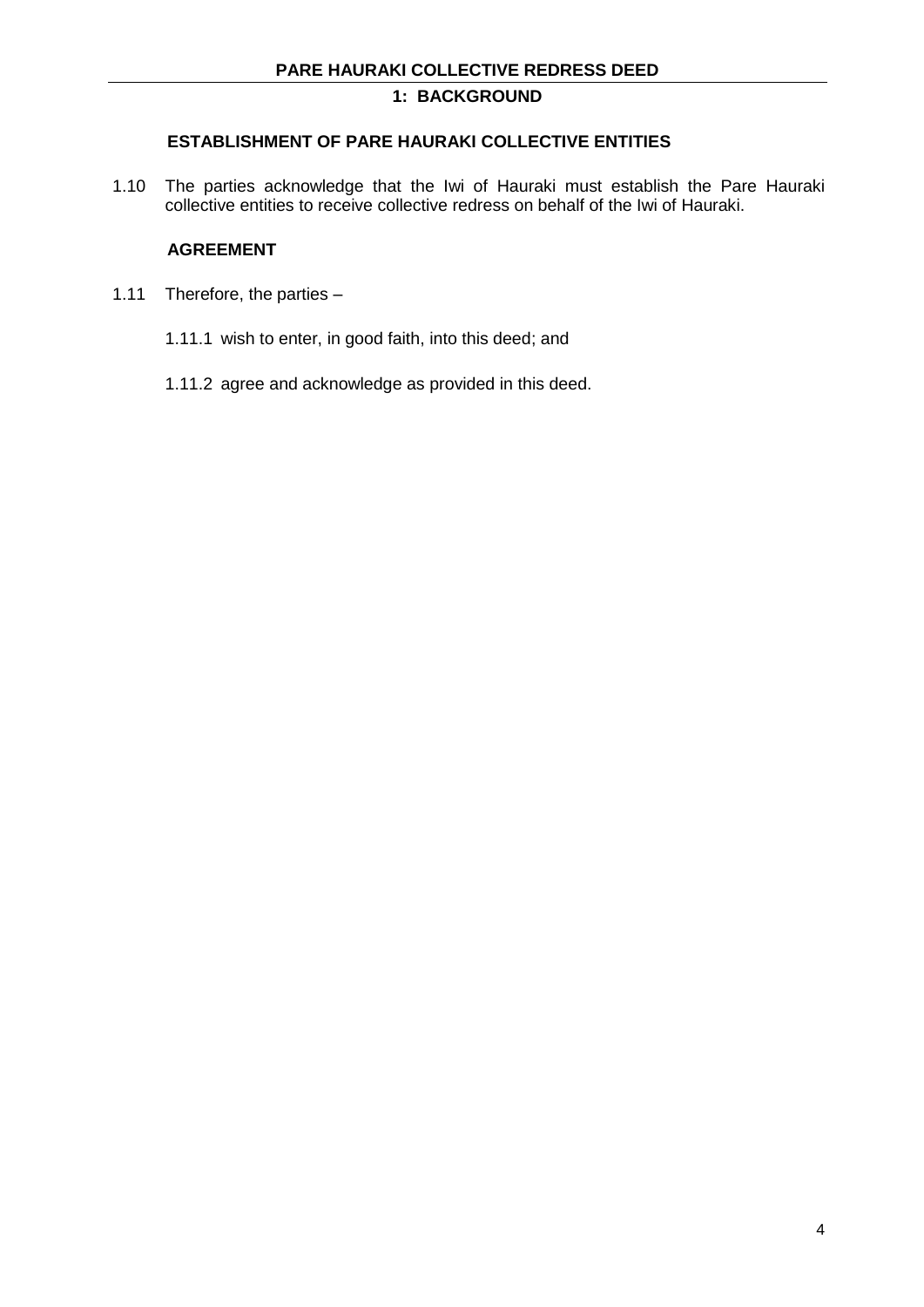# **2 IMPLEMENTATION AND EFFECT ON VARIOUS STATUTES**

## **RESUMPTIVE ENACTMENTS**

- 2.1 The Pare Hauraki collective redress legislation will, on the terms provided by sections 11 to 13 of the draft collective bill, –
	- 2.1.1 provide that the legislation referred to in section 11(2) of the draft collective bill does not apply –
		- (a) to a cultural redress property; or
		- (b) to a commercial redress property; or
		- (c) to the licensed land; or
		- (d) to a purchased deferred selection property if settlement of the property has been effected; or
		- (e) to an early release commercial redress property; or
		- (f) to any RFR land disposal under a contract formed under section 229 of the draft collective bill; or
		- (g) to all or part of the Koheroa Road property if it is disposed of under a contract formed under section 264 of the draft collective bill; or
		- (h) for the benefit of Pare Hauraki collective entities; and
	- 2.1.2 require any resumptive memorial to be removed from a certificate of title to, or a computer register for, the properties listed in clause 2.1.1; and
	- 2.1.3 define Koheroa Road property as the property described in part 8 of the attachments (second right of refusal land), being 0.8075 hectares, more or less, being Lot 1 DP 92293. All computer freehold register NA48D/901.

#### **PERPETUITIES AND AVAILABILITY OF DEED**

- 2.2 The Pare Hauraki collective redress legislation will, on the terms provided by sections 14 and 17 of the draft collective bill –
	- 2.2.1 provide that the rule against perpetuities and the Perpetuities Act 1964 does not –
		- (a) apply to a document entered into to give effect to this deed if the application of that rule or the provisions of that Act would otherwise make the document, or a right conferred by the document, invalid or ineffective; or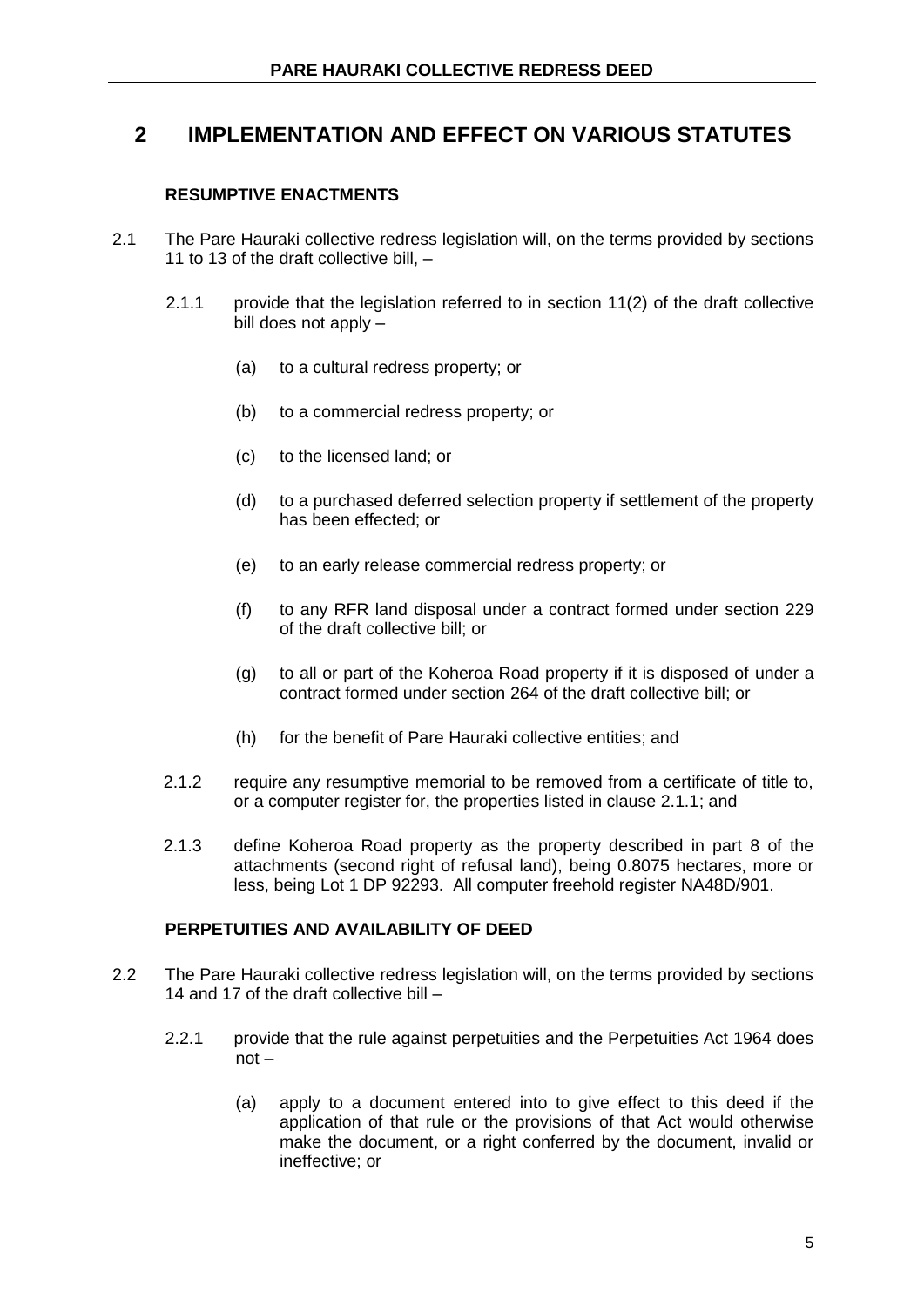## **2: IMPLEMENTATION AND EFFECT ON VARIOUS STATUTES**

- (b) prescribe or restrict the period during which the Pare Hauraki collective cultural entity, being the trust to be established under clause 18.7.2, may exist or hold or deal with property; and
- 2.2.2 require the Chief Executive of the Ministry of Justice to make copies of this deed publicly available.

#### **APPLICATION OF TE TURE WHENUA MAORI ACT 1993**

- 2.3 The Pare Hauraki collective redress legislation will, on the terms provided by section 15 of the draft collective bill, provide that no judicial body has jurisdiction in respect of any matter that arises from the application of Te Ture Whenua Maori Act 1993 if the matter relates to –
	- 2.3.1 a property vested or transferred under the Pare Hauraki collective redress legislation or this deed while it remains in the ownership of the recipient entity or any subsidiary; or
	- 2.3.2 RFR land (other than land subject to an application under section 41(e) of the Public Works Act 1981); or
	- 2.3.3 former RFR land transferred to the Pare Hauraki collective commercial entity (or to a person to whom the rights of the entity under the RFR have been assigned) while it remains in the ownership of that person or any subsidiary; or
	- 2.3.4 former second right of refusal land transferred to the Pare Hauraki collective commercial entity (or to a person to whom the rights of the entity under the RFR have been assigned) while it remains in the ownership of that person or any subsidiary; or
	- 2.3.5 any governance arrangement over land or property described in clauses 2.3.1 to 2.3.4; or
	- 2.3.6 any action taken by a Pare Hauraki collective entity in relation to land or property (other than a cultural redress property) described in clause 2.3.1 to 2.3.3 before the transfer of the land to it.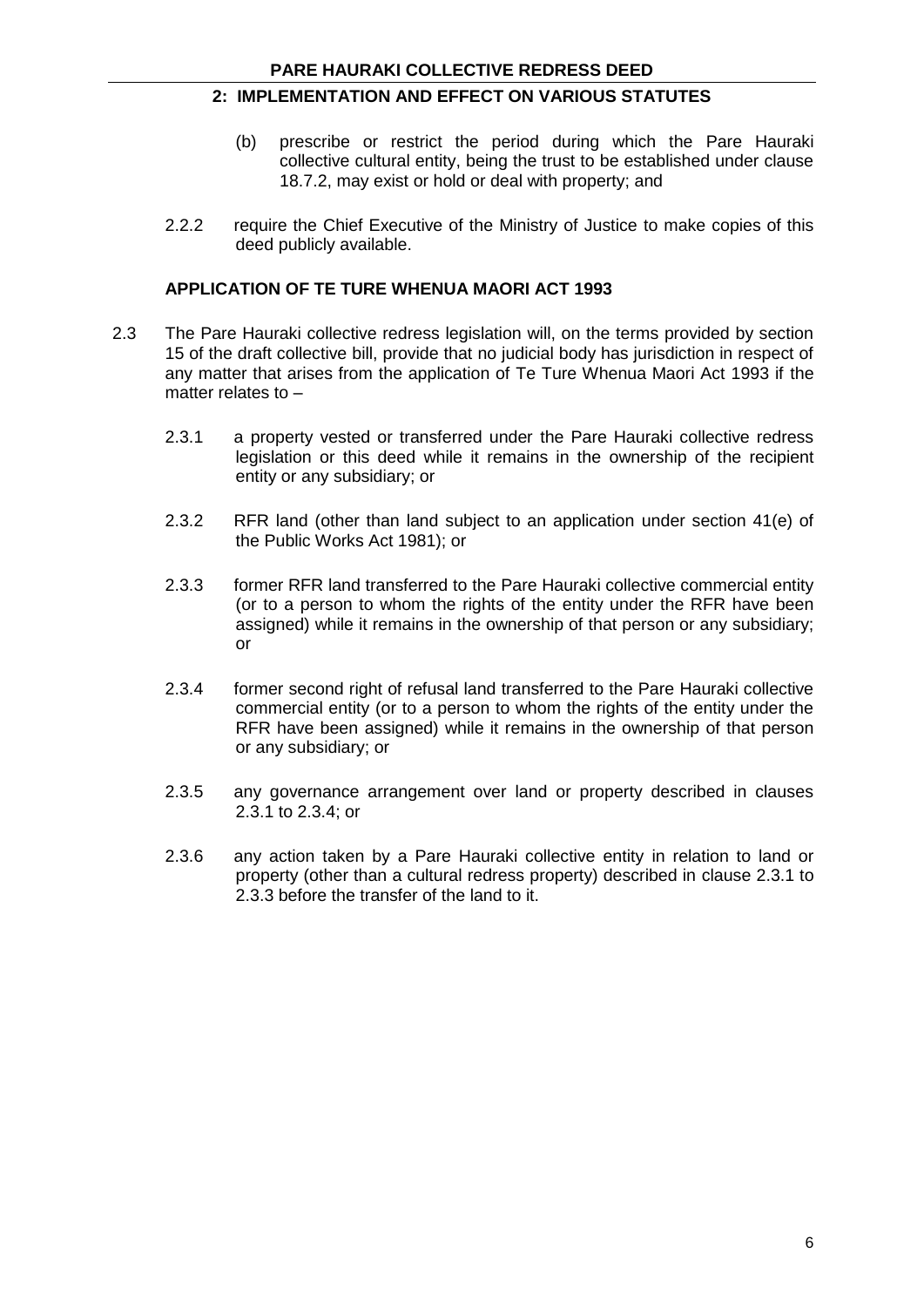# **3 PARE HAURAKI COLLECTIVE CULTURAL ENTITY**

## **OVERVIEW**

- 3.1 The Pare Hauraki collective cultural entity will be the representative collective body of the Iwi of Hauraki in relation to natural resource matters and other matters.
- 3.2 As detailed in parts 5 to 12, the Pare Hauraki collective cultural entity will be responsible for (among other things):
	- 3.2.1 promoting the restoration, maintenance and enhancement of natural resources in the Pare Hauraki world;
	- 3.2.2 promoting a culture of natural resource partnership in the Pare Hauraki world;
	- 3.2.3 promoting an integrated approach to natural resource governance and management across the Pare Hauraki world; and
	- 3.2.4 promoting the social, cultural and economic wellbeing of the people of Pare Hauraki.

#### **CO-GOVERNANCE, PARTNERSHIPS AND RELATIONSHIPS**

- 3.3 The Pare Hauraki collective redress legislation will provide that the Pare Hauraki collective cultural entity will:
	- 3.3.1 appoint six members to the Waihou, Piako, Coromandel Catchment Authority, a co-governance entity which provides governance, oversight and direction in relation to the waterways of the Waihou, Piako and Coromandel catchments;
	- 3.3.2 be involved in the governance and management of the upper and lower Mangatangi River, the Mangatawhiri Stream and the Whangamarino catchments, being the area edged black in the map in part 14 of the attachments; and
	- 3.3.3 appoint three members to the Moehau Tupuna Maunga Board to administer the Moehau Tupuna Maunga Reserve.
- 3.4 The Pare Hauraki collective cultural entity will also have partnerships and relationships with relevant Ministers and Ministries, including, under this deed, the Department of Conservation, Ministry for Primary Industries and the Ministry of Business, Innovation and Employment.

#### **FUTURE NEGOTIATIONS**

3.5 The Pare Hauraki collective cultural entity will lead, on behalf of the Iwi of Hauraki, the future Treaty negotiations with the Crown: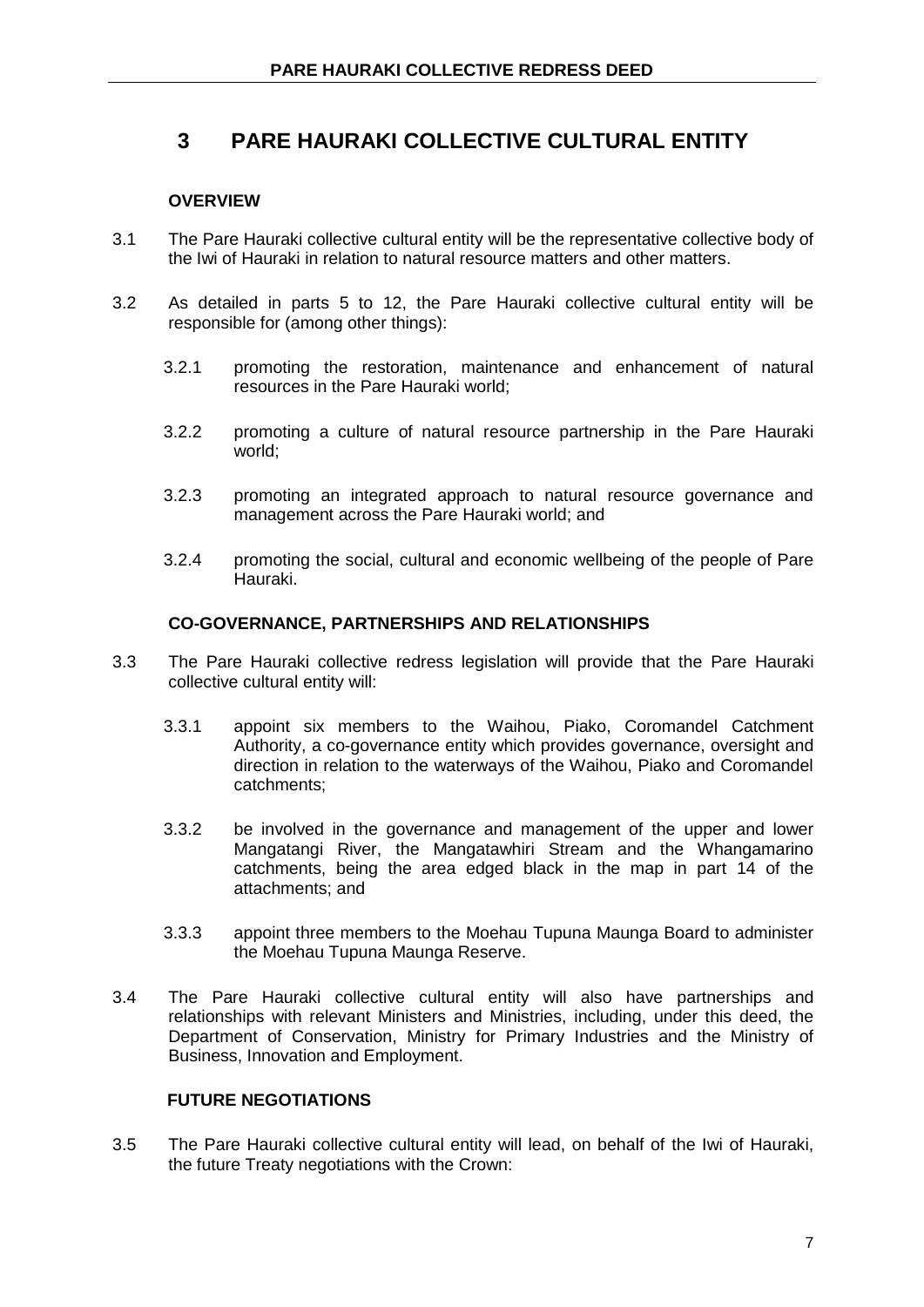## **3: PARE HAURAKI COLLECTIVE CULTURAL ENTITY**

- 3.5.1 for collective cultural redress, over the following water bodies:
	- (a) Tīkapa Moana Te Tai Tamahine / Te Tai Tamawahine:
	- (b) Tauranga Moana; and
- 3.5.2 as part of the review of the scheme which applies to the gathering, use and possession of materials for customary purposes from dead marine mammals to provide for the rights of the Iwi of Hauraki.

#### **CROWN CONTRIBUTION**

3.6 On the settlement date, the Crown will pay the amount of \$500,000 to the Pare Hauraki collective cultural entity as a contribution to the establishment and other costs of the entity.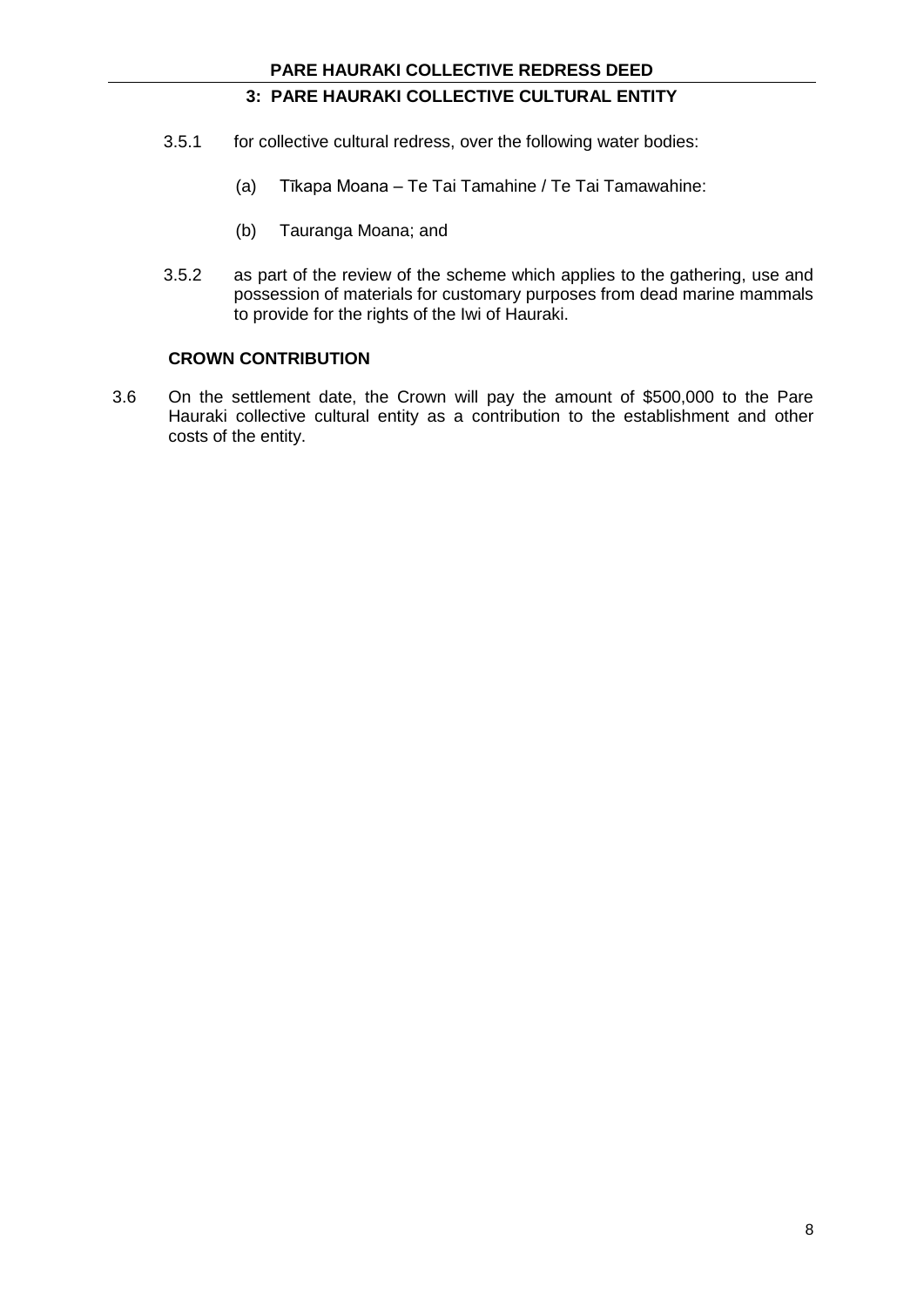## **I. STATEMENT OF PARE HAURAKI WORLD VIEW**

Ngā puke ki Hauraki ka tārehua E mihi ana ki te whenua, e tangi ana ki te tāngata Ko Moehau ki waho, ko Te Aroha ki uta Ko Tīkapa te moana, ko Hauraki te whenua

The peaks of Hauraki lie shrouded in mist We revere the land and lament the people Moehau stands afar while Te Aroha stands within Tīkapa is the sea and Hauraki the land

## **Haere mai ki Hauraki he aute te awhea<sup>1</sup>**

- 4.1 The spiritually and culturally symbiotic relationship between the people of Pare Hauraki and our world, mai Matakana ki Matakana, is founded on whakapapa links between the cosmos, gods, nature and people. Our world is a holistic unified whole consisting of spiritual and physical interrelated realities.
- 4.2 Our relationships are first and foremost genealogical. All things, animate and inanimate, have a whakapapa derived from Papatūānuku and her children. The works of nature – mountains, seas, rivers, wetlands, animals and plants – are either kin, ancestors, or founding parents. From our cosmogony, all things have their own mauri and personality requiring respect and protection.
- 4.3 Whanaungatanga lies at the core of our relationships. Te taura tāngata is the cord of kinship that binds us together through whakapapa. It is a braid that is tightly woven, tying in all its strands. It is unbroken and infinite.
- 4.4 Our traditional imagery holds that the Coromandel Peninsula is the jagged barb of the great fish of Māui (Te Tara o te Ika a Māui), while the peaks of Te Aroha and Moehau form the prow and stern of the waka.
- 4.5 Important tribal taniwha and tupua dwell in the ancestral seas and rivers which are also the location of continued spiritual and cultural traditions and practices maintained over the many centuries.
- 4.6 The extensive coastline, mountainous backbone, rivers and wetlands make for a resource rich and environmentally diverse rohe, desired by many over the centuries. The taonga tuku iho bestowed upon us include taonga species, fertile soils, hua

 $\overline{a}$ 

<sup>&</sup>lt;sup>1</sup> "Come to Hauraki, where the aute is not disturbed."

The aute plant (paper mulberry), brought to Hauraki from Hawaiki, is an iconic symbol representing the fertility and mana of Hauraki, and this pepeha is a metaphor of peace and endurance.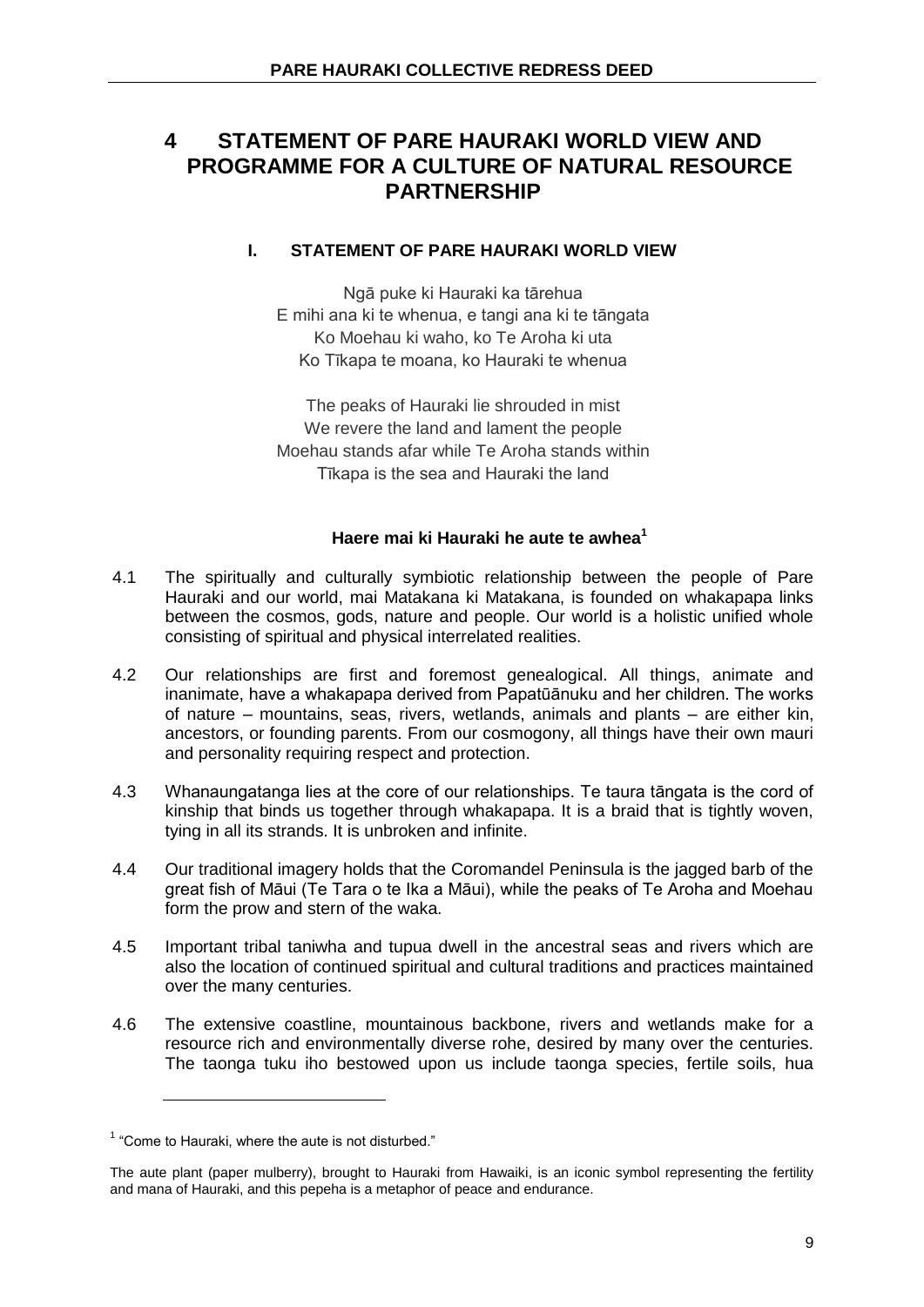whenua, hua rākau, kai moana, kai awa, kai ngahere, timber, textile flora and minerals.

- 4.7 The seas and foreshores of Tīkapa Moana to Mahurangi and Te Tai Tamahine / Te Tai Tamawahine to Ngā Kuri a Whārei provide nourishment and spiritual sustenance as well as the maritime pathways to settlements throughout our rohe. The maunga of Hauraki are uplifted places of revered events in time and space. There, resides the tangible history of Pare Hauraki. Many rivers flow from the maunga into the plains and sea and provide sustenance and inland pathways. To the west includes the Waihou, Ōhinemuri and Piako, and to the east Whitianga and Tairua. The flood plain of the Piako and Waihou rivers was an inland sprawling sea and wetland rich with flora and fauna.
- 4.8 These places are revered in tribal histories and mōteatea.
- 4.9 Our traditions hold that our people have dwelt in Hauraki for over a millennium.
- 4.10 Our tūpuna inhabited a rohe temperate and generally frost free which enabled the cultivation of kūmara, taro and yam from Polynesia. The broadleaf and podocarp forests include miro, hinau, tawa and karaka whose fruit were harvested. The rohe abounds in bird life with many wetland species and thousands of migratory waders, which congregate on the coastal mudflats in season. The seas and foreshores teem with marine mammals, fish and shellfish, the wetlands and rivers with birds, tuna and fish, as well as berries and medicinal and textile flora. Much of the rohe was thickly forested, with the rivers and water bodies giving access to great stands of kahikātea and kauri.
- 4.11 These resources were subject to access and use rights as an essential part of kaitiakitanga. Some species would be generally available, while other species would be regulated by rangatira in order to ensure sustenance and sustainability for the tribe.
- 4.12 The richness and diversity of this natural world is reflected by the many peoples who have belonged to the land and seas of Hauraki over the centuries. Thus, there are some 6,000 recorded historical sites, 700 of which are pā. It is generally accepted that there are more than double that number. More numerous again are the wāhi tapu cared for by Pare Hauraki as kaitiaki of these revered places.
- 4.13 The traditions of Pare Hauraki are of a highly mobile and maritime nation. Movement throughout tribal areas was influenced by areas of occupation and the location and availability of natural resources. Seasonal harvesting, especially kai moana, involved travel and occupation over very wide areas of Tīkapa Moana – Te Tai Tamahine / Te Tai Tamawahine and their motu. Preservation of birds and fish was an important activity, together with tending of extensive cultivations.
- 4.14 The mana and wellbeing of Pare Hauraki was displayed in many ways the quantity and quality of kai; waka and whare; tools/weaponry personal ornaments (including tahanga, tōhora, and huruhuru); and korowai and whāriki etc.
- 4.15 Many whānau, hapū and iwi have dwelled in Hauraki over the centuries. The complexity and diversity of Pare Hauraki is reflected in the separate waves of tribal migration - various waka, tōhora and taniwha traditions, together with histories of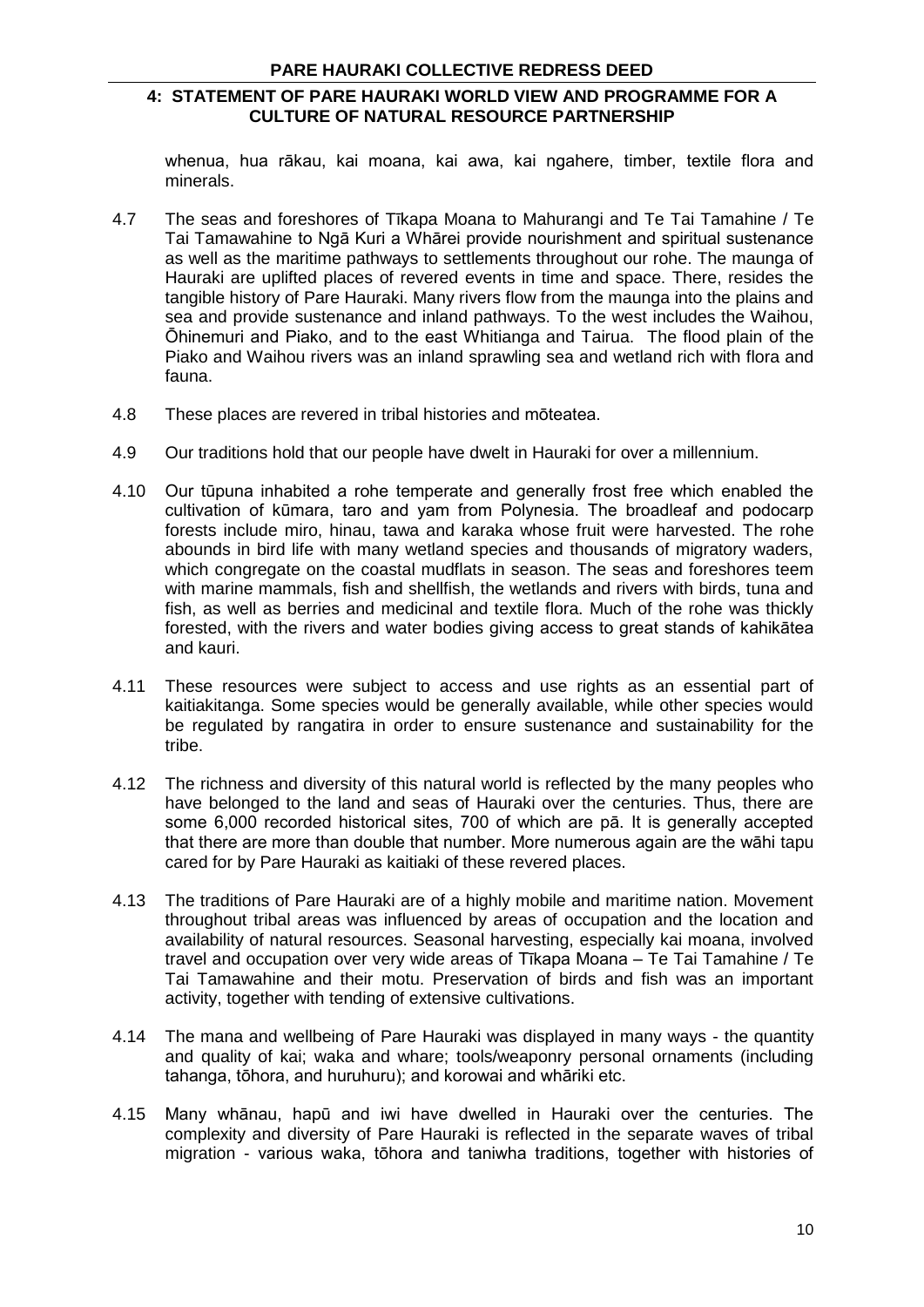conflict, intermarriage and tuku whenua. Tribal entities have come and gone, with the 12 Iwi of Hauraki now comprising:

- 4.15.1 Hako;
- 4.15.2 Ngāi Tai ki Tāmaki;
- 4.15.3 Ngāti Hei;
- 4.15.4 Ngāti Maru;
- 4.15.5 Ngāti Paoa;
- 4.15.6 Ngāti Porou ki Hauraki;
- 4.15.7 Ngāti Pūkenga;
- 4.15.8 Ngāti Rāhiri Tumutumu;
- 4.15.9 Ngāti Tamaterā;
- 4.15.10 Ngāti Tara Tokanui;
- 4.15.11 Ngaati Whanaunga; and
- 4.15.12 Te Patukirikiri.

#### **II. PROGRAMME FOR A CULTURE OF NATURAL RESOURCE PARTNERSHIP**

#### **He ahakoa au ka mate, tēna te aute i whakatokia e au ki te taha o te whare<sup>2</sup>**

- 4.16 A culture of natural resource partnership is a set of values, principles, attitudes, traditions, modes of behaviour and ways of life based on:
	- 4.16.1 full respect for Te Tiriti o Waitangi;
	- 4.16.2 full respect for the tino rangatiratanga of the Iwi of Hauraki;
	- 4.16.3 full respect for the intergenerational kaitiaki responsibilities of the Iwi of Hauraki;
	- 4.16.4 full respect for the kawanatanga of government;
	- 4.16.5 promoting inclusive and mutual outcomes for all people;
	- 4.16.6 commitment to partnerships based on good faith, integrity, honesty, transparency and accountability;

 $2$  "Although I may be killed, there is an aute tree which I have planted by the side of my house."

This Pare Hauraki ohaaki has several layers of meaning, one of which is putting in place the necessary steps to safeguard the future.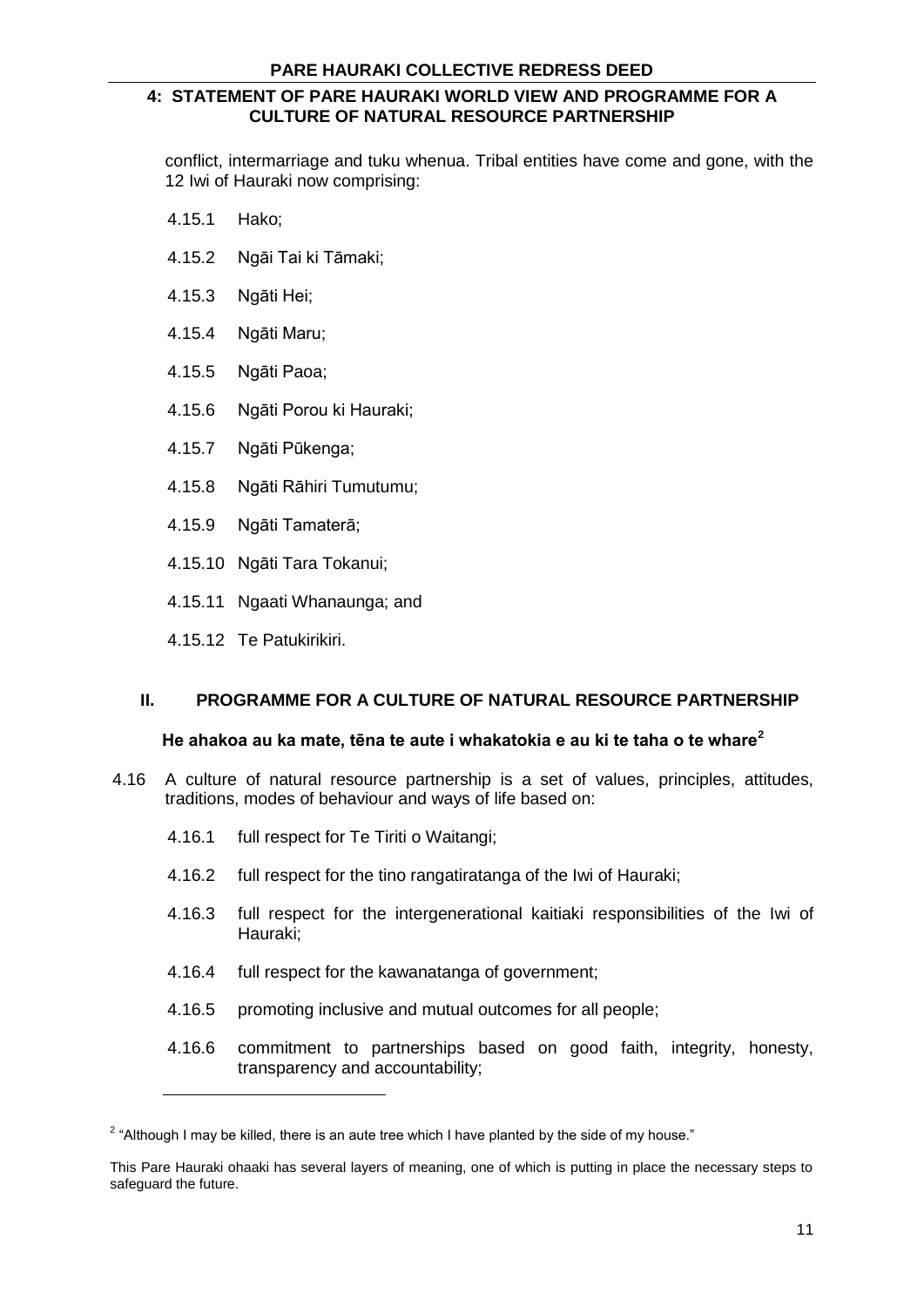- 4.16.7 recognition that the health and wellbeing of the people is integrally linked to the health and wellness of the Pare Hauraki world;
- 4.16.8 recognition that the whenua binds all people together; and

fostered by enabling regional and national regimes conducive to natural resource partnerships.

- 4.17 Effective implementation of the Programme requires mobilisation of commitments or resources by Pare Hauraki and government (central and local).
- 4.18 Commitments to a whole of world approach that:
	- 4.18.1 produces holistic and vertically integrated policy and planning instruments; and
	- 4.18.2 encourages cross-boundary initiatives.
- 4.19 Maintenance, enhancement and restoration of natural resources, including to:
	- 4.19.1 reinvigorate the health and viability of the Pare Hauraki world;
	- 4.19.2 restore the mana of the ancestral maunga, moana, awa and whenua and other taonga of the Iwi of Hauraki;
	- 4.19.3 prioritise reversing the environmental degradation of the ancestral moana and awa of the Iwi of Hauraki;
	- 4.19.4 ensure the moana and awa are capable of sustaining the cultural traditions, practices and uses of the Iwi of Hauraki;
	- 4.19.5 sustain and enhance the mauri of the Pare Hauraki world and all its parts;
	- 4.19.6 protect the wāhi tapu of the Iwi of Hauraki;
	- 4.19.7 provide governance and management to protect and enhance environmental, economic, social, spiritual and cultural wellbeing for the Iwi of Hauraki; and
	- 4.19.8 promote environmental enhancement.
- 4.20 Processes to effect meaningful natural resource partnerships, including to:
	- 4.20.1 restore the mana of the Iwi of Hauraki to make decisions in relation to the Pare Hauraki world and exercise kaitiakitanga;
	- 4.20.2 promote iwi as decision makers along with government (central and local) on the use, development, management and protection of all natural resources;
	- 4.20.3 commit to enabling and supporting te reo Pare Hauraki me ona tikanga;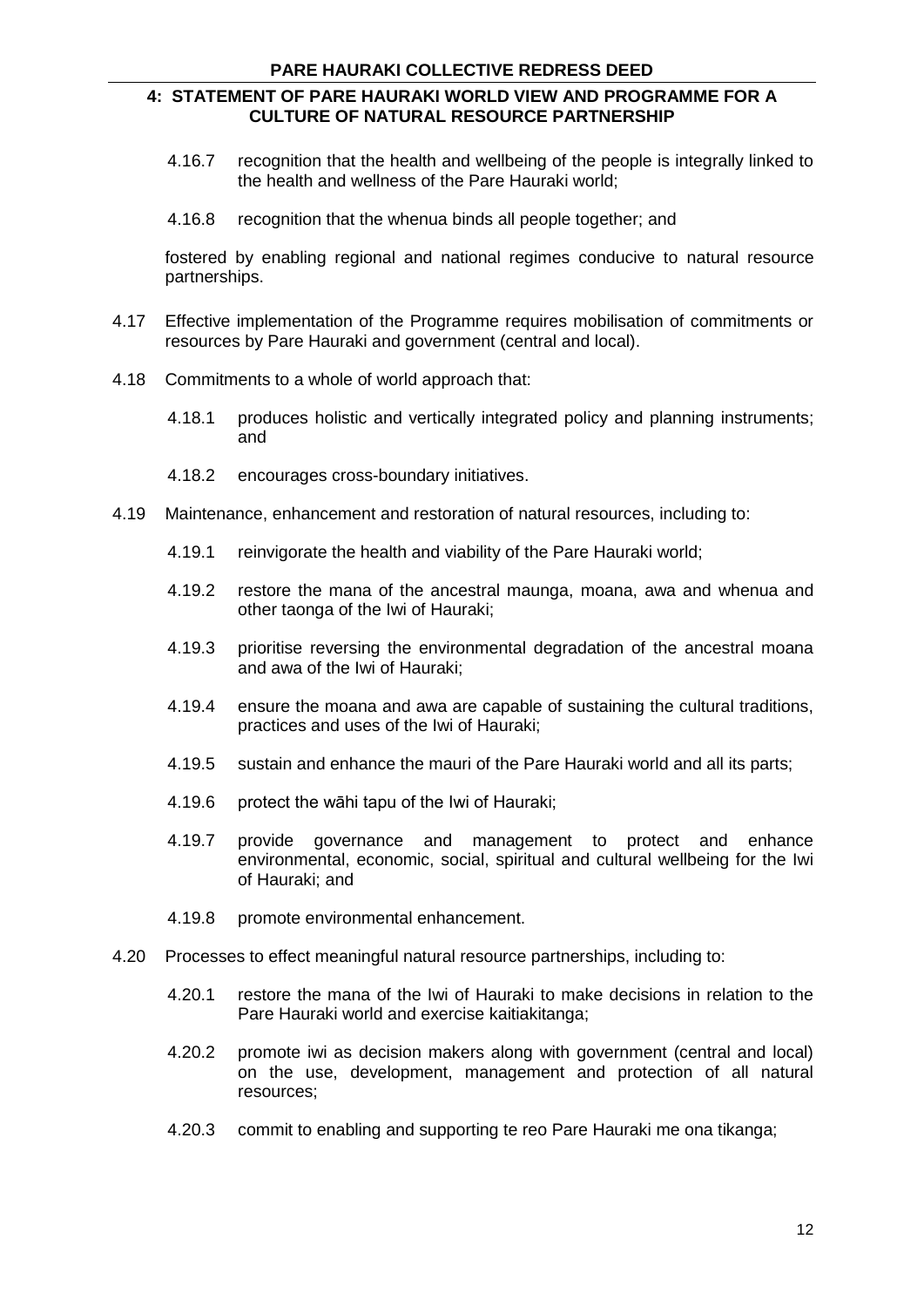- 4.20.4 provide for cultural use and access by the Iwi of Hauraki to their ancestral maunga, moana, awa and other taonga;
- 4.20.5 strengthen processes for early engagement on issues; and
- 4.20.6 ensure working together between the Iwi of Hauraki and government (central and local) using shared knowledge, information and expertise.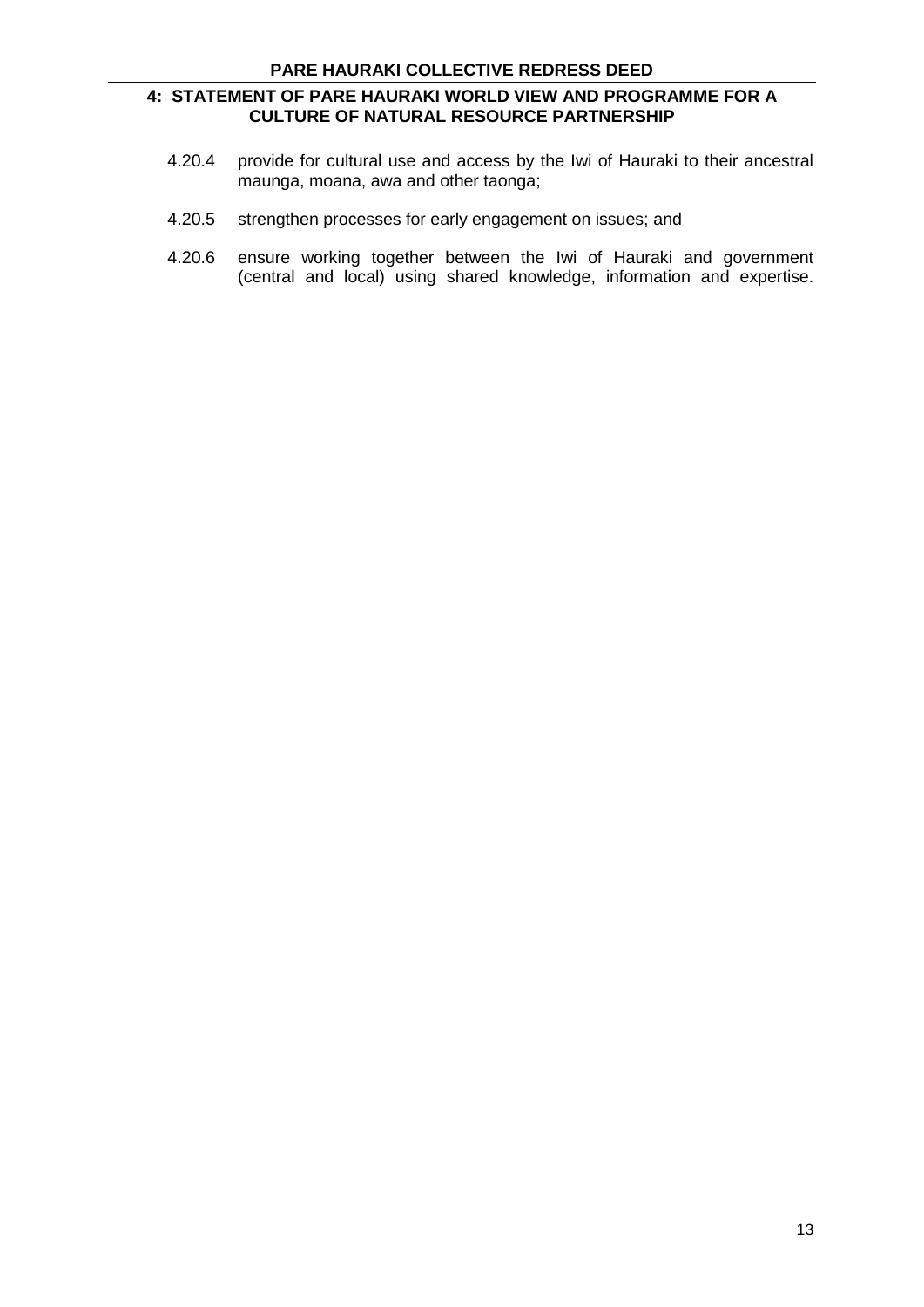## **WAIHOU, PIAKO, COROMANDEL CATCHMENT AUTHORITY**

5.1 The Pare Hauraki collective redress legislation will, on the terms provided by sections 86 to 100 of the draft collective bill, provide for the establishment of a statutory authority called the Waihou, Piako, Coromandel Catchment Authority (**Waihou, Piako, Coromandel Catchment Authority**).

## **PURPOSE OF WAIHOU, PIAKO, COROMANDEL CATCHMENT AUTHORITY**

- 5.2 The purpose of the Waihou, Piako, Coromandel Catchment Authority will be to provide co-governance, oversight and direction for the taonga that is the waterways of the Coromandel, Waihou and Piako catchments (shown as the areas edged respectively yellow, purple and blue in the map in part 15 of the attachments), in order to promote:
	- 5.2.1 a co-ordinated and intergenerational approach;
	- 5.2.2 the Pare Hauraki World View and Programme for a Culture of Natural Resource Partnership;
	- 5.2.3 the values of Ngāti Hauā;
	- 5.2.4 the values of Ngāti Hinerangi;
	- 5.2.5 the values of Raukawa; and
	- 5.2.6 community aspirations for the Waihou, Piako and Coromandel catchments.

## **FUNCTIONS OF WAIHOU, PIAKO, COROMANDEL CATCHMENT AUTHORITY**

- 5.3 The principal function of the Waihou, Piako, Coromandel Catchment Authority will be to achieve its purpose.
- 5.4 The specific functions of the Waihou, Piako, Coromandel Catchment Authority will be to:
	- 5.4.1 promote the integrated and co-ordinated management of the waterways of the Waihou, Piako and Coromandel catchments;
	- 5.4.2 prepare and approve the Waihou, Piako and Coromandel Catchments Plan for the waterways of the Waihou, Piako and Coromandel catchments;
	- 5.4.3 maintain a register of accredited hearing commissioners;
	- 5.4.4 engage with, seek advice from and provide advice to the local authorities and government departments regarding the health and wellbeing of the waterways of the Waihou, Piako and Coromandel catchments;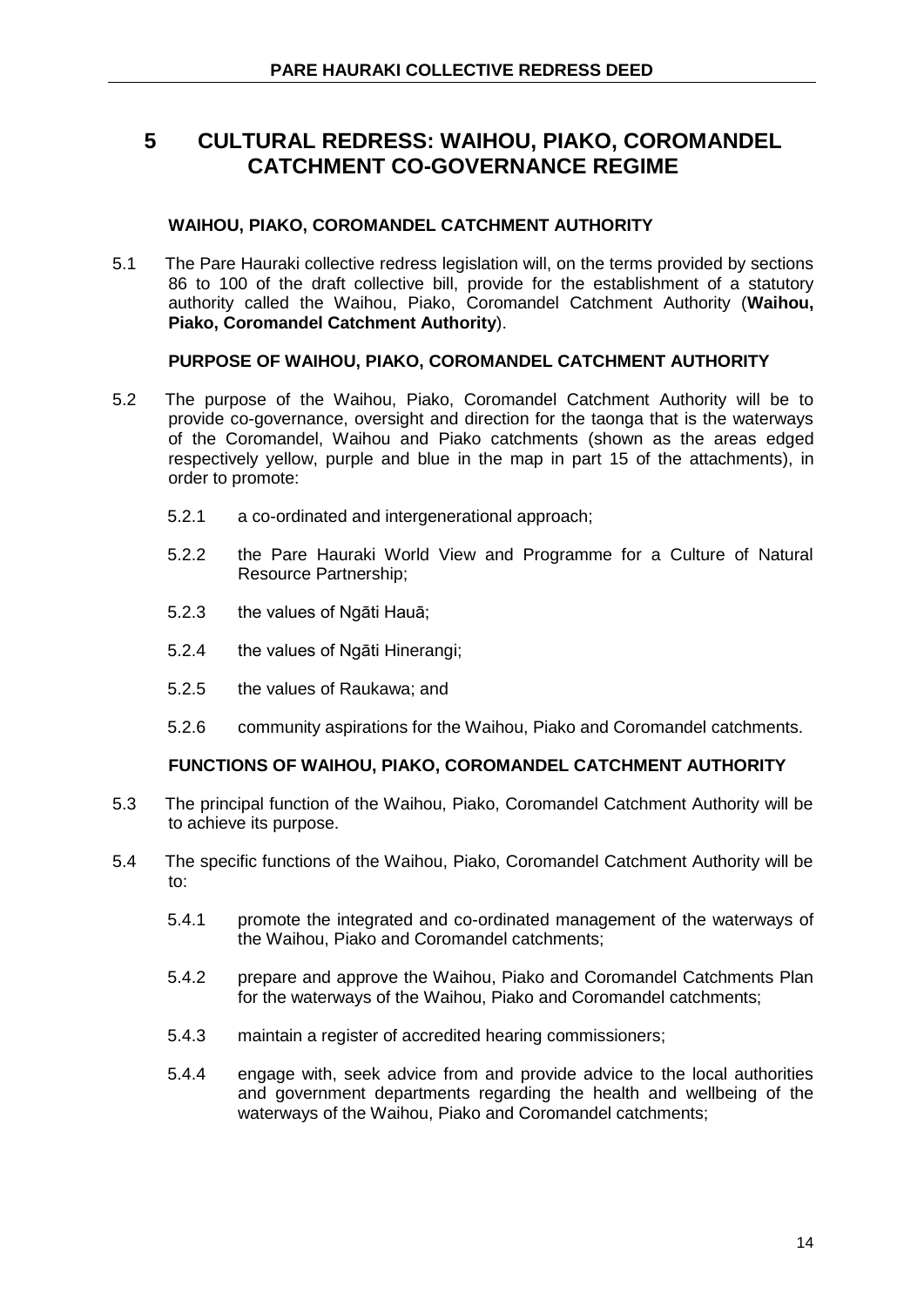- 5.4.5 engage with, seek advice from and provide advice to iwi with interests in the waterways of the Waihou, Piako and Coromandel catchments regarding the health and wellbeing of those waterways;
- 5.4.6 provide oversight of the monitoring of activities in and the state of the waterways of the Waihou, Piako and Coromandel catchments and the extent to which the purpose of the Waihou, Piako, Coromandel Catchment Authority is being achieved, including through the implementation and effectiveness of the Waihou, Piako and Coromandel Catchments Plan;
- 5.4.7 engage with stakeholders, including liaising with the community in relation to the waterways of the Waihou, Piako and Coromandel catchments; and
- 5.4.8 take any other action that is considered by the Waihou, Piako, Coromandel Catchment Authority to be appropriate to achieve its purpose.
- 5.5 The Waihou, Piako, Coromandel Catchment Authority will operate in a manner that recognises and respects that different iwi have interests in different parts of the waterways of the Waihou, Piako and Coromandel catchments.
- 5.6 The Waihou, Piako, Coromandel Catchment Authority will have those powers that are reasonably necessary for it to carry out its functions.

## **MEMBERSHIP OF WAIHOU, PIAKO, COROMANDEL CATCHMENT AUTHORITY**

- 5.7 The Waihou, Piako, Coromandel Catchment Authority will consist of 14 members as follows:
	- 5.7.1 six members appointed by the Pare Hauraki collective cultural entity;
	- 5.7.2 one member appointed by Te Mātāpuna o ngā awa o Waihou Piako;
	- 5.7.3 two members appointed by the Waikato Regional Council;
	- 5.7.4 two members appointed by the Thames-Coromandel District Council;
	- 5.7.5 one member appointed by the Hauraki District Council;
	- 5.7.6 one member appointed by the Matamata-Piako District Council; and
	- 5.7.7 one member appointed by the South Waikato District Council;

(each organisation being an **appointer**).

- 5.8 The members of the Waihou, Piako, Coromandel Catchment Authority must:
	- 5.8.1 act in a manner so as to achieve the purpose of the Waihou, Piako, Coromandel Catchment Authority; and
	- 5.8.2 subject to clause 5.8.1, comply with any terms of appointment issued by the relevant appointer.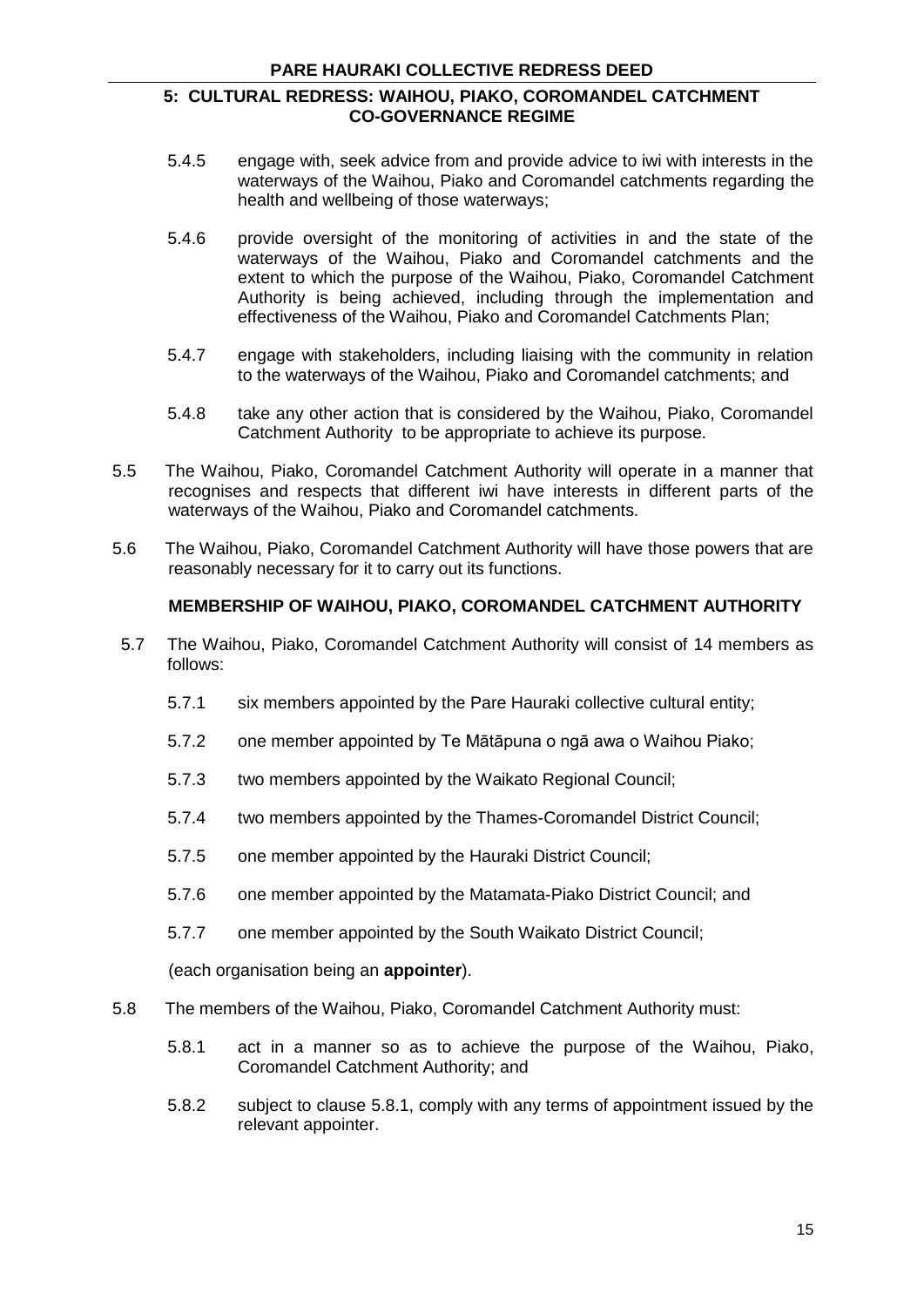#### **Appointment of members and term**

- 5.9 Members of the Waihou, Piako, Coromandel Catchment Authority:
	- 5.9.1 are appointed for a term of three years commencing on the 60th day after the polling day for the most recent triennial local government election, unless the member resigns or, in the case of a local government appointer, is discharged by an appointer during that term; and
	- 5.9.2 may be reappointed.
- 5.10 The initial term will:
	- 5.10.1 commence on the settlement date; and
	- 5.10.2 cease on the  $59<sup>th</sup>$  day after the polling day for the next triennial local government election following the commencement date.
- 5.11 In appointing members to the Waihou, Piako, Coromandel Catchment Authority, appointers must be satisfied that the person has the mana, skills, knowledge or experience to:
	- 5.11.1 participate effectively in the Waihou, Piako, Coromandel Catchment Authority; and
	- 5.11.2 contribute to the achievement of the purpose of the Waihou, Piako, Coromandel Catchment Authority.

#### **Discharge and resignation of members**

- 5.12 A member may resign by written notice to that person's appointer and the Waihou, Piako, Coromandel Catchment Authority.
- 5.13 An appointer that is a local authority may discharge a member from the Waihou, Piako, Coromandel Catchment Authority by written notice to that person and to the Waihou, Piako, Coromandel Catchment Authority.
- 5.14 Where there is a vacancy on the Waihou, Piako, Coromandel Catchment Authority:
	- 5.14.1 the relevant appointer will fill that vacancy, for the residual period of the relevant term, as soon as is reasonably practicable; and
	- 5.14.2 any such vacancy does not prevent the Waihou, Piako, Coromandel Catchment Authority from continuing to discharge its functions.

## **CO-CHAIRS**

- 5.15 At the first meeting, two members of the Waihou, Piako, Coromandel Catchment Authority must be appointed as Co-Chairs, as follows:
	- 5.15.1 one Co-Chair must be appointed by the seven members appointed under clauses 5.7.1 and 5.7.2; and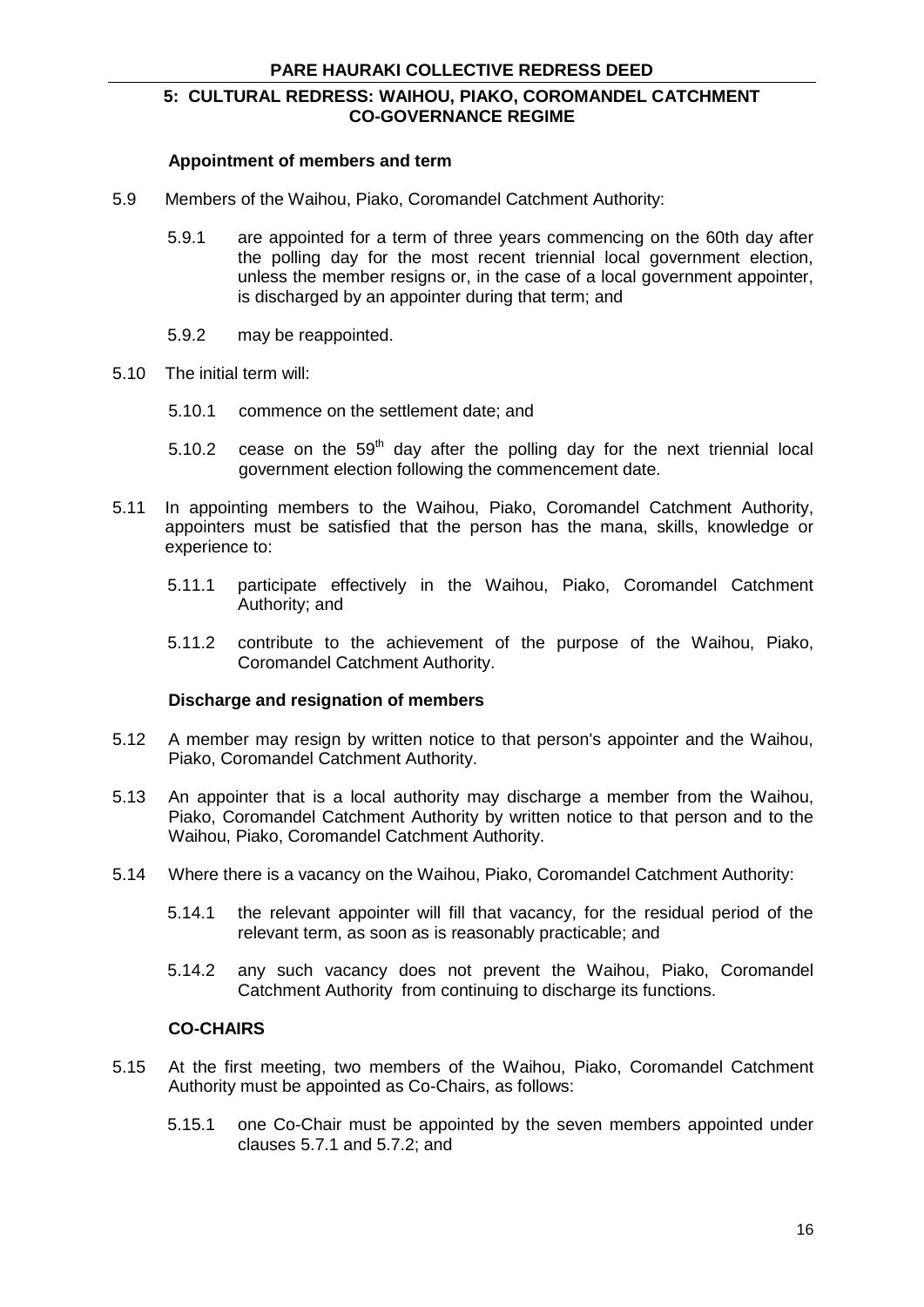- 5.15.2 the other Co-Chair must be appointed by the seven members appointed under clauses 5.7.3 to 5.7.7.
- 5.16 The Co-Chairs:
	- 5.16.1 are appointed for a term of three years unless a Co-Chair resigns or, in the case of a local government appointer, is discharged as a member during that term; and
	- 5.16.2 may be reappointed.

#### **SUBCOMMITTEES**

- 5.17 The Waihou, Piako, Coromandel Catchment Authority will have the power to:
	- 5.17.1 appoint subcommittees of the Waihou, Piako, Coromandel Catchment Authority; and
	- 5.17.2 delegate to those subcommittees any functions of the Waihou, Piako, Coromandel Catchment Authority except final approval of the Waihou, Piako and Coromandel Catchments Plan.
- 5.18 The Waihou, Piako, Coromandel Catchment Authority will consider, in particular, whether subcommittees should be appointed to address matters relating to:
	- 5.18.1 the waterways of the Coromandel catchment; and
	- 5.18.2 the waterways of the Waihou and Piako catchments.

#### **MEETINGS OF WAIHOU, PIAKO, COROMANDEL CATCHMENT AUTHORITY**

- 5.19 The Waihou, Piako, Coromandel Catchment Authority will:
	- 5.19.1 at its first meeting agree a schedule of meetings that will allow the Authority to achieve its purpose and properly discharge its functions; and
	- 5.19.2 review that meeting schedule on a regular basis to ensure that it is sufficient to allow the Authority to achieve its purpose and properly discharge its functions.
- 5.20 The quorum for a meeting of the Waihou, Piako, Coromandel Catchment Authority is not less than eight members, made up as follows:
	- 5.20.1 at least four of the members appointed under clauses 5.7.1 or 5.7.2;
	- 5.20.2 at least four of the members appointed under clauses 5.7.3 to 5.7.7; and
	- 5.20.3 one of the Co-Chairs as one of those eight members.
- 5.21 The Waihou, Piako, Coromandel Catchment Authority must hold its first meeting no later than two months after the settlement date.
- 5.22 Members may be accompanied at any meeting by technical or other advisors.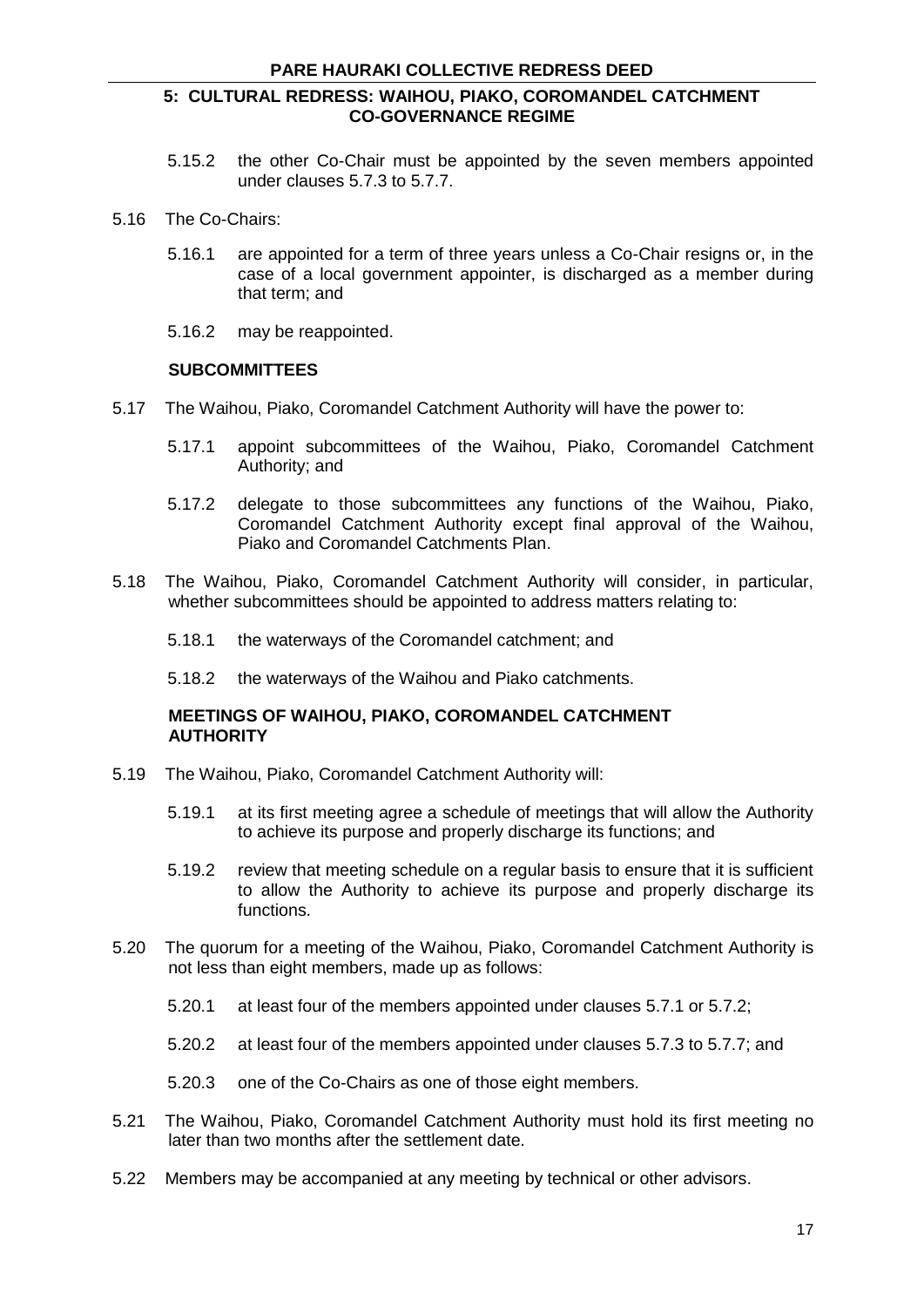5.23 Unless otherwise agreed, members will meet their own expenses in relation to their participation in the Waihou, Piako, Coromandel Catchment Authority.

#### **DECISION-MAKING**

- 5.24 The decisions of the Waihou, Piako, Coromandel Catchment Authority must be made by vote at a meeting.
- 5.25 When making a decision the Waihou, Piako, Coromandel Catchment Authority:
	- 5.25.1 will strive to achieve consensus among its members; but
	- 5.25.2 if, in the opinion of the Co-Chairs (or one of them if only one Co-Chair is present), consensus is not practicable after reasonable discussion, then except as provided for in clause 5.26, a decision of the Authority may be made by a majority of those members present and voting at the meeting.
- 5.26 Where, under clause 5.25.2, in the opinion of the Co-Chairs (or one of them if only one Co-Chair is present) consensus is not practicable after reasonable discussion in relation to the following decisions, those decisions may be made with the agreement of 70% or more of the members present and voting at a meeting:
	- 5.26.1 the decision to approve the Waihou, Piako and Coromandel Catchments Plan; and
	- 5.26.2 the approval of the Waihou, Piako, Coromandel Catchment Authority's annual budget.
- 5.27 To avoid doubt, a member of the Waihou, Piako, Coromandel Catchment Authority may not appoint a proxy.
- 5.28 The Co-Chairs may vote on any matter but do not have casting votes.
- 5.29 The members must approach decision-making in a manner that:
	- 5.29.1 is consistent with, and reflects, the purpose of the Waihou, Piako, Coromandel Catchment Authority; and
	- 5.29.2 acknowledges, as appropriate, the interests of iwi and local authorities in particular parts of the area covered by the Waihou, Piako, Coromandel Catchment Authority.

#### **APPOINTMENT OF COMMISSIONERS**

#### **Commissioner register**

5.30 There will be a register of accredited hearing commissioners developed and maintained for applications for resource consent as outlined in clause 5.35 relating to the waterways of the Waihou, Piako and Coromandel catchments (**commissioner register**).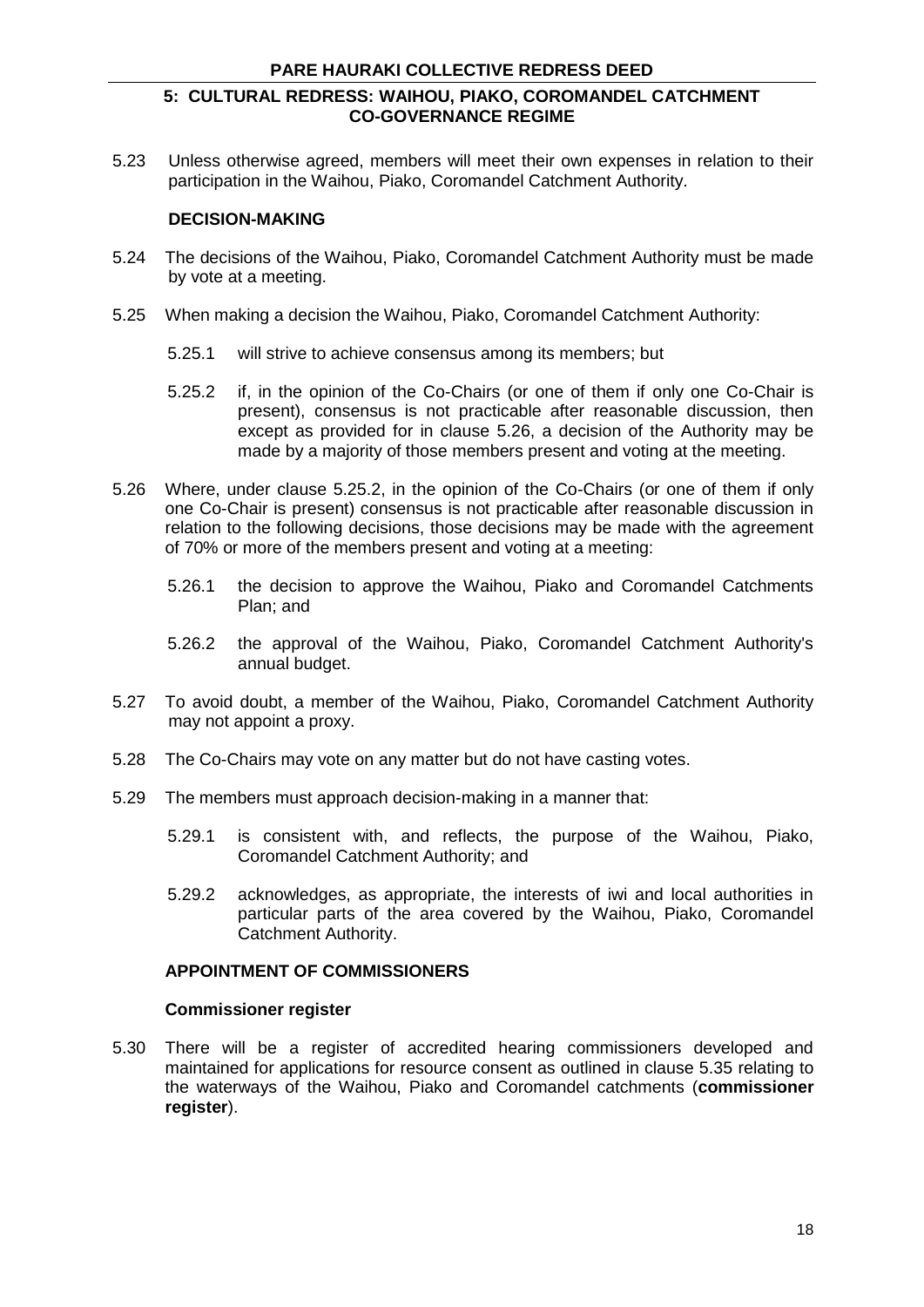- 5.31 The commissioner register will be developed and agreed by the Waihou, Piako, Coromandel Catchment Authority in consultation with Te Mātāpuna o ngā awa o Waihou Piako.
- 5.32 The Waihou, Piako, Coromandel Catchment Authority will maintain the commissioner register.
- 5.33 The commissioner register must include appointees with:
	- 5.33.1 skills, knowledge and experience across a range of disciplines, including tikanga Māori; and
	- 5.33.2 knowledge of the waterways of the Waihou, Piako and Coromandel catchments.
- 5.34 The commissioner register:
	- 5.34.1 must be kept under review to ensure that it remains fit for purpose; and
	- 5.34.2 may be amended by the parties referred to in clause 5.31.

#### **Appointment of hearing commissioners**

- 5.35 Clauses 5.36 to 5.41 apply to any application for a resource consent received that:
	- 5.35.1 is notified, or is to be notified; and
	- 5.35.2 is to:
		- (a) take, use, dam, or divert water in the waterways of the Waihou, Piako and Coromandel catchments;
		- (b) make a point source discharge to the waterways of the Waihou, Piako and Coromandel catchments;
		- (c) undertake any activity listed in section 13 of the Resource Management Act 1991 in relation to the waterways of the Waihou, Piako and Coromandel catchments; or
		- (d) undertake any other activity where the relevant authority decides it is appropriate for those clauses to apply.
- 5.36 Where a relevant local authority receives an application for resource consent referred to in clause 5.35, that local authority must, as soon as is practicable, inform the Waihou, Piako, Coromandel Catchment Authority if the application has been or is to be notified and that a hearing may be held.
- 5.37 When appointing hearing commissioners in relation to an application for resource consent referred to in clause 5.35, a relevant local authority:
	- 5.37.1 must have particular regard to the commissioner register;
	- 5.37.2 may make appointments from the commissioner register; and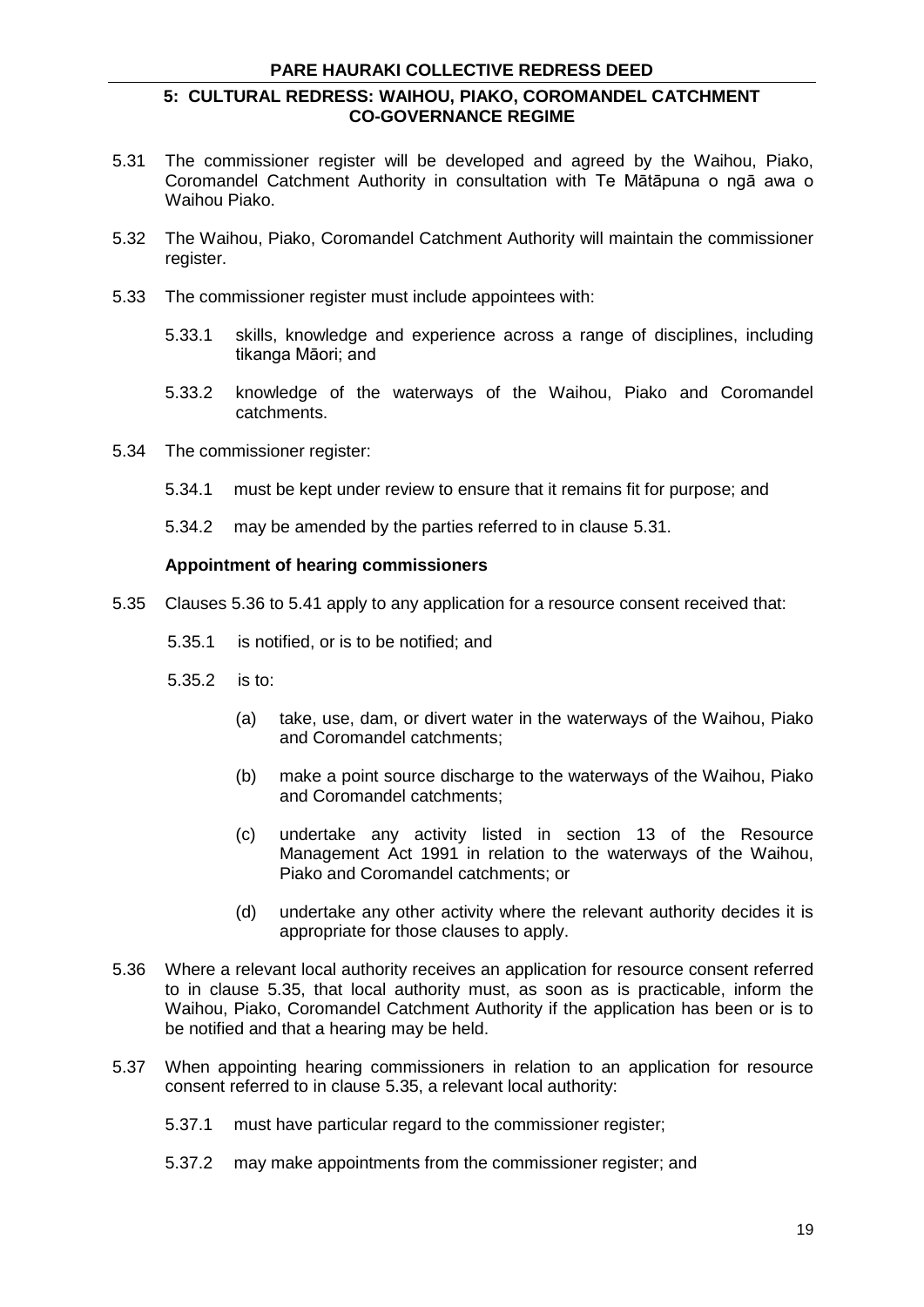- 5.37.3 must be guided by the need for the hearing panel to reflect an appropriate range of skills, knowledge and experience, including:
	- (a) tikanga Māori; and
	- (b) knowledge of the waterways of the Waihou, Piako and Coromandel catchments.
- 5.38 The final decision on the appointment of hearing commissioners will be made by the relevant local authority:
	- 5.38.1 in accordance with the Resource Management Act 1991; and
	- 5.38.2 in consultation with the Waihou, Piako, Coromandel Catchment Authority.
- 5.39 The Waihou, Piako, Coromandel Catchment Authority and a relevant local authority may agree in writing that for a specified period:
	- 5.39.1 the arrangement for the appointment of commissioners set out in clauses 5.35 to 5.38 will not apply; and
	- 5.39.2 an alternative arrangement for the appointment of commissioners will apply.
- 5.40 The parties record that:
	- 5.40.1 Iwi of Hauraki and Waikato Regional Council, Thames-Coromandel District Council, Hauraki District Council, Matamata-Piako District Council and South Waikato District Council intend to enter into a Memorandum of Understanding in relation to the appointment of commissioners in the form set out in part 11 of the documents schedule;
	- 5.40.2 the Memorandum will be effective in relation to each council when it is signed by the relevant parties referred to in clause 5.40.1; and
	- 5.40.3 the Memorandum is an arrangement for the purposes of clause 5.39.2.
- 5.41 To avoid doubt, persons on the commissioner register who are members of an iwi with interests in the waterways of the Waihou, Piako and Coromandel catchments are not automatically disqualified from appointment as a hearing commissioner by virtue only of that person being a member of that iwi.

#### **PROVISION OF APPLICATIONS FOR RESOURCE CONSENT**

- 5.42 The relevant local authorities will provide to the Waihou, Piako, Coromandel Catchment Authority, the Pare Hauraki collective cultural entity, Ngāti Hauā, Ngāti Hinerangi and Raukawa governance entities an electronic summary, and if requested a copy, of applications for resource consent for activities that:
	- 5.42.1 are within (in whole or in part) the waterways of the Waihou, Piako and Coromandel catchments; and
	- 5.42.2 may affect the waterways in those catchments.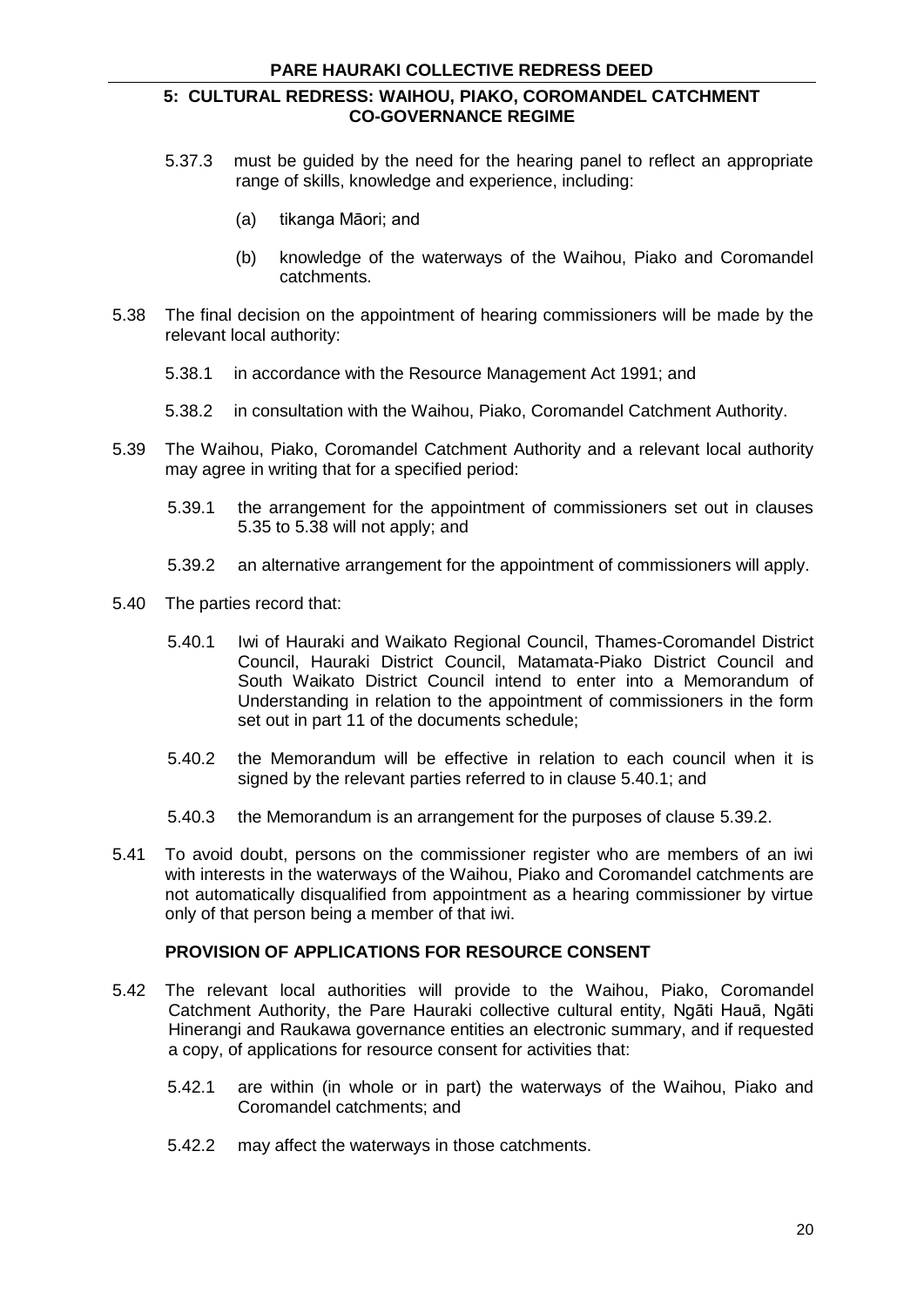- 5.43 In order to facilitate an efficient process for the provision of that information, the Waihou, Piako, Coromandel Catchment Authority will provide to the relevant local authorities guidelines on the nature of information to be provided under clause 5.42, including:
	- 5.43.1 the form of the electronic summary or copy to be provided;
	- 5.43.2 whether there are certain types of applications for which a summary does not have to be provided;
	- 5.43.3 the timing of the provision of the summary or copy of applications to the Authority; and
	- 5.43.4 whether clause 5.42 can be suspended and achieved through another agreed approach.
- 5.44 To avoid doubt, the purpose of clause 5.42 is to provide information to the Waihou, Piako, Coromandel Catchment Authority but not to create any other rights or obligations.

## **PROCEDURES AND STANDING ORDERS**

- 5.45 The Waihou, Piako, Coromandel Catchment Authority must at its first meeting adopt a set of procedures and standing orders for the operation of the Authority, and may amend those procedures and standing orders from time to time.
- 5.46 The procedures and standing orders of the Waihou, Piako, Coromandel Catchment Authority must not contravene:
	- 5.46.1 this collective redress deed; or
	- 5.46.2 tikanga Māori.
- 5.47 A member of the Waihou, Piako, Coromandel Catchment Authority must comply with the procedures and standing orders as amended from time to time by the Authority.
- 5.48 Subject to any inconsistency with the provisions of this deed, the Local Government Official Information and Meetings Act 1987 will apply to the Waihou, Piako, Coromandel Catchment Authority.

## **DECLARATION OF INTEREST**

- 5.49 A member of the Waihou, Piako, Coromandel Catchment Authority is required to disclose any actual or potential interest in a matter to the Authority.
- 5.50 The Waihou, Piako, Coromandel Catchment Authority will maintain an interests register and will record any actual or potential interests that are disclosed to the Authority.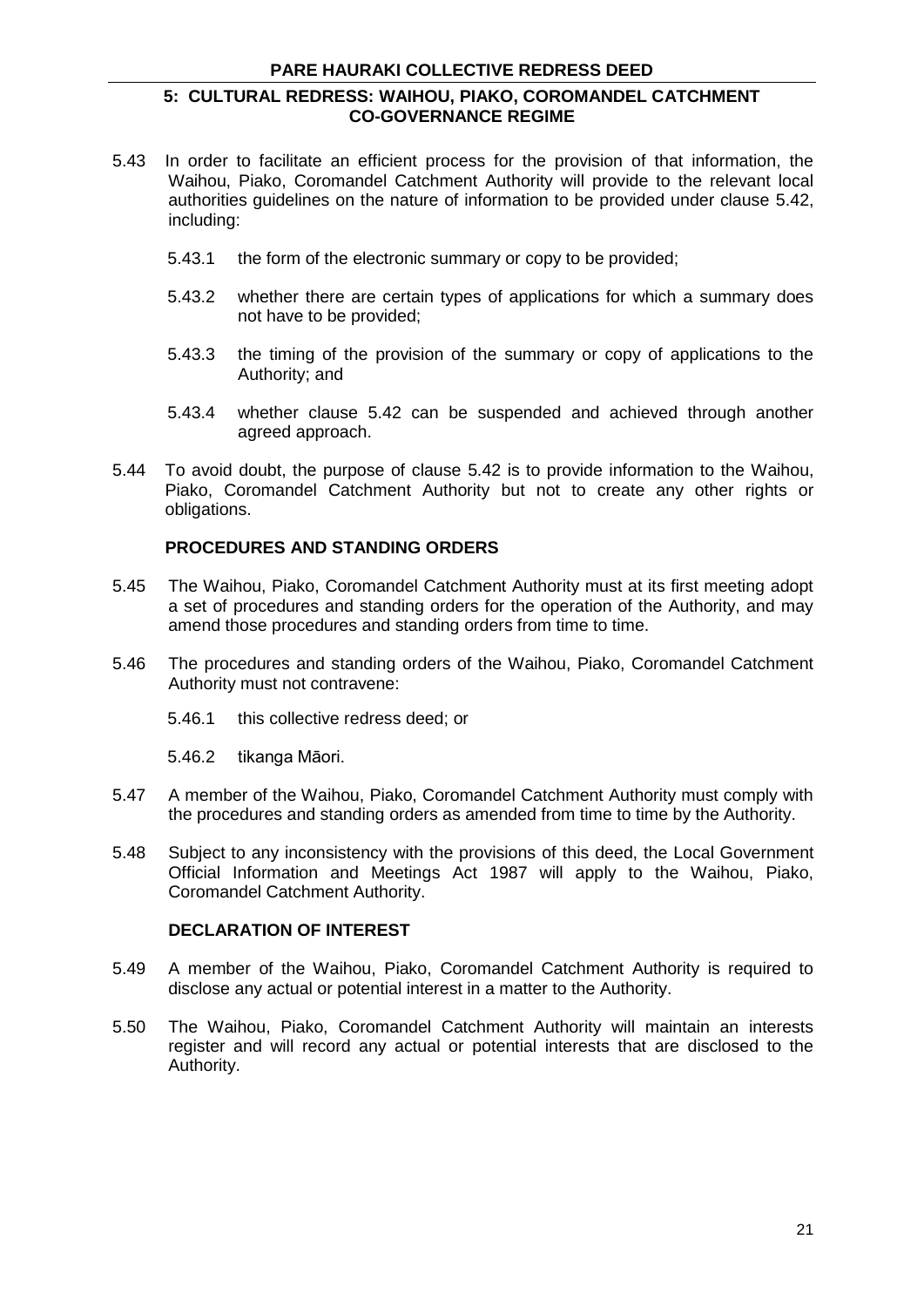- 5.51 A member of the Waihou, Piako, Coromandel Catchment Authority is not precluded from discussing or voting on a matter:
	- 5.51.1 merely because the member is affiliated to an iwi or hapū that has customary interests over the waterways of the Waihou, Piako and Coromandel catchments;
	- 5.51.2 merely because the member is a member of a local authority; or
	- 5.51.3 merely because the economic, social, cultural, and spiritual values of any iwi or hapū and their relationships with the Waihou, Piako, Coromandel Catchment Authority are advanced by or reflected in:
		- (a) the subject matter under consideration;
		- (b) any decision by or recommendation of the Authority; or
		- (c) participation in the matter by the member.
- 5.52 To avoid doubt, the affiliation of a member of the Waihou, Piako, Coromandel Catchment Authority to an iwi or hapū that has customary interests in the area covered the Authority is not an interest that must be disclosed or recorded under clauses 5.49 and 5.50.
- 5.53 A member of the Waihou, Piako, Coromandel Catchment Authority has an actual or potential interest in a matter if he or she:
	- 5.53.1 may derive a financial benefit from the matter;
	- 5.53.2 is the spouse, civil union partner, de facto partner, child, or parent of a person who may derive a financial benefit from the matter;
	- 5.53.3 may have a financial interest in a person to whom the matter relates;
	- 5.53.4 is a partner, director, officer, board member, or trustee of a person who may have a financial interest in a person to whom the matter relates; or
	- 5.53.5 is otherwise directly or indirectly interested in the matter.
- 5.54 However, a person is not interested in a matter if his or her interest is so remote or insignificant that it cannot reasonably be regarded as likely to influence him or her in carrying out his or her responsibilities as a member of the Waihou, Piako, Coromandel Catchment Authority.
- 5.55 In clauses 5.49 to 5.54, **matter** means:
	- 5.55.1 the Waihou, Piako, Coromandel Catchment Authority performance of its functions or exercise of its powers; or
	- 5.55.2 an arrangement, agreement, or contract made or entered into, or proposed to be entered into, by the Waihou, Piako, Coromandel Catchment Authority.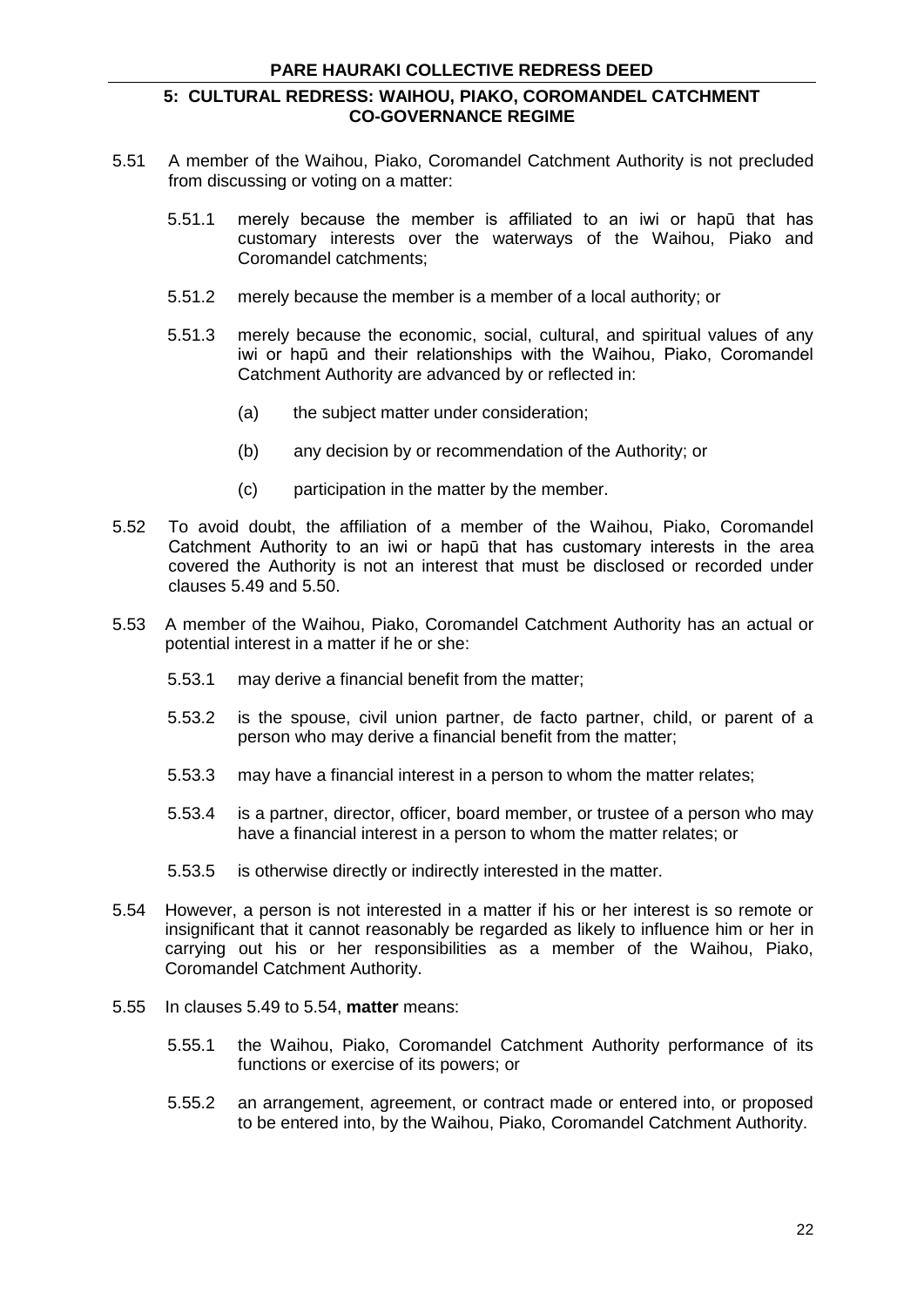#### **REPORTING AND REVIEW**

- 5.56 The Waihou, Piako, Coromandel Catchment Authority must report annually to the appointers.
- 5.57 The report must:
	- 5.57.1 describe the activities of the Waihou, Piako, Coromandel Catchment Authority including the use of the hearing commissioner register over the preceding 12 months;
	- 5.57.2 explain how these activities are relevant to the Authority's purpose and functions;
	- 5.57.3 include the report referred to in clause 5.67;
	- 5.57.4 describe any matters of particular relevance to particular iwi, including Ngāti Hauā, Ngāti Hinerangi, Pare Hauraki and Raukawa, and how the Authority has addressed those matters; and
	- 5.57.5 include any other matters that the Authority considers to be relevant.
- 5.58 The appointers will, on the date that is three years after the Waihou, Piako, Coromandel Catchment Authority's first meeting, commence a review of the performance of the Authority including on the extent to which:
	- 5.58.1 the purpose of the Authority is being achieved; and
	- 5.58.2 the functions of the Authority are being exercised effectively.
- 5.59 The appointers may undertake any subsequent review of the performance of the Waihou, Piako, Coromandel Catchment Authority at any time agreed between all of the appointers.
- 5.60 Following any review of the Waihou, Piako, Coromandel Catchment Authority under clauses 5.58 or 5.59, the appointers may make recommendations to the Authority on any relevant matter arising out of that review.

#### **LIABILITY**

5.61 A member of the Waihou, Piako, Coromandel Catchment Authority is not liable for anything done or omitted to be done in good faith in the performance of the Authority's functions or the exercise of its powers.

#### **ADMINISTRATIVE ASSISTANCE AND ADVICE TO AUTHORITY**

- 5.62 The Waikato Regional Council will provide administrative and technical support to the Waihou, Piako, Coromandel Catchment Authority.
- 5.63 The Waihou, Piako, Coromandel Catchment Authority may make a reasonable request of any relevant government department or local authority to provide information and attend meetings of the Authority.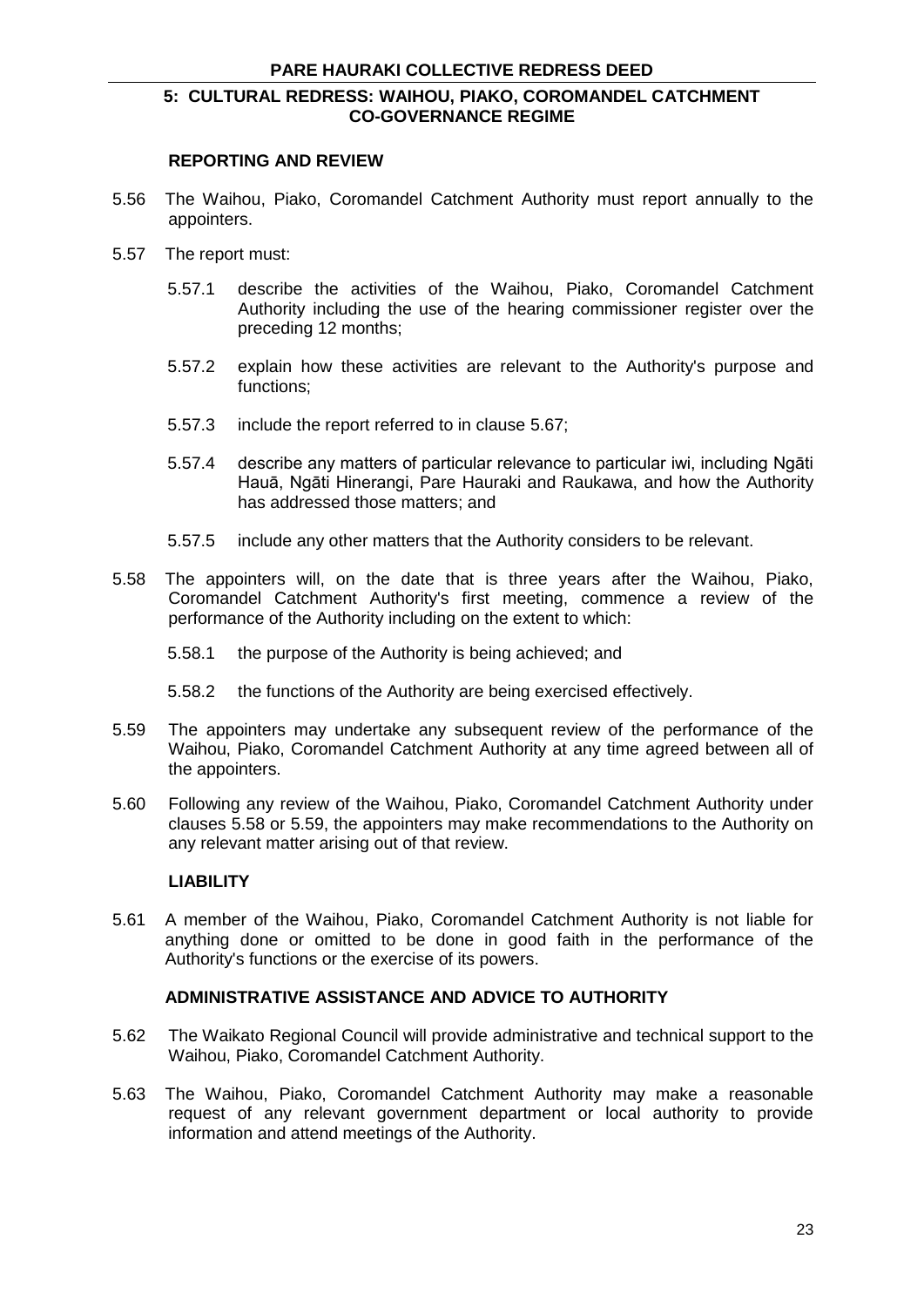5.64 A government department or local authority will comply with such a request where it is reasonably practicable to do so.

#### **CROWN CONTRIBUTION TO COSTS**

- 5.65 On the settlement date, the Crown will provide \$500,000 to Waikato Regional Council as a one-off contribution to the costs of the establishment and activities of the Waihou, Piako, Coromandel Catchment Authority.
- 5.66 The Waikato Regional Council must, on behalf of the Waihou, Piako, Coromandel Catchment Authority:
	- 5.66.1 hold the fund referred to in clause 5.65 and any other funds belonging to the Authority that are provided to the Waikato Regional Council for that purpose;
	- 5.66.2 account for those funds in a separate and identifiable manner; and
	- 5.66.3 spend those funds only in accordance with the directions of the Authority.
- 5.67 The Waikato Regional Council must report to the Waihou, Piako, Coromandel Catchment Authority on an annual basis confirming that the Council has complied with clause 5.66.
- 5.68 The Waihou, Piako, Coromandel Catchment Authority may direct the Waikato Regional Council to have an audit undertaken of its compliance with clause 5.66, and the Council must, as soon as practicable, comply with that direction and provide a report from an auditor to the Authority.

#### **POTENTIAL LOCAL GOVERNMENT REORGANISATION**

- 5.69 The parties acknowledge that in the event of future local government reorganisation, the local government membership of the Waihou, Piako, Coromandel Catchment Authority may have to be reconfigured to reflect that reorganisation.
- 5.70 Any reconfiguration in accordance with clause 5.69 may only be undertaken following engagement with the Pare Hauraki collective cultural entity, the governance entities for Ngāti Hauā, Ngāti Hinerangi and Raukawa and the Waihou, Piako, Coromandel Catchment Authority.

## **TE MĀTĀPUNA O NGĀ AWA O WAIHOU PIAKO**

5.71 **Te Mātāpuna o ngā awa o Waihou Piako** will be established in relation to the waterways of the upper Waihou and Piako catchments.

#### **Functions**

- 5.72 The functions of Te Mātāpuna o ngā awa o Waihou Piako will be to:
	- 5.72.1 draft the upper Waihou and Piako section of the Waihou, Piako and Coromandel Catchments Plan for the approval of the Waihou, Piako, Coromandel Catchment Authority (in accordance with the process in clause 5.107);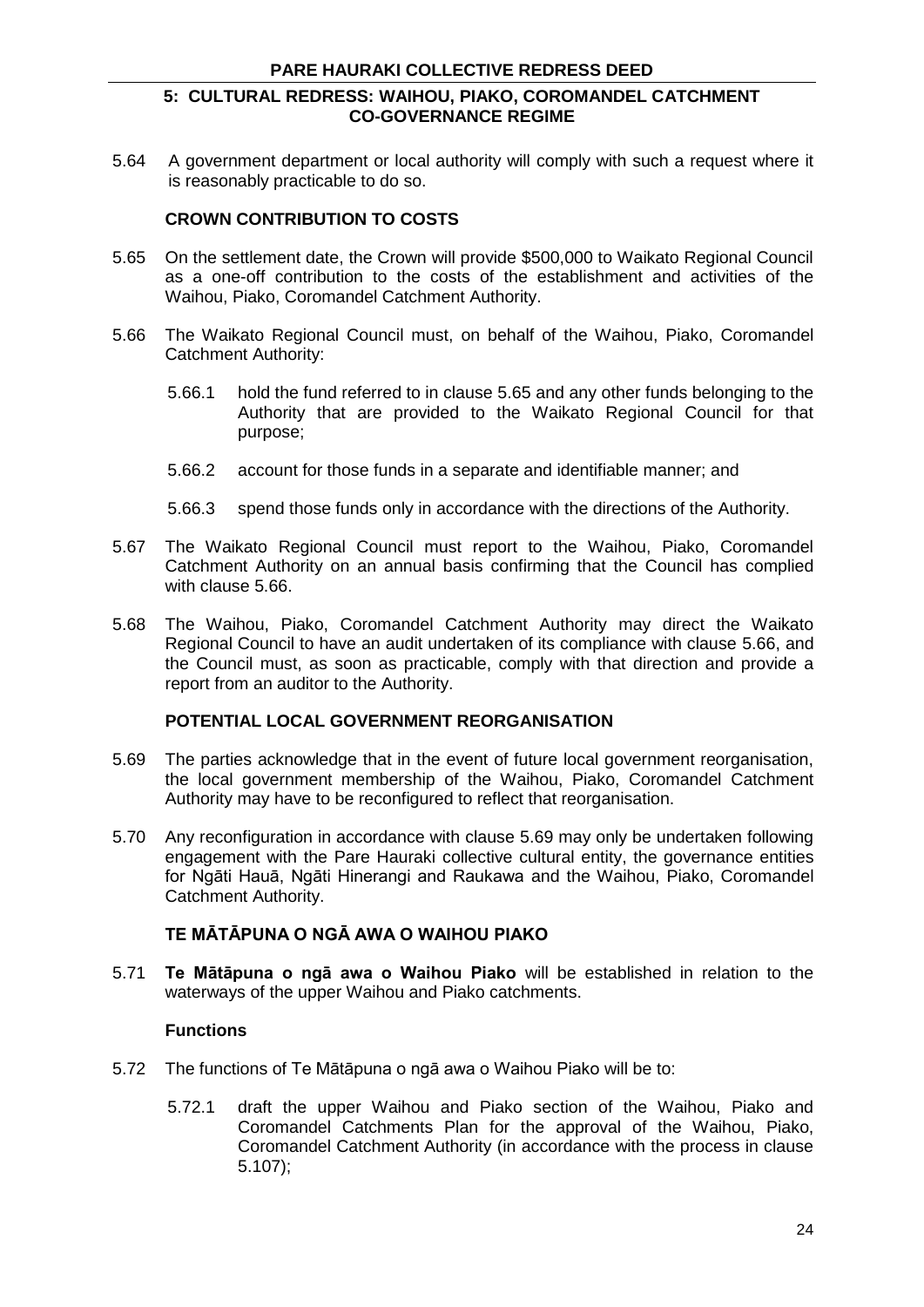- 5.72.2 propose names of hearings commissioners for the upper Waihou and Piako section of the hearing commissioners register referred to in clause 5.30;
- 5.72.3 recommend to the Waihou, Piako, Coromandel Catchment Authority public engagement on issues relating to the upper Waihou and Piako waterways;
- 5.72.4 participate in community and agency engagement on issues relating to the upper Waihou and Piako waterways; and
- 5.72.5 recommend to the Waihou, Piako, and Coromandel Catchment Authority monitoring measures for the upper catchment to form part of any catchment wide approach to monitoring.

#### **Membership**

- 5.73 Te Mātāpuna o ngā awa o Waihou Piako will consist of 8 members, as follows:
	- 5.73.1 one member appointed by Ngāti Hauā;
	- 5.73.2 one member appointed by Ngāti Hinerangi;
	- 5.73.3 one member appointed by Raukawa;
	- 5.73.4 one member appointed by the Pare Hauraki collective cultural entity;
	- 5.73.5 one member appointed by the Waikato Regional Council;
	- 5.73.6 one member appointed by the Matamata-Piako District Council;
	- 5.73.7 one member appointed by the Hauraki District Council; and
	- 5.73.8 one member appointed by the South Waikato District Council.
- 5.74 At the first meeting, two members of Te Mātāpuna o ngā awa o Waihou Piako must be appointed as Co-Chairs as follows:
	- 5.74.1 one Co-Chair must be appointed by the four iwi members; and
	- 5.74.2 the other Co-Chair must be appointed by the four council members.
- 5.75 The Co-Chairs:
	- 5.75.1 are appointed for a term of three years unless a Co-Chair resigns or, in the case of a local government appointer, is discharged as a member during that term; and
	- 5.75.2 may be reappointed.

#### **Appointment of member of Waihou, Piako, Coromandel Catchment Authority**

5.76 Clause 5.77 applies to the appointment of the member of the Waihou, Piako, Coromandel Catchment Authority under clause 5.7.2.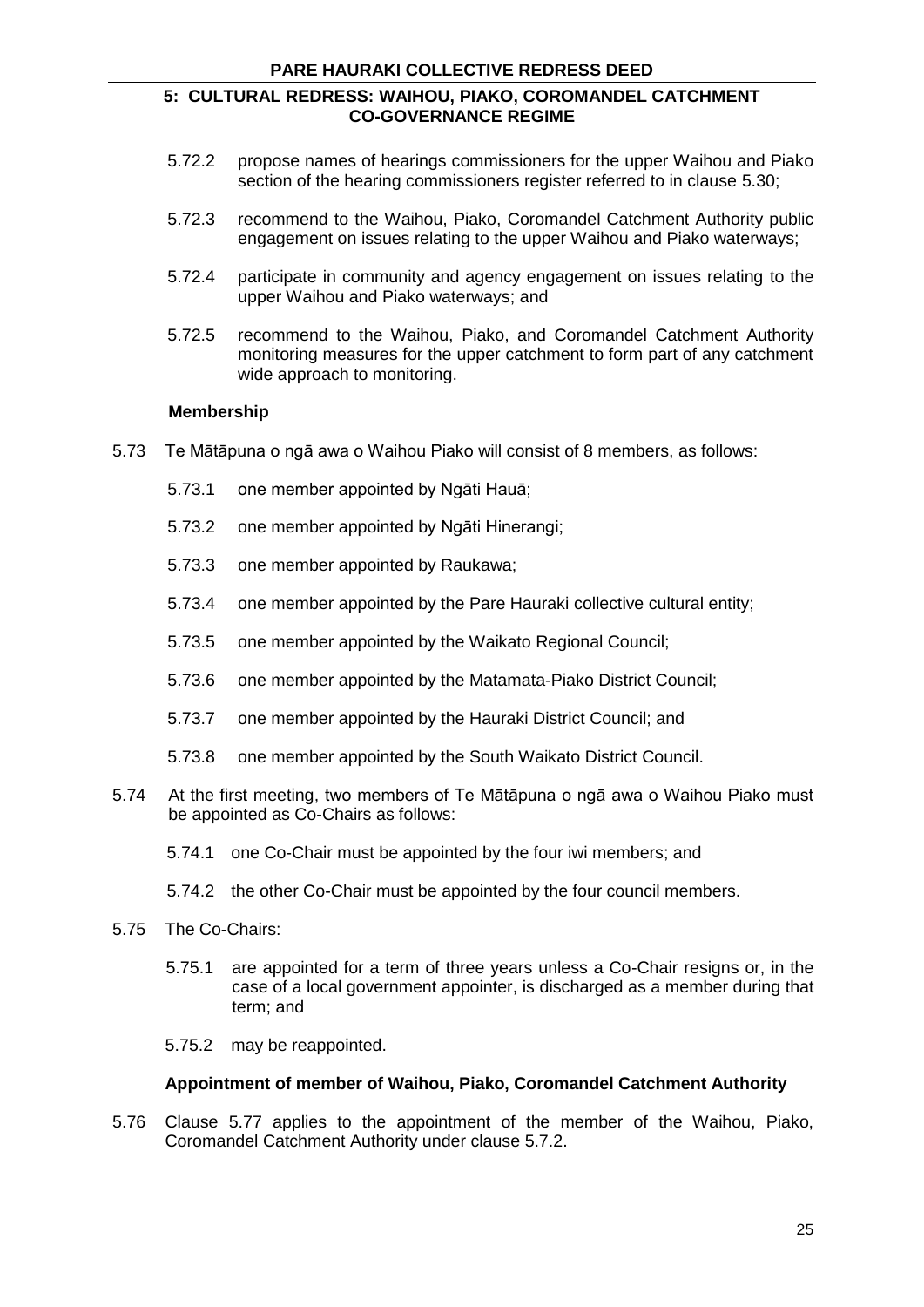- 5.77 The members of Te Mātāpuna o ngā awa o Waihou Piako appointed by the governance entities for Ngāti Hauā, Ngāti Hinerangi and Raukawa will jointly make the appointment referred to in clause 5.7.2.
- 5.78 To avoid doubt, the member of the Waihou, Piako, Coromandel Catchment Authority appointed under clause 5.7.2 will act in the interests of that Authority rather than in the interests of the appointers referred to in clause 5.77.

## **WAIHOU, PIAKO AND COROMANDEL CATCHMENTS PLAN**

#### **Purpose of Waihou, Piako and Coromandel Catchments Plan**

- 5.79 The Waihou, Piako, Coromandel Catchment Authority must prepare and approve the Waihou, Piako and Coromandel Catchments Plan in accordance with the process set out in this part 5.
- 5.80 The purpose of the Waihou, Piako and Coromandel Catchments Plan is to:
	- 5.80.1 identify the issues, vision, objectives and desired outcomes for the waterways of the Waihou, Piako and Coromandel catchments;
	- 5.80.2 provide direction to decision-makers where decisions are being made in relation to the waterways of the Waihou, Piako and Coromandel catchments; and
	- 5.80.3 convey the Waihou, Piako, Coromandel Catchment Authority's aspirations for the health and wellbeing of the waterways of the Waihou, Piako and Coromandel catchments.
- 5.81 The Waihou, Piako and Coromandel Catchments Plan may also address other matters that the Waihou, Piako, Coromandel Catchment Authority considers relevant to the purpose of that plan, such as (without limitation):
	- 5.81.1 kaitiakitanga and mātauranga Māori;
	- 5.81.2 mahinga kai and cultural activities;
	- 5.81.3 water quality;
	- 5.81.4 water quantity;
	- 5.81.5 the effects of land-based activities on the waterways;
	- 5.81.6 environmental health and biodiversity; and
	- 5.81.7 aravel extraction.
- 5.82 To avoid doubt, the Waihou, Piako and Coromandel Catchments Plan may not contain rules or other methods.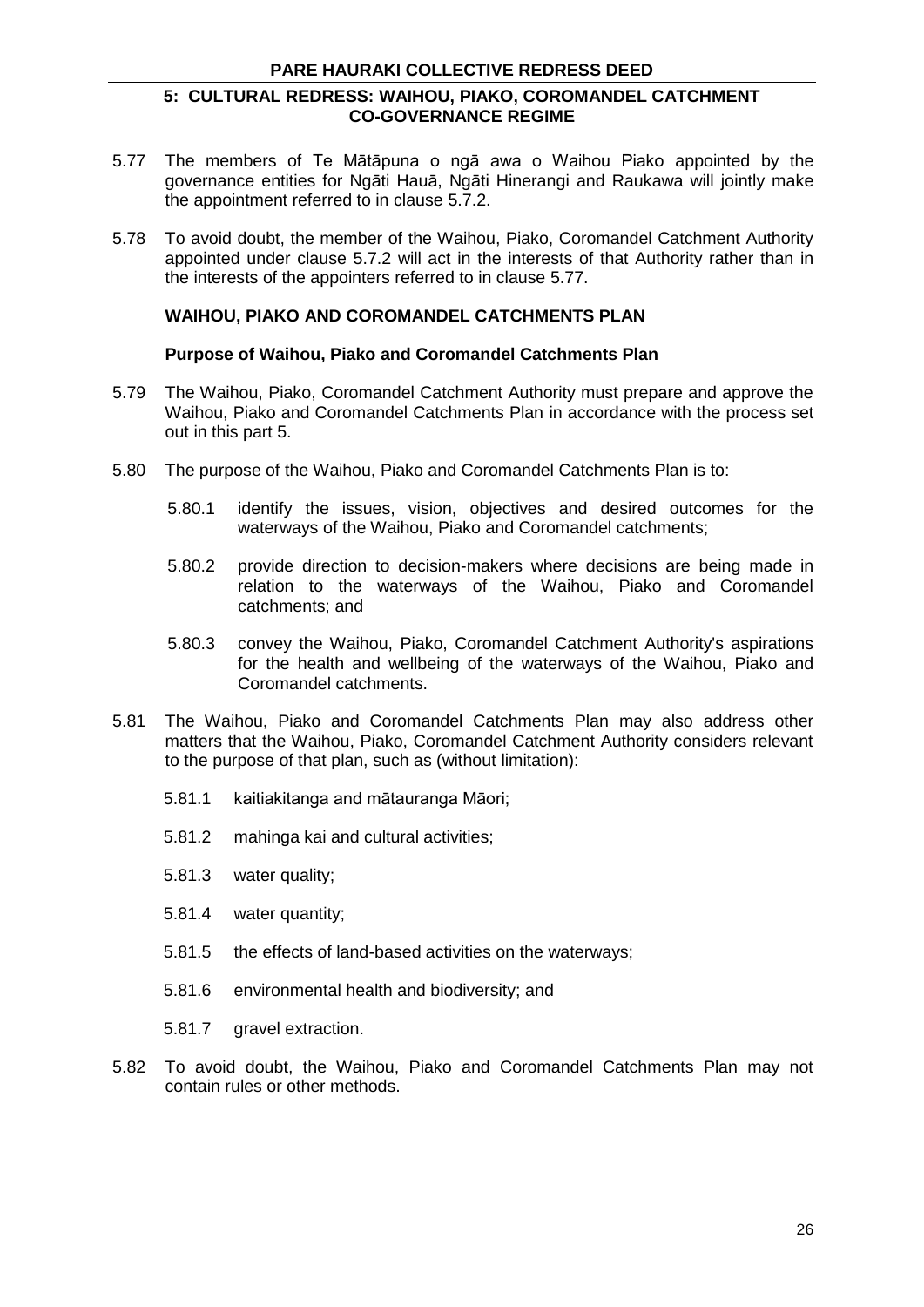#### **Plan may form part of regional policy statement**

- 5.83 The Waihou, Piako, Coromandel Catchment Authority may specify in the Waihou, Piako and Coromandel Catchments Plan that the plan (as a whole or in specified parts) may form part of the Waikato regional policy statement.
- 5.84 The Waikato Regional Council may in its discretion, and at any time after the approval of the Waihou, Piako and Coromandel Catchments Plan, determine that the plan (in whole or in part) is to form part of the Waikato regional policy statement (**direct incorporation**).
- 5.85 The determination under clause 5.84:
	- 5.85.1 may only provide for direct incorporation of the Waihou, Piako and Coromandel Catchments Plan (or parts of the plan) if provision is made for that approach under clause 5.83; and
	- 5.85.2 must be made by the full Waikato Regional Council rather than a committee of that council.
- 5.86 The Waikato Regional Council must consider and may make a new determination as to direct incorporation on each occasion when:
	- 5.86.1 a new Waihou, Piako and Coromandel Catchments Plan is approved; or
	- 5.86.2 a review of the regional policy statement is commenced.
- 5.87 In considering whether to make a determination under clause 5.84 the Waikato Regional Council must consider:
	- 5.87.1 whether the Waihou, Piako and Coromandel Catchments Plan, or the specified parts of the plan, are in a suitable form for direct incorporation;
	- 5.87.2 the purpose of the Resource Management Act 1991;
	- 5.87.3 the purpose of the Waihou, Piako and Coromandel Catchments Plan; and
	- 5.87.4 any submissions made on the draft Waihou, Piako and Coromandel Catchments Plan in relation to direct incorporation.
- 5.88 Before making a determination under clause 5.84, the Waikato Regional Council may refer specified parts of the Waihou, Piako and Coromandel Catchment Plan to the Waihou, Piako, Coromandel Catchment Authority for reconsideration along with the reasons for the reference.
- 5.89 The Waihou, Piako, Coromandel Catchment Authority must consider any reference under clause 5.88, and may at its discretion:
	- 5.89.1 provide the Waikato Regional Council with any amendments to the Waihou, Piako and Coromandel Catchments Plan; or
	- 5.89.2 advise the Waikato Regional Council that there will be no further amendments to the Waihou, Piako and Coromandel Catchments Plan.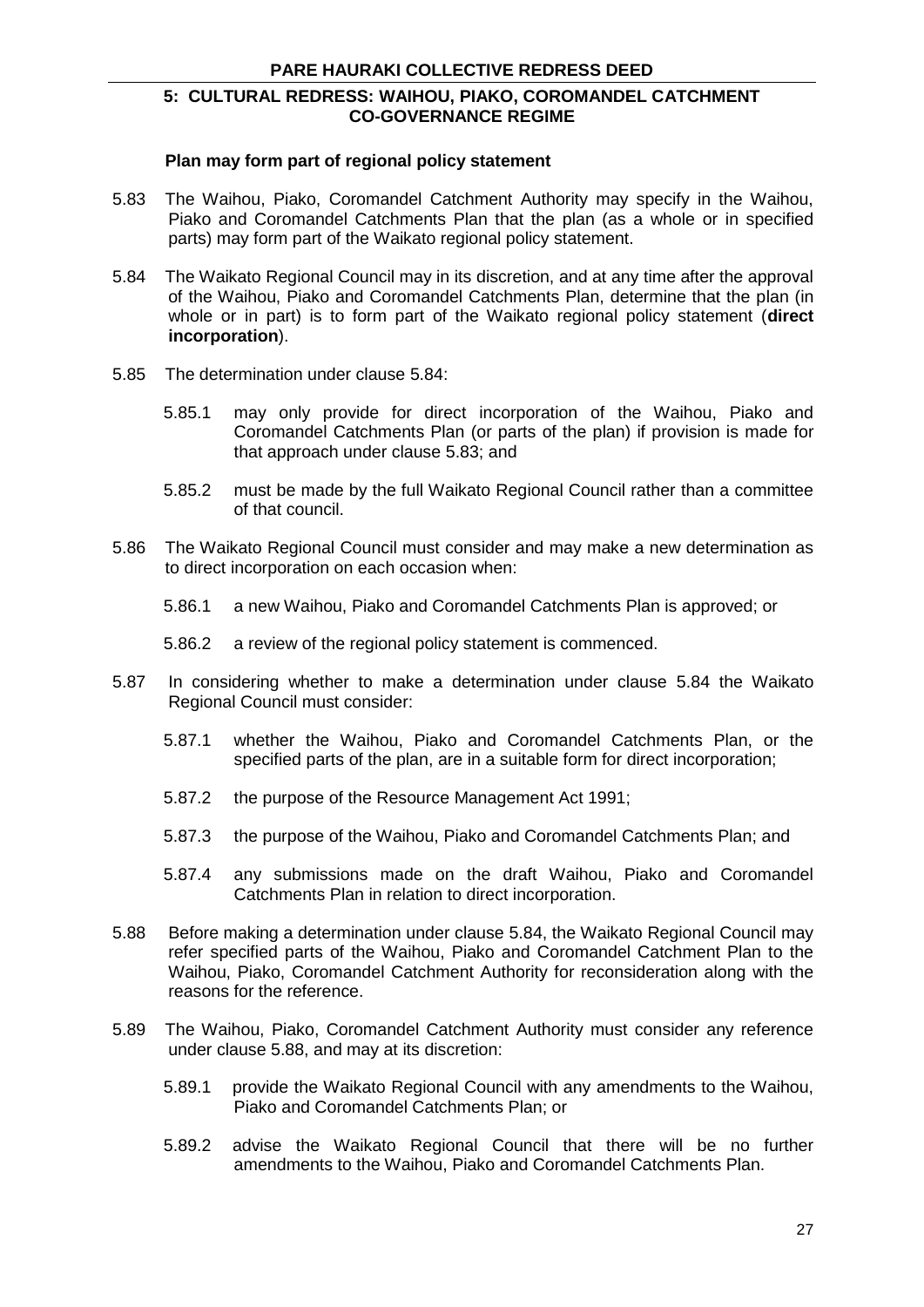#### **PARE HAURAKI COLLECTIVE REDRESS DEED**

#### **5: CULTURAL REDRESS: WAIHOU, PIAKO, COROMANDEL CATCHMENT CO-GOVERNANCE REGIME**

- 5.90 If the Waihou, Piako, Coromandel Catchment Authority intends to make an amendment under clause 5.89, the Authority is not required to comply with any of the provisions relating to notification of or submissions on the draft plan.
- 5.91 Once the amendment is made, the Authority must give public notice of the amended plan in accordance with clause 5.116 and comply with clauses 5.117 to 5.119.
- 5.92 If a determination is made under clause 5.84, the Waikato Regional Council must, as soon as practicable after the determination is made, provide for direct incorporation of the Waihou, Piako and Coromandel Catchments Plan into the Waikato regional policy statement and publicly notify the change within 5 business days.
- 5.93 From the date of direct incorporation, to the extent that there is an inconsistency between a provision in the Waihou, Piako and Coromandel Catchments Plan and any existing provision in the Waikato regional policy statement, the provision in the Waihou, Piako and Coromandel Catchments Plan prevails.
- 5.94 To avoid doubt:
	- 5.94.1 clauses 5.83 to 5.93 apply only to those parts of the Waihou, Piako and Coromandel Catchments Plan that are relevant to the Resource Management Act 1991;
	- 5.94.2 Schedule 1 of the Resource Management Act 1991 does not apply to direct incorporation;
	- 5.94.3 direct incorporation does not require a local authority to initiate a review, variation or change to any Resource Management Act 1991 planning document; and
	- 5.94.4 following direct incorporation:
		- (a) the component of the regional policy statement containing the Waihou, Piako and Coromandel Catchments Plan may not be amended, including through a Schedule 1 Resource Management Act 1991 process, unless an such amendment is necessary to give effect to an obligation on the local authority under section 55 of the Resource Management Act 1991;
		- (b) where any provision of the regional policy statement (containing the Waihou, Piako and Coromandel Catchments Plan) conflicts with any other provision in the regional policy statement that was included to give effect to an obligation on the local authority under section 55 of the Resource Management Act 1991, the latter provision will prevail;
		- (c) where there is a conflict of the type referred to in clause 5.94.4(b), the Waikato Regional Council will, following consultation with the Waihou, Piako, Coromandel Catchment Authority, amend the regional policy statement to remove that conflict; and
		- (d) to avoid doubt, the Waikato Regional Council may, in accordance with and at the times specified in clause 5.86, determine that the Waihou,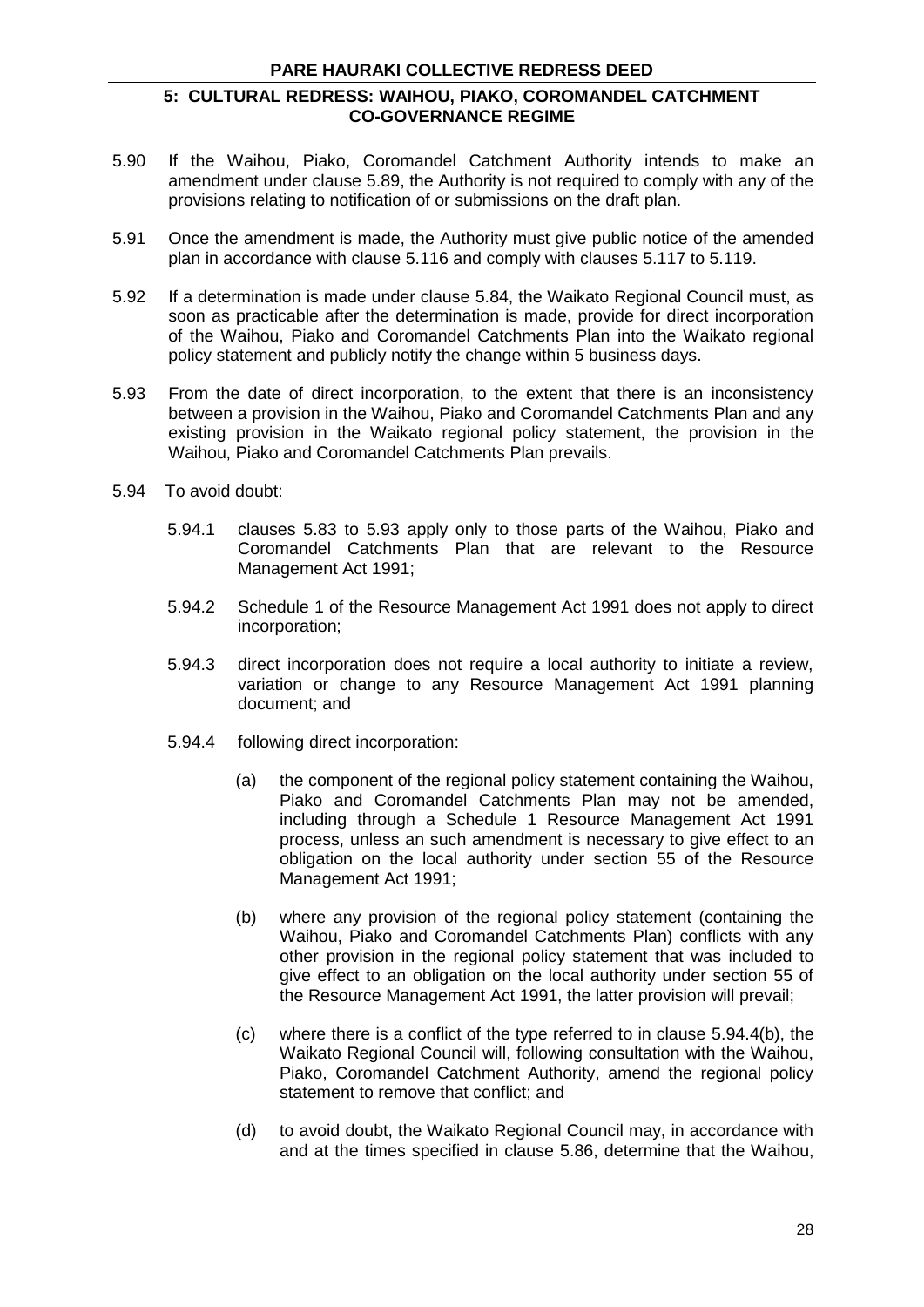Piako and Coromandel Catchments Plan will no longer be directly incorporated into the Waikato regional policy statement.

#### **Effect on Resource Management Act 1991 planning documents**

- 5.95 Clauses 5.96 to 5.101 apply where the Waihou, Piako and Coromandel Catchments Plan is not incorporated as part of Waikato regional policy statement under clause 5.84.
- 5.96 In preparing, reviewing, varying or changing a relevant Resource Management Act 1991 planning document, a local authority must recognise and provide for the vision, objectives and desired outcomes in the Waihou, Piako and Coromandel Catchments Plan.
- 5.97 The obligation under clause 5.96 applies each time that a local authority prepares, reviews, varies or changes a relevant Resource Management Act 1991 planning document.
- 5.98 To avoid doubt, the obligation under clause 5.96 does not require a local authority to initiate a review, variation or change to a relevant Resource Management Act 1991 planning document, but applies on the next review, variation or change initiated by that local authority.
- 5.99 Clause 5.100 applies until such time as:
	- 5.99.1 the plan forms part of Waikato regional policy statement; or
	- 5.99.2 the obligation under clause 5.96 is complied with.
- 5.100 Where a consent authority is processing or making a decision on an application for resource consent in relation to the waterways of the Waihou, Piako or Coromandel catchments, that consent authority must have regard to the Waihou, Piako and Coromandel Catchments Plan.
- 5.101 To avoid doubt, the requirements and procedures in Part 5 and Schedule 1 of the Resource Management Act 1991 apply to the obligation under clause 5.96.

#### **Effect on fisheries processes**

- 5.102 The parties acknowledge that:
	- 5.102.1 the Waihou, Piako and Coromandel Catchments Plan will influence relevant Resource Management Act 1991 planning documents in the manner set out in clauses 5.83 to 5.101; and
	- 5.102.2 under section 11 of the Fisheries Act 1996, the Minister who from time to time is responsible for Fisheries is required to have regard to regional policy statements and regional plans under the Resource Management Act 1991, before setting or varying any sustainability measures.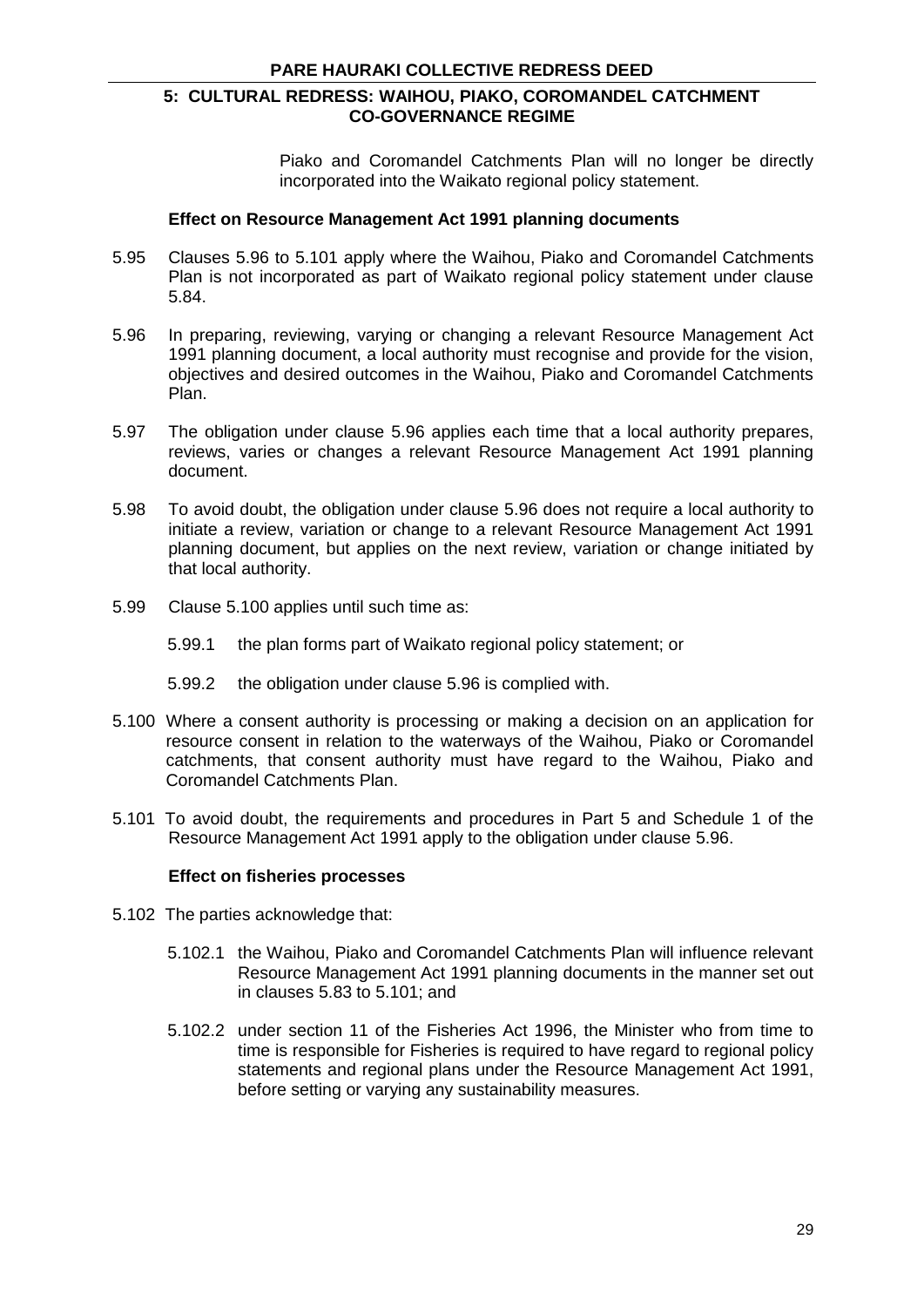#### **Effect on Local Government Acts**

5.103 A local authority must have particular regard to the Waihou, Piako and Coromandel Catchments Plan when making any decision under the Local Government Act 2002 or Local Government Act 1974 in relation to the waterways of the Waihou, Piako and Coromandel catchments.

#### **Compliance with obligations**

- 5.104 The obligations under clauses 5.83 to 5.103 apply:
	- 5.104.1 where the exercise of those functions, duties or powers relate to the waterways of the Waihou, Piako and Coromandel catchments;
	- 5.104.2 to the extent that the Waihou, Piako and Coromandel Catchments Plan is relevant to the matters covered by the relevant legislation; and
	- 5.104.3 in a manner that is consistent with the purpose of the relevant legislation.

#### **PREPARATION OF PLAN**

- 5.105 The following process applies to the preparation of the Waihou, Piako and Coromandel Catchments Plan:
	- 5.105.1 the Waihou, Piako, Coromandel Catchment Authority must commence the preparation of the draft Waihou, Piako and Coromandel Catchments Plan not later than three months after the first meeting of the Authority;
	- 5.105.2 the Waihou, Piako, Coromandel Catchment Authority must meet to discuss the process for the preparation of the draft Waihou, Piako and Coromandel Catchments Plan;
	- 5.105.3 the Waihou, Piako, Coromandel Catchment Authority must consult and seek comment from appropriate persons and organisations on the preparation of the draft Waihou, Piako and Coromandel Catchments Plan; and
	- 5.105.4 the Waihou, Piako, Coromandel Catchment Authority may prepare and approve the Waihou, Piako and Coromandel Catchments Plan in parts and in stages, including addressing different geographical areas in different stages.
- 5.106 In preparing a draft Waihou, Piako and Coromandel Catchments Plan:
	- 5.106.1 the Waihou, Piako, Coromandel Catchment Authority must ensure that the contents of the draft Waihou, Piako and Coromandel Catchments Plan are consistent with the purpose of that plan;
	- 5.106.2 the Waihou, Piako, Coromandel Catchment Authority must:
		- (a) consider and document the potential alternatives to, and the potential benefits and costs of, the matters provided for in the draft Waihou, Piako and Coromandel Catchments Plan; and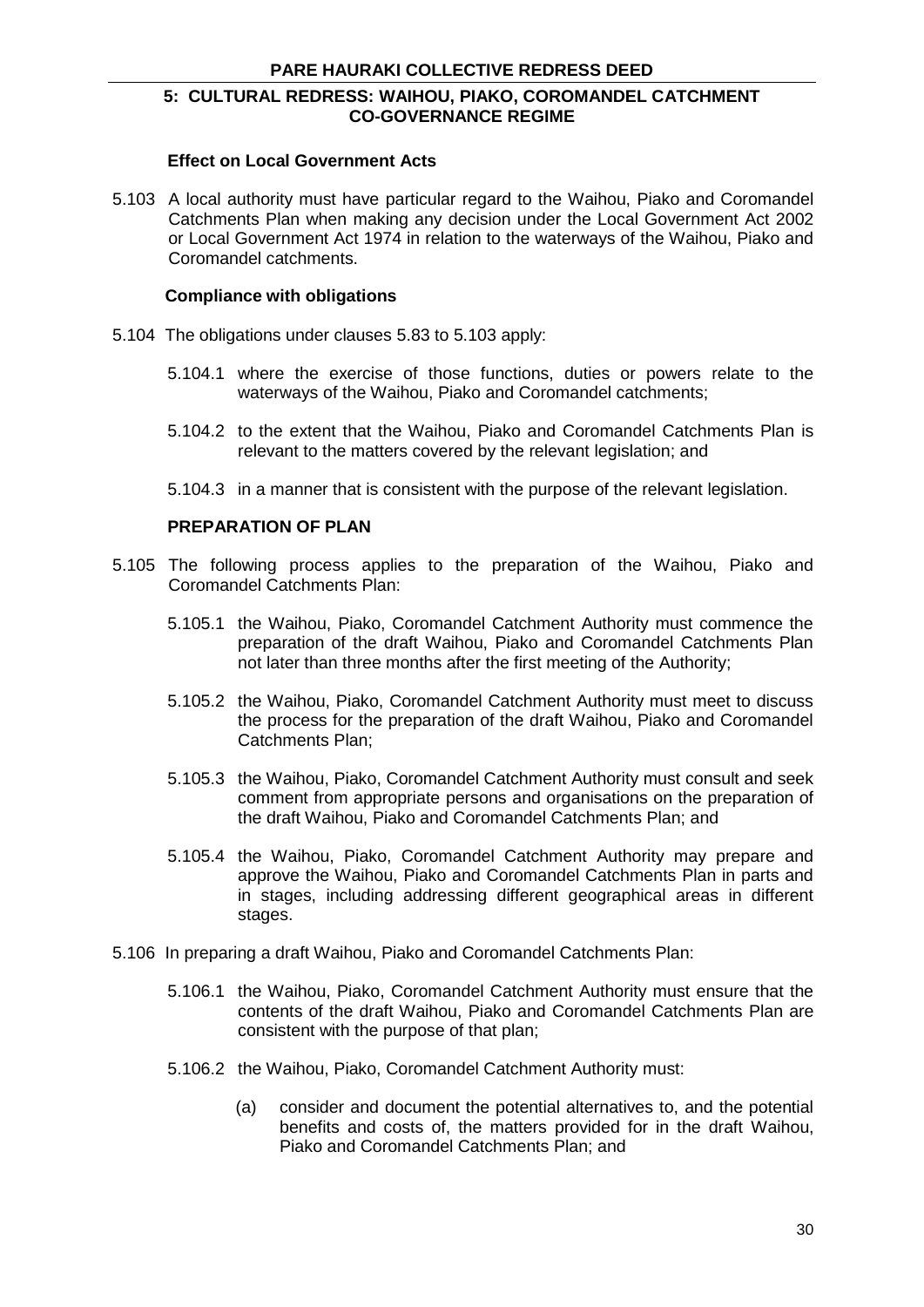- (b) consider other relevant statutory and non-statutory documents that are relevant to the waterways of theWaihou, Piako and Coromandel catchments; and
- 5.106.3 compliance with the obligations under clause 5.106.2 only requires a level of detail that is proportionate to the nature and contents of the plan.

#### **Upper Waihou and Piako catchment provisions**

- 5.107 The following provisions apply to the preparation of the content of the draft Waihou, Piako and Coromandel Catchments Plan that applies specifically to the upper Waihou and Piako catchments (**upper Waihou and Piako plan section**):
	- 5.107.1 Te Mātāpuna o ngā awa o Waihou Piako must prepare the upper Waihou and Piako plan section;
	- 5.107.2 before preparing the draft upper Waihou and Piako plan section, and not later than 2 months after the settlement date, the Waihou, Piako, Coromandel Catchment Authority and Te Mātāpuna o ngā awa o Waihou Piako must meet to discuss:
		- (a) the objectives for the draft Waihou, Piako and Coromandel Catchments Plan as informed by the purpose in clause 5.2;
		- (b) how the upper Waihou and Piako plan sections will integrate with those objectives; and
		- (c) the geographical area that will be covered by the upper Waihou and Piako plan section;
	- 5.107.3 not later than 10 months after the meeting referred to in clause 5.107.2, Te Mātāpuna o ngā awa o Waihou Piako must recommend the draft upper Waihou and Piako plan section to the Waihou, Piako, Coromandel Catchment Authority for its decision;
	- 5.107.4 the Waihou, Piako, Coromandel Catchment Authority must consider the draft upper Waihou and Piako plan section and decide whether to accept it in whole or in part;
	- 5.107.5 not later than 30 working days after the recommendation under clause 5.107.3, the Waihou, Piako, Coromandel Catchment Authority must communicate that decision to Te Mātāpuna o ngā awa o Waihou Piako along with reasons for the decision;
	- 5.107.6 if the Waihou, Piako, Coromandel Catchment Authority does not accept any part of the content recommended by Te Mātāpuna o ngā awa o Waihou Piako:
		- (a) the Waihou, Piako, Coromandel Catchment Authority must provide reasons for that decision and suggestions for addressing those matters of disagreement to Te Mātāpuna o ngā awa o Waihou Piako;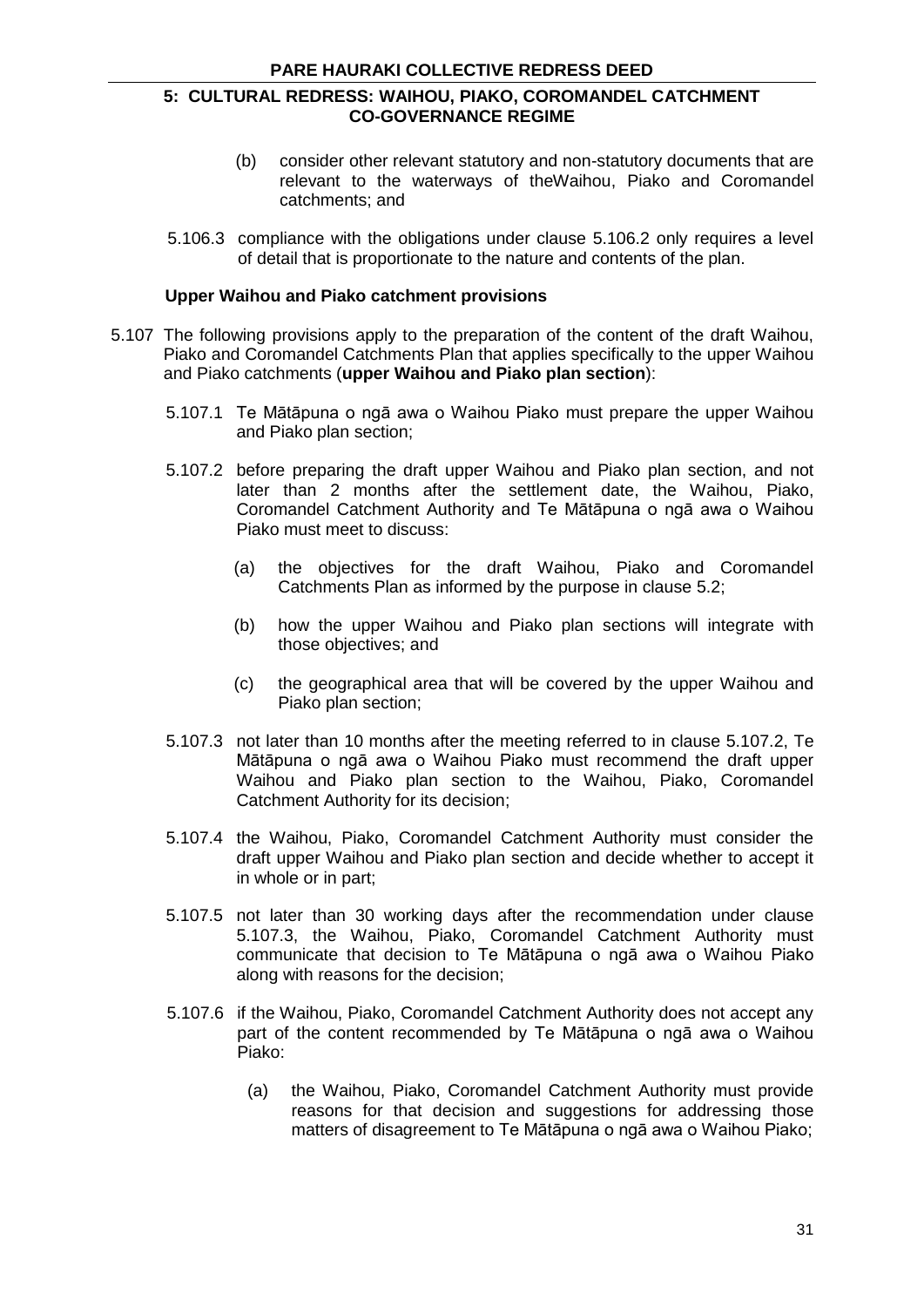- (b) not later than 10 working days after the communication under clause 5.107.5, the Chairs of the Waihou, Piako, Coromandel Catchment Authority and Te Mātāpuna o ngā awa o Waihou Piako must meet and seek to resolve any matters of disagreement; and
- (c) Te Mātāpuna o ngā awa o Waihou Piako must then consider the feedback from the Waihou, Piako, Coromandel Catchment Authority and, not later than 40 working days after the communication under clause 5.107.5, provide a revised draft upper Waihou and Piako plan section to the Authority;
- 5.107.7 the Waihou, Piako, Coromandel Catchment Authority must consider the revised draft upper Waihou and Piako plan section and decide whether to accept it in whole or in part;
- 5.107.8 not later than 20 working days after the communication under clause 5.107.6(c), the Waihou, Piako, Coromandel Catchment Authority must communicate that decision to Te Mātāpuna o ngā awa o Waihou Piako along with reasons for the decision and proposed amendments;
- 5.107.9 if there remain matters of disagreement, then not later than 10 working days after the communication under clause 5.107.8, the Chairs of the Waihou, Piako, Coromandel Catchment Authority and Te Mātāpuna o ngā awa o Waihou Piako must meet and seek to resolve those matters of disagreement;
- 5.107.10 if the matters of disagreement are not resolved within 15 working days of the communication under clause 5.107.8, the Waihou, Piako, Coromandel Catchment Authority will make a decision on the final content of the upper Waihou and Piako plan section, being the content recommended by Te Mātāpuna o ngā awa o Waihou Piako with any amendments from the Authority;
- 5.107.11 the process referred to in clauses 5.107.1 to 5.107.10 will also apply, with necessary modification, to any proposed amendments under clause 5.118 as a result of submissions on the upper Waihou and Piako plan section;
- 5.107.12 to avoid doubt:
	- (a) the Waihou, Piako, Coromandel Catchment Authority must make its decisions under clauses 5.107.1 to 5.107.10 in the context of and having regard to:
		- (i) the purpose of the Waihou, Piako and Coromandel Catchments Plan;
		- (ii) the need for the plan to reflect those matters while providing a holistic and integrated planning approach across the whole area of the plan;
		- (iii) the purpose and functions of the Authority; and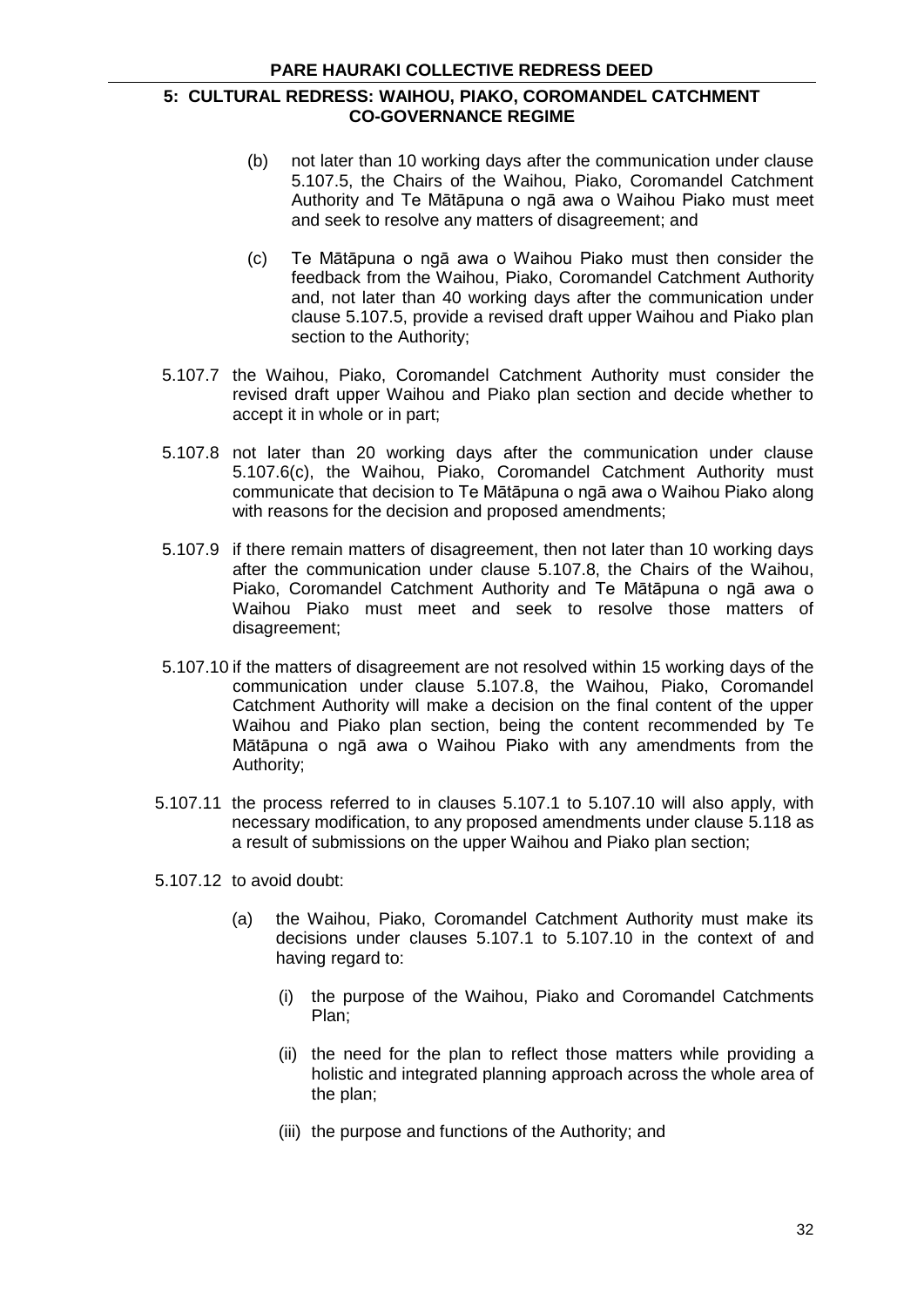- (iv) the purpose and functions of Te Mātāpuna o ngā awa o Waihou Piako;
- (b) the Waihou, Piako, Coromandel Catchment Authority will have responsibility for overall integration of the plan components and may prepare content for the plan that has broader application including over the upper Waihou and Piako catchments; and
- (c) the Waihou, Piako, Coromandel Catchment Authority has the responsibility for final approval of the plan;
- 5.107.13 if a dispute arises in relation to 5.107.2(c), the relevant parties will seek to resolve that matter in timely manner;
- 5.107.14 if no agreement can be reached in 30 working days the matter must be referred to the Minister for the Environment for a decision;
- 5.107.15 the Minister for the Environment may appoint a facilitator to work with the Authority and the Te Mātāpuna o ngā awa o Waihou Piako to attempt resolution; and
- 5.107.16 if not successful, the Minister for the Environment must make a determination as to 5.107.2(c) not later than 3 months after its referral.
- 5.108 Prior to making such a determination, the Minister for the Environment must request submissions from:
	- 5.108.1 the Waihou, Piako, Coromandel Catchment Authority;
	- 5.108.2 Te Mātāpuna o ngā awa o Waihou Piako; and
	- 5.108.3 any of the appointers.
- 5.109 To avoid doubt, a determination by the Minister for the Environment is binding on the Waihou, Piako, Coromandel Catchment Authority and Te Mātāpuna o ngā awa o Waihou Piako.

# **NOTIFICATION OF AND SUBMISSIONS ON PLAN**

- 5.110 When the Waihou, Piako, Coromandel Catchment Authority has prepared the draft Waihou, Piako and Coromandel Catchments Plan (in whole or in part), the Authority:
	- 5.110.1 must notify it by giving public notice;
	- 5.110.2 may notify it by any other means that the Authority considers appropriate; and
	- 5.110.3 must ensure that the draft Waihou, Piako and Coromandel Catchments Plan and any other document that the Authority considers relevant are made available for public inspection.
- 5.111 The component of the Waihou, Piako and Coromandel Catchments Plan relating to the waterways of the Waihou and Piako catchments must be: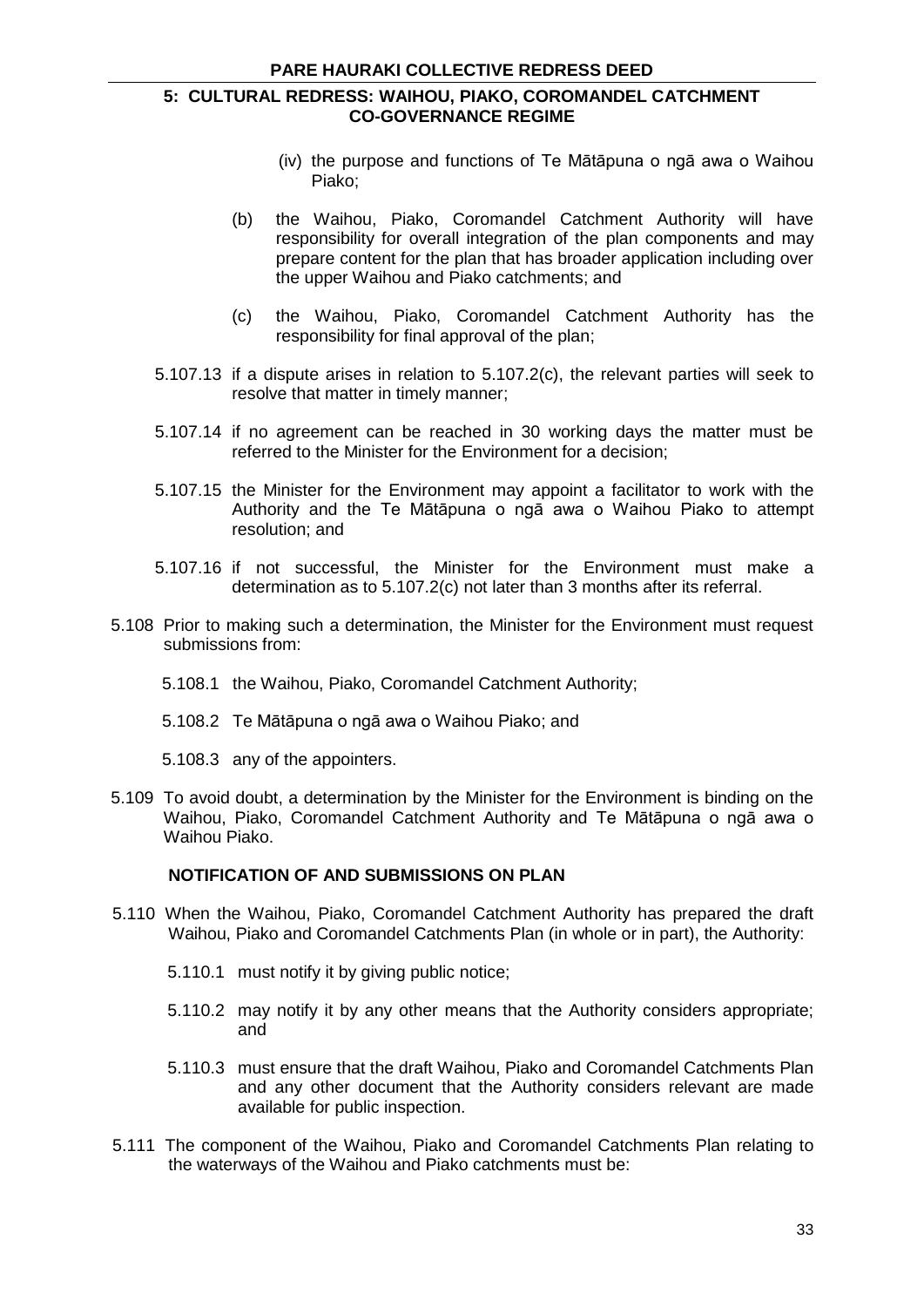- 5.111.1 notified not later than 19 months after the date of the first meeting of the Waihou, Piako, Coromandel Catchment Authority; and
- 5.111.2 approved not later than three years after the date of the first meeting of the Waihou, Piako, Coromandel Catchment Authority.
- 5.112 The component of the Waihou, Piako and Coromandel Catchments Plan relating to the waterways of the Coromandel catchment must be:
	- 5.112.1 notified not later than three years after the date of the first meeting of the Waihou, Piako, Coromandel Catchment Authority; and
	- 5.112.2 approved not later than five years after the date of the first meeting of the Waihou, Piako, Coromandel Catchment Authority.
- 5.113 The public notice must:
	- 5.113.1 state that the draft Waihou, Piako and Coromandel Catchments Plan is available for inspection at the places and times specified in the notice;
	- 5.113.2 state that persons or organisations may lodge submissions on the draft Waihou, Piako and Coromandel Catchments Plan:
		- (a) with the Waihou, Piako, Coromandel Catchment Authority;
		- (b) at the place specified in the notice; and
		- (c) before the date specified in the notice;
	- 5.113.3 state that persons may, in particular, include in a submission comments on the potential for the Waihou, Piako and Coromandel Catchments Plan to be directly incorporated (in whole or in part) into the regional policy statement; and
	- 5.113.4 invite persons to state in their submission whether they wish to be heard in person in support of their submission.
- 5.114 The date for lodging submissions specified in the notice must be at least 60 business days after the date of the publication of the notice.
- 5.115 Any person or organisation may make a written or electronic submission on the draft Waihou, Piako and Coromandel Catchments Plan in the manner described in the public notice.
- 5.116 The Waihou, Piako, Coromandel Catchment Authority must prepare and make publicly available prior to the hearing a summary of submissions report.
- 5.117 Where a person requests to be heard in support of their submission the Waihou, Piako, Coromandel Catchment Authority:
	- 5.117.1 must give at least 30 business days' notice to the person of the date and time at which they will be heard;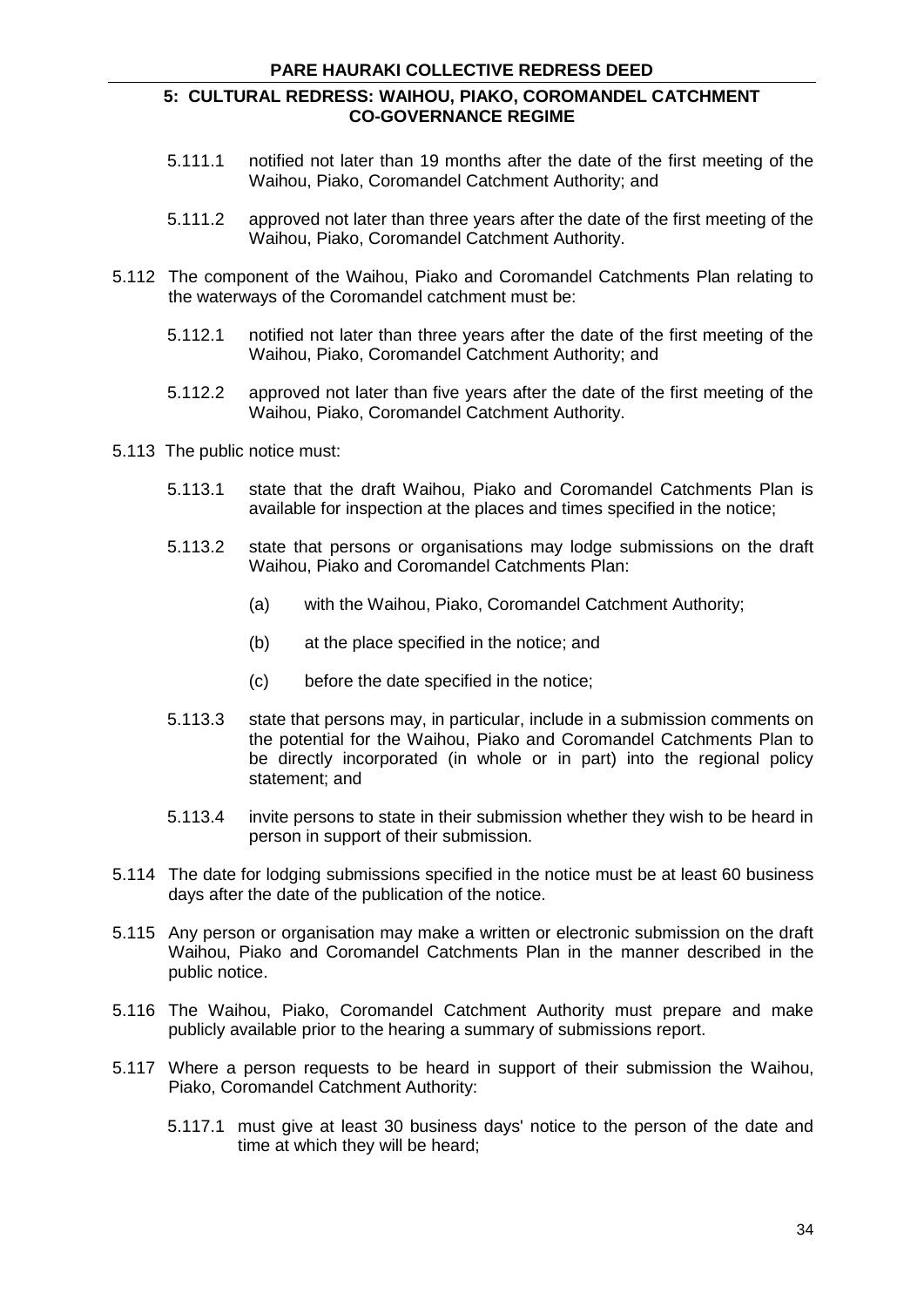5.117.2 must appoint a hearings panel and hold a hearing for that purpose; and

5.117.3 may appoint a subcommittee as the hearing panel.

## **APPROVAL OF PLAN**

- 5.118 The Waihou, Piako, Coromandel Catchment Authority must consider any written or oral submissions, to the extent that those submissions relate to matters that are within the scope of the Waihou, Piako and Coromandel Catchments Plan, and may amend that draft plan.
- 5.119 The Waihou, Piako, Coromandel Catchment Authority must then approve the Waihou, Piako and Coromandel Catchments Plan.
- 5.120 The Waihou, Piako, Coromandel Catchment Authority:
	- 5.120.1 must notify the approved Waihou, Piako and Coromandel Catchments Plan by giving public notice; and
	- 5.120.2 may notify the Waihou, Piako and Coromandel Catchments Plan by any other means that the Authority considers appropriate.
- 5.121 The public notice must state:
	- 5.121.1 where the Waihou, Piako and Coromandel Catchments Plan is available for public inspection; and
	- 5.121.2 when the Waihou, Piako and Coromandel Catchments Plan comes into force.
- 5.122 At the time of giving public notice of the approved plan, the Waihou, Piako, Coromandel Catchment Authority must also make available a decision report that identifies how submissions were considered and dealt with by the Authority.
- 5.123 The plan:
	- 5.123.1 comes into force on the date specified in the public notice; and
	- 5.123.2 must be available for public inspection at the local offices of the relevant local authorities and government departments.
- 5.124 The Waihou, Piako, Coromandel Catchment Authority may request from the local authorities and government departments reports or advice to assist in the preparation or approval of the Waihou, Piako and Coromandel Catchments Plan.
- 5.125 The relevant local authority and a government department must comply with such a request where it is reasonably practicable to do so.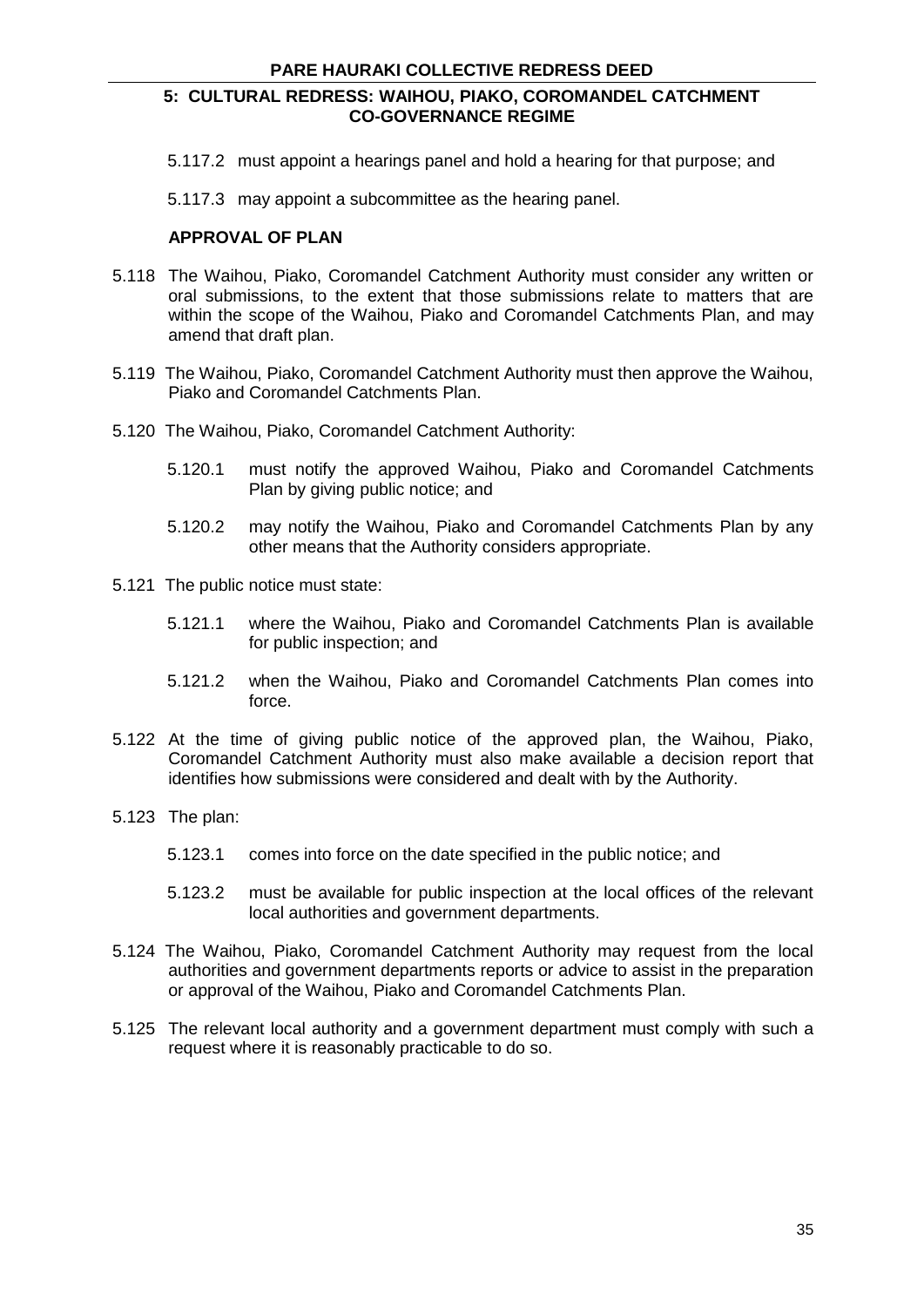#### **REVIEW OF AND AMENDMENTS TO THE PLAN**

- 5.126 The Waihou, Piako, Coromandel Catchment Authority must commence a review of the Waihou, Piako and Coromandel Catchments Plan:
	- 5.126.1 not later than 10 years after the approval of the first Waihou, Piako and Coromandel Catchments Plan; and
	- 5.126.2 not later than 10 years after the completion of the previous review.
- 5.127 If the Waihou, Piako, Coromandel Catchment Authority considers as a result of a review that the Waihou, Piako and Coromandel Catchments Plan should be amended in a material manner, the amendment must be prepared and approved in accordance with clauses 5.105 to 5.122 (modified as necessary).
- 5.128 If the Waihou, Piako, Coromandel Catchment Authority considers the Waihou, Piako and Coromandel Catchments Plan should be amended in a manner that is of minor effect, the amendment may be approved under clause 5.119, and the Authority must comply with clauses 5.120 to 5.122.

## **FRESHWATER VALUES AND OBJECTIVES**

5.129 The contents of the Waihou, Piako and Coromandel Catchments Plan do not predetermine the identification of freshwater values or objectives that are to be set by local authorities and their communities under the National Policy Statement for Freshwater Management 2014.

## **APPLICATION OF STATUTORY FRAMEWORKS**

5.130 Except as otherwise provided for, nothing in this part 5 affects the application of, or decision-making under, statutory frameworks.

## **DEFINITIONS**

- 5.131 In this part:
	- 5.131.1 **accredited** in relation to hearing commissioners has the same meaning as in section 2 of the Resource Management Act 1991;
	- 5.131.2 **Authority** means the Waihou, Piako, Coromandel Catchment Authority;
	- 5.131.3 **direct incorporation** has the meaning set out in clause 5.84;
	- 5.131.4 **plan** means the Waihou, Piako and Coromandel Catchments Plan; and
	- 5.131.5 **waterway** means any river, stream, lake or other natural fresh water body, and includes any tributary flowing into such water bodies.

## **PARE HAURAKI COLLECTIVE REDRESS LEGISLATION**

5.132 The Pare Hauraki collective redress legislation will, on the terms provided by subpart 6 of part 2 of the draft collective bill, give effect to this part 5.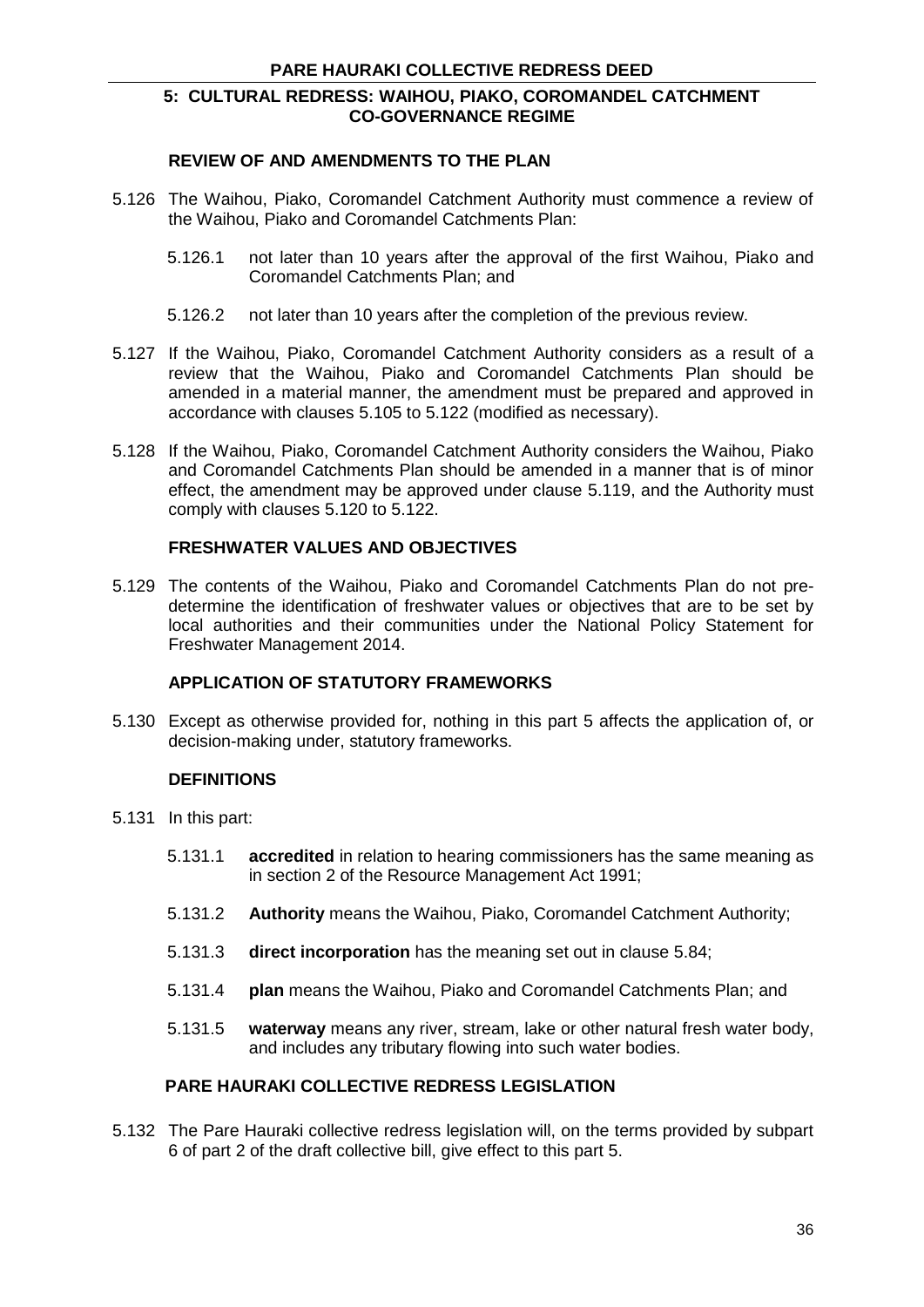# **UPPER MANGATANGI AND MANGATAWHIRI CATCHMENT AUTHORITY**

6.1 The Pare Hauraki collective redress legislation will, on the terms provided by sections 130 to 143 of the draft collective bill, provide for the establishment of a statutory authority called the Upper Mangatangi and Mangatawhiri Catchment Authority (**Upper Mangatangi and Mangatawhiri Catchment Authority**).

## **PURPOSE OF UPPER MANGATANGI AND MANGATAWHIRI CATCHMENT AUTHORITY**

- 6.2 The purpose of the Upper Mangatangi and Mangatawhiri Catchment Authority will be to provide co-governance, oversight and direction for the taonga that is the waterways of the Upper Mangatangi Stream and Mangatawhiri River catchments (shown as the areas in the map in part 14 of the attachments), in order to promote:
	- 6.2.1 a co-ordinated and intergenerational approach;
	- 6.2.2 the Pare Hauraki World View and Programme for a Culture of Natural Resource Partnership;
	- 6.2.3 the values of Waikato-Tainui and Waiohua iwi with interests in the Upper Mangatangi and Mangatawhiri catchments; and
	- 6.2.4 community aspirations for the Upper Mangatangi Stream and Mangatawhiri River catchments.

## **FUNCTIONS OF UPPER MANGATANGI AND MANGATAWHIRI CATCHMENT AUTHORITY**

- 6.3 The principal function of the Upper Mangatangi and Mangatawhiri Catchment Authority will be to achieve its purpose.
- 6.4 The specific functions of the Upper Mangatangi and Mangatawhiri Catchment Authority will be to:
	- 6.4.1 promote the integrated and co-ordinated management of the waterways of the Upper Mangatangi and Mangatawhiri catchments;
	- 6.4.2 prepare and approve the Upper Mangatangi and Mangatawhiri Catchments Plan for the waterways of the Upper Mangatangi and Mangatawhiri catchments;
	- 6.4.3 maintain a register of accredited hearing commissioners;
	- 6.4.4 engage with, seek advice from and provide advice to the local authorities and government departments regarding the health and wellbeing of the waterways of the Upper Mangatangi and Mangatawhiri catchments;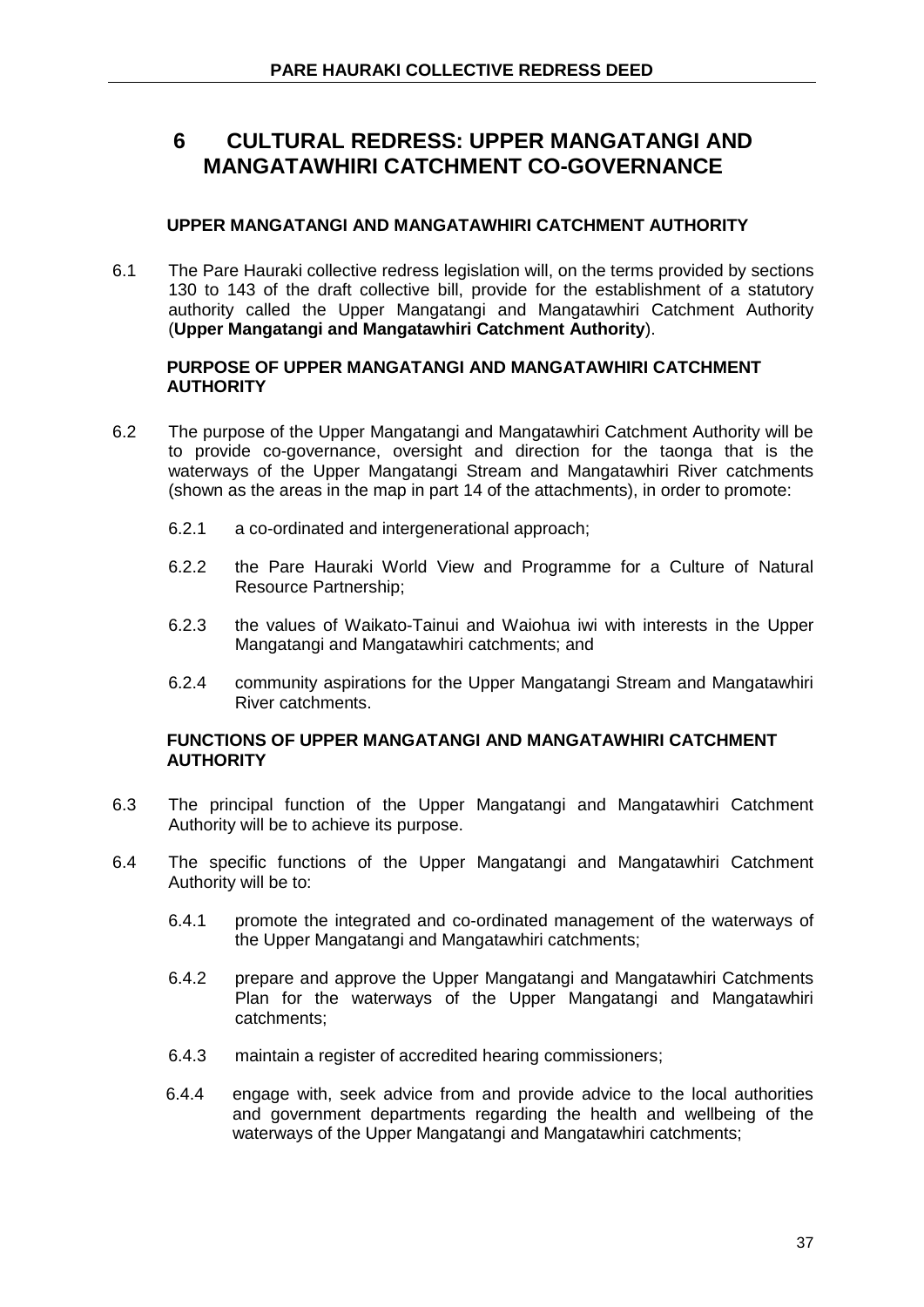- 6.4.5 engage with, seek advice from and provide advice to iwi with interests in the waterways of the Upper Mangatangi and Mangatawhiri catchments regarding the health and wellbeing of those waterways;
- 6.4.6 provide oversight of the monitoring of activities in and the state of the waterways of the Upper Mangatangi and Mangatawhiri catchments and the extent to which the purpose of the Upper Mangatangi and Mangatawhiri Catchment Authority is being achieved including through the implementation and effectiveness of the Upper Mangatangi and Mangatawhiri Catchments Plan;
- 6.4.7 engage with stakeholders, including liaising with the community in relation to the waterways of the Upper Mangatangi and Mangatawhiri catchments; and
- 6.4.8 take any other action that is considered by the Upper Mangatangi and Mangatawhiri Catchment Authority to be appropriate to achieve its purpose.
- 6.5 The Upper Mangatangi and Mangatawhiri Catchment Authority will operate in a manner that recognises and respects that different iwi have interests in different parts of the waterways of the Upper Mangatangi and Mangatawhiri catchments.
- 6.6 The Upper Mangatangi and Mangatawhiri Catchment Authority will have those powers that are reasonably necessary for it to carry out its functions.

#### **MEMBERSHIP OF UPPER MANGATANGI AND MANGATAWHIRI CATCHMENT AUTHORITY**

- 6.7 The Upper Mangatangi and Mangatawhiri Catchment Authority will consist of 4 members as follows:
	- 6.7.1 one member appointed by the Pare Hauraki collective cultural entity;
	- 6.7.2 one member appointed by Waikato-Tainui and Waiohua iwi with interests in the Upper Mangatangi and Mangatawhiri catchments;
	- 6.7.3 one member appointed by the Waikato Regional Council; and
	- 6.7.4 one member appointed by the Waikato District Council,

(each organisation being an **appointer**).

- 6.8 The Auckland Council may appoint one non-voting member.
- 6.9 In relation to the member to be appointed under clause 6.7.2
	- 6.9.1 the Waikato-Tainui and Waiohua iwi with interests in the Upper Mangatangi and Mangatawhiri catchments are –
		- (a) Waikato-Tainui;
		- (b) Ngāti Tamaoho;
		- (c) Te Ākitai Waiohua; and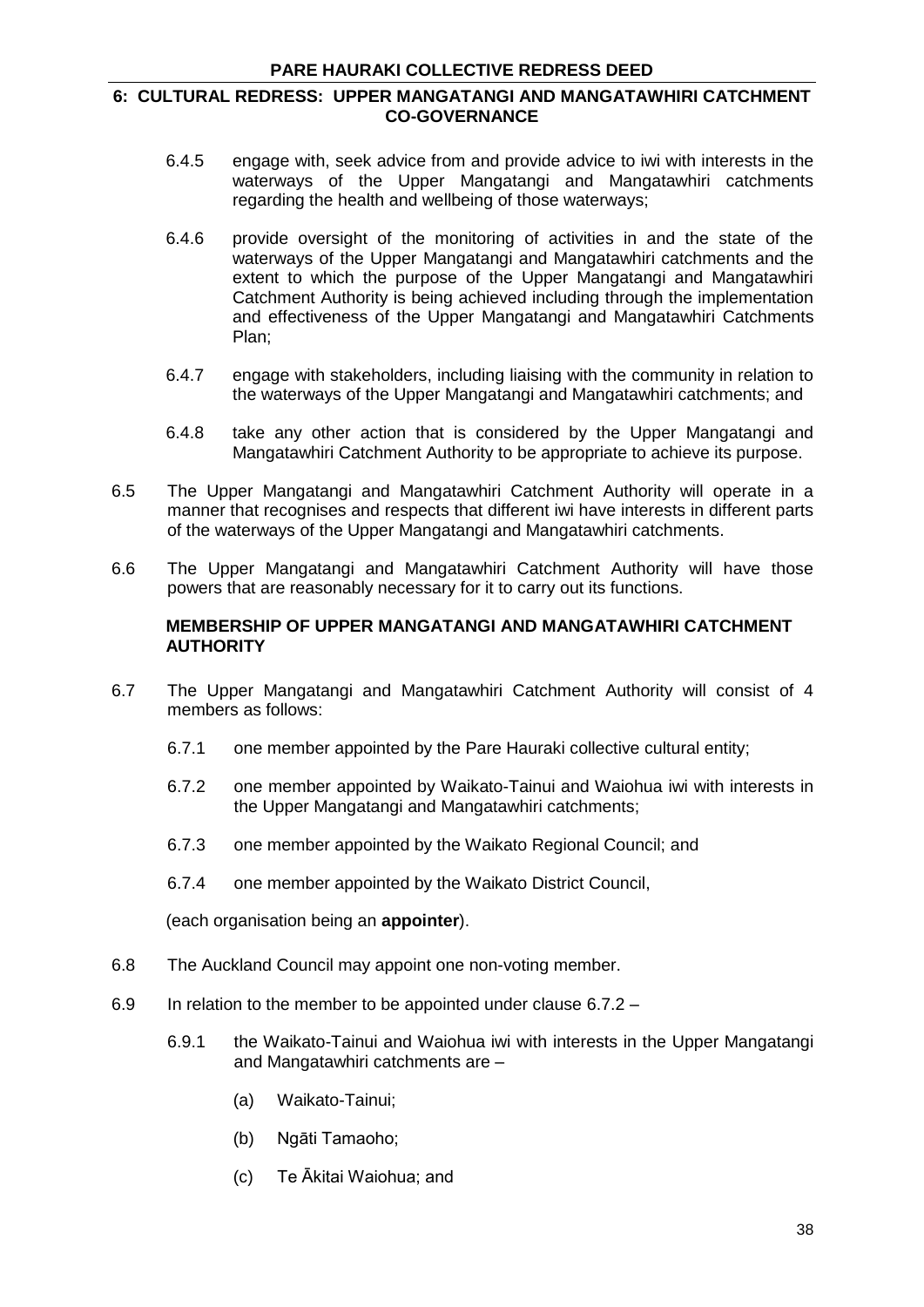- (d) Ngāti Koheriki; and
- 6.9.2 if the Waikato-Tainui and Waiohua iwi with interests in the Upper Mangatangi and Mangatawhiri catchments are unable to appoint a member under clause 6.7.2 by the first meeting of the Upper Mangatangi and Mangatawhiri Catchment Authority, the Minister for Treaty of Waitangi Negotiations may appoint a temporary member to the Upper Mangatangi and Mangatawhiri Catchment Authority until the relevant iwi with interests appoint a member under clause 6.7.2.
- 6.10 The members of the Upper Mangatangi and Mangatawhiri Catchment Authority must:
	- 6.10.1 act in a manner so as to achieve the purpose of the Upper Mangatangi and Mangatawhiri Catchment Authority; and
	- 6.10.2 subject to clause 6.10.1, comply with any terms of appointment issued by the relevant appointer.

## **Appointment of members and term**

- 6.11 Members of the Upper Mangatangi and Mangatawhiri Catchment Authority:
	- 6.11.1 are appointed for a term of three years commencing on the 60th day after the polling day for the most recent triennial local government election, unless the member resigns or, in the case of a local government appointer, is discharged by an appointer during that term; and
	- 6.11.2 may be reappointed.
- 6.12 The initial term will:
	- 6.12.1 commence on the settlement date; and
	- 6.12.2 cease on the 59th day after the polling day for the next triennial local government election following the commencement date.
- 6.13 In appointing members to the Upper Mangatangi and Mangatawhiri Catchment Authority, appointers must be satisfied that the person has the mana, skills, knowledge or experience to:
	- 6.13.1 participate effectively in the Upper Mangatangi and Mangatawhiri Catchment Authority; and
	- 6.13.2 contribute to the achievement of the purpose of the Upper Mangatangi and Mangatawhiri Catchment Authority.

## **Discharge and resignation of members**

6.14 A member may resign by written notice to that person's appointer and the Upper Mangatangi and Mangatawhiri Catchment Authority.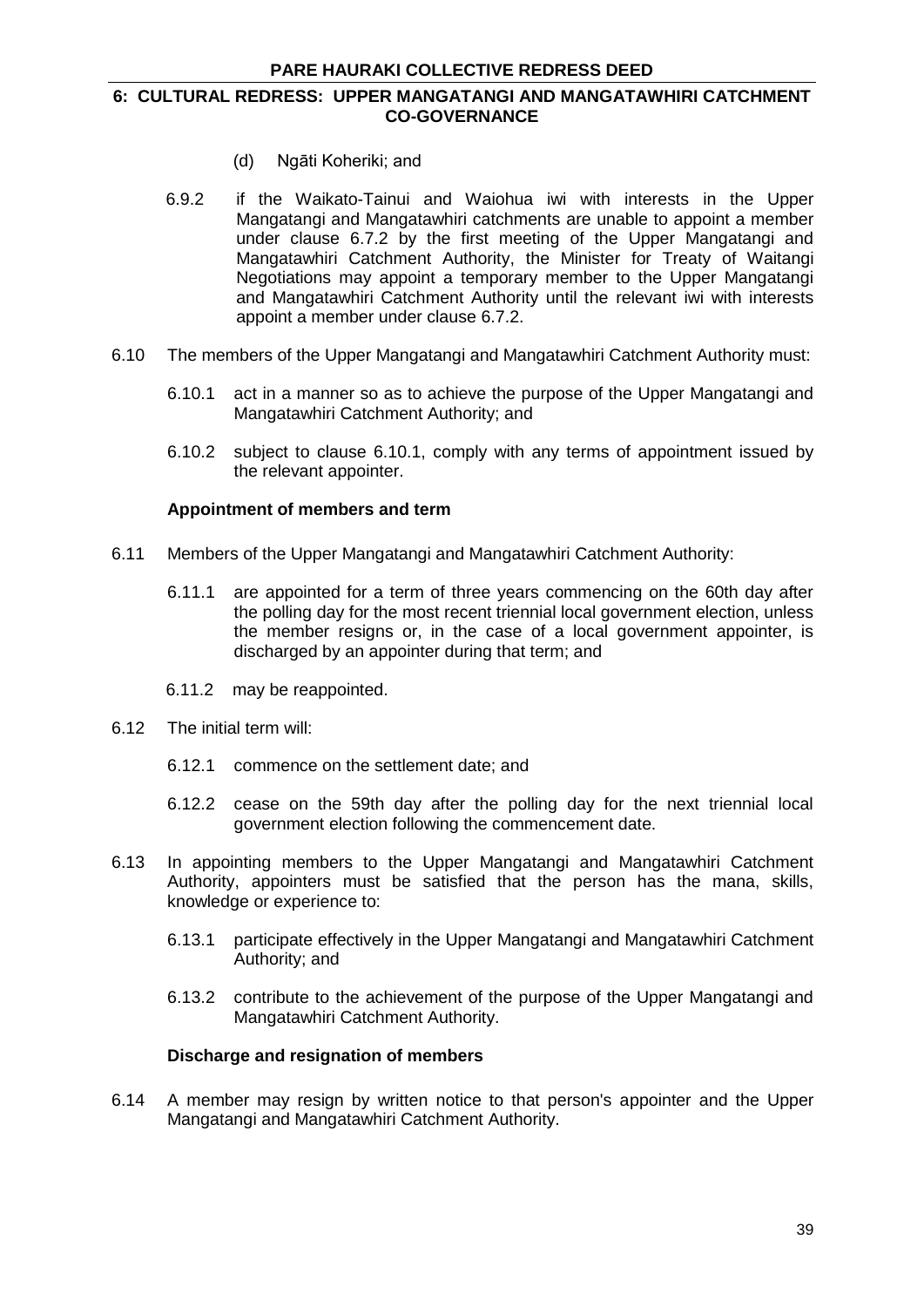#### **6: CULTURAL REDRESS: UPPER MANGATANGI AND MANGATAWHIRI CATCHMENT CO-GOVERNANCE**

- 6.15 An appointer that is a local authority may discharge a member from the Upper Mangatangi and Mangatawhiri Catchment Authority by written notice to that person and to the Upper Mangatangi and Mangatawhiri Catchment Authority.
- 6.16 Where there is a vacancy on the Upper Mangatangi and Mangatawhiri Catchment Authority:
	- 6.16.1 the relevant appointer will fill that vacancy, for the residual period of the relevant term, as soon as is reasonably practicable; and
	- 6.16.2 any such vacancy does not prevent the Upper Mangatangi and Mangatawhiri Catchment Authority from continuing to discharge its functions.

#### **CHAIR**

- 6.17 At the first meeting, one member of the Upper Mangatangi and Mangatawhiri Catchment Authority must be appointed as Chair and one member as Deputy-Chair.
- 6.18 The Chair and Deputy-Chair:
	- 6.18.1 may be any of the members appointed in clause 6.7 but one must be a member appointed under clause 6.7.1 or 6.7.2, and one must be a member appointed under clause 6.7.3 or 6.7.4;
	- 6.18.2 are appointed for a term of three years unless the Chair or Deputy-Chair resigns or, in the case of a local government appointer, is discharged as a member during that term; and
	- 6.18.3 may be reappointed.

#### **MEETINGS OF UPPER MANGATANGI AND MANGATAWHIRI CATCHMENT AUTHORITY**

- 6.19 The Upper Mangatangi and Mangatawhiri Catchment Authority will:
	- 6.19.1 at its first meeting agree a schedule of meetings that will allow the Authority to achieve its purpose and properly discharge its functions; and
	- 6.19.2 review that meeting schedule on a regular basis to ensure that it is sufficient to allow the Authority to achieve its purpose and properly discharge its functions.
- 6.20 The quorum for a meeting of the Upper Mangatangi and Mangatawhiri Catchment Authority is 3 members.
- 6.21 The Upper Mangatangi and Mangatawhiri Catchment Authority must hold its first meeting no later than two months after the settlement date.
- 6.22 Members may be accompanied at any meeting by technical or other advisors.
- 6.23 Unless otherwise agreed, members will meet their own expenses in relation to their participation in the Upper Mangatangi and Mangatawhiri Catchment Authority.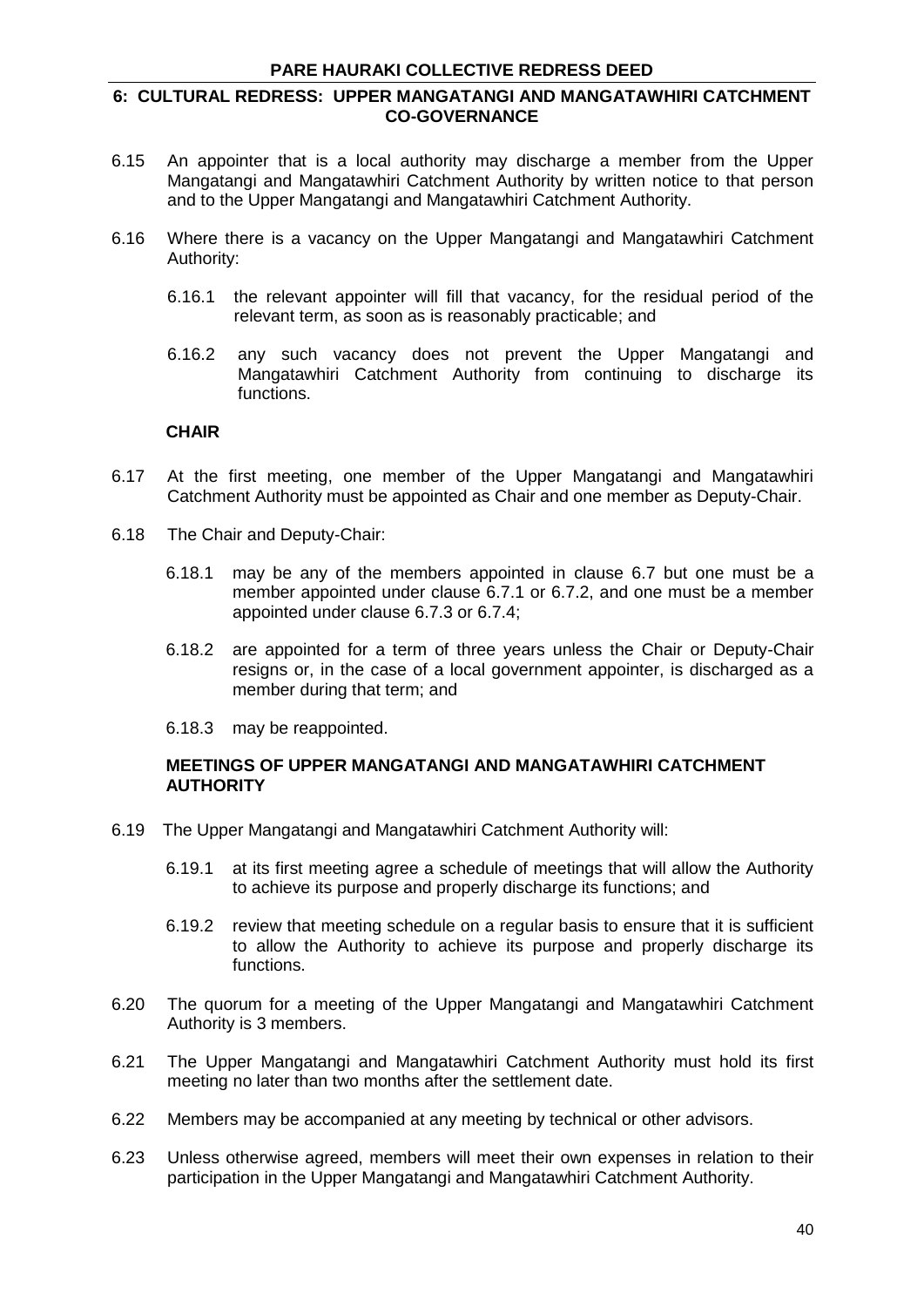#### **DECISION-MAKING**

- 6.24 The decisions of the Upper Mangatangi and Mangatawhiri Catchment Authority must be made by vote at a meeting.
- 6.25 When making a decision the Upper Mangatangi and Mangatawhiri Catchment Authority:
	- 6.25.1 will strive to achieve consensus among its members; but
	- 6.25.2 if, in the opinion of the Chair, consensus is not practicable after reasonable discussion a decision of the Authority may be made by a majority of those members present and voting at the meeting.
- 6.26 To avoid doubt, a member of the Upper Mangatangi and Mangatawhiri Catchment Authority may not appoint a proxy.
- 6.27 The Chair may vote on any matter but does not have a casting vote.
- 6.28 The members must approach decision-making in a manner that:
	- 6.28.1 is consistent with, and reflects, the purpose of the Upper Mangatangi and Mangatawhiri Catchment Authority; and
	- 6.28.2 acknowledges, as appropriate, the interests of iwi and local authorities in particular parts of the area covered by the Upper Mangatangi and Mangatawhiri Catchment Authority.

## **APPOINTMENT OF COMMISSIONERS**

#### **Commissioner register**

- 6.29 There will be a register of accredited hearing commissioners developed and maintained for applications for resource consent as outlined in clause 6.34 relating to the waterways of the Upper Mangatangi and Mangatawhiri catchments (**commissioner register**).
- 6.30 The commissioner register will be developed and agreed by the Upper Mangatangi and Mangatawhiri Catchment Authority.
- 6.31 The Upper Mangatangi and Mangatawhiri Catchment Authority will maintain the commissioner register.
- 6.32 The commissioner register must include appointees with:
	- 6.32.1 skills, knowledge and experience across a range of disciplines, including tikanga Māori; and
	- 6.32.2 knowledge of the waterways of the Upper Mangatangi and Mangatawhiri catchments.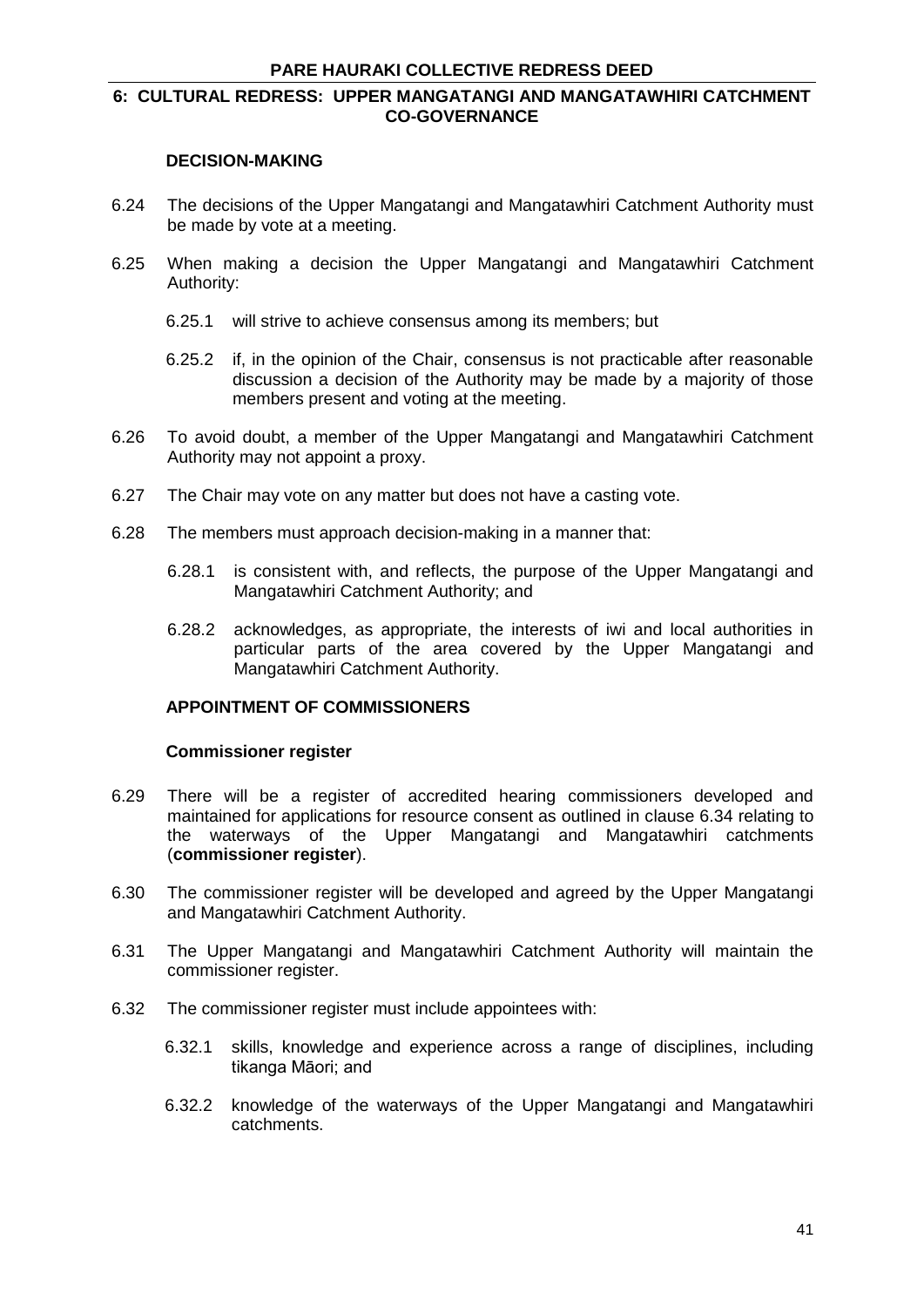- 6.33 The commissioner register:
	- 6.33.1 must be kept under review to ensure that it remains fit for purpose; and
	- 6.33.2 may be amended by the Authority on request of any of the parties referred to in clause 6.7.

#### **Appointment of hearing commissioners**

- 6.34 Clauses 6.35 to 6.39 apply to any application for a resource consent received that:
	- 6.34.1 is notified, or is to be notified; and
	- 6.34.2 is to:
		- (a) take, use, dam, or divert water in the waterways of the Upper Mangatangi and Mangatawhiri catchments;
		- (b) make a point source discharge to the waterways of the Upper Mangatangi and Mangatawhiri catchments;
		- (c) undertake any activity listed in section 13 of the Resource Management Act 1991 in relation to the waterways of the Upper Mangatangi and Mangatawhiri catchments; or
		- (d) undertake any other activity where the relevant local authority decides it is appropriate for those clauses to apply.
- 6.35 Where a relevant local authority receives an application for resource consent referred to in clause 6.34, that local authority must, as soon as is practicable, inform the Upper Mangatangi and Mangatawhiri Catchment Authority if the application has been or is to be notified and that a hearing may be held.
- 6.36 When appointing hearing commissioners in relation to an application for resource consent referred to in clause 6.34, a relevant local authority:
	- 6.36.1 must have particular regard to the commissioner register;
	- 6.36.2 may make appointments from the commissioner register; and
	- 6.36.3 must be guided by the need for the hearing panel to reflect an appropriate range of skills, knowledge and experience, including:
		- (a) tikanga Māori; and
		- (b) knowledge of the waterways of the Upper Mangatangi and Mangatawhiri catchments.
- 6.37 The final decision on the appointment of hearing commissioners will be made by the relevant local authority: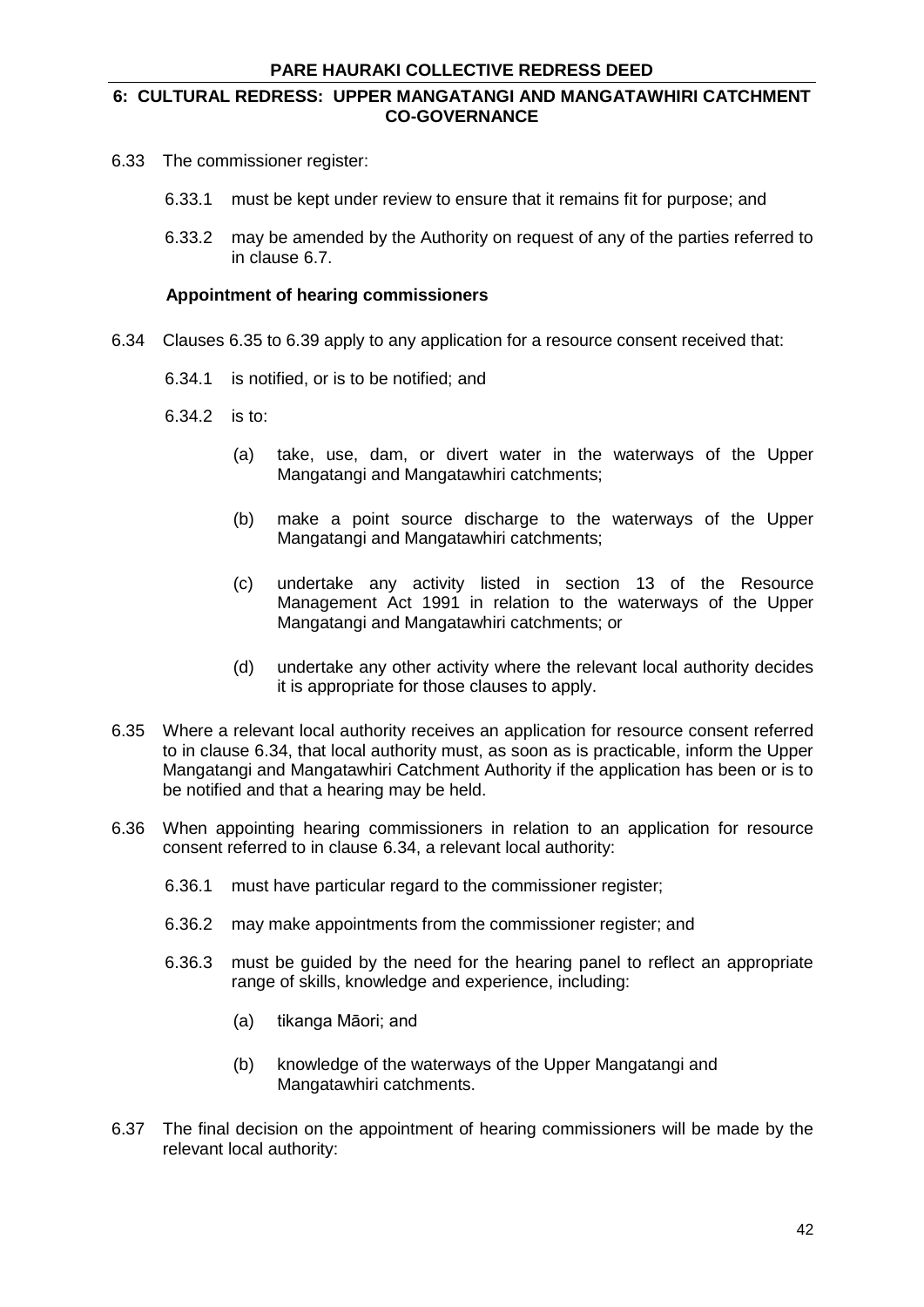- 6.37.1 in accordance with the Resource Management Act 1991; and
- 6.37.2 in consultation with the Chair and Deputy-Chair of the Upper Mangatangi and Mangatawhiri Catchment Authority.
- 6.38 The Upper Mangatangi and Mangatawhiri Catchment Authority and a relevant local authority may agree in writing that for a specified period:
	- 6.38.1 the arrangement for the appointment of commissioners set out in clauses 6.34 to 6.37 will not apply; and
	- 6.38.2 an alternative arrangement for the appointment of commissioners will apply.
- 6.39 To avoid doubt, persons on the commissioner register who are members of an iwi with interests in the waterways of the Upper Mangatangi and Mangatawhiri catchments are not automatically disqualified from appointment as a hearing commissioner by virtue only of that person being a member of that iwi.

## **PROVISION OF APPLICATIONS FOR RESOURCE CONSENT**

- 6.40 The relevant local authorities will provide to the Upper Mangatangi and Mangatawhiri Catchment Authority, the Pare Hauraki collective cultural entity, and the governance entities of the Waikato-Tainui and Waiohua iwi listed in clause 6.9.1, an electronic summary, and if requested, a copy of applications for resource consent for activities that:
	- 6.40.1 are within (in whole or in part) the waterways of the Upper Mangatangi and Mangatawhiri catchments; and
	- 6.40.2 may affect the waterways in those catchments.
- 6.41 In order to facilitate an efficient process for the provision of that information, the Upper Mangatangi and Mangatawhiri Catchment Authority will provide to the relevant local authorities guidelines on the nature of information to be provided under clause 6.40, including:
	- 6.41.1 the form of the electronic summary or copy to be provided;
	- 6.41.2 whether there are certain types of applications for which a summary does not have to be provided;
	- 6.41.3 the timing of the provision of the summary or copy of applications to the Authority; and
	- 6.41.4 whether clause 6.40 can be suspended and achieved through another agreed approach.
- 6.42 To avoid doubt, the purpose of clause 6.40 is to provide information to Upper Mangatangi and Mangatawhiri Catchment Authority but not to create any other rights or obligations.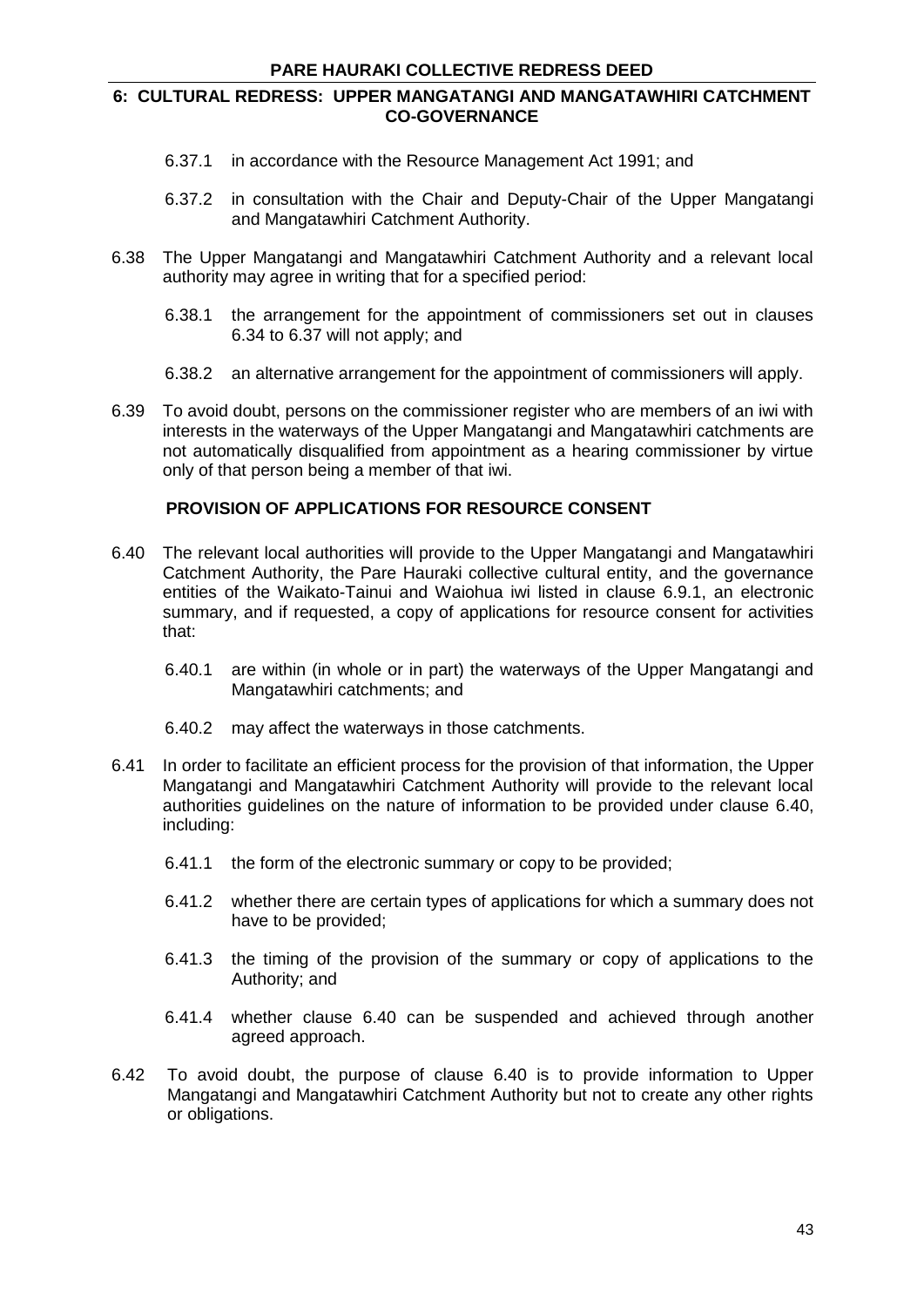#### **PROCEDURES AND STANDING ORDERS**

- 6.43 The Upper Mangatangi and Mangatawhiri Catchment Authority must at its first meeting adopt a set of procedures and standing orders for the operation of the Authority, and may amend those procedures and standing orders from time to time.
- 6.44 The procedures and standing orders of the Upper Mangatangi and Mangatawhiri Catchment Authority must not contravene:
	- 6.44.1 this collective redress deed; or
	- 6.44.2 tikanga Māori.
- 6.45 A member of the Upper Mangatangi and Mangatawhiri Catchment Authority must comply with the procedures and standing orders as amended from time to time by the Authority.
- 6.46 Subject to any inconsistency with the provisions of this deed, the Local Government Official Information and Meetings Act 1987 will apply to the Upper Mangatangi and Mangatawhiri Catchment Authority.

## **DECLARATION OF INTEREST**

- 6.47 A member of the Upper Mangatangi and Mangatawhiri Catchment Authority is required to disclose any actual or potential interest in a matter to the Authority.
- 6.48 The Upper Mangatangi and Mangatawhiri Authority will maintain an interests register and will record any actual or potential interests that are disclosed to the Authority.
- 6.49 A member of the Upper Mangatangi and Mangatawhiri Catchment Authority is not precluded from discussing or voting on a matter:
	- 6.49.1 merely because the member is affiliated to an iwi or hapū that has customary interests over the waterways of the Upper Mangatangi and Mangatawhiri catchments;
	- 6.49.2 merely because the member is a member of a local authority; or
	- 6.49.3 merely because the economic, social, cultural, and spiritual values of any iwi or hapū and their relationships with the Upper Mangatangi and Mangatawhiri Catchment Authority are advanced by or reflected in:
		- (a) the subject matter under consideration;
		- (b) any decision by or recommendation of the Authority; or
		- (c) participation in the matter by the member.
- 6.50 To avoid doubt, the affiliation of a member of the Upper Mangatangi and Mangatawhiri Catchment Authority to an iwi or hapū that has customary interests in area covered the Authority is not an interest that must be disclosed or recorded under clauses 6.47 and 6.48.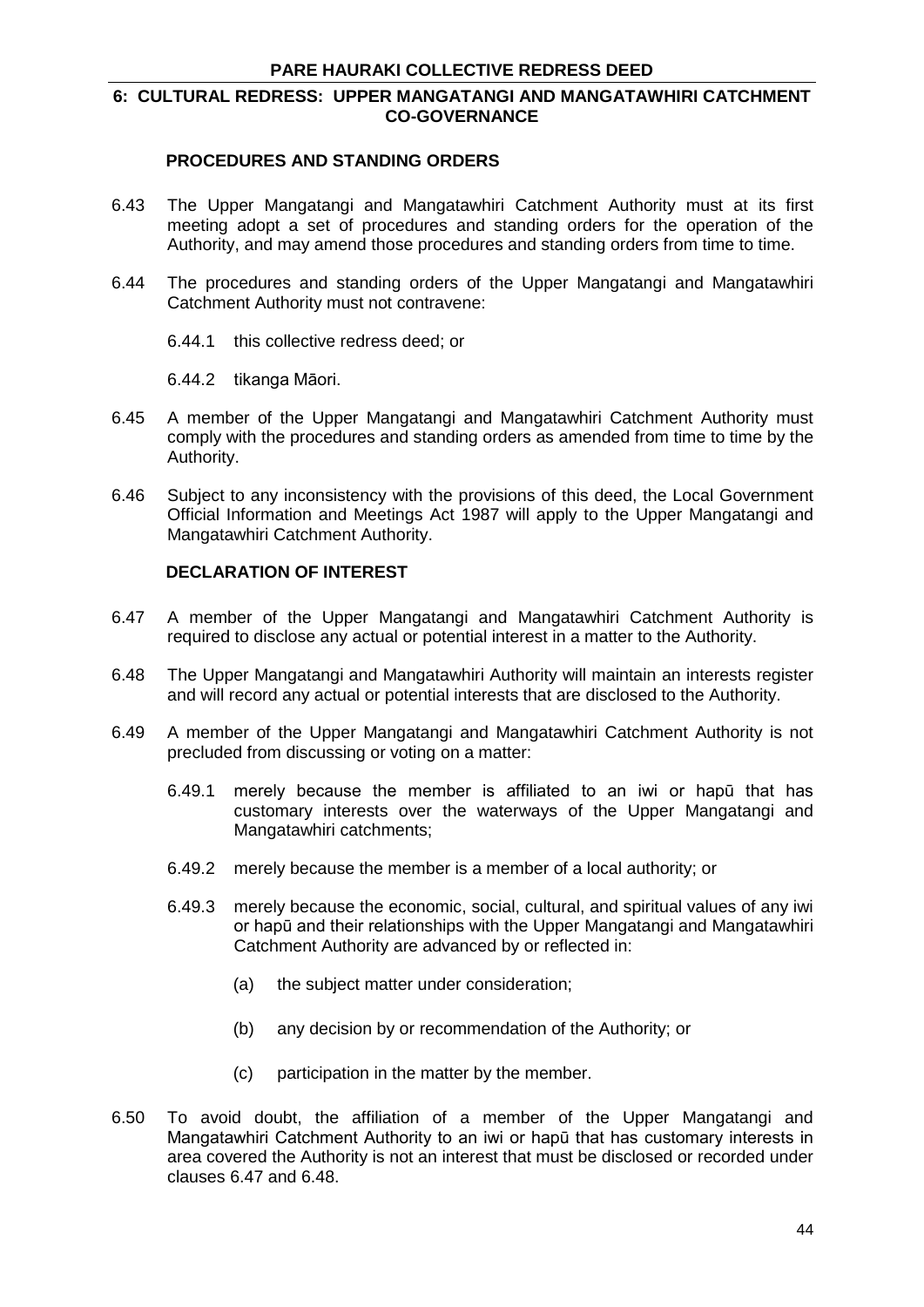- 6.51 A member of the Upper Mangatangi and Mangatawhiri Catchment Authority has an actual or potential interest in a matter if he or she:
	- 6.51.1 may derive a financial benefit from the matter;
	- 6.51.2 is the spouse, civil union partner, de facto partner, child, or parent of a person who may derive a financial benefit from the matter;
	- 6.51.3 may have a financial interest in a person to whom the matter relates;
	- 6.51.4 is a partner, director, officer, board member, or trustee of a person who may have a financial interest in a person to whom the matter relates; or
	- 6.51.5 is otherwise directly or indirectly interested in the matter.
- 6.52 However, a person is not interested in a matter if his or her interest is so remote or insignificant that it cannot reasonably be regarded as likely to influence him or her in carrying out his or her responsibilities as a member of the Upper Mangatangi and Mangatawhiri Catchment Authority.
- 6.53 In clauses 6.47 to 6.52, **matter** means:
	- 6.53.1 the Upper Mangatangi and Mangatawhiri Authority performance of its functions or exercise of its powers; or
	- 6.53.2 an arrangement, agreement, or contract made or entered into, or proposed to be entered into, by the Upper Mangatangi and Mangatawhiri Catchment Authority.

#### **REPORTING AND REVIEW**

- 6.54 The Upper Mangatangi and Mangatawhiri Catchment Authority must report annually to the appointers.
- 6.55 The report must:
	- 6.55.1 describe the activities of the Upper Mangatangi and Mangatawhiri Catchment Authority including the use of the hearing commissioner register over the preceding 12 months;
	- 6.55.2 explain how these activities are relevant to the Authority's purpose and functions;
	- 6.55.3 include the report referred to in clause 6.65;
	- 6.55.4 describe any matters of particular relevance to particular iwi and how the Authority has addressed those matters; and
	- 6.55.5 include any other matters that the Authority considers to be relevant.
- 6.56 The appointers will, on the date that is three years after the Upper Mangatangi and Mangatawhiri Catchment Authority's first meeting, commence a review of the performance of the Authority including on the extent to which: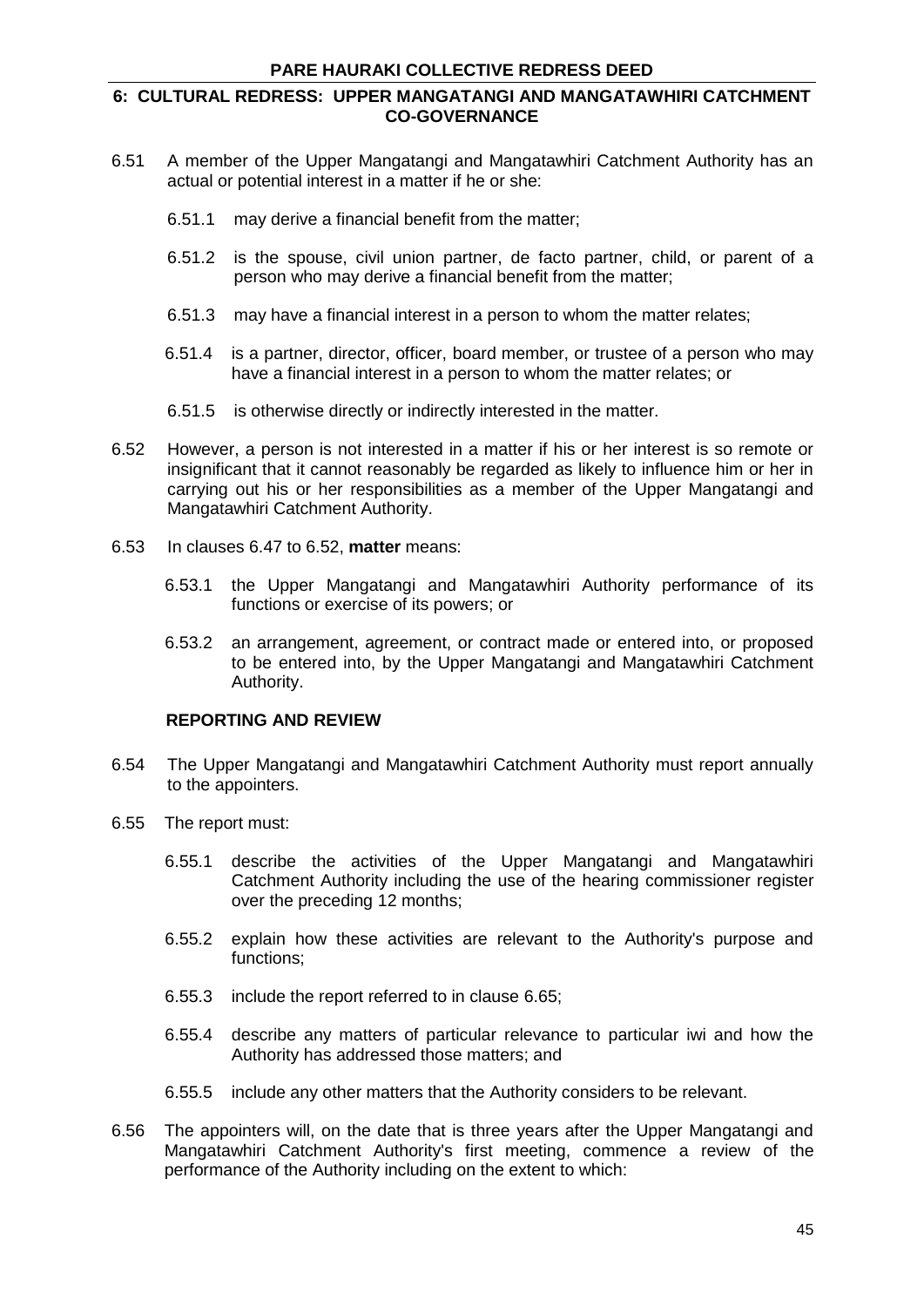- 6.56.1 the purpose of the Authority is being achieved; and
- 6.56.2 the functions of the Authority are being exercised effectively.
- 6.57 The appointers may undertake any subsequent review of the performance of the Upper Mangatangi and Mangatawhiri Catchment Authority at any time agreed between all of the appointers.
- 6.58 Following any review of Upper Mangatangi and Mangatawhiri Catchment Authority under clauses 6.56 or 6.57, the appointers may make recommendations to the Authority on any relevant matter arising out of that review.

## **LIABILITY**

6.59 A member of the Upper Mangatangi and Mangatawhiri Catchment Authority is not liable for anything done or omitted to be done in good faith in the performance of the Authority's functions or the exercise of its powers.

## **ADMINISTRATIVE ASSISTANCE AND ADVICE TO AUTHORITY**

- 6.60 The Waikato Regional Council will provide administrative and technical support to the Upper Mangatangi and Mangatawhiri Catchment Authority.
- 6.61 The Upper Mangatangi and Mangatawhiri Catchment Authority may make a reasonable request of any relevant government department or local authority to provide information and attend meetings of the Authority.
- 6.62 A government department or local authority will comply with such a request where it is reasonably practicable to do so.

## **CROWN CONTRIBUTION TO COSTS**

- 6.63 On the settlement date, the Crown will provide \$300,000 to Waikato Regional Council as a one-off contribution to the costs of the establishment and activities of the Upper Mangatangi and Mangatawhiri Catchment Authority.
- 6.64 The Waikato Regional Council must, on behalf of the Upper Mangatangi and Mangatawhiri Catchment Authority:
	- 6.64.1 hold the fund referred to in clause 6.63 and any other funds belonging to the Authority that are provided to the Waikato Regional Council for that purpose;
	- 6.64.2 account for those funds in a separate and identifiable manner; and
	- 6.64.3 spend those funds only in accordance with the directions of the Authority.
- 6.65 The Waikato Regional Council must report to the Upper Mangatangi and Mangatawhiri Catchment Authority on an annual basis confirming that the Council has complied with clause 6.64.
- 6.66 The Upper Mangatangi and Mangatawhiri Catchment Authority may direct the Waikato Regional Council to have an audit undertaken of its compliance with clause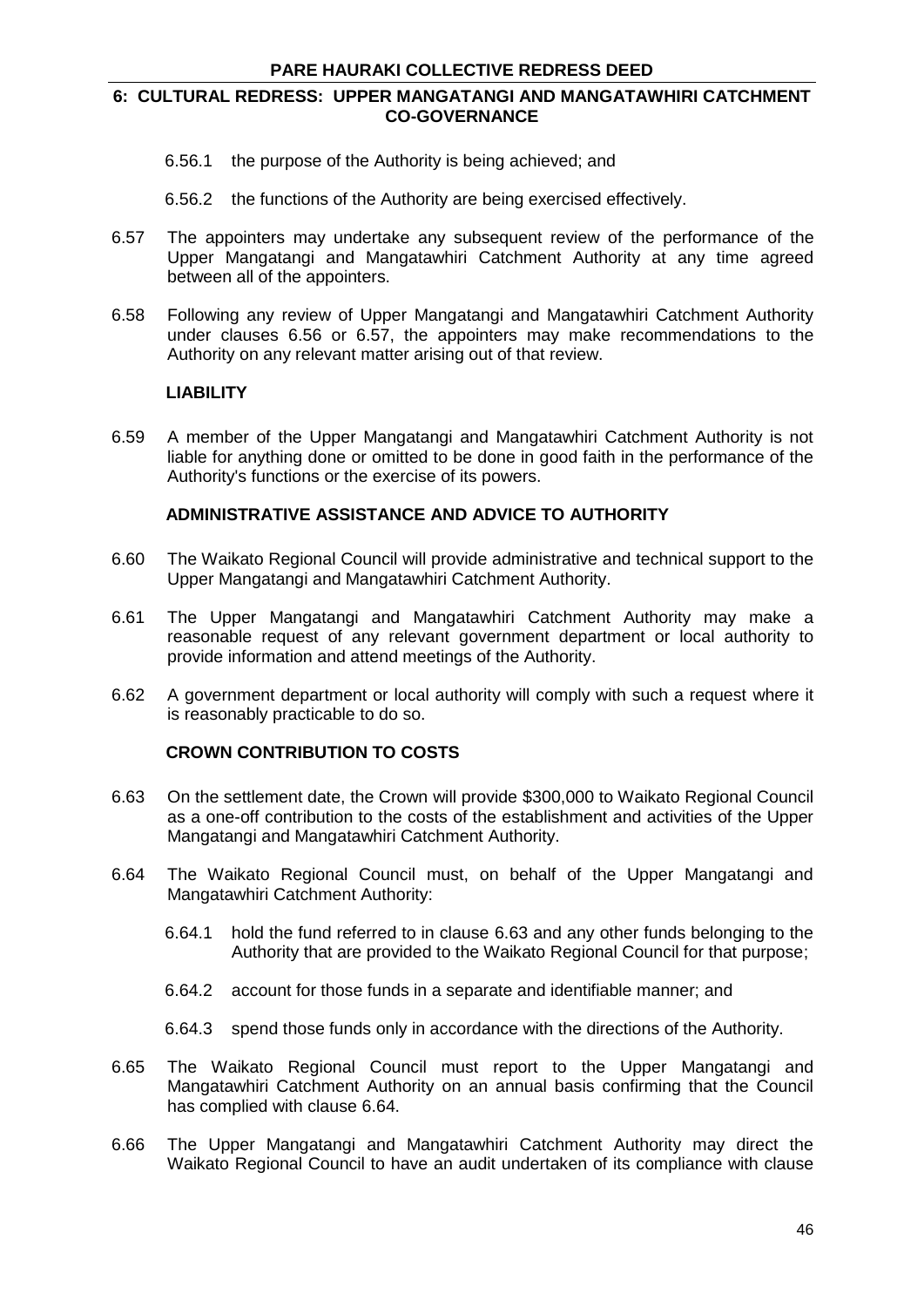6.64, and the Council must, as soon as practicable, comply with that direction and provide a report from an auditor to the Authority.

#### **POTENTIAL LOCAL GOVERNMENT REORGANISATION**

- 6.67 The parties acknowledge that in the event of future local government reorganisation, the local government membership of the Upper Mangatangi and Mangatawhiri Catchment Authority may have to be reconfigured to reflect that reorganisation.
- 6.68 Any reconfiguration in accordance with clause 6.67 may only be undertaken following engagement with the Pare Hauraki collective cultural entity, the governance entities for Waikato-Tainui and Waiohua iwi with interests in the Mangatangi and Mangatawhiri catchments and the Upper Mangatangi and Mangatawhiri Catchment Authority.

# **UPPER MANGATANGI AND MANGATAWHIRI CATCHMENTS PLAN**

#### **Purpose of Upper Mangatangi and Mangatawhiri Catchments Plan**

- 6.69 The Upper Mangatangi and Mangatawhiri Catchment Authority must prepare and approve the Upper Mangatangi and Mangatawhiri Catchments Plan in accordance with the process set out in this part.
- 6.70 The purpose of the Upper Mangatangi and Mangatawhiri Catchments Plan is to:
	- 6.70.1 identify the issues, vision, objectives and desired outcomes for the waterways of the Upper Mangatangi and Mangatawhiri catchments;
	- 6.70.2 provide direction to decision-makers where decisions are being made in relation to the waterways of the Upper Mangatangi and Mangatawhiri catchments; and
	- 6.70.3 convey the Upper Mangatangi and Mangatawhiri Catchment Authority's aspirations for the health and wellbeing of the waterways of the Upper Mangatangi and Mangatawhiri catchments.
- 6.71 The Upper Mangatangi and Mangatawhiri Catchments Plan may also address other matters that the Upper Mangatangi and Mangatawhiri Catchment Authority considers relevant to the purpose of that plan, such as (without limitation):
	- 6.71.1 kaitiakitanga and mātauranga Māori;
	- 6.71.2 mahinga kai and cultural activities;
	- 6.71.3 water quality;
	- 6.71.4 water quantity;
	- 6.71.5 the effects of land-based activities on the waterways;
	- 6.71.6 environmental health and biodiversity; and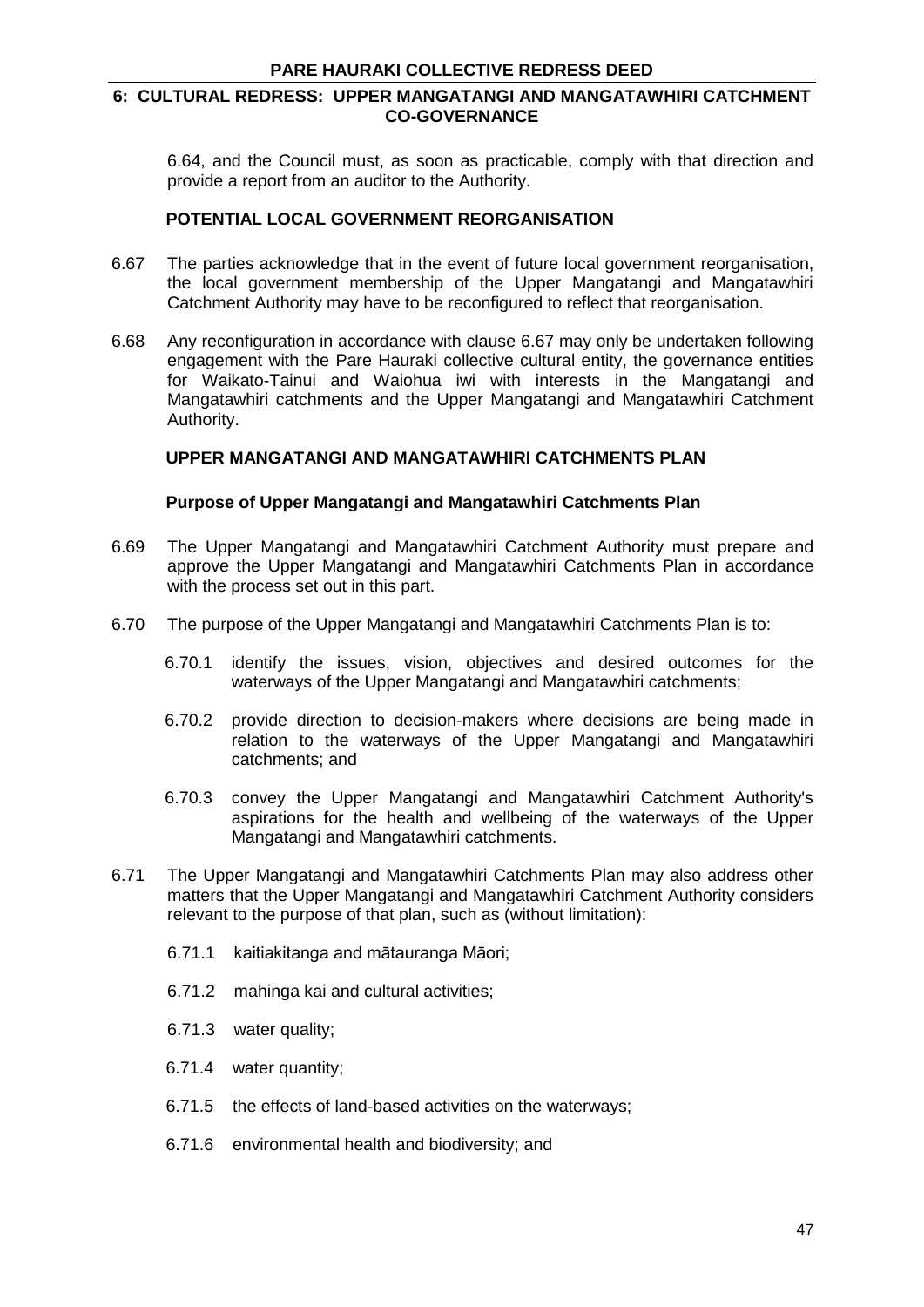## **6: CULTURAL REDRESS: UPPER MANGATANGI AND MANGATAWHIRI CATCHMENT CO-GOVERNANCE**

6.71.7 gravel extraction.

- 6.72 To avoid doubt, the Upper Mangatangi and Mangatawhiri Catchments Plan may not contain rules or other methods.
- 6.73 The Upper Mangatangi and Mangatawhiri Catchments Plan must not be inconsistent with the Waikato River Vision and Strategy.
- 6.74 In preparing, reviewing, varying or changing a relevant Resource Management Act 1991 planning document, a local authority must recognise and provide for the vision, objectives and desired outcomes in the Upper Mangatangi and Mangatawhiri Catchments Plan.
- 6.75 The obligation under clause 6.74 applies each time that a local authority prepares, reviews, varies or changes a relevant Resource Management Act 1991 planning document.
- 6.76 To avoid doubt, the obligation under clause 6.74 does not require a local authority to initiate a review, variation or change to a relevant Resource Management Act 1991 planning document, but applies on the next review, variation or change initiated by that local authority.
- 6.77 Clause 6.78 applies until such time as:
	- 6.77.1 the plan forms part of Waikato regional policy statement; or
	- 6.77.2 the obligation under clause 6.74 is complied with.
- 6.78 Where a consent authority is processing or making a decision on an application for resource consent in relation to the waterways of the Upper Mangatangi and Mangatawhiri catchments, that consent authority must have regard to the Upper Mangatangi and Mangatawhiri Catchments Plan.
- 6.79 To avoid doubt, the requirements and procedures in Part 5 and Schedule 1 of the Resource Management Act 1991 apply to the obligation under clause 6.74.

## **Effect on fisheries processes**

- 6.80 The parties acknowledge that:
	- 6.80.1 the Upper Mangatangi and Mangatawhiri Catchments Plan will influence relevant Resource Management Act 1991 planning documents in the manner set out in clauses 6.74 to 6.79; and
	- 6.80.2 under section 11 of the Fisheries Act 1996, the Minister who from time to time is responsible for Fisheries is required to have regard to regional policy statements and regional plans under the Resource Management Act 1991, before setting or varying any sustainability measures.

## **Effect on Local Government Acts**

6.81 A local authority must have particular regard to the Upper Mangatangi and Mangatawhiri Catchments Plan when making any decision under the Local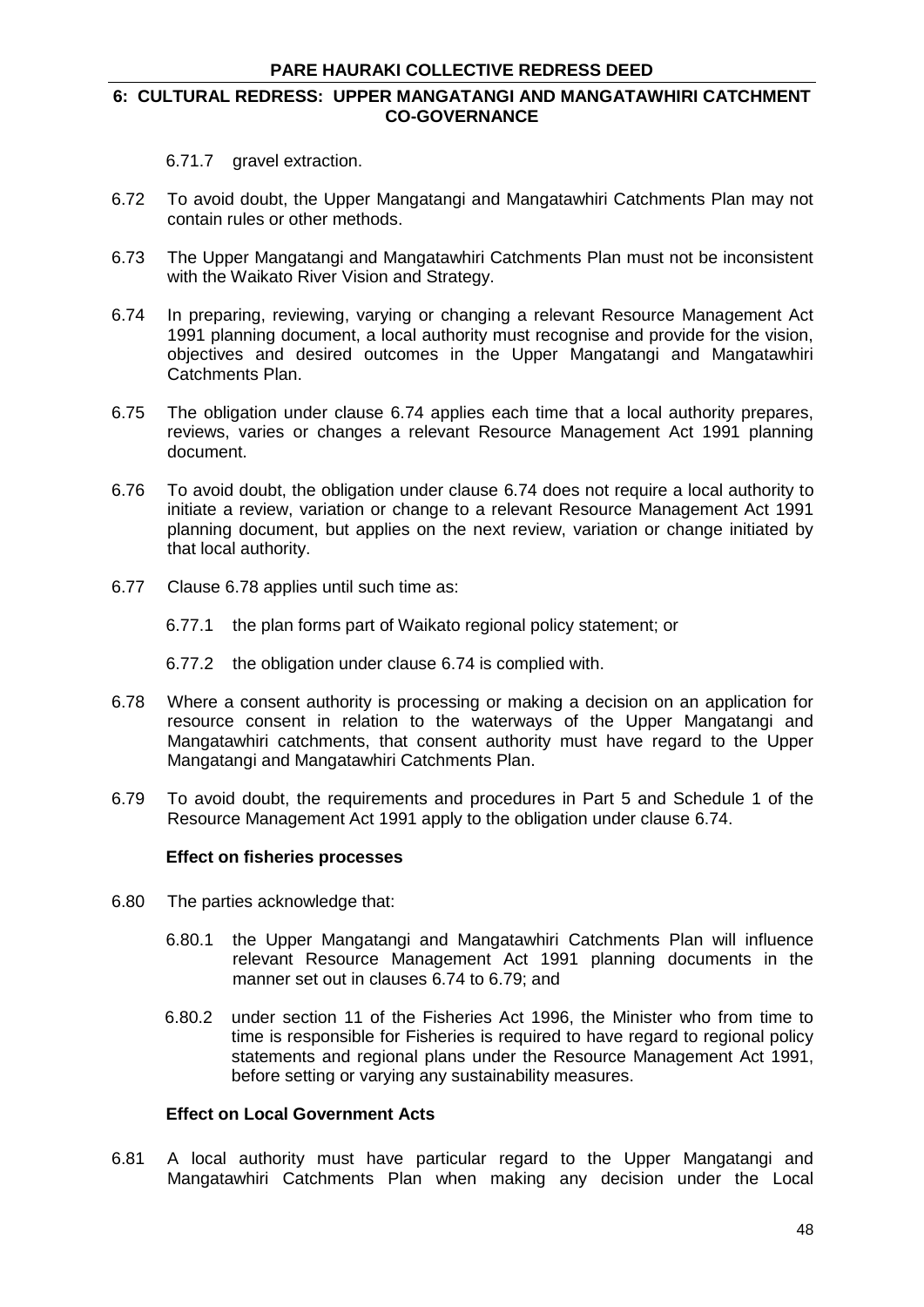Government Act 2002 or Local Government Act 1974 in relation to the waterways of the Upper Mangatangi and Mangatawhiri catchments.

#### **Compliance with obligations**

- 6.82 The obligations under clauses 6.74 to 6.79 apply:
	- 6.82.1 where the exercise of those functions, duties or powers relate to the waterways of the Upper Mangatangi and Mangatawhiri catchments;
	- 6.82.2 to the extent that the Upper Mangatangi and Mangatawhiri Catchments Plan is relevant to the matters covered by the relevant legislation; and
	- 6.82.3 in a manner that is consistent with the purpose of the relevant legislation.

#### **PREPARATION OF PLAN**

- 6.83 The following process applies to the preparation of the Upper Mangatangi and Mangatawhiri Catchments Plan:
	- 6.83.1 the Upper Mangatangi and Mangatawhiri Catchment Authority must commence the preparation of the draft Upper Mangatangi and Mangatawhiri Catchments Plan not later than three months after the first meeting of the Authority;
	- 6.83.2 the Upper Mangatangi and Mangatawhiri Catchment Authority must meet to discuss the process for the preparation of the draft Upper Mangatangi and Mangatawhiri Catchments Plan;
	- 6.83.3 the Upper Mangatangi and Mangatawhiri Catchment Authority must consult and seek comment from appropriate persons and organisations on the preparation of the draft Upper Mangatangi and Mangatawhiri Catchments Plan; and
	- 6.83.4 the Upper Mangatangi and Mangatawhiri Authority may prepare and approve the Upper Mangatangi and Mangatawhiri Catchments Plan in parts and in stages, including addressing different geographical areas in different stages.
- 6.84 In preparing a draft Upper Mangatangi and Mangatawhiri Catchments Plan:
	- 6.84.1 the Upper Mangatangi and Mangatawhiri Catchment Authority must ensure that the contents of the draft Upper Mangatangi and Mangatawhiri Catchments Plan are consistent with the purpose of that plan;
	- 6.84.2 the Upper Mangatangi and Mangatawhiri Catchment Authority must:
		- (a) consider and document the potential alternatives to, and the potential benefits and costs of, the matters provided for in the draft Upper Mangatangi and Mangatawhiri Catchments Plan; and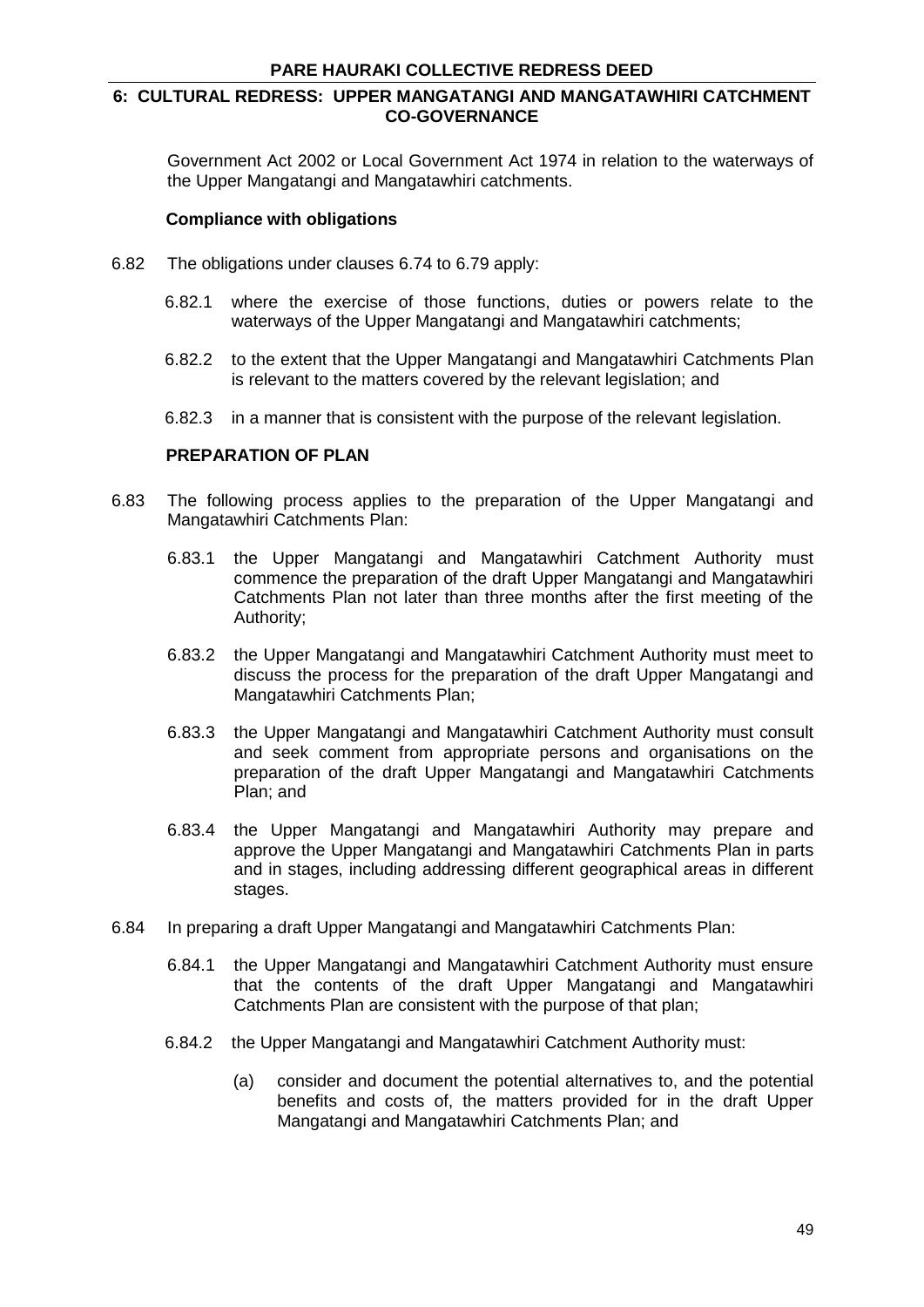- (b) consider other relevant statutory and non-statutory documents that are relevant to the waterways of the Upper Mangatangi and Mangatawhiri catchments; and
- 6.84.3 compliance with the obligations under clause 6.84.2 only requires a level of detail that is proportionate to the nature and contents of the plan.

## **NOTIFICATION OF AND SUBMISSIONS ON PLAN**

- 6.85 When the Upper Mangatangi and Mangatawhiri Catchment Authority has prepared the draft Upper Mangatangi and Mangatawhiri Catchments Plan (in whole or in part), the Authority:
	- 6.85.1 must notify it by giving public notice;
	- 6.85.2 may notify it by any other means that the Authority considers appropriate; and
	- 6.85.3 must ensure that the draft Upper Mangatangi and Mangatawhiri Catchments Plan and any other document that the considers relevant are made available for public inspection.
- 6.86 The Upper Mangatangi and Mangatawhiri Catchments Plan must be:
	- 6.86.1 notified not later than 18 months after the date of the first meeting of the Upper Mangatangi and Mangatawhiri Catchment Authority; and
	- 6.86.2 approved not later than three years after the date of the first meeting of the Upper Mangatangi and Mangatawhiri Catchment Authority.
- 6.87 The public notice must:
	- 6.87.1 state that the draft Upper Mangatangi and Mangatawhiri Catchments Plan is available for inspection at the places and times specified in the notice;
	- 6.87.2 state that persons or organisations may lodge submissions on the draft Upper Mangatangi and Mangatawhiri Catchments Plan:
		- (a) with the Upper Mangatangi and Mangatawhiri Catchment Authority;
		- (b) at the place specified in the notice; and
		- (c) before the date specified in the notice;
	- 6.87.3 state that persons may, in particular, include in a submission comments on the potential for the Upper Mangatangi and Mangatawhiri Catchments Plan to be directly incorporated (in whole or in part) into the regional policy statement; and
	- 6.87.4 invite persons to state in their submission whether they wish to be heard in person in support of their submission.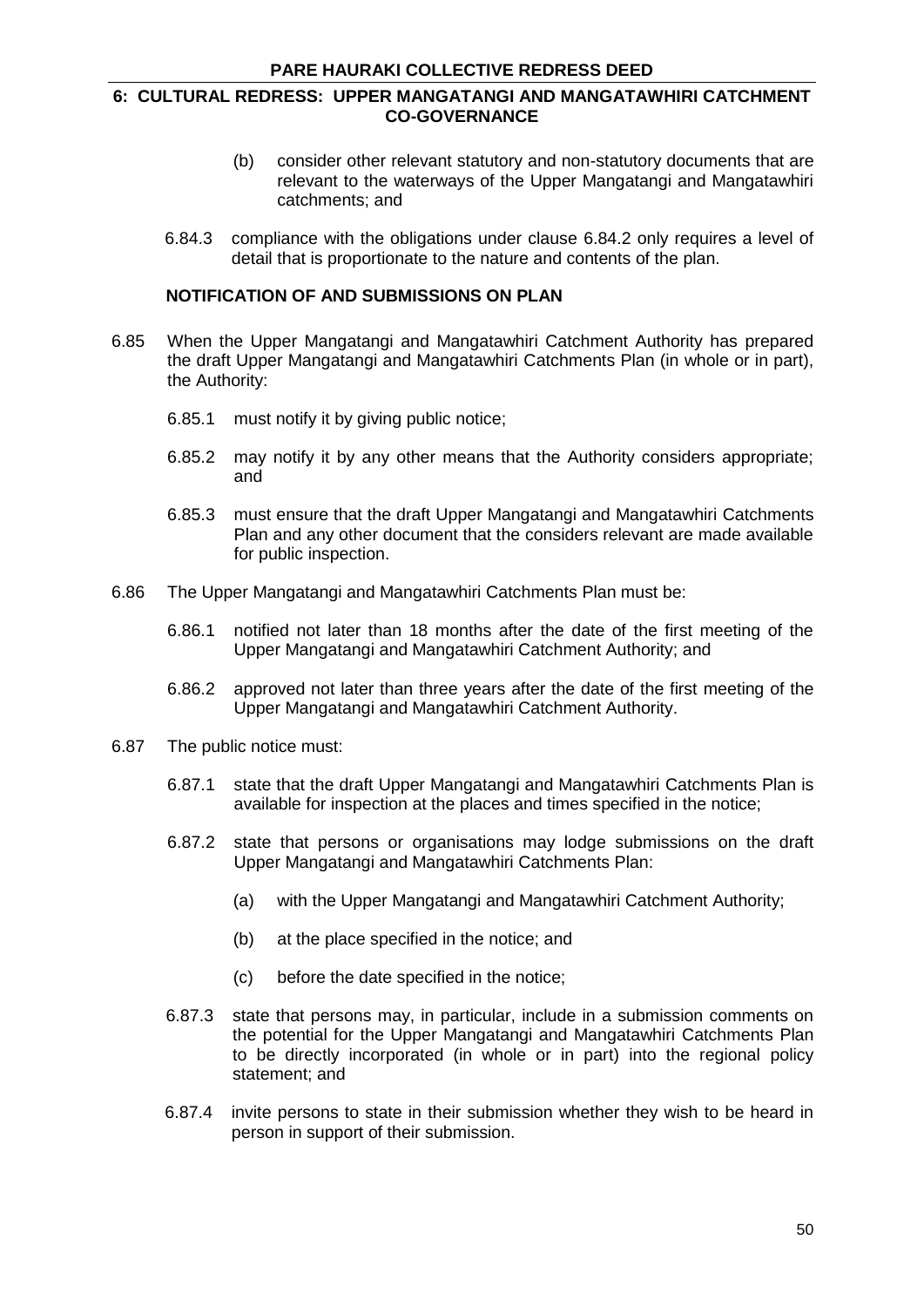## **6: CULTURAL REDRESS: UPPER MANGATANGI AND MANGATAWHIRI CATCHMENT CO-GOVERNANCE**

- 6.88 The date for the lodging submissions specified in the notice must be at least 60 working days after the date of the publication of the notice.
- 6.89 Any person or organisation may make a written or electronic submission on the draft Upper Mangatangi and Mangatawhiri Catchments Plan in the manner described in the public notice.
- 6.90 The Upper Mangatangi and Mangatawhiri Catchment Authority must prepare and make publicly available prior to the hearing a summary of submissions report.
- 6.91 Where a person requests to be heard in support of their submission the Upper Mangatangi and Mangatawhiri Catchment Authority:
	- 6.91.1 must give at least 30 working days' notice to the person of the date and time at which they will be heard;
	- 6.91.2 must appoint a hearings panel and hold a hearing for that purpose; and
	- 6.91.3 may appoint a subcommittee as the hearing panel.

## **APPROVAL OF PLAN**

- 6.92 The Upper Mangatangi and Mangatawhiri Catchment Authority must consider any written or oral submissions, to the extent that those submissions relate to matters that are within the scope of the Upper Mangatangi and Mangatawhiri Catchments Plan, and may amend that draft plan.
- 6.93 The Upper Mangatangi and Mangatawhiri Catchment Authority must then approve the Upper Mangatangi and Mangatawhiri Catchments Plan.
- 6.94 The Upper Mangatangi and Mangatawhiri Catchment Authority:
	- 6.94.1 must notify the approved Upper Mangatangi and Mangatawhiri Catchments Plan by giving public notice; and
	- 6.94.2 may notify the Upper Mangatangi and Mangatawhiri Catchments Plan by any other means that the Authority considers appropriate.
- 6.95 The public notice must state:
	- 6.95.1 where the Upper Mangatangi and Mangatawhiri Catchments Plan is available for public inspection; and
	- 6.95.2 when the Upper Mangatangi and Mangatawhiri Catchments Plan comes into force.
- 6.96 At the time of giving public notice of the approved plan, the Upper Mangatangi and Mangatawhiri Catchment Authority must also make available a decision report that identifies how submissions were considered and dealt with by the Authority.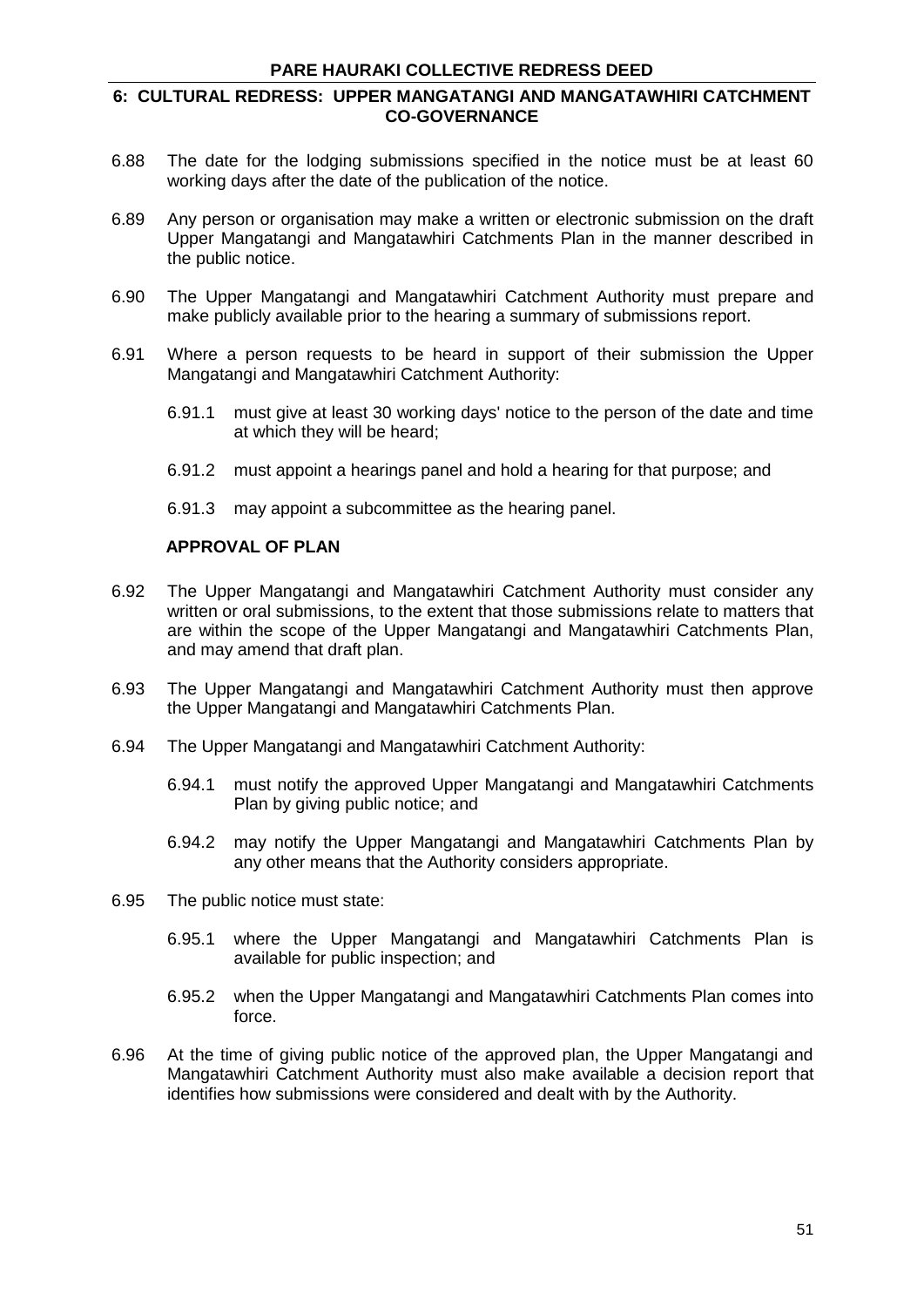- 6.97 The plan:
	- 6.97.1 comes into force on the date specified in the public notice; and
	- 6.97.2 must be available for public inspection at the local offices of the relevant local authorities and government departments.
- 6.98 The Upper Mangatangi and Mangatawhiri Catchment Authority may request from the local authorities and government departments reports or advice to assist in the preparation or approval of the Upper Mangatangi and Mangatawhiri Catchments Plan.
- 6.99 The relevant local authority and a government department must comply with such a request where it is reasonably practicable to do so.

## **REVIEW OF AND AMENDMENTS TO THE PLAN**

- 6.100 The Upper Mangatangi and Mangatawhiri Catchment Authority must commence a review of the Upper Mangatangi and Mangatawhiri Catchments Plan:
	- 6.100.1 not later than 10 years after the approval of the first Upper Mangatangi and Mangatawhiri Catchments Plan; and
	- 6.100.2 not later than 10 years after the completion of the previous review.
- 6.101 If the Upper Mangatangi and Mangatawhiri Catchment Authority considers as a result of a review that the Upper Mangatangi and Mangatawhiri Catchments Plan should be amended in a material manner, the amendment must be prepared and approved in accordance with clauses 6.83 to 6.96 (modified as necessary).
- 6.102 If the Upper Mangatangi and Mangatawhiri Catchment Authority considers the Upper Mangatangi and Mangatawhiri Catchments Plan should be amended in a manner that is of minor effect, the amendment may be approved under clause 6.93, and the Authority must comply with clauses 6.94 to 6.97.

# **FRESHWATER VALUES AND OBJECTIVES**

6.103 The contents of the Upper Mangatangi and Mangatawhiri Catchments Plan do not pre-determine the identification of freshwater values or objectives that are to be set by local authorities and their communities under the National Policy Statement for Freshwater Management 2014.

#### **APPLICATION OF STATUTORY FRAMEWORKS**

6.104 Except as otherwise provided for, nothing in this part 6 affects the application of, or decision-making under, statutory frameworks.

#### **MEETINGS WITH THE WAIKATO RIVER AUTHORITY**

6.105 The Authority and the Waikato River Authority will meet once every six months to discuss how the exercise of their respective functions can support integrated management across the Mangatangi and Mangatawhiri catchments.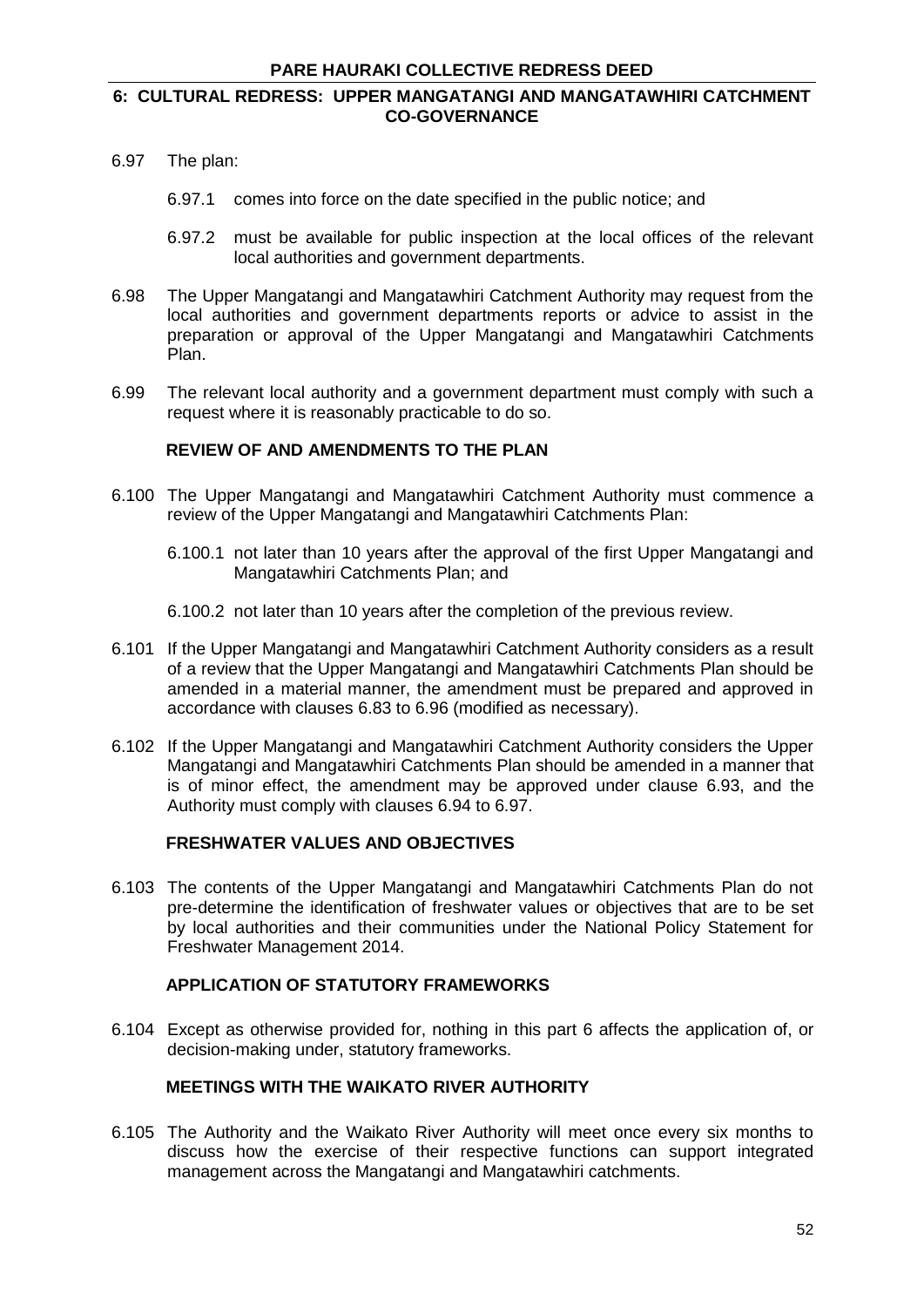## **REVIEW OF UPPER MANGATANGI AND MANGATAWHIRI CATCHMENT AUTHORITY**

- 6.106 No later than 5 years after the settlement date the Minister for the Environment will commission and receive an independent review report in relation to the Authority.
- 6.107 The purpose of the review will be to:
	- 6.107.1 review the extent to which integrated governance and management is being achieved through the existence of both the Authority and the Waikato River Authority; and
	- 6.107.2 identify options to improve the integrated governance and management of the Mangatangi and Mangatawhiri catchments and the Waikato River catchment, through, for example:
		- (a) the extension of the Waikato River Authority to cover the entire Mangatangi and Mangatawhiri catchments;
		- (b) an increase in the membership of the Waikato River Authority to include one additional member appointed by the Pare Hauraki collective cultural entity and one additional member appointed by the Crown;
		- (c) the disestablishment of the Authority and provisions for the integration of its plan, policies and procedures with those of the Waikato River Authority; and
		- (d) other measures to support the participation of the iwi members of the Authority in council and Waikato River Authority decision-making about the catchments.
- 6.108 The terms and process for the review will be developed in consultation with the Authority, the Waikato River Authority and the appointers for both authorities.
- 6.109 The review process will provide an opportunity for submissions from the Authority and the Waikato River Authority and the appointers for both authorities.
- 6.110 The Minister, in making a decision about amalgamation, must take into account the views of the Authority, the Waikato River Authority and the appointers for both authorities and consider how the interests of all iwi members of the Authority will be provided for.
- 6.111 If there is to be an amalgamation, the Crown will enter into discussions with the Waikato River Authority, Waikato and Waipa River iwi and the Pare Hauraki collective cultural entity about whether the Crown may make further contributions to account for costs associated with including the upper catchments in the Waikato River Authority to:
	- 6.111.1 the Waikato River Clean-Up Trust; and
	- 6.111.2 the administration costs of the Waikato River Authority.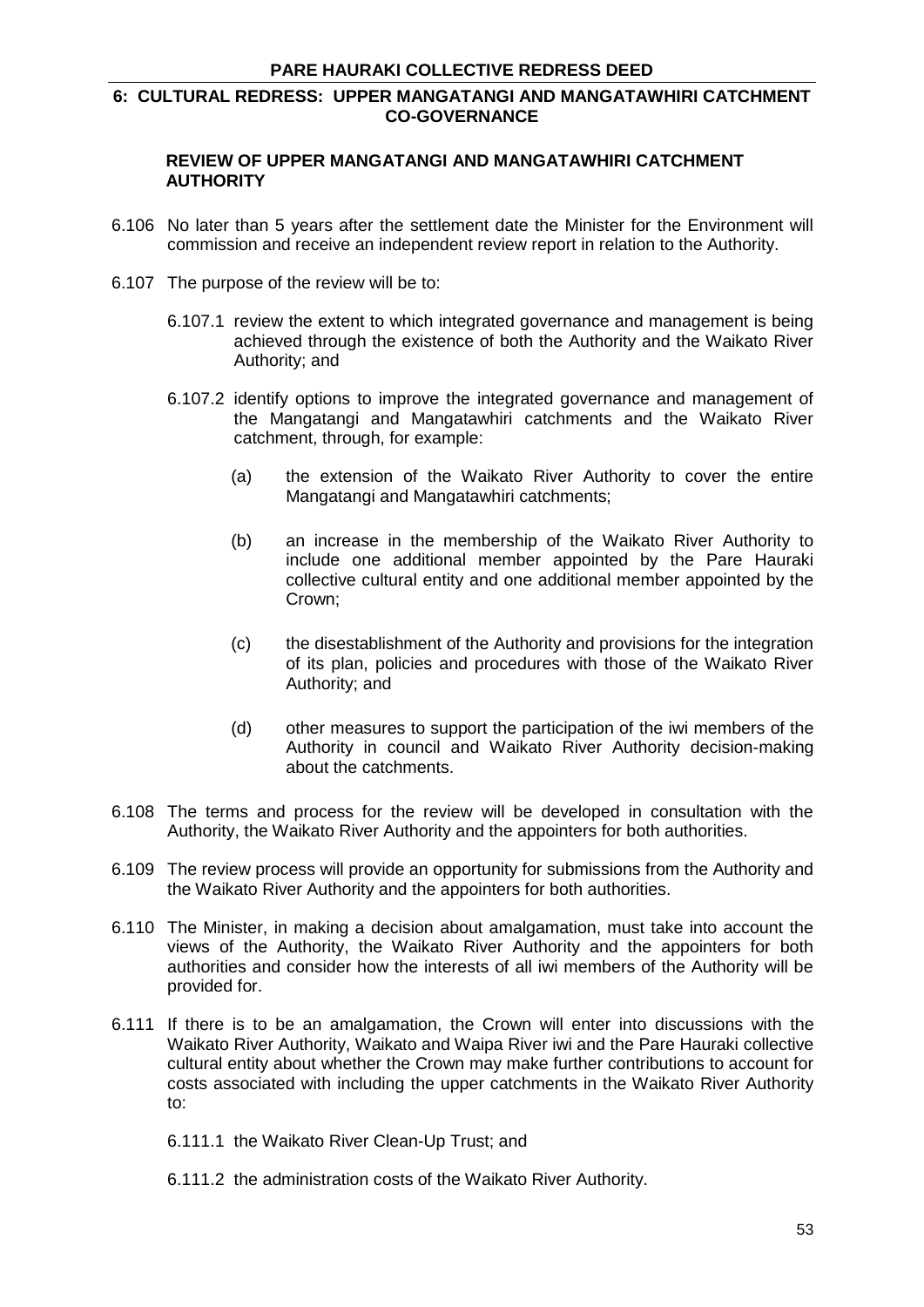#### **DEFINITIONS**

#### 6.112 In this part:

- 6.112.1 **accredited** in relation to hearing commissioners has the same meaning as in section 2 of the Resource Management Act 1991;
- 6.112.2 **Authority** means the Upper Mangatangi and Mangatawhiri Catchment Authority;
- 6.112.3 **plan** means the Upper Mangatangi and Mangatawhiri Catchments Plan; and
- 6.112.4 **waterway** means any river, stream, lake or other natural fresh water body, and includes any tributary flowing into such water bodies.

# **PARE HAURAKI COLLECTIVE REDRESS LEGISLATION**

6.113 The Pare Hauraki collective redress legislation will, on the terms provided by subpart 7 of part 2 of the draft collective bill, give effect to this part 6.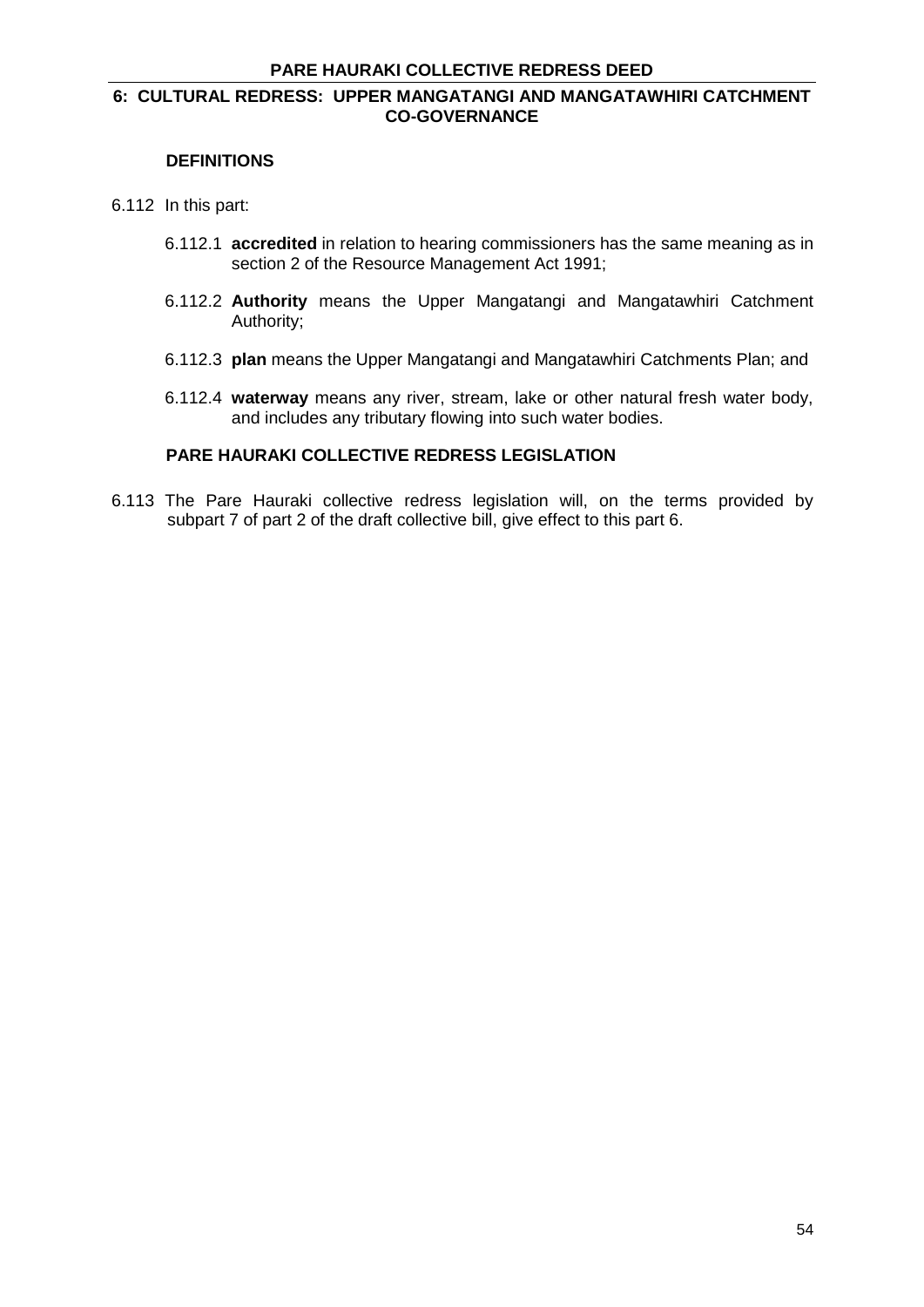#### **PARE HAURAKI STATEMENT IN RELATION TO REDRESS OVER THE LOWER MANGATANGI AND MANGATAWHIRI CATCHMENTS**

- 7.1 The Crown recognises the Iwi of Hauraki have interests in the upper and lower catchments of the Mangatangi River and Mangatawhiri Stream and in the catchments of the Whangamarino wetland being the area edged black in the map in part 14 of the attachments (**Waterways**), which are of great spiritual, cultural, customary, ancestral and historical significance to the Iwi of Hauraki.
- 7.2 Clause 21.2 of the Pare Hauraki Collective Redress Deed, as initialled on 22 December 2016, stated:
	- "21.2 The Crown and Iwi of Hauraki acknowledge and agree:
		- 21.2.1 this deed does not yet provide for cultural redress providing for the involvement of the Iwi of Hauraki in the governance and management of the Waterways; and
		- 21.2.2 such cultural redress for the Iwi of Hauraki will be agreed as soon as possible between the Crown and Iwi of Hauraki and prior to the signing of the deed in accordance with Te Tiriti o Waitangi / the Treaty of Waitangi."
- 7.3 This deed does not provide for co-governance by the Iwi of Hauraki of the Mangatangi Stream, Mangatawhiri River, Whangamarino Wetland and their catchments within the Waikato River Authority boundaries (**co-governance redress**).
- 7.4 The Iwi of Hauraki consider that the collective Treaty redress will not be complete until they have been provided with co-governance redress, in the form of a seat on the Waikato River Authority.
- 7.5 Clause 7.4 is a statement by the Iwi of Hauraki and does not bind the Crown. In particular it does not affect or derogate from –
	- 7.5.1 clause 20.2 of this deed; or
	- 7.5.2 the provisions in any deed of settlement of historical Treaty claims entered into with an Iwi of Hauraki; or
	- 7.5.3 the Pare Hauraki collective redress legislation giving effect to that deed, including the full and final settlement of the historical Treaty claims of the Iwi of Hauraki, and the exclusion of the jurisdiction of any court, tribunal or other judicial body in relation to those claims.
- 7.6 For the avoidance of doubt, the Crown is not under a duty, under Te Tiriti o Waitangi / the Treaty of Waitangi or its principles, at common law or otherwise, to provide the cogovernance redress.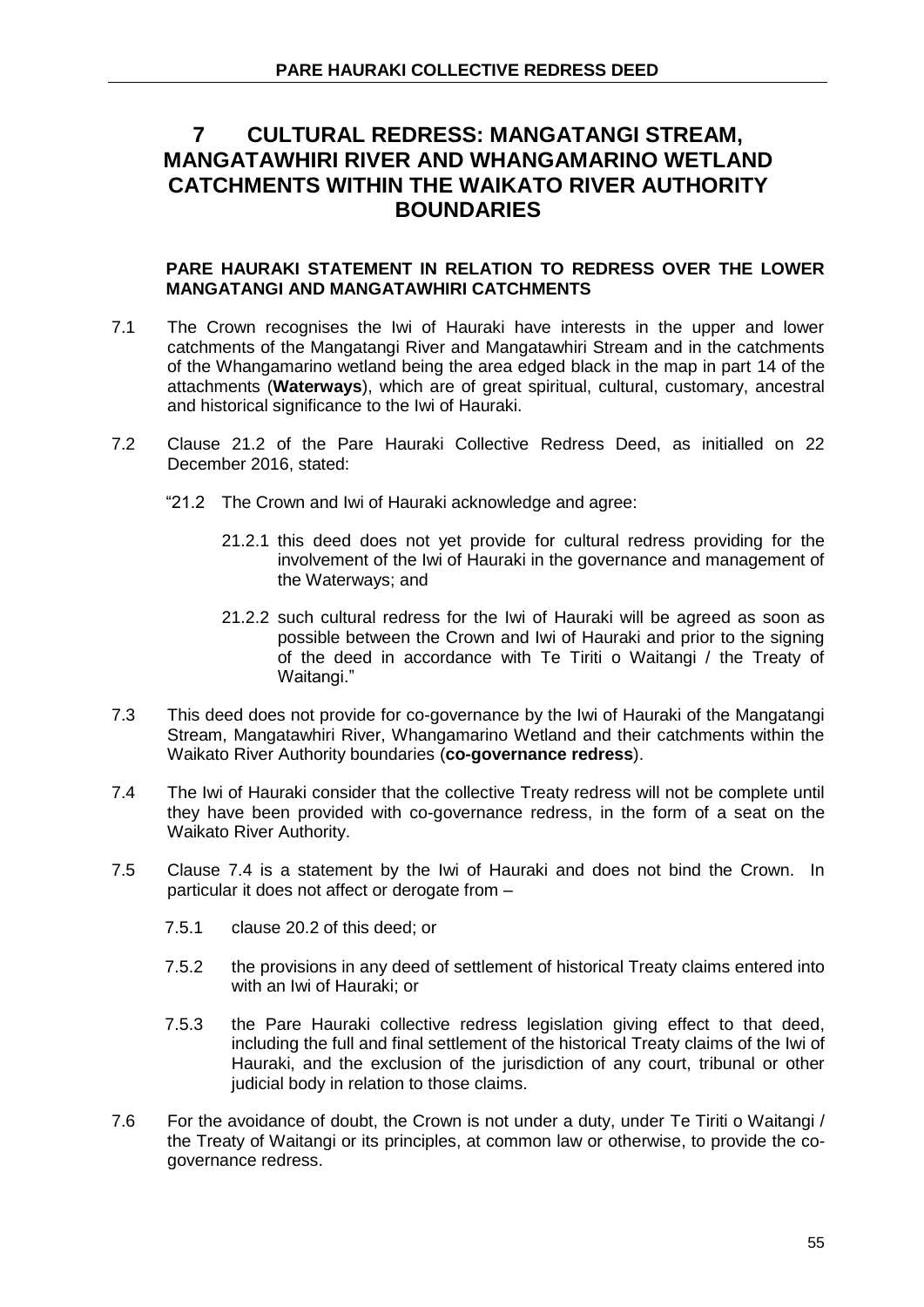- 7.7 It is noted that this deed also includes the following Treaty redress:
	- 7.7.1 natural resource management and governance arrangements over the upper Mangatangi and Mangatawhiri catchments (outside the current Waikato River Authority Area);
	- 7.7.2 natural resource management arrangements over the Mangatangi, Mangatawhiri and Whangamarino catchments (inside the current Waikato River Authority Area);
	- 7.7.3 a requirement for a review of the Upper Mangatangi and Mangatawhiri Catchment Authority within 5 years following settlement which includes a consideration of various options, for example the extension of the Waikato River Authority to cover the entire Mangatangi and Mangatawhiri catchments;
	- 7.7.4 first rights of refusal for areas within an area of land confiscated by the Crown under the New Zealand Settlements Act 1863 (also known as the East Waikato Confiscation Block); and
	- 7.7.5 second rights of refusal for areas within an area of land confiscated by the Crown under the New Zealand Settlements Act 1863 (also known as the East Waikato Confiscation Block).

#### **Involvement in Waikato River Authority Decision-making**

- 7.8 The Waikato River Authority must provide an opportunity for Pare Hauraki collective cultural entity to participate in decision-making relating to the Mangatangi Stream, Mangatawhiri River, Whangamarino Wetland and their catchments within the Waikato River Authority boundaries.
- 7.9 The Waikato River Authority and the Pare Hauraki collective cultural entity must meet within 2 months after the settlement date to develop an agreement and terms that give effect to the requirement in clause 7.8.

## **Statement of Significance**

7.10 The Pare Hauraki collective redress legislation will include the following statement of significance setting out the relationship of Iwi of Hauraki with the Mangatangi Stream, Mangatawhiri River, Whangamarino Wetland and their catchments within the Waikato River Authority boundaries:

> "The spiritually and culturally symbiotic relationship between the people of Pare Hauraki and our world, mai Matakana ki Matakana, is founded on whakapapa links between the cosmos, gods, nature and people. Our world is a holistic unified whole consisting of spiritual and physical interrelated realities.

> Our relationships are first and foremost genealogical. All things, animate and inanimate, have a whakapapa derived from Papatūānuku and her children. The works of nature—mountains, seas, rivers, wetlands, animals, and plants—are either kin, ancestors, or founding parents. From our cosmogony, all things have their own mauri and personality requiring respect and protection.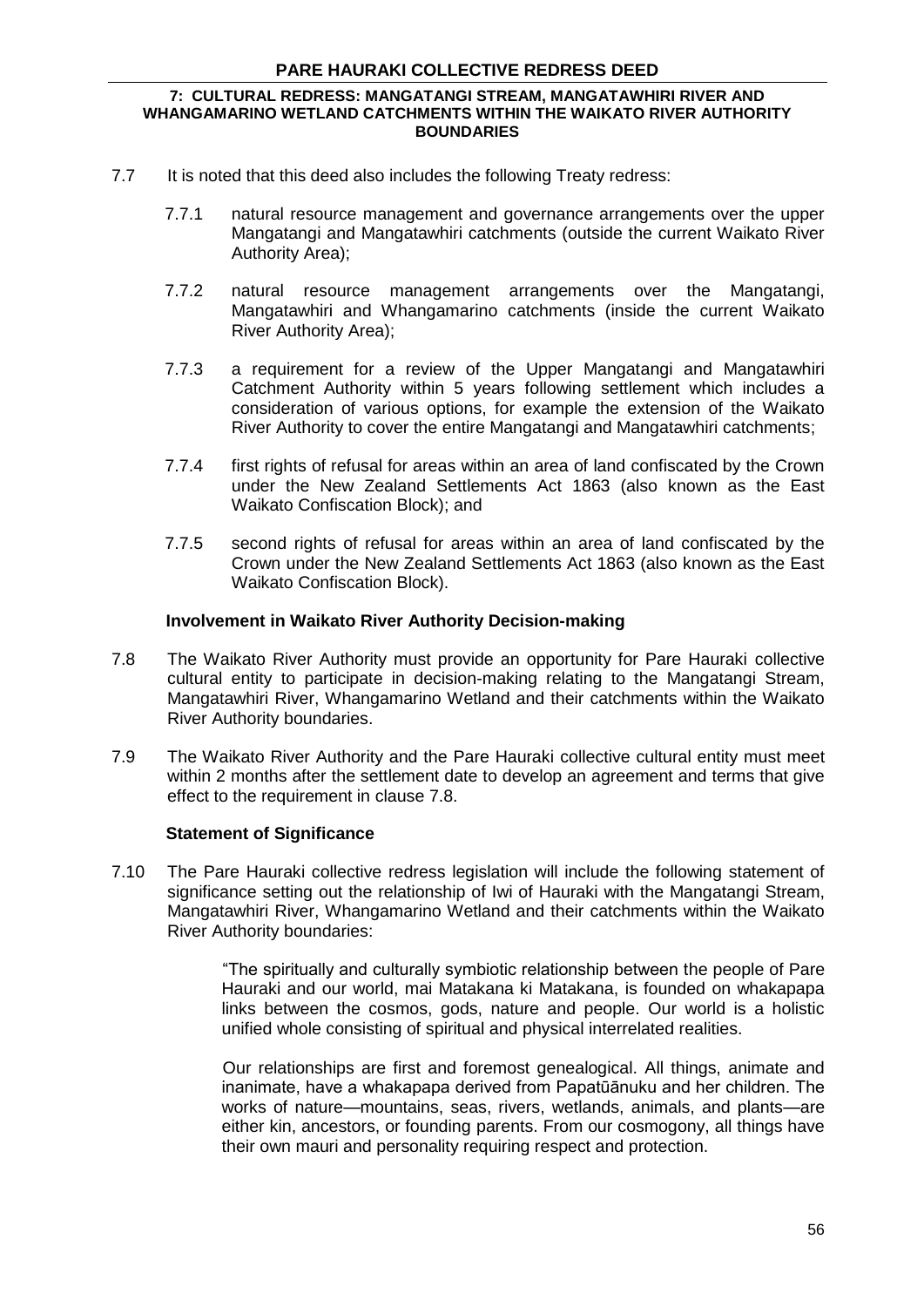Whanaungatanga lies at the core of our relationships. Te taura tāngata is the cord of kinship that binds us together through whakapapa. It is a braid that is tightly woven, tying in all its strands. It is unbroken and infinite.

Our traditional imagery holds that the Coromandel Peninsula is the jagged barb of the great fish of Māui (Te Tara o te Ika a Māui), while the peaks of Te Aroha and Moehau form the prow and stern of the waka.

Important tribal taniwha and tupua dwell in the ancestral seas and rivers which are also the location of continued spiritual and cultural traditions and practices maintained over the many centuries.

The extensive coastline, mountainous backbone, rivers and wetlands make for a resource rich and environmentally diverse rohe, desired by many over the centuries. The taonga tuku iho bestowed upon us include taonga species, fertile soils, hua whenua, hua rākau, kai moana, kai awa, kai ngahere, timber, textile flora, and minerals.

The seas and foreshores of Tīkapa Moana to Mahurangi and Te Tai Tamahine/Te Tai Tamawahine to Ngā Kuri a Whārei provide nourishment and spiritual sustenance as well as the maritime pathways to settlements throughout our rohe. The maunga of Hauraki are uplifted places of revered events in time and space. There, resides the tangible history of Pare Hauraki. Many rivers flow from the maunga into the plains and seas and provide sustenance and inland pathways. To the west includes the Waihou, Ōhinemuri, Piako, and to the east Whitianga and Tairua. The flood plain of the Piako and Waihou rivers was an inland sprawling sea and wetland rich with flora and fauna. So too, the wetlands and rivers of the inner catchments of the rohe of Pare Hauraki to the west, including the Whangamarino, and Mangatangi / Mangatawhiri.

These places are revered in tribal histories and mōteatea. Our traditions hold that our people have dwelt in Hauraki for over a millennium.

Our tūpuna inhabited a rohe temperate and generally frost free which enabled the cultivation of kūmara, taro, and yam from Polynesia. The broadleaf and podocarp forests include miro, hinau, tawa, and karaka whose fruit were harvested. The rohe abounds in bird life with many wetland species and thousands of migratory waders, which congregate on the coastal mudflats in season. The seas and foreshores teem with marine mammals, fish, and shellfish, the wetlands and rivers with birds, tuna and fish, as well as berries and medicinal and textile flora. Much of the rohe was thickly forested, with the rivers and water bodies giving access to great stands of kahikātea and kauri.

These resources were subject to access and use rights as an essential part of kaitiakitanga. Some species would be generally available, while other species would be regulated by rangatira in order to ensure sustenance and sustainability for the tribe.

The richness and diversity of this natural world is reflected by the many peoples who have belonged to the land and seas of Hauraki over the centuries. Thus, there are some 6000 recorded historical sites, 700 of which are pā. It is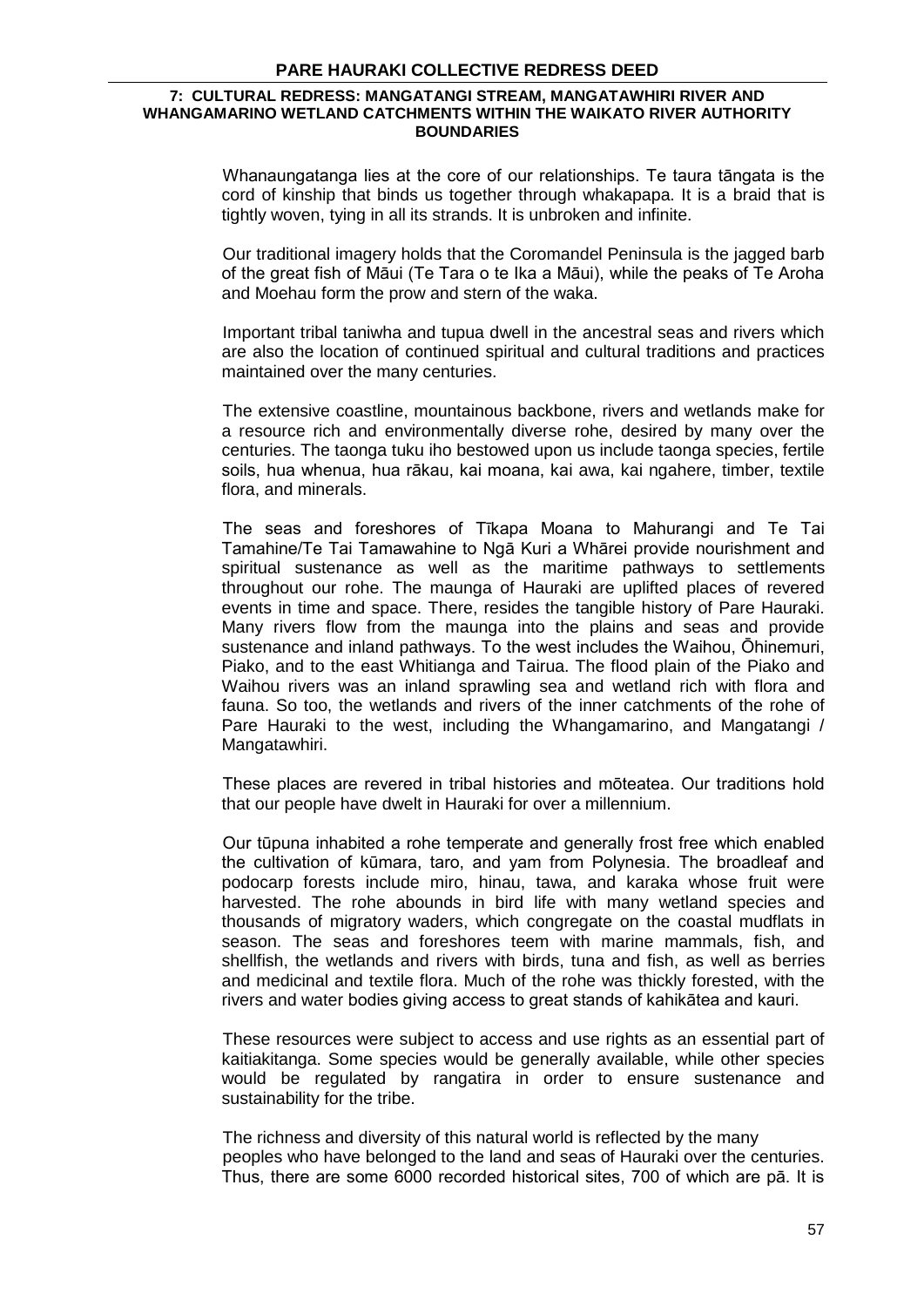generally accepted that there are more than double that number. More numerous again are the wāhi tapu cared for by Pare Hauraki as kaitiaki of these revered places.

The traditions of Pare Hauraki are those of a highly mobile and maritime nation. Movement throughout tribal areas was influenced by areas of occupation and the location and availability of natural resources. Seasonal harvesting, especially of kai moana, involved travel and occupation over very wide areas of Tīkapa Moana—Te Tai Tamahine/Te Tai Tamawahine and their motu. Preservation of birds and fish was an important activity, together with the tending of extensive cultivations.

The mana and wellbeing of Pare Hauraki was displayed in many ways—the quantity and quality of kai, waka, and whare, tools and weaponry, personal ornaments (including tahanga, tōhora, and huruhuru), and korowai and whāriki etc.

Many whānau, hapū, and iwi have dwelled in Hauraki over the centuries. The complexity and diversity of Pare Hauraki is reflected in the separate waves of tribal migration—various waka, tōhora, and taniwha traditions, together with histories of conflict, intermarriage and tuku whenua. Tribal entities have come and gone, but now comprise the 12 Iwi of Hauraki."

## **Pare Hauraki Objectives and Iwi Environmental Plan**

- 7.11 The Pare Hauraki collective cultural entity may produce the following documents in relation to the Mangatangi Stream, Mangatawhiri River or Whangamarino Wetland and their catchments:
	- 7.11.1 iwi objectives; and
	- 7.11.2 an iwi environmental management plan.
- 7.12 The Waikato River Authority when reviewing the Vision and Strategy must consult the Pare Hauraki collective cultural entity (in accordance with the arrangements in clause 7.9) and must take into account the iwi objectives and iwi environmental plan referred to in clause 7.11.
- 7.13 The iwi environmental plan will have the following legal effect:
	- 7.13.1 where a local authority is preparing, reviewing or changing a Resource Management Act 1991 document, the local authority must take the iwi environmental plan into account; and
	- 7.13.2 a consent authority must have regard to the iwi environmental plan when considering an application for a resource consent under section 104 where the plan is relevant to the Resource Management Act 1991.
- 7.14 A person carrying out functions or exercising powers under sections 12 to 14 of the Fisheries Act 1996 must recognise and provide for the Waikato-Tainui environmental plan to the extent to which its contents relate to the functions or powers.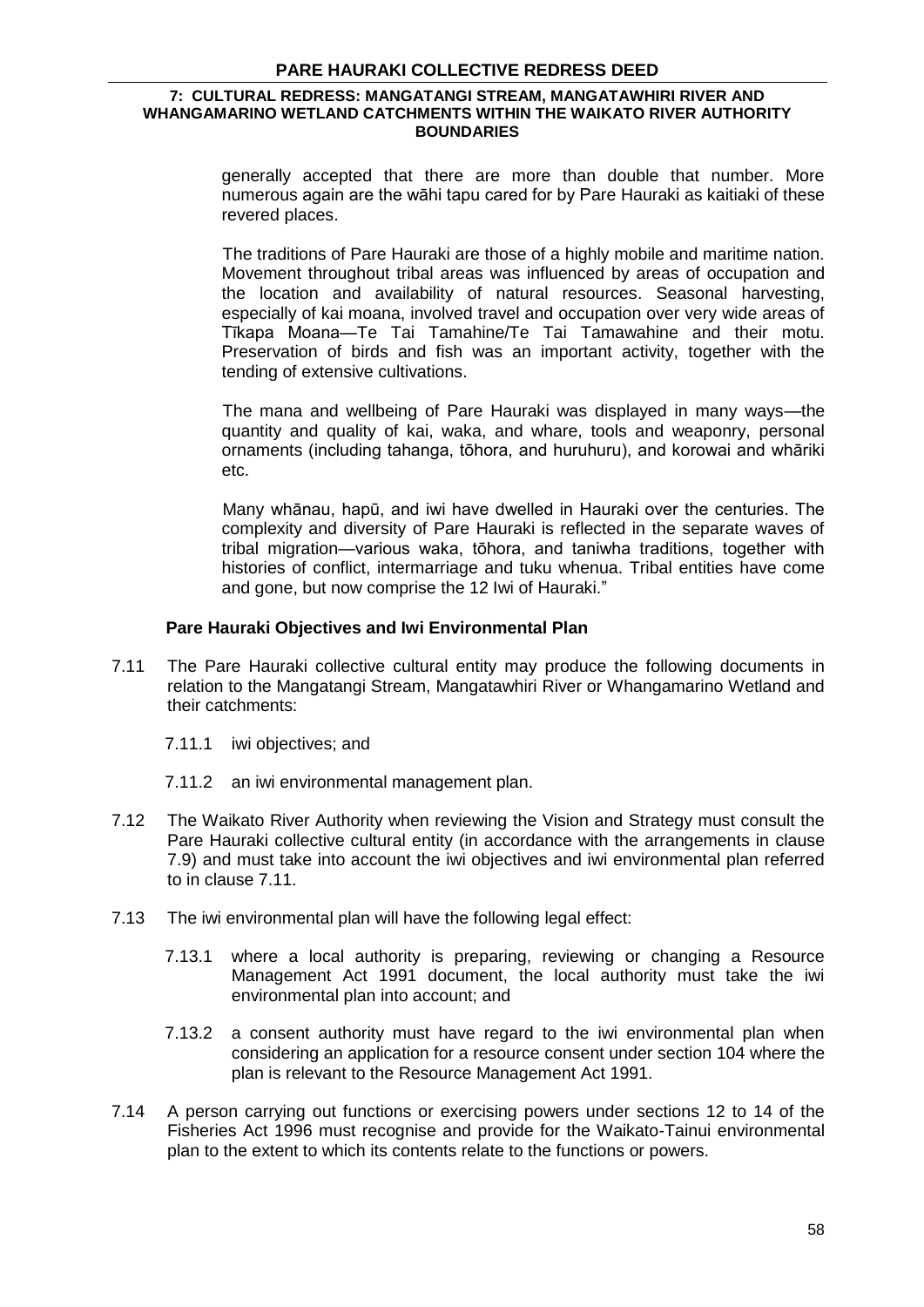#### **7: CULTURAL REDRESS: MANGATANGI STREAM, MANGATAWHIRI RIVER AND WHANGAMARINO WETLAND CATCHMENTS WITHIN THE WAIKATO RIVER AUTHORITY BOUNDARIES**

#### **Hearings Commissioners**

- 7.15 The Waikato River Authority must:
	- 7.15.1 include commissioners appointed by the Pare Hauraki collective cultural entity in the Waikato River Authority's register of accredited commissioners;
	- 7.15.2 when appointing commissioners under the Waikato River legislation in relation to an application for resource consent covering (in whole or in part) the Mangatangi Stream, Mangatawhiri River, Whangamarino Wetland and their catchments, give particular consideration to appointing the commissioners referred to in clause 7.15.1; and
	- 7.15.3 when providing names of commissioners to the Minister under the Waikato River legislation in relation a call-in of an application for resource consent covering (in whole or in part) the Mangatangi Stream, Mangatawhiri River, Whangamarino Wetland and their catchments, give particular consideration to providing to the Minister the names of commissioners referred to in clause 7.15.1.

#### **Consultation on Clean-up Fund Applications**

- 7.16 The Waikato River Clean-Up Trust must, when devising a process for inviting and considering applications for funding, have regard to the objectives and iwi environmental plan referred to in clause 7.11 in the case of applications that relate to the Mangatangi Stream, Mangatawhiri River, Whangamarino Wetland and their catchments.
- 7.17 The Waikato River Authority, as sole trustee of the Waikato River Clean-Up Trust, must give specific consideration to the views of the Pare Hauraki collective cultural entity and the iwi environmental plan referred to in clause 7.11 when allocating funding in relation to the Mangatangi Stream, Mangatawhiri River, Whangamarino Wetland and their catchments.

#### **Integrated River Management Plan**

7.18 The Pare Hauraki collective cultural entity will have an opportunity for input into the development and approval of those sections of the Integrated River Management Plan relating to the Mangatangi Stream, Mangatawhiri River, Whangamarino Wetland and their catchments.

#### **Joint Management Agreements**

Joint Management Agreement with Waikato Regional Council and Waikato District *Council*

7.19 The Waikato Regional Council, Waikato District Council and the Pare Hauraki collective cultural entity must enter into joint management agreements no later than 18 months after the settlement date unless the parties agree to extend.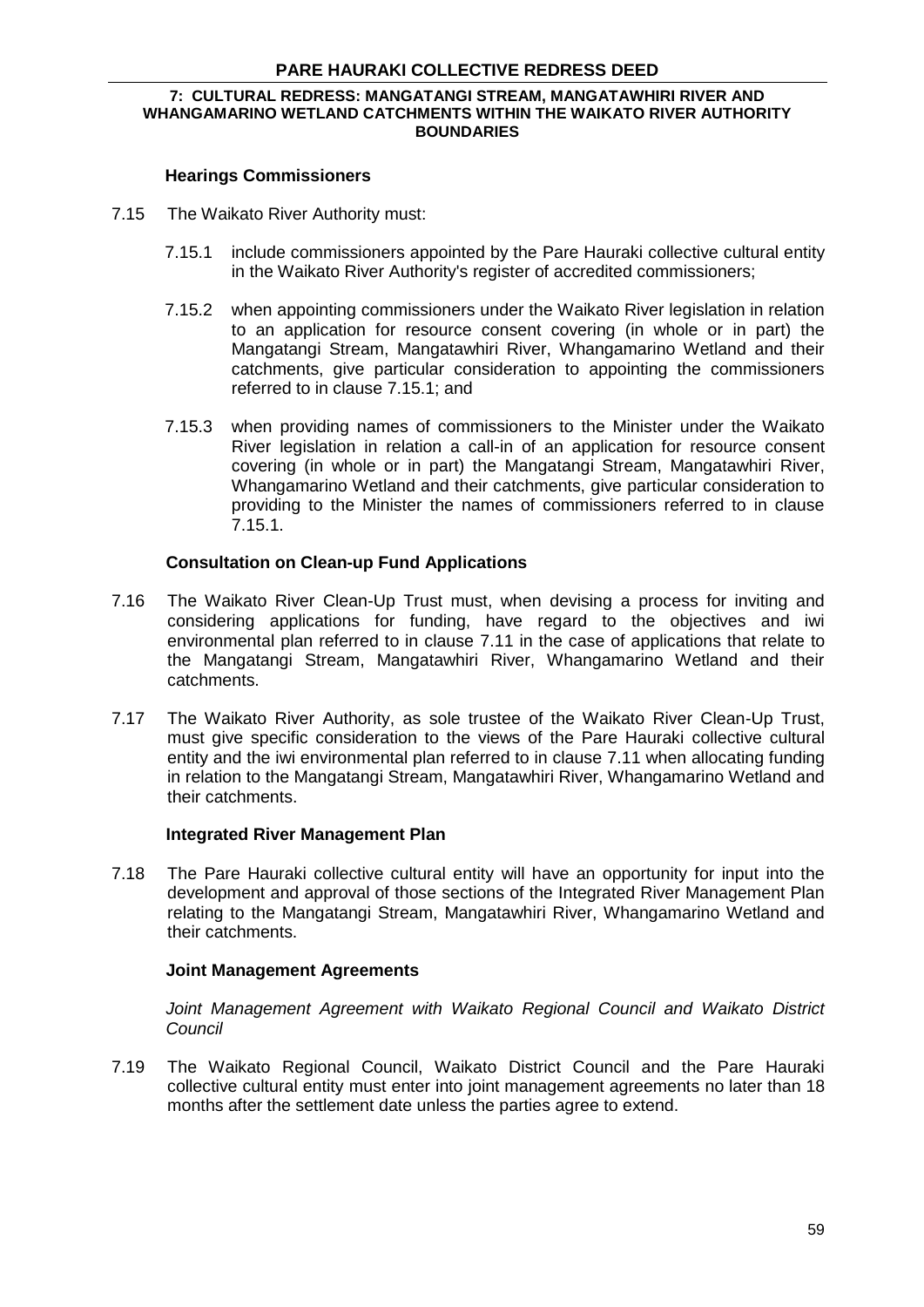#### **7: CULTURAL REDRESS: MANGATANGI STREAM, MANGATAWHIRI RIVER AND WHANGAMARINO WETLAND CATCHMENTS WITHIN THE WAIKATO RIVER AUTHORITY BOUNDARIES**

*Scope of Joint Management Agreement*

- 7.20 A joint management agreement:
	- 7.20.1 will only include matters relating to the Mangatangi Stream, Mangatawhiri River, Whangamarino Wetland and their catchments within the Waikato River Authority boundaries, and activities within those catchments that affect the waterways;
	- 7.20.2 must cover the matters referred to in clause 7.21; and
	- 7.20.3 may cover additional matters agreed in accordance with clauses 7.67 and 7.68;
- 7.21 The joint management agreement must provide for the local authority and the Pare Hauraki collective cultural entity to work together in carrying out the following duties and functions, and exercising the following powers, in the Resource Management Act 1991:
	- 7.21.1 monitoring and enforcement in accordance with clauses 7.24 and 7.27;
	- 7.21.2 preparation, review, change or variation of a Resource Management Act 1991 planning document in accordance with clauses 7.28 to 7.32; and
	- 7.21.3 duties, functions or powers under Part 6 of the Resource Management Act 1991 in relation to applications for resource consents in accordance with clauses 7.33 to 7.38.
- 7.22 A joint management agreement must provide a process for the local authority and the Pare Hauraki collective cultural entity to explore:
	- 7.22.1 whether customary activities could be carried out by the Iwi of Hauraki in the Mangatangi Stream, Mangatawhiri River, Whangamarino Wetland and their catchments without the need for a statutory authorisation from the local authority; and
	- 7.22.2 in particular, whether customary activities could be provided for as permitted activities in relevant regional plans or district plans.

*Principles for development and operation of joint management agreements*

- 7.23 The local authority and the Pare Hauraki collective cultural entity must, in working together to develop the joint management agreement, and in working together under the joint management agreement, act in a manner consistent with the following guiding principles:
	- 7.23.1 they must promote the restoration and protection of the health and wellbeing of the Mangatangi Stream, Mangatawhiri River, Whangamarino Wetland and their catchments for present and future generations;
	- 7.23.2 they must respect the mana rights and responsibilities of Pare Hauraki;
	- 7.23.3 they must promote the principle of co-management;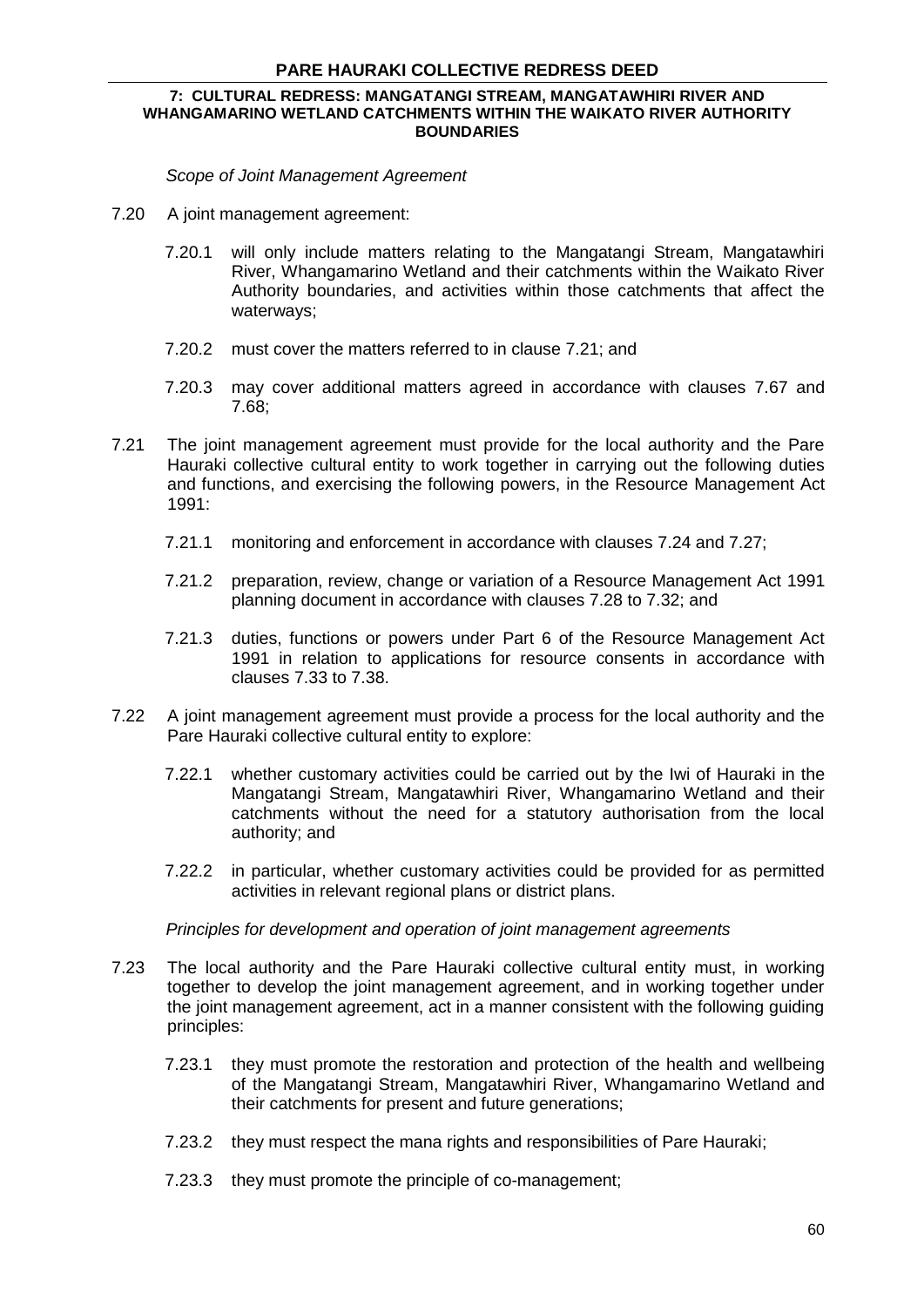#### **7: CULTURAL REDRESS: MANGATANGI STREAM, MANGATAWHIRI RIVER AND WHANGAMARINO WETLAND CATCHMENTS WITHIN THE WAIKATO RIVER AUTHORITY BOUNDARIES**

- 7.23.4 they must reflect a shared commitment to:
	- (a) working together in good faith and a spirit of co-operation;
	- (b) being open, honest and transparent in their communications; and
	- (c) using their best endeavours to ensure that the purpose of the joint management agreement is achieved in an enduring manner; and
- 7.23.5 they must recognise that the joint management agreement operates within statutory frameworks, and the importance of complying with those statutory frameworks, meeting statutory timeframes, and minimising delays and costs.

#### *Monitoring and enforcement*

- 7.24 Clause 7.25 applies to monitoring and enforcement relating to the Mangatangi Stream, Mangatawhiri River, Whangamarino wetland and their catchments.
- 7.25 The part of the joint management agreement on monitoring and enforcement must provide for the relevant local authority and the Pare Hauraki collective cultural entity to:
	- 7.25.1 meet no less than twice each year to:
		- (a) discuss and agree the priorities for the monitoring of those matters set out in section 35(2)(a) to (e) of the Resource Management Act 1991;
		- (b) discuss and agree the methods for and extent of the monitoring of those matters set out in section 35(2)(a) to (e) of the Resource Management Act 1991; and
		- (c) discuss the potential for Pare Hauraki to participate in the monitoring of those matters set out in [section 35\(2\)\(a\) to \(e\)](http://www.legislation.govt.nz/act/public/2010/0024/latest/link.aspx?id=DLM233009#DLM233009) of the Resource Management Act 1991;
		- 7.25.2 meet no less than twice each year to discuss appropriate responses to address the outcomes of the monitoring of those matters set out in section 35(2)(a) to (e) of the Resource Management Act 1991, including:
			- (a) the potential for the review of Resource Management Act 1991 documents; and
			- (b) enforcement under the Resource Management Act 1991, including criteria for the commencement of prosecutions, applications for enforcement orders, the service of abatement notices and the service of infringement notices;
		- 7.25.3 agree appropriate procedures for reporting back to the Pare Hauraki collective cultural entity on the enforcement action taken by the local authority;
		- 7.25.4 discuss and agree the role of the Pare Hauraki collective cultural entity in the 5 yearly review provided for in section 35(2A) of the Resource Management Act 1991; and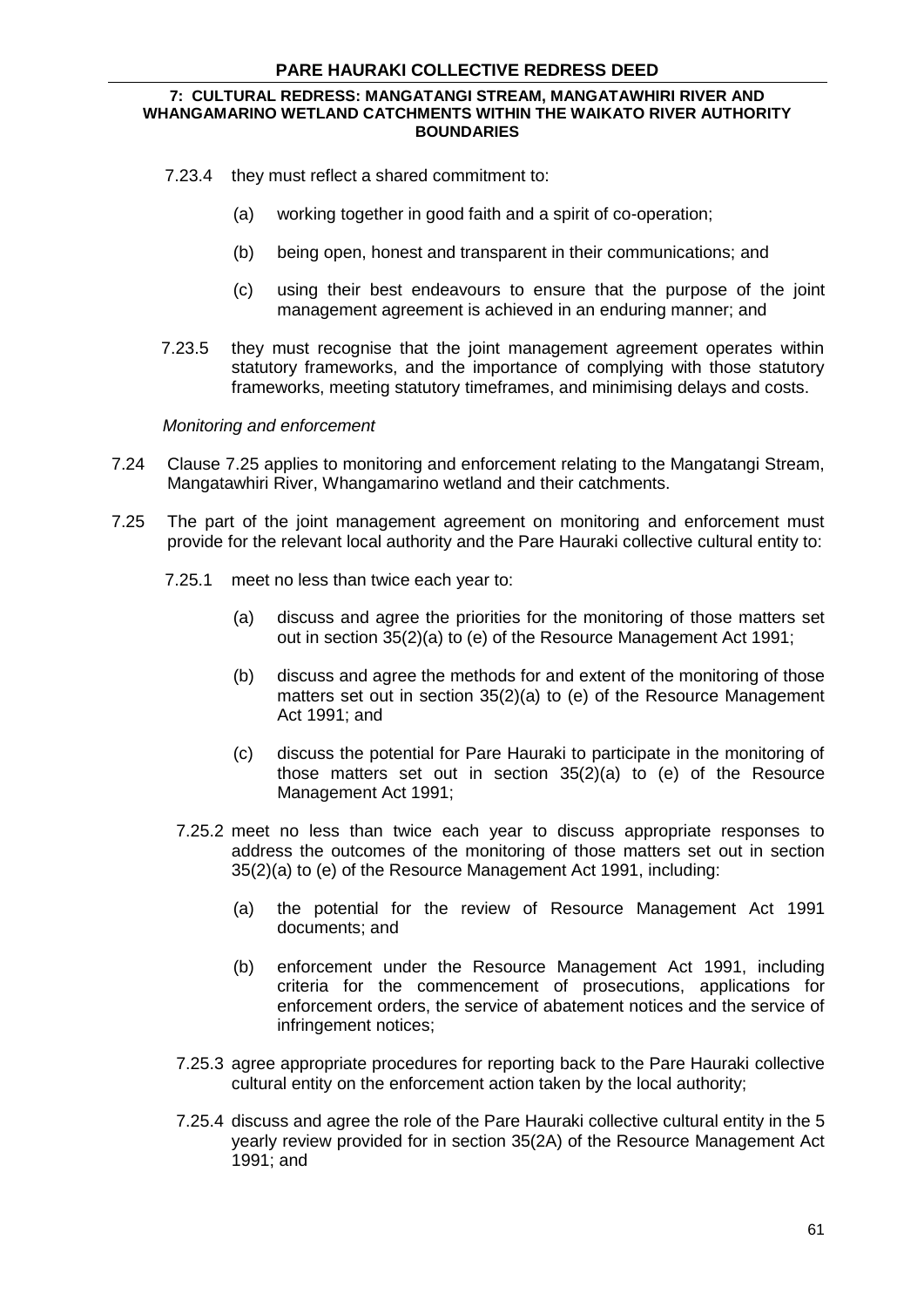- 7.25.5 discuss the potential for persons nominated by the Pare Hauraki collective cultural entity to participate in enforcement action under the Resource Management Act 1991.
- 7.26 The Pare Hauraki collective cultural entity and the local authority each bears its own costs of complying with clause 7.25.
- 7.27 Schedule 7 of the Local Government Act 2002 does not apply to the local authority and the Pare Hauraki collective cultural entity when, under the joint management agreement, they carry out the duties and functions or exercise the powers described in clause 7.25.

*Preparation, review or change of a Resource Management Act 1991 planning document*

- 7.28 Clause 7.29 applies to the preparation, review, change or variation of a Resource Management Act 1991 document to the extent that it relates to the catchments.
- 7.29 The part of the joint management agreement on the preparation, review, change or variation of a Resource Management Act 1991 document must provide:
	- 7.29.1 that before the preparation, review, change or variation commences, the local authority and the Pare Hauraki collective cultural entity must convene a joint working party to discuss and recommend to the local authority:
		- (a) the process to be adopted for the preparation, review, change or variation; and
		- (b) the general form and content of any document to be drafted for the purposes of consultation or notification under clause 5 or 5A of Schedule 1 to the Resource Management Act 1991;
	- 7.29.2 that the local authority and the Pare Hauraki collective cultural entity must decide jointly on the final recommendation to the local authority on whether to commence a review of, and whether to make an amendment to, a Resource Management Act 1991 document;
	- 7.29.3 that the local authority and the Pare Hauraki collective cultural entity must decide jointly on the final recommendation to the local authority on the content of a Resource Management Act 1991 document to be notified under clause 5 or 5A of Schedule 1 to the Resource Management Act 1991; and
	- 7.29.4 that the local authority and the Pare Hauraki collective cultural entity must discuss the potential for the Pare Hauraki collective cultural entity to participate in making decisions on a Resource Management Act 1991 document under clause 10 of Schedule 1 to the Resource Management Act 1991.
- 7.30 The part of the joint management agreement on the preparation, review, change or variation of a Resource Management Act 1991 document must also provide a mechanism for the Pare Hauraki collective cultural entity to participate in processes under Part 2 and Part 4 of Schedule 1 of the Resource Management Act 1991.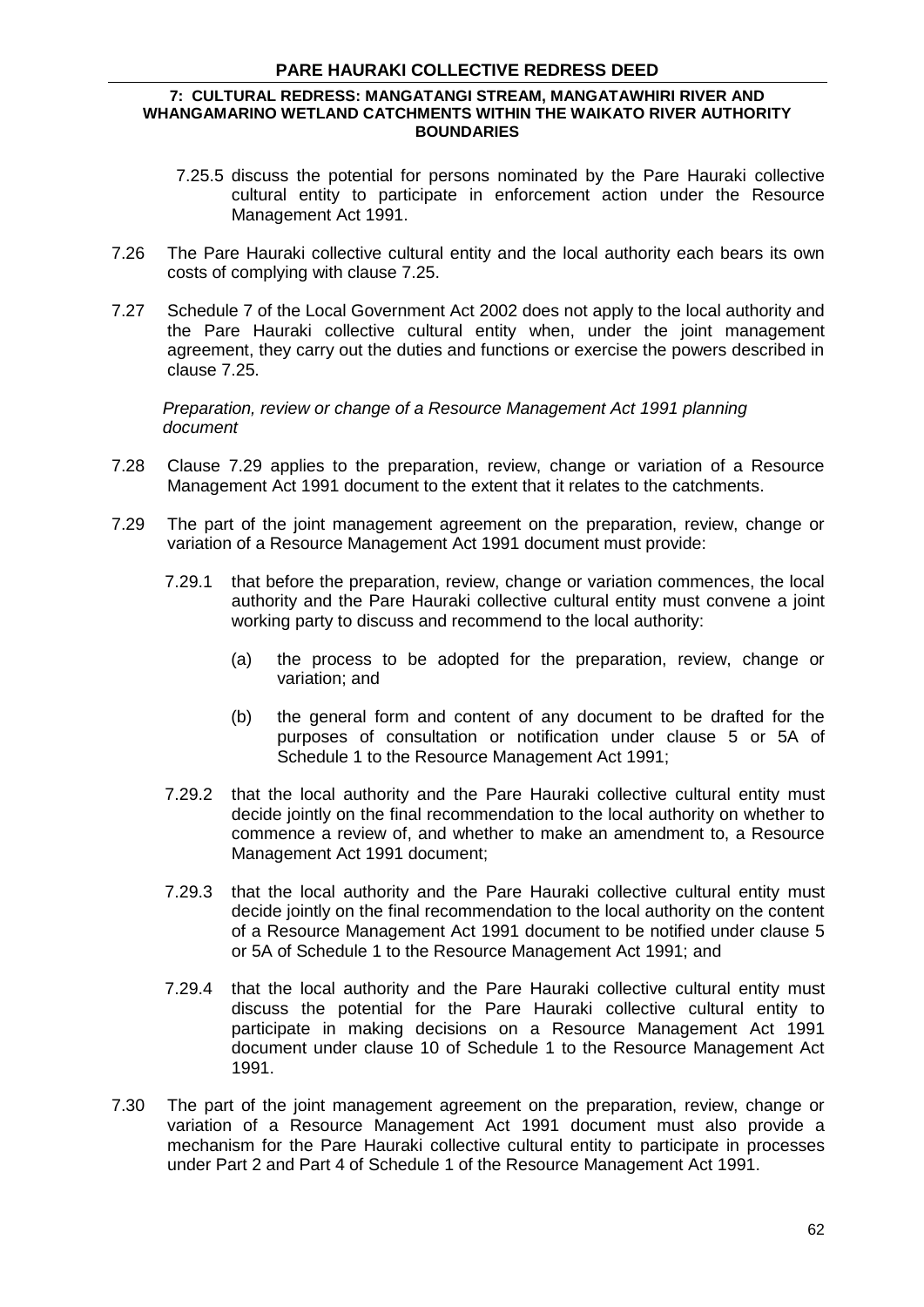#### **7: CULTURAL REDRESS: MANGATANGI STREAM, MANGATAWHIRI RIVER AND WHANGAMARINO WETLAND CATCHMENTS WITHIN THE WAIKATO RIVER AUTHORITY BOUNDARIES**

- 7.31 The Pare Hauraki collective cultural entity and the local authority each bears its own costs of complying with clause 7.29.
- 7.32 [Schedule 7](http://www.legislation.govt.nz/act/public/2010/0024/latest/link.aspx?id=DLM175643#DLM175643) of the Local Government Act 2002 does not apply to the local authority and the Pare Hauraki collective cultural entity when, under the joint management agreement, they carry out the duties and functions or exercise the powers described in clause 7.29.

#### *Resource consent process*

- 7.33 Clauses 7.34 and 7.35 apply in relation to applications for resource consents for the activities specified in clause 7.36.
- 7.34 The part of the joint management agreement on the resource consent process must provide that:
	- 7.34.1 each relevant local authority must provide the Pare Hauraki collective cultural entity with information on the applications for resource consents the local authority receives;
	- 7.34.2 the information must be:
		- (a) the same as would be given to affected persons through limited notification under section 95B of the Resource Management Act 1991, or as otherwise may be agreed between the Pare Hauraki collective cultural entity and the relevant local authority from time to time; and
		- (b) provided as soon as reasonably practicable after the application is received and before a determination is made in accordance with sections 95A to 95C of the Resource Management Act 1991;
	- 7.34.3 the local authority and the Pare Hauraki collective cultural entity must jointly develop and agree criteria to assist local authority decision-making under the following processes or sections of the Resource Management Act 1991:
		- (a) best practice for pre-application processes;
		- (b) section 87E (request that an application be determined by the Environment Court rather than the consent authority);
		- (c) section 88(3) (incomplete application for resource consent);
		- (d) section 91 (deferral pending additional consents);
		- (e) section 92 (requests for further information);
		- (f) sections 95 to 95G (notification of applications for resource consent); and
		- (g) sections 127 and 128 (change, cancellation or review of consent conditions).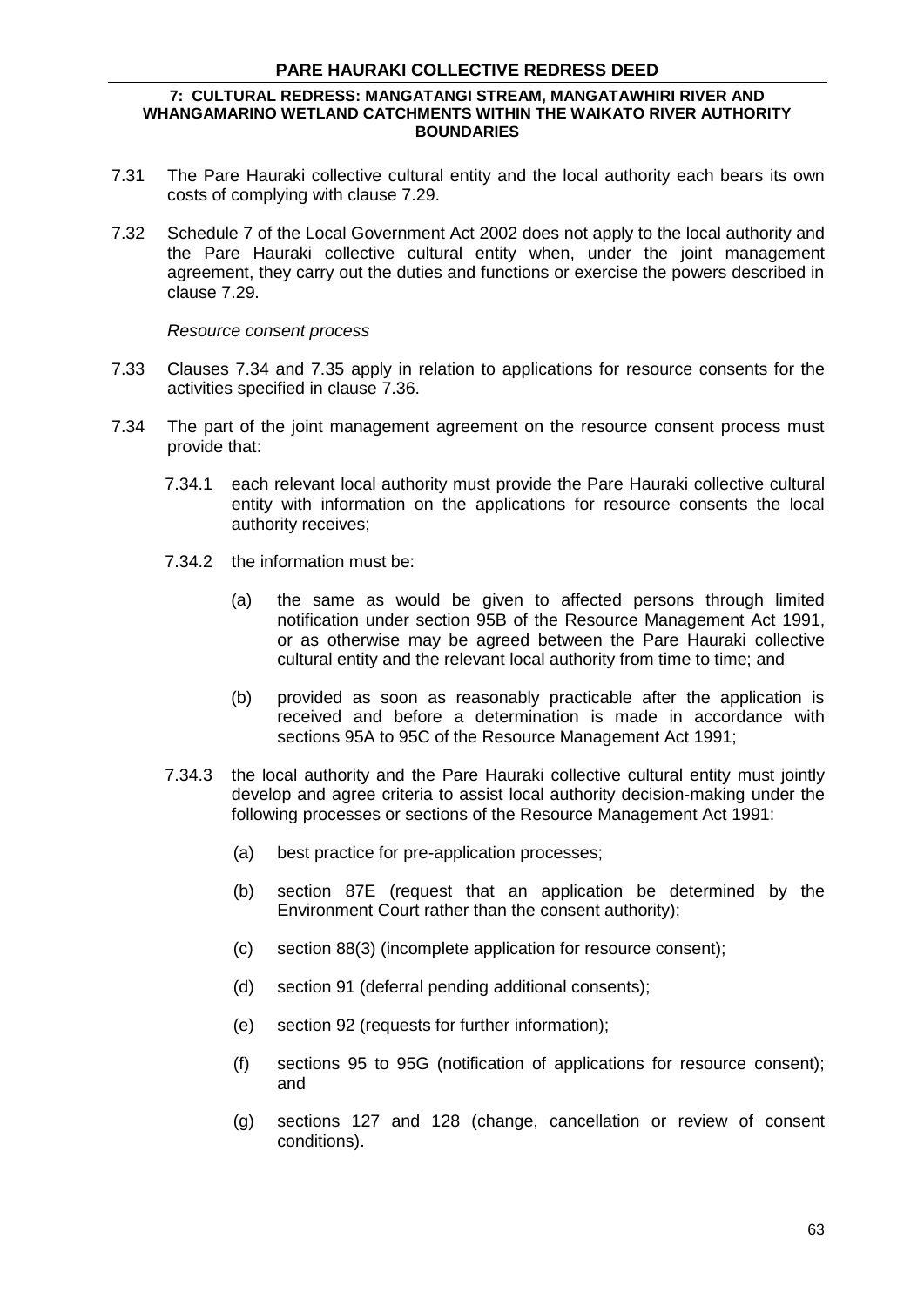#### **7: CULTURAL REDRESS: MANGATANGI STREAM, MANGATAWHIRI RIVER AND WHANGAMARINO WETLAND CATCHMENTS WITHIN THE WAIKATO RIVER AUTHORITY BOUNDARIES**

- 7.35 The criteria developed and agreed under clause 7.34.3:
	- 7.35.1 are additional to, and must not derogate from, the criteria that the local authority must apply under the Resource Management Act 1991; and
	- 7.35.2 do not impose a requirement on a consent authority to change, cancel or review consent conditions.
- 7.36 Clauses 7.33 and 7.34 apply to:
	- 7.36.1 applications to the Waikato Regional Council for resource consent for the following activities within the Mangatangi Stream, Mangatawhiri River, Whangamarino Wetland catchments:
		- (a) dam, divert, take or use, water from or in the waterways;
		- (b) discharge any contaminant or water into the waterways;
		- (c) discharge any contaminant onto or into land in circumstances which will result in that contaminant (or any other contaminant emanating as a result of natural processes from that contaminant) entering the waterways;
		- (d) use, erect, reconstruct, place, alter, extend, remove, or demolish any structure or part of any structure in, on, under, or over the bed or banks of the waterways;
		- (e) excavate, drill, tunnel, or otherwise disturb the bed or banks of the waterways;
		- (f) introduce or plant any plant or any part of any plant (whether exotic or indigenous) in, on, or under the bed or banks of the waterways;
		- (g) deposit any substance in, on, or under the bed or banks of the waterways;
		- (h) reclaim or drain the bed of the waterways;
		- (i) enter onto or pass across the bed of the waterways;
		- (j) damage, destroy, disturb, or remove a plant or a part of a plant, whether exotic or indigenous, in, on, or under the bed or banks of the waterways;
		- (k) damage, destroy, disturb, or remove the habitats of plants or parts of plants, whether exotic or indigenous, in, on, or under the bed or banks of the waterways;
		- (l) damage, destroy, disturb, or remove the habitats of animals or aquatic life in, on, or under the bed or banks of the waterways; and
		- (m) applications to a relevant territorial authority for resource consent for the use of or activities on the surface of the water in the waterways.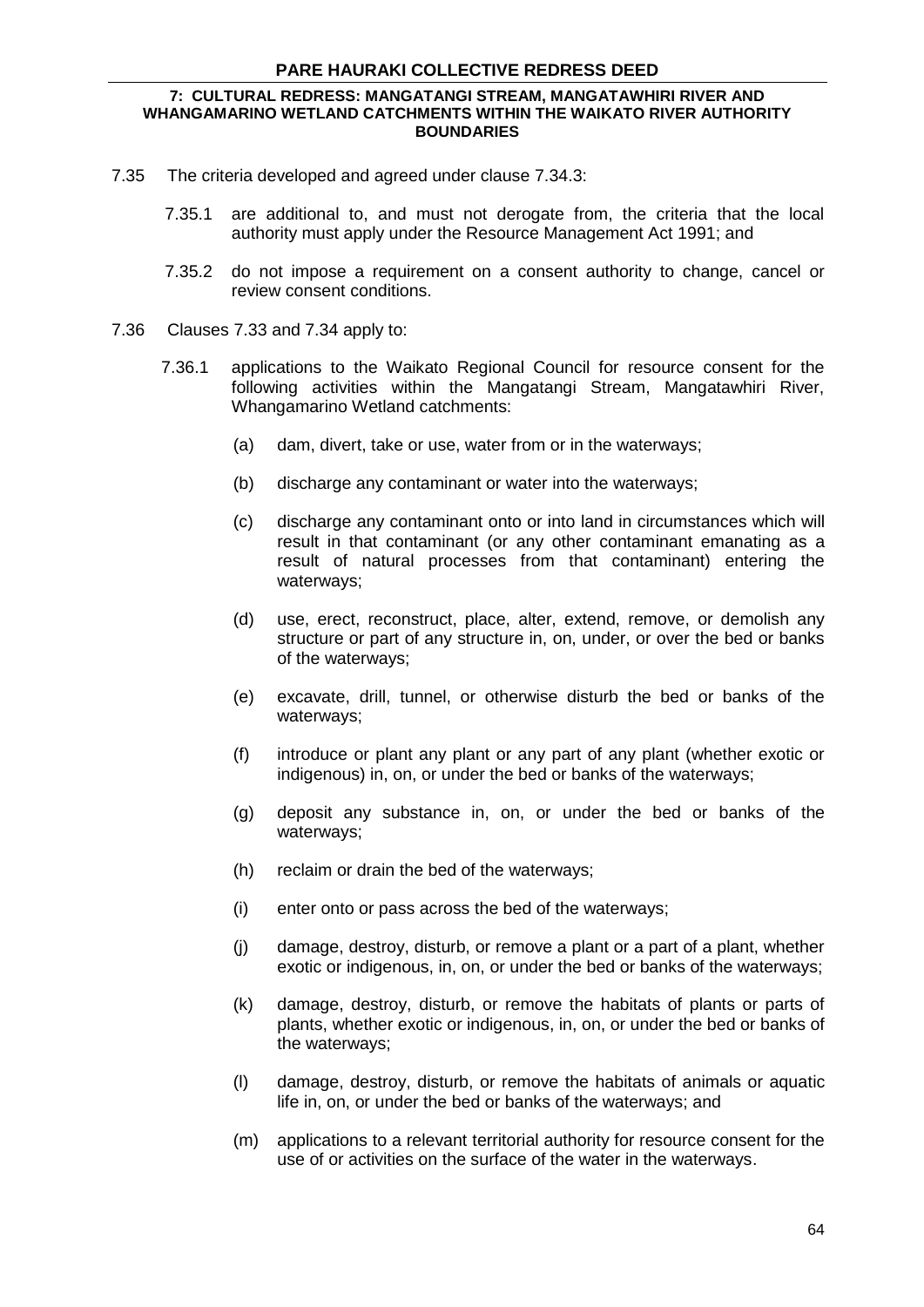#### **7: CULTURAL REDRESS: MANGATANGI STREAM, MANGATAWHIRI RIVER AND WHANGAMARINO WETLAND CATCHMENTS WITHIN THE WAIKATO RIVER AUTHORITY BOUNDARIES**

- 7.37 The Pare Hauraki collective cultural entity and the local authority each bears its own costs of complying with clauses 7.34 and 7.35.
- 7.38 [Schedule 7](http://www.legislation.govt.nz/act/public/2010/0024/latest/link.aspx?id=DLM175643#DLM175643) of the Local Government Act 2002 does not apply to the local authority and the Pare Hauraki collective cultural entity when, under the joint management agreement, they carry out the duties and functions or exercise the powers described in clauses 7.34 and 7.35.

*Process for finalising joint management agreement*

- 7.39 Within 30 business days of the settlement date, the Pare Hauraki collective cultural entity and each local authority must convene a joint committee to begin the process for finalising the joint management agreement.
- 7.40 The Pare Hauraki collective cultural entity and the local authority must work together in a positive and constructive manner to finalise the joint management agreement within the timeframe specified in clause 7.19, having particular regard to the principles set out in clause 7.23.
- 7.41 The Pare Hauraki collective cultural entity and the local authority may resort to any facilitation, mediation or other process that they consider to be appropriate in the process of finalising the joint management agreement.
- 7.42 No later than 14 months after the settlement date, the Pare Hauraki collective cultural entity and the local authority must give written or electronic notice to the Minister for the Environment:
	- 7.42.1 confirming that all matters relating to the joint management agreement have been agreed; or
	- 7.42.2 identifying the nature of the issues in dispute that the parties have not been able to resolve, and the position of the parties on the issues; or
	- 7.42.3 notifying an electronic or written agreement under clause 7.19 to extend the date by which a joint management agreement must be in force.
- 7.43 If notice is given under clause 7.42, that notice must also specify the date upon which the joint management agreement is to come into force.
- 7.44 Where notice is given under clause 7.42, the Minister for the Environment and the Pare Hauraki collective cultural entity, in consultation with the local authority, must work together to resolve the issues.
- 7.45 The process referred to in clause 7.44 may continue for a period of no more than two months, unless otherwise agreed in writing or electronically by the Minister for the Environment and the Pare Hauraki collective cultural entity.
- 7.46 If, at the expiration of the two month period referred to in clause 7.45, all matters relating to the joint management agreement have been resolved, the Pare Hauraki collective cultural entity and the local authority must finalise the joint management agreement and give notice to the Minister for the Environment specifying the date on which the joint management agreement is to come into force.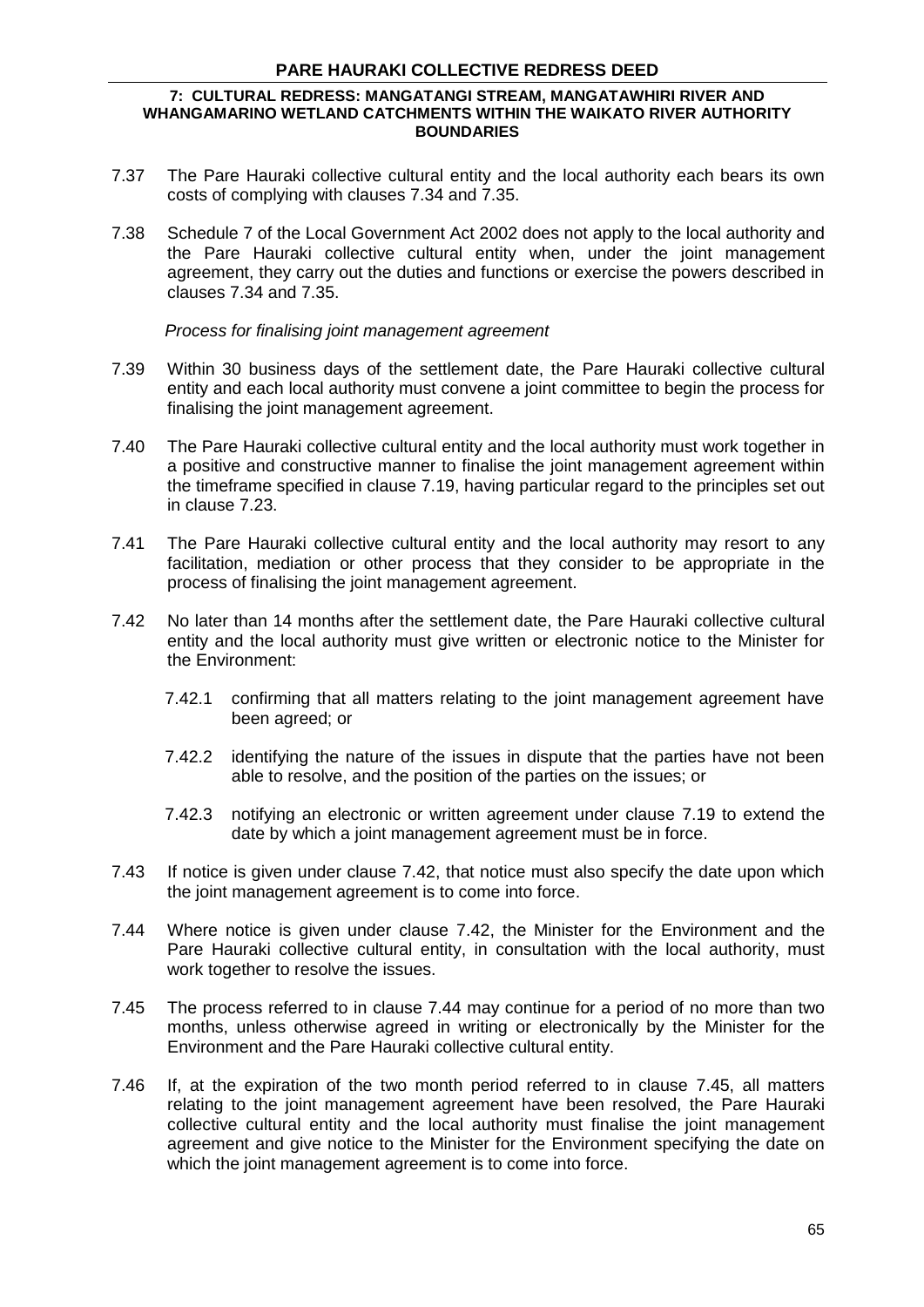#### **7: CULTURAL REDRESS: MANGATANGI STREAM, MANGATAWHIRI RIVER AND WHANGAMARINO WETLAND CATCHMENTS WITHIN THE WAIKATO RIVER AUTHORITY BOUNDARIES**

- 7.47 If, at the expiration of the two month period referred to in clause 7.45, an issue relating to the joint management agreement remains in dispute, the Minister for the Environment must determine the issue.
- 7.48 In making a determination under clause 7.47, the Minister for the Environment must have particular regard to the principles set out in clause 7.23.
- 7.49 When the Pare Hauraki collective cultural entity and the local authority have the Minister for the Environment's determination, they must:
	- 7.49.1 finalise the joint management agreement; and
	- 7.49.2 give written or electronic notice to the Minister for the Environment specifying the date on which the joint management agreement is to come into force.
- 7.50 The Minister for the Environment may appoint a facilitator or take any other action considered appropriate to promote the resolution of any issues in dispute between the Pare Hauraki collective cultural entity and the local authority.
- 7.51 If notice is given under clause 7.42.3, not less than four months before the extended date by which a joint management agreement must be in force, the Pare Hauraki collective cultural entity and the local authority must give written or electronic notice to the Minister for the Environment and the Pare Hauraki collective cultural entity:
	- 7.51.1 confirming that:
		- (a) all matters relating to the joint management agreement have been agreed; and
		- (b) the joint management agreement will be in force on the extended date; or
	- 7.51.2 identifying the nature of the issues in dispute that the parties have not been able to resolve and the position of the parties on the issues.
- 7.52 If notice is given under clause 7.51, the Minister for the Environment and the Pare Hauraki collective cultural entity, in consultation with the local authority, must work together to resolve the issue and the provisions of clauses 7.40 to 7.45 apply with any necessary modification.
- 7.53 The Pare Hauraki collective cultural entity and the local authority may agree that a joint management agreement is to come into force in stages.
- 7.54 When the local authority and the Pare Hauraki collective cultural entity give notice to the Minister for the Environment of the date on which the joint management agreement is to come into force, they must also give the Minister for the Environment a copy of the agreement.
- 7.55 [Schedule 7](http://www.legislation.govt.nz/act/public/2010/0024/latest/link.aspx?id=DLM175643#DLM175643) of the Local Government Act 2002 does not apply to the local authority and the Pare Hauraki collective cultural entity when, in finalising the joint management agreement, they carry out the duties and functions or exercise the powers described in clauses 7.39 to 7.54.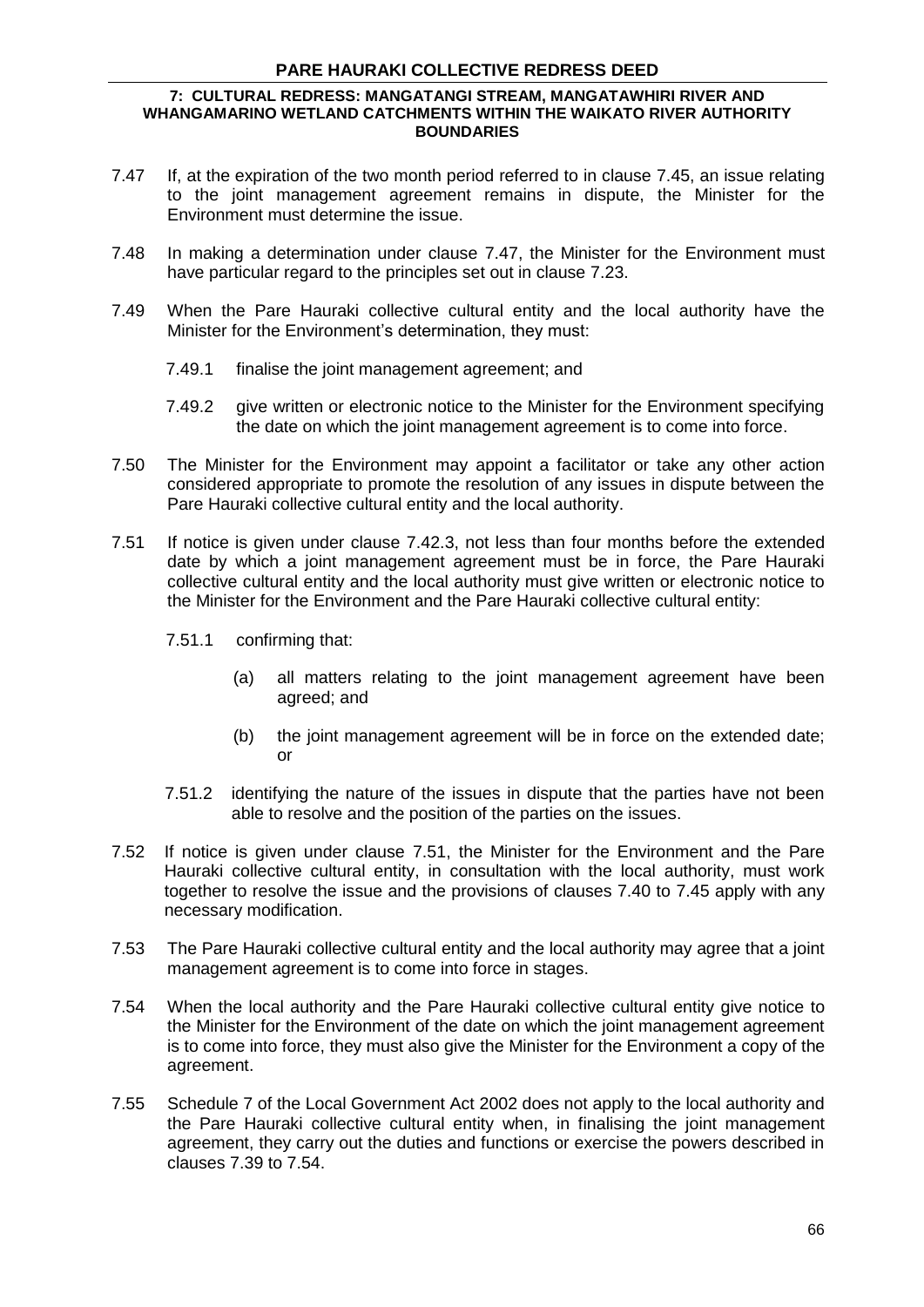#### **7: CULTURAL REDRESS: MANGATANGI STREAM, MANGATAWHIRI RIVER AND WHANGAMARINO WETLAND CATCHMENTS WITHIN THE WAIKATO RIVER AUTHORITY BOUNDARIES**

*Suspension of joint management agreement*

- 7.56 The Pare Hauraki collective cultural entity and the local authority may agree in writing or electronically to suspend, in whole or in part, the operation of the joint management agreement.
- 7.57 In reaching any agreement under clause 7.56, the parties must specify the scope and duration of any such suspension.
- 7.58 To avoid doubt, there is no right to terminate a joint management agreement.

*Waiver of rights under joint management agreement*

- 7.59 The Pare Hauraki collective cultural entity may give notice in writing to the local authority that it waives any rights provided for in the joint management agreement.
- 7.60 In giving any notice under clause 7.59, the Pare Hauraki collective cultural entity must specify the extent and duration of any such waiver.
- 7.61 The Pare Hauraki collective cultural entity may at any time revoke a notice of waiver by written or electronic notice to the local authority.

*Legal framework for joint management agreement*

- 7.62 Sections 36B to 36E of the Resource Management Act 1991 do not apply to the joint management agreement.
- 7.63 The carrying out of a duty or function, or the exercise of a power, under a joint management agreement has the same legal effect as the carrying out of a duty or function, or the exercise of a power, by a local authority.
- 7.64 A local authority must not use the special consultative procedure under section 83 of the Local Government Act 2002 in relation to a joint management agreement.
- 7.65 A joint management agreement is enforceable between the parties to it.
- 7.66 Neither party has the right to terminate a joint management agreement.

*Extension of joint management agreement*

- 7.67 The Pare Hauraki collective cultural entity and the local authority may agree to extend the joint management agreement to cover duties, functions, or powers that are additional to those specified in clause 7.21.
- 7.68 In the event that the parties agree to extend the joint management agreement to cover additional duties, functions or powers:
	- 7.68.1 the extended part of the joint management agreement is subject to clauses 7.56 to 7.61 and 7.69 to 7.74;
	- 7.68.2 the extended part of the joint management agreement may be terminated in whole or in part by one party giving to the other party 20 business days written or electronic notice;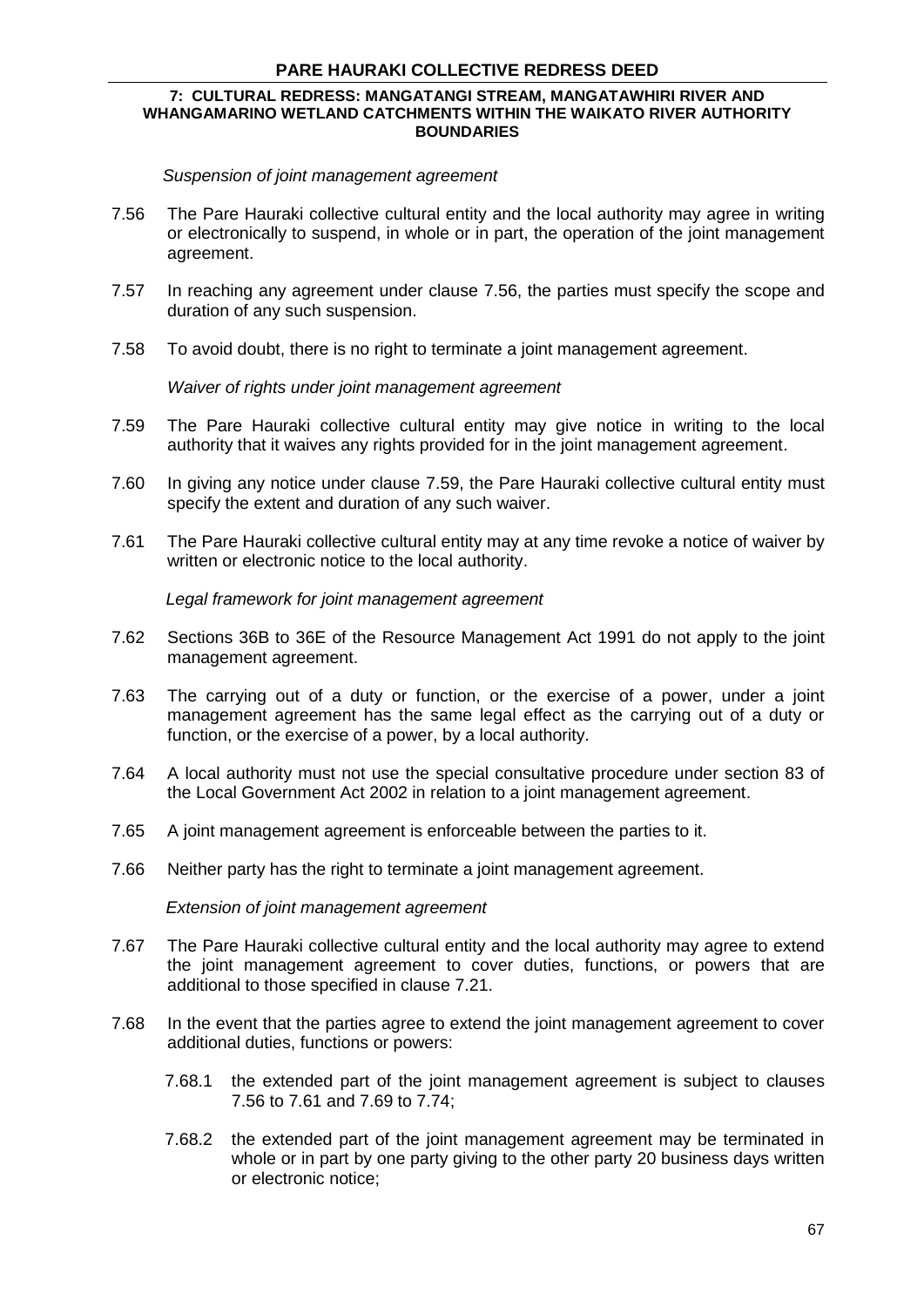#### **7: CULTURAL REDRESS: MANGATANGI STREAM, MANGATAWHIRI RIVER AND WHANGAMARINO WETLAND CATCHMENTS WITHIN THE WAIKATO RIVER AUTHORITY BOUNDARIES**

- 7.68.3 before either party exercises the right in clause 7.68.4, the parties must work together to seek to resolve the issue giving rise to the wish to terminate, in a manner consistent with the principles set out in [clause](http://www.legislation.govt.nz/act/public/2010/0024/latest/link.aspx?id=DLM2833863#DLM2833863) 7.23 and the dispute resolution process contained in the joint management agreement; and
- 7.68.4 termination under clause 7.68.2 does not affect the remaining part of the joint management agreement (being the non-extended joint management agreement).

### *Review and amendment of joint management agreement*

- 7.69 The Pare Hauraki collective cultural entity and the local authority may at any time agree in writing or electronically to undertake a review of the joint management agreement.
- 7.70 If, as a result of a review, the Pare Hauraki collective cultural entity and the local authority agree in writing or electronically that the joint management agreement should be amended, they may amend the joint management agreement without further formality.
- 7.71 If the joint management agreement is amended, the Pare Hauraki collective cultural entity and the local authority must:
	- 7.71.1 give notice in writing or electronically of the amendment to the Minister for the Environment; and
	- 7.71.2 provide a copy of the amended joint management agreement to the Minister for the Environment.

*Transfers, delegations and joint management agreements*

- 7.72 To avoid doubt, the provisions in this part 7 relating to joint management agreements do not preclude the local authority from making:
	- 7.72.1 any other joint management agreement with the Pare Hauraki collective cultural entity under the Resource Management Act 1991; or
	- 7.72.2 making any other co-management arrangement with the Pare Hauraki collective cultural entity under any legislation; and
	- 7.72.3 a transfer or delegation to the Pare Hauraki collective cultural entity under any legislation.

*Exercise of powers in certain circumstances*

7.73 If a statutory power or function is affected by a joint management agreement, and a statutory timeframe for the exercise of the function or power is not able to be complied with under the joint management agreement, or an emergency situation arises, the local authority may carry out the function or exercise the power on its own account and not in accordance with the joint management agreement.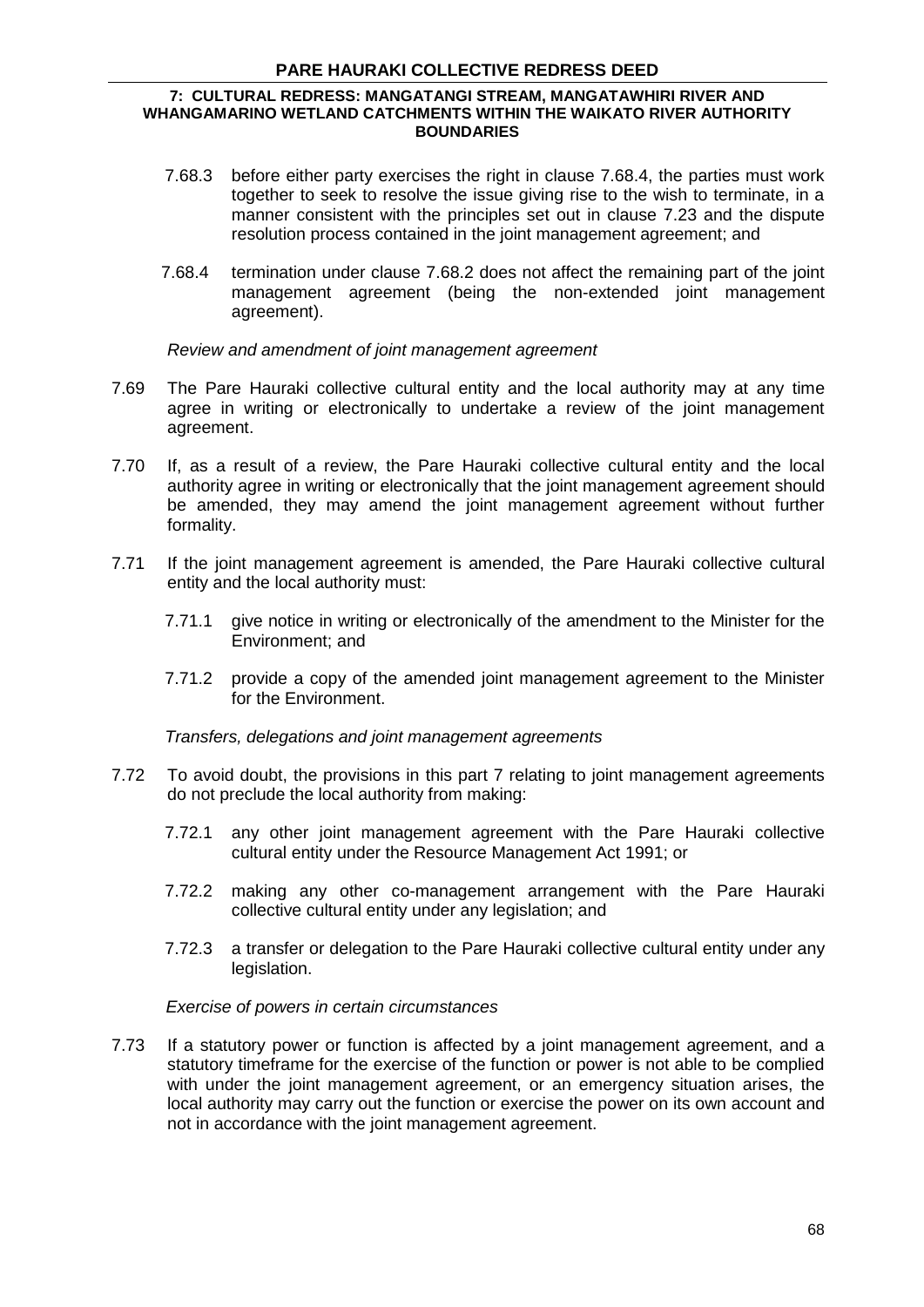### **PARE HAURAKI COLLECTIVE REDRESS DEED**

#### **7: CULTURAL REDRESS: MANGATANGI STREAM, MANGATAWHIRI RIVER AND WHANGAMARINO WETLAND CATCHMENTS WITHIN THE WAIKATO RIVER AUTHORITY BOUNDARIES**

7.74 As soon as practicable, the local authority must give the Pare Hauraki collective cultural entity written or electronic notice of the carrying out of the function or the exercise of the power.

# **PARE HAURAKI COLLECTIVE REDRESS LEGISLATION**

7.75 The Pare Hauraki collective redress legislation will, on the terms provided by sections 161 to 183 of the draft collective bill, give effect to clauses 7.8 to 7.74.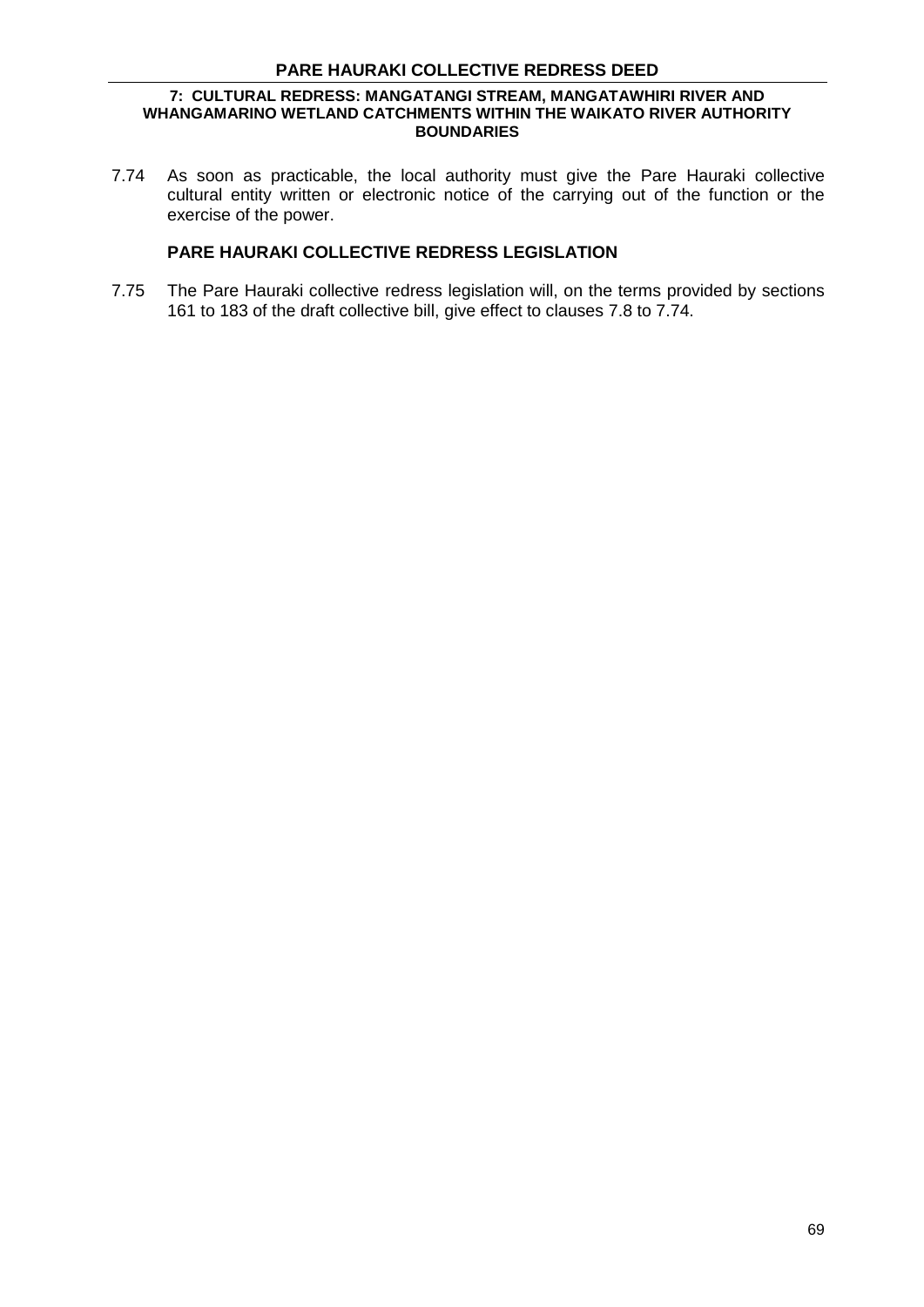# **MOEHAU**

- 8.1 To avoid doubt:
	- 8.1.1 clauses 9.4 to 9.6.1 apply to clauses 8.2 to 8.95; and
	- 8.1.2 clause 9.6.2 applies to clauses 8.2 to 8.95 to the extent it is not already covered by those clauses.

### **Vesting of Moehau Tupuna Maunga**

- 8.2 The Pare Hauraki collective redress legislation will, on the terms provided by sections 25 and 29 of the draft collective bill –
	- 8.2.1 on the settlement date, vest in the Pare Hauraki collective cultural entity the fee simple estate in Moehau Tupuna Maunga (being Part Moehau Ecological Area and Part Coromandel Forest Park) as a government purpose (Pare Hauraki whenua kura and ecological sanctuary) reserve; and
	- 8.2.2 provide that despite that vesting, improvements in or on Moehau Tupuna Maunga do not vest (see clause 8.95); and
	- 8.2.3 provide that Moehau Tupuna Maunga ceases to be part of the Hauraki Gulf Marine Park, being the park established under section 33 of the Hauraki Gulf Marine Park Act 2000.

### **Creation of Moehau Tupuna Maunga Reserve**

- 8.3 The Pare Hauraki collective redress legislation will, on the terms provided by sections 19 to 26 of the draft collective bill, provide for the creation of a reserve comprising the following:
	- 8.3.1 Moehau Area:
	- 8.3.2 Moehau Tupuna Maunga:
	- 8.3.3 Urarima.
- 8.4 The reserve will be
	- 8.4.1 classified as a government purpose (Pare Hauraki whenua kura and ecological sanctuary) reserve subject to section 22 of the Reserves Act 1977; and
	- 8.4.2 named Moehau Tupuna Maunga Reserve; and
	- 8.4.3 created after the vesting of Moehau Tupuna Maunga referred to in clause 8.2 and of Urarima in the trustees of the Ngāti Tamaterā Treaty Settlement Trust, being the trust of that name established by trust deed dated 22 October 2013.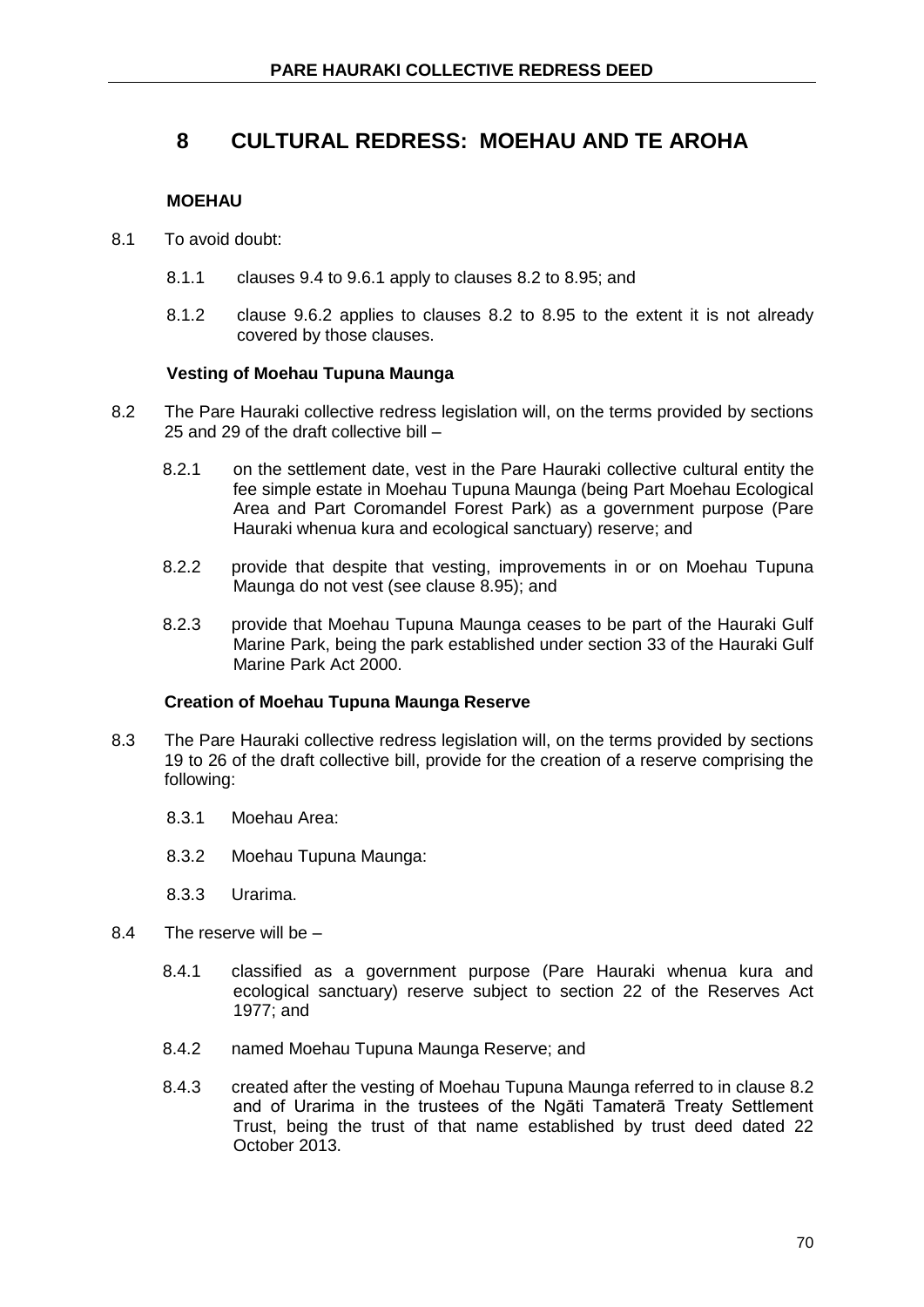- 8.5 The Pare Hauraki collective redress legislation will, on the terms provided by sections 19 and 20 of the draft collective bill, provide that –
	- 8.5.1 the Moehau Area remains in Crown ownership and part of the Hauraki Gulf Marine Park; and
	- 8.5.2 Moehau Tupuna Maunga is to be managed as if it were part of that Park.

#### **Purposes of the Reserve**

- 8.6 The purposes of the Moehau Tupuna Maunga Reserve (**Reserve,** in this part 8) will be to:
	- 8.6.1 protect and enhance the spiritual, cultural, ancestral, customary and historical relationship between the Iwi of Hauraki and Moehau, being a tupuna maunga and taonga of the utmost significance, and such protection and enhancement will include:
		- (a) the protection of wāhi tapu areas; and
		- (b) respecting and preserving mātauranga Māori, including allowing mātauranga Māori to inform decision-making;
	- 8.6.2 protect the significant ecological values at the Reserve, including as a nationally-significant site for indigenous species, including through:
		- (a) the maintenance of viable local and national populations of indigenous species; and
		- (b) the eradication of introduced plants and animals (as far as possible); and
	- 8.6.3 establish and maintain an integrated management regime in relation to the Reserve that is both effective and efficient.

#### **Administering body for Reserve**

- 8.7 A joint body will be established to be the administering body for the Reserve.
- 8.8 The joint body will be called the Moehau Tupuna Maunga Board.
- 8.9 The Moehau Tupuna Maunga Board (**Board**, in this part 8) will be the administering body for the Reserve for the purposes of the Reserves Act 1977, and that Act will apply as if the Reserve were vested in the Board under section 26 of the Act.

### **Membership**

- 8.10 The Board will consist of up to six members as follows:
	- 8.10.1 three members appointed by the Pare Hauraki collective cultural entity; and
	- 8.10.2 up to three members appointed by the Director-General who are to be senior staff members from the Department of Conservation (one member being a Tier 3 (or higher) manager).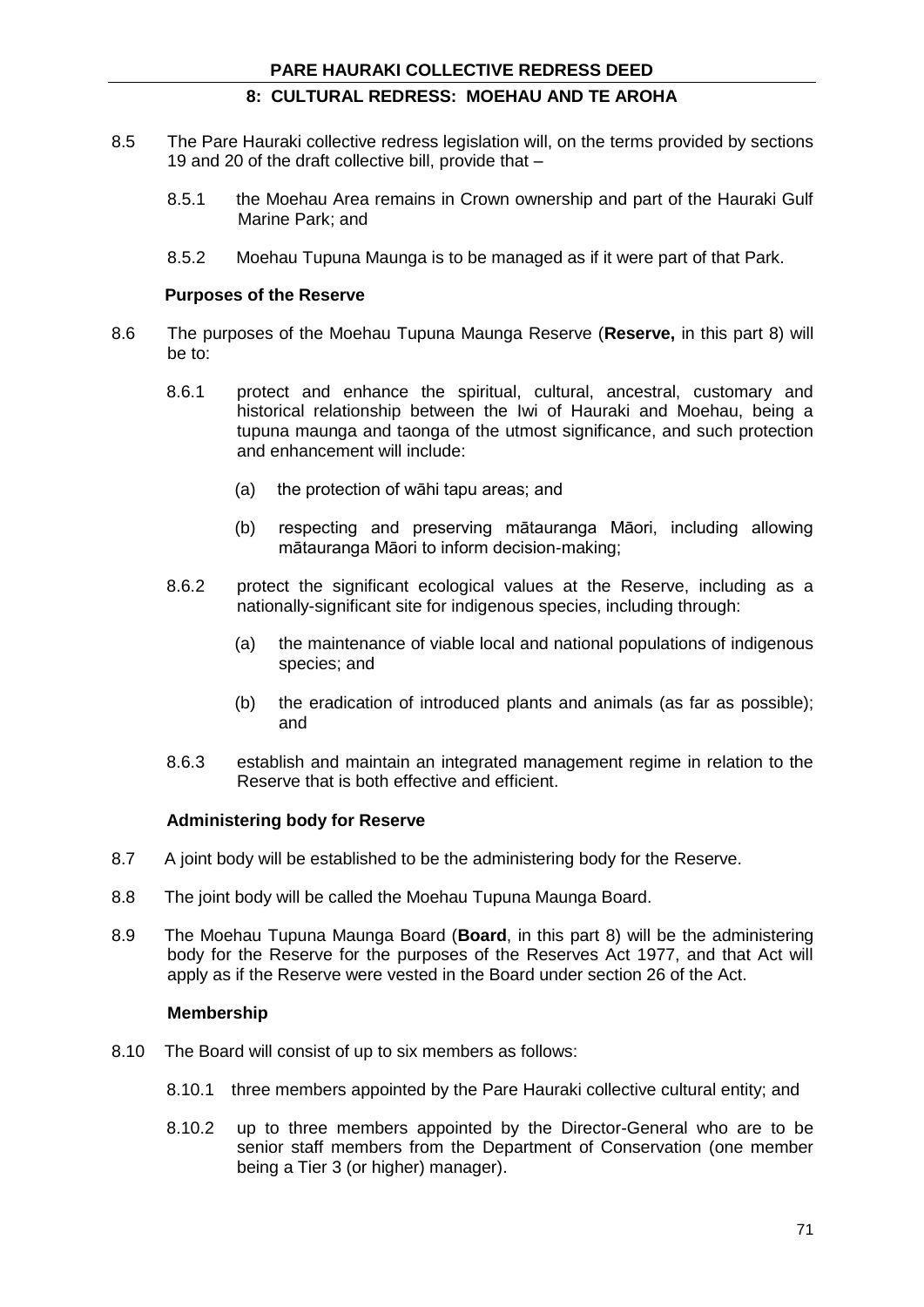#### **Purposes of Board**

- 8.11 The purpose of the Board is to achieve the purposes of the Reserve.
- 8.12 The members of the Board must act in a manner so as to achieve the purposes of the Board.
- 8.13 In achieving its purposes the Board must operate in a manner that is consistent with tikanga Māori.

#### **Functions**

- 8.14 The principal function of the Board is to achieve the purposes of the Reserve.
- 8.15 The specific functions of the Board are to:
	- 8.15.1 provide governance and direction for the Reserve;
	- 8.15.2 approve a plan for the Reserve under section 41 of the Reserves Act 1977; and
	- 8.15.3 take any other action that is considered by the Board to be appropriate to achieve its purposes.

### **Reserve management plan**

- 8.16 Subject to clauses 8.17 and 8.20, a management plan for the Reserve will be prepared and approved in accordance with section 41 of the Reserves Act 1977.
- 8.17 The Pare Hauraki collective cultural entity and the Director-General must:
	- 8.17.1 jointly prepare the draft management plan; and
	- 8.17.2 prior to commencing the preparation of the draft management plan engage with the Board on:
		- (a) the principal matters to be addressed in the management plan; and
		- (b) the manner in which those matters should be addressed.
- 8.18 The Pare Hauraki collective cultural entity and the Director-General must:
	- 8.18.1 identify interested parties who should be given an opportunity to comment on the draft management plan;
	- 8.18.2 identify appropriate methods for giving public notice of the draft management plan;
	- 8.18.3 seek comment on the draft management plan:
		- (a) from the interested parties identified under clause 8.18.1; and
		- (b) through the public notice; and
	- 8.18.4 provide all comments received to the Board for its consideration.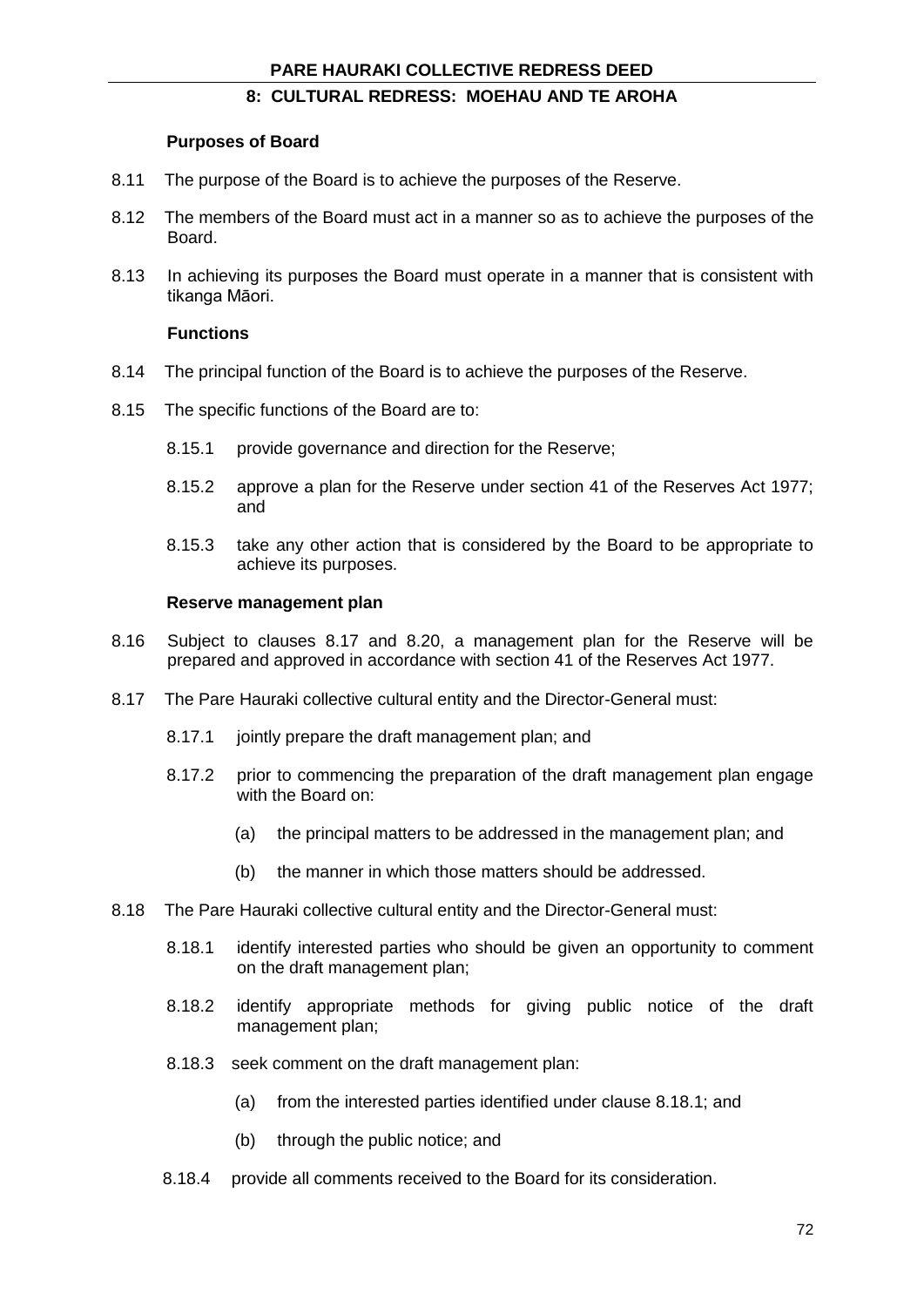- 8.19 The management plan will be approved by the Board.
- 8.20 At the time that the management plan is approved, the Board will make available a decision report setting out:
	- 8.20.1 a summary of any comments made on the draft management plan; and
	- 8.20.2 how the comments were considered and dealt with by the Board.

#### **Annual Moehau operational plan**

- 8.21 Each financial year, an annual Moehau operational plan will provide a framework in which:
	- 8.21.1 the Director-General will carry out operational management of the reserve for that year; and
	- 8.21.2 the Pare Hauraki collective cultural entity may, at its discretion, carry out that management with the Director-General.
- 8.22 The draft annual Moehau operational plan will be prepared by the Director-General and the Pare Hauraki collective cultural entity.
- 8.23 The draft annual Moehau operational plan must then be submitted to the Board.
- 8.24 The Board:
	- 8.24.1 must consider the draft annual Moehau operational plan;
	- 8.24.2 must determine whether the draft annual Moehau operational plan is consistent with the reserve management plan (once a reserve management plan has been approved); and
	- 8.24.3 must:
		- (a) accept the draft annual Moehau operational plan in its entirety as being consistent with the reserve management plan; or
		- (b) accept part of the draft annual Moehau operational plan as being consistent with the reserve management plan; or
		- (c) reject the draft annual Moehau operational plan in its entirety.
- 8.25 The Board must notify the Director-General and the Pare Hauraki collective cultural entity of its decision as soon as practicable after receiving the draft Moehau annual operational plan.
- 8.26 If the Board accepts only part of, or rejects, the draft annual Moehau operational plan, the Board must:
	- 8.26.1 notify the Director-General and the Pare Hauraki collective cultural entity of those parts of the plan that are accepted;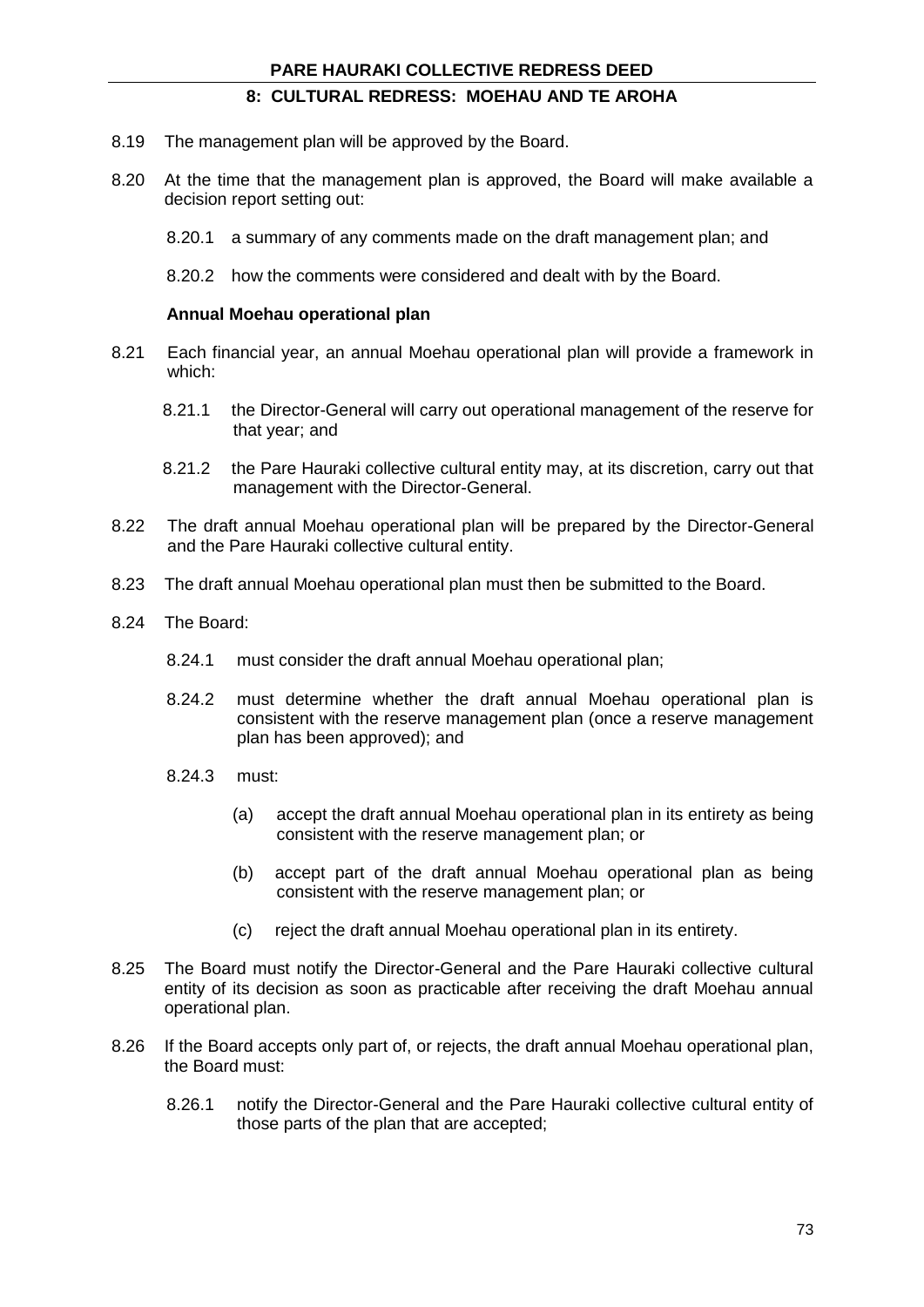- 8.26.2 refer those parts of the plan that are not accepted to the Director-General and the Pare Hauraki collective cultural entity; and
- 8.26.3 meet with the Director-General and the Pare Hauraki collective cultural entity to discuss the Board's decision.
- 8.27 The Board, the Director-General and the Pare Hauraki collective cultural entity will work together in an open and constructive manner to seek to resolve any disagreement over the draft annual Moehau operational plan with the intention that the whole plan will be in a form acceptable to the Board as soon as possible.
- 8.28 To avoid doubt, from the commencement of the relevant year, the Director-General and the Pare Hauraki collective cultural entity:
	- 8.28.1 must, subject to the discretion of the Pare Hauraki collective cultural entity in clause 8.21.2, undertake management activities in accordance with the accepted parts of the operational plan;
	- 8.28.2 may, in emergency circumstances, undertake such other management activities considered necessary for the safety of the Reserve or any person or group in the Reserve; and
	- 8.28.3 each retain discretion over how their respective funds are spent in order to implement the annual Moehau operational plan.
- 8.29 At the end of each year the Director-General and the Pare Hauraki collective cultural entity will report to the Board on the implementation of the annual Moehau operational plan for that year.
- 8.30 The annual Moehau operational plan must include the following information to the extent that information is relevant to the particular year:
	- 8.30.1 information relating to the matters specified in clause 8.31 for the financial year to which the plan relates;
	- 8.30.2 relevant financial information contained in the Department of Conservation's long-term forecasts for all activities and functions relating to Moehau where such information is available;
	- 8.30.3 relevant financial information held by the Pare Hauraki collective cultural entity for all activities and functions the entity elected to carry out and where such information is available; and
	- 8.30.4 any other information agreed by the Board and the Director-General, including any information relating to future financial years.
- 8.31 The matters referred to in clause 8.30 include:
	- 8.31.1 the sources and extent of funding for operational management;
	- 8.31.2 restoration work;
	- 8.31.3 capital projects;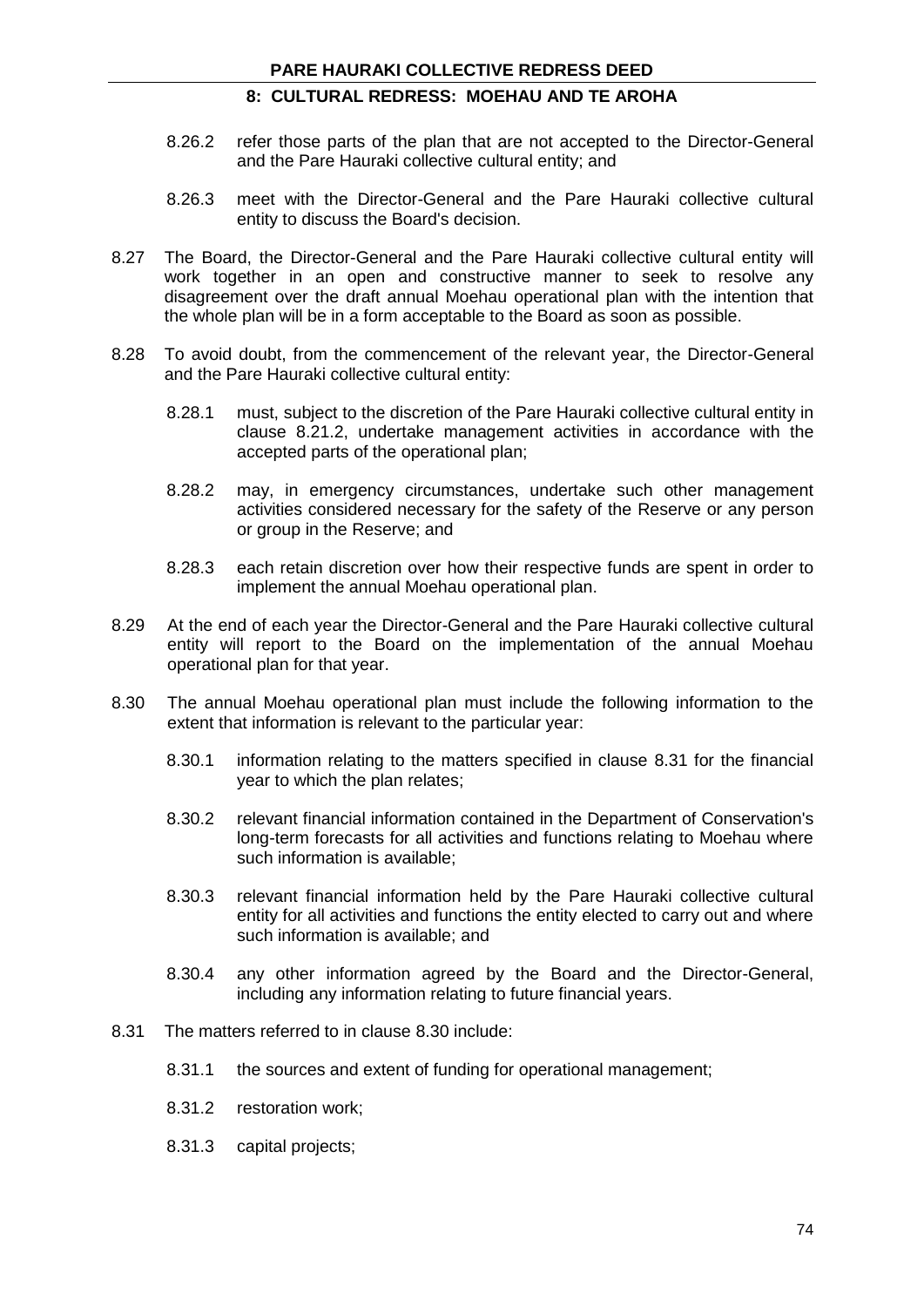- 8.31.4 strategic, policy, and planning projects;
- 8.31.5 maintenance and operational projects;
- 8.31.6 levels of service to be provided by the Department of Conservation and, subject to clause 8.21.2, the Pare Hauraki collective cultural entity;
- 8.31.7 pest control;
- 8.31.8 species management;
- 8.31.9 contracts for management or maintenance activities;
- 8.31.10 facilitation of authorised cultural activities;
- 8.31.11 educational programmes;
- 8.31.12 Pare Hauraki collective cultural entity programmes, including specific iwi or hapū programmes; and
- 8.31.13 opportunities for the Iwi of Hauraki to carry out or participate in any of the activities described in clauses 8.31.2 to 8.31.12.
- 8.32 The Pare Hauraki collective cultural entity and the Director-General must agree the first annual Moehau operational plan for the financial year commencing on the first day of July after the settlement date.

#### **Operational management**

- 8.33 The operational management of the Reserve will be undertaken by the Director-General and, subject to clause 8.21.2, the Pare Hauraki collective cultural entity.
- 8.34 The Director-General must carry out this responsibility in accordance with:
	- 8.34.1 the current annual Moehau operational plan;
	- 8.34.2 any standard operating procedures agreed between the Board and the Director-General; and
	- 8.34.3 any delegations made to the Director-General.

### **Authorised cultural activities**

- 8.35 In clauses 8.36 to 8.45 the phrase **authorised cultural activity** means:
	- 8.35.1 the erection of pou or flags;
	- 8.35.2 an instructional or educational hīkoi;
	- 8.35.3 a wānanga, hui, or pōwhiri;
	- 8.35.4 an event that celebrates the maunga as a distinguishing and land-shaping feature of Pare Hauraki;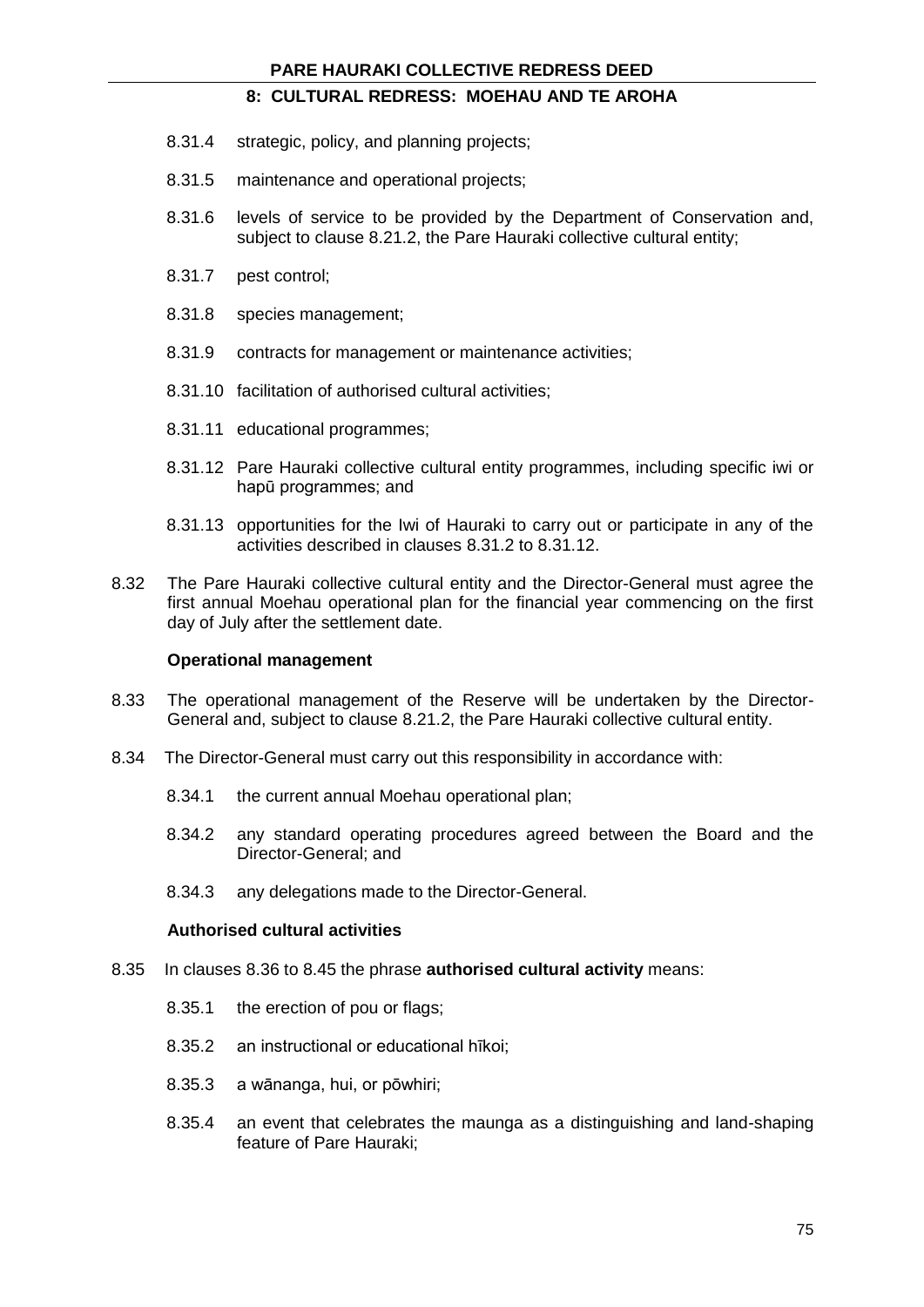- 8.35.5 an event that marks or celebrates the history of Aotearoa, Waitangi Day, or Matariki;
- 8.35.6 an event that celebrates the ancestral association, or exercises the mana, of the Iwi of Hauraki with or over the maunga;
- 8.35.7 an event that celebrates the Iwi of Hauraki in their collective capacity;
- 8.35.8 an event that celebrates an iwi or a hapū of Hauraki; or
- 8.35.9 any other activity in relation to which provisions are included in the reserve management plan.
- 8.36 The Pare Hauraki collective cultural entity may grant approval to one or more Iwi of Hauraki to carry out an authorised cultural activity on the Reserve.
- 8.37 If requested by an Iwi of Hauraki, the Pare Hauraki collective cultural entity must devolve to that iwi the decision-making role under clause 8.36 in respect of authorising cultural activities for members of that Iwi.
- 8.38 The Pare Hauraki collective cultural entity must notify the Board if it devolves its decision-making responsibility in accordance with clause 8.37.
- 8.39 The Pare Hauraki collective cultural entity, or an Iwi where there has been a devolution in accordance with clause 8.37, may grant approval for the carrying out of an authorised cultural activity only if it is satisfied that:
	- 8.39.1 the activity will comply with the relevant provisions of the reserve management plan (where such a plan has been approved), including any terms and conditions prescribed in the plan in respect of the activity or an activity of that type;
	- 8.39.2 the activity will comply with the Resource Management Act 1991;
	- 8.39.3 any permission or other authorisation required under the Reserves Act 1977 from any person other than the Board in respect of the carrying out of the activity has been obtained;
	- 8.39.4 the activity will comply with any other relevant enactment (for example, the Heritage New Zealand Pouhere Taonga Act 2014, the Burial and Cremation Act 1964, and the Health Act 1956); and
	- 8.39.5 any adverse effects on the ecological integrity or viability of indigenous species are no more than minor.
- 8.40 If the authorised cultural activity involves the erection of one or more structures, the Pare Hauraki collective cultural entity, or an Iwi where there has been a devolution in accordance with clause 8.37, must also be satisfied that each structure is:
	- 8.40.1 temporary or moveable; or
	- 8.40.2 if permanent, symbolic only (for example, pou whenua or waharoa) or necessary for cultural interpretation (for example, a sign explaining a feature or an event).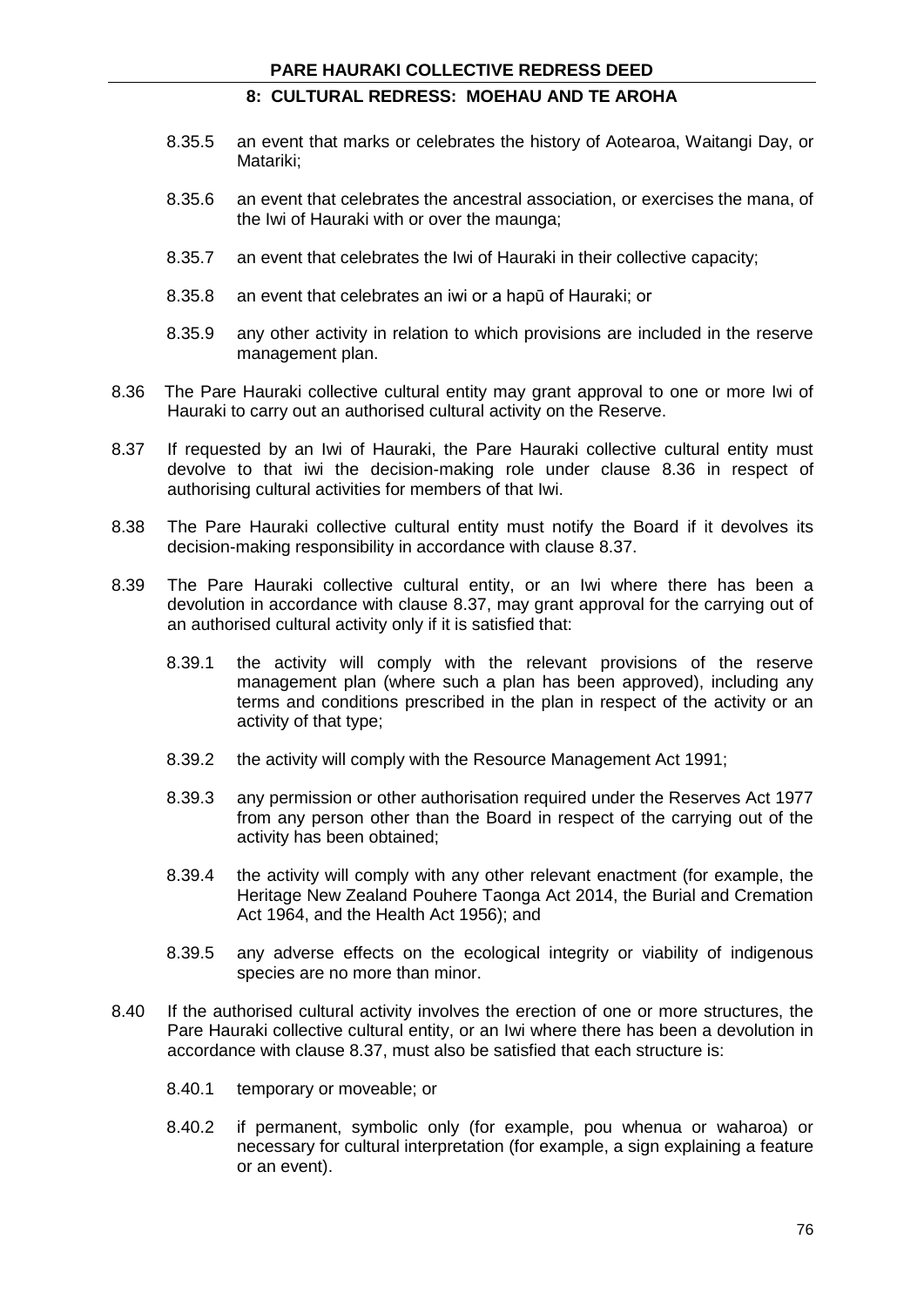- 8.41 The Pare Hauraki collective cultural entity, or an Iwi where there has been a devolution in accordance with clause 8.37, must give the Board notice, in writing or electronically, of an activity for which it has granted approval under clause 8.39.
- 8.42 Notice must be given as soon as possible, but no fewer than five business days before the day, or the first day, on which the activity is to be carried out.
- 8.43 If the Pare Hauraki collective cultural entity, or an Iwi where there has been a devolution in accordance with clause 8.37, grants approval to carry out an authorised cultural activity under this section, any permission or other authorisation required under the Reserves Act 1977 from the Board in respect of the carrying out of the activity is deemed to have been granted.
- 8.44 The reserve management plan will prescribe any terms and conditions in relation to members of the Iwi of Hauraki carrying out an authorised cultural activity.
- 8.45 To avoid doubt, terms or conditions must not be of such a nature that an activity is effectively prohibited.

#### **Other cultural activities in the reserve management plan**

- 8.46 The Board must, in its engagement under clause 8.18, consider the inclusion in the reserve management plan:
	- 8.46.1 provisions relating to members of the Iwi of Hauraki carrying out other activities for cultural or spiritual purposes on the Reserve; and
	- 8.46.2 provisions that recognise the members' traditional or ancestral ties to those lands.
- 8.47 Without limiting clause 8.46, the Board must consider the inclusion of provisions in the reserve management plan that relate to members of the Iwi of Hauraki carrying out the following activities:
	- 8.47.1 limited land cultivation for harvesting of plants for traditional use;
	- 8.47.2 limited collection of other materials;
	- 8.47.3 archaeological activities;
	- 8.47.4 hāngi;
	- 8.47.5 tribally significant tangihanga or hari tūpāpaku and the interment of tūpāpaku;
	- 8.47.6 spiritual and cultural traditional practices and ceremonies other than those described in clauses 8.35.1 to 8.35.8;
	- 8.47.7 nohoanga;
	- 8.47.8 the permanent erection of symbolic structures and signage; and
	- 8.47.9 activities that exercise kaitiakitanga or manaakitanga, including overnight occupation.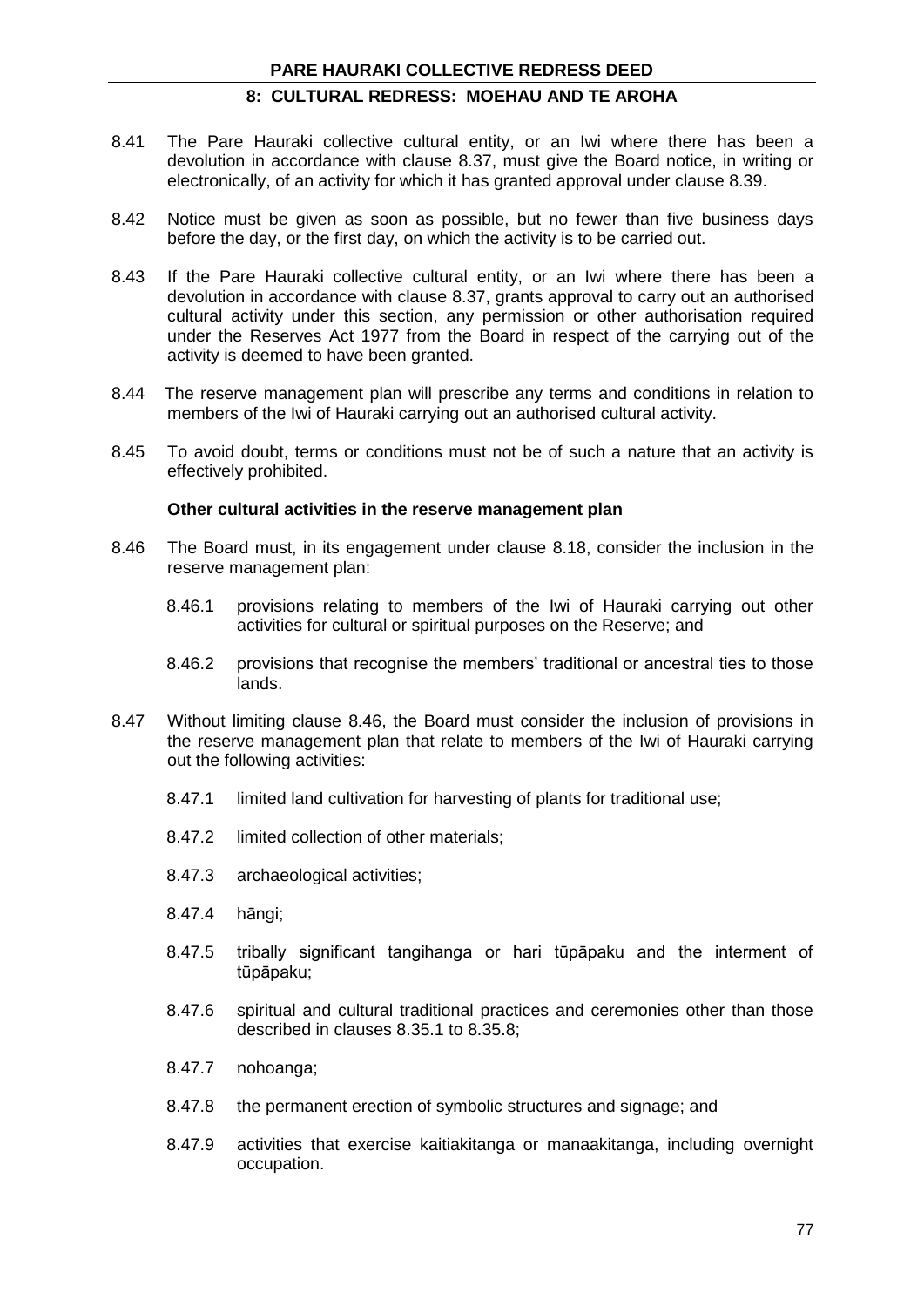- 8.48 In considering the matter referred to in clause 8.47.1, the Board must consider:
	- 8.48.1 whether such cultivation or harvesting will have no more than minor adverse effects on the ecological integrity of the Moehau Tūpuna Maunga Reserve or the viability of indigenous species; and
	- 8.48.2 the use of any ecologically and culturally appropriate plant materials naturally occurring in the area.
- 8.49 If, after such consideration, provisions are included in the reserve management plan relating to the carrying out of an activity described in clause 8.47:
	- 8.49.1 the plan must prescribe any terms and conditions in relation to the carrying out of the activity; but
	- 8.49.2 such terms or conditions must not be of such a nature that an activity is effectively prohibited.

#### **Further provisions for Board**

8.50 Clauses 8.51 to 8.90 set out further provisions relating to the operation of the Board.

#### **Capacity**

- 8.51 The Board will have such powers as are reasonably necessary for it to carry out its functions:
	- 8.51.1 in a manner consistent with this part 8; and
	- 8.51.2 subject to clause 8.51.1, the Reserves Act 1977.

#### **Members of the Board**

- 8.52 Members of the Board:
	- 8.52.1 are appointed for a term of three years, unless the member resigns during that term; and
	- 8.52.2 may be reappointed at the sole discretion of the relevant appointer.
- 8.53 In appointing their respective members to the Board, the Pare Hauraki collective cultural entity and the Director-General:
	- 8.53.1 must be satisfied that the person has the mana, skills, knowledge or experience to:
		- (a) participate effectively in the Board; and
		- (b) contribute to the achievement of the purposes of the Board; and
	- 8.53.2 should have regard to the overall membership of the Board.

#### **Discharge or resignation of Board members**

8.54 A member may resign by written notice to that person's appointer and the Board.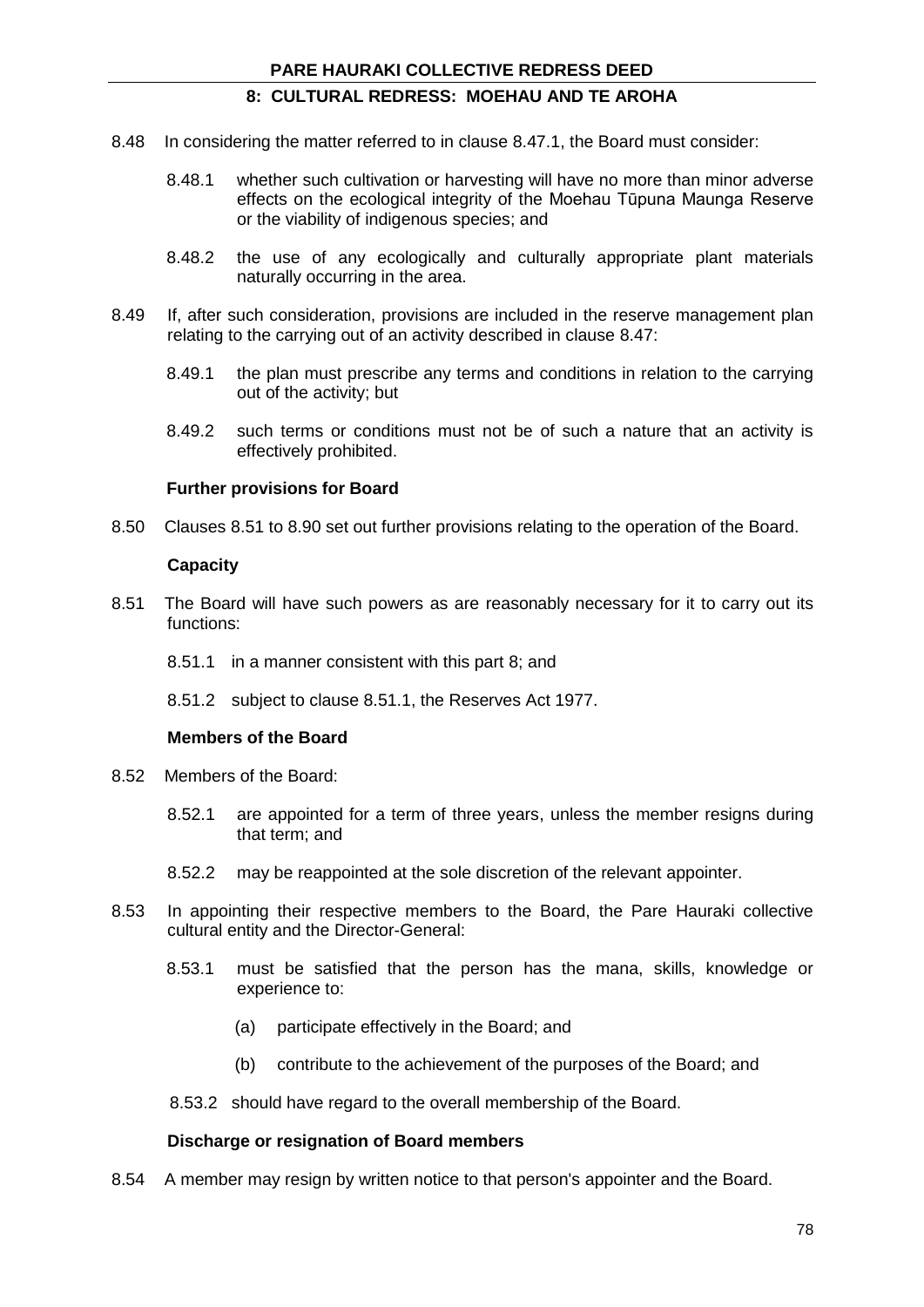- 8.55 The Director-General may discharge a member appointed by the Director-General from the Board by written notice to that member and to the Board.
- 8.56 Where there is a vacancy on the Board:
	- 8.56.1 the relevant appointer will fill that vacancy as soon as is reasonably practicable; and
	- 8.56.2 any such vacancy does not prevent the Board from continuing to discharge its functions.

#### **Co-Chairs**

- 8.57 At the first meeting of the Board the members will appoint two members of the Board as Co-Chairs on the basis that:
	- 8.57.1 one of the Co-Chairs must be a member of the Board appointed by the Pare Hauraki collective cultural entity; and
	- 8.57.2 one of the Co-Chairs must be a member appointed by the Director-General who is a senior manager from the Department of Conservation (being a Tier 3 (or higher) manager).
- 8.58 The Co-Chairs:
	- 8.58.1 are appointed for a term of three years;
	- 8.58.2 may be reappointed as a Co-Chair; and
	- 8.58.3 in the case of a Co-Chair appointed under clause 8.57.2 (being a Tier 3 (or higher) manager), may be removed by the Director-General in the same manner as the appointment was made.

### **Standing orders**

- 8.59 At its first meeting the Board will adopt a set of standing orders for the operation of the Board, and may amend those standing orders from time to time.
- 8.60 The standing orders of the Board must:
	- 8.60.1 not contravene this part;
	- 8.60.2 respect tikanga Māori; and
	- 8.60.3 subject to compliance with clause 8.60.1 and 8.60.2, not contravene the Reserves Act 1977 or any other Act.
- 8.61 A member of the Board must comply with the standing orders of the Board, as amended from time to time by the Board.

### **Meetings of the Board**

8.62 The quorum for a meeting of the Board is not less than three members, made up as follows: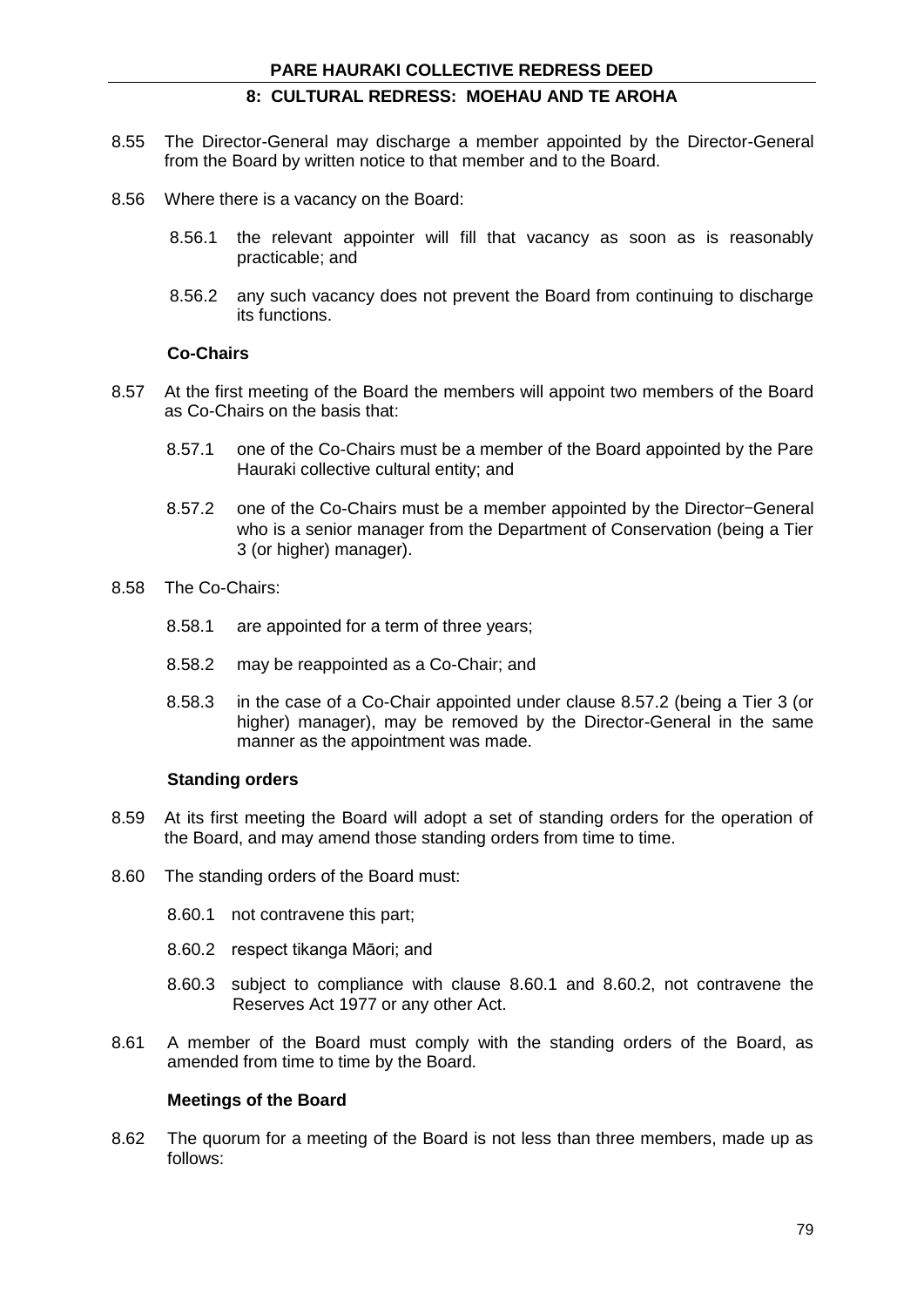- 8.62.1 at least two members appointed by the Pare Hauraki collective cultural entity;
- 8.62.2 at least one member appointed by the Director-General; and
- 8.62.3 at least one co-chair (who may be one of the members referred to in clause 8.62.1 or 8.62.2).
- 8.63 The Board must hold its first meeting no later than three months after the settlement date.
- 8.64 Meetings may be held:
	- 8.64.1 in person;
	- 8.64.2 by telephone; or
	- 8.64.3 by electronic means.

### **Decision-making**

- 8.65 The decisions of the Board must be made at a meeting of the Board.
- 8.66 The Board will make decisions by a consensus of members present at a meeting.
- 8.67 To avoid doubt, a member of the Board may not appoint a proxy.
- 8.68 When making decisions on pest control and species management which affect the ecological integrity of the Moehau Tūpuna Maunga Reserve or the viability of indigenous species:
	- 8.68.1 the Board will strive for consensus;
	- 8.68.2 if, in the opinion of the Co-Chairs, consensus cannot be reached within a reasonable timeframe, and not later than three months after the issue is first discussed at a meeting of the Board, the Co-Chairs must refer the matter to the Chair of the Pare Hauraki collective cultural entity and the appropriate Deputy Director-General of the Department of Conservation in the Pare Hauraki redress area for resolution;
	- 8.68.3 following referral under clause 8.68.2, the Chair of the Pare Hauraki collective cultural entity and the appropriate Deputy Director-General of the Department of Conservation in the Pare Hauraki redress area must engage in good faith in discussions to resolve the issue; and
	- 8.68.4 if, following the discussions referred to in clause 8.68.3, agreement cannot be reached between those persons within six weeks of the matter being referred to them, the decision will be made by the Director-General.
- 8.69 The members of the Board must approach decision-making in a manner that is consistent with, and reflects, the purposes of the Board.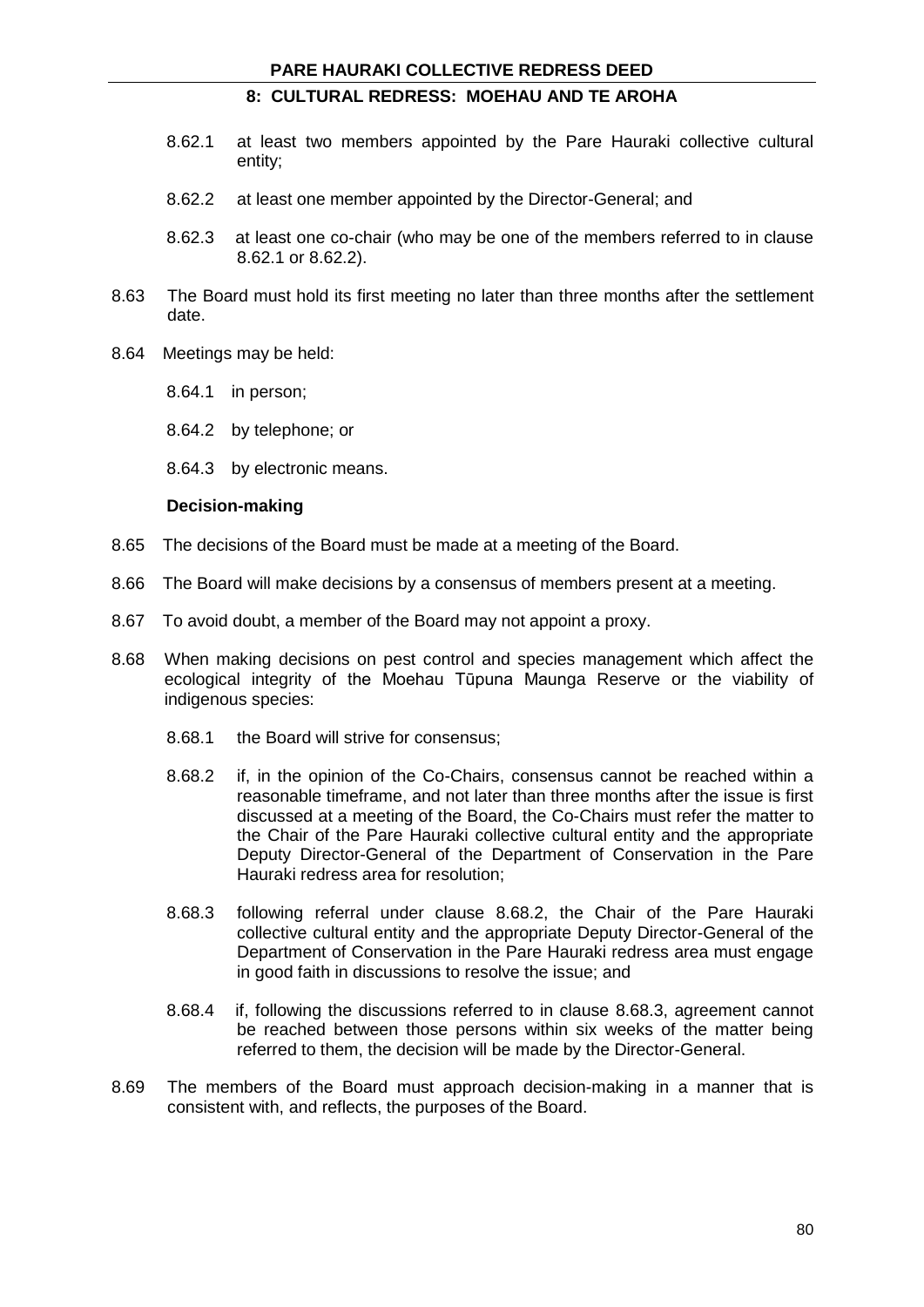#### **Committees**

- 8.70 The Board may appoint committees and subcommittees.
- 8.71 A committee or subcommittee is:
	- 8.71.1 subject to the direction and control of the Board; and
	- 8.71.2 must carry out all directions of the Board.

### **Power of delegation**

- 8.72 The Board may delegate any of its functions, either generally or specifically and subject to any conditions, by written notice to:
	- 8.72.1 the Pare Hauraki collective cultural entity;
	- 8.72.2 the Director-General;
	- 8.72.3 a member or members of the Board; or
	- 8.72.4 a committee or subcommittee of the Board.
- 8.73 Despite clause 8.72, the Board must not delegate:
	- 8.73.1 the approval of or amendment to a plan for the Reserve under section 41 of the Reserves Act 1977;
	- 8.73.2 the acceptance by the Board of the annual Moehau operational plan;
	- 8.73.3 the appointment or revocation of a committee;
	- 8.73.4 the replacement or amendment of the terms of any appointment of a committee;
	- 8.73.5 the making of bylaws by the Board; or
	- 8.73.6 this power of delegation.
- 8.74 Subject to the terms of delegation from the Board, a delegate to whom any function or power of the Board is delegated may, unless the delegation provides otherwise, exercise the function or power in the same manner, subject to the same restrictions, and with the same effect as if the delegate were the Board.
- 8.75 A delegate who purports to exercise a function or power under a delegation:
	- 8.75.1 is, in the absence of proof to the contrary, presumed to do so in accordance with the terms of that delegation; and
	- 8.75.2 must produce evidence of his or her authority to do so, if reasonably requested to do so.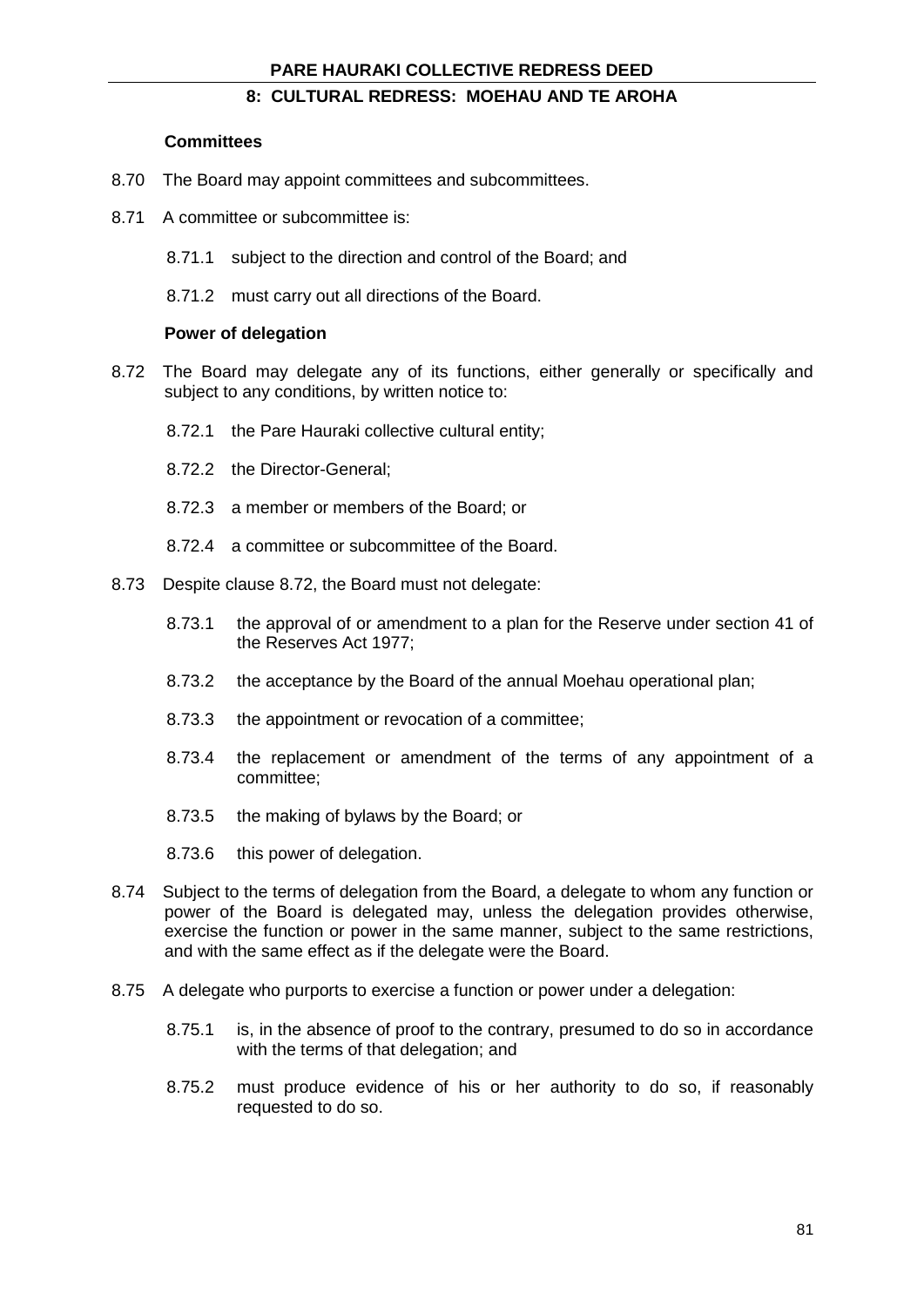- 8.76 No delegation:
	- 8.76.1 affects or prevents the exercise of any function or power by the Board;
	- 8.76.2 affects the responsibility of the Board for the actions of any delegate acting under the delegation; or
	- 8.76.3 is affected by any change in the membership of the Board or of any committee.
- 8.77 A delegation may be revoked at will by the Board by:
	- 8.77.1 written notice to the delegate; or
	- 8.77.2 any other method provided for in the delegation.

### **Declaration of interest**

- 8.78 A member of the Board is required to disclose any actual or potential interest in a matter to the Board.
- 8.79 The Board will maintain an interests register and will consider and record any actual or potential interests that are disclosed to the Board.
- 8.80 A member of the Board is not precluded from discussing or voting on a matter merely because:
	- 8.80.1 the member is affiliated to the Iwi of Hauraki or a hapū or whānau that has customary interests in Moehau; or
	- 8.80.2 the member is an employee of the Crown; or
	- 8.80.3 the economic, social, cultural, and spiritual values of any Iwi or hapū and their relationships with the Board are advanced by or reflected in:
		- (a) the subject matter under consideration;
		- (b) any decision by or recommendation of the Board; or
		- (c) participation in the matter by the member.
- 8.81 To avoid doubt, the affiliation of a member of the Board to an Iwi or hapū that has customary interests in area covered the Board is not an interest that must be disclosed or recorded.
- 8.82 In clauses 8.78 to 8.84, **matter** means:
	- 8.82.1 the Board's performance of its functions or exercise of its powers; or
	- 8.82.2 an arrangement, agreement, or contract made or entered into, or proposed to be entered into, by the Board.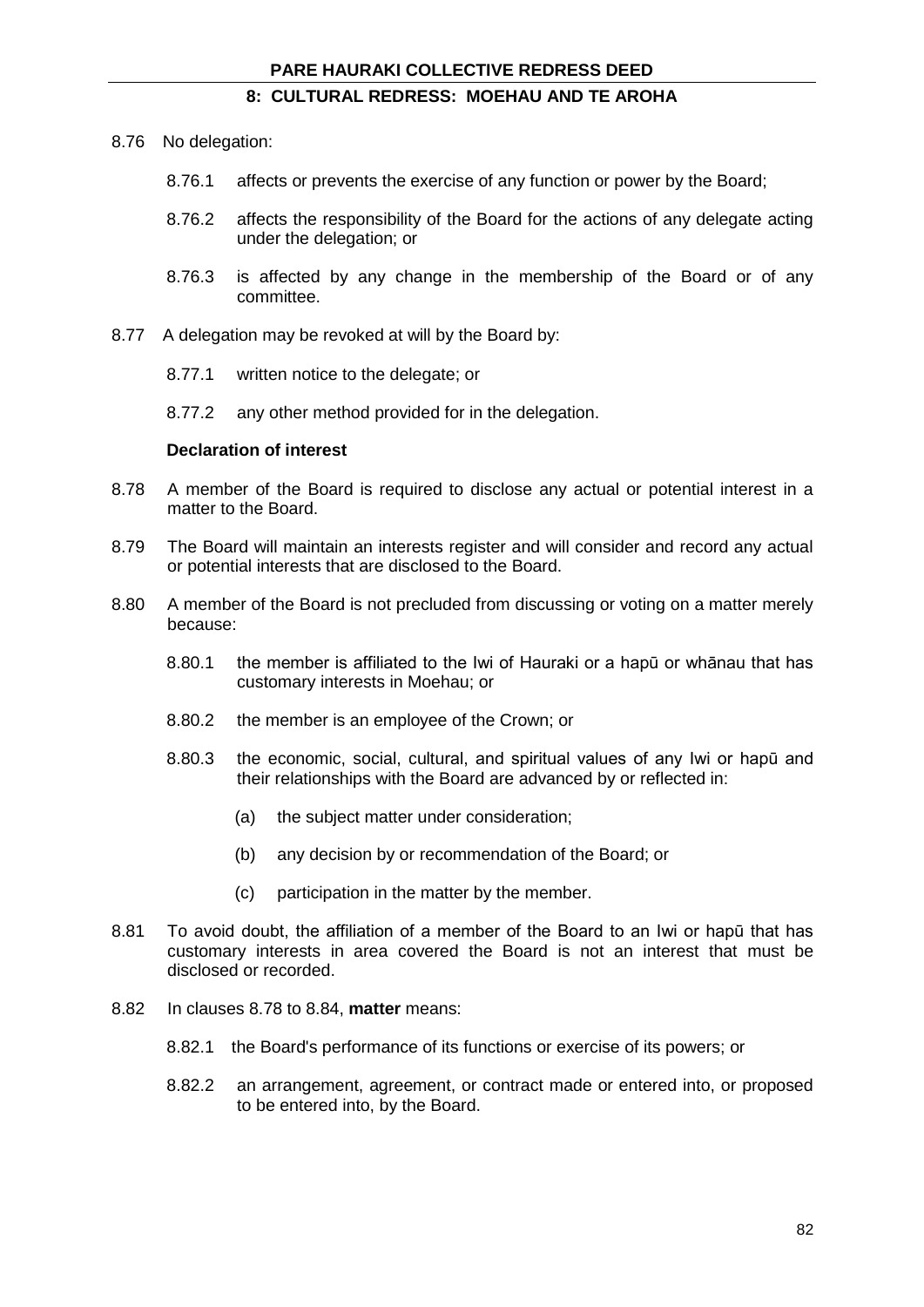- 8.83 A member of the Board has an actual or potential interest in a matter, if he or she:
	- 8.83.1 may derive a financial benefit from the matter;
	- 8.83.2 is the spouse, civil union partner, de facto partner, child, or parent of a person who may derive a financial benefit from the matter;
	- 8.83.3 may have a financial interest in a person to whom the matter relates;
	- 8.83.4 is a partner, director, officer, board member, or trustee of a person who may have a financial interest in a person to whom the matter relates; or
	- 8.83.5 is otherwise directly or indirectly interested in the matter.
- 8.84 However, a person is not interested in a matter if his or her interest is so remote or insignificant that it cannot reasonably be regarded as likely to influence him or her in carrying out his or her responsibilities as a member of the Board.

### **Reporting and review**

- 8.85 The Board will report on an annual basis to the Pare Hauraki collective cultural entity and the Director-General.
- 8.86 The report will:
	- 8.86.1 describe the activities of the Board over the preceding 12 months; and
	- 8.86.2 explain how those activities are relevant to the Board's purposes and functions.
- 8.87 The report must be tabled in Parliament by the Minister of Conservation.
- 8.88 The appointers will commence a review of the performance of the Board, including of the extent that the purposes of the Board is being achieved and the functions of the Board are being effectively discharged, on the date that is three years after the Board's first meeting.
- 8.89 The appointers may undertake any subsequent review of the performance of the Board at any time agreed between all of the appointers.
- 8.90 Following any review of the Board, the appointers may make recommendations to the Board on any relevant matter arising out of that review.

#### **Administrative and technical support of Board**

- 8.91 The Director-General must provide administrative support to the Board.
- 8.92 The Pare Hauraki collective cultural entity and the Director-General must:
	- 8.92.1 meet their own costs in terms of participation by their appointed members on the Board (including the payment of any meeting fees); and
	- 8.92.2 contribute equally to meeting the other administrative costs of the Board where pre-approved by the Board in accordance with its decision-making processes.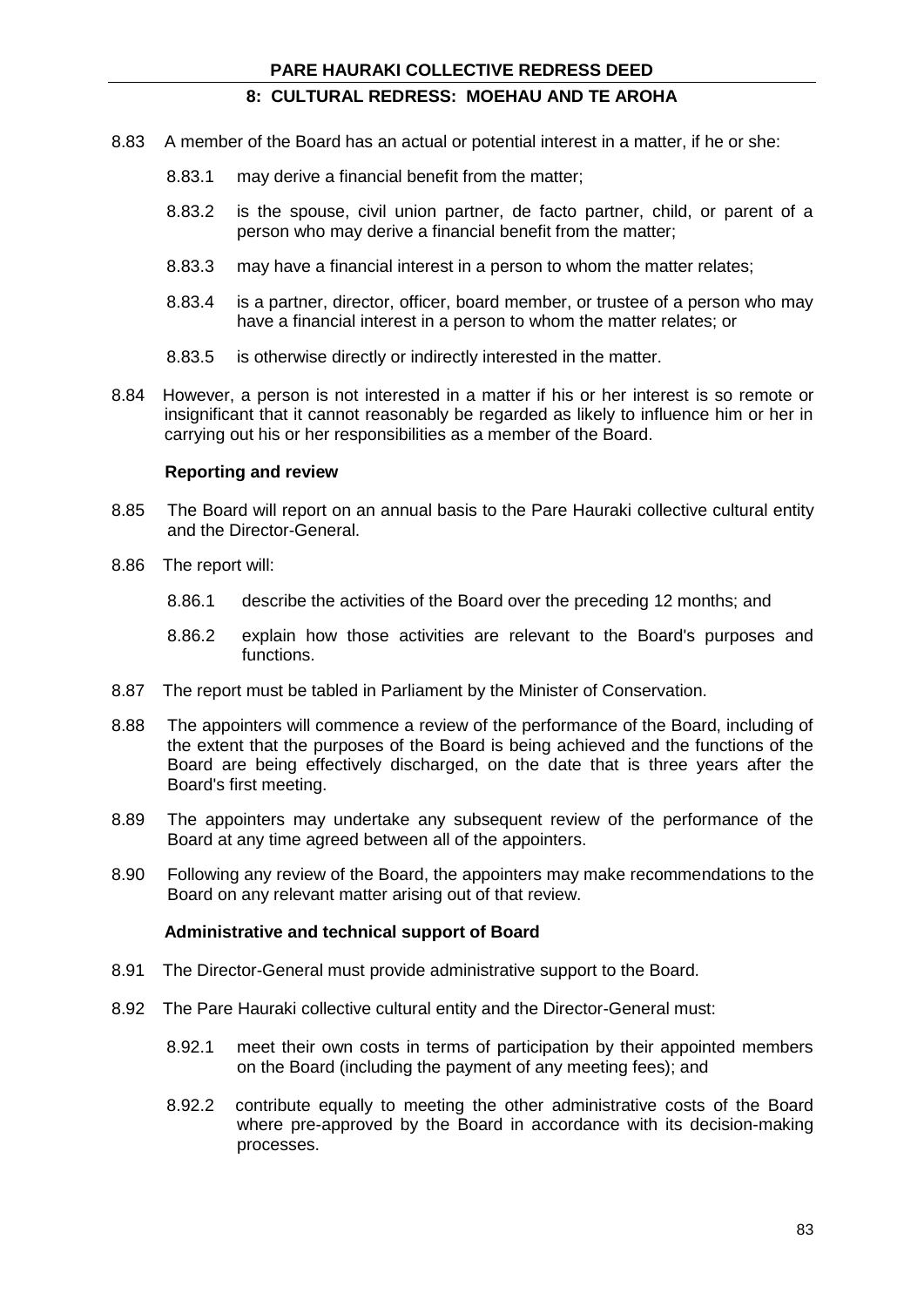#### **Resource consents**

- 8.93 A resource consent will not be required under section 9(3) of the Resource Management Act 1991 for any work or activity undertaken by the Board, the Pare Hauraki collective cultural entity or the Director-General within the Reserve where that work or activity:
	- 8.93.1 is for the purposes of managing the Reserve under the Reserves Act 1977;
	- 8.93.2 is consistent with the Reserves Act 1977 and any reserve management plan in force at the time; and
	- 8.93.3 does not have a significant adverse effect beyond the boundary of the Reserve.

#### **Low impact activities**

8.94 In relation to access to the Moehau Tupuna Maunga for specified low impact activities in relation to minerals the Moehau Tupuna Maunga will be afforded the same level of protection under the Crown Minerals Act 1991 as if it were listed in Schedule 4 of that Act.

#### **Improvements**

- 8.95 The Pare Hauraki collective redress legislation will, on the terms provided by section 25 of the draft collective bill, provide that Crown improvements in or on Moehau Tupuna Maunga Reserve –
	- 8.95.1 remain vested in the Crown; and
	- 8.95.2 may remain on the Reserve without charge by
		- (a) the Board; or
		- (b) the Board and the owner of the property, in the case of Moehau Tupuna Maunga and Urarima; and
	- 8.95.3 may, subject to any existing rights, be used, occupied, accessed, maintained, removed, or demolished by the Director-General or the trustees in a manner that is consistent with –
		- (a) the management plan for the Reserve; and
		- (b) the annual operational plan for the Reserve.

#### **TE AROHA**

- 8.96 To avoid doubt:
	- 8.96.1 clauses 9.4 to 9.6.1 apply to clauses 8.97 to 8.107; and
	- 8.96.2 clause 9.6.2 applies to clauses 8.97 to 8.107 to the extent it is not already covered by those clauses.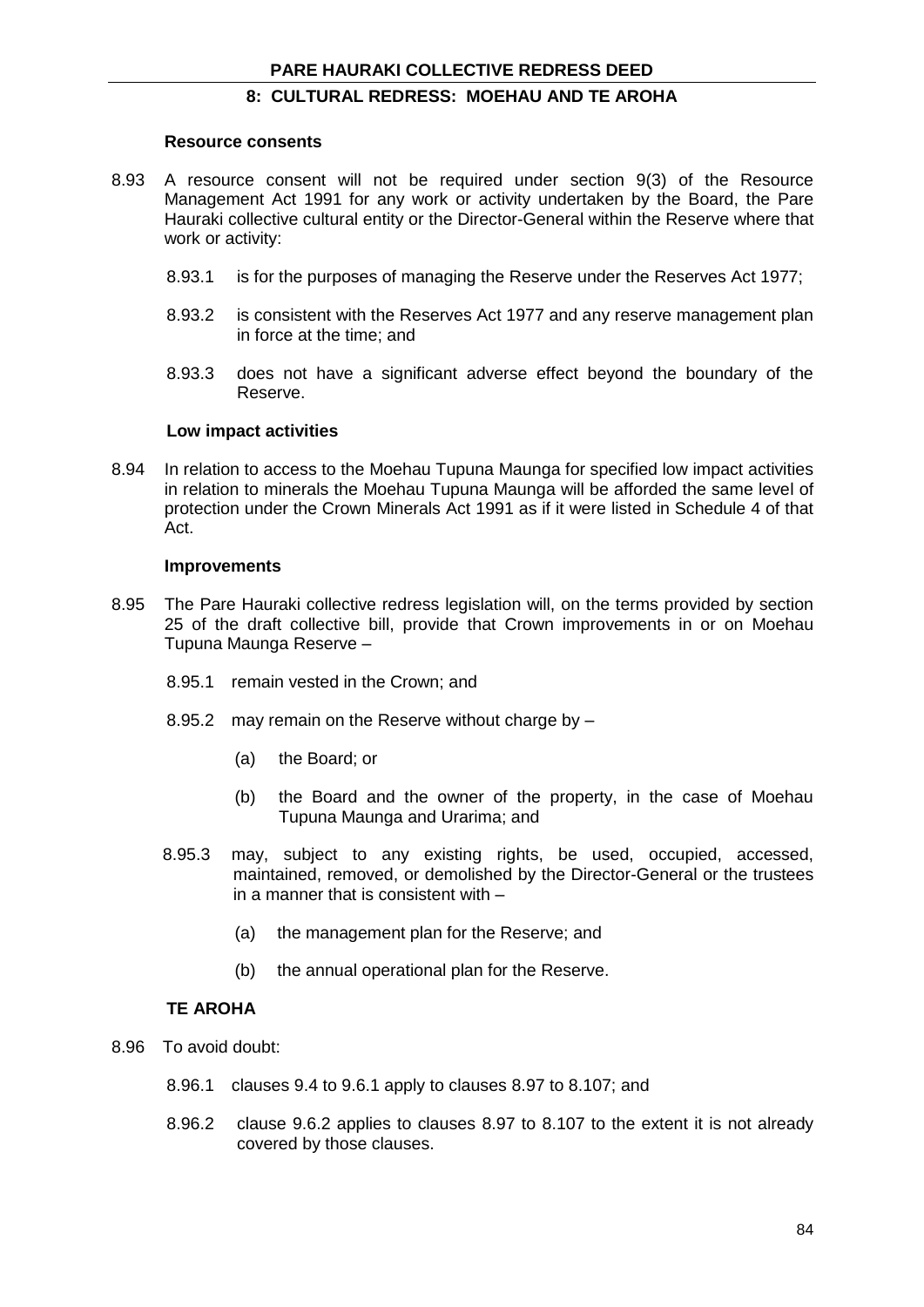#### **Vesting of Te Aroha Tupuna Maunga and reserve status**

- 8.97 The Pare Hauraki collective redress legislation will, on the terms provided by sections 32 to 34 of the draft collective bill, -
	- 8.97.1 on the settlement date, vest in the Pare Hauraki collective cultural entity the fee simple estate in Te Aroha Tupuna Maunga (being Part Kaimai Mamaku Conservation Park), as a local purpose (Pare Hauraki whenua kura) reserve subject to that entity providing a registrable right of way easement in gross in the form set out in part 6.1 of the documents schedule; and
	- 8.97.2 otherwise give effect to clauses 8.98 to 8.107.
- 8.98 The name of the reserve will be the Te Aroha Tupuna Maunga Reserve.
- 8.99 The purposes of the Te Aroha Tupuna Maunga Reserve will be to:
	- 8.99.1 protect and enhance the relationship between the Iwi of Hauraki and Te Aroha being a tupuna maunga and taonga of the utmost spiritual, ancestral, cultural, customary and historical significance; and
	- 8.99.2 protect and manage the scenic, recreational and ecological values of Te Aroha Tupuna Maunga.

#### **Administering body**

8.100 The Pare Hauraki collective cultural entity will be the administering body of the Te Aroha Tupuna Maunga Reserve.

#### **Reserve management plan**

- 8.101 A management plan for the Te Aroha Tupuna Maunga Reserve will be prepared by the Pare Hauraki collective cultural entity in accordance with section 41 of the Reserves Act 1977.
- 8.102 Despite section 41(1) of the Reserves Act 1977, the Pare Hauraki collective cultural entity will approve that management plan.

#### **Funds from Te Aroha Tupuna Maunga Reserve**

8.103 Section 42(1) of the draft collective bill will provide that the restrictions in the Reserves Act on the use of revenue derived from reserves (ie, sections 78(1)(a), 79 to 81 and 88) will not apply to Te Aroha Tupuna Maunga Reserve.

#### **GENERAL PROVISIONS IN RELATION TO MOEHAU TUPUNA MAUNGA AND TE AROHA TUPUNA MAUNGA CULTURAL REDRESS PROPERTIES**

- 8.104 Moehau Tupuna Maunga and Te Aroha Tupuna Maunga are each to be
	- 8.104.1 as described in part 1 of schedule 2 of the draft collective bill; and
	- 8.104.2 vested on the terms provided by –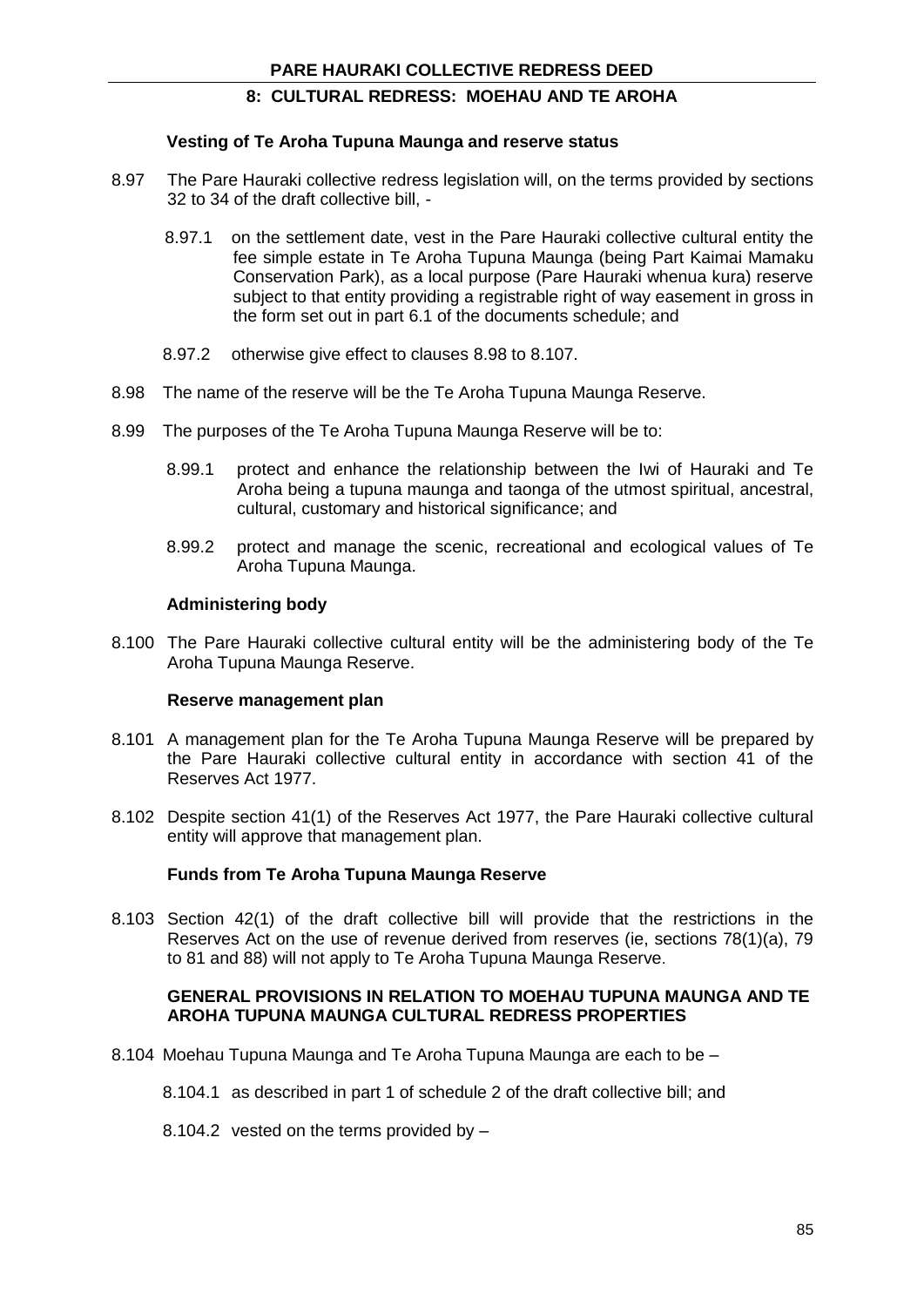- (a) sections 36 to 47 of the draft collective bill; and
- (b) part 2 of the property redress schedule; and
- 8.104.3 subject to any encumbrances, or other documentation, in relation to that property –
	- (a) required by clause 8.97 to be provided by the Pare Hauraki collective cultural entity; or
	- (b) required by the Pare Hauraki collective redress legislation; and
	- (c) in particular, referred to in part 1 of schedule 2 of the draft collective bill.
- 8.105 The Registrar-General of Land must record on any computer freehold register for Moehau Tupuna Maunga and Te Aroha Tupuna Maunga that those of the Iwi of Hauraki identified in part 3 of the attachments have spiritual, cultural, ancestral, customary and historical association with Moehau Tupuna Maunga and Te Aroha Tupuna Maunga.
- 8.106 Section 314(1)(da) of the Resource Management Act 1991 does not apply to the Pare Hauraki collective cultural entity in relation to its ownership of Moehau Tupuna Maunga and Te Aroha Tupuna Maunga in respect of any contamination:
	- 8.106.1 that existed on, under, or in those 2 reserves before the settlement date;
	- 8.106.2 that was not disclosed by the Crown under paragraph 1.1 of the property redress schedule;
	- 8.106.3 the existence of which was notified to the Crown by the Pare Hauraki collective cultural entity as soon as practicable after its discovery by that entity; and
	- 8.106.4 since discovery by the entity, has not been exacerbated by an intentional, reckless or negligent act by the entity.

### **DEFINITIONS**

8.107 In this part:

8.107.1 **appointer** means:

- (a) the Pare Hauraki collective cultural entity in the case of members appointed by that entity; and
- (b) the Director-General (or delegate) in the case of the ex-officio Department of Conservation members;
- 8.107.2 **consensus** means the absence of any formally recorded dissent in relation to any matter under consideration at a meeting of the Board;
- 8.107.3 **financial year** or **year** means a 12 month period commencing on the first day of July;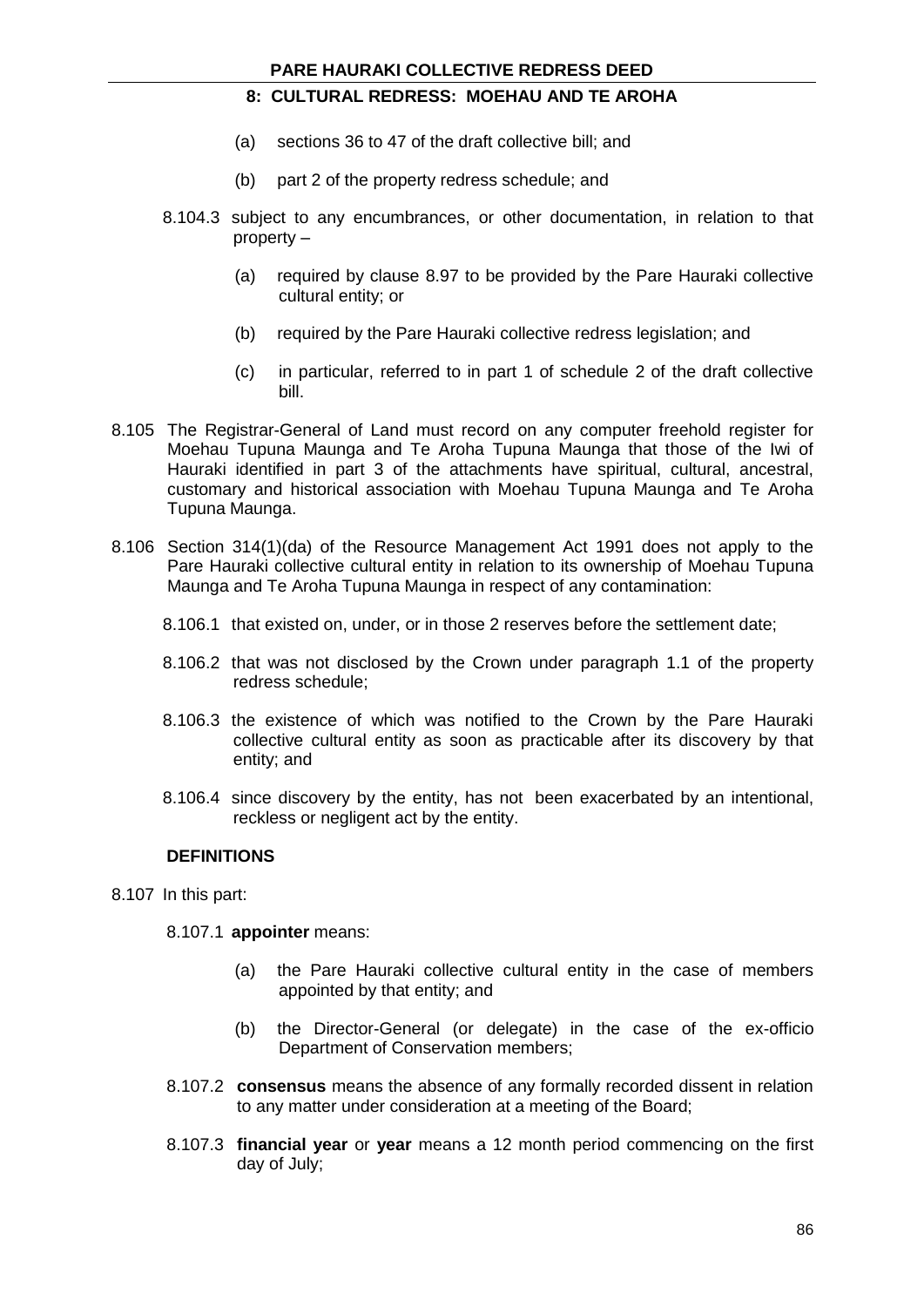- 8.107.4 **Moehau Area** means the area described in part 2 of schedule 2 of the draft collective bill and shown shaded dark grey on OTS-100-302;
- 8.107.5 **Moehau Tupuna Maunga** means the area described by that name in part 1 of schedule 2 of the draft collective bill on OTS-100-301;
- 8.107.6 **Te Aroha Tupuna Maunga** means the area described by that name in part 1 of schedule 2 of the draft collective bill and shown on OTS-100-303; and
- 8.107.7 **Urarima** means the land shaded orange on OTS-100-302 in part 2 of the attachments.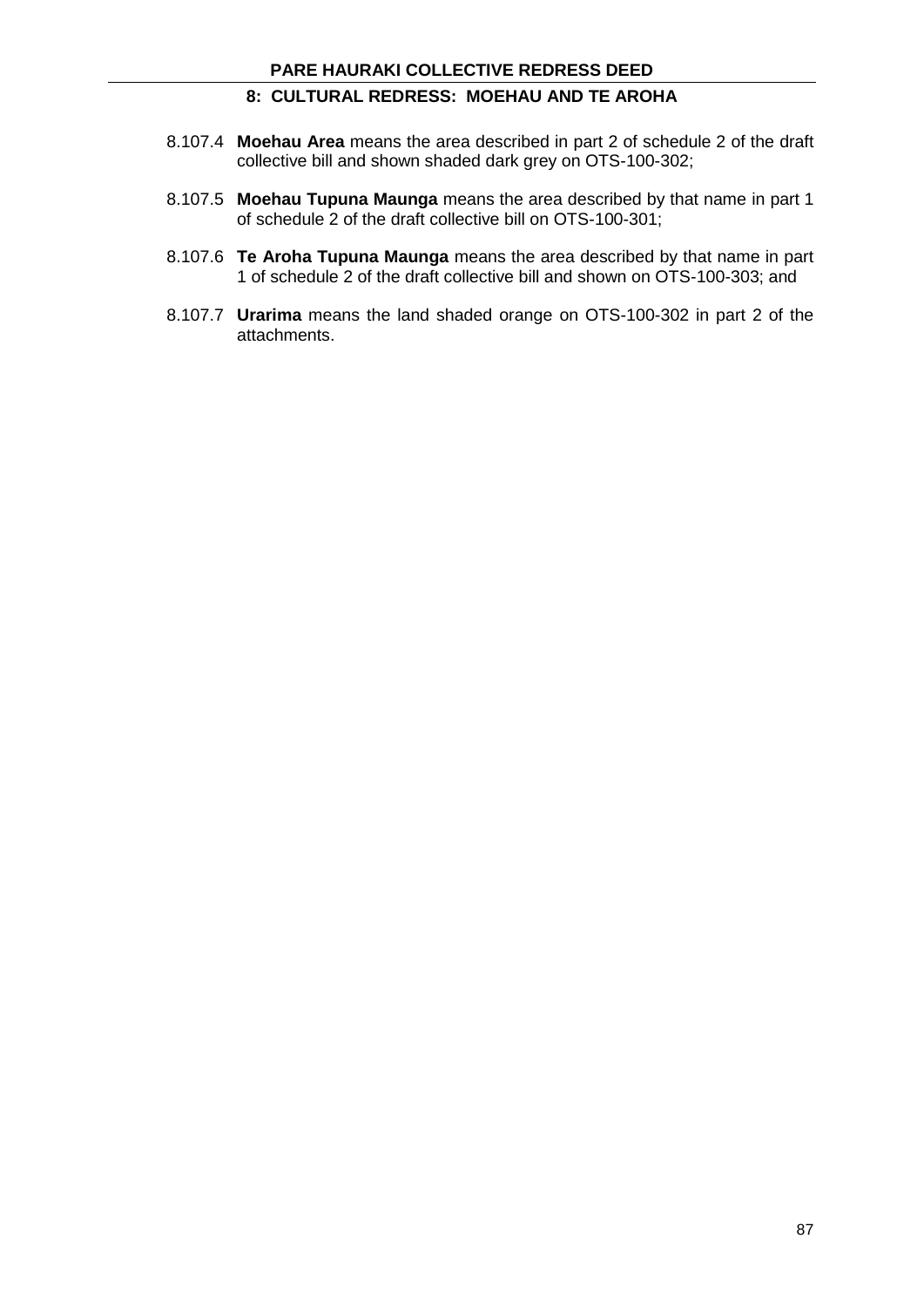### **BACKGROUND**

- 9.1 The Department of Conservation acknowledges that an effective partnership with Pare Hauraki is fundamental to achieving enhanced conservation of natural resources and historical and cultural heritage. Pare Hauraki responsibilities to this heritage are embodied by mana whenua and kaitiakitanga – the spiritual and cultural ethos that governs Pare Hauraki care and protection of mauri, the dynamic life principle that underpins all heritage. Mana whenua and kaitiakitanga include elements of protection, guardianship, stewardship and customary use. They are exercised by Pare Hauraki in relation to ancestral lands, waters, areas, resources, and other taonga.
- 9.2 Pare Hauraki and the Department of Conservation seek an effective partnership that both recognises the mana whenua and kaitiakitanga responsibilities of Pare Hauraki, and enhances the conservation of natural resources and historical and cultural heritage.
- 9.3 The intent of this Pare Hauraki conservation framework is to establish a framework for the co-governance, and related co-management, of natural resources and historical and cultural heritage as follows:
	- 9.3.1 the co-governance provisions set out below are designed to reflect the aspirations of Pare Hauraki to have a meaningful role in influencing policies, not just as another group in the community, but in a way that is consistent with their mana whenua status and their partnership relationship with the Crown under Te Tiriti o Waitangi / the Treaty of Waitangi; and
	- 9.3.2 the co-management provisions set out below are designed to give effect to Pare Hauraki aspirations to share in managing natural resources and historical and cultural heritage in a way that sits well with their principles of kaitiakitanga and mana motuhake.

#### **Section 4 of the Conservation Act 1987**

9.4 Section 4 of the Conservation Act 1987 states:

*"This Act shall be so interpreted and administered as to give effect to the principles of the Treaty of Waitangi".*

- 9.5 This obligation applies to the Conservation Act 1987 and the Acts listed in the First Schedule to that Act.
- 9.6 As an overriding approach, when exercising functions under that legislation in relation to each of the elements of the Pare Hauraki conservation framework set out in this deed, the relevant person or entity must:
	- 9.6.1 give effect to the principles of Te Tiriti o Waitangi / the Treaty of Waitangi as required by section 4 of the Conservation Act 1987; and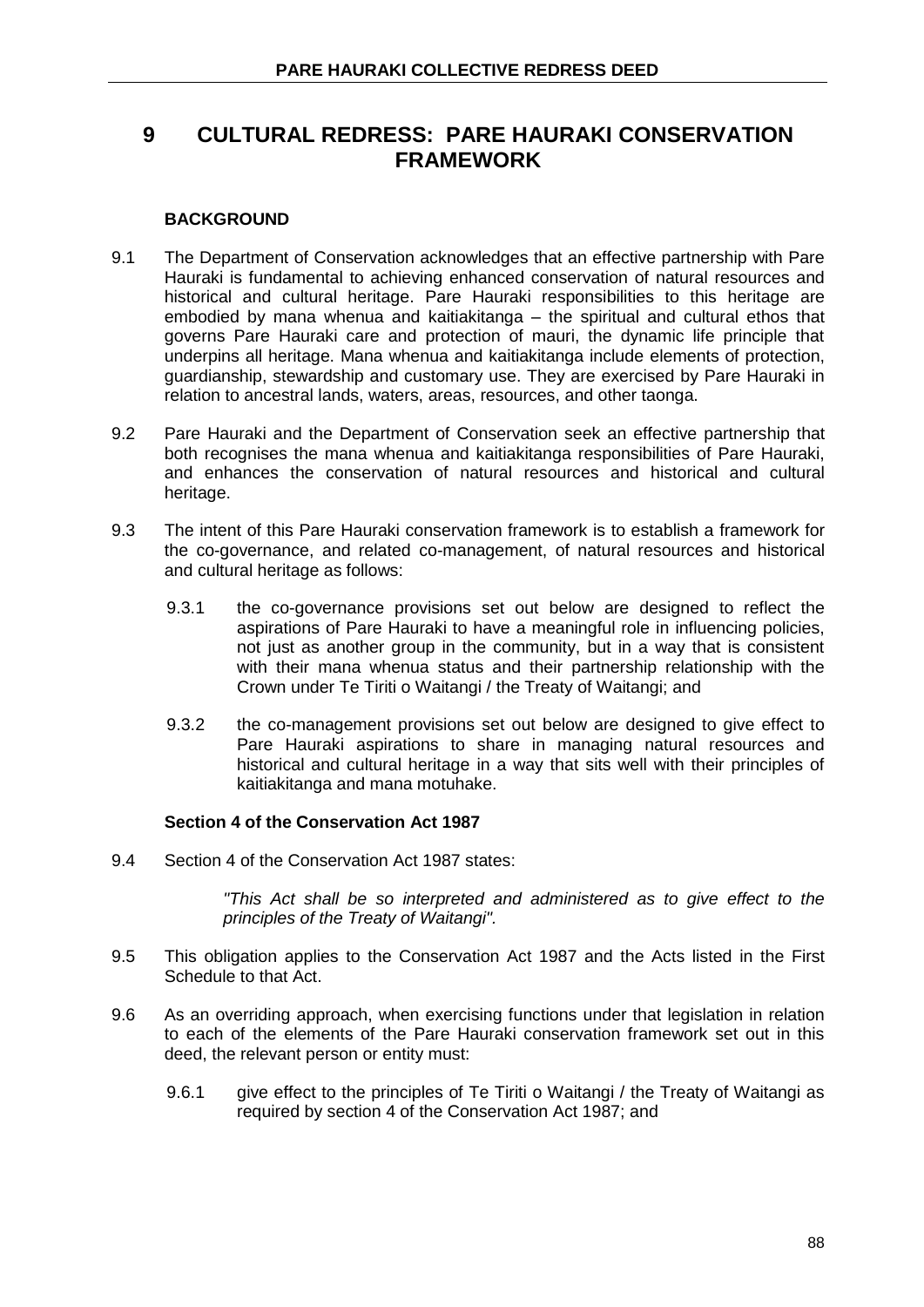9.6.2 acknowledge and provide for the Statement of Pare Hauraki World View and Programme for a Culture of Natural Resource Partnership, unless to do so would be contrary to the purposes of the Conservation Act 1987.

### **ELEMENTS OF PARE HAURAKI CONSERVATION FRAMEWORK**

- 9.7 The elements of the Pare Hauraki conservation framework are:
	- 9.7.1 conservation management plan;
	- 9.7.2 conservation management strategy;
	- 9.7.3 decision-making framework;
	- 9.7.4 customary materials;
	- 9.7.5 wāhi tapu framework;
	- 9.7.6 Conservation Boards;
	- 9.7.7 relationship agreement; and
	- 9.7.8 capability building.

### **CONSERVATION MANAGEMENT PLAN**

- 9.8 To avoid doubt:
	- 9.8.1 clauses 9.4 to 9.6.1 apply to this section of the Pare Hauraki conservation framework; and
	- 9.8.2 clause 9.6.2 applies to this section of the Pare Hauraki conservation framework to the extent it is not already covered in this section.

#### **BACKGROUND**

9.9 In recognition of the significance of the motu of Tīkapa Moana – Te Tai Tamahine / Te Tai Tamawahine, Te Tara o te Ika a Maui (Coromandel Peninsula), and Kopuatai, Torehape and Pūkorokoro (Miranda) wetlands to the Iwi of Hauraki, the Crown has agreed to provide for the co-governance of those areas, through the development of a conservation management plan, that is approved jointly by the Pare Hauraki collective cultural entity and the Conservation Board.

#### **CROWN ACKNOWLEDGEMENT**

- 9.10 The Crown acknowledges the enduring spiritual, ancestral, cultural, customary, historical and economic significance of the following areas to the Iwi of Hauraki:
	- 9.10.1 motu of Tīkapa Moana Te Tai Tamahine / Te Tai Tamawahine;
	- 9.10.2 Te Tara o te Ika a Māui (Coromandel Peninsula); and
	- 9.10.3 Kopuatai, Torehape and Pūkorokoro (Miranda) wetlands.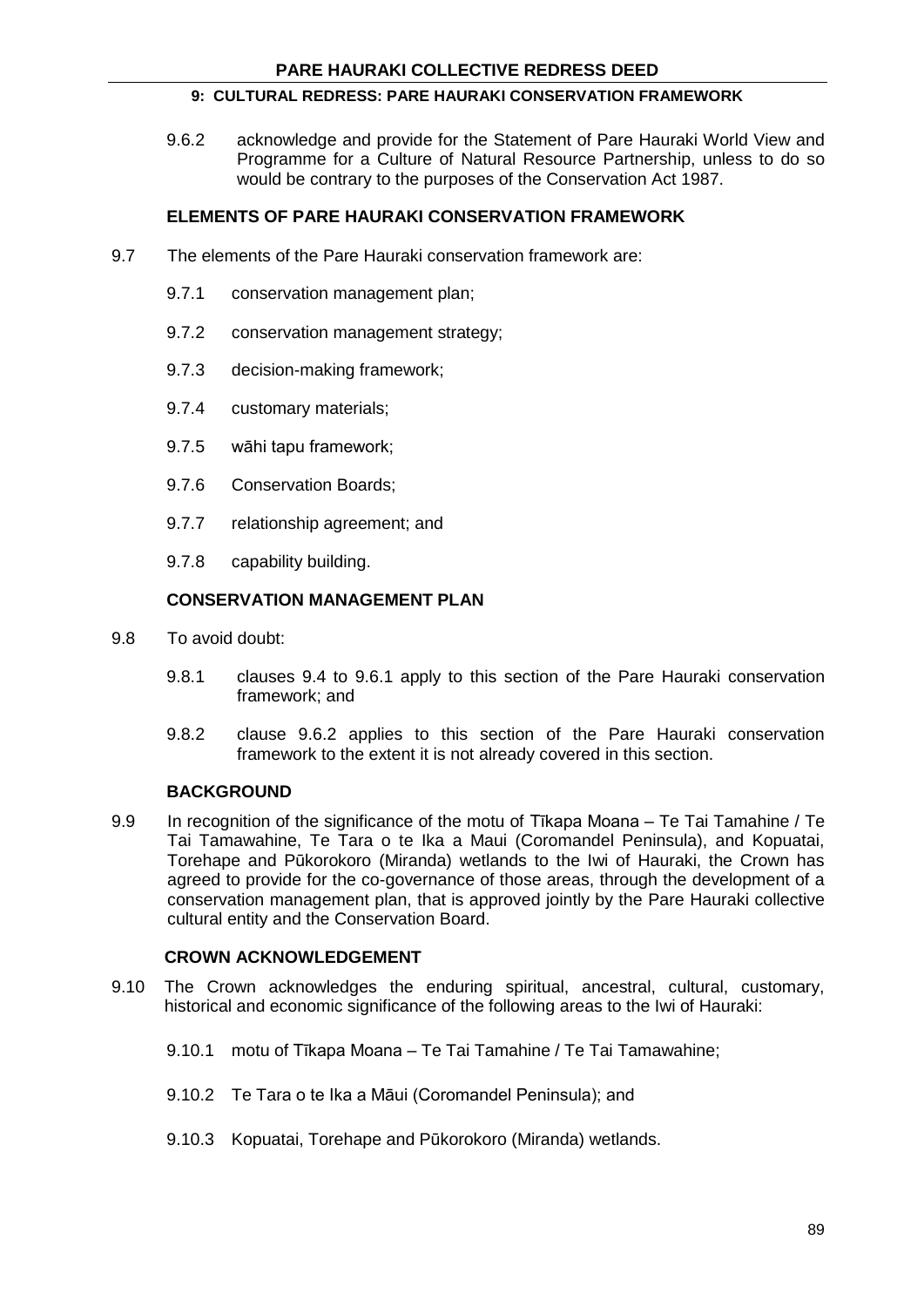### **PREPARATION AND APPROVAL OF CONSERVATION MANAGEMENT PLAN**

- 9.11 There will be one conservation management plan prepared and approved covering the following three areas:
	- 9.11.1 motu of Tīkapa Moana Te Tai Tamahine / Te Tai Tamawahine;
	- 9.11.2 Te Tara o te Ika a Māui (Coromandel Peninsula); and
	- 9.11.3 Kopuatai, Torehape and Pūkorokoro (Miranda) wetlands.
- 9.12 To avoid doubt:
	- 9.12.1 sections 17F, 17G, 17H and 17I of the Conservation Act 1987 do not apply to the preparation, approval, review or amendment of the plan; but
	- 9.12.2 in all other respects the Conservation Act 1987 applies to the plan as if that plan is a conservation management plan prepared and approved under that Act.

### **Preparation of plan**

- 9.13 The draft plan will be prepared by the Director-General in consultation with the Pare Hauraki collective cultural entity, the Conservation Board(s) and such other persons or organisations as the Director-General considers practicable and appropriate.
- 9.14 The Director-General will commence preparation of the draft plan:
	- 9.14.1 not later than six months after the settlement date; or
	- 9.14.2 by such later date as agreed between the Director-General and the Pare Hauraki collective cultural entity.

#### **Notification of draft plan**

- 9.15 Not later than 12 months after commencement of the preparation of the draft plan, or such later date as agreed between the Director-General and the Pare Hauraki collective cultural entity, the Director-General will notify the draft plan in accordance with section 49(1) of the Conservation Act 1987, and to the appropriate regional councils and territorial authorities, and to each Iwi of Hauraki, and that provision will apply as if the notice were required to be given by the Minister of Conservation.
- 9.16 Every notice under clause 9.15 will:
	- 9.16.1 state that the draft plan is available for inspection at the places and times specified in the notice; and
	- 9.16.2 invite persons or organisations interested to lodge with the Director-General submissions on the draft plan before the date specified in the notice, being a date not less than two months after the date of the publication of the notice.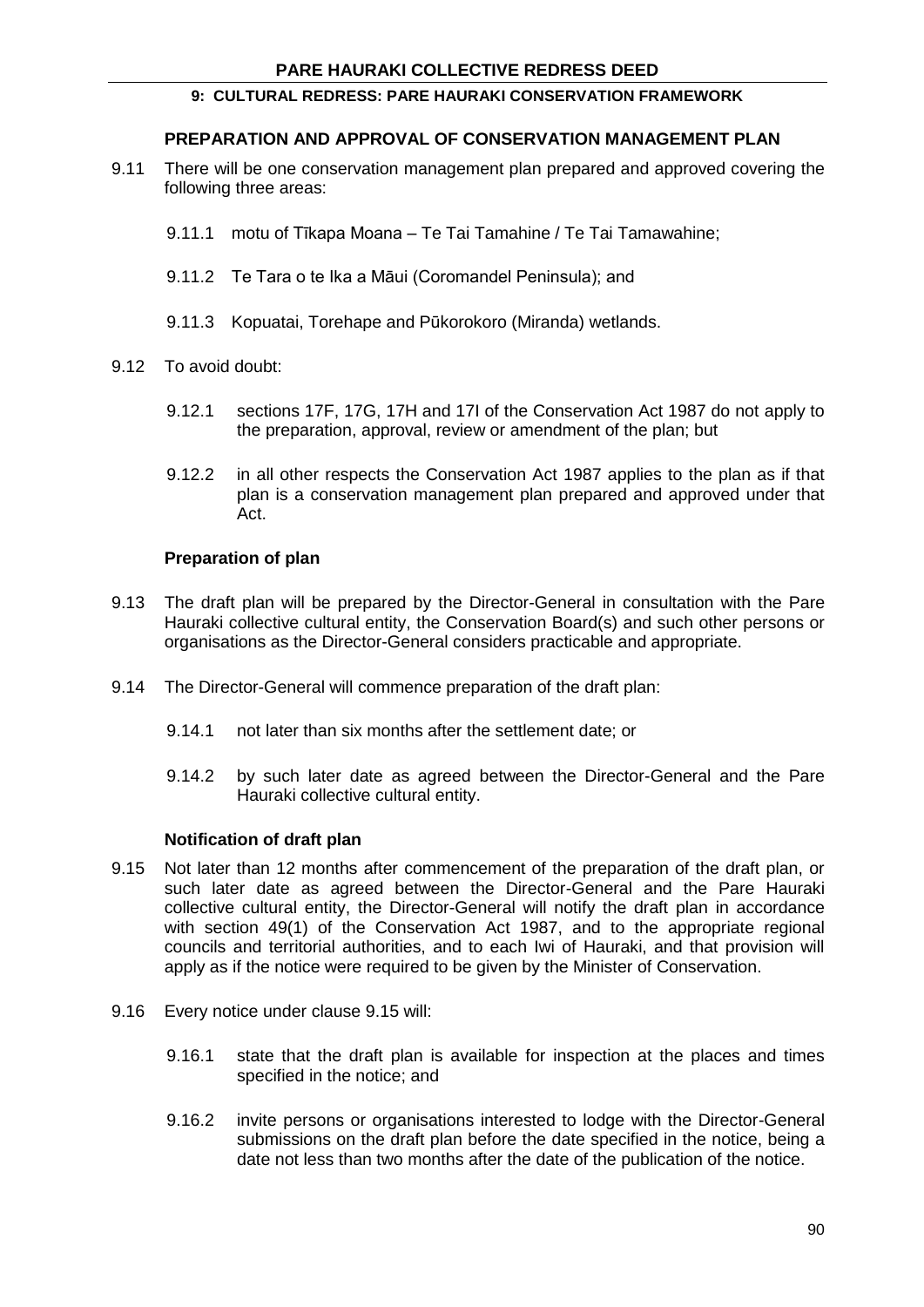### **Submissions and opinion**

- 9.17 Any person or organisation may make written submissions to the Director-General on the draft plan at the place and before the date specified in the notice.
- 9.18 The Director-General may, after consultation with the Pare Hauraki collective cultural entity and the Conservation Board(s), obtain public opinion of the draft plan by any other means from any person or organisation.
- 9.19 From the date of public notification of the draft plan until public opinion of it has been made known to the Director-General, the draft plan will be made available by the Director-General for public inspection during normal office hours, in such places and quantities as are likely to encourage public participation in the development of the plan.

### **Hearing of submissions**

- 9.20 The Director-General will give every person or organisation who or which, in making a submission on the draft plan, asked to be heard in support of that submission a reasonable opportunity of appearing before a meeting of representatives of the Director-General, the Pare Hauraki collective cultural entity and the Conservation Board(s).
- 9.21 Representatives of the Director-General, the Pare Hauraki collective cultural entity and the Conservation Board(s) may hear submissions from any other person or organisations consulted on the draft plan.
- 9.22 The hearing of submissions will be concluded not later than two months after the closing date for submissions unless otherwise agreed by the parties.
- 9.23 The Director-General will prepare a summary of the submissions received on the draft plan and other opinion expressed following the process referred to in clause 9.44 and, not later than one month after the conclusion of the hearing of submissions, provide that summary to the Pare Hauraki collective cultural entity and the Conservation Board(s).

### **Revision of draft plan**

- 9.24 After considering such submissions and opinion the Director-General will, in consultation with the Pare Hauraki collective cultural entity and the Conservation Board(s) who heard the submissions, revise the draft plan and, not later than four months after the completion of the hearing of submissions, will send to the Pare Hauraki collective cultural entity and the Conservation Board(s) the revised draft plan.
- 9.25 On receipt of the revised draft plan:
	- 9.25.1 the Pare Hauraki collective cultural entity and the Conservation Board(s) will consider the revised draft plan and the summary of submissions, and may, not later than four months after receiving those documents, request the Director-General to further revise the draft plan; and
	- 9.25.2 if a request is made under clause 9.25.1, the Director-General will further revise the draft plan in accordance with the request from the Pare Hauraki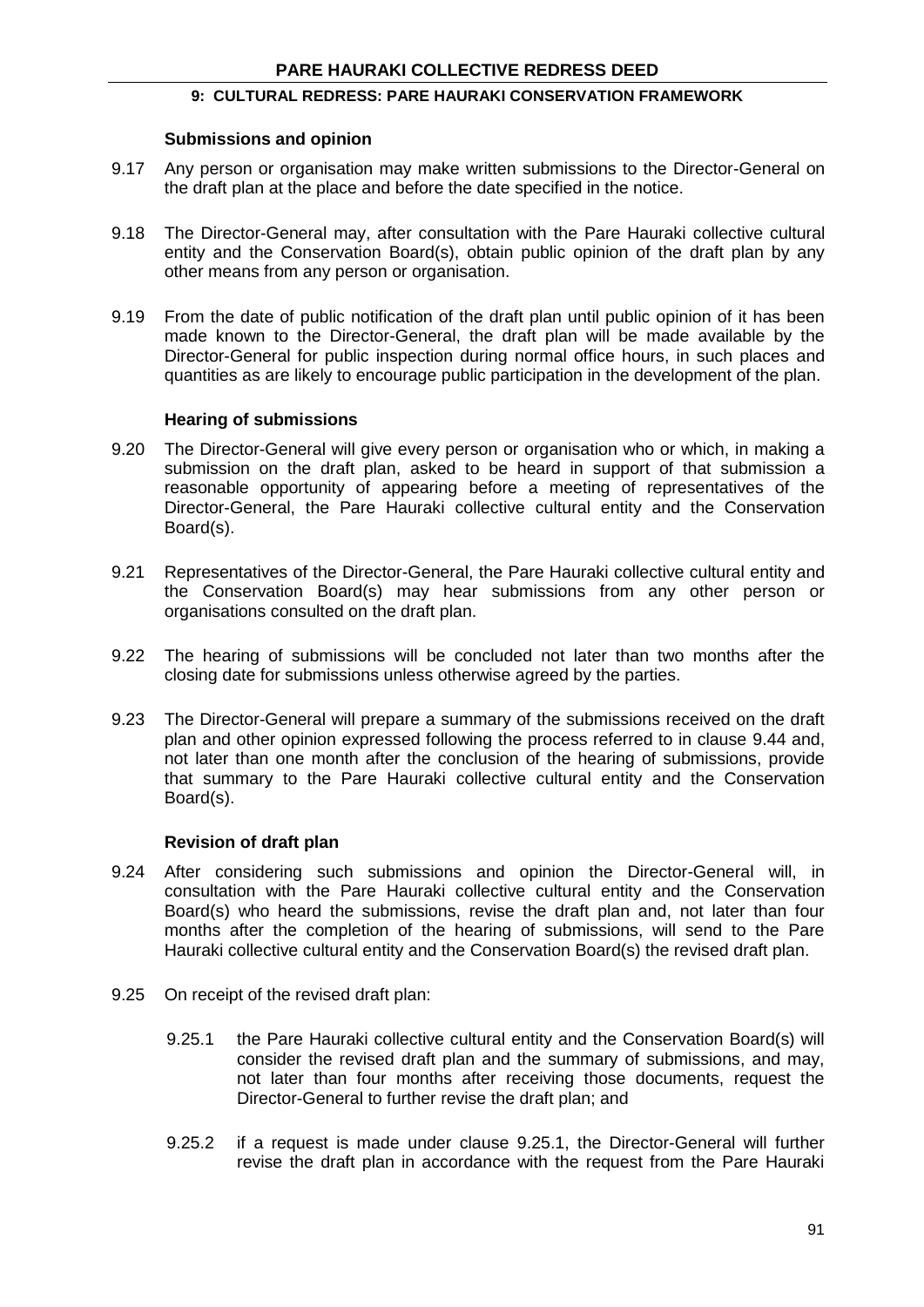collective cultural entity and the Conservation Board(s), and will, not later than two months after receiving a request under clause 9.25.1, send to the Pare Hauraki collective cultural entity and the Conservation Board(s) the further revised draft plan.

#### **Referral of plan to Conservation Authority and Minister**

- 9.26 On receipt of the revised draft under clause 9.24 or if a request is made under clause 9.25.1, on receipt of the further revised draft plan, the Pare Hauraki collective cultural entity and the Conservation Board(s) will refer the draft plan and the summary of submissions to:
	- 9.26.1 the New Zealand Conservation Authority (**Conservation Authority**) for comments on matters relating to the national public conservation interest; and
	- 9.26.2 the Minister of Conservation for his or her comments.
- 9.27 The Conservation Authority and the Minister of Conservation will provide any comments on the draft plan to the Pare Hauraki collective cultural entity and the Conservation Board(s) not later than four months after receiving that draft plan for comment.

### **Approval of plan**

- 9.28 After considering any comments received from the Conservation Authority and the Minister of Conservation under clause 9.27, the Pare Hauraki collective cultural entity and the Conservation Board(s) will:
	- 9.28.1 not later than two months after receiving any comments from Conservation Authority and the Minister of Conservation, approve the draft plan; or
	- 9.28.2 not later than two months after receiving any comments from Conservation Authority and the Minister of Conservation, refer any matter of disagreement in relation to the draft plan to the Conservation Authority for determination.

#### **Referral to Conservation Authority in case of disagreement**

- 9.29 Where the Pare Hauraki collective cultural entity and the Conservation Board(s) refer any matter of disagreement to the Conservation Authority under clause 9.28.2, the Pare Hauraki collective cultural entity and the Conservation Board(s) will also provide a written statement of the matters of disagreement and the reasons for such disagreement.
- 9.30 Not later than three months after referral to it, the Conservation Authority will make a recommendation on the matters of disagreement, and notify that recommendation to the Pare Hauraki collective cultural entity and the Conservation Board(s).
- 9.31 After receiving and considering the recommendation of the Conservation Authority under clause 9.30, the Pare Hauraki collective cultural entity and the Conservation Board will seek to resolve any matters of disagreement.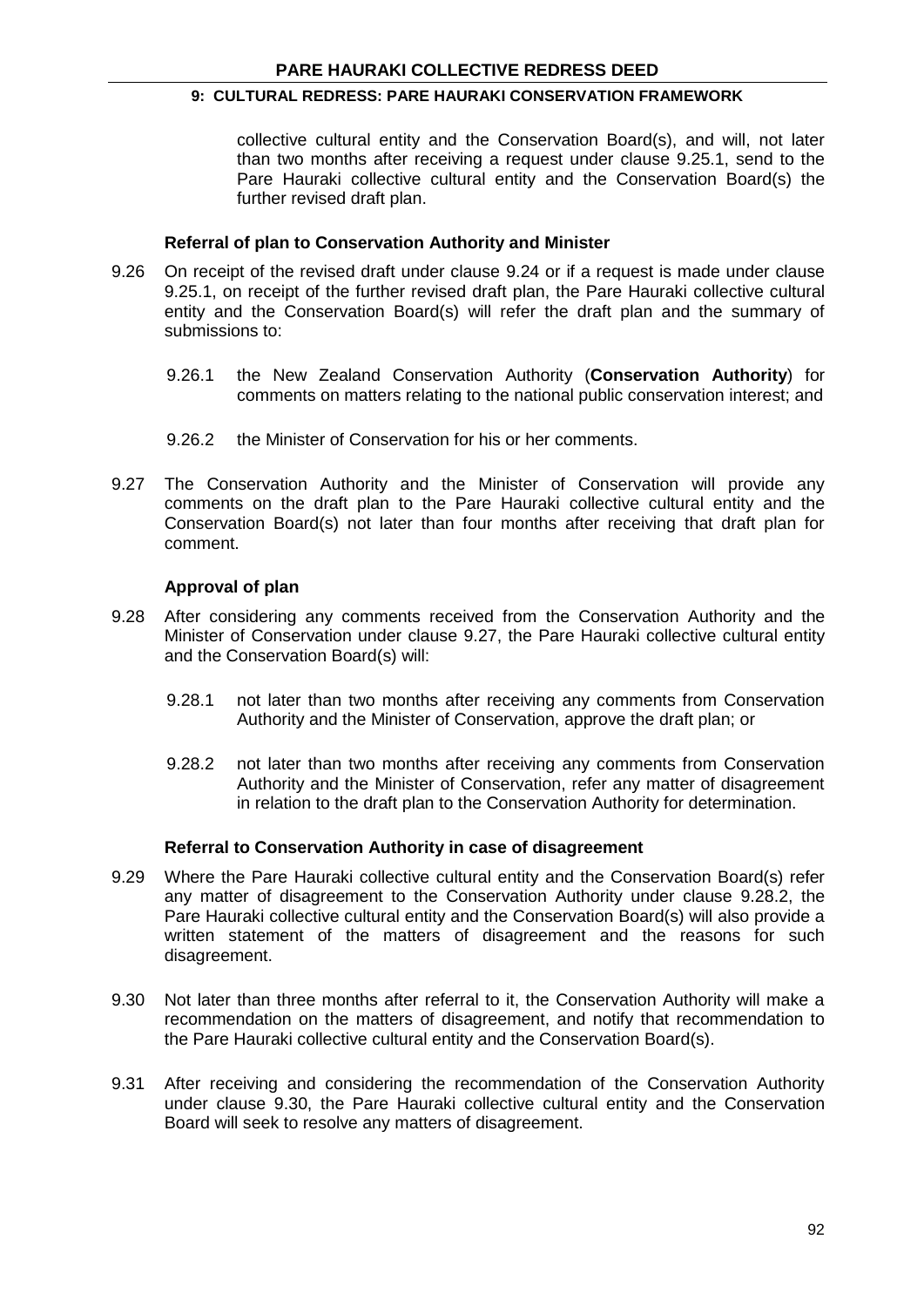- 9.32 If the Pare Hauraki collective cultural entity and the Conservation Board(s) have not resolved any matters of disagreement within two months of receiving the recommendation from the Conservation Authority, the recommendation of the Conservation Authority will become binding on the Pare Hauraki collective cultural entity and the Conservation Board(s).
- 9.33 Where the Pare Hauraki collective cultural entity and the Conservation Board(s) have referred any matter of disagreement to the Conservation Authority under clause 9.29, the Pare Hauraki collective cultural entity and the Conservation Board(s) will approve the draft plan not later than four months after receiving the recommendation of the Conservation Authority under clause 9.30.

### **Mediation Process**

- 9.34 At any time during the process set out in clauses 9.29 to 9.33, any of the Pare Hauraki collective cultural entity or the Conservation Board(s) or the Director-General may refer any matter of disagreement arising out of that process to a mediator.
- 9.35 Not later than three months after the settlement date, the Pare Hauraki collective cultural entity and the Conservation Board(s) will agree on a mediator to be used in the event of referral to mediation under clause 9.34, and the parties may agree to change the mediator from time to time.
- 9.36 Where a matter of disagreement arises, the relevant parties in dispute will seek to resolve that matter in a co-operative, open-minded and timely manner before resorting to the mediation process.
- 9.37 The following conditions will apply to such a mediation process:
	- 9.37.1 where one of the Pare Hauraki collective cultural entity, the Conservation Board(s) or the Director-General considers that it is necessary to resort to the mediation process, that party will give notice in writing of that referral to the other parties;
	- 9.37.2 all parties will participate in a mediation process in a co-operative, openminded and timely manner;
	- 9.37.3 in participating in a mediation the parties will have particular regard to the purpose of the plan redress provided under this collective redress deed and the conservation purpose for which the relevant areas are held;
	- 9.37.4 where a matter of disagreement is referred to mediation, the mediation process must be completed not later than three months after the date upon which notice of referral is given under clause 9.37.1;
	- 9.37.5 pending the resolution of any matter of disagreement, the parties will use their best endeavours to continue with the process for the preparation and approval of the plan;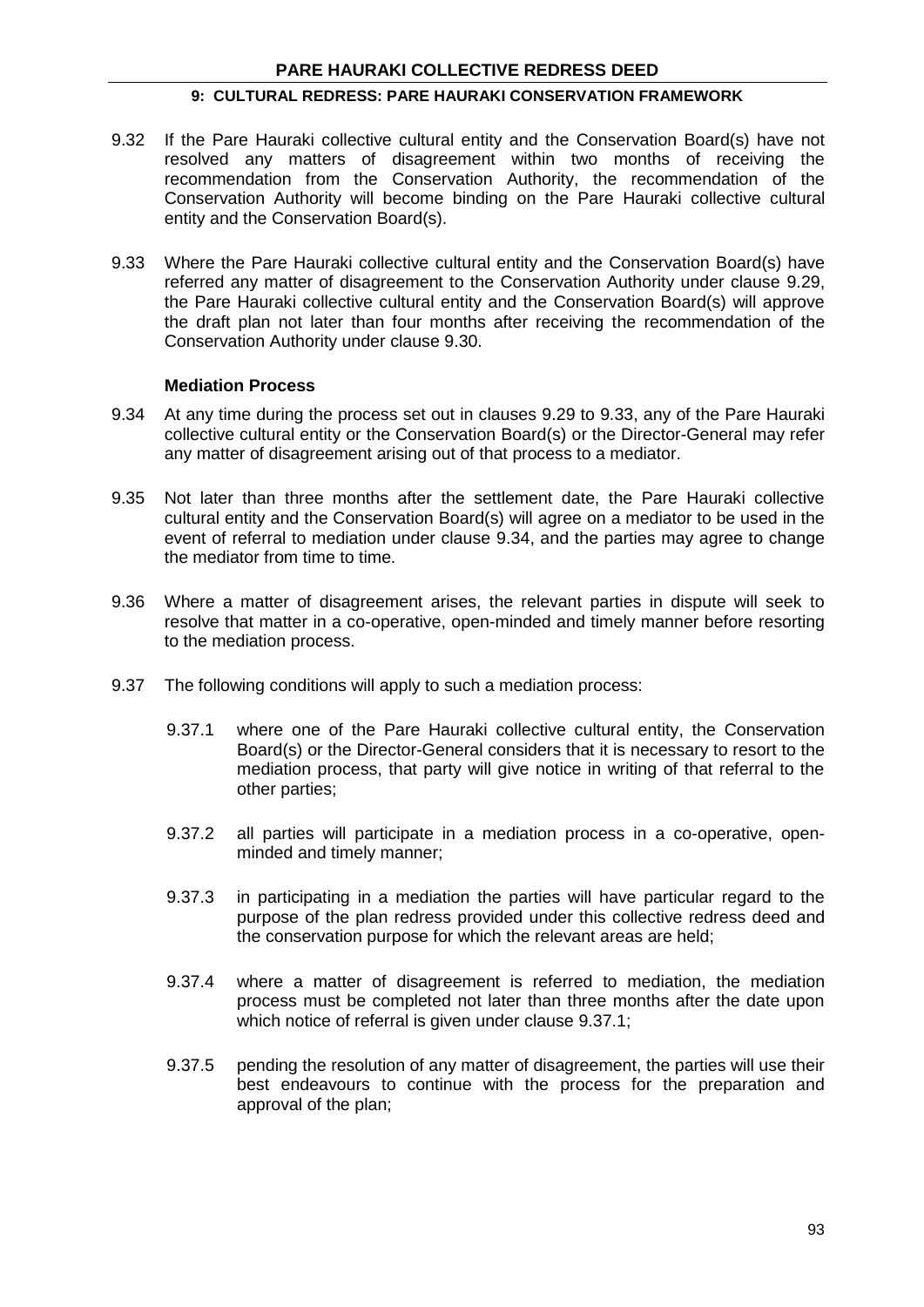- 9.37.6 the parties to the mediation process will bear their own costs in relation to the resolution of any matter of disagreement and the costs of the mediator (and associated costs) will be shared equally between the parties;
- 9.37.7 the period of time taken for a mediation process under this clause 9.37 will not be counted for the purposes of the timeframes specified for the preparation and approval of the plan; and
- 9.37.8 to avoid doubt, the period of time referred to in clause 9.37.4 will not exceed three months.

### **Reviews of the plan**

- 9.38 The Director-General, after consultation with the Pare Hauraki collective cultural entity and the Conservation Board(s), may at any time initiate a review of the plan or any part of the plan.
- 9.39 The Pare Hauraki collective cultural entity or the Conservation Board(s) may at any time request that the Director-General initiate a review of the plan or any part of the plan and the Director-General will consider that request in making a decision under clause 9.38.
- 9.40 Every review of the plan will be carried out and approved in accordance with the provisions of clauses 9.12 to 9.28, which will apply with any necessary modifications.
- 9.41 The following provisions will also apply in relation to reviews of the plan:
	- 9.41.1 the plan will be reviewed as a whole by the Director-General not later than 10 years after the date of its approval; and
	- 9.41.2 the Minister of Conservation may, after consultation with the Pare Hauraki collective cultural entity and the Conservation Board(s), extend that period of review.

#### **Amendments to the plan**

- 9.42 The Director-General, after consultation with the Pare Hauraki collective cultural entity and the Conservation Board(s), may at any time initiate the amendment of the plan or any part of the plan.
- 9.43 Except as provided in clause 9.44, every amendment to the plan will be carried out in accordance with the provisions of clause 9.12 to 9.28, which will apply with any necessary modifications.
- 9.44 Where the proposed amendment is of such a nature that the Director-General, the Pare Hauraki collective cultural entity and the Conservation Board(s) consider that it will not materially affect the objectives or policies expressed in the plan or the public interest in the area concerned, then the Director-General, without the need for public notification, will send the proposal to the Pare Hauraki collective cultural entity and the Conservation Board(s) and it will be dealt with under clause 9.28, which will apply with any necessary modifications.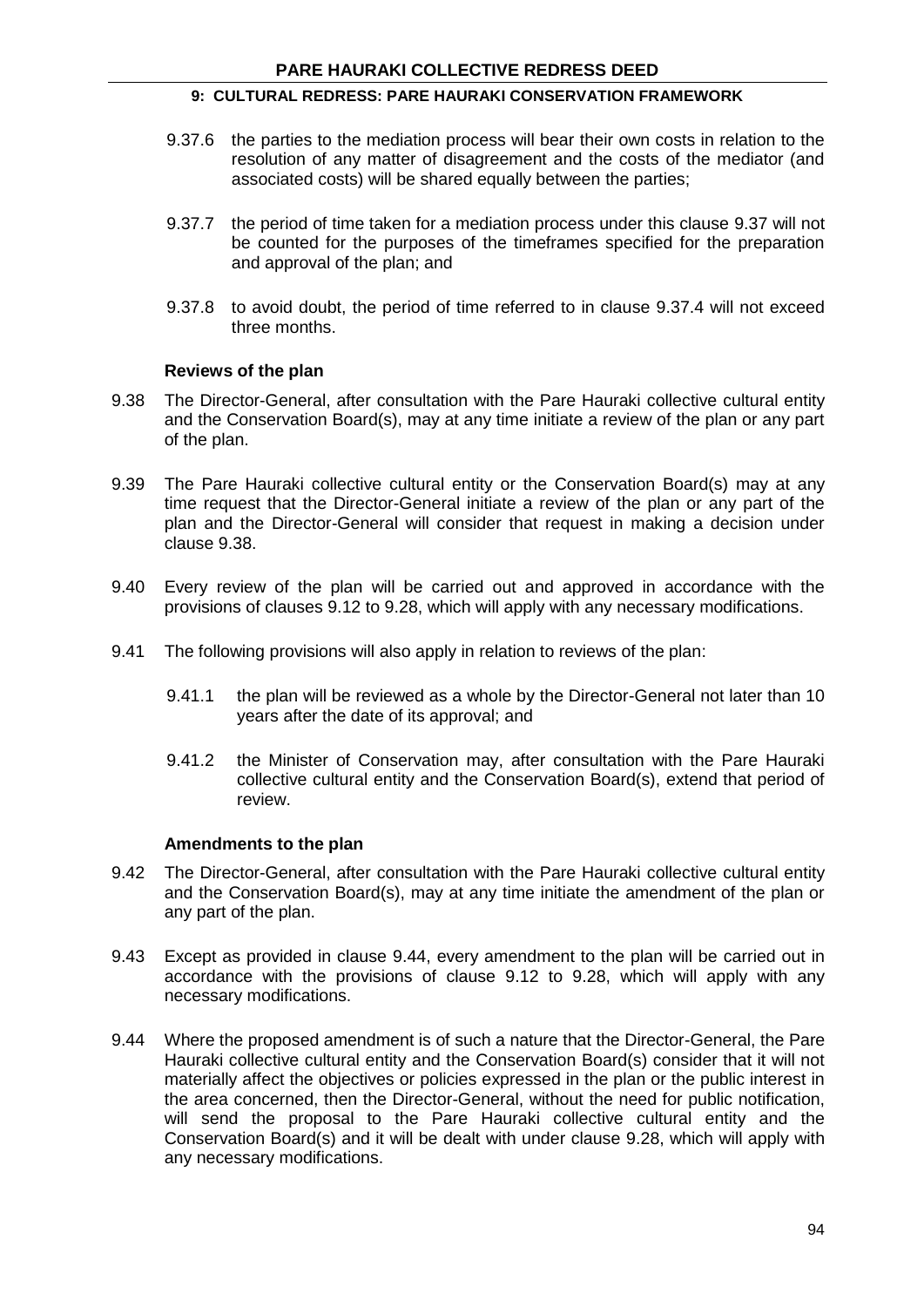### **CONSERVATION MANAGEMENT STRATEGY**

- 9.45 To avoid doubt:
	- 9.45.1 clauses 9.4 to 9.6.1 apply to this section of the Pare Hauraki conservation framework; and
	- 9.45.2 clause 9.6.2 applies to this section of the Pare Hauraki conservation framework to the extent it is not already covered in this section.
- 9.46 The Conservation Management Strategy for the Waikato 2014-2024 notes that:
	- 9.46.1 the Pare Hauraki values and interests have not been incorporated; and
	- 9.46.2 once the Pare Hauraki collective negotiations are completed: "amended text relating to Iwi values and interests, including any revised objectives, will be subject to public consultation".
- 9.47 Following the settlement date, there will be targeted review undertaken of the Waikato Conservation Management Strategy (**Waikato CMS review**) as it applies to the area shaded and edged red on the map in part 16 of the attachments.

### **Purpose of review**

- 9.48 The purpose of the Waikato CMS review will be to:
	- 9.48.1 ensure Pare Hauraki values and interests are identified and provided for, including to enable the exercise of kaitiakitanga over public conservation lands and waters; and
	- 9.48.2 take into account any relevant matters contained in this collective redress deed.

#### **Process for review**

- 9.49 The process for the making of amendments to the Waikato CMS will be integrated with the process for the preparation and approval of the conservation management plan under clause 9.8 to 9.44 in the manner set out below.
- 9.50 The draft Waikato CMS amendments will be prepared at the same time and in the same manner as prescribed for the conservation management plan in clauses 9.13 and 9.14.
- 9.51 The draft Waikato CMS amendments will be notified at the same time and in the manner as prescribed for the conservation management plan in clauses 9.15 and 9.16.
- 9.52 Submissions may be made and opinion sought on the draft Waikato CMS amendments at the same time and in the same manner as prescribed for the conservation management plan in clauses 9.17 to 9.19.
- 9.53 Submissions will be heard on the draft Waikato CMS amendments at the same time and in the same manner as prescribed for the conservation management plan in clauses 9.20 to 9.22.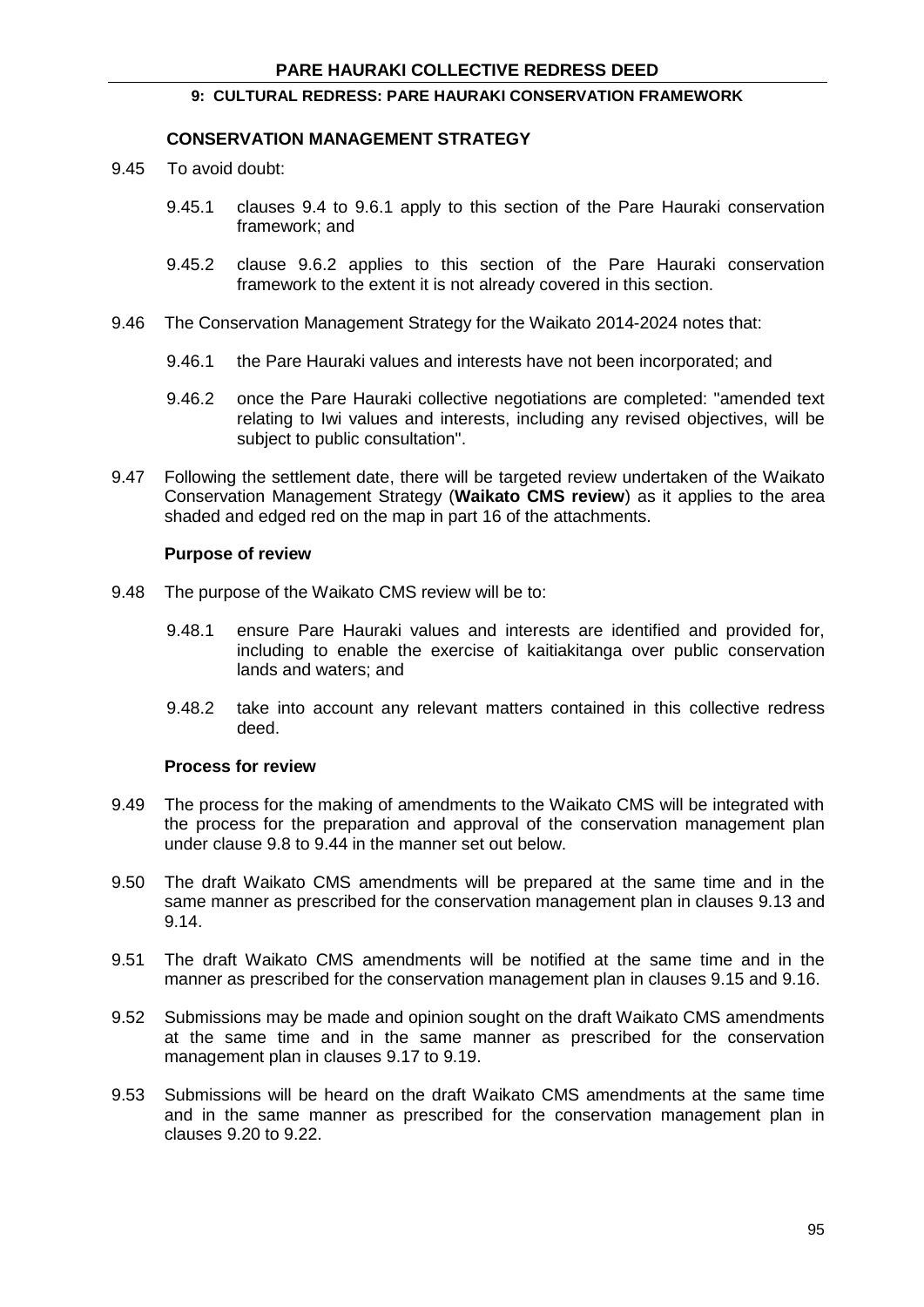- 9.54 A summary of submissions will be prepared on the draft Waikato CMS amendments at the same time and in the same manner as prescribed for the conservation management plan in clause 9.23.
- 9.55 Revisions will be made to the draft Waikato CMS amendments at the same time and in the same manner as prescribed for the conservation management plan in clause 9.24.
- 9.56 Once the revisions are made to the draft Waikato CMS amendments under clause 9.24 the process set out in section  $17F(k)$  to section  $17F(p)$  of the Conservation Act 1987 will apply to the draft Waikato CMS amendments.
- 9.57 The review of the Waikato CMS will incorporate Pare Hauraki values and take into account any relevant matters in this deed.
- 9.58 To avoid doubt:
	- 9.58.1 the Pare Hauraki collective redress legislation will be an Act for the purposes of section 17D(4)(a) of the Conservation Act 1987; and
	- 9.58.2 once approved, the conservation management plan is a management plan for the purposes of section 17D(8) of the Conservation Act 1987.

### **DECISION MAKING FRAMEWORK**

- 9.59 To avoid doubt:
	- 9.59.1 clauses 9.4 to 9.6.1 apply to this section of the Pare Hauraki conservation framework; and
	- 9.59.2 clause 9.6.2 applies to this section of the Pare Hauraki conservation framework to the extent it is not already covered in this section.
- 9.60 This section of the Pare Hauraki conservation framework applies to conservation decisions in the Conservation Framework Area.
- 9.61 To avoid doubt, the decision-making framework will apply to any concession applications under Part 3B of the Conservation Act 1987 that are initiated by the Iwi of Hauraki.
- 9.62 The Pare Hauraki collective cultural entity and the Director-General must, by the settlement date, discuss what will be reasonable timeframes for responses at various stages in the decision-making framework and in various scenarios.
- 9.63 The Pare Hauraki collective cultural entity and the Director-General must, by the settlement date, discuss and agree a schedule identifying:
	- 9.63.1 any decisions that do not require the application of the decision-making framework; and
	- 9.63.2 any decisions for which the decision-making framework may be modified, and the nature of that modification, including any decisions that need to be made at a national level.
- 9.64 The Pare Hauraki collective cultural entity and the Director-General may agree to review the schedule agreed under clause 9.63.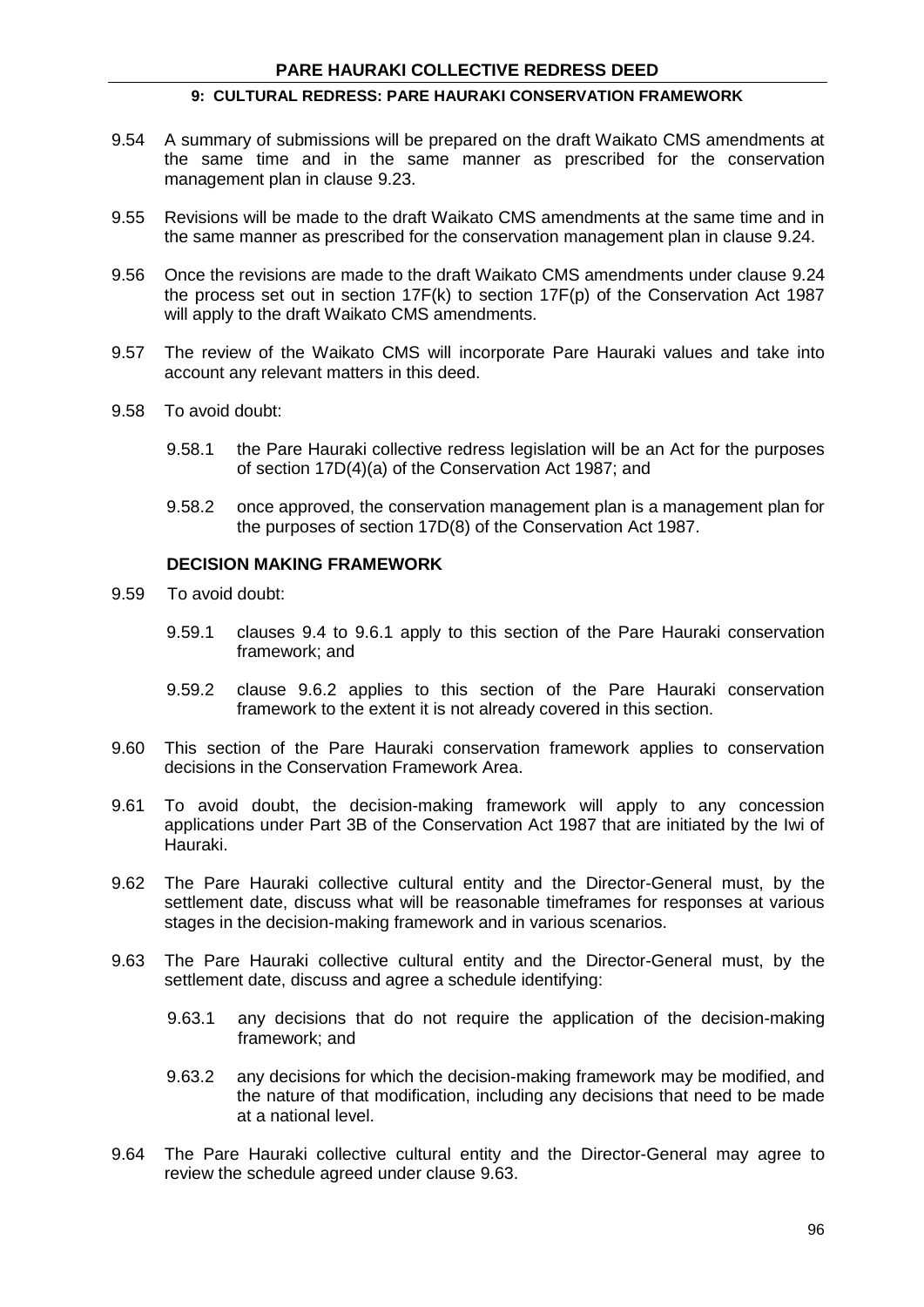- 9.65 The decision-making framework involves the following stages:
	- 9.65.1 **Stage One**: the Director-General will notify the Pare Hauraki collective cultural entity of the decision to be made and the timeframe for a response;
	- 9.65.2 **Stage Two**: the Pare Hauraki collective cultural entity will, within the timeframe for response, notify the Director-General of:
		- (a) the nature and degree of the Pare Hauraki interest in the relevant decision; and
		- (b) the views of Pare Hauraki in relation to the relevant decision;
	- 9.65.3 **Stage Three**: the Director-General will respond to the Pare Hauraki collective cultural entity confirming:
		- (a) the Director-General's understanding of the matters conveyed under clause 9.65.2;
		- (b) how the matters conveyed under clause 9.65.2 will be included in the decision-making process; and
		- (c) whether any immediately apparent issues arise out of the matters conveyed under clause 9.65.2;
	- 9.65.4 **Stage Four**: the relevant decision maker will make the decision in accordance with the relevant conservation legislation, and in doing so will:
		- (a) consider the confirmation of the Director-General's understanding provided under clause 9.65.3, and any clarification or correction provided by the Pare Hauraki collective cultural entity in relation to that confirmation;
		- (b) explore whether, in making the decision, it is possible to reconcile any conflict between the interests and views of the Pare Hauraki collective cultural entity and any other considerations in the decision-making process;
		- (c) in making the decision, where a relevant interest is identified, give effect to the principles of Te Tiriti o Waitangi / the Treaty of Waitangi:
			- (i) in a meaningful and transparent manner; and
			- (ii) in a manner commensurate with the nature and degree of the Pare Hauraki interest; and
		- (d) in complying with clause 9.65.4(c), where the Pare Hauraki interests in their taonga justify it, give a reasonable degree of preference to the Iwi interest;
	- 9.65.5 **Stage Five**: the relevant decision maker will record in writing as part of a decision document: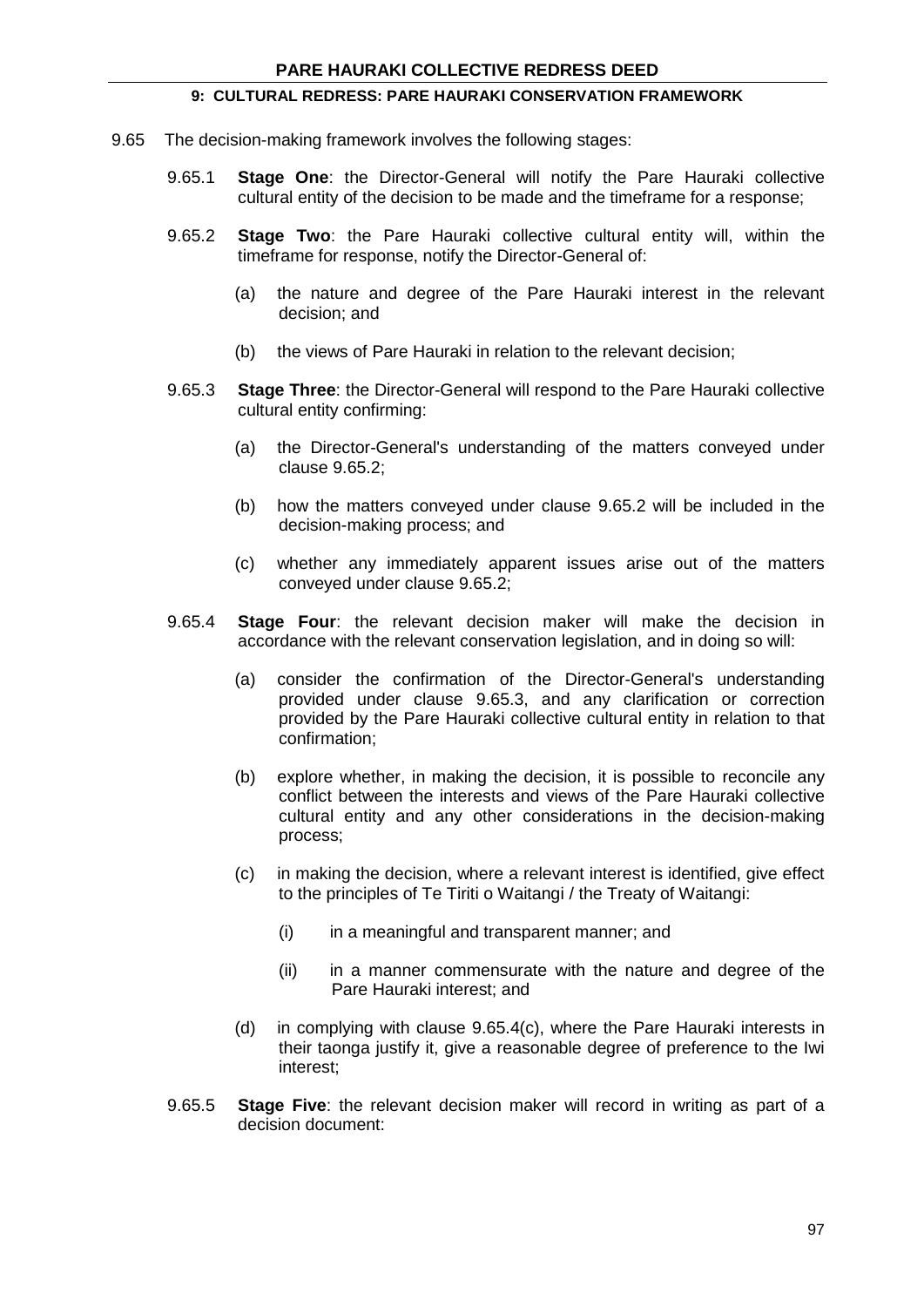- (a) the nature and degree of the Pare Hauraki interest in the relevant decision as conveyed to the Director-General under clause 9.65.2(a);
- (b) the views of the Pare Hauraki collective cultural entity in relation to the relevant decision as conveyed to the Director-General under clause 9.65.2(b); and
- (c) how, in making that decision, the relevant decision maker complied with clauses 9.65.3 to 9.65.5(b); and
- 9.65.6 **Stage Six**: the relevant decision maker will communicate the decision to the Pare Hauraki collective cultural entity including the matters set out in clause 9.65.5.
- 9.66 The Pare Hauraki collective cultural entity and the Director-General will:
	- 9.66.1 maintain open communication as to the effectiveness of the process set out in Stage One to Stage Six above; and
	- 9.66.2 no later than two years after the settlement date, or as otherwise agreed between the Pare Hauraki collective cultural entity and the Director-General, jointly commence a review of the effectiveness of the process set out in Stage One to Stage Six above.

### **CUSTOMARY MATERIALS**

- 9.67 To avoid doubt:
	- 9.67.1 clauses 9.4 to 9.6.1 apply to this section of the Pare Hauraki conservation framework; and
	- 9.67.2 clause 9.6.2 applies to this section of the Pare Hauraki conservation framework to the extent it is not already covered in this section.
- 9.68 The Pare Hauraki collective cultural entity and the Director-General will jointly prepare and agree a plan covering:
	- 9.68.1 the customary take of flora material within conservation protected areas within the Conservation Framework Area; and
	- 9.68.2 the possession of dead protected fauna that is found within that area

#### (**customary materials plan**).

- 9.69 The customary materials plan will:
	- 9.69.1 provide a tikanga position on customary materials;
	- 9.69.2 identify species of flora from which material may be taken and species of dead protected fauna that may be possessed;
	- 9.69.3 identify areas for customary take of flora material within conservation protected areas;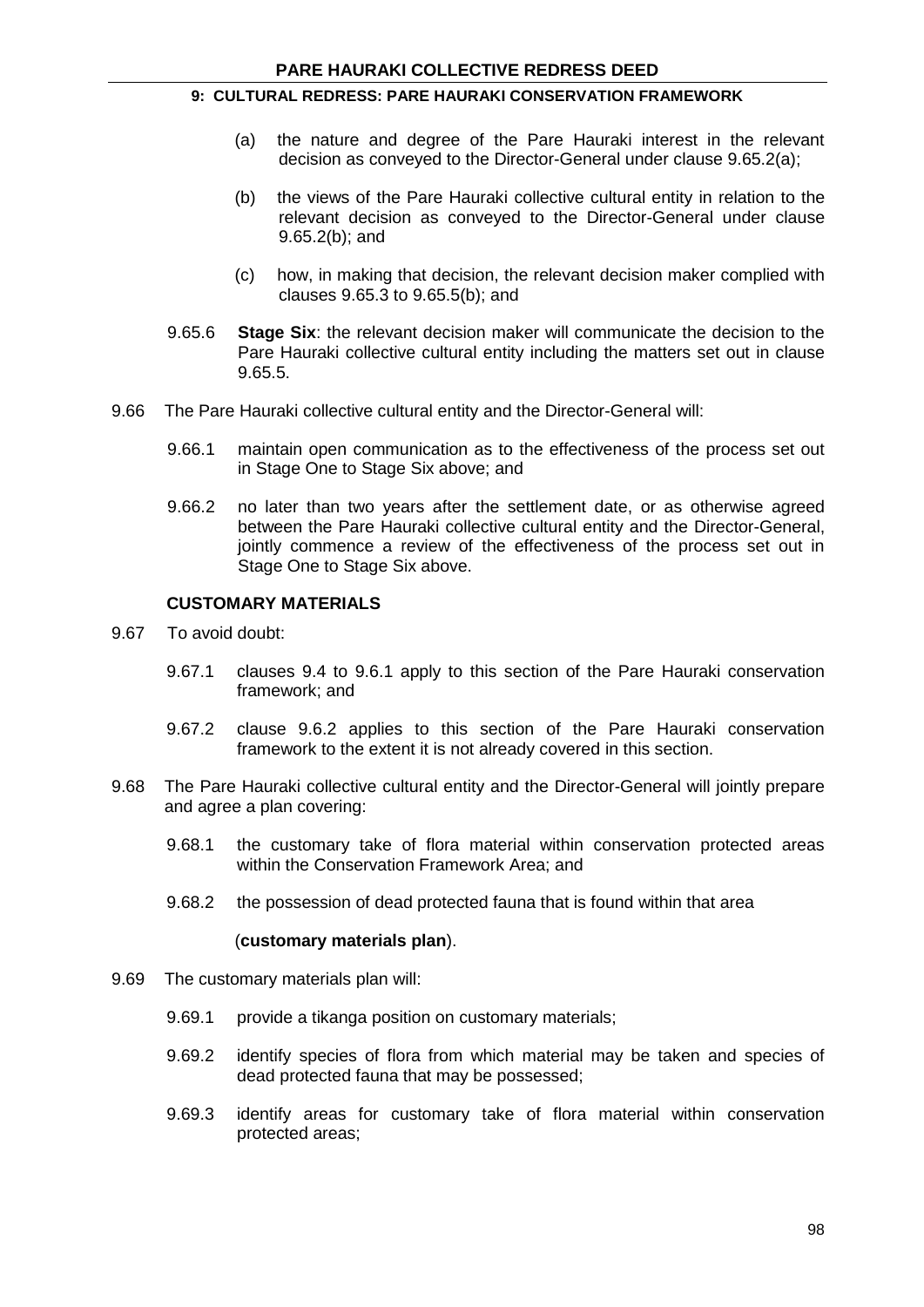- 9.69.4 identify permitted methods for and quantities of customary take of flora material within those areas;
- 9.69.5 identify parameters for the possession of dead protected fauna;
- 9.69.6 identify monitoring requirements;
- 9.69.7 include the following matters relating to relevant species:
	- (a) taxonomic status;
	- (b) threatened status or rarity;
	- (c) the current state of knowledge;
	- (d) whether the species is the subject of a species recovery plan; and
	- (e) other similar and relevant information; and
- 9.69.8 include any other matters relevant to the customary take of flora material or possession of dead protected fauna as agreed between the Pare Hauraki collective cultural entity and the Director-General.
- 9.70 The Pare Hauraki collective cultural entity and the Director-General will jointly prepare and agree the first customary materials plan no later than 12 months after the settlement date, or such later date as agreed between the Pare Hauraki collective cultural entity and the Director-General.
- 9.71 The Pare Hauraki collective cultural entity may issue an authorisation to a member of the Iwi of Hauraki to take flora materials or possess dead protected fauna:
	- 9.71.1 in accordance with the customary materials plan; and
	- 9.71.2 without the requirement for a permit or other authorisation under the Conservation Act 1987, Reserves Act 1977 or Wildlife Act 1953.
- 9.72 The Pare Hauraki collective cultural entity and the Director-General will commence a review of the first agreed version of the customary materials plan not later than two years after the approval of the first plan, or at such later date as agreed between the Pare Hauraki cultural redress entity and the Director-General.
- 9.73 The Pare Hauraki collective cultural entity and the Director-General may commence subsequent reviews of the customary materials plan from time to time as agreed between the parties, but at intervals of not more than five years following the completion of the last review.
- 9.74 Where the Pare Hauraki collective cultural entity or the Director-General identify any conservation issue arising from or affecting the take of flora or possession of dead protected fauna pursuant to the customary materials plan:
	- 9.74.1 the Pare Hauraki collective cultural entity and the Director-General will engage for the purposes of seeking to address that conservation issue; and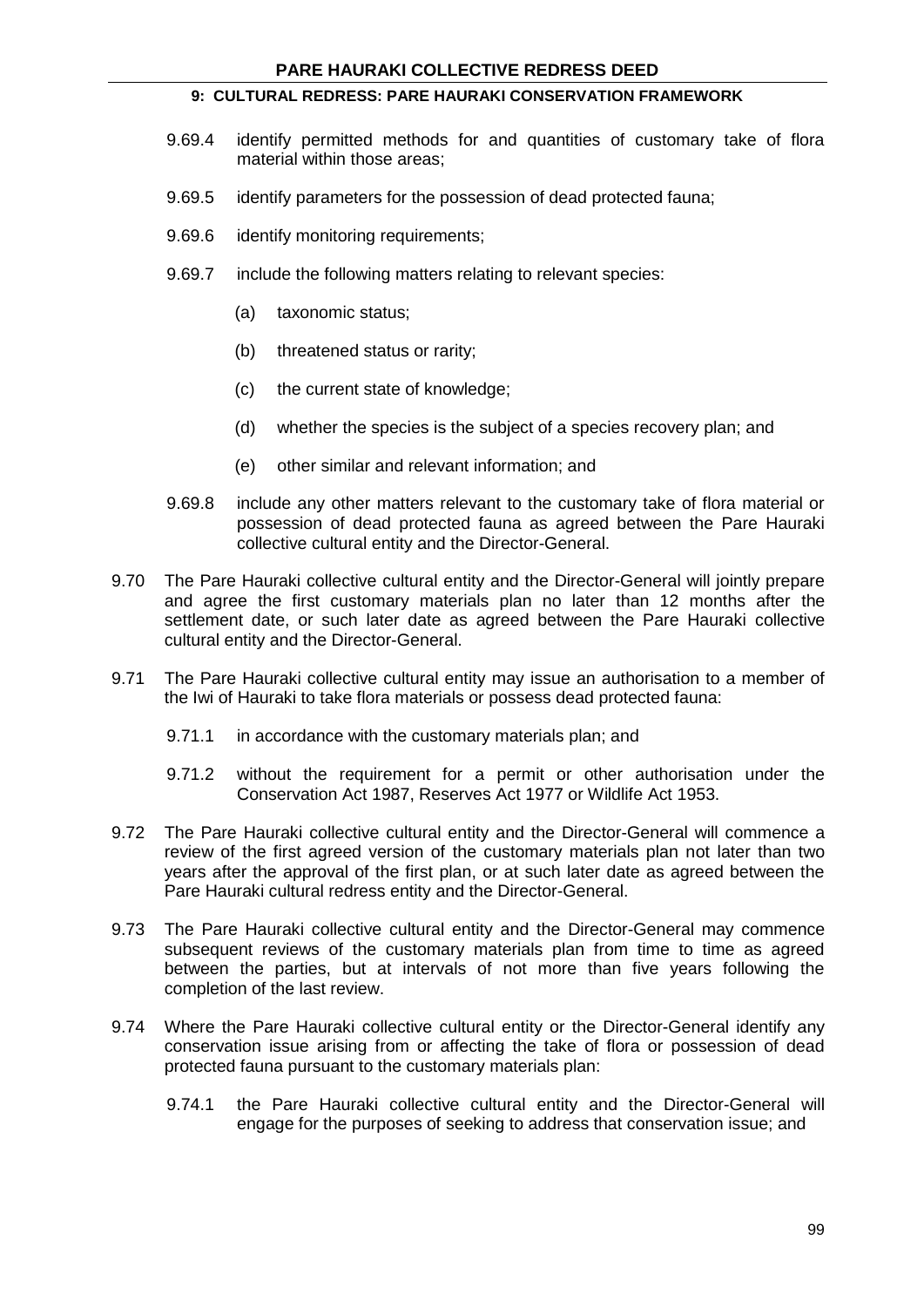- 9.74.2 the Pare Hauraki collective cultural entity and the Director-General will endeavour to develop solutions to address that conservation issue, which may include:
	- (a) the Director-General considering restricting the granting of authorisations to persons not covered by the plan for the taking of flora materials or possession of dead protected fauna;
	- (b) the Pare Hauraki collective cultural entity considering restricting the granting of authorisations for the taking of flora materials or possession of dead protected fauna under the plan; and
	- (c) the Pare Hauraki collective cultural entity and the Director-General agreeing to amend the customary materials plan.
- 9.75 Where the Director-General is not satisfied that any conservation issue has been appropriately addressed following the process set out in clause 9.74.2:
	- 9.75.1 the Director-General may give notice to the Pare Hauraki collective cultural entity that any identified component of the customary materials plan is suspended; and
	- 9.75.2 from the date set out in the notice under clause 9.75.1, clause 9.71.2 will not apply in respect of any component of the customary materials plan that has been suspended.
- 9.76 Where the Director-General takes action under clause 9.75, the Pare Hauraki collective cultural entity and the Director-General will continue to engage and will seek to resolve any conservation issue so that any suspension can be revoked by the Director-General as soon as is practicable.
- 9.77 For the purposes of clauses 9.67 to 9.76:
	- 9.77.1 **conservation protected area** in relation to the customary take of flora material means an area above the line of mean high water springs that is:
		- (a) a conservation area under the Conservation Act 1987;
		- (b) a reserve administered by the Department of Conservation under the Reserves Act 1977; or
		- (c) a wildlife refuge, wildlife sanctuary or wildlife management reserve under the Wildlife Act 1953;
	- 9.77.2 **customary take** means the take and use of flora materials for customary purposes;
	- 9.77.3 **dead protected fauna** means the dead body or any part of the dead body of any animal protected under the conservation legislation, but excludes marine mammals;
	- 9.77.4 **flora material** means parts of plants taken in accordance with the customary materials plan; and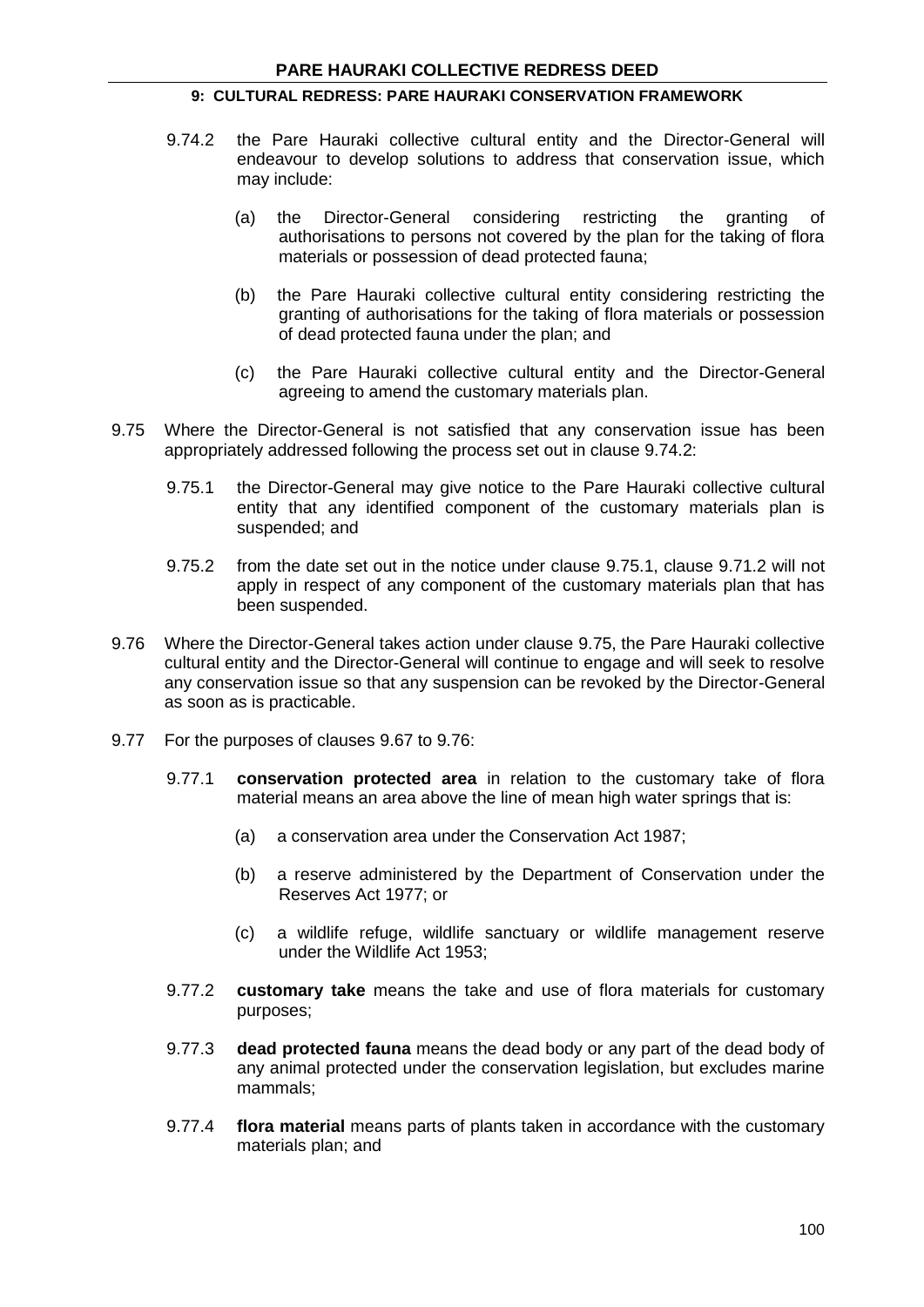9.77.5 **flora** means any member of the plant whānau, and includes any alga, bacterium or fungus, and any plant, or seed or spore from any plant.

### **MARINE MAMMALS**

- 9.78 The Iwi of Hauraki and the Crown acknowledge and agree that:
	- 9.78.1 marine mammals are of significant spiritual, cultural and customary importance to the Iwi of Hauraki;
	- 9.78.2 consistent with that significance, the Iwi of Hauraki are seeking the right to gather, use and possess materials for customary purposes, from dead marine mammals stranded in their rohe, without having to seek a permit or other authorisation under the Marine Mammals Protection Act 1978 or the Marine Mammals Protection Regulations 1992;
	- 9.78.3 the Crown commits to providing for the right sought by the Iwi of Hauraki referred to in clause 9.78.2, but the Crown wishes to do so through policy and legislative review that will provide a nationally consistent approach;
	- 9.78.4 the Crown intends to undertake a national review which considers, but will not necessarily be limited to:
		- (a) the management of marine mammal strandings and the involvement of iwi in strandings; and
		- (b) enabling iwi to gather, use and possess materials for customary purposes, from dead marine mammals without having to seek a permit or other authorisation under the Marine Mammals Protection Act 1978 or the Marine Mammals Protection Regulations 1992; and
	- 9.78.5 if the proposed national review has not commenced within the two years after the settlement date, the Crown must engage with the Pare Hauraki collective cultural entity to discuss and agree how the Crown will provide for the right sought by the Iwi of Hauraki in clause 9.78.2.
- 9.79 Nothing in this deed or the Pare Hauraki collective redress legislation prevents the Pare Hauraki collective cultural entity from initiating proceedings in the Waitangi Tribunal in relation to the process referred to in clause 9.78.

### **WĀHI TAPU FRAMEWORK**

- 9.80 To avoid doubt:
	- 9.80.1 clauses 9.4 to 9.6.1 apply to this section of the Pare Hauraki conservation framework; and
	- 9.80.2 clause 9.6.2 applies to this section of the Pare Hauraki conservation framework to the extent it is not already covered in this section.

#### **Background**

9.81 The parties have agreed to work together to develop a plan or plans for the management of wāhi tapu including, where appropriate, management by the iwi with customary interests.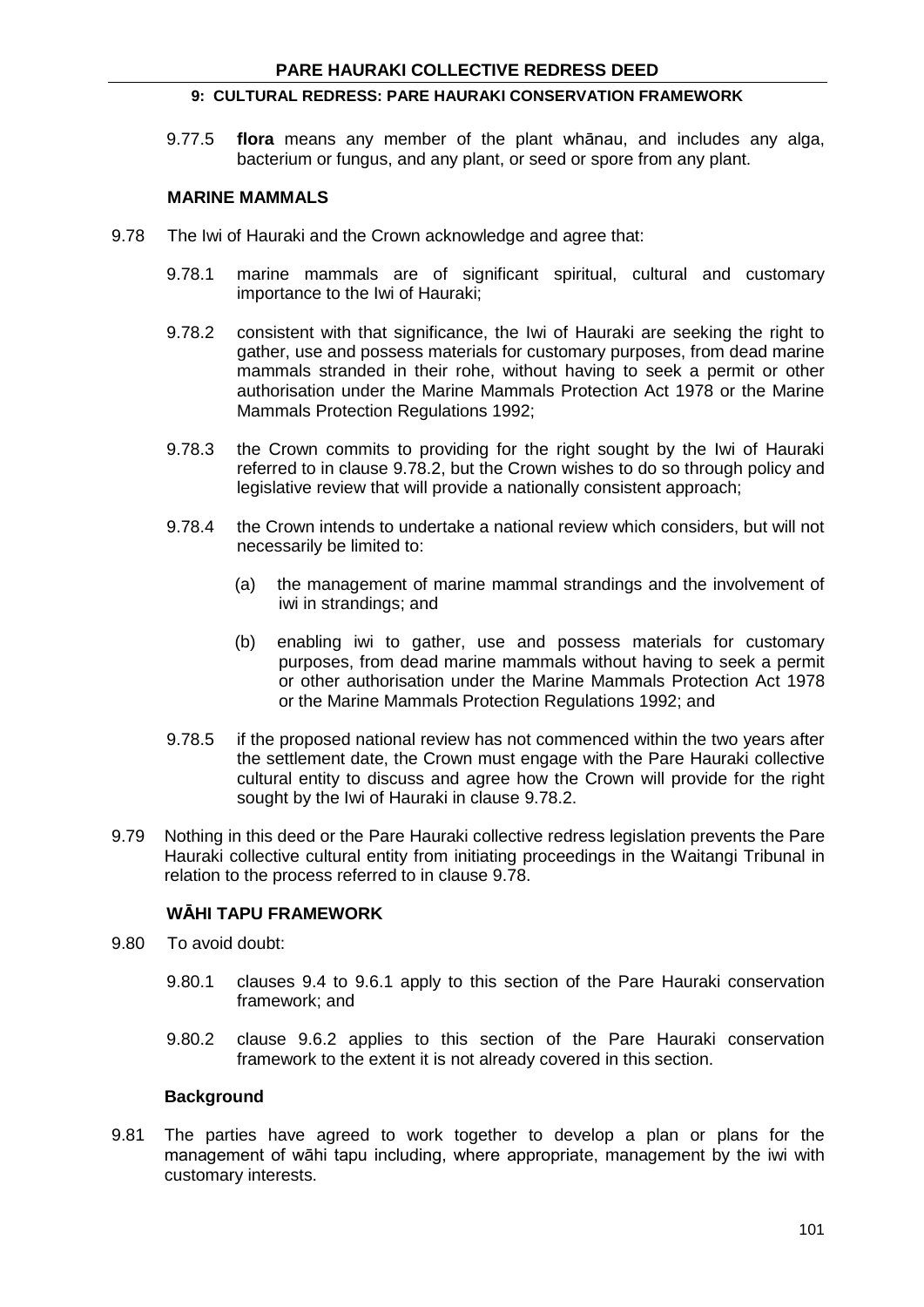- 9.82 The process set out below is intended to provide the basis for that planning approach, and to ensure that any plan is reflected in strategic and annual conservation planning documents.
- 9.83 To avoid doubt, a wāhi tapu management plan over any particular area may be entered into by either:
	- 9.83.1 one or more individual iwi member of the Iwi of Hauraki; or
	- 9.83.2 the Pare Hauraki collective cultural entity; and
	- 9.83.3 in clauses 9.84 to 9.92, **Iwi of Hauraki** will have the meaning set out in clause 9.83.1 or 9.83.2 as the case may be.

#### **Wāhi tapu framework**

- 9.84 The Iwi of Hauraki may provide to the Director-General a description of the wāhi tapu on conservation land in the Conservation Framework Area, which may include, but is not limited to, a description of:
	- 9.84.1 the general area;
	- 9.84.2 the location of the wāhi tapu;
	- 9.84.3 the nature of the wāhi tapu; and
	- 9.84.4 the associated iwi and hapū kaitiaki.
- 9.85 The Iwi of Hauraki may give notice to the Director-General that a wāhi tapu management plan is to be entered into between those parties in relation to wāhi tapu identified under clause 9.84.
- 9.86 If the Iwi of Hauraki give notice under clause 9.85, the Iwi of Hauraki and the Director-General will discuss and agree a wāhi tapu management plan in relation to that wāhi tapu.
- 9.87 The wāhi tapu management plan agreed between the Iwi of Hauraki and the Director-General may:
	- 9.87.1 include such details relating to wāhi tapu on conservation land as the parties consider appropriate; and
	- 9.87.2 provide for the persons identified by the Iwi of Hauraki to undertake management activities on conservation land in relation to specified wāhi tapu.
- 9.88 Where in accordance with clause 9.86 a wāhi tapu management plan includes an agreement for persons authorised by the Iwi of Hauraki to undertake management activities:
	- 9.88.1 the plan must specify the scope and duration of the work that may be undertaken; and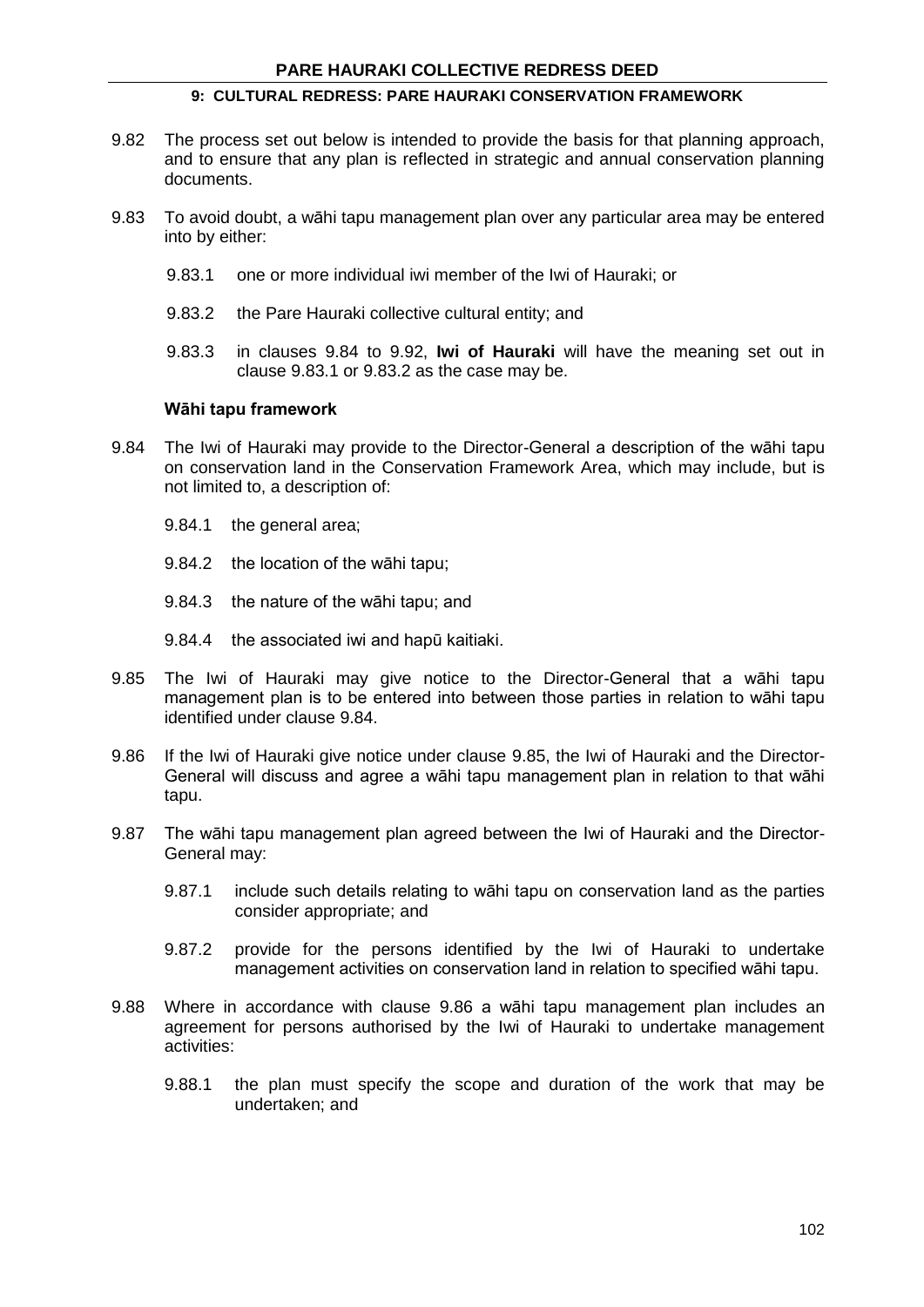- 9.88.2 the plan will constitute lawful authority for the work specified in clause 9.88.1 to be undertaken, as if an agreement had been entered into with the Director-General under section 53 of the Conservation Act 1987.
- 9.89 A wāhi tapu management plan will be:
	- 9.89.1 prepared in a manner agreed between Iwi and the Director-General and without undue formality;
	- 9.89.2 reviewed at intervals to be agreed between those parties; and
	- 9.89.3 made publicly available if the parties consider that appropriate.
- 9.90 The Conservation Management Strategy/Plan will:
	- 9.90.1 refer to the wāhi tapu framework;
	- 9.90.2 reflect the relationship between Iwi and wāhi tapu;
	- 9.90.3 reflect the importance of the protection of wāhi tapu; and
	- 9.90.4 acknowledge the role of the wāhi tapu management plan.
- 9.91 The discussion between the Iwi of Hauraki and the Director-General in relation to annual planning referred to in the relationship agreement will include a discussion of:
	- 9.91.1 management activities in relation to wāhi tapu; and
	- 9.91.2 any relevant wāhi tapu management plan.
- 9.92 Where the Iwi of Hauraki provide any information relating to wāhi tapu to the Director-General in confidence, the Director-General will respect that obligation of confidence to the extent that he or she is able to do under the relevant statutory frameworks.

### **CONSERVATION BOARDS**

- 9.93 To avoid doubt:
	- 9.93.1 clauses 9.4 to 9.6.1 apply to this section of the Pare Hauraki conservation framework; and
	- 9.93.2 clause 9.6.2 applies to this section of the Pare Hauraki conservation framework to the extent it is not already covered in this section.
- 9.94 The Minister of Conservation must, on the nomination of the Pare Hauraki collective cultural entity, appoint one member to a Conservation Board covering all or a significant proportion of the Conservation Framework Area.
- 9.95 Where there is more than one Conservation Board covering a significant proportion of the Conservation Framework Area, the Minister of Conservation must:
	- 9.95.1 appoint one member, on the nomination of the Pare Hauraki collective cultural entity, to the Board covering the most significant proportion the Conservation Framework Area; and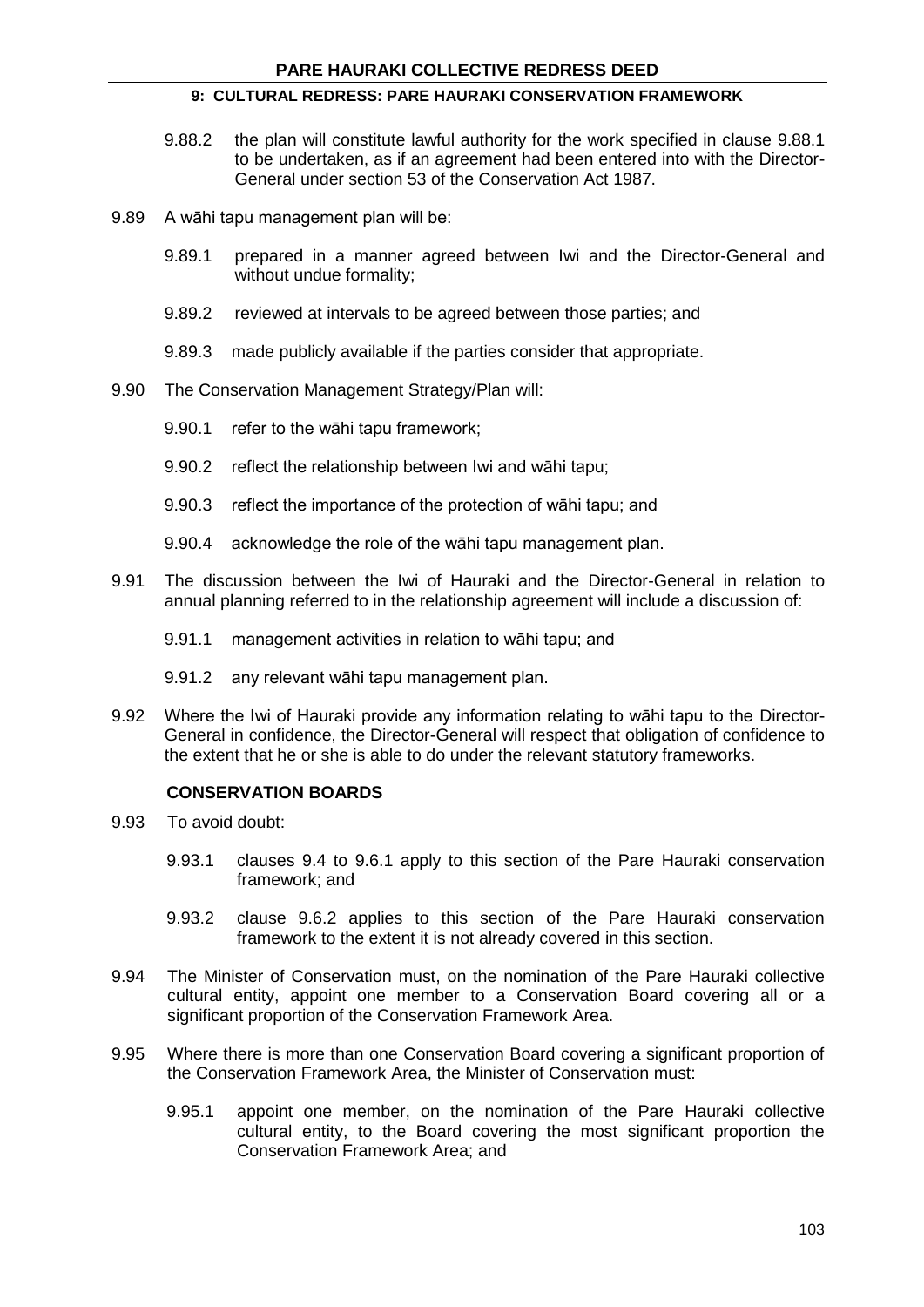- 9.95.2 consider the appointment, on the nomination of the Pare Hauraki collective cultural entity, of one member to any other such Board.
- 9.96 In relation to the appointments referred to in clauses 9.94 and 9.95, the Minister of Conservation:
	- 9.96.1 must only appoint a nominee of the Pare Hauraki collective cultural entity; but
	- 9.96.2 may discuss a particular nomination with the Pare Hauraki collective cultural entity and, if necessary, seek a replacement nomination.
- 9.97 Clause 9.98 applies where any Conservation Board covers the Conservation Framework Area.
- 9.98 A Conservation Board to which clause 9.97 applies must acknowledge and provide for Pare Hauraki values and interests when exercising any function in the Conservation Framework Area under section 6M of the Conservation Act 1987, including to enable the exercise by Pare Hauraki of kaitiakitanga over public conservation lands and waters.

#### **CAPABILITY BUILDING**

- 9.99 To avoid doubt:
	- 9.99.1 clauses 9.4 to 9.6.1 apply to this section of the Pare Hauraki conservation framework; and
	- 9.99.2 clause 9.6.2 applies to this section of the Pare Hauraki conservation framework to the extent it is not already covered in this section.
- 9.100 The Director-General recognises the important role that the Iwi of Hauraki have in protecting the natural, historic, and cultural heritage in the Conservation Framework Area.
- 9.101 The Director-General recognises the Iwi of Hauraki as kaitiaki of their rohe. In order to assist this, the Iwi of Hauraki and the Department will work together to:
	- 9.101.1 share skills and knowledge;
	- 9.101.2 provide volunteer opportunities, training, and on-the-ground support for the Iwi of Hauraki;
	- 9.101.3 develop conservation initiatives with schools and young people; and
	- 9.101.4 develop new initiatives, with other agencies, to promote skill development and employment opportunities for the Iwi of Hauraki in natural resource management.

#### **PARE HAURAKI AND DEPARTMENT OF CONSERVATION RELATIONSHIP AGREEMENT**

9.102 The Crown, through the Department of Conservation, and the Iwi of Hauraki acknowledge and agree that –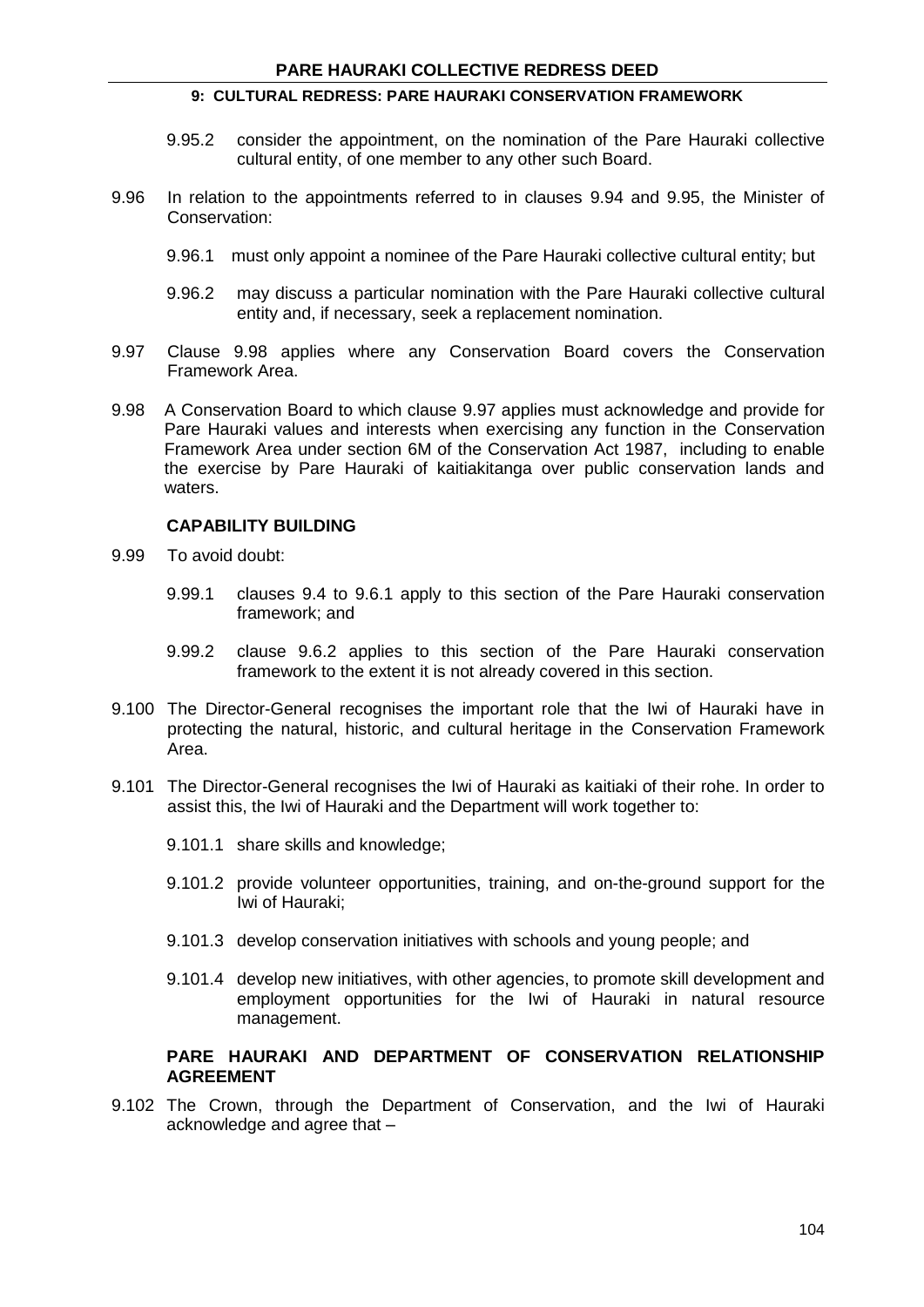- 9.102.1 effective relationships between the Iwi of Hauraki and the Department of Conservation are essential to support the other mechanisms in the deed; and
- 9.102.2 those relationships will evolve over time.
- 9.103 The Crown, through the Department of Conservation, and the Iwi of Hauraki acknowledge their shared commitment to building a strong, lasting and meaningful partnership with one another through the Pare Hauraki and Department of Conservation Relationship Agreement (set out at the end of this part) which the Crown and the Pare Hauraki collective cultural entity are to be treated as having entered into.
- 9.104 The Pare Hauraki and Department of Conservation Relationship Agreement may be reviewed and amended by agreement of the Minister of Conservation and the Iwi of Hauraki.

#### **PARE HAURAKI COLLECTIVE REDRESS LEGISLATION**

9.105 The Pare Hauraki collective redress legislation will, on the terms provided by subpart 5 of part 2 of the draft collective bill, give effect to this part 9.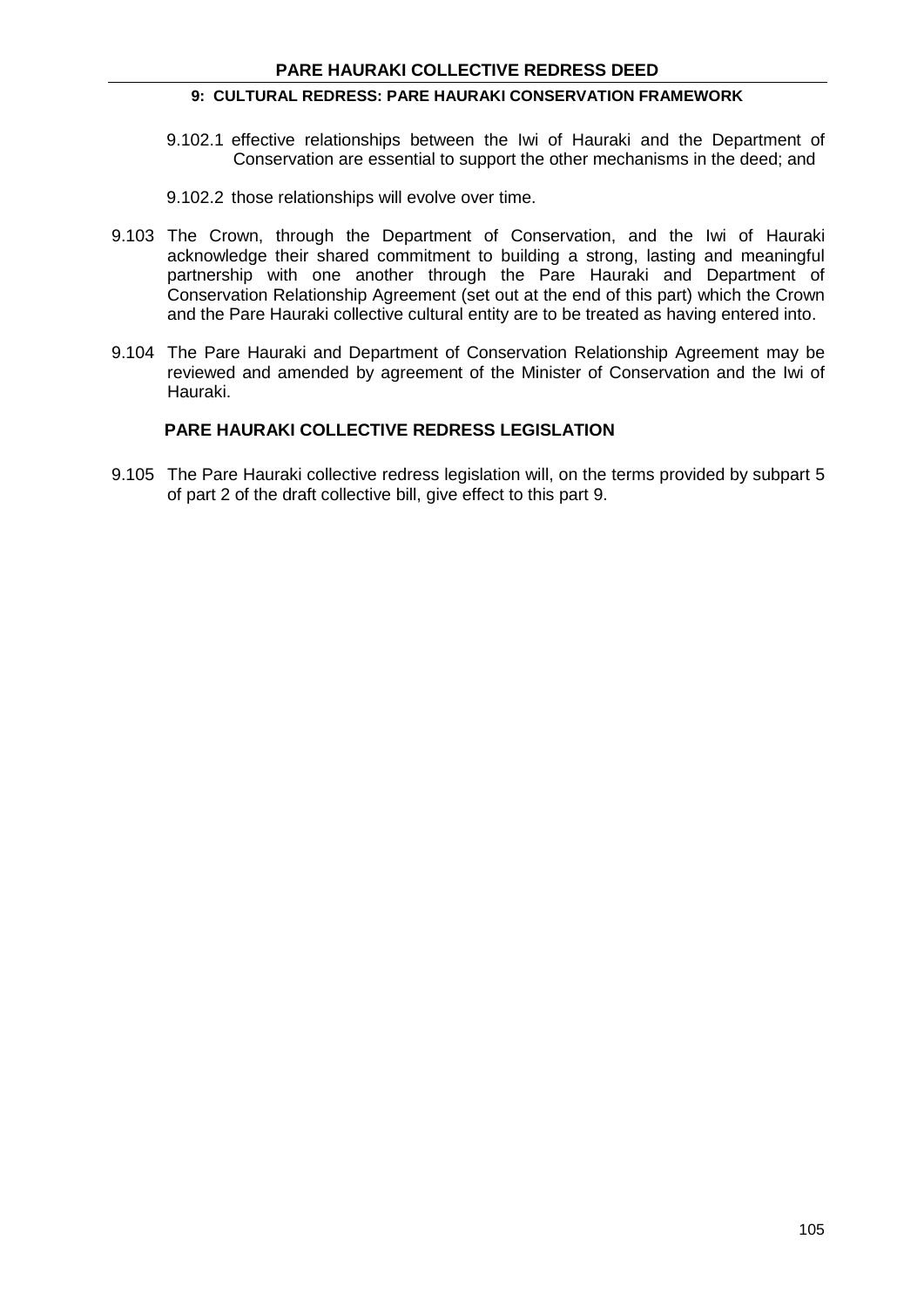## **PARE HAURAKI AND DEPARTMENT OF CONSERVATION**

## **RELATIONSHIP AGREEMENT**

This agreement marks an important milestone in the relationship between Te Papa Atawhai and the Iwi of Hauraki, and signifies the shared commitment to build a strong, lasting and meaningful partnership.

#### **OUR VISION**

An enduring partnership between the Iwi of Hauraki and Te Papa Atawhai that is founded on Te Tiriti o Waitangi / the Treaty of Waitangi, and aimed at enhancing the condition of the natural, historic, and cultural heritage of Hauraki.

#### **CONTEXT**

The Iwi of Hauraki and the Crown have entered into a collective redress deed to settle historical claims under Te Tiriti o Waitangi / the Treaty of Waitangi. The collective redress deed contains various mechanisms that will assist the ongoing partnership between the parties. It represents the first phase of an enduring relationship between the parties.

The conservation section in the collective redress deed establishes a framework for the cogovernance, and related co-management, of natural resources and historical and cultural heritage. The co-governance provisions reflect the aspirations of the Iwi of Hauraki to have a meaningful role in influencing policies, not just as another group in the community, but in a way that is consistent with their mana whenua status and their partnership relationship with the Crown under Te Tiriti o Waitangi / the Treaty of Waitangi. The co-management provisions give effect to Iwi of Hauraki aspirations to share in managing natural resources and historical and cultural heritage in a way that supports kaitiakitanga and mana motuhake.

#### **THE RELATIONSHIP**

Te Papa Atawhai and the Iwi of Hauraki recognise that an enduring partnership is fundamental to achieving enhanced conservation of natural resources and historical and cultural heritage. It is also fundamental for the successful implementation of the collective redress deed between the Crown and the Iwi of Hauraki.

The Iwi of Hauraki and Te Papa Atawhai agree that the following principles will guide how they will work together with trust, respect and dignity in the governance and management of the region's natural, historic and cultural resources:

- It will be a dynamic and evolving relationship, with the aspiration that it will become deeper and richer over time;
- Building an enduring relationship requires time, as well as financial and human resources, and there will be an ongoing commitment to learn more about the interests, world views and values of the other;
- Planned approaches to communication will be adopted to minimise the risks of misunderstanding, with the key components of early engagement, consultation before decisions are made, and active listening;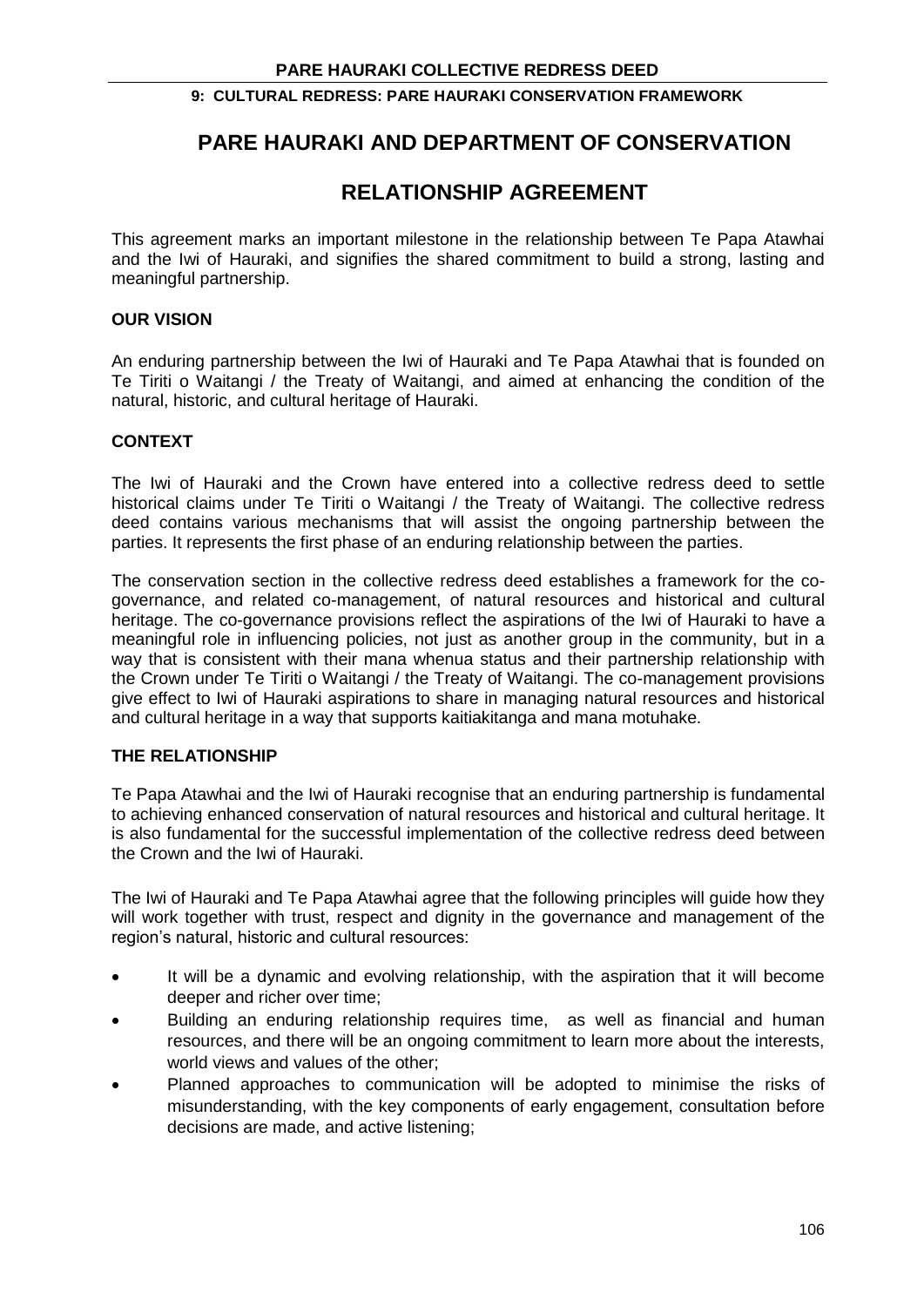- Decision-making processes are seen as opportunities to solve problems; and both partners will remain open to persuasion rather than committing to a particular position; and
- Decision-making processes respect and value different world views including indigenous, scientific and practical.

#### **ENGAGEMENT PROTOCOLS AND STRATEGIC OBJECTIVES**

As soon as is practicable after the signing of this Relationship Agreement the parties will meet to agree long-term strategic objectives for the partnership.

Included in the strategic objectives will be consideration of how the Iwi of Hauraki and Te Papa Atawhai can co-operate and achieve shared conservation outcomes including in the areas of:

- marine conservation (including strandings of marine mammals);
- freshwater fisheries;
- management of taonga species and pest control;
- conservation advocacy; and
- provision of visitor information.

The Iwi of Hauraki and Te Papa Atawhai will meet, at senior levels, at least quarterly to discuss the implementation of the collective redress deed and Relationship Agreement, and the achievement of the long-term strategic objectives.

Te Papa Atawhai's annual business planning process determines its work priorities and commitments for the upcoming year. Te Papa Atawhai and the Iwi of Hauraki will meet at an early stage of this process each year to discuss how the collective redress deed, Relationship Agreement, wāhi tapu management plans and associated management activities and strategic objectives will be reflected in the annual programme, and to identify potential projects to be undertaken together.

#### **REVIEW**

This Relationship Agreement can be reviewed and amended by the mutual agreement of the Minister of Conservation and the Iwi of Hauraki.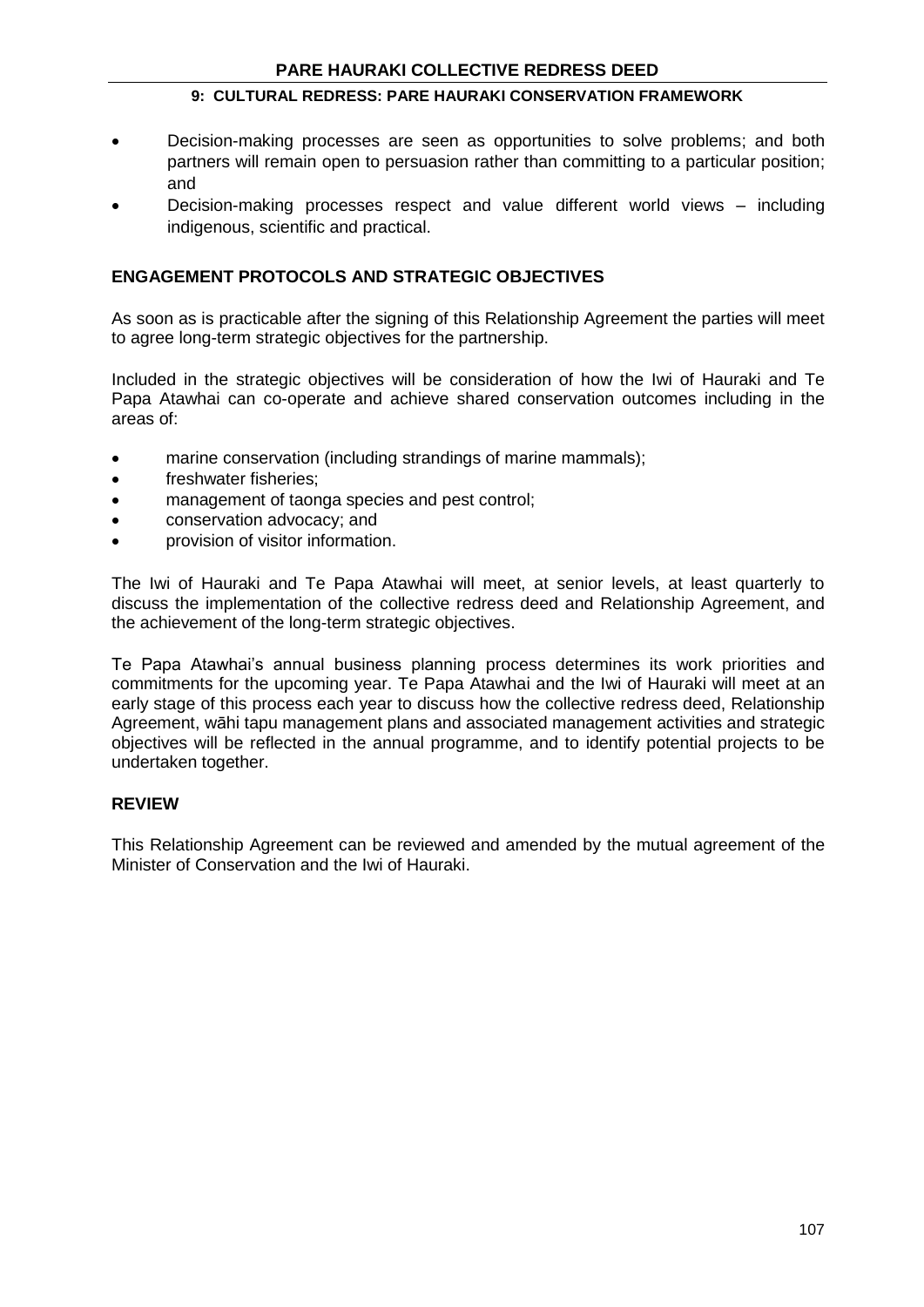## **10 CULTURAL REDRESS: KAIMAI-MAMAKU RANGE STATUTORY ACKNOWLEDGEMENT**

- 10.1 The Pare Hauraki collective redress legislation will, on the terms provided by sections 48 to 59 of the draft collective bill, -
	- 10.1.1 provide the Crown's acknowledgement of the statements by the Iwi of Hauraki of their particular spiritual, cultural, historical, and traditional association with the Kaimai Mamaku Range (as shown on deed plan OTS-100-304);
	- 10.1.2 require relevant consent authorities, the Environment Court and Heritage New Zealand Pouhere Taonga to have regard to the statutory acknowledgement; and
	- 10.1.3 require relevant consent authorities to forward to the Pare Hauraki collective cultural entity:
		- (a) summaries of resource consent applications within, adjacent to or directly affecting the statutory area; and
		- (b) a copy of a notice of a resource consent application served on the consent authority under section 145(10) of the Resource Management Act 1991; and
	- 10.1.4 enable the Pare Hauraki collective cultural entity, each governance entity and any member of an Iwi of Hauraki, to cite the statutory acknowledgement as evidence of the association of Pare Hauraki with the statutory area.
- 10.2 The statement of association is in part 1 of the documents schedule.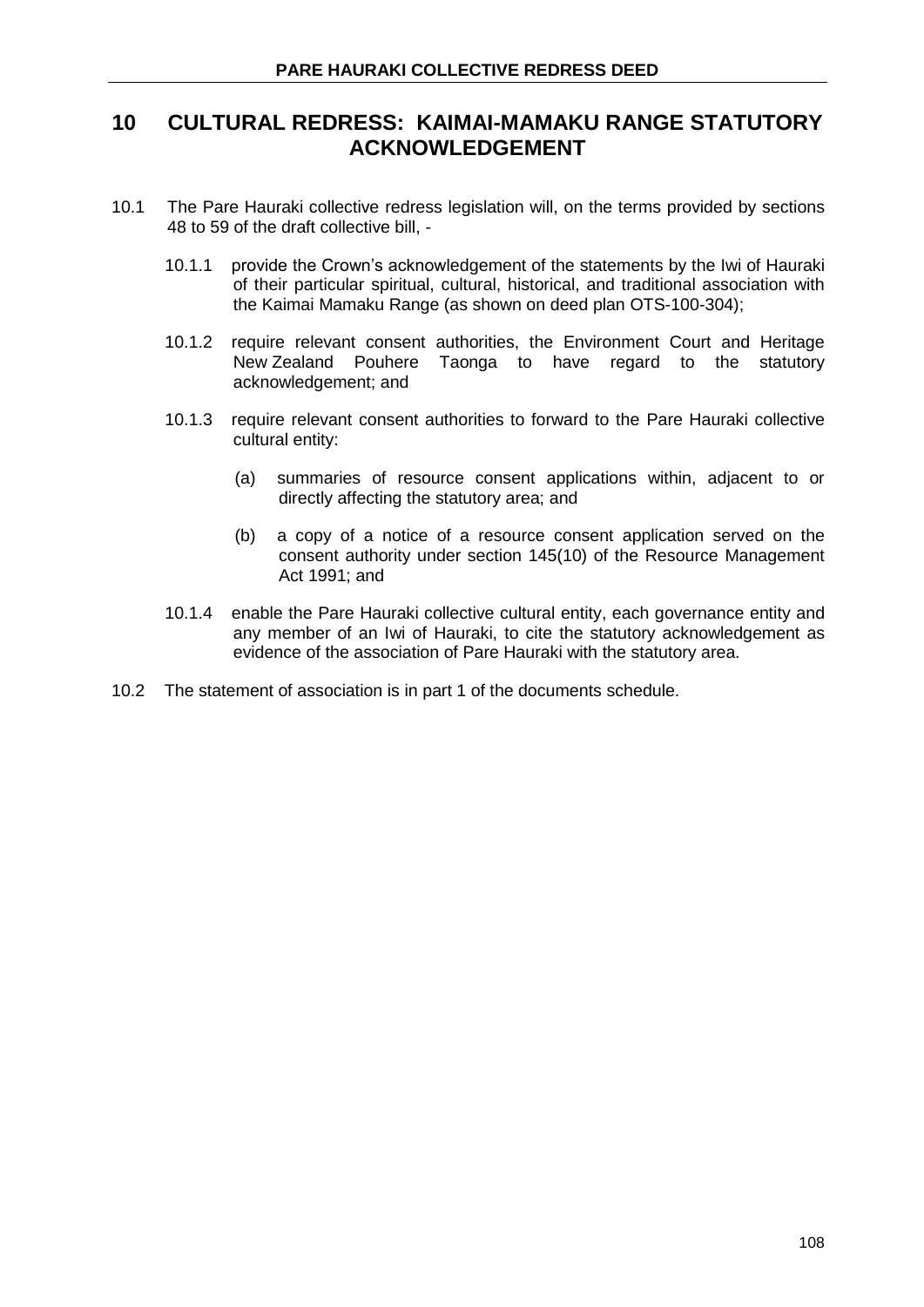# **11 CULTURAL REDRESS: TE REO REVITALISATION**

- 11.1 The Crown, through all its relevant agencies, including Te Puni Kōkiri and the Ministry of Education, will support the Iwi of Hauraki in their efforts to revitalise their Te Reo through the development and implementation of a Pare Hauraki strategy for Te Reo revitalisation. The Crown support will include:
	- 11.1.1 advice to the Iwi of Hauraki as they scope, develop, implement and monitor their Te Reo revitalisation strategy;
	- 11.1.2 access to quantitative and qualitative research about the health of the Māori language generally, and among the Iwi of Hauraki in particular, and support to interpret and apply this research;
	- 11.1.3 the ability to participate in consultation and other policy development processes undertaken by the Crown to develop Māori language policies, programmes and services;
	- 11.1.4 the ability to apply for contestable funds for Māori language revitalisation administered by government agencies;
	- 11.1.5 brokerage for the Iwi of Hauraki to engage with language planners and experts from other iwi and Māori language organisations to:
		- (a) discuss iwi language planning and revitalisations generally; and
		- (b) access advice about specific funding proposals and applications to government agencies and third-party funders;
	- 11.1.6 a meeting between the Minister for Māori Development, the Minister of Education and the Pare Hauraki collective cultural entity in order to discuss the development of their Hauraki Te Reo revitalisation strategy, and its interrelationship with relevant Crown agencies, and a further meeting to discuss the strategy's implementation, and its inter-relationship with relevant Crown agencies, once the strategy has been developed;
	- 11.1.7 a payment of \$3 million to be made to the Pare Hauraki collective cultural entity within 5 business days of the later of –
		- (a) the date of this deed; and
		- (b) the date on which the Crown receives notice that the Pare Hauraki collective cultural entity has been established.
- 11.2 For the avoidance of doubt, it is agreed that:
	- 11.2.1 the Crown may engage with iwi and Māori language stakeholders about the scoping, development, investment in, implementation and monitoring of Māori language policies, programmes and services other than the Pare Hauraki strategy;
	- 11.2.2 any application to Crown and its agencies by the Iwi of Hauraki will stand on its own merits;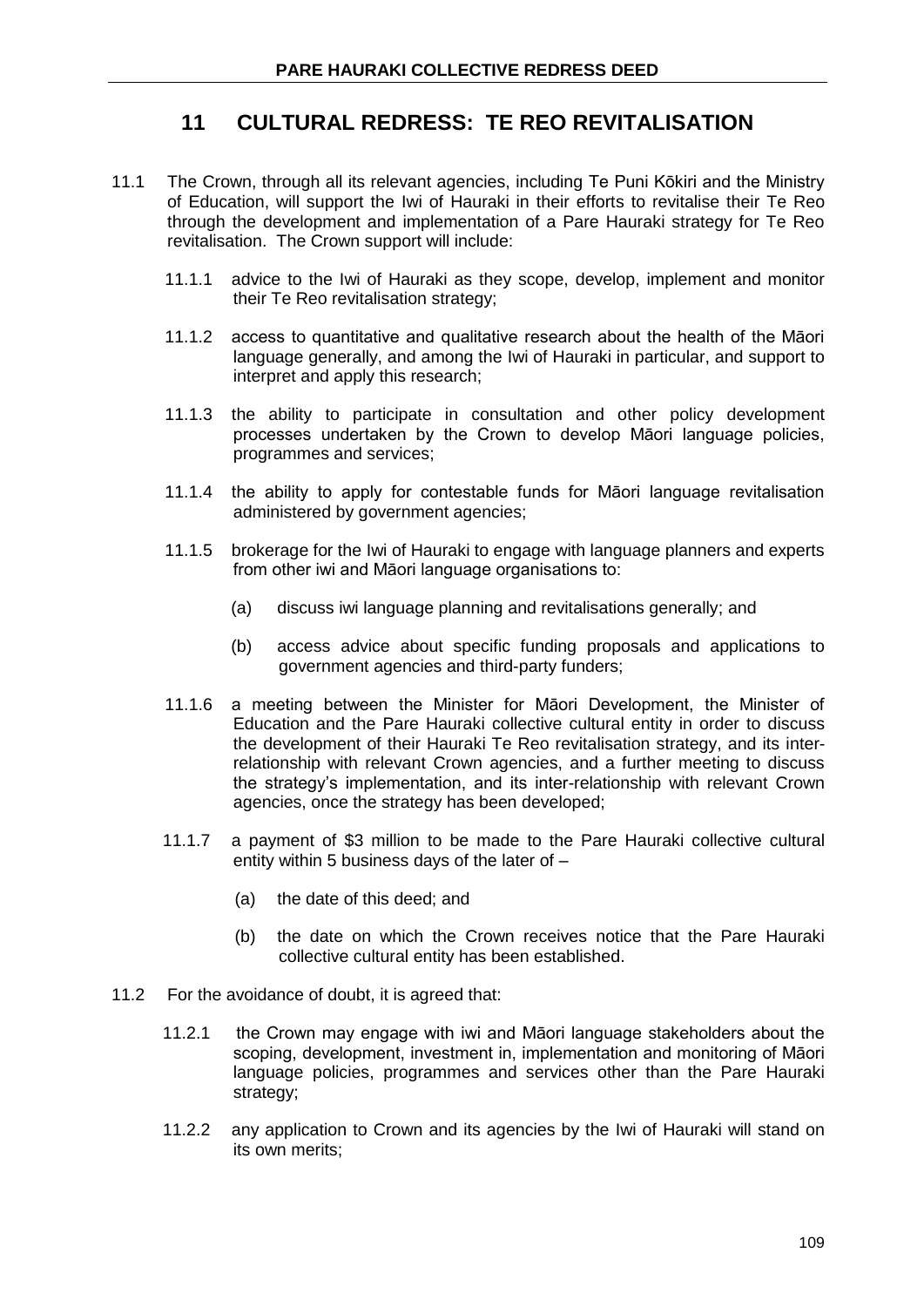## **11: CULTURAL REDRESS: TE REO REVITALISATION**

- 11.2.3 the provision of any and all mainstream funding and programmes will continue to be available to the Iwi of Hauraki;
- 11.2.4 the Iwi of Hauraki may continue to seek other forms of funding or support from the Crown or third party organisations;
- 11.2.5 the Te Reo revitalisation payment of \$3 million will not be used as a basis by any agency to refuse, discount or delay any future funding to the Iwi of Hauraki; and
- 11.2.6 the Iwi of Hauraki are not precluded from developing and seeking support, including funding, for iwi-specific Te Reo strategies.
- 11.3 The parties record that the Department of Internal Affairs and the Pare Hauraki collective cultural entity will enter into a Letter of Commitment relating to the care and management, access and use, and development and revitalisation of the Iwi of Hauraki Taonga, including Te Reo.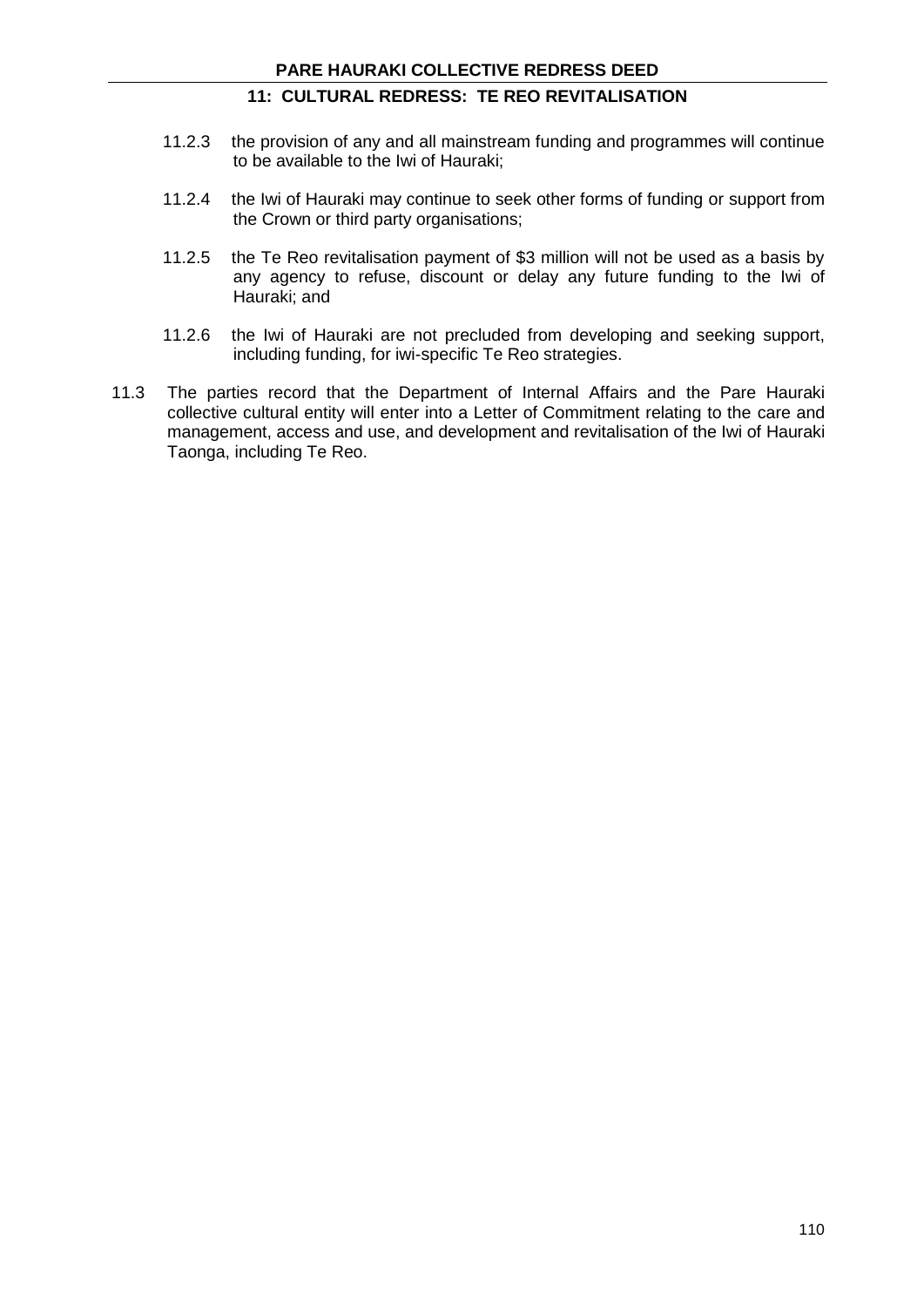## **12 CULTURAL REDRESS: MINISTRY FOR PRIMARY INDUSTRIES FISHERIES AND RECOGNITION REDRESS**

#### **ADVISORY COMMITTEE**

- 12.1 By or on the settlement date, the Minister who from time to time is responsible for Fisheries must appoint the Pare Hauraki collective cultural entity as an advisory committee under section 21 of the Ministry of Agriculture and Fisheries (Restructuring) Act 1995.
- 12.2 The advisory committee may propose written advice to the Minister who from time to time is responsible for Fisheries covering any matter relating to the sustainable utilisation of fisheries resources managed under the Fisheries Act 1996 in any place within the area shown on the map in part 5 of the attachments.

#### **FISHERIES RIGHT OF FIRST REFUSAL OVER QUOTA**

12.3 The Crown agrees to grant to the Pare Hauraki collective cultural entity a right of first refusal to purchase certain quota as set out in the Fisheries RFR deed over quota.

### **DELIVERY BY THE CROWN OF A FISHERIES RFR DEED OVER QUOTA**

- 12.4 The Crown must, by or on the settlement date, provide the Pare Hauraki collective cultural entity with two copies of a deed (the **Fisheries RFR deed over quota**) on the terms and conditions set out in part 4 of the documents schedule and signed by the Crown.
- 12.5 The Pare Hauraki collective cultural entity must sign both copies of the Fisheries RFR deed over quota and return one signed copy to the Crown by no later than 10 business days after the settlement date.
- 12.6 The Fisheries RFR deed over quota will:
	- 12.6.1 relate to the Fisheries RFR area;
	- 12.6.2 be in force for a period of 178 years from the settlement date; and
	- 12.6.3 have effect from the settlement date as if it had been validly signed by the Crown and the Pare Hauraki collective cultural entity on that date.
- 12.7 The Crown and the Pare Hauraki collective cultural entity agree and acknowledge that nothing in this deed, or the Fisheries RFR deed over quota, requires the Crown to:
	- 12.7.1 purchase any provisional catch history, or other catch rights, under section 37 of the Fisheries Act 1996;
	- 12.7.2 introduce any applicable species (being the species referred to in Schedule 1 of the Fisheries RFR deed over quota) into the quota management system (as defined in the Fisheries RFR deed over quota);
	- 12.7.3 offer for sale any applicable quota held by the Crown except in accordance with the terms of the Fisheries RFR deed over quota; or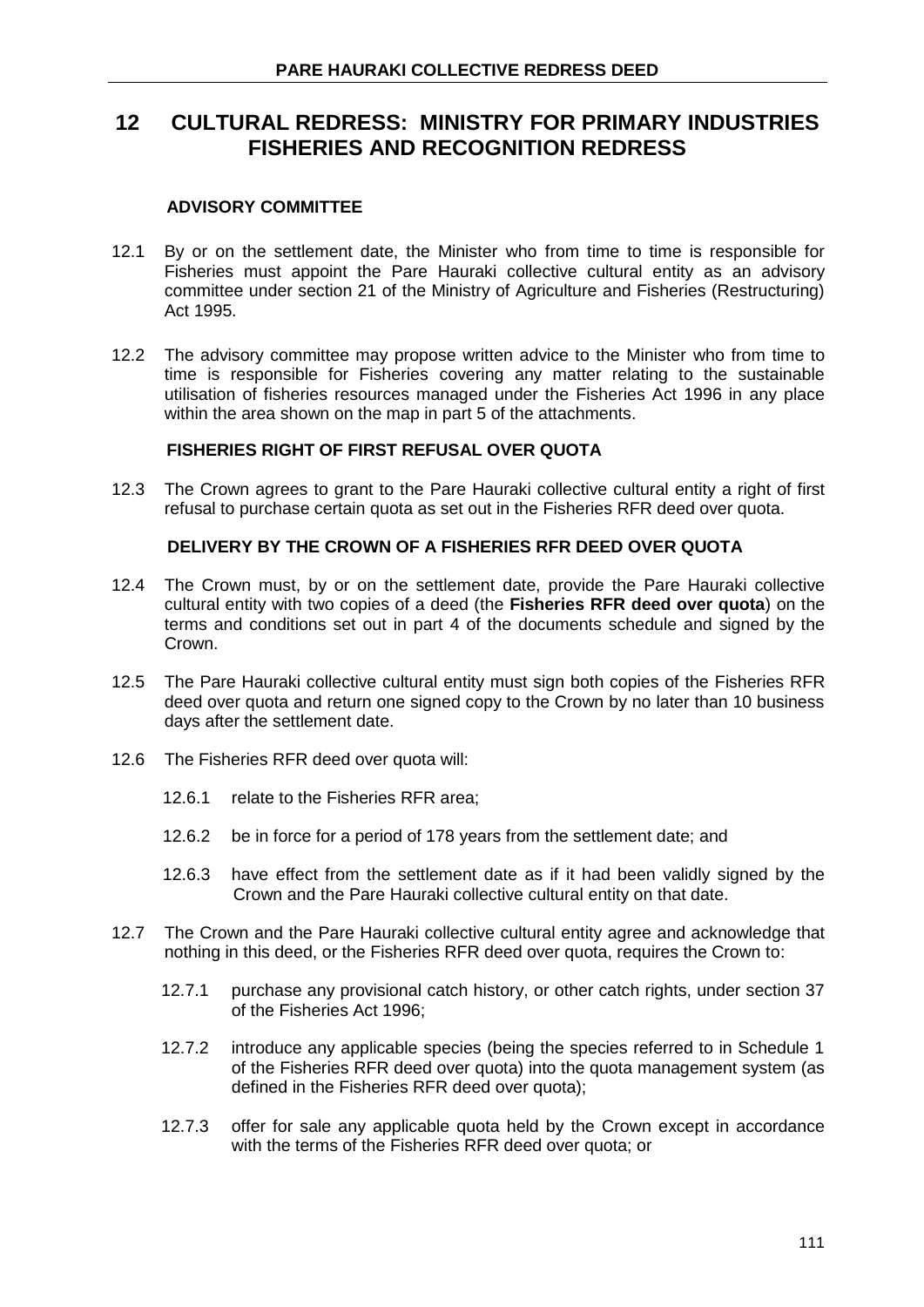#### **12: CULTURAL REDRESS: MINISTRY FOR PRIMARY INDUSTRIES FISHERIES AND RECOGNITION REDRESS**

12.7.4 the inclusion of any applicable species (being the species referred to in Schedule 1 of the Fisheries RFR deed over quota) in the quota management system may not result in any, or any significant, holdings by the Crown of applicable quota.

#### **WITHDRAWAL FROM JOINT MANDATED IWI ORGANISATION**

- 12.8 The Pare Hauraki collective redress legislation will, on the terms provided by section 16 of the draft collective bill, provide that despite section 20(5) of the Maori Fisheries Act 2004, an iwi of Hauraki may withdraw from its joint mandated iwi organisation, provided that the withdrawing group commences their process of withdrawal:
	- 12.8.1 in accordance with the process provided for in section 20(2)(a) of the Maori Fisheries Act 2004; and
	- 12.8.2 no later than one year after the settlement date.
- 12.9 For the purposes of clause 12.8, **iwi of Hauraki** has the meaning given to it in the definition of "iwi" in section 5 of the Maori Fisheries Act 2004.

#### **MINISTRY FOR PRIMARY INDUSTRIES TO HAVE PARTICULAR REGARD TO THE STATEMENT OF PARE HAURAKI WORLD VIEW WHEN EXERCISING FUNCTIONS UNDER CERTAIN ACTS**

12.10 The individual protocols between each Iwi of Hauraki and the Ministry for Primary Industries will require the Ministry to have particular regard to the Statement of Pare Hauraki World View when exercising functions under the Fisheries Act 1996, the Forests Act 1949 and the Biosecurity Act 1993.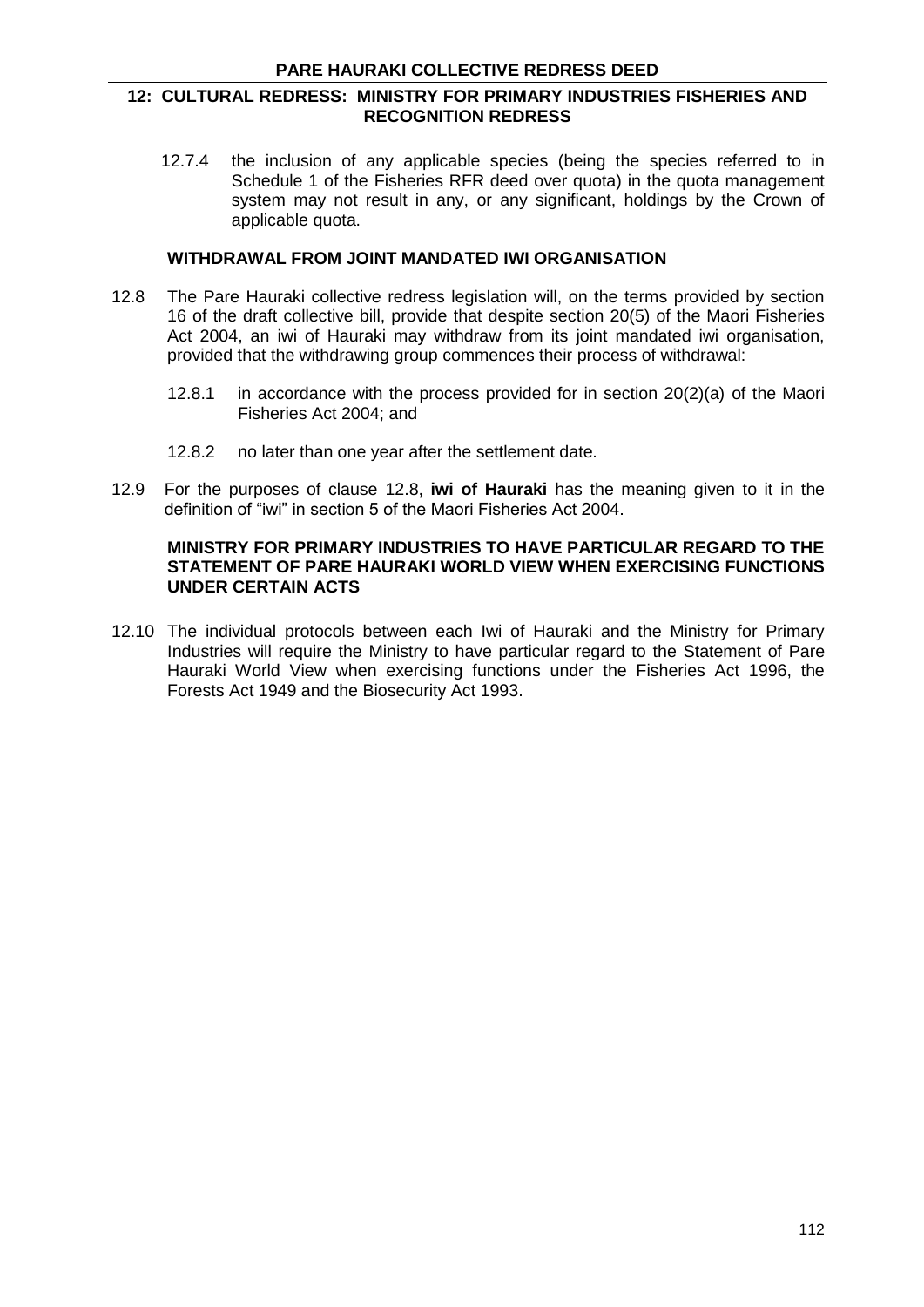# **13 CULTURAL REDRESS: OFFICIAL GEOGRAPHIC NAMES**

13.1 The Pare Hauraki collective redress legislation will, from the settlement date, provide for each of the names listed in the third column to be the official geographic name for the features set out in columns 4 and 5.

| <b>No</b>     | Existing name <sup>3</sup>              | <b>Official</b><br>geographic name     | <b>Location (NZ</b><br>Topo 50 map<br>and grid<br>references) | Geographic<br>feature<br>type |
|---------------|-----------------------------------------|----------------------------------------|---------------------------------------------------------------|-------------------------------|
| 1.            | <b>Bean Rocks</b>                       | Bean Rocks /<br>Kapetaua               | BA32 633 220                                                  | <b>Rocks</b>                  |
| $\frac{2}{3}$ | <b>Black Hill</b>                       | Motukehu Hill                          | BC36 536 571                                                  | Hill                          |
|               | <b>Browns Island</b><br>(Motukorea)     | Browns Island /<br>Motukōrea           | BA32 690 223                                                  | Island                        |
| 4.            | Calf Island                             | Tūhuaiti / Calf<br>Island              | BA34 143 235                                                  | Island                        |
| 5.            | Cape Colville                           | Cape Colville / Te<br>Wharekaiatua     | AZ34 101 614                                                  | Headland                      |
| 6.            | Carina Rock                             | Orua te Rerei /<br>Carina Rock         | BA35 380 112                                                  | <b>Rock</b>                   |
| 7.            | Cow Island                              | Tūhuanui / Cow<br>Island               | BA34 143 240                                                  | Island                        |
| 8.            | <b>Cuvier Island</b><br>(Repanga)       | Cuvier Island /<br>Repanga             | AZ35 484 640                                                  | Island                        |
| 9.            | <b>Great Barrier</b><br>Island (Aotea)  | Aotea / Great<br><b>Barrier Island</b> | AY34 176 934                                                  | Island                        |
| 10.           | <b>Great Mercury</b><br>Island (Ahuahu) | Ahuahu / Great<br>Mercury Island       | BA35 507 436                                                  | Island                        |
| 11.           | Hapuakohe                               | Te Hapū-a-Kohe                         | BC34 103 499                                                  | Hill                          |
| 12.           | Hapuakohe Range                         | Te Hapū-a-Kohe<br>Range                | BC34 164 488<br>to BC34 075<br>691                            | Range                         |
| 13.           | Hikuai Stream                           | Hikuwai Stream                         | BB35 415 966<br>to<br>BB35 489 941                            | <b>Stream</b>                 |
| 14.           | <b>Horuhoru Rock</b><br>(Gannet Rock)   | Horuhoru Rock                          | BA33 938 336                                                  | <b>Rock</b>                   |
| 15.           | <b>Hot Water Beach</b>                  | Te Puia / Hot<br><b>Water Beach</b>    | BA35 511 155<br>to<br>BA35 516 139                            | Beach                         |
| 16.           | Kapowai River<br>(recorded)             | Kapowai River                          | BB35 420 986<br>to<br>BA35 404 115                            | River                         |
| 17.           | Kauaeranga River                        | Waiwhakaurunga<br>River                | BB35 408 981<br>to BB34 260<br>855                            | River                         |

<sup>&</sup>lt;sup>3</sup> Official name or no existing official name.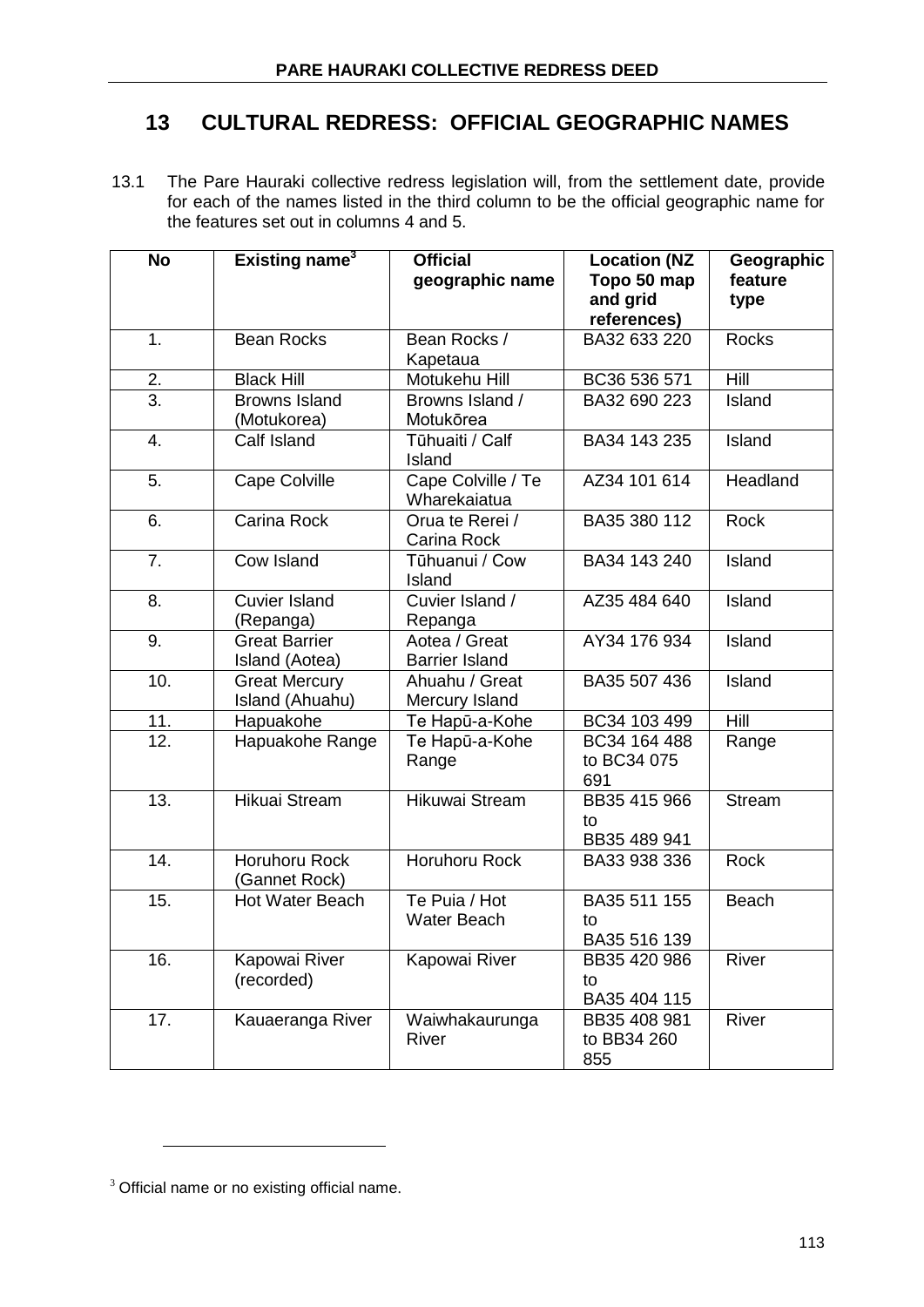## **13: CULTURAL REDRESS: OFFICIAL GEOGRAPHIC NAMES**

| 18. | Kirita Bay            | Kiritā Bay         | BA34 155 171<br>to | Bay           |
|-----|-----------------------|--------------------|--------------------|---------------|
|     |                       |                    | BA34 156 167       |               |
| 19. | Kirita Stream         | Kiritā Stream      | BA34 188 162       | <b>Stream</b> |
|     |                       |                    | to                 |               |
|     |                       |                    | BA34 159 168       |               |
| 20. | Motukahaua Island     | Motukahaua Island  | BA34 122 407       | Island        |
|     | (Happy Jack           |                    |                    |               |
|     | Island)               |                    |                    |               |
| 21. | Motukakarikitahi      | Motukākārikitahi   | BA34 189 291       | Island        |
|     | Island (Rat Island)   | Island             |                    |               |
| 22. | Motukaramarama        |                    |                    |               |
|     |                       | Motukāramarama     | BA34 139 380       | Island        |
|     | <b>Island (Bush</b>   | Island             |                    |               |
|     | Island)               |                    |                    |               |
| 23. | Motuoruhi Island      | Motuoruhi Island   | BA34 145 311       | Island        |
|     | (Goat Island)         |                    |                    |               |
| 24. | Motupohukuo           | Motupohukuo        | BA34 198 317       | Island        |
|     | <b>Island (Turkey</b> | Island             |                    |               |
|     | Island)               |                    |                    |               |
| 25. | Motupotaka (Black     | Motupōtaka Rocks   | BA34 111 424       | <b>Rocks</b>  |
|     | Rocks)                |                    |                    |               |
| 26. | Moturua Island        | Moturua Island     | BA34 138 360       | Island        |
|     | (Rabbit Island)       |                    |                    |               |
| 27. | Motuwi Island         | Motuwī Island      | BA34 417 383       | Island        |
|     |                       |                    |                    |               |
|     | (Double Island)       |                    |                    |               |
| 28. | <b>Needle Rock</b>    | Needle Rock /      | BA36 540 308       | <b>Rock</b>   |
|     |                       | Motutewha          |                    |               |
| 29. | Nga Horo Island       | Ngāhoro Island     | BB36 740 045       | Island        |
| 30. | Otautu Bay            | Ō-Tautū-i-te-Rangi | BA34 181 456       | Bay           |
|     |                       | Bay                | to                 |               |
|     |                       |                    | BA34 188 452       |               |
| 31. | <b>Otautu Point</b>   | Ō-Tautū-i-te-Rangi | BA34 181 455       | Point         |
|     |                       | Point              |                    |               |
| 32. | Port Jackson          | Muriwai / Port     | AZ34 089 601       | Bay           |
|     |                       | Jackson            | to                 |               |
|     |                       |                    | AZ34 101 611       |               |
| 33. | Primrose Hill (local  | Karanga Tūī        | BC35 370 595       | <b>Hill</b>   |
|     | use)                  |                    |                    |               |
| 34. | Puatumaru Rock        | Te Pū Taumaru      | BB34 236 924       | Rock          |
|     |                       | Rock               |                    |               |
| 35. | Pukeoraka             | Te Puke-o-         | BB35 287 856       | Hill          |
|     |                       |                    |                    |               |
|     |                       | Rakamaomao         |                    |               |
| 36. | Raeotepapa            | Kirituna Stream    | BC35 359 526       | <b>Stream</b> |
|     | <b>Stream</b>         |                    | to                 |               |
|     |                       |                    | BC35 336 523       |               |
| 37. | <b>Red Mercury</b>    | Whakaū / Red       | BA36 622 429       | Island        |
|     | Island (Whakau)       | Mercury Island     |                    |               |
| 38. | Rotoroa Island        | Rātōroa Island     | BA33 960 235       | Island        |
| 39. | <b>Stony Stream</b>   | Pūkiore Stream     | BB35 485 894       | <b>Stream</b> |
|     |                       |                    | to                 |               |
|     |                       |                    | BB35 474 933       |               |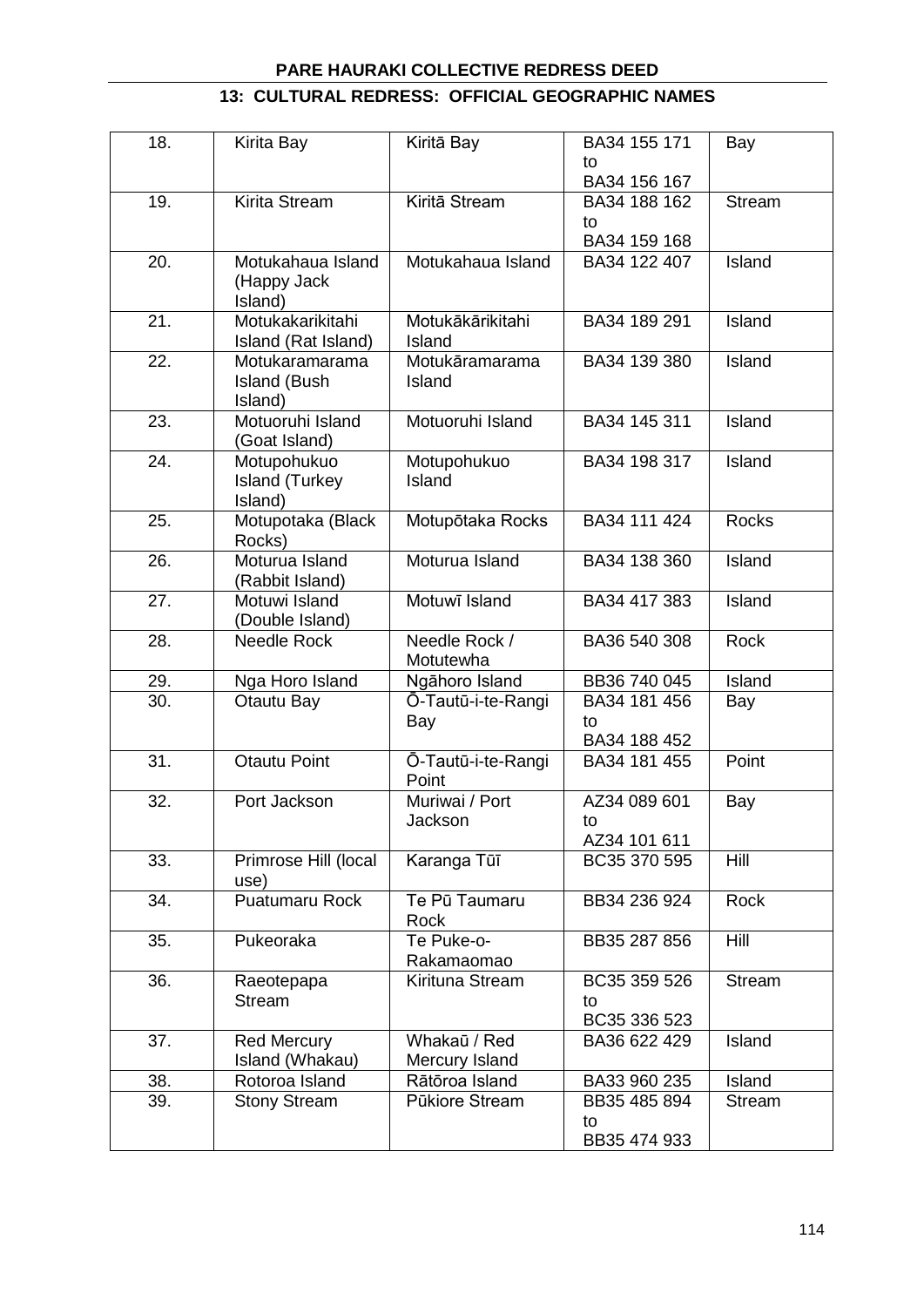| 40. | <b>Table Mountain</b> | Whakairi / Table<br>Mountain | BB35 367 965 | Hill                 |
|-----|-----------------------|------------------------------|--------------|----------------------|
| 41. | Tapapakanga           | Te Tāpapakanga-              | BB33 979 999 | Stream               |
|     | <b>Stream</b>         | o-Puku Stream                | to           |                      |
|     |                       |                              | BB33 012 055 |                      |
| 42. | Tararu                | Te Tararua o                 | BB34 271 934 | Hill                 |
|     |                       | Hinetekakara                 |              |                      |
| 43. | Taumaharua            | Taumaharua                   | BC35 402 613 | Peak                 |
| 44. | Te Aroha              | Te Aroha-a-uta               | BC35 423 424 | Hill                 |
| 45. | <b>Thornton Bay</b>   | Te Wharau /                  | BB34 243 952 | Bay                  |
|     |                       | <b>Thornton Bay</b>          |              |                      |
| 46. | <b>Tokatarea Rock</b> | Te Toko-tarea-ō-             | BA34 179 455 | <b>Rock</b>          |
|     |                       | Tautū-i-te-Rangi             |              |                      |
| 47. | Union Hill (local     | Motumanawa Hill              | BC36 528 582 | Hill                 |
|     | use)                  |                              |              |                      |
| 48. | Unnamed               | Patutahi                     | BA32 641 178 | <b>Historic</b> site |
| 49. | Unnamed               | Pukewā                       | BC35 517 584 | <b>Historic Site</b> |
| 50. | Unnamed               | Te Pū Taumaru                | BB34 236 922 | <b>Historic Site</b> |
| 51. | Waiotahi Stream       | <b>Waiotahe Stream</b>       | BB34 268 895 | <b>Stream</b>        |
|     |                       |                              | to           |                      |
|     |                       |                              | BB34 255 877 |                      |
| 52. | <b>Warahoe Stream</b> | <b>Wharahoe Stream</b>       | BB35 343 828 | <b>Stream</b>        |
|     |                       |                              | to           |                      |
|     |                       |                              | BB34 279 794 |                      |

## **13: CULTURAL REDRESS: OFFICIAL GEOGRAPHIC NAMES**

- 13.2 The Pare Hauraki collective redress legislation will provide for the official geographic names, on the terms provided by sections 60 to 63 of the draft collective bill.
- 13.3 The legislation giving effect to the deed of settlement of historical Te Tiriti o Waitangi / the Treaty of Waitangi claims between Ngāti Rehua-Ngātiwai ki Aotea and the Crown will provide for an Aotea / Great Barrier Island name change if it comes into force before the Pare Hauraki collective redress legislation.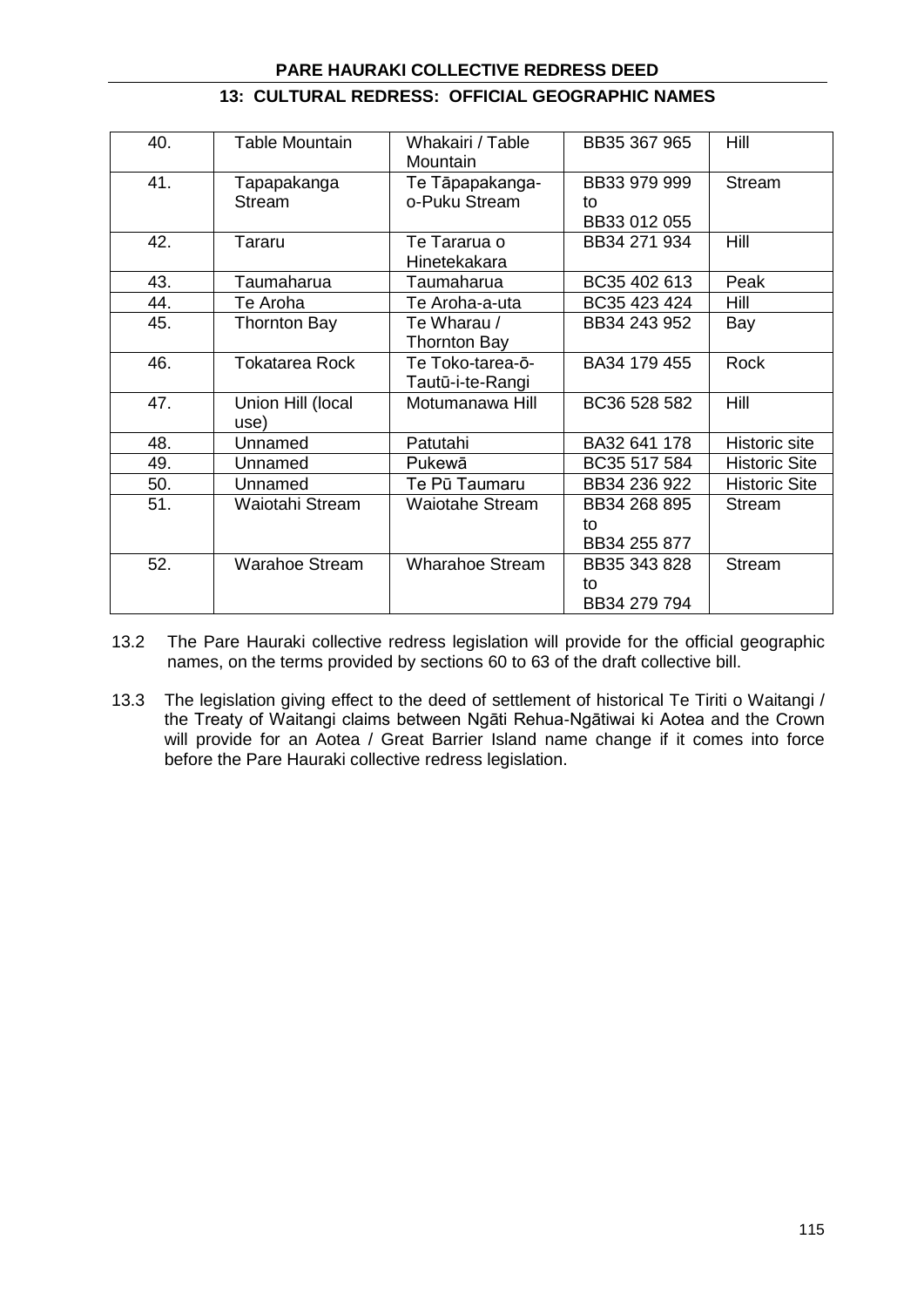# **14 CULTURAL REDRESS EXCLUSIVITY**

- 14.1 The Crown may do anything that is consistent with the cultural redress, including entering into, and giving effect to, a settlement that provides for the same or similar cultural redress.
- 14.2 However, the Crown must not enter into a settlement that provides for the vesting of the Moehau Tupuna Maunga or Te Aroha Tupuna Maunga.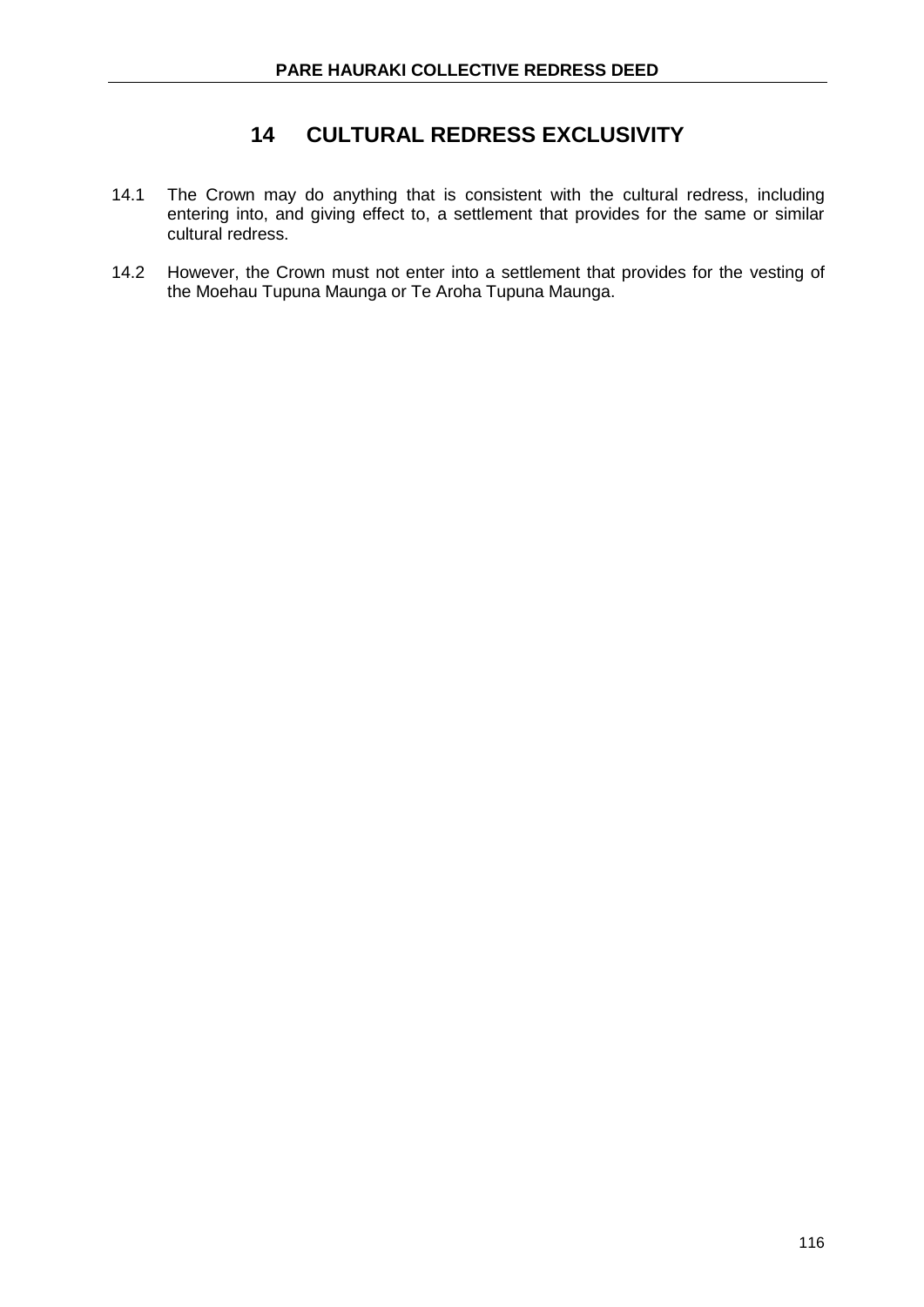# **15 CULTURAL REDRESS: LETTER OF INTRODUCTION**

15.1 The Minister for Treaty of Waitangi Negotiations must, no later than three months after the settlement date, write the letter set out in part 5 of the documents schedule to the Minister of Finance and the Minister of Land Information, as the responsible Ministers under the Overseas Investment Act 2005 in relation to sensitive land sales.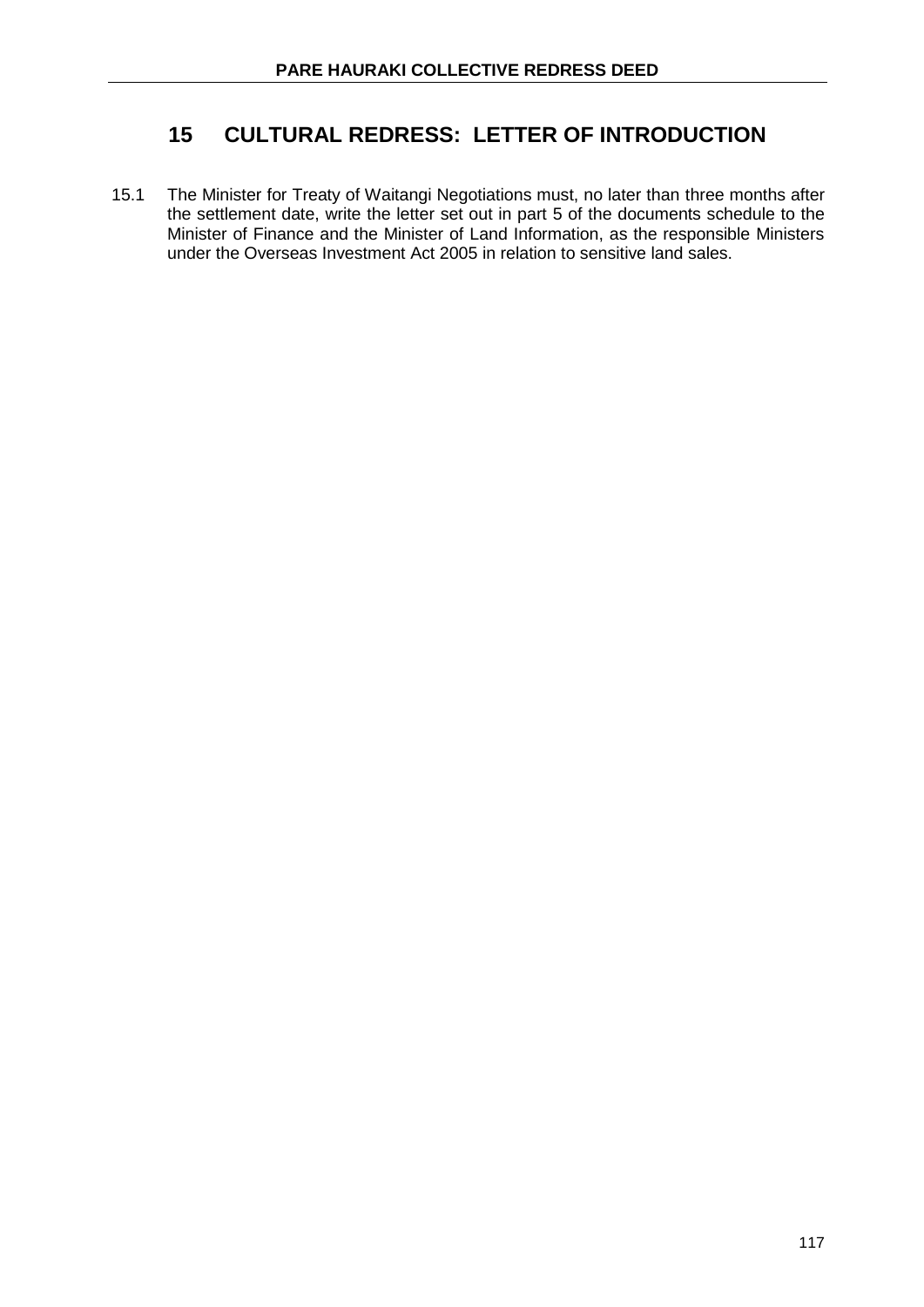## **FINANCIAL REDRESS TO IWI OF HAURAKI**

- 16.1 The Crown has offered the Iwi of Hauraki financial redress in the sum of \$100,000,000 for the settlement of historical claims in the Pare Hauraki redress area.
- 16.2 Each Iwi of Hauraki will receive its financial redress through its own deed of settlement.

## **PROPERTIES TO BE TRANSFERRED**

- 16.3 The following properties, more particularly described in parts 3 to 5 of the property redress schedule, are to be transferred:
	- 16.3.1 the licensed land, being the following forest lands:
		- (a) Hauraki Athenree Forest:
		- (b) Hauraki Waihou Forest:
		- (c) Kauaeranga:
		- (d) Tairua:
		- (e) Whangamata:
		- (f) Whangapoua:
	- 16.3.2 the early release commercial redress properties:
	- 16.3.3 the commercial redress properties.

## **EARLY RELEASE COMMERCIAL REDRESS PROPERTIES**

16.4 Within 70 business days after the later of the date of this deed and the date on which the Pare Hauraki collective commercial entity is established, the early release commercial redress properties are to be transferred by the Crown to the Pare Hauraki collective commercial entity in accordance with part 8 of the property redress schedule and on the early release commercial redress property transfer terms, which must contain terms to give effect to part 8 of the property redress schedule and otherwise be on substantially the same terms as part 9 of the property redress schedule.

#### **COMMERCIAL REDRESS PROPERTIES**

- 16.5 Each commercial redress property is to be
	- 16.5.1 transferred by the Crown to the Pare Hauraki collective commercial entity on the settlement date -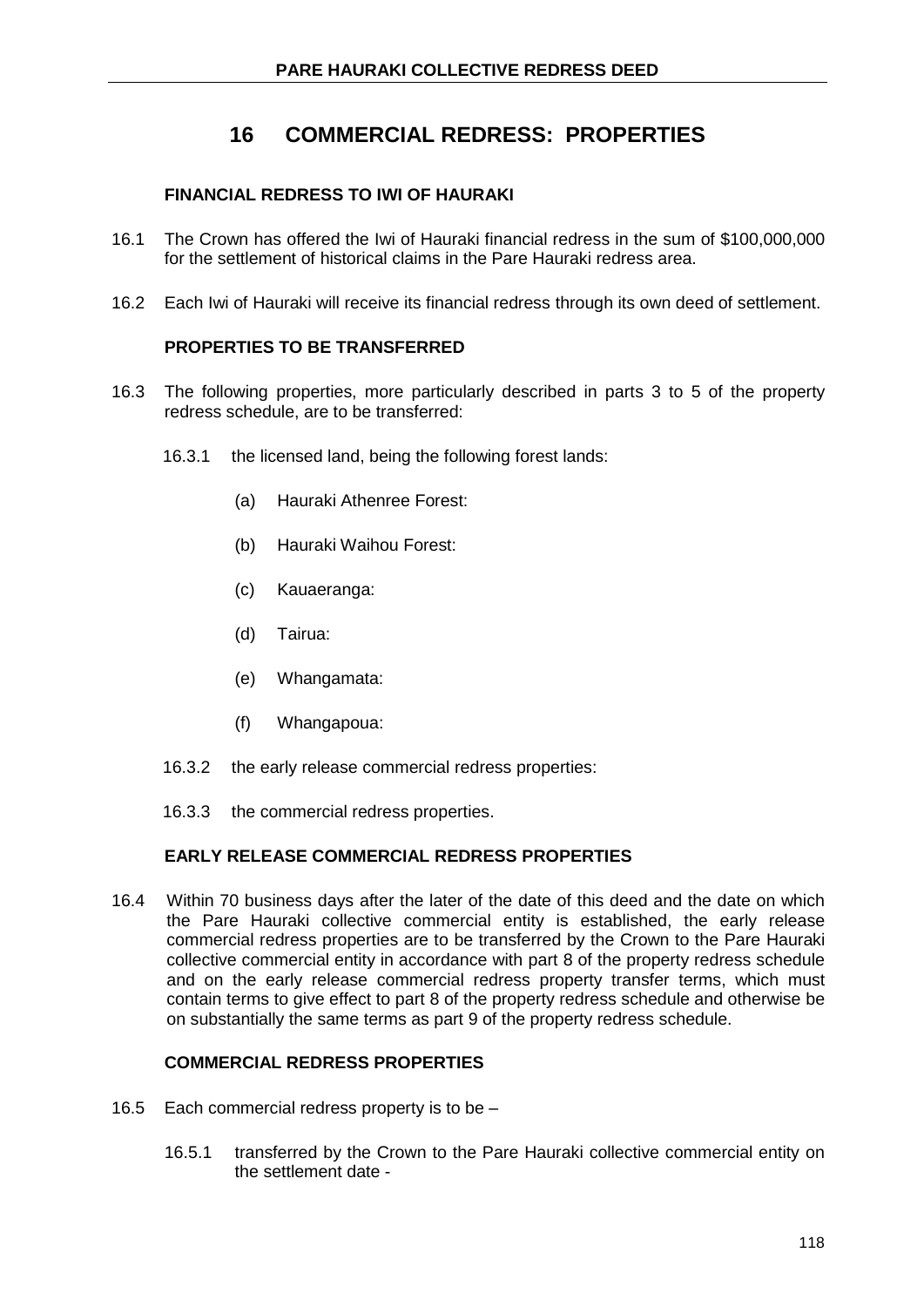- (a) without any consideration; and
- (b) on the terms of transfer in part 9 of the property redress schedule; and
- 16.5.2 as described, and is to have the transfer value provided, in part 4 of the property redress schedule.
- 16.6 The transfer of each commercial redress property will be subject to, and where applicable with the benefit of, the encumbrances provided in part 4 of the property redress schedule in relation to that property.

#### **SUBSEQUENT TRANSFER BY PARE HAURAKI COLLECTIVE COMMERCIAL ENTITY OF EARLY RELEASE COMMERCIAL REDRESS PROPERTIES AND COMMERCIAL REDRESS PROPERTIES TO IWI OF HAURAKI**

- 16.7 The Crown acknowledges and the parties agree that the Pare Hauraki collective commercial entity must transfer each early release commercial redress property and each commercial redress property in respect of which the relevant Iwi of Hauraki are specified in tables 1 and 2 below, to the governance entity of that iwi, within 70 business days after the transfer by the Crown to the Pare Hauraki collective commercial entity.
- 16.8 Where more than one iwi is specified next to a property in tables 1 and 2, the property will be transferred by the Pare Hauraki collective commercial entity to the governance entities of the specified iwi in undivided equal shares as tenants in common, unless otherwise agreed between the relevant parties.
- 16.9 If an iwi has not:
	- 16.9.1 signed or acceded to this deed; or
	- 16.9.2 established a governance entity,

within the period of 40 business days after the later of:

- 16.9.3 the date of this deed; and
- 16.9.4 the date on which the Pare Hauraki collective commercial entity is established,

then the iwi will not receive the early release commercial redress property allocated to the iwi. In the case of a property in respect of which the iwi is one of two or more iwi referred to in column 3 of table 1 below, the share of the iwi will be allocated to each of the other iwi that has met all the criteria set out in clauses 16.9.1 and 16.9.2.

16.10 The Pare Hauraki collective commercial entity shall not derive any financial benefit from its holding of a property to be transferred in accordance with clauses 16.7 and 16.8, including from any increase in value of such a property or from any income relating to such a property.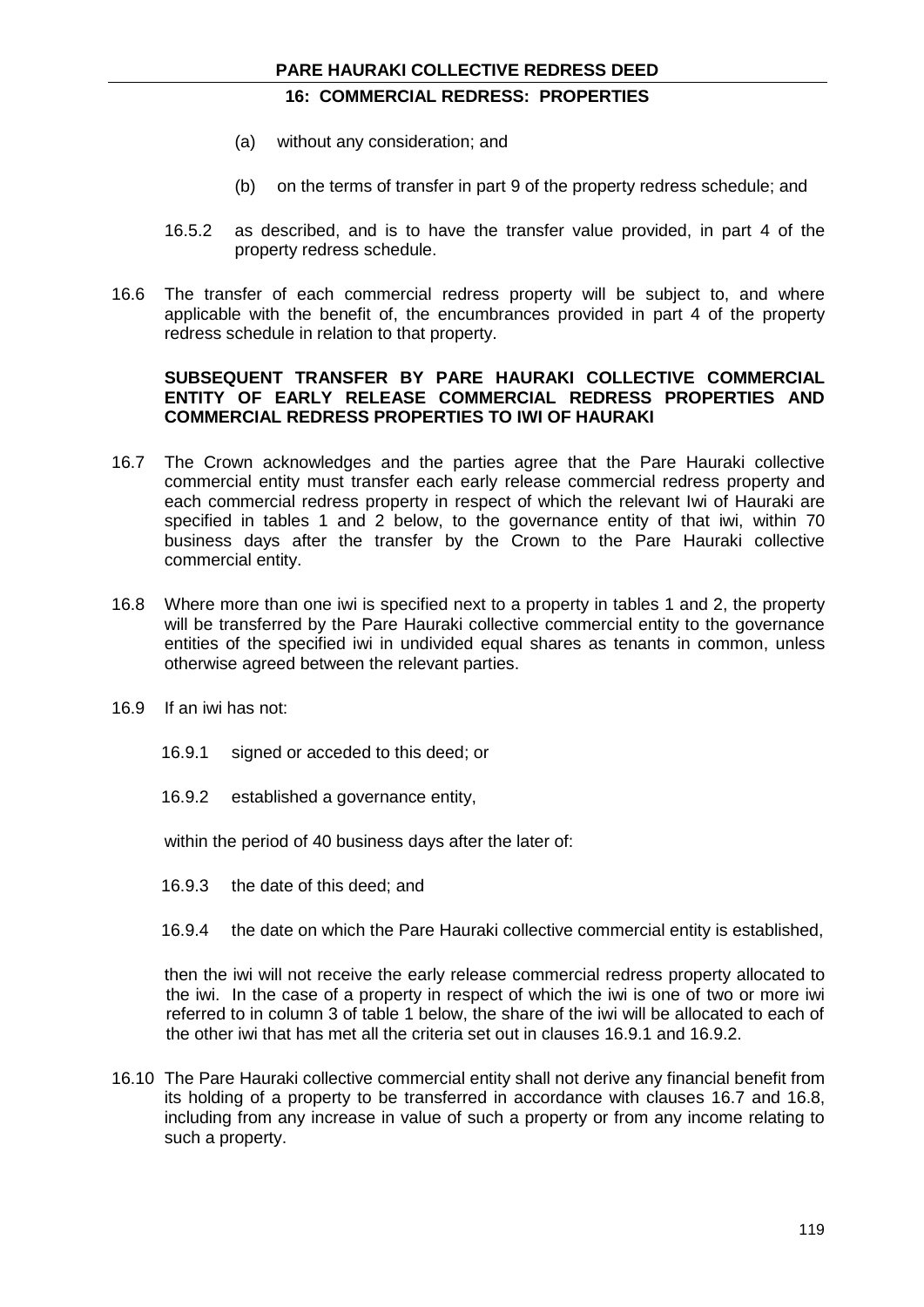| <b>TABLE 1: EARLY RELEASE COMMERCIAL REDRESS PROPERTIES</b> |                                                     |                                                  |                                 |  |
|-------------------------------------------------------------|-----------------------------------------------------|--------------------------------------------------|---------------------------------|--|
| <b>No</b>                                                   | <b>Address</b>                                      | <b>Iwi of Hauraki</b>                            | <b>Agreed transfer</b><br>value |  |
| 1                                                           | 19 Buffalo Beach Road, Whitianga                    | Ngāti Hei                                        | \$1,877,167                     |  |
| $\overline{2}$                                              | 22 Nicholas Avenue, Whitianga                       | Ngāti Hei                                        | \$206,500                       |  |
| 3                                                           | 603 MacKay Street, Thames                           | Ngāti Maru                                       | \$268,333                       |  |
| 4                                                           | 112 A & B Grafton Road, Thames                      | Ngāti Maru                                       | \$166,600                       |  |
| 5                                                           | 5 Kopu-Hikuai Road, Thames                          | Ngāti Maru                                       | \$81,900                        |  |
| 6                                                           | 19 Hayward Road, Ngatea                             | Ngāti Maru                                       | \$142,333                       |  |
| $\overline{7}$                                              | Mahuta Road North / Cross Road<br>SH2, Mangatarata  | Ngāti Maru                                       | \$15,633                        |  |
| 8                                                           | Corner Stanley Avenue / Ritchie<br>Street, Te Aroha | Ngāti Rāhiri Tumutumu                            | \$1,222,667                     |  |
| 9                                                           | 8 Hanna Street, Te Aroha                            | Ngāti Rāhiri Tumutumu                            | \$126,233                       |  |
| 10                                                          | 6 Albert Street, Mackaytown                         | Ngāti Tara Tokanui                               | \$106,633                       |  |
| 11                                                          | Sub Station Lane, Waikino                           | Ngāti Tara Tokanui                               | \$4,200                         |  |
| 12                                                          | 119 Whangapoua Road,<br>Coromandel                  | <b>Te Patukirikiri</b>                           | \$221,433                       |  |
| 13                                                          | 40 Kerepehi Town Road, Kerepehi                     | i. Hako<br>ii.<br>Ngaati Whanaunga               | \$39,667                        |  |
| 14                                                          | 2 Church Road / North Road,<br>Mangatarata          | i.<br>Hako<br>ii.<br>Ngāti Maru                  | \$259,000                       |  |
| 15                                                          | 1857 Kopu-Hikuai Road (SH25A),<br><b>Thames</b>     | Ngāti Hei<br>i.<br>ii.<br>Ngāti Maru             | \$20,767                        |  |
| 16                                                          | 465 - 475 Stanley Road South,<br>Te Aroha           | i.<br>Ngāti Maru<br>ii.<br>Ngāti Rāhiri Tumutumu | \$267,167                       |  |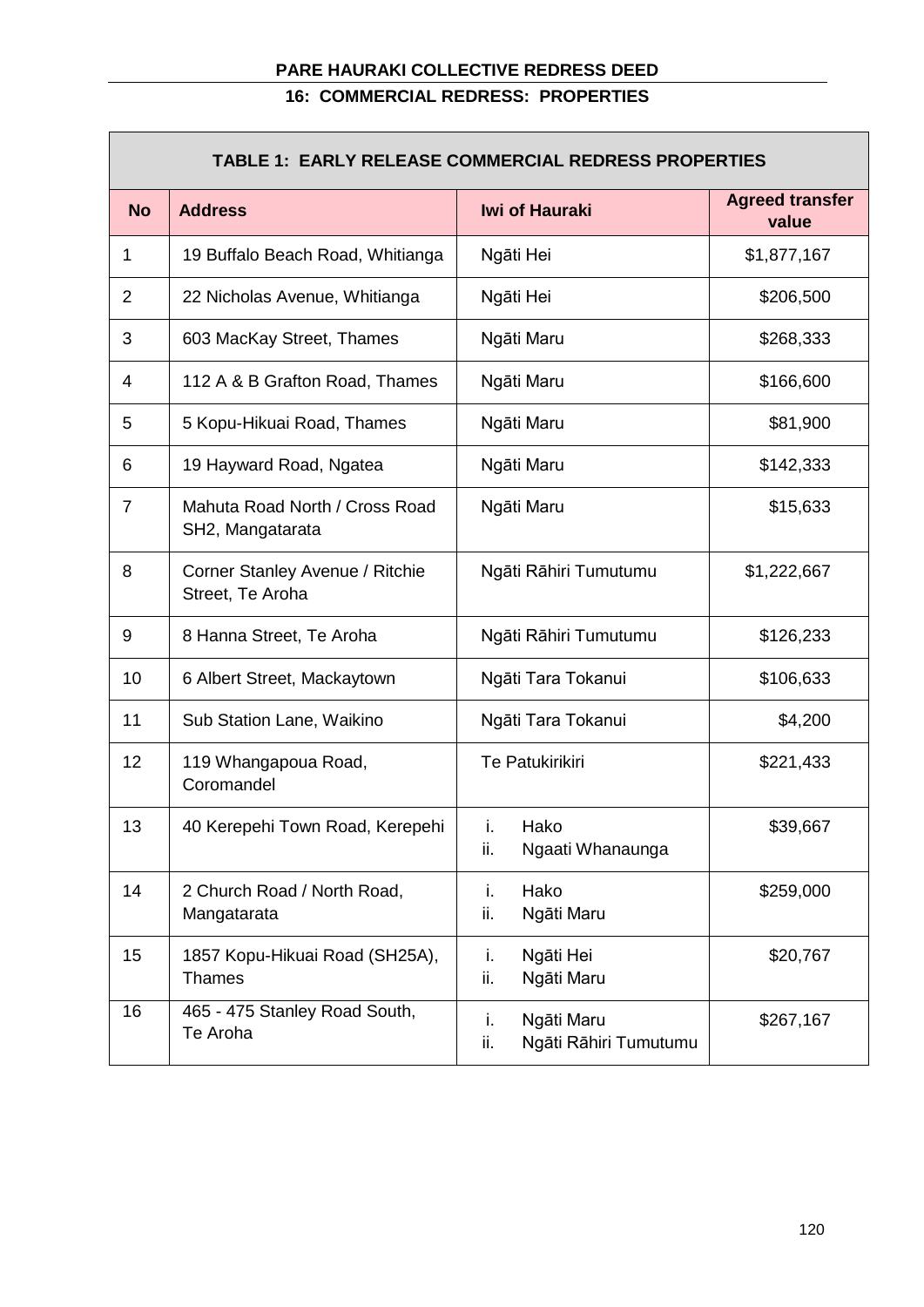## **16: COMMERCIAL REDRESS: PROPERTIES**

| 17 | Corner Orchard East Road / SH2,<br>Ngatea             | i.<br>ii.                      | Ngāti Maru<br>Ngāti Tamaterā                                                      | \$133,700   |
|----|-------------------------------------------------------|--------------------------------|-----------------------------------------------------------------------------------|-------------|
| 18 | 607 MacKay Street, Thames                             | i.<br>ii.                      | Ngāti Maru<br>Ngaati Whanaunga                                                    | \$187,133   |
| 19 | 609 MacKay Street, Thames                             | i.<br>ii.                      | Ngāti Maru<br>Ngaati Whanaunga                                                    | \$141,400   |
| 20 | 416 Brown Street, Thames                              | i.<br>ii.                      | Ngāti Maru<br>Ngaati Whanaunga                                                    | \$189,233   |
| 21 | 131 Karaka Road, Thames                               | i.<br>ii.                      | Ngāti Maru<br>Ngaati Whanaunga                                                    | \$215,367   |
| 22 | 28 Waimarei Avenue, Paeroa                            | i.<br>ii.                      | Ngāti Tamaterā<br>Ngāti Tara Tokanui                                              | \$117,133   |
| 23 | 179 Normanby Road, Paeroa                             | i.<br>ii.<br>iii.              | Hako<br>Ngāti Tamaterā<br>Ngāti Tara Tokanui                                      | \$392,000   |
| 24 | Seddon Avenue / Waitete Road /<br>Orchard Road, Waihi | i.<br>ii.<br>iii.              | Hako<br>Ngāti Tamaterā<br>Ngāti Tara Tokanui                                      | \$469,000   |
| 25 | 105 Isabel Street, Whangamata                         | i.<br>ii.<br>iii.<br>iv.       | Hako<br>Ngāti Maru<br>Ngāti Tamaterā<br>Ngaati Whanaunga                          | \$202,067   |
| 26 | 1-5 Toko Road, Whangamata                             | i.<br>ii.<br>iii.<br>iv.       | Hako<br>Ngāti Maru<br>Ngāti Tamaterā<br>Ngaati Whanaunga                          | \$809,667   |
| 27 | Feisst Road / Bell Road,<br>Maramarua                 | i.<br>ii.<br>iii.<br>iv.       | Ngāti Maru<br>Ngāti Paoa<br>Ngāti Tamaterā<br>Ngaati Whanaunga                    | \$1,208,667 |
| 28 | 401 Achilles Avenue, Whangamata                       | i.<br>ii.<br>iii.<br>iv.<br>v. | Hako<br>Ngāti Maru<br>Ngāti Rāhiri Tumutumu<br>Ngāti Tamaterā<br>Ngaati Whanaunga | \$204,167   |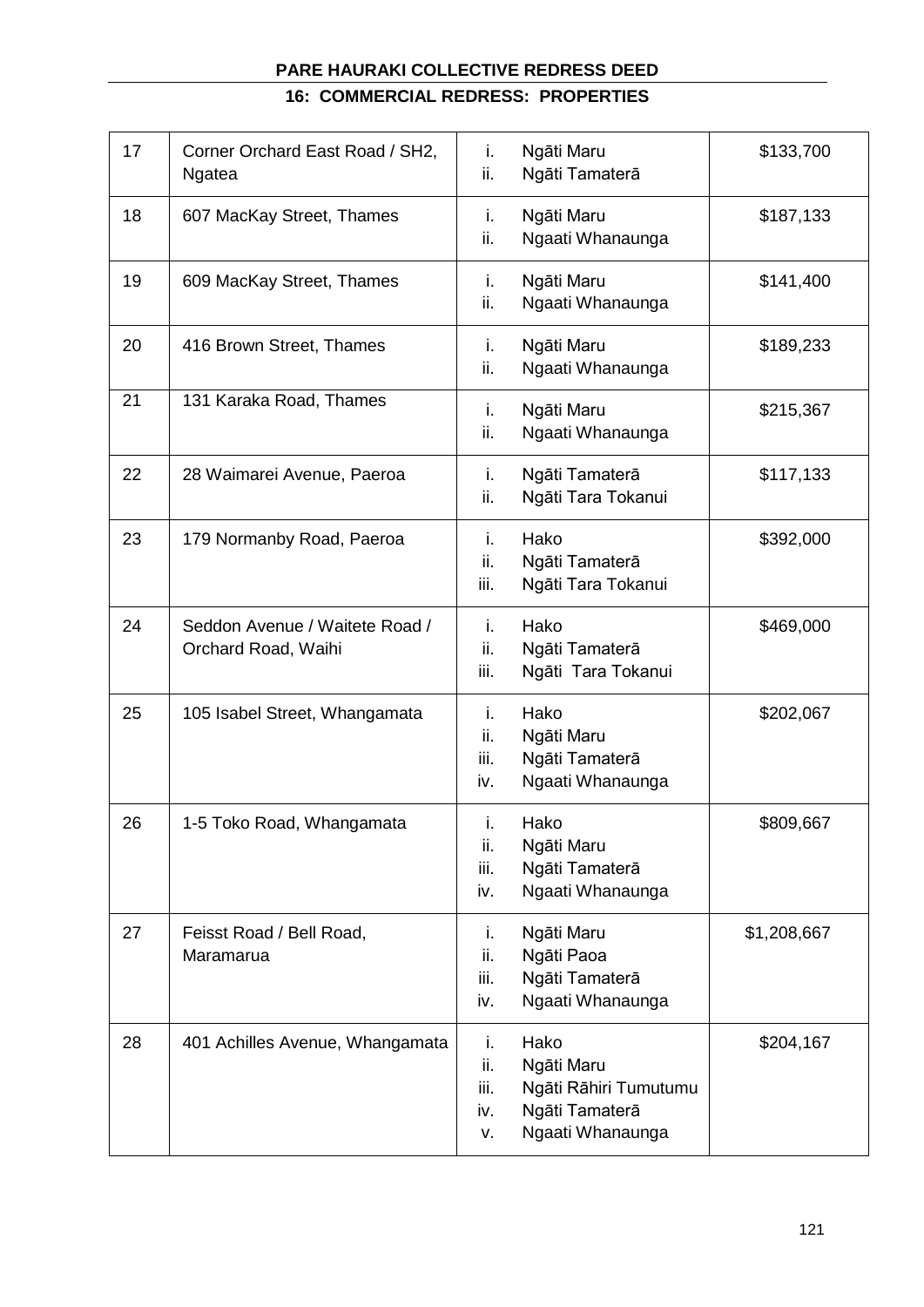## **16: COMMERCIAL REDRESS: PROPERTIES**

| 29 | 107 Ajax Road, Whangamata | ii.<br>iii.<br>IV. | Hako<br>Ngāti Maru<br>Ngāti Tamaterā<br>Ngāti Tara Tokanui | \$193,900 |
|----|---------------------------|--------------------|------------------------------------------------------------|-----------|
|    |                           | v.                 | Ngaati Whanaunga                                           |           |
|    |                           |                    |                                                            |           |

| <b>TABLE 2: COMMERCIAL REDRESS PROPERTIES</b> |                                                           |                                                      |                                  |  |  |
|-----------------------------------------------|-----------------------------------------------------------|------------------------------------------------------|----------------------------------|--|--|
| <b>No</b>                                     | <b>Address</b>                                            | <b>Iwi of Hauraki</b>                                | <b>Agreed transfer</b><br>values |  |  |
| 30                                            | <b>Corner Coronation Street /</b><br>Opukeko Road, Paeroa | Hako                                                 | \$108,500                        |  |  |
| 31                                            | 37 Burgess Street, Te Aroha                               | Ngāti Rāhiri Tumutumu                                | \$57,167                         |  |  |
| 32                                            | 24 Gordon Avenue, Te Aroha                                | Ngāti Rāhiri Tumutumu                                | \$56,467                         |  |  |
| 33                                            | 1 Terminus Street, Te Aroha                               | Ngāti Rāhiri Tumutumu                                | \$80,500                         |  |  |
| 34                                            | 6 Gordon Avenue, Te Aroha                                 | Ngāti Tamaterā                                       | \$105,233                        |  |  |
| 35                                            | 16 Gordon Avenue, Te Aroha                                | Ngāti Tamaterā                                       | \$44,333                         |  |  |
| 36                                            | 150 Opoutere Road, Opoutere                               | Ngaati Whanaunga                                     | \$170,333                        |  |  |
| 37                                            | 35 Stanley Avenue, Te Aroha                               | i.<br>Ngāti Rāhiri Tumutumu<br>ii.<br>Ngāti Tamaterā | \$141,633                        |  |  |
| 38                                            | 440 Woodland Road, Katikati                               | Ngāti Maru                                           | \$9,333                          |  |  |
| 39                                            | 132 Park Road, Katikati                                   | Ngāti Tamaterā                                       | \$184,800                        |  |  |
| 40                                            | 69 Broadway Road, Waihi Beach                             | i.<br>Hako<br>ii.<br>Ngāti Tara Tokanui              | \$478,333                        |  |  |
| 41                                            | 1679 State Highway 2, Athenree                            | Ngāti Tamaterā<br>i.<br>Ngāti Tara Tokanui<br>ii.    | \$129,733                        |  |  |

## 16.11 The parties agree that –

**The Co** 

16.11.1 in respect of each property listed in tables 1 and 2 above, each agreed transfer value for that property set out in column 4 of each table will be deducted from the financial redress amount in respect of the historical Te Tiriti o Waitangi / the Treaty of Waitangi claims of each of the iwi listed in column 3 of each table through its individual comprehensive Treaty settlements; and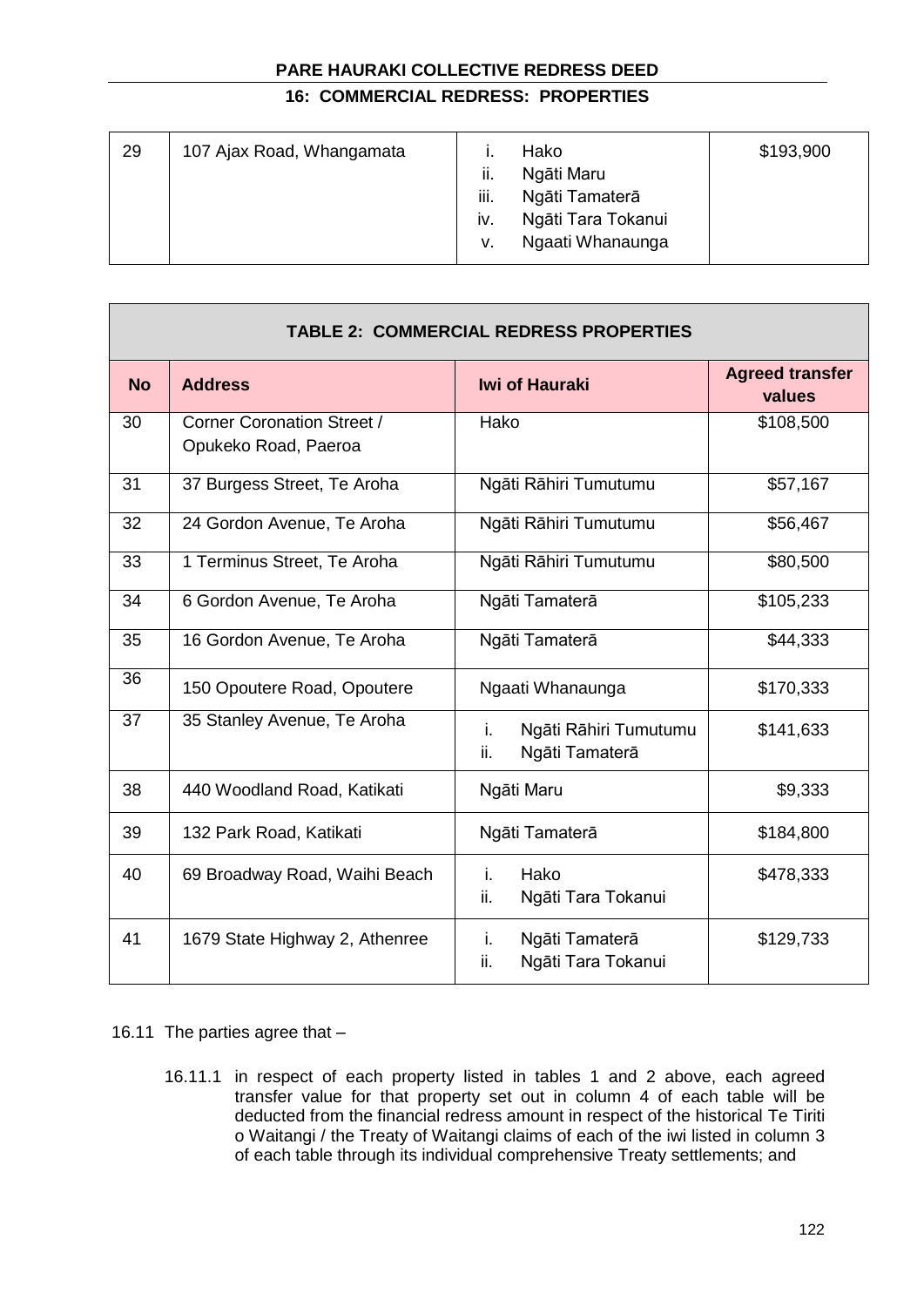## **16: COMMERCIAL REDRESS: PROPERTIES**

- 16.11.2 where more than one iwi is specified next to a property, the agreed transfer value will be allocated and deducted in equal amounts from the financial redress amounts in the specified iwi Treaty settlements, unless otherwise agreed between the relevant parties; and
- 16.11.3 accordingly, the amounts to be deducted in each specified iwi settlement are set out in the table below.

| lwi                   | <b>Early release</b><br>(On-account)<br>amount | <b>Commercial</b><br><b>Redress</b><br><b>Amount</b> | Total       |
|-----------------------|------------------------------------------------|------------------------------------------------------|-------------|
| Hako                  | \$768,880                                      | \$347,667                                            | \$1,116,547 |
| Ngāti Hei             | \$2,094,051                                    |                                                      | \$2,094,051 |
| Ngāti Maru            | \$2,016,396                                    | \$9,333                                              | \$2,025,729 |
| Ngāti Paoa            | \$302,167                                      |                                                      | \$302,167   |
| Ngāti Rāhiri Tumutumu | \$1,523,317                                    | \$264,951                                            | \$1,788,268 |
| Ngāti Tamaterā        | \$1,047,131                                    | \$470,049                                            | \$1,517,180 |
| Ngāti Tara Tokanui    | \$495,180                                      | \$304,033                                            | \$799,213   |
| Ngaati Whanaunga      | \$1,021,114                                    | \$170,333                                            | \$1,191,447 |
| Te Patukirikiri       | \$221,433                                      |                                                      | \$221,433   |

16.12 In respect of the early release commercial redress properties, clauses 16.7 to 16.11 are subject to part 8 of the property redress schedule.

### **LICENSED LAND**

- 16.13 The Crown and the Pare Hauraki collective CFL land entity are to be treated as having entered into an agreement for the sale and purchase of the licensed land.
- 16.14 The agreement for sale and purchase under clause 16.13 is to be treated as
	- 16.14.1 providing that the Pare Hauraki collective CFL land entity must, on the settlement date pay to the Crown the transfer value of the licensed land, plus GST if any; and
	- 16.14.2 providing that the terms of transfer in part 9 of the property redress schedule apply and, in particular, the Crown must, subject to the Pare Hauraki collective CFL land entity paying the amount payable under clause 16.14.1, transfer the licensed land on the settlement date on the basis set out in clause 16.19; and
	- 16.14.3 providing that the amount payable under clause 16.14.1 is payable by–
		- (a) the SCP system, as defined in Guideline 6.2 of the New Zealand Law Society's Property Law Section's Property Transactions and E-Dealing Practice Guidelines (April 2015); or
		- (b) another payment method agreed in writing by the Pare Hauraki collective CFL land entity and the Crown.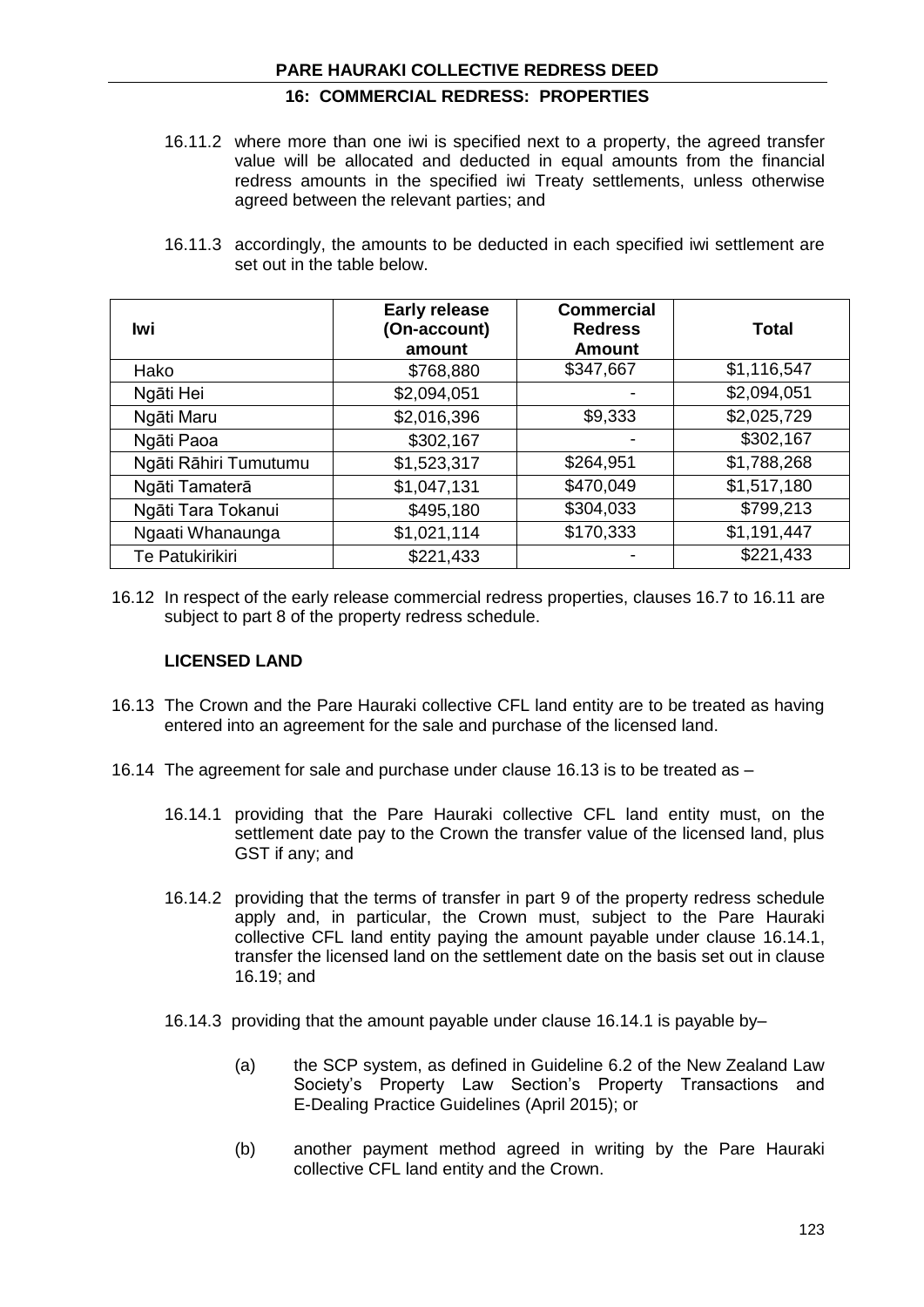- 16.15 The transfer of the licensed land will be
	- 16.15.1 subject to, and where applicable with the benefit of, the encumbrances provided in part 5 of the property redress schedule in relation to that property; and
	- 16.15.2 subject to the Pare Hauraki collective CFL land entity providing to the Crown before the registration of the transfer of the licensed land right of way easements in gross on the terms and conditions set out in "type A" in part 7.1 of the documents schedule (subject to any variations in form necessary only to ensure its registration) to give effect to those descriptions of easements in the third column of part 5 of the property redress schedule that refer to this clause 16.15.2; and
	- 16.15.3 subject to the Crown providing to the Pare Hauraki collective CFL land entity before the registration of the transfer of the licensed land, right of way easements on the terms and conditions set out as "type B" in part 7.2 of the documents schedule (subject to any variations in form necessary only to ensure its registration) to give effect to those descriptions of easements in the third column of part 5 of the property redress schedule that refer to this clause 16.15.3; and
	- 16.15.4 subject to the Pare Hauraki collective CFL land entity providing to the Crown before the registration of the transfer of the licensed land a right of way easement on the terms and conditions set out in "type C" in part 7.3 of the documents schedule (subject to any variations in form necessary only to ensure its registration) to give effect to those descriptions of easements in the third column of part 5 of the property redress schedule that refer to this clause 16.15.4; and
	- 16.15.5 subject to the Crown providing to the Pare Hauraki collective CFL land entity before the registration of the transfer of the licensed land, a right of way easement on the terms and conditions set out in part 7.5 of the documents schedule (subject to any variations in form necessary only to ensure its registration) to give effect to the descriptions of easements in the third column of part 5 of the property redress schedule that refers to part 7.5 of the documents schedule, but only if the easement is not first given effect to through the settlement of the historical Treaty claims of Ngāti Hei.
- 16.16 The parties record that separate arrangements will entitle the licensee under the Crown Forestry Licence to use the benefit of the easement referred to in clause 16.15.5 as "licensee" of the Pare Hauraki collective CFL land entity under the easement, subject to meeting all the associated costs.
- 16.17 The parties to the easements referred to in clause 16.15.2, 16.15.3 and 16.15.4 are bound by the easement terms from the settlement date.
- 16.18 The Pare Hauraki collective redress legislation will, on the terms provided by sections 198 to 203 of the draft collective bill, provide for the following in relation to the licensed land: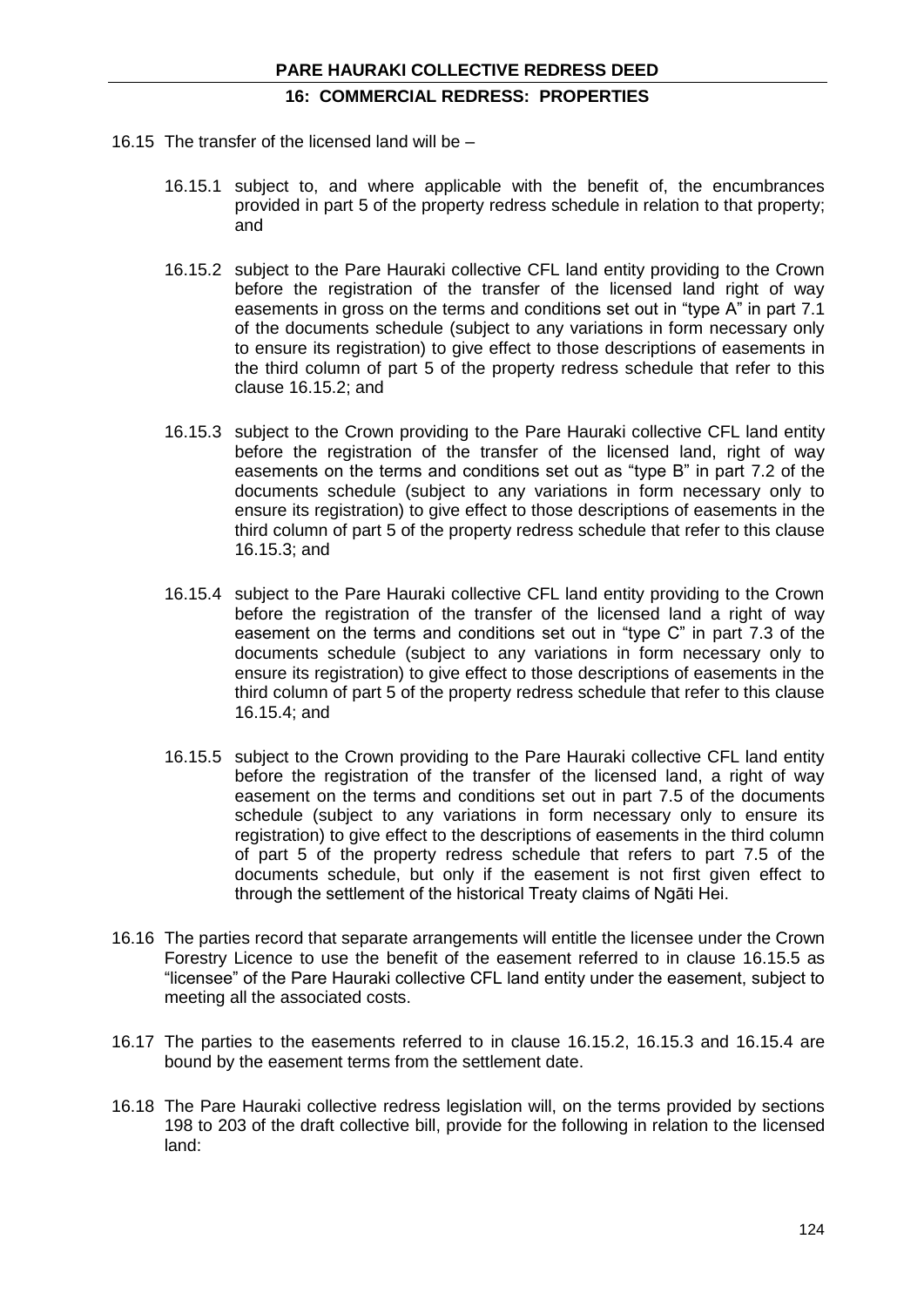- 16.18.1 the licensed land to cease to be Crown forest land upon registration of the transfer:
- 16.18.2 the Pare Hauraki collective CFL land entity to be, from the settlement date, in relation to the licensed land –
	- (a) a confirmed beneficiary under clause 11.1 of the Crown forestry rental trust deed; and
	- (b) entitled to all rental proceeds since the commencement of the Crown forestry licence:
- 16.18.3 despite clause 11.4 of the Crown forestry rental trust deed, the Crown forestry rental trust to pay to Pare Hauraki collective CFL land entity –
	- (a) on the settlement date, all rental proceeds held on that date; and
	- (b) any further rental proceeds received after the settlement date, as soon as reasonably practicable after the Crown forestry rental trust receives those funds under the Crown forestry rental trust deed:
- 16.18.4 the Crown to give notice under section 17(4)(b) of the Crown Forests Assets Act 1989 terminating the Crown forestry licence in so far as it relates to the licensed land, at the expiry of the period determined under that section, as if –
	- (a) the Waitangi Tribunal had made a recommendation under section 8HB(1)(a) of the Treaty of Waitangi Act 1975 for the return of the licensed land to Māori ownership; and
	- (b) the Waitangi Tribunal's recommendation became final on the settlement date:
- 16.18.5 the Pare Hauraki collective CFL land entity to be the licensor under the Crown forestry licence, as if the licensed land had been returned to Māori ownership on the TSP settlement date under section 36 of the Crown Forest Assets Act 1989, but without section 36(1)(b) applying:
- 16.18.6 for rights of access to areas that are wāhi tapu.
- 16.19 The Crown acknowledges that the ownership shares and transfer price allocation for the licensed land among the Iwi of Hauraki is shown in the table below: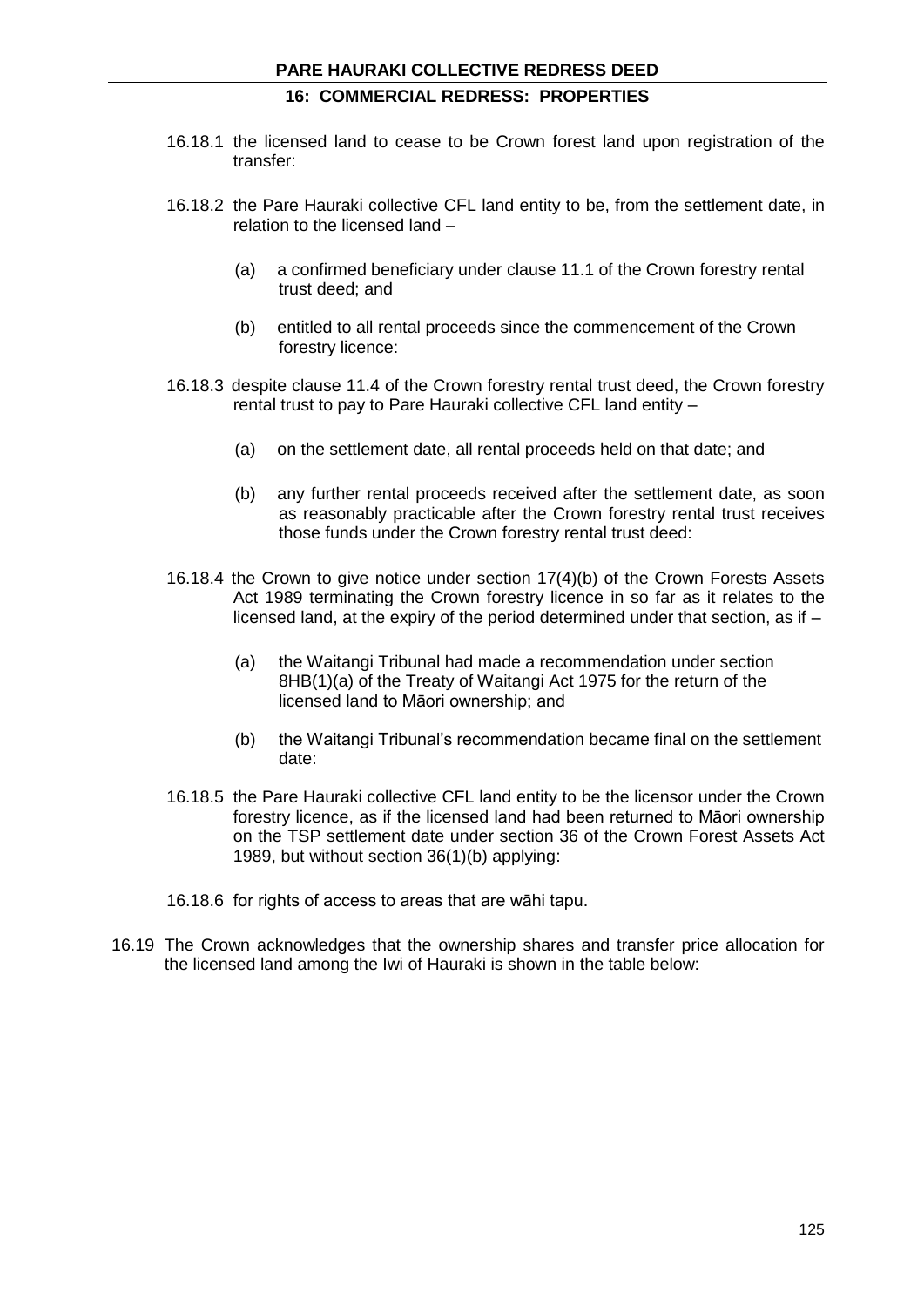| <b>Iwi</b>             | <b>Ownership Share</b><br>of Licensed Land | <b>Transfer Price Allocation</b> |
|------------------------|--------------------------------------------|----------------------------------|
| Hako                   | 9.0%                                       | \$2,348,352                      |
| Ngāi Tai ki Tāmaki     | 1.2%                                       | \$313,114                        |
| Ngāti Hei              | 8.5%                                       | \$2,217,888                      |
| Ngāti Maru             | 20.8%                                      | \$5,427,302                      |
| Ngāti Paoa             | 16.0%                                      | \$4,174,848                      |
| Ngāti Porou ki Hauraki | 2.5%                                       | \$652,320                        |
| Ngāti Pūkenga          | 2.0%                                       | \$521,856                        |
| Ngāti Rāhiri Tumutumu  | 5.5%                                       | \$1,435,104                      |
| Ngāti Tamaterā         | 18.0%                                      | \$4,696,703                      |
| Ngāti Tara Tokanui     | 6.0%                                       | \$1,565,568                      |
| Ngaati Whanaunga       | 8.5%                                       | \$2,217,888                      |
| <b>Te Patukirikiri</b> | 2.0%                                       | \$521,856                        |
| Total                  | 100%                                       | \$26,092,797                     |

## **16: COMMERCIAL REDRESS: PROPERTIES**

- 16.20 The Crown also acknowledges that:
	- 16.20.1 any rental proceeds payable under clause 16.18.3 that are in excess of the transfer value of the licensed land payable under clause 16.14.1 must be transferred by the Pare Hauraki collective CFL entity to the Iwi of Hauraki in the same proportions as shown in the second column of the above table no later than –
		- (a) 5 business days after the settlement, in respect of undisputed rental proceeds; and
		- (b) 5 business days after the rental dispute is resolved, in respect of any disputed rental proceeds; and
	- 16.20.2 the New Zealand units associated with the licensed land must be allocated to the Pare Hauraki collective CFL land entity in the same proportions as shown in the second column of the above table; but
	- 16.20.3 clauses 16.20.1 and 16.20.2 are subject to part 19 in the case of the two Iwi of Hauraki referred to in that part.

## **CLIMATE CHANGE**

16.21 The parties record that, under the Climate Change Response Act 2002, the Pare Hauraki collective CFL land entity will have the right to apply for New Zealand units (as defined in that Act) associated with its ownership of the licensed land.

#### **DEFERRED SELECTION PROPERTIES**

16.22 The Pare Hauraki collective commercial entity may, during the deferred selection period (being five years from the settlement date), give the Crown a written notice of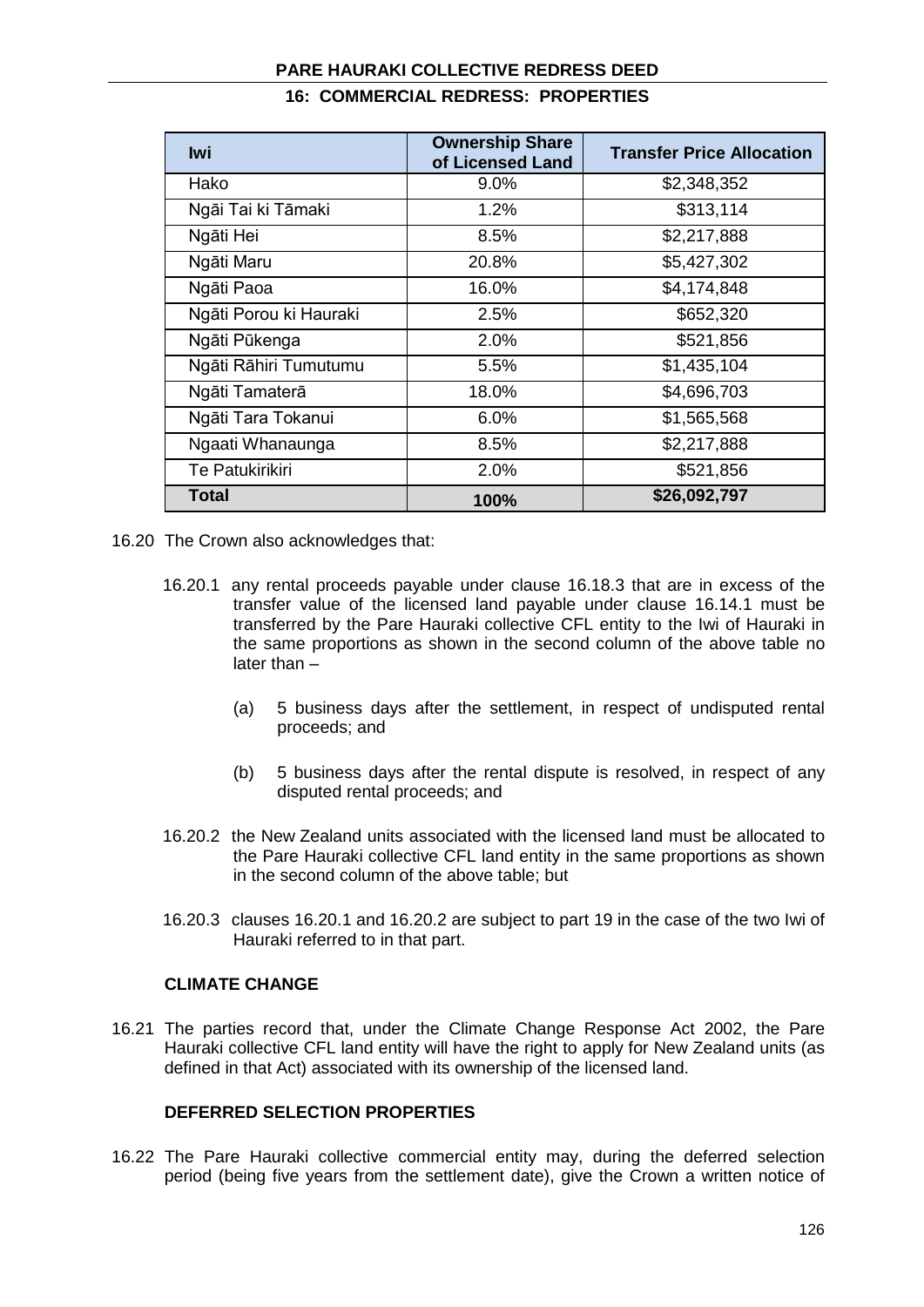interest in respect of each deferred selection property in accordance with paragraph 7.1 of the property redress schedule.

- 16.23 Part 7 of the property redress schedule provides for the effect of the notice and sets out a process where the property is valued and may be acquired by the Pare Hauraki collective commercial entity.
- 16.24 In respect of each of the following deferred selection properties, the Pare Hauraki collective commercial entity must grant a registrable conservation covenant immediately after its purchase:
	- 16.24.1 Tairua Forest Conservation Area:
	- 16.24.2 Kitahi Conservation Area:
	- 16.24.3 Hikuai Conservation Area:
	- 16.24.4 Kitahi Conservation Area Site B:
	- 16.24.5 Mangarehu Stream Conservation Area:
	- 16.24.6 Oteao Stream Conservation Area.
- 16.25 Each conservation covenant referred to in clause 16.24 is to be on the terms set out in part 8 of the documents schedule.
- 16.26 The Pare Hauraki collective redress legislation will, on the terms provided by
	- 16.26.1 section 191(2) of the draft collective bill, provide that a deferred selection property that becomes a purchased deferred selection property ceases to be a conservation area under the Conservation Act 1987; and
	- 16.26.2 section 192 of the draft collective bill, provide that, if the deferred selection property described as Waihou River Conservation Area in part 6 of the property redress schedule becomes a purchased deferred selection property, –
		- (a) it continues to be a soil conservation reserve subject to the Soil Conservation and Rivers Control Act 1941 under the control and management of the Waikato Regional Council; and
		- (b) it must not be alienated for so long as it remains a soil conservation reserve; and
		- (c) the Minister for the Environment may by notice in the *Gazette* declare that all or part of the land is no longer a soil conservation reserve subject to the Soil Conservation and Rivers Control Act 1941; and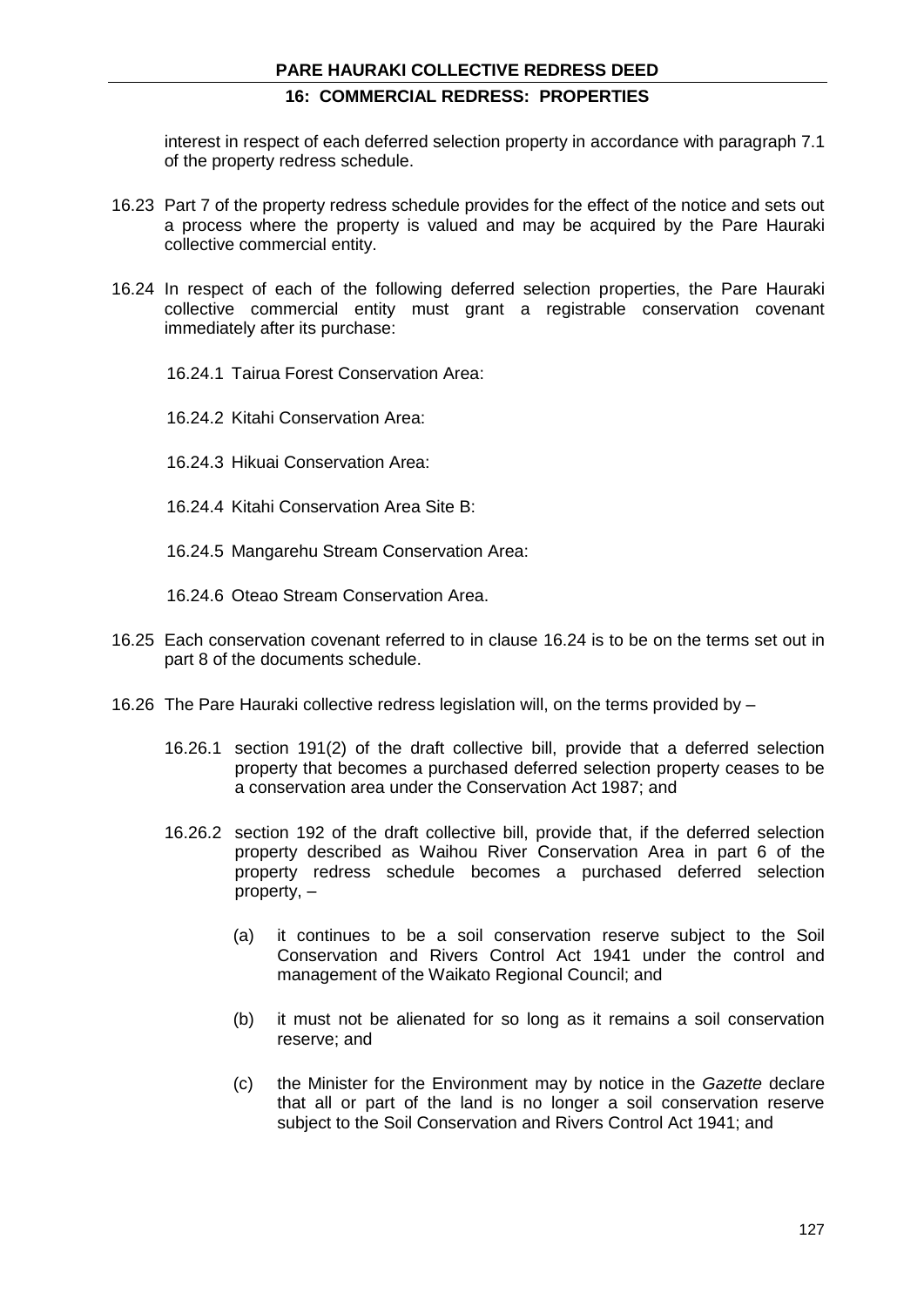## **16: COMMERCIAL REDRESS: PROPERTIES**

- 16.26.3 section 195 of the draft collective bill, provides that, if a deferred selection property referred to in clause 16.27 becomes a deferred selection property, its transfer to the Pare Hauraki collective commercial entity does not affect the powers and responsibilities of the Waikato Regional Council under the Soil Conservation and Rivers Control Act 1941 to maintain, access, repair, or construct, without charge to the Council, flood protection assets.
- 16.27 The deferred selection properties referred to in clause 16.26.3 are the properties described in part 6 of the property redress schedule as –
	- 16.27.1 Piako River Conservation Area; and
	- 16.27.2 Patetonga (Flax Mill Road) Conservation Area.
- 16.28 The Pare Hauraki collective redress legislation will, on the terms provided by section 196 of the draft collective bill, provide that –
	- 16.28.1 each of the following properties ceases to be land to which Schedule 4 of the Crown Minerals Act 1991 applies by virtue of clause 11 of the schedule:
		- (a) Kitahi Conservation Area Site B:
		- (b) Oteao Stream Conservation Area:
		- (c) Mangarehu Stream Conservation Area:
		- (d) Waiwawa River Conservation Area:
		- (e) Huruhurutakimo Stream Conservation Area; and
	- 16.28.2 to the extent relevant, section 61(1A) and (2) of the Crown Minerals Act 1991 (except subsection (db)) applies to each of the properties specified in clause 16.28.1; and
	- 16.28.3 for the purposes of clause 16.28.2 reference to
		- (a) a Minister or Ministers or to the Crown (but not the reference to a Crown owned mineral) must be read as a reference to the Pare Hauraki collective commercial entity; and
		- (b) a Crown owned mineral must be read as including a reference to the minerals vested in the Pare Hauraki collective commercial entity by section 206 of the draft collective bill; and
	- 16.28.4 clauses 16.28.1 to 16.28.3 do not apply if the Governor-General, by Order in Council declares a property specified in clause 16.5 is no longer to be treated as if the land were included in Schedule 4 of the Crown Minerals Act 1991.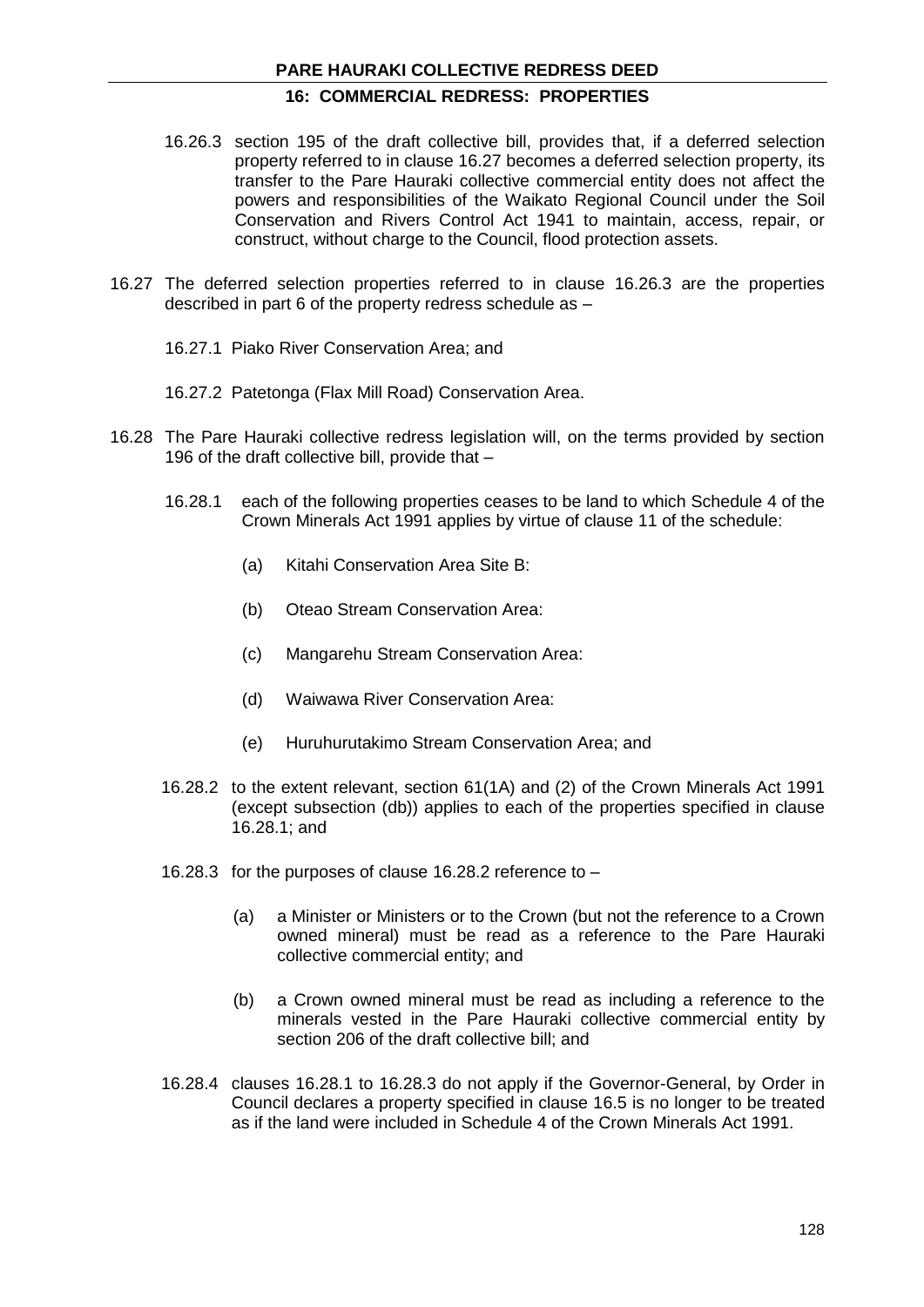#### **PARE HAURAKI COLLECTIVE REDRESS LEGISLATION**

16.29 The Pare Hauraki collective redress legislation will, on the terms provided by sections 184 to 203 of the draft collective bill, enable the transfer of the licensed land, the commercial redress properties, and the deferred selection properties.

#### **RFR FROM THE CROWN**

- 16.30 The Pare Hauraki collective commercial entity is to have a right of first refusal in relation to a disposal of:
	- 16.30.1 the land listed in part 7 of the attachments as RFR land that, on the settlement date, –
		- (a) is vested in the Crown; or
		- (b) the fee simple for which is held by the Crown, Housing New Zealand Corporation, the University of Waikato, the Waikato District Health Board or Maritime New Zealand; and
	- 16.30.2 that land which is within the RFR area that, on the settlement date,
		- (a) is vested in the Crown; or
		- (b) is held in fee simple by the Crown; or
		- (c) is a reserve vested in an administering body that derived title to the reserve from the Crown and that would, on the application of section 25 or 27 of the Reserves Act 1977, revest in the Crown.
- 16.31 The land referred to in clause 16.30 does not include the land referred to in section 222(2) of the draft collective bill.
- 16.32 The right of first refusal is
	- 16.32.1 to be on the terms provided by sections 221 to 257 of the draft collective bill; and
	- 16.32.2 in particular, to apply–
		- (a) for a term of 178 years from the settlement date; but
		- (b) only if the RFR land is not being disposed of in the circumstances referred to in section 224(2) of the draft collective bill.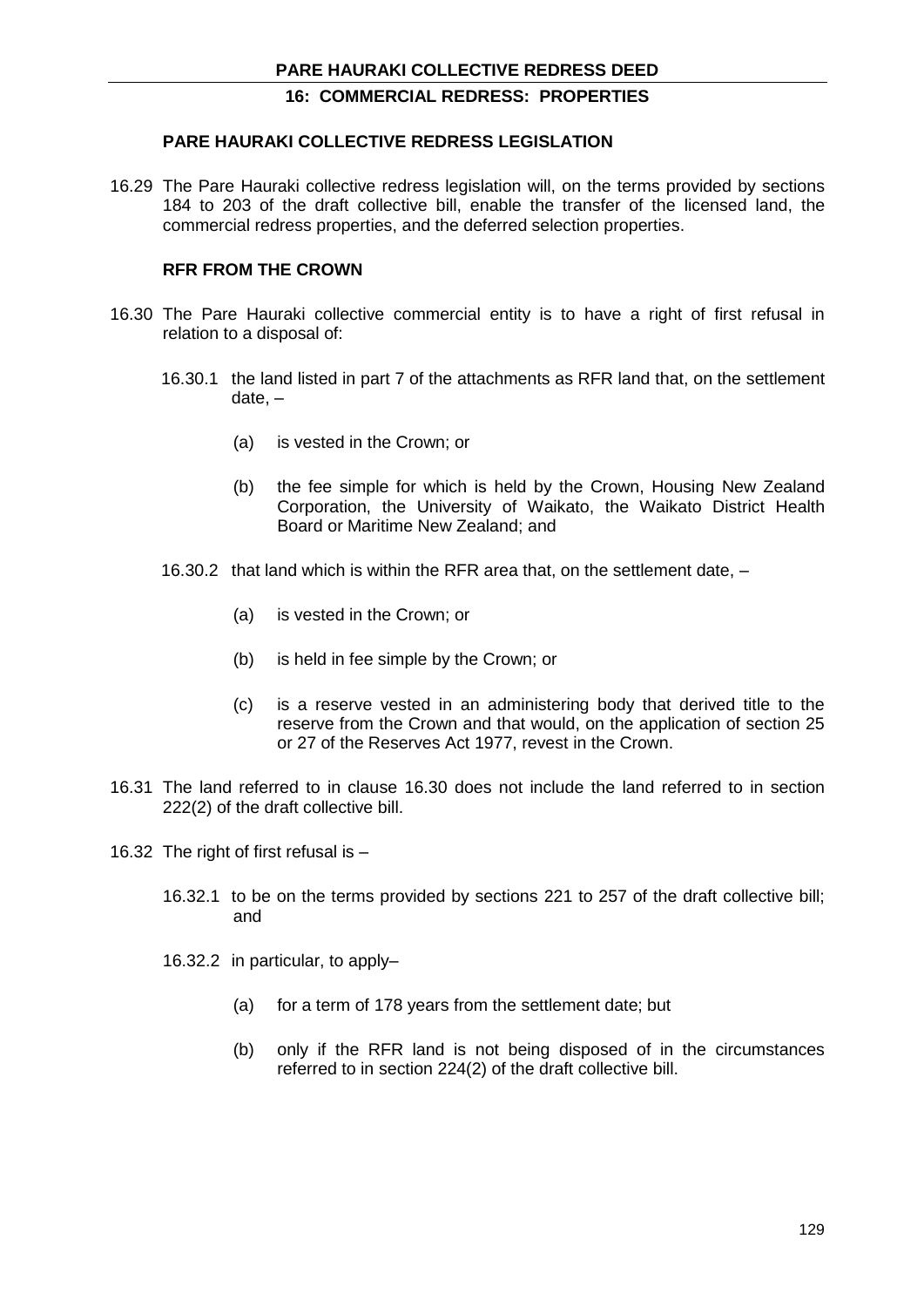#### **RFR LAND THAT WAS A COMMERCIAL REDRESS PROPERTY UNDER IWI-SPECIFIC SETTLEMENT**

- 16.33 The Crown acknowledges that, if the Pare Hauraki collective commercial entity receives a notice, as provided by section 225 of the draft collective bill, regarding any land that was a commercial redress property under a deed of settlement of historical Treaty claims of an Iwi of Hauraki, but has ceased to be because it is surplus to the land holding agency's requirements, clauses 16.34 and 16.35 apply.
- 16.34 The Pare Hauraki collective commercial entity will, as soon as practicable, provide the governance entity or entities of the Iwi of Hauraki (**relevant Hauraki governance entity**) that are party to a deed of settlement that previously included that commercial redress property with the notice referred to in clause 16.33 to enable the relevant Hauraki governance entity or entities to decide whether to direct the Pare Hauraki collective commercial entity to accept the offer for the property on behalf of the relevant Hauraki governance entity or entities as provided by section 228 of the draft collective bill.
- 16.35 If the Pare Hauraki collective commercial entity is directed to accept the offer for the property on behalf of the relevant Hauraki governance entity or entities, the Pare Hauraki collective commercial entity will accept the offer for the property on behalf of the relevant Hauraki governance entity or entities in accordance with section 228 of the draft collective bill.

#### **ADDITIONAL PROVISIONS RELATING TO HOUSING NEW ZEALAND RFR LAND**

- 16.36 The Crown acknowledges that, if the Pare Hauraki collective commercial entity receives a notice, as provided by section 225 of the draft collective bill, to dispose of any Housing New Zealand RFR land specified in table 6 of part 7 of the attachments in respect of which an iwi is specified in the fourth column of that table, clauses 16.37 and 16.38 apply.
- 16.37 The Pare Hauraki collective commercial entity will, as soon as practicable, provide the governance entity of the iwi specified in the fourth column of table 6 of part 7 of the attachments in relation to the Housing New Zealand RFR land (**relevant governance entity**) with the notice referred to in clause 16.36, to enable the relevant governance entity to decide whether to direct the Pare Hauraki collective commercial entity to accept the offer for the Housing New Zealand RFR land on behalf of the relevant governance entity as provided by section 228 of the draft collective bill.
- 16.38 If the relevant governance entity directs the Pare Hauraki collective commercial entity to accept the offer for the Housing New Zealand RFR land on behalf of the relevant governance entity, the Pare Hauraki collective commercial entity will accept the offer for the Housing New Zealand RFR land on behalf of the relevant governance entity in accordance with section 228 of the draft collective bill.
- 16.39 If more than one relevant governance entity gives a direction, any dispute is a matter for each government entity and the Pare Hauraki collective commercial entity to resolve, and has no effect on the operation of the RFR.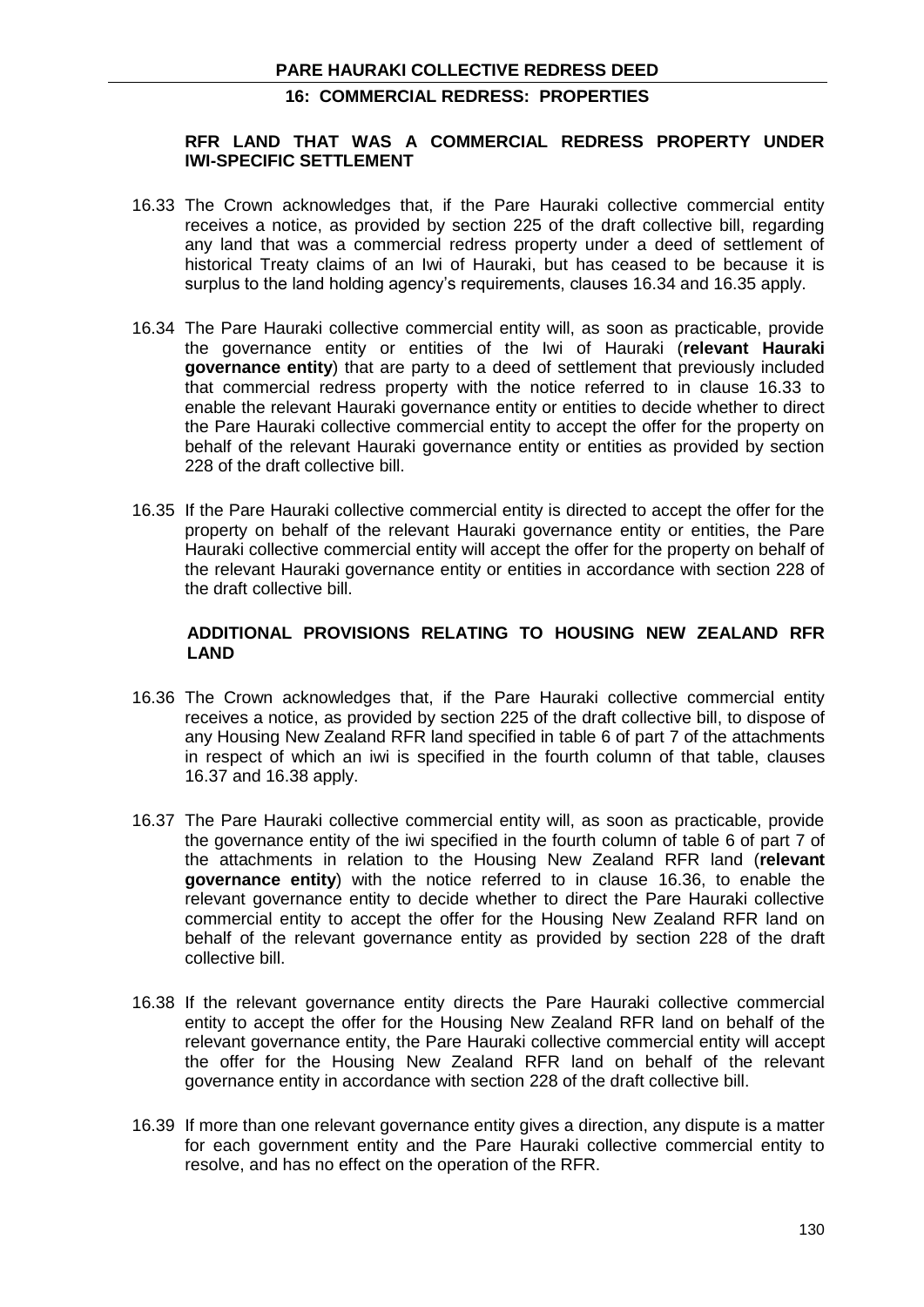#### **ADDITIONAL PROVISIONS RELATING TO KING FAMILY RFR LAND**

16.40 The Pare Hauraki collective commercial entity is to have a first right to purchase the King Family RFR property specified in table 1 of part 7 of the attachments in the circumstances set out in sections 230 and 231 of the draft collective bill.

## **LAND REQUIRED FOR COMPREHENSIVE SETTLEMENTS**

- 16.41 The Iwi of Hauraki record their agreement that the RFR is not to apply to any land (including a cultural redress property or land used for commercial redress) that is required for the settling of historical claims under Te Tiriti o Waitangi / the Treaty of Waitangi, being those relating to acts or omissions of the Crown before 21 September 1991.
- 16.42 To give effect to that agreement, the Pare Hauraki collective redress legislation will, as provided by section 223 of the draft collective bill, provide for the removal of any land (except the King Family RFR property) from the RFR regime required for another Treaty settlement.

#### **RFR LAND THAT WAS DSP UNDER IWI-SPECIFIC SETTLEMENT**

- 16.43 The Crown acknowledges that, if the Pare Hauraki collective commercial entity receives a notice, as provided by section 225 of the draft collective bill, regarding any land that was a deferred selection property under a deed of settlement of historical Treaty claims of an Iwi of Hauraki, but has ceased to be because it is surplus to the land holding agency's requirements, clauses 16.44 and 16.45 apply.
- 16.44 The Pare Hauraki collective commercial entity will, as soon as practicable, provide the governance entity or entities of the Iwi of Hauraki (**relevant DSP governance entity**) that previously had the right to acquire the property as a deferred selection property with the notice referred to in clause 16.43 to enable the relevant DSP governance entity or entities to decide whether to direct the Pare Hauraki collective commercial entity to accept the offer for the property on behalf of the relevant DSP governance entity or entities as provided by section 228 of the draft collective bill.
- 16.45 If the Pare Hauraki collective commercial entity is directed to accept the offer for the property on behalf of the relevant DSP governance entity or entities, the Pare Hauraki collective commercial entity will accept the offer for the property on behalf of the relevant DSP governance entity or entities in accordance with section 228 of the draft collective bill.

#### **SECOND RIGHT OF REFUSAL**

- 16.46 The Pare Hauraki collective commercial entity is to have a second right of refusal in relation to a sale of second right of refusal land, listed in part 8 of the attachments, that, on the settlement date, is owned by the Crown.
- 16.47 The second right of refusal is on the terms provided by sections 258 to 271 of the draft collective bill, which provide that –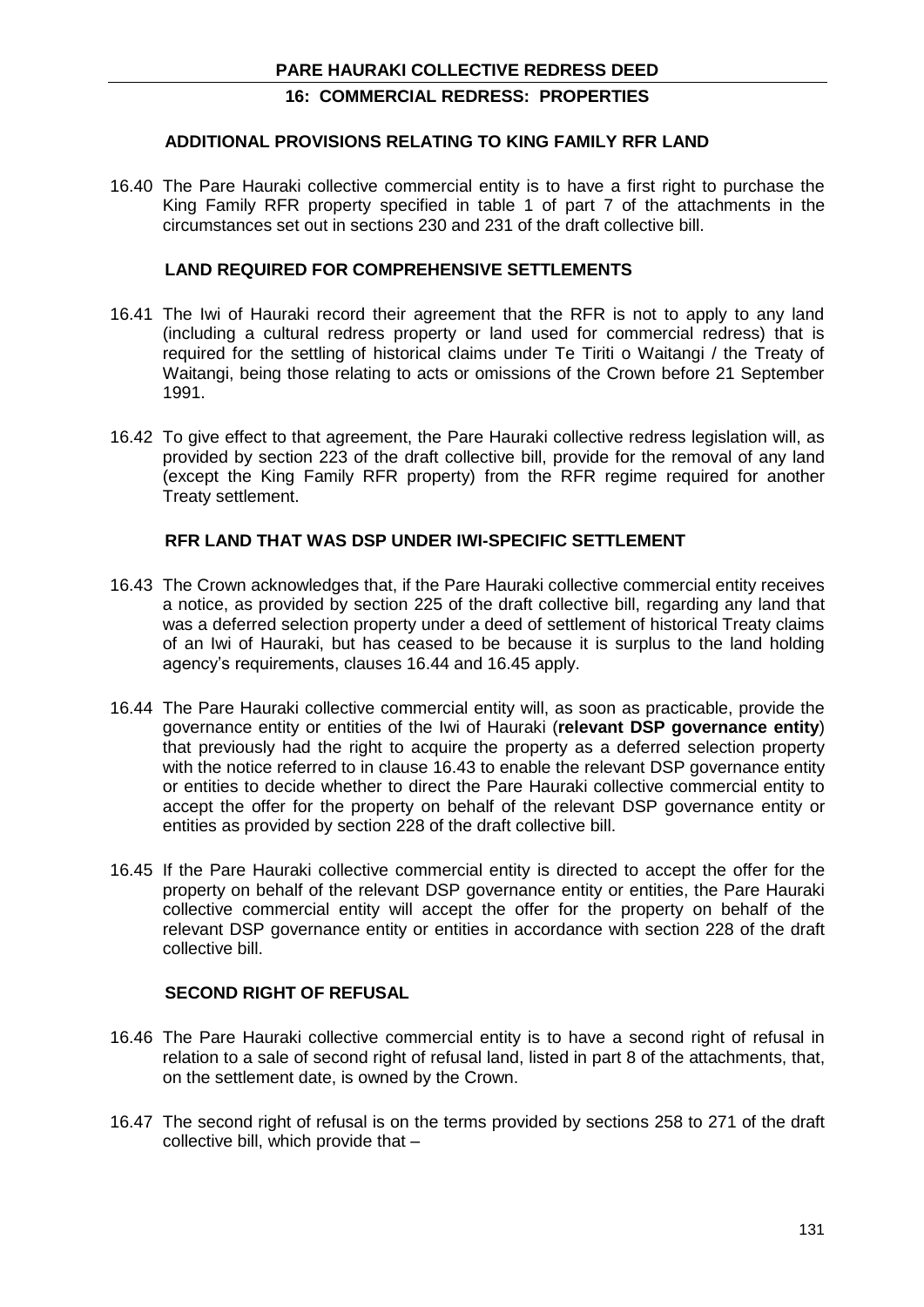- 16.47.1 the second right of refusal land must not be sold under section 11(3)(a) of the Waikato Raupatu Claims Settlement Act 1995 (**1995 Act**) to any other person without the land first being offered to the Pare Hauraki collective commercial entity; and
- 16.47.2 the terms of the offer must be equivalent to those set out in the offer made under section 11(1) of the 1995 Act in respect of which a contract for sale and purchase was not constituted; and
- 16.47.3 an offer is not required following a re-offer under section 11(4) of the 1995 Act.

## **STATE OWNED ENTERPRISES**

16.48 The Crown is supportive of the Pare Hauraki collective commercial entity exploring arrangements on an independent and commercial basis, with State Owned Enterprises in the Pare Hauraki Collective Right of First Refusal area.

#### **EXCHANGE OF LICENSED LAND AND COUNCIL LAND**

- 16.49 The Pare Hauraki collective redress legislation will, on the terms provided by section 197 of the draft collective bill, direct the transfer by way of exchange, –
	- 16.49.1 of the Council land (as defined in section 197(7) of the draft collective bill) from the Thames-Coromandel District Council to the Pare Hauraki collective CFL land entity; and
	- 16.49.2 of the fire station land (as defined in section 197(7) of the draft collective bill) from the Pare Hauraki collective CFL land entity to the Thames-Coromandel District Council.
- 16.50 The Pare Hauraki collective CFL land entity must, as soon as reasonably practical after it has executed the deed of covenant under clause 18.7.1, enter into an agreement with the Thames-Coromandel District Council which will give effect to the transfer by way of exchange. A draft of the agreement is set out as part 10 of the documents schedule.

#### **PARE HAURAKI STATEMENT IN RELATION TO THE TAURANGA RFR PROPERTIES**

- 16.51 The Iwi of Hauraki and Tauranga Moana iwi undertook a process between 2012 and 2014 that resulted in agreement that each group would be allocated 17 specified Tauranga (Te Puna-Katikati) RFR properties in their respective Treaty settlements. Those agreements became the final Crown offers. The 17 Tauranga RFR properties allocated to the Tauranga Moana iwi were subsequently divided between Ngāi Te Rangi and Ngāti Ranginui.
- 16.52 In late 2016 and early 2017 (after the Pare Hauraki Collective Redress Deed was initialled by the parties), the Crown identified that 10 of the 17 Tauranga RFR properties allocated to the Iwi of Hauraki were mistakenly included by the Crown in the Deed to Amend the Ngāi Te Rangi Deed of Settlement dated 6 October 2014 and the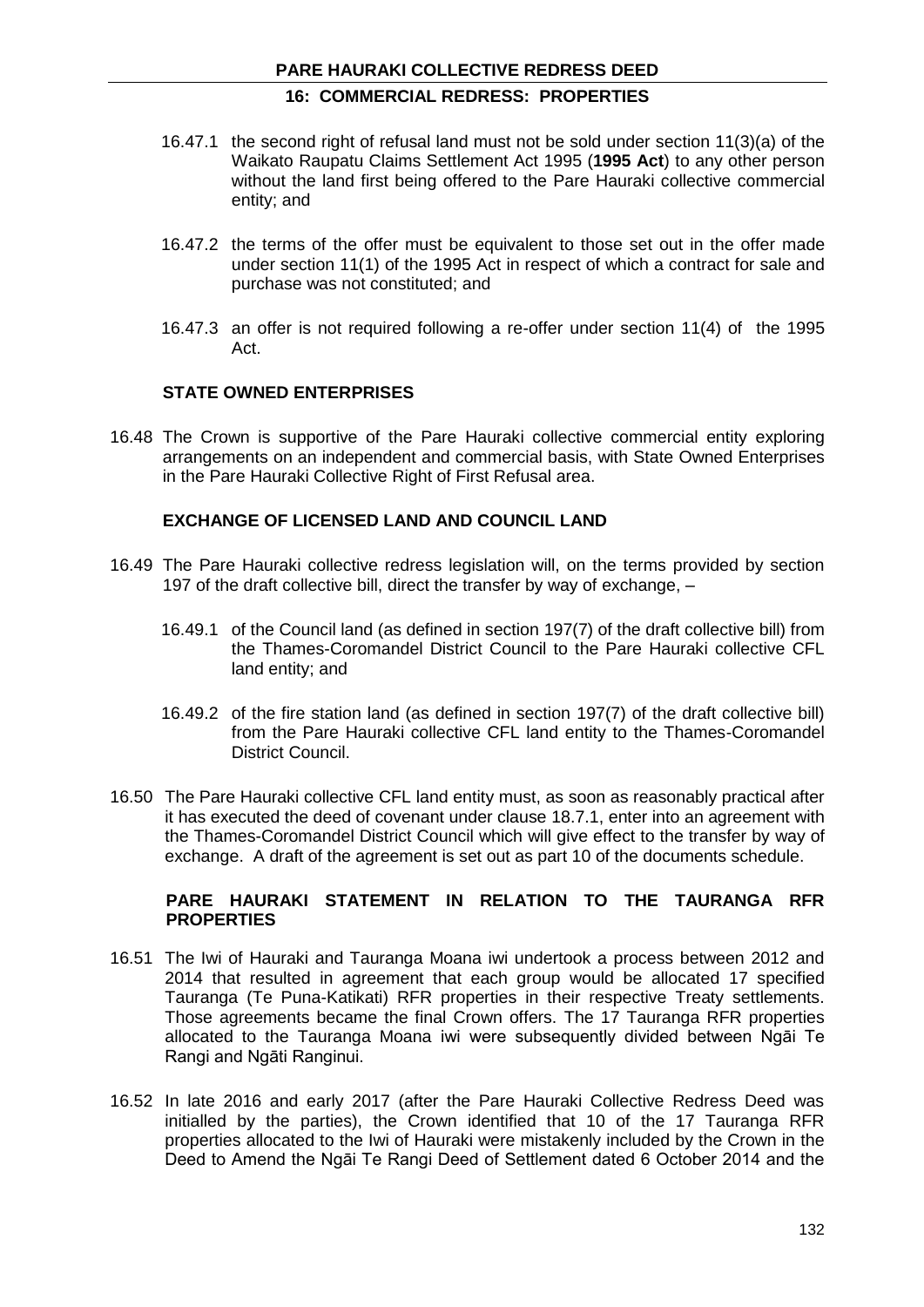Deed to Amend the Ngāti Ranginui Deed of Settlement dated 26 September 2014. The Crown has apologised to the Iwi of Hauraki for its actions.

- 16.53 The consequence is that Ngāi Te Rangi and Ngāti Ranginui settlements collectively include 27 Tauranga RFR properties (rather than the agreed 17 properties), and this deed includes 6 Tauranga RFR properties (rather than the agreed 17 properties), noting that one property became unavailable for inclusion for technical reasons.
- 16.54 In March 2017, the Crown wrote to Ngāi Te Rangi and Ngāti Ranginui with 2 options:
	- 16.54.1 amend the Ngāi Te Rangi and Ngāti Ranginui settlements to remove the 10 RFR properties that were allocated to the Iwi of Hauraki; or
	- 16.54.2 if they did not agree to amend the settlements, the Crown would offer the Iwi of Hauraki 10 replacement RFR properties and 10 new RFR properties in the Te Puna-Katikati area.
- 16.55 Ngāi Te Rangi and Ngāti Ranginui did not agree to amend their settlements.
- 16.56 The Crown has offered 20 Tauranga RFR properties to the Iwi of Hauraki with various conditions. As at the date of this deed, the Iwi of Hauraki have not selected replacement properties on the basis that they consider the available replacements are inferior to the properties they were originally offered.
- 16.57 The Iwi of Hauraki consider that the Treaty settlement redress for the Iwi of Hauraki will not be complete until the 10 Tauranga RFR properties that were originally offered and are currently included in other Treaty settlements are included in this deed.
- 16.58 Clause 16.57 is a statement by the Iwi of Hauraki and does not bind the Crown. In particular it does not affect or derogate from –
	- 16.58.1 clause 20.2 of this deed; or
	- 16.58.2 the provisions in any deed of settlement of historical Treaty claims entered into with an Iwi of Hauraki; or
	- 16.58.3 the Pare Hauraki collective redress legislation giving effect to that deed, including the full and final settlement of the historical Treaty claims of the Iwi of Hauraki, and the exclusion of the jurisdiction of any court, tribunal or other judicial body in relation to those claims.
- 16.59 For the avoidance of doubt, the Crown is not under a duty, under Te Tiriti o Waitangi / the Treaty of Waitangi or its principles, at common law or otherwise, to include the 10 Tauranga RFR properties in the right of first refusal granted under clause 16.30.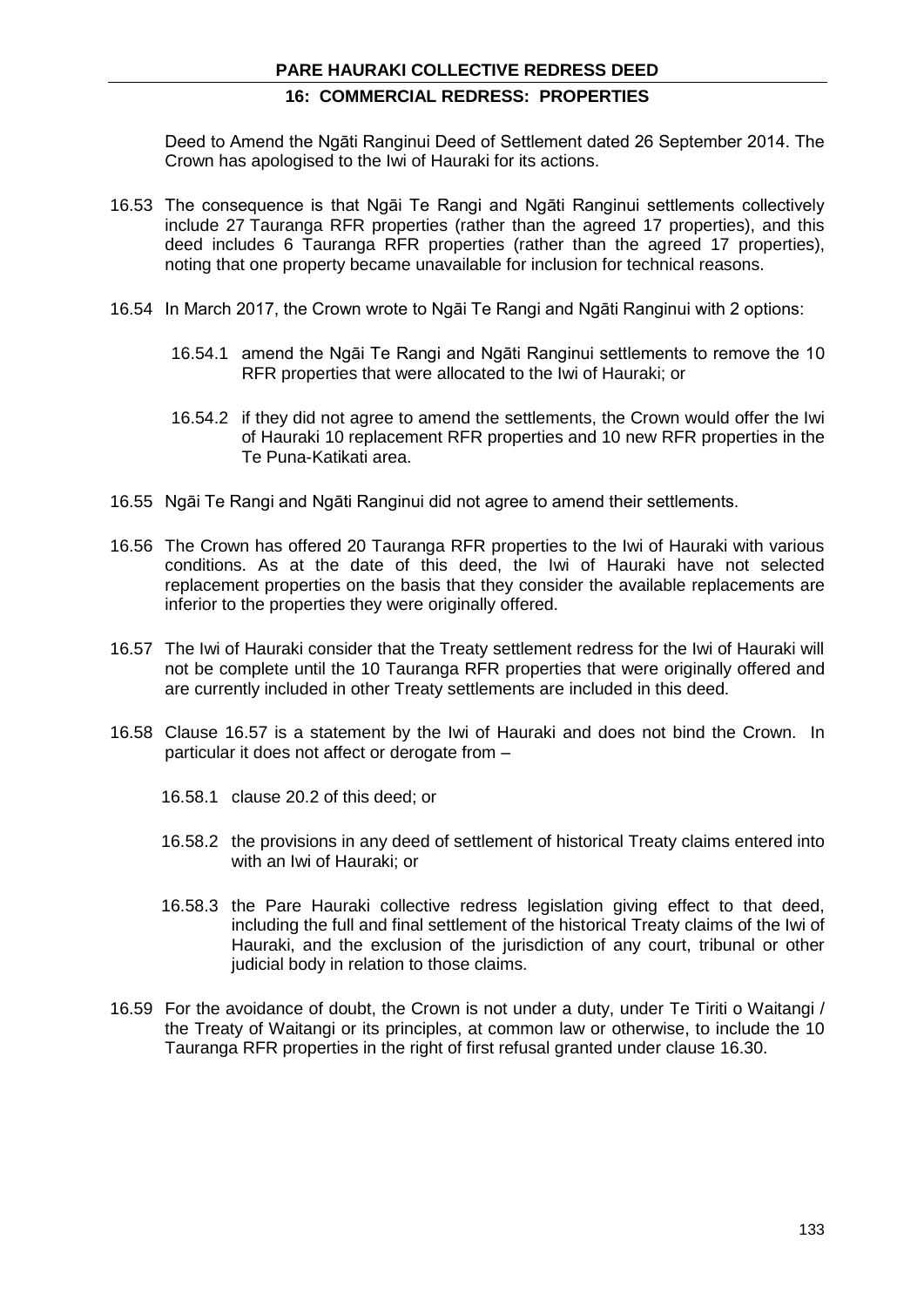# **17 COMMERCIAL REDRESS: MINERALS**

#### **PREAMBLE**

- 17.1 Mineral extraction, especially gold, is central to the history of Crown-Pare Hauraki relations and its harmful effects are still felt being felt in current times. Pākeha settlement in the Hauraki region was associated with the search for and exploitation of minerals, beginning with the discovery of gold near Coromandel Harbour in 1852.
- 17.2 The first minerals agreement between the Crown and Pare Hauraki rangatira was signed at Patapata in 1852, and involved gold mining at Kapanga. Subsequently, gold and other minerals were mined, on the basis that land would not be alienated, at Kauaeranga from 1866, Ōhinemuri from 1875, Te Aroha from 1880, and the east Coromandel Peninsula from Kuaotunu to Waihi from the late 1880s. Each of these transactions involved varying reactions from the Iwi of Hauraki, for example at Ōhinemuri.
- 17.3 The Waitangi Tribunal's Hauraki Report estimates that over 1,400 tonnes of gold and silver bullion was extracted from Hauraki in the period 1862-1952. The Iwi of Hauraki received an estimated £89,000 from mining cession agreements between 1867 and 1897 while the value of gold exported in the same period was worth approximately £7.8 million (representing around 1.1% for Pare Hauraki).
- 17.4 Some Pare Hauraki rangatira expressed a desire to derive income from the prospecting of gold in their rohe while continuing to retain control and ownership of those lands, others opposed mining on their lands altogether.
- 17.5 In the twentieth century, mining continued at Waihi. In 1940, the MacCormick commission recommended the Crown make an ex gratia payment to Pare Hauraki in recognition of the unequal nature of the mining agreements made in the nineteenth century. The Crown, however, neglected to implement this recommendation. The Crown also failed to return lands made available for mining and still in Māori ownership (but no longer used for mining purposes) to Māori. Mineral extraction remains a feature of the Hauraki region and the negative consequences for the Iwi of Hauraki continue to this day.
- 17.6 The extent of claims of breaches of Te Tiriti o Waitangi / the Treaty of Waitangi and its principles relating to minerals and mining is unique to Pare Hauraki. The Waitangi Tribunal devoted one third of the Hauraki Report to the Treaty issues arising from mining and the Coromandel goldfields. It found that nowhere else did Māori face the rapid expansion of so large a mining industry and nowhere else was so much Maori land affected. This had long-term impacts on the Iwi of Hauraki.
- 17.7 Over the generations, Hauraki rangatira persistently protested the alienation of mineralbearing lands, the loss of wāhi tapu, environmental degradation including the deterioration of water quality and damage to waterways, declining revenues from mineral extraction, the loss of livelihood experienced by the iwi as a result of Crown actions, and the Crown's failure to honour minerals agreements. These form the foundation of the Pare Hauraki claims.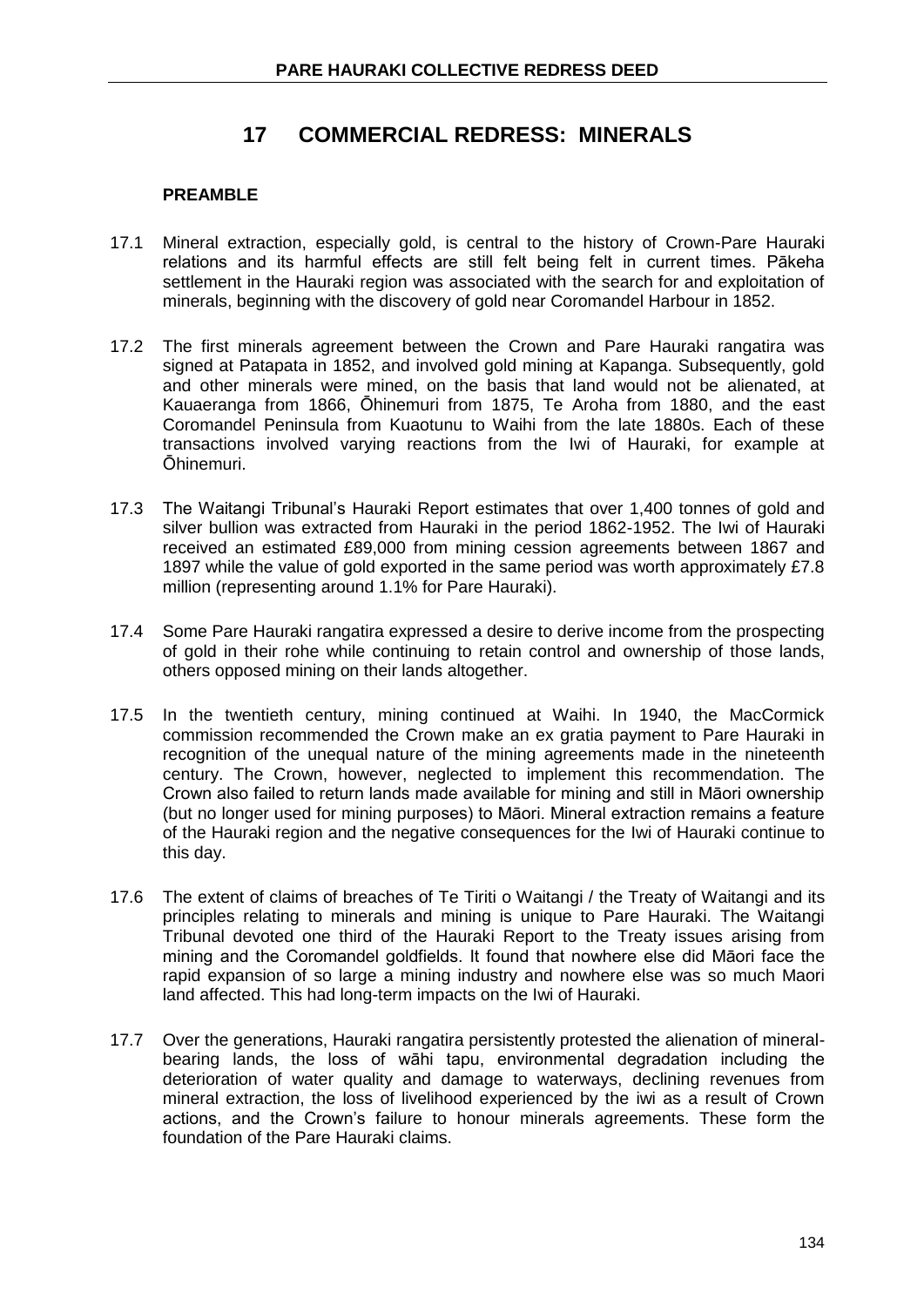## **17: COMMERCIAL REDRESS: MINERALS**

- 17.8 The Crown has acknowledged that at various times it breached Te Tiriti o Waitangi / the Treaty of Waitangi and its principles when acquiring gold-bearing land in Hauraki, and that it deprived iwi of their rangatiratanga over land subject to mining licences. As a consequence, Pare Hauraki saw little economic benefit from mineral extraction. The Iwi of Hauraki suffered significantly as a result of Crown Treaty breaches relating to minerals.
- 17.9 The Crown has also acknowledged that mineral extraction in Hauraki has resulted in ongoing environmental degradation, changes and pollution to lands, waterways (including contamination from heavy metals), and food sources, including modifications to the course of the Waihou and Ōhinemuri Rivers and their tributaries that drained resource-rich wetlands, destroyed wāhi tapu, and caused significant harm to Tīkapa Moana and its kaimoana resources.
- 17.10 This part of the deed contains redress provided to the Iwi of Hauraki in respect of minerals.

#### **TRANSFER OF CERTAIN CROWN-OWNED MINERALS AND PAYMENT OF ROYALTIES**

- 17.11 The Pare Hauraki collective redress legislation will provide, on the terms provided by subpart 4 of part 3 of the draft collective bill, that despite section 11 of the Crown Minerals Act 1991 (minerals reserved to the Crown) any Crown owned minerals in land vested in or transferred to any Pare Hauraki collective entity under this deed vest or transfer with, and form part of, the land, but that vesting or transfer does not limit section 10 of that Act (petroleum, gold, silver and uranium) or affect other existing lawful rights to subsurface minerals.
- 17.12 To avoid doubt, nothing in any item listed in the third column of the tables listed in parts 3 to 6 of the property redress schedule affects the vesting or transfer of Crown-owned minerals under clause 17.11.
- 17.13 Sections 210 to 219 of the draft collective bill establish a regime for the payment of royalties received by the Crown, in the previous 8 years, in respect of the vested minerals to which clause 17.11 applies.
- 17.14 The Crown acknowledges, for the avoidance of doubt, that it has no property in any minerals existing in their natural condition in Māori customary land (as defined in Te Ture Whenua Maori Act 1993), other than those minerals referred to in section 10 of the Crown Minerals Act 1991 or if provided in any other enactment.

#### **INVOLVEMENT IN ANY REVIEW OF OWNERSHIP OF GOLD AND SILVER**

- 17.15 If the Crown decides to initiate a review of the ownership of gold and silver (alone or as part of a wider review of all nationalised minerals), the Crown will:
	- 17.15.1 involve representatives of Pare Hauraki in the review process;
	- 17.15.2 include Ministerial engagement with representatives of Pare Hauraki;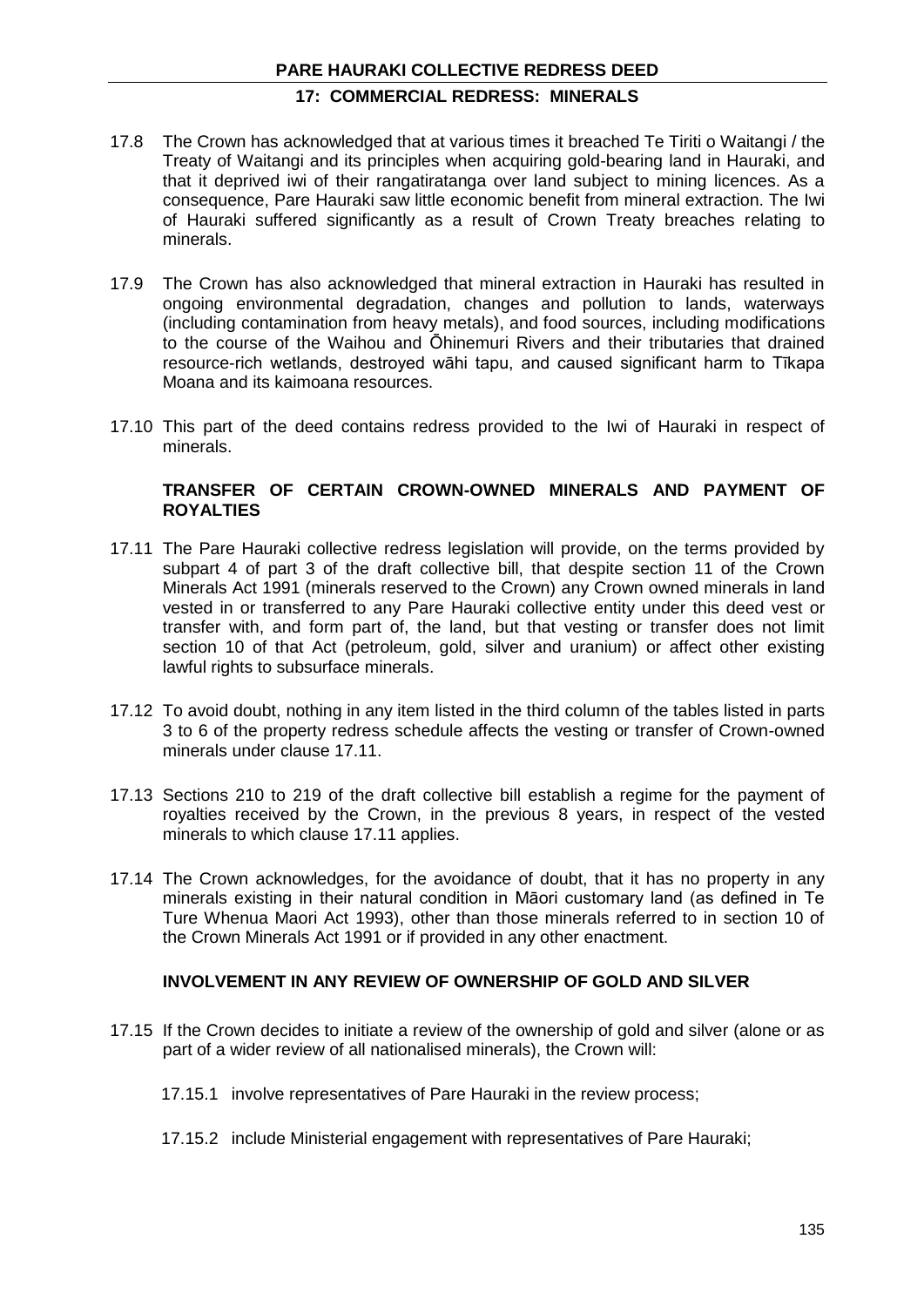## **17: COMMERCIAL REDRESS: MINERALS**

- 17.15.3 recognise the importance of the Statement of Pare Hauraki World View and Programme for a Culture of Natural Resources Partnership and ensure it is taken into account in the review; and
- 17.15.4 acknowledge the unique history that the Iwi of Hauraki have with gold and silver.

#### **RELATIONSHIP AGREEMENT WITH THE CROWN THROUGH THE MINISTRY OF BUSINESS, INNOVATION AND EMPLOYMENT**

- 17.16 The Crown through the Ministry of Business, Innovation and Employment and the Pare Hauraki collective cultural entity are to be treated as having entered into the relationship agreement set out in part 2 of the documents schedule.
- 17.17 A failure by the Crown or the Pare Hauraki collective cultural entity to comply with the relationship agreement is not a breach of this deed.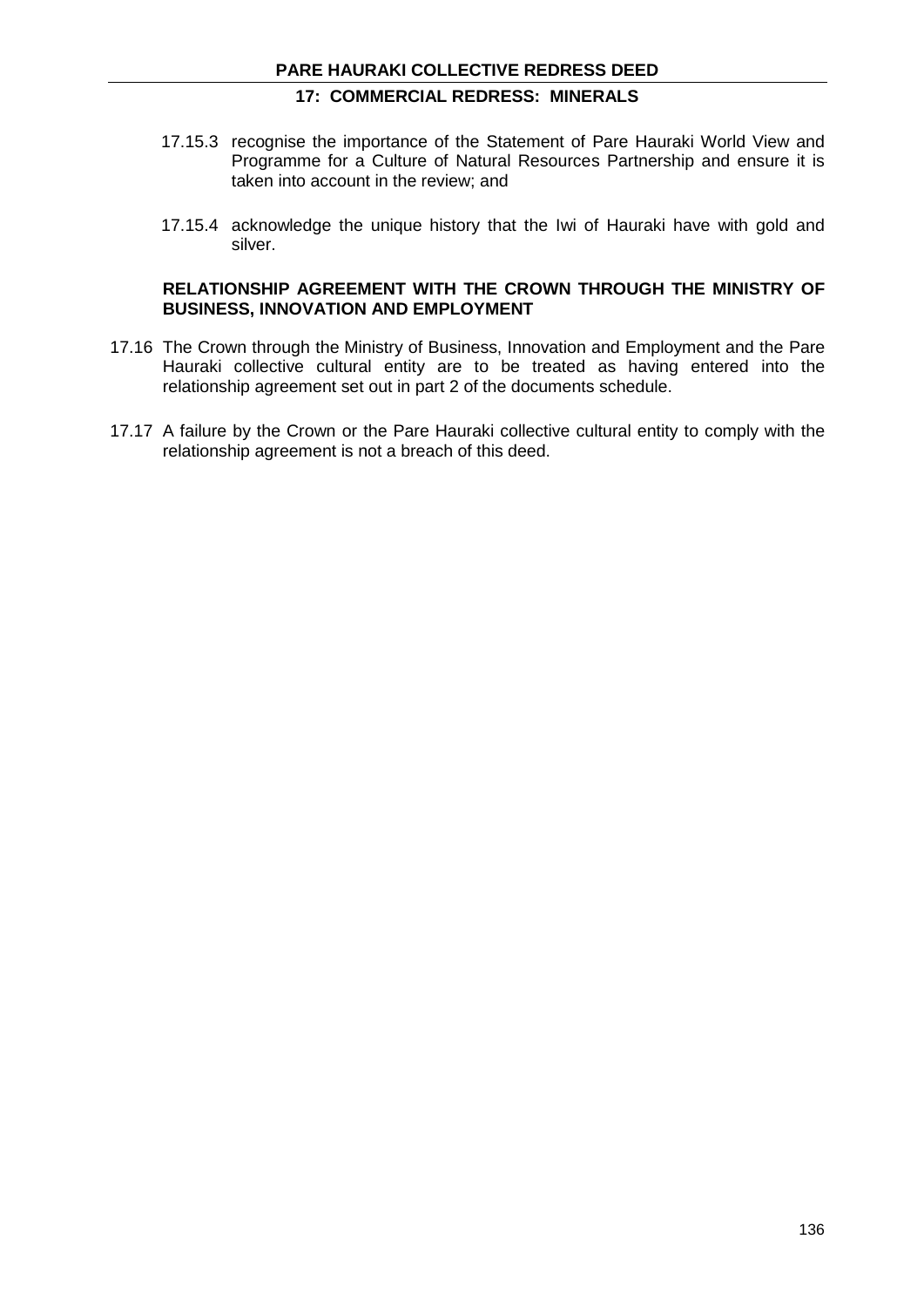# **18 PARE HAURAKI COLLECTIVE REDRESS LEGISLATION, PARE HAURAKI COLLECTIVE ENTITIES, CONDITIONS, AND TERMINATION**

#### **PARE HAURAKI COLLECTIVE REDRESS LEGISLATION**

- 18.1 The Crown must propose the draft collective bill for introduction to the House of Representatives to give effect to this deed.
- 18.2 The Pare Hauraki collective redress legislation must:
	- 18.1.1 provide for all matters for which legislation is required to give effect to this deed; and
	- 18.1.2 be agreed by the Iwi of Hauraki and the Crown.
- 18.3 The Iwi of Hauraki and Crown acknowledge that:
	- 18.3.1 the draft collective bill must comply with relevant drafting conventions for a government bill; and
	- 18.3.2 this deed contains significant features to the Iwi of Hauraki that must be given effect to through the draft collective bill.
- 18.4 The draft collective bill proposed for introduction to the House of Representatives may be in the form of an omnibus bill that includes bills settling the claims of the Iwi of Hauraki.
- 18.5 The Crown must not, after introduction to the House of Representatives, propose changes to the draft collective bill other than changes agreed in writing by the Pare Hauraki collective entities and the Crown.
- 18.6 The Iwi of Hauraki and the Pare Hauraki collective entities must support the passage through Parliament of the draft collective bill.

## **PARE HAURAKI COLLECTIVE ENTITIES**

- 18.7 Despite clause 18.1, the Crown is not obliged to propose legislation for introduction to the House of Representatives until:
	- 18.7.1 each Pare Hauraki collective entity has executed, and delivered to the Crown, the deed of covenant in the form set out in part 3 of the documents schedule; and
	- 18.7.2 the Iwi of Hauraki have established the Pare Hauraki collective cultural entity by procuring the proper execution of a deed of trust in the form previously approved by the Crown; and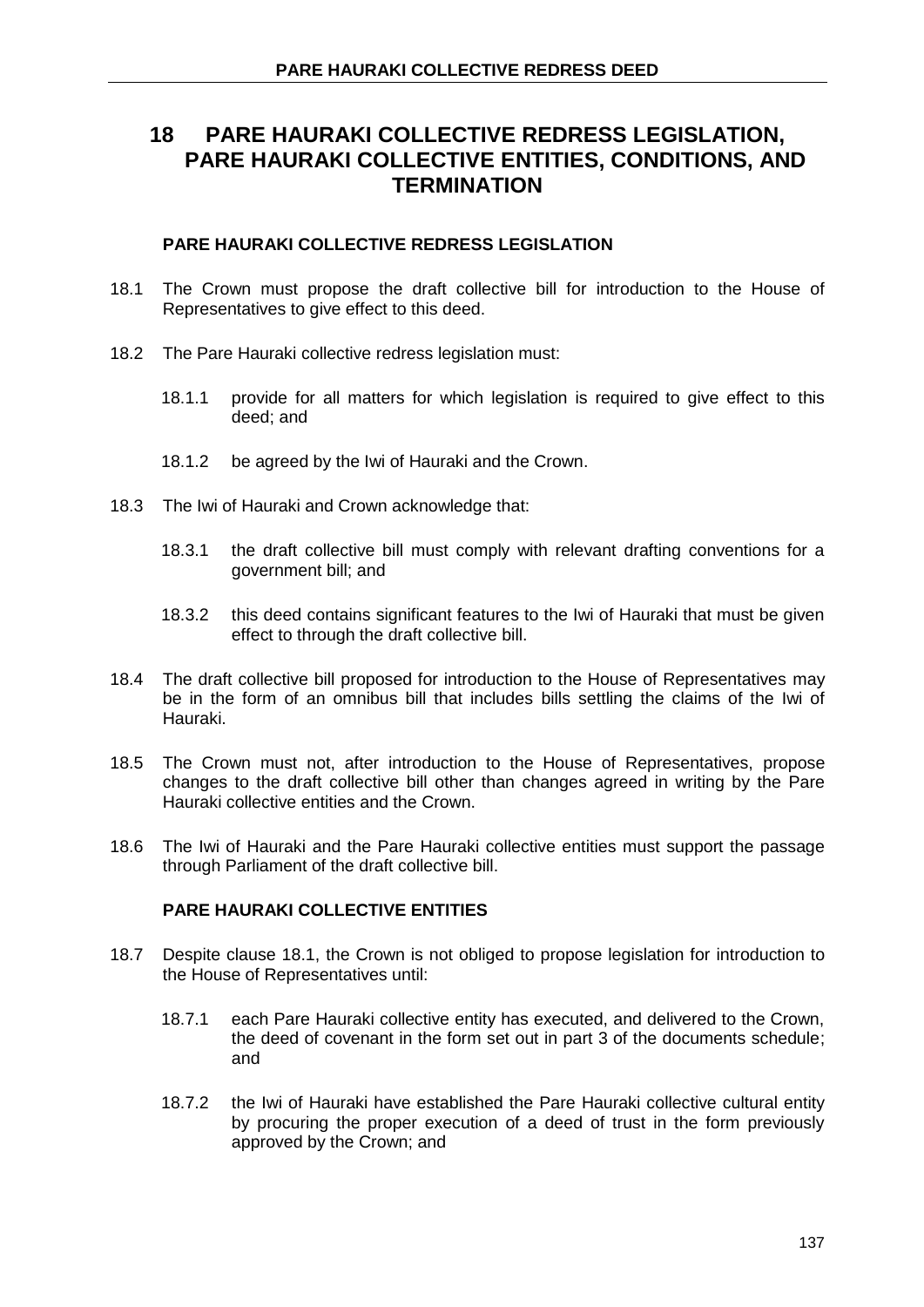## **18: PARE HAURAKI COLLECTIVE REDRESS LEGISLATION, PARE HAURAKI COLLECTIVE ENTITIES, CONDITIONS, AND TERMINATION**

- 18.7.3 the Iwi of Hauraki have established the Pare Hauraki collective commercial entity and Pare Hauraki collective CFL land entity by procuring the proper execution of a limited partnership agreement for each of those entities in the form previously approved by the Crown; and
- 18.7.4 the Pare Hauraki collective commercial entity and the Pare Hauraki collective CFL land entity have been registered as limited partnerships under the Limited Partnerships Act 2008.

## **DEED CONDITIONAL**

- 18.8 This deed is conditional on the Pare Hauraki collective redress legislation coming into force.
- 18.9 However, the following provisions of this deed are binding on its signing:
	- 18.9.1 clauses 11.1.7, 16.4, 16.7 (to the extent it relates to an early release commercial redress property), 18.1 to 18.6 and 18.9 to 18.12:
	- 18.9.2 parts 2 to 5 of the general matters schedule.

## **EFFECT OF THIS DEED**

- 18.10 This deed  $-$ 
	- 18.10.1 is "without prejudice" until it becomes unconditional; and
	- 18.10.2 in particular, may not be used as evidence in proceedings before, or presented to, the Waitangi Tribunal, any court, or any other judicial body or tribunal.
- 18.11 Clause 18.10.2 does not exclude the jurisdiction of a court, tribunal, or other judicial body in respect of the interpretation or enforcement of this deed.

#### **TERMINATION**

- 18.12 The Crown, or the Pare Hauraki collective entities together, may terminate this deed, by notice to the other, if –
	- 18.12.1 the Pare Hauraki collective redress legislation has not come into force within 36 months after the date of this deed; and
	- 18.12.2 the terminating party has given the other party at least 40 business days' notice of an intention to terminate.
- 18.13 If this deed is terminated in accordance with its provisions –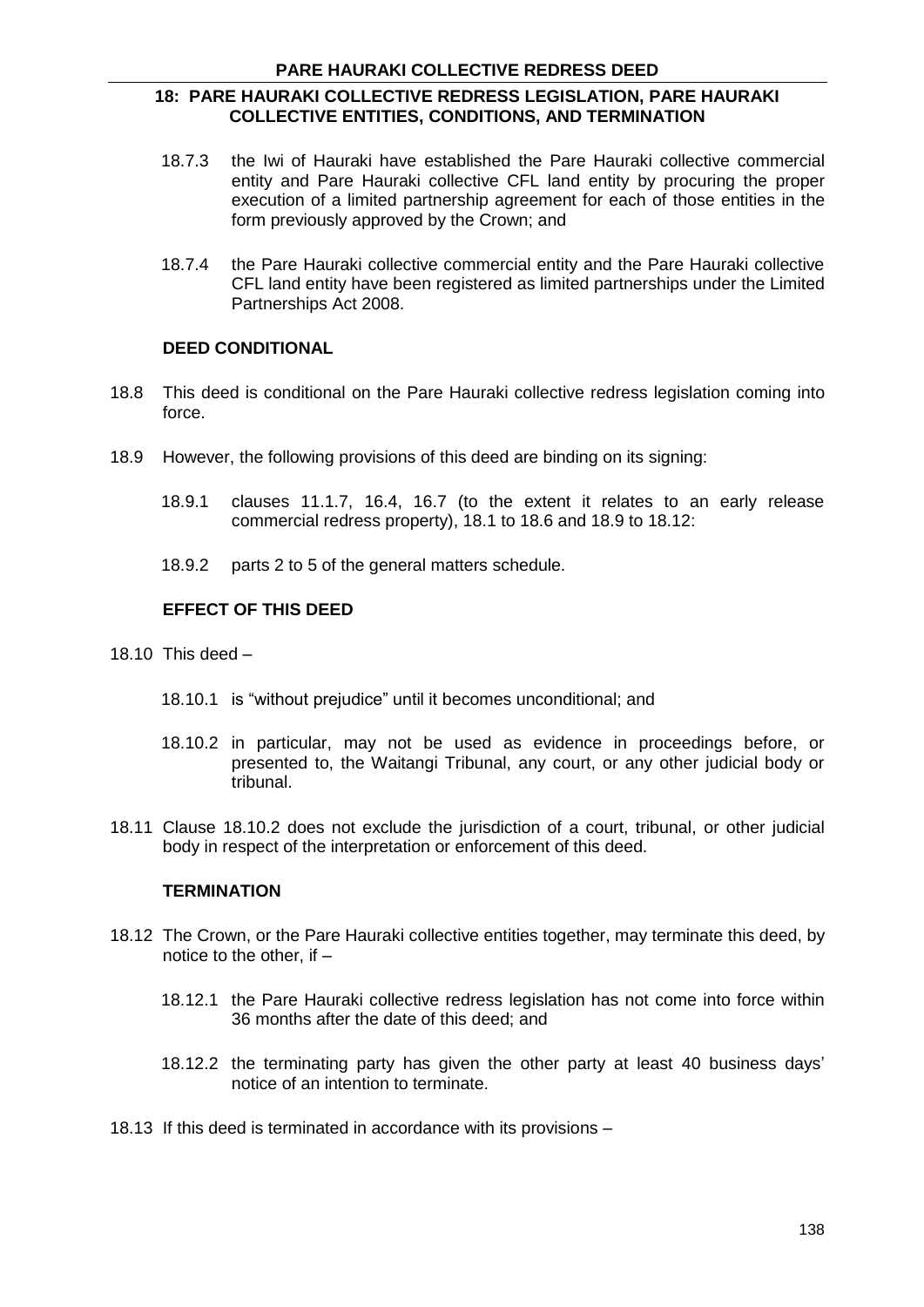## **18: PARE HAURAKI COLLECTIVE REDRESS LEGISLATION, PARE HAURAKI COLLECTIVE ENTITIES, CONDITIONS, AND TERMINATION**

- 18.13.1 it is at an end; and
- 18.13.2 subject to this clause, it does not give rise to any rights or obligations; and
- 18.13.3 it remains "without prejudice".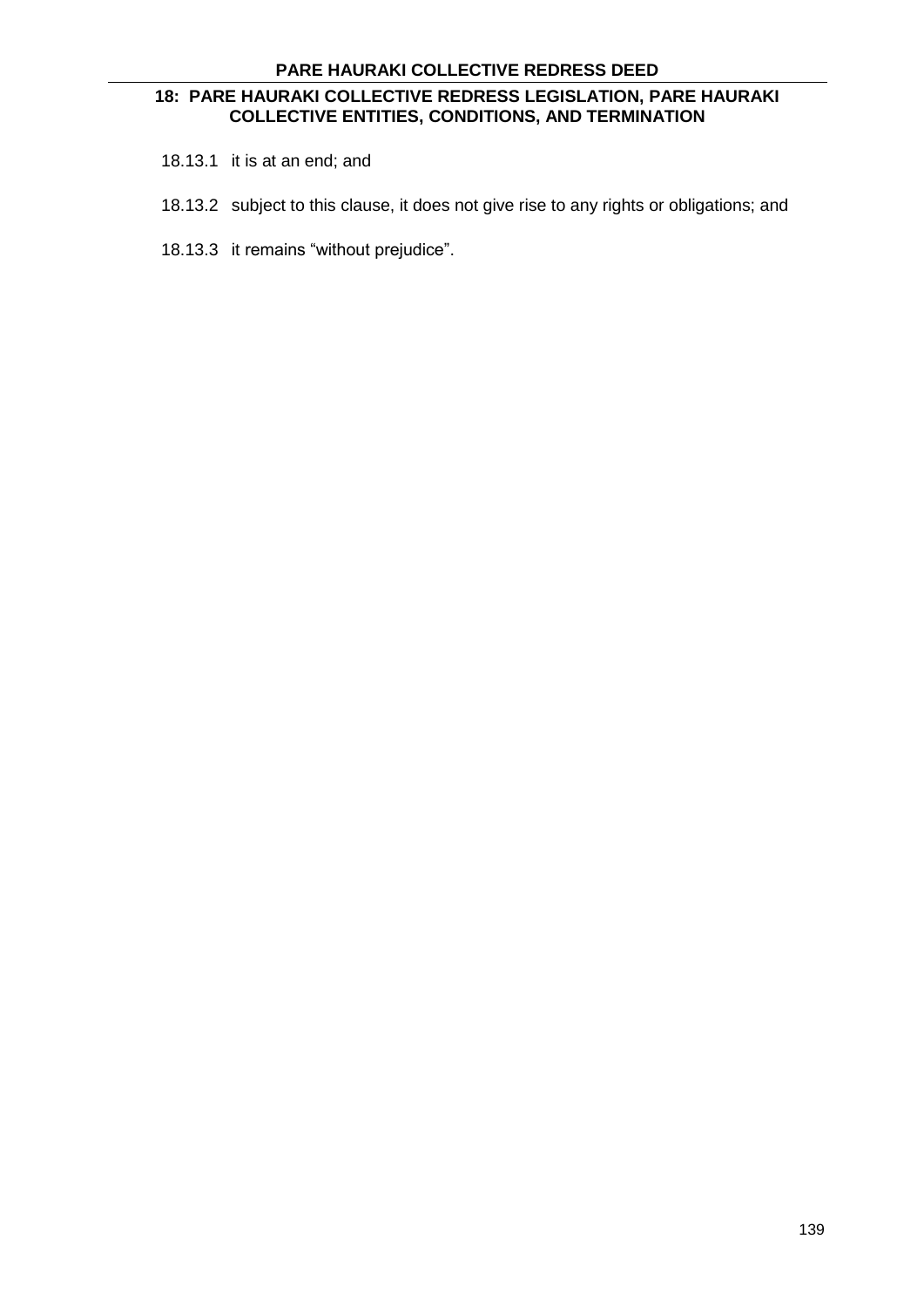# **19 ACCESSION**

### **ACKNOWLEDGEMENTS**

- 19.1 The Iwi of Hauraki and the Crown acknowledge and record:
	- 19.1.1 that Ngāti Porou ki Hauraki and Ngāti Pūkenga have been part of the Iwi of Hauraki for the purposes of negotiating this deed;
	- 19.1.2 Ngāti Porou ki Hauraki have initialled the draft of this deed but intend to seek ratification of it by their members at the same time as ratification of the deed of settlement of their historical claims against the Crown;
	- 19.1.3 Ngāti Pūkenga have initialled the draft of this deed but have decided not to be a party to it at the date of this deed;
	- 19.1.4 the strong desire of the Iwi of Hauraki for Ngāti Porou ki Hauraki and Ngāti Pūkenga to be parties to, and receive the benefits of, this deed;
	- 19.1.5 that the Iwi of Hauraki are therefore fully supportive of Ngāti Porou ki Hauraki and Ngāti Pūkenga acceding to this deed;
	- 19.1.6 Ngāti Porou ki Hauraki and Ngāti Pūkenga are referred to in this deed because each of them is an Iwi of Hauraki and in recognition of the parties' strong desire that the members of each of them will ratify this deed to the satisfaction of the Crown; and
	- 19.1.7 Ngāti Porou ki Hauraki and Ngāti Pūkenga were advised of the content of clause 19.7 before the initialling of the draft of this deed.

### **REFERENCES TO NGĀTI POROU KI HAURAKI AND NGĀTI PŪKENGA**

19.2 This deed is to be read as if the references to Ngāti Porou ki Hauraki and Ngāti Pūkenga (other than in this part) have no effect unless and until in respect of each of those iwi, the iwi has fulfilled the requirements in clause 19.3.

## **ACCESSION OF NGĀTI POROU KI HAURAKI AND NGĀTI PŪKENGA**

- 19.3 Clauses 19.4 to 19.7 of this deed are to apply if:
	- 19.3.1 the Crown is satisfied with
		- (a) the number and percentage of members of the iwi that have ratified this deed; and
		- (b) the number and percentage of members of the iwi that have approved the collective governance entities receiving the redress; and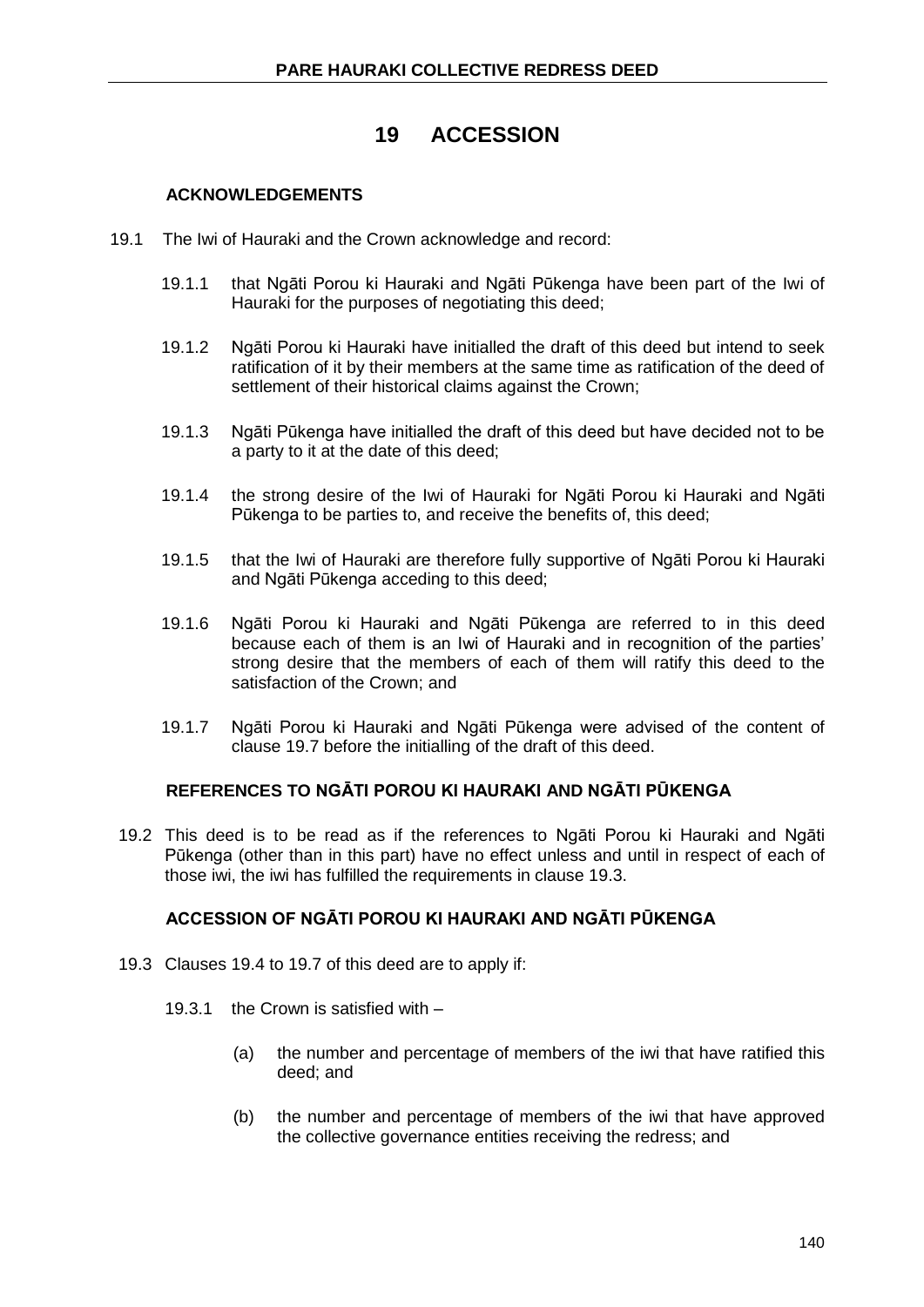## **19: ACCESSION**

19.3.2 the named signatories have signed, on behalf of the iwi, a deed of accession in the form set out in part 9 of the documents schedule (**deed of accession**) binding the iwi to the deed as if the requirements in clause 19.3.1 had been fulfilled at the date of this deed.

### **GENERAL EFFECT OF DEED OF ACCESSION**

19.4 With effect from the date of a deed of accession, the iwi signing that deed must be treated by the Crown and the Iwi of Hauraki as having been an original signatory to this deed as an Iwi of Hauraki.

## **SPECIFIC EFFECTS OF ACCESSION ON THIS DEED**

- 19.5 With effect from the date of the deed of accession, clause 19.2 will have no effect.
- 19.6 For the avoidance of doubt, any change in the value of the licensed land from its transfer value as provided in this deed to the value of the ownership shares on accession does not change the percentage of ownership shares allocated to the iwi signing the deed of accession as set out in clause 16.19, and consequently nor does it change the allocation of rental proceeds of that iwi which forms part of the ownership share.

### **LIMITED ACCESSION**

- 19.7 If, in respect of Ngāti Porou ki Hauraki and Ngāti Pūkenga, the actions in clause 19.3 are not completed by the fifth anniversary of the date of this deed, –
	- 19.7.1 neither those iwi nor their governance entities has any rights in relation to the licensed land, or to accede to the Pare Hauraki collective CFL land entity; and
	- 19.7.2 clauses 19.2 to 19.6 are to be interpreted accordingly.

### **SPECIFIC EFFECTS OF ACCESSION ON COLLECTIVE LEGISLATION**

19.8 The Crown must propose to the House of Representatives such amendments to the draft collective bill or the Pare Hauraki collective redress legislation (as the case may be) as may be necessary to reflect the accession of the iwi to this deed.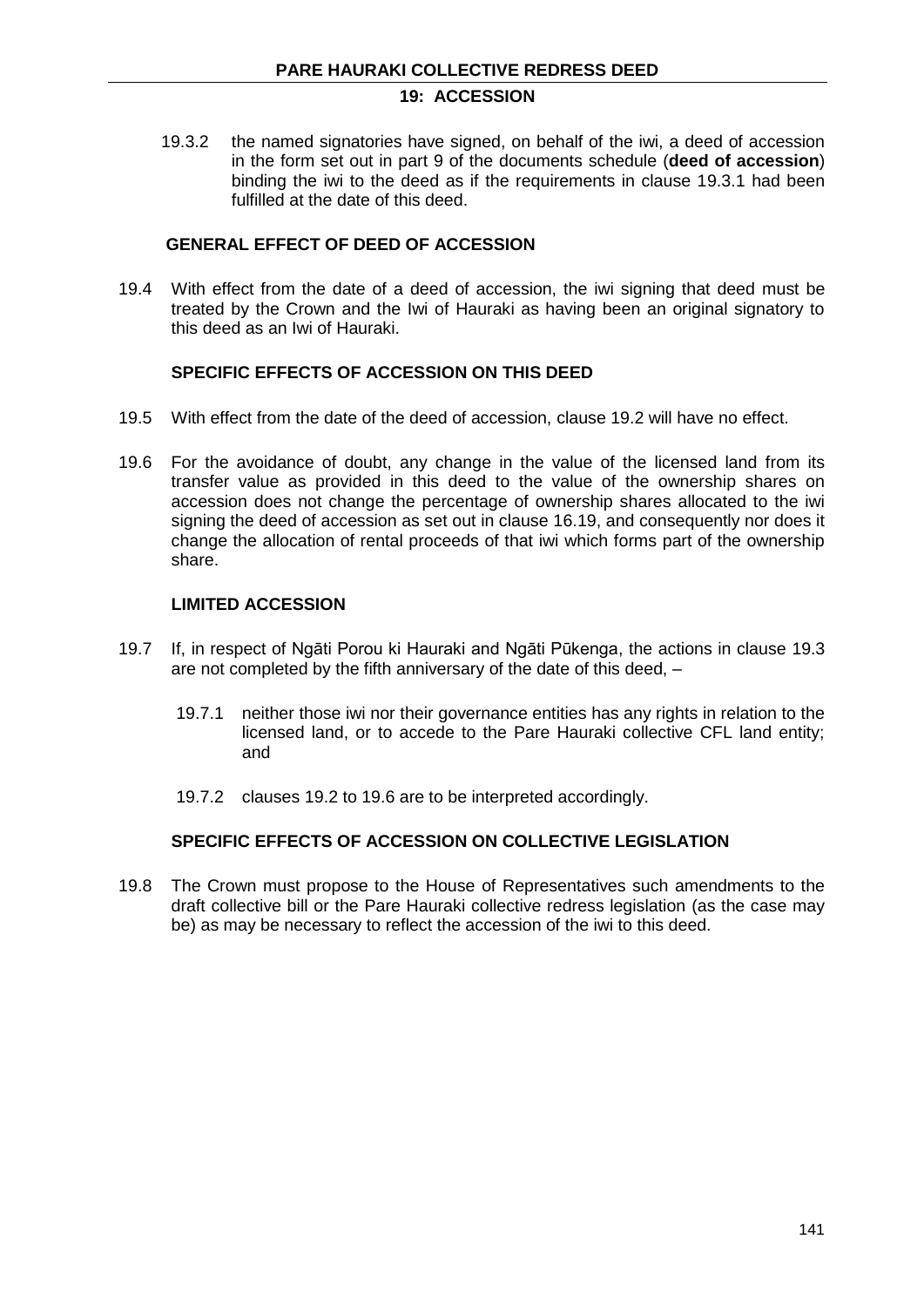# **20 EFFECT OF THIS DEED**

- 20.1 This deed does not settle any of the historical claims of the Iwi of Hauraki.
- 20.2 This deed provides collective Treaty redress for historical claims in respect of the shared interests of the Iwi of Hauraki. The Iwi of Hauraki acknowledge that the redress under this deed will be part of each iwi-specific Treaty settlement.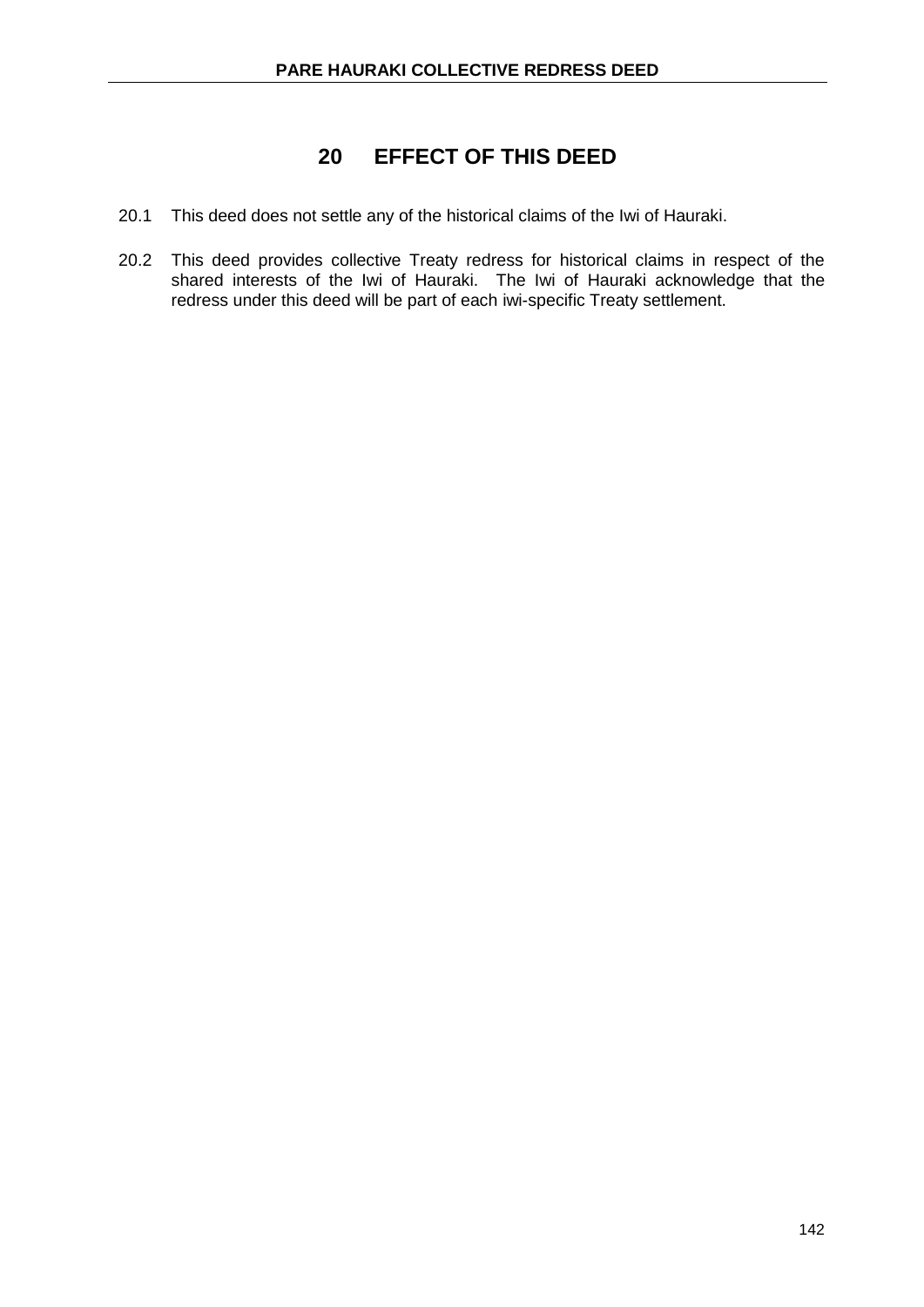# **21 TĪKAPA MOANA – TE TAI TAMAHINE / TE TAI TAMAWAHINE**

- 21.1 Tīkapa Moana Te Tai Tamahine / Te Tai Tamawahine (and the harbours in those water bodies) are of great spiritual, cultural, customary, ancestral and historical significance to the Iwi of Hauraki.
- 21.2 The Iwi of Hauraki and the Crown acknowledge and agree that this deed does not provide for cultural redress in relation to Tīkapa Moana – Te Tai Tamahine / Te Tai Tamawahine as that is to be developed in separate negotiations between the Crown and the Iwi of Hauraki.
- 21.3 The Iwi of Hauraki consider, but without in any way derogating from clause 21.10, negotiations with the Crown will not be complete until they receive cultural redress in relation to Tīkapa Moana – Te Tai Tamahine / Te Tai Tamawahine.
- 21.4 The Crown recognises:
	- 21.4.1 the significant and longstanding history of protest and grievance on the Crown's actions in relation to Tīkapa Moana, including the 1869 petition of Tanumeha Te Moananui and other Pare Hauraki rangatira and the Kauaeranga Judgment; and
	- 21.4.2 the Iwi of Hauraki have long sought co-governance and integrated management of Tīkapa Moana – Te Tai Tamahine / Te Tai Tamawahine.
- 21.5 The Crown acknowledges that the aspirations of the Iwi of Hauraki for Tīkapa Moana – Te Tai Tamahine  $\overline{I}$  Te Tai Tamawahine include co-governance with relevant agencies in order to:
	- 21.5.1 restore and enhance the ability of those water bodies to provide nourishment and spiritual sustenance;
	- 21.5.2 recognise the significance of those water bodies as maritime pathways (aramoana) to settlements throughout the Pare Hauraki rohe; and
	- 21.5.3 facilitate the exercise by the Iwi of Hauraki of kaitiakitanga, rangatiratanga and tikanga manaakitanga.
- 21.6 The Crown and iwi share many goals for natural resource management, including environmental integrity, the sustainable use of natural resources to promote economic development, and community and cultural well-being for all New Zealanders. The Crown recognises the relationships the Iwi of Hauraki have with natural resources, and that the iwi have an important role in their care.
- 21.7 The Crown agrees to negotiate redress in relation to Tīkapa Moana Te Tai Tamahine / Te Tai Tamawahine as soon as practicable, and will seek sustainable and durable arrangements involving the Iwi of Hauraki in the natural resource management of Tīkapa Moana – Te Tai Tamahine / Te Tai Tamawahine that are based on Te Tiriti o Waitangi / the Treaty of Waitangi.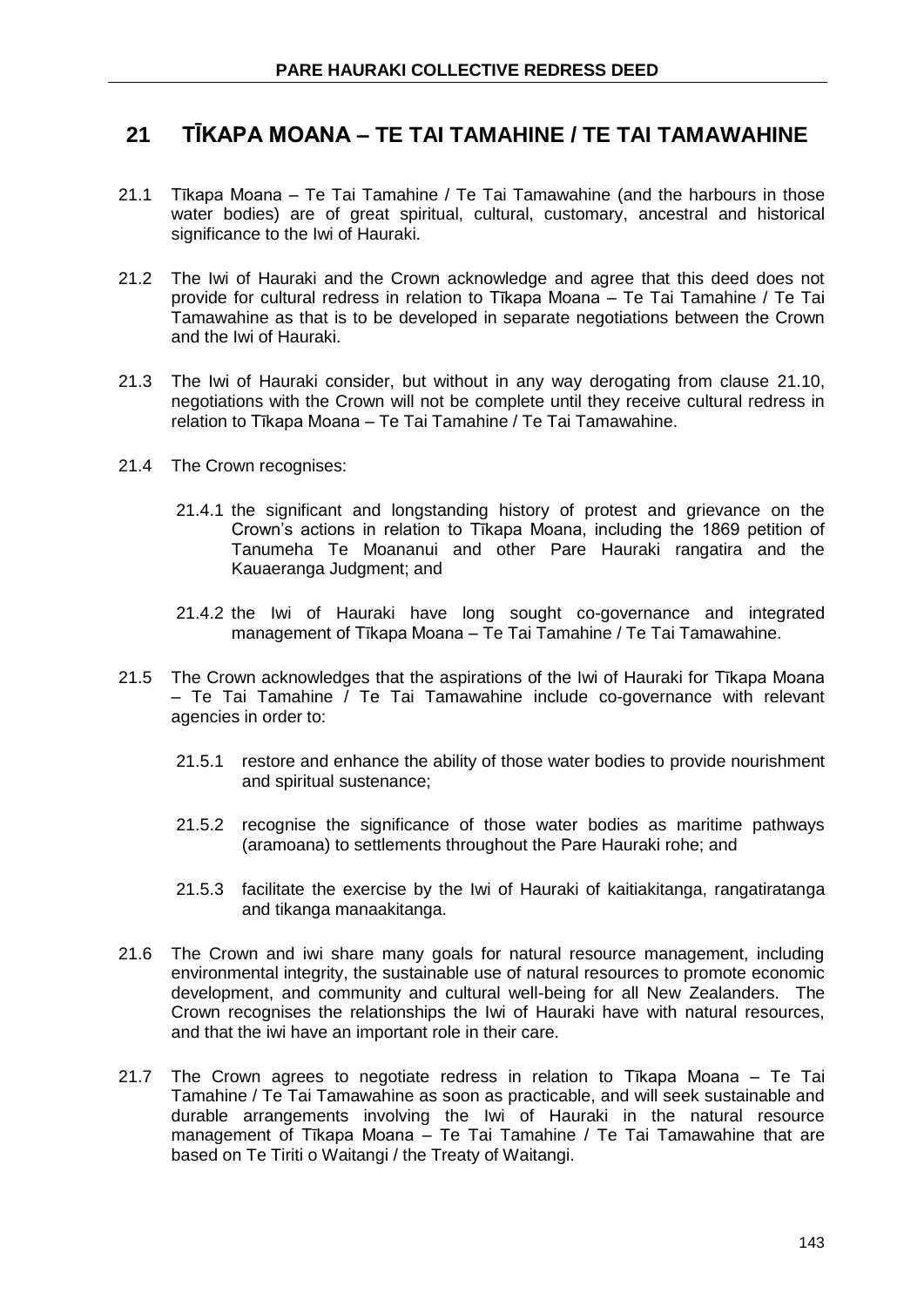## **21: TĪKAPA MOANA – TE TAI TAMAHINE / TE TAI TAMAWAHINE**

- 21.8 This deed does not address the realignment of the representation of iwi on the Hauraki Gulf Forum under the Hauraki Gulf Marine Park Act 2000. This matter will be explored in the negotiations over Tīkapa Moana.
- 21.9 The Crown owes iwi a duty consistent with the principles of Te Tiriti o Waitangi / the Treaty of Waitangi to negotiate redress for Tīkapa Moana – Te Tai Tamahine / Te Tai Tamawahine in good faith.
- 21.10 The Iwi of Hauraki are not precluded from making a claim to the Waitangi Tribunal in respect of the process referred to in clause 21.7.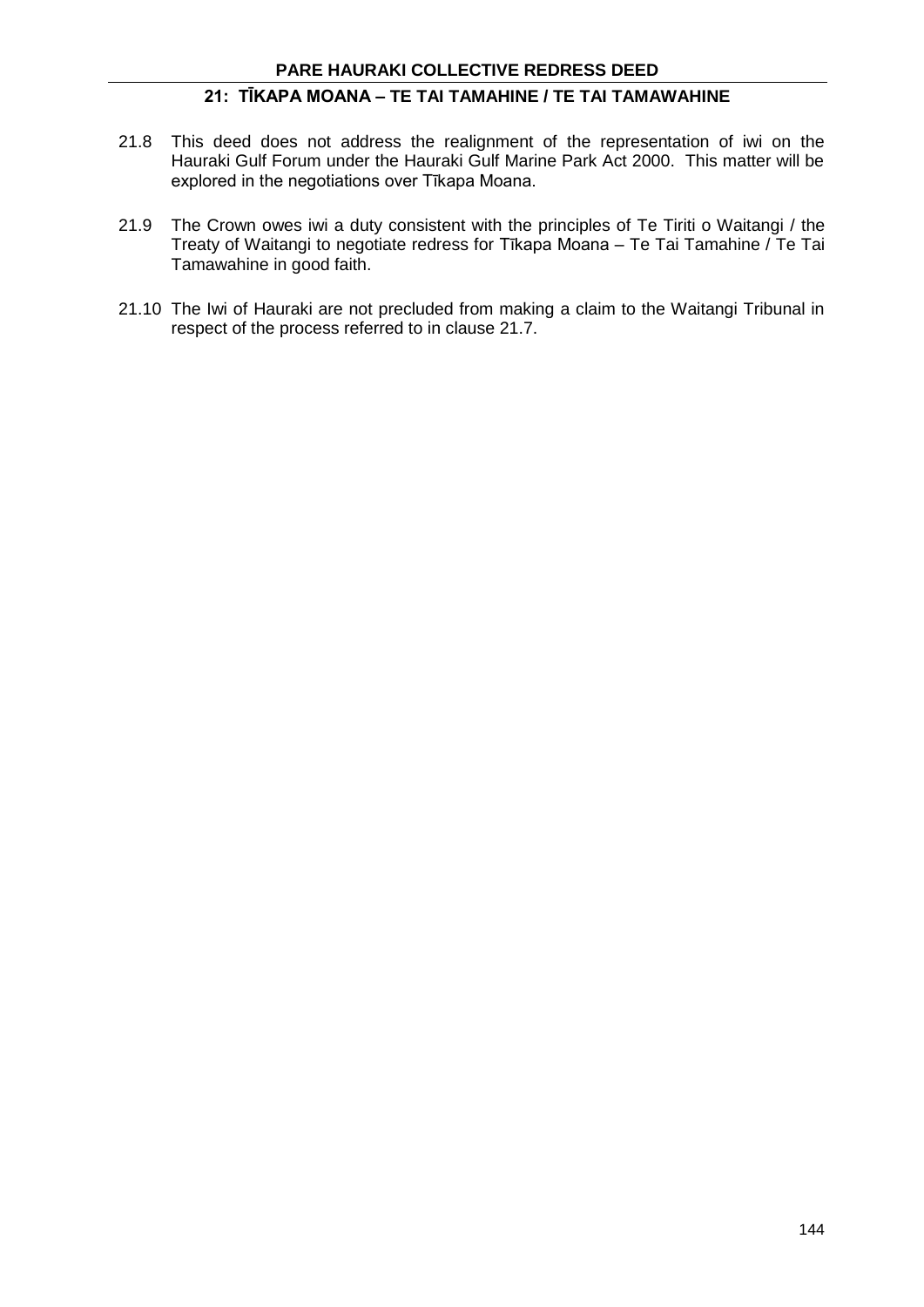# **22 TAURANGA MOANA**

- 22.1 The Crown recognises the Iwi of Hauraki have interests in Tauranga Moana, particularly in Te Puna - Katikati.
- 22.2 The Iwi of Hauraki world view is the Iwi of Hauraki have interests within Tauranga Moana, which are of great spiritual, cultural, customary, ancestral and historical significance.
- 22.3 The Iwi of Hauraki and the Crown acknowledge and agree this deed does not:
	- 22.3.1 provide for cultural redress in relation to Tauranga Moana as that is to be confirmed in separate negotiations; nor
	- 22.3.2 prevent the development of cultural redress in relation to Tauranga Moana.
- 22.4 The Iwi of Hauraki consider the Hauraki Treaty settlements will not be complete until they receive cultural redress in relation to Tauranga Moana.
- 22.5 The Crown acknowledges the Hauraki Collective and the Tauranga Moana Iwi Collective have agreed to discuss through a tikanga-based process how Tauranga Moana is to be protected and enhanced.
- 22.6 The Crown acknowledges and agrees unless the Hauraki Collective and Tauranga Moana Iwi Collective reach an alternative agreement through a tikanga-based process, the Tauranga Moana Framework will be provided for in separate legislation to be introduced to the House of Representatives as soon as the following matters have been resolved to the satisfaction of TMIC, the Crown and the Hauraki Collective, and in accordance with the principles of Te Tiriti o Waitangi / the Treaty of Waitangi:
	- 22.6.1 whether a process is required, and, if so the nature of that process, for resolving the disagreements referred to in Part 1, paragraph 10.3 of the Appendix to Part 3 of the TMIC Legislative Matters Schedule;
	- 22.6.2 how such legislation will provide for the participation of two or more iwi with recognised interests in Tauranga Moana through one seat on the Tauranga Moana Governance Group (as provided in Part 1, paragraph 1.1.5 of the Appendix to Part 3 of the TMIC legislative matters schedule); and
	- 22.6.3 the scope of the area marked as 'A' on the Tauranga Moana Framework plan in the TMIC attachments.
- 22.7 When the Tauranga Moana Framework is enacted through standalone legislation the Crown:
	- 22.7.1 affirms the right of the Iwi of Hauraki, on the basis of its recognised interests in Tauranga Moana, to participate through the seat described in clause 3.11.4(e) of the Legislative Matters Schedule of the Tauranga Moana Iwi Collective Deed will be preserved; and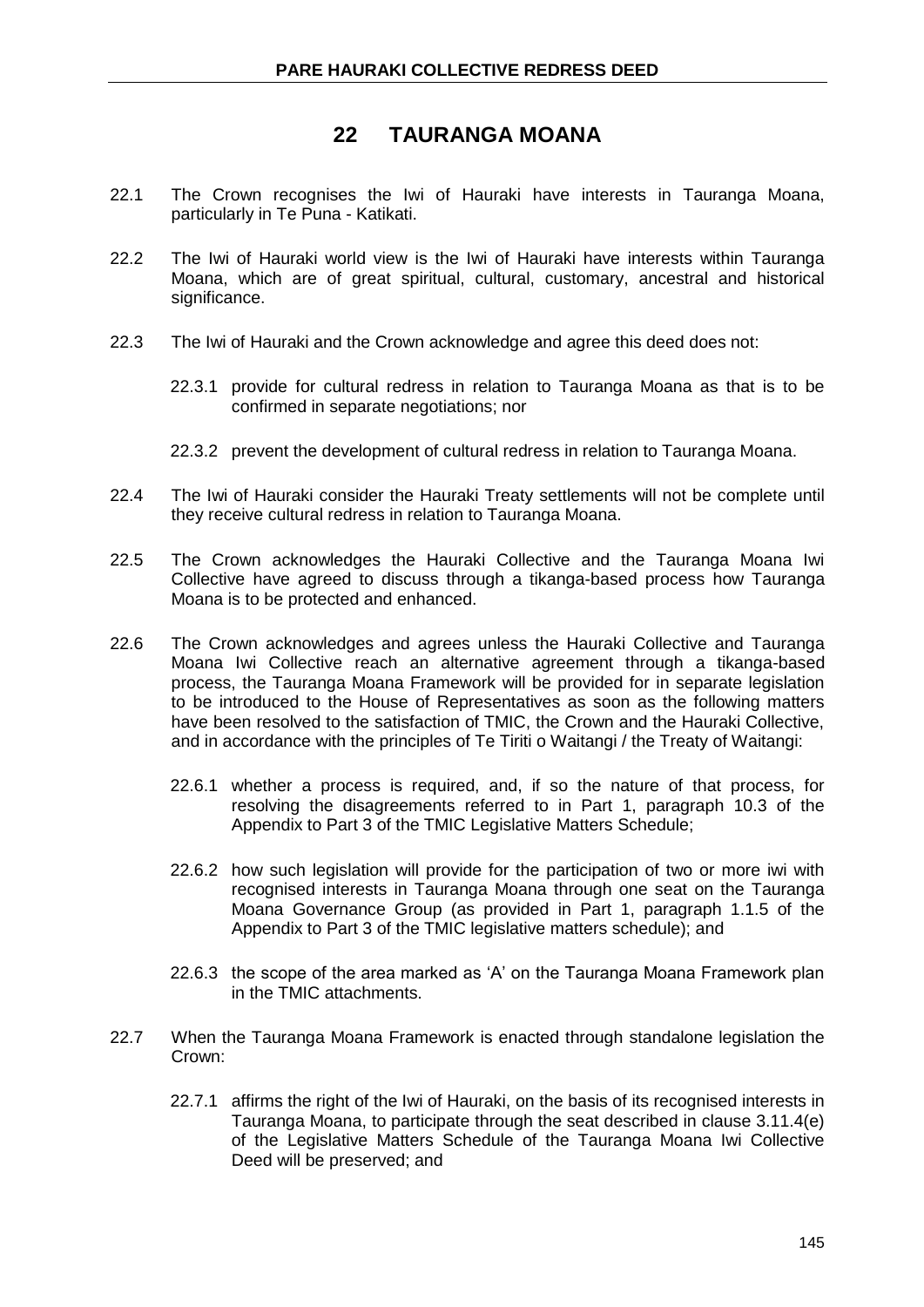# **22: TAURANGA MOANA**

- 22.7.2 notes the Waitangi Tribunal's statement that "there is prejudice to Hauraki iwi as a result of the inclusion of clause 10.3" of the Legislative Matters Schedule of the Tauranga Moana Iwi Collective Deed.
- 22.8 For the purposes of this part 22, **Hauraki Collective** means the body appointed to negotiate historical treaty settlements on behalf of the Iwi of Hauraki.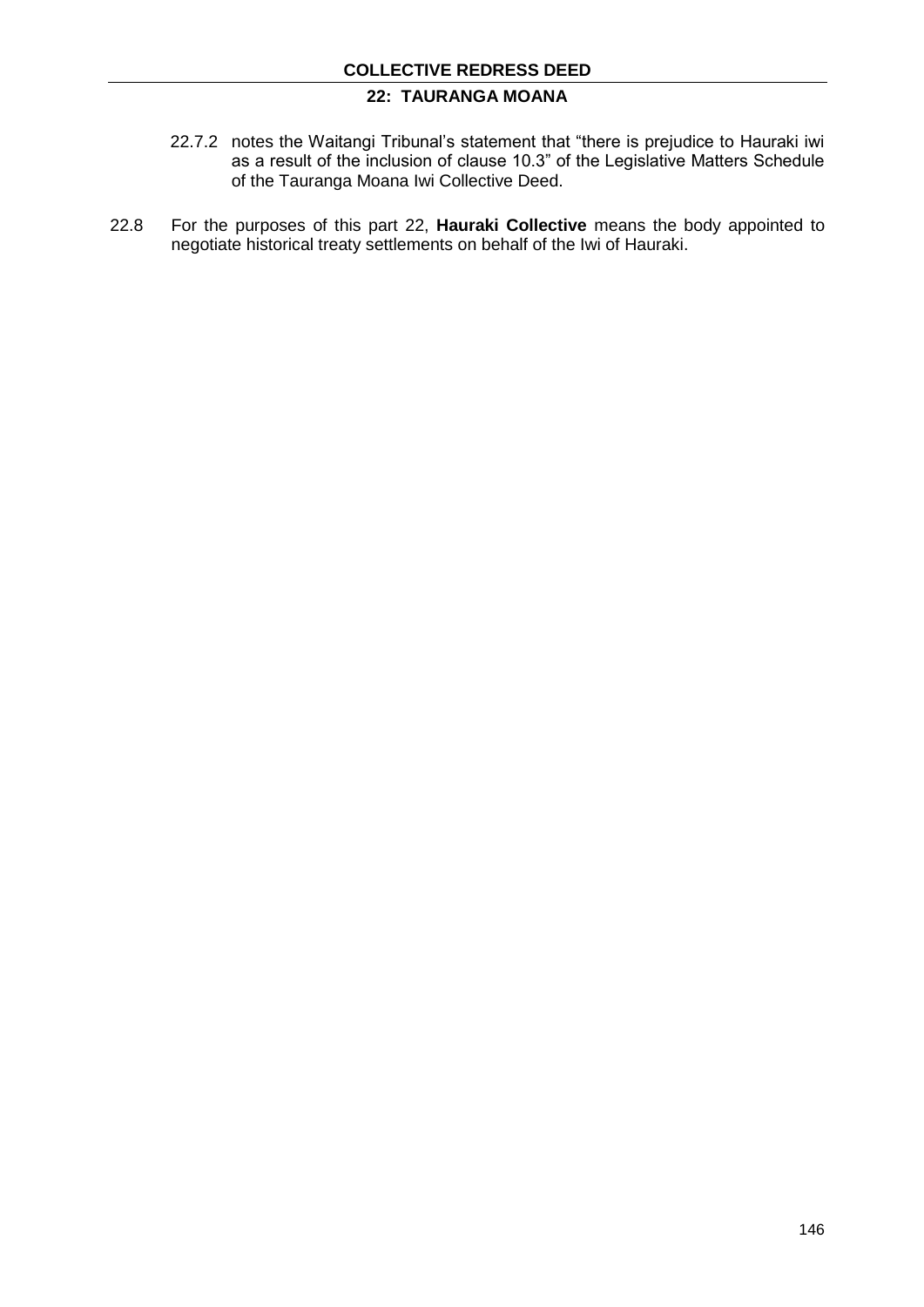# **23 GENERAL, DEFINITIONS, AND INTERPRETATION**

### **GENERAL**

- 23.1 The general matters schedule includes provisions in relation to
	- 23.1.1 the Crown's tax indemnities in relation to redress; and
	- 23.1.2 giving notice under this deed or deed document; and
	- 23.1.3 amending this deed; and
	- 23.1.4 other miscellaneous matters

### **IWI OF HAURAKI**

- 23.2 In this deed, **Iwi of Hauraki** means
	- (a) the collective group comprising the following iwi:
		- (i) Hako; and
		- (ii) Ngāi Tai ki Tāmaki; and
		- (iii) Ngāti Hei; and
		- (iv) Ngāti Maru; and
		- (v) Ngāti Paoa; and
		- (vi) Ngāti Porou ki Hauraki; and
		- (vii) Ngāti Pūkenga; and
		- (viii) Ngāti Rāhiri Tumutumu; and
		- (ix) Ngāti Tamaterā; and
		- (x) Ngāti Tara Tokanui; and
		- (xi) Ngaati Whanaunga; and
		- (xii) Te Patukirikiri; and
	- (b) includes the individuals who are members of one or more of the iwi listed in clause 23.2(a); and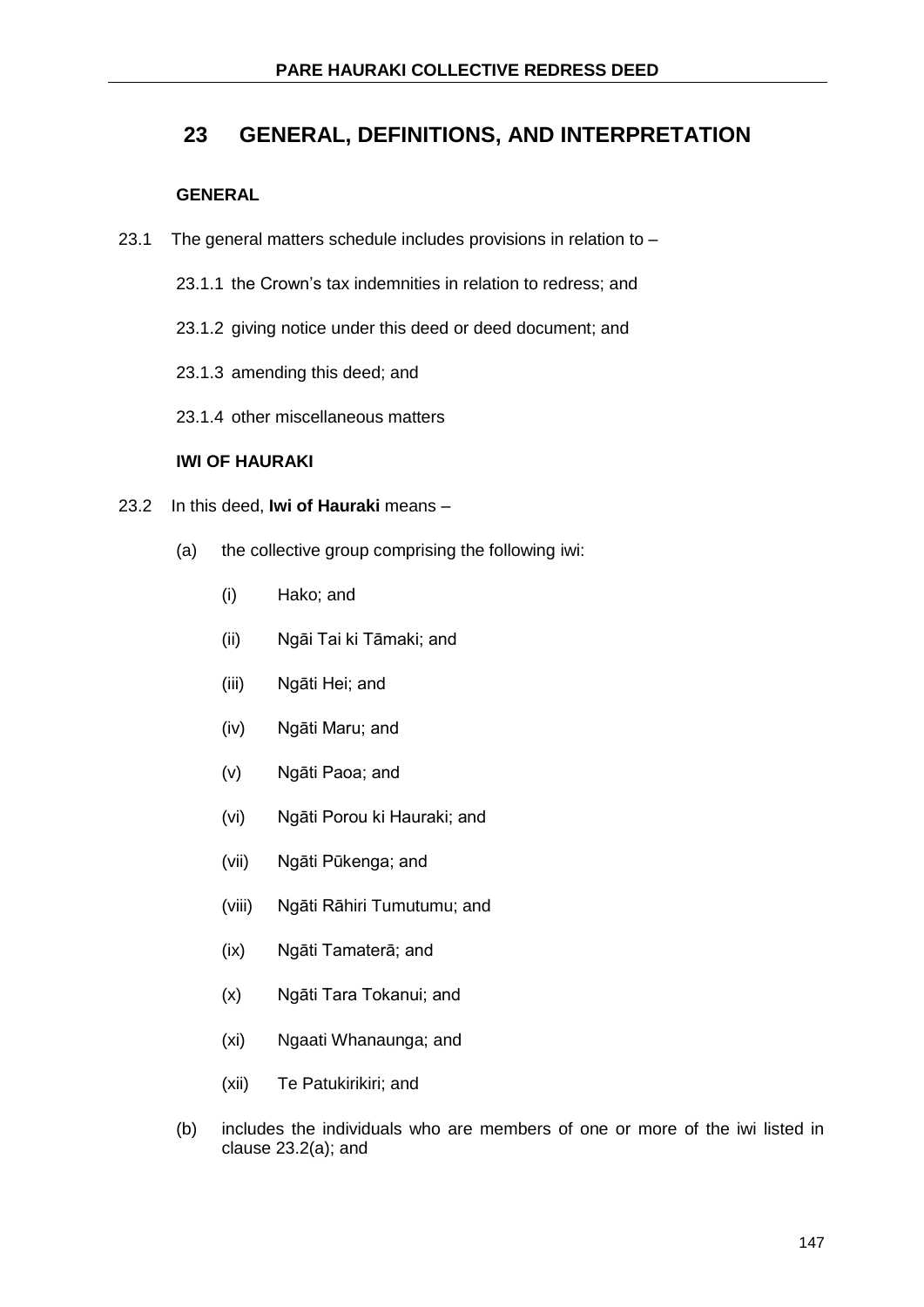## **23: GENERAL, DEFINITIONS, AND INTERPRETATION**

- (c) includes any whānau, hapū, or group to the extent that it is composed of those individuals; and
- (d) where the context requires, means one or more of the iwi listed in clause 23.2(a) of this definition.

### **ADDITIONAL DEFINITIONS**

23.3 The definitions in part 4 of the general matters schedule and in part 11 of the property redress schedule apply to this deed.

#### **INTERPRETATION**

23.4 The provisions in part 5 of the general matters schedule apply in the interpretation of this deed.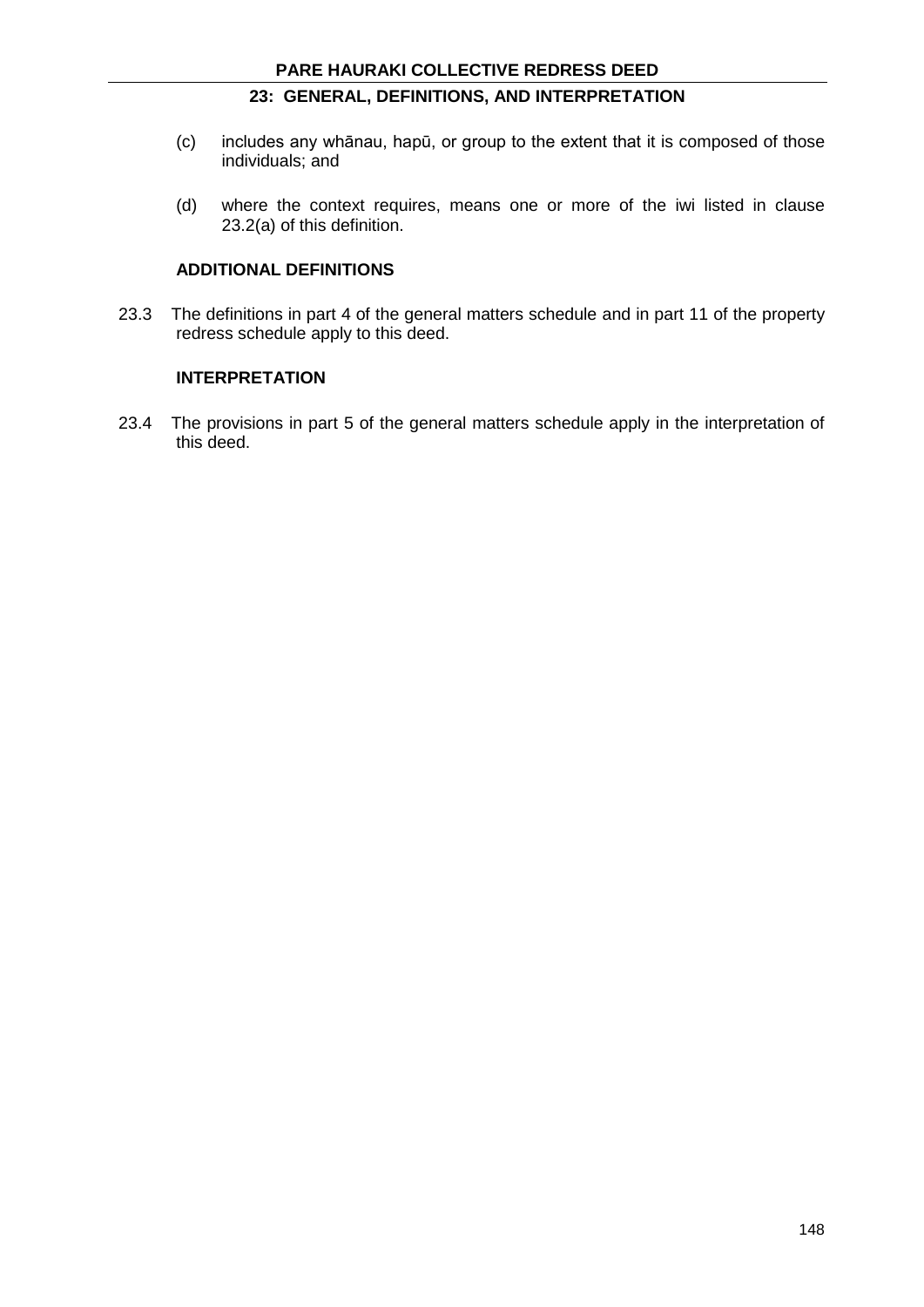**SIGNED** as a deed on 2 August 2018

**SIGNED** for and on behalf of HAKO by the mandated signatories in the presence of –

\_\_\_\_\_\_\_\_\_\_\_\_\_\_\_\_\_\_\_\_\_\_\_\_\_\_\_\_\_\_\_\_\_

**Kenneth John Linstead** 

\_\_\_\_\_\_\_\_\_\_\_\_\_\_\_\_\_\_\_\_\_\_\_\_\_\_\_\_ Josephine Marama Anderson

### **WITNESS**

Name:

Occupation: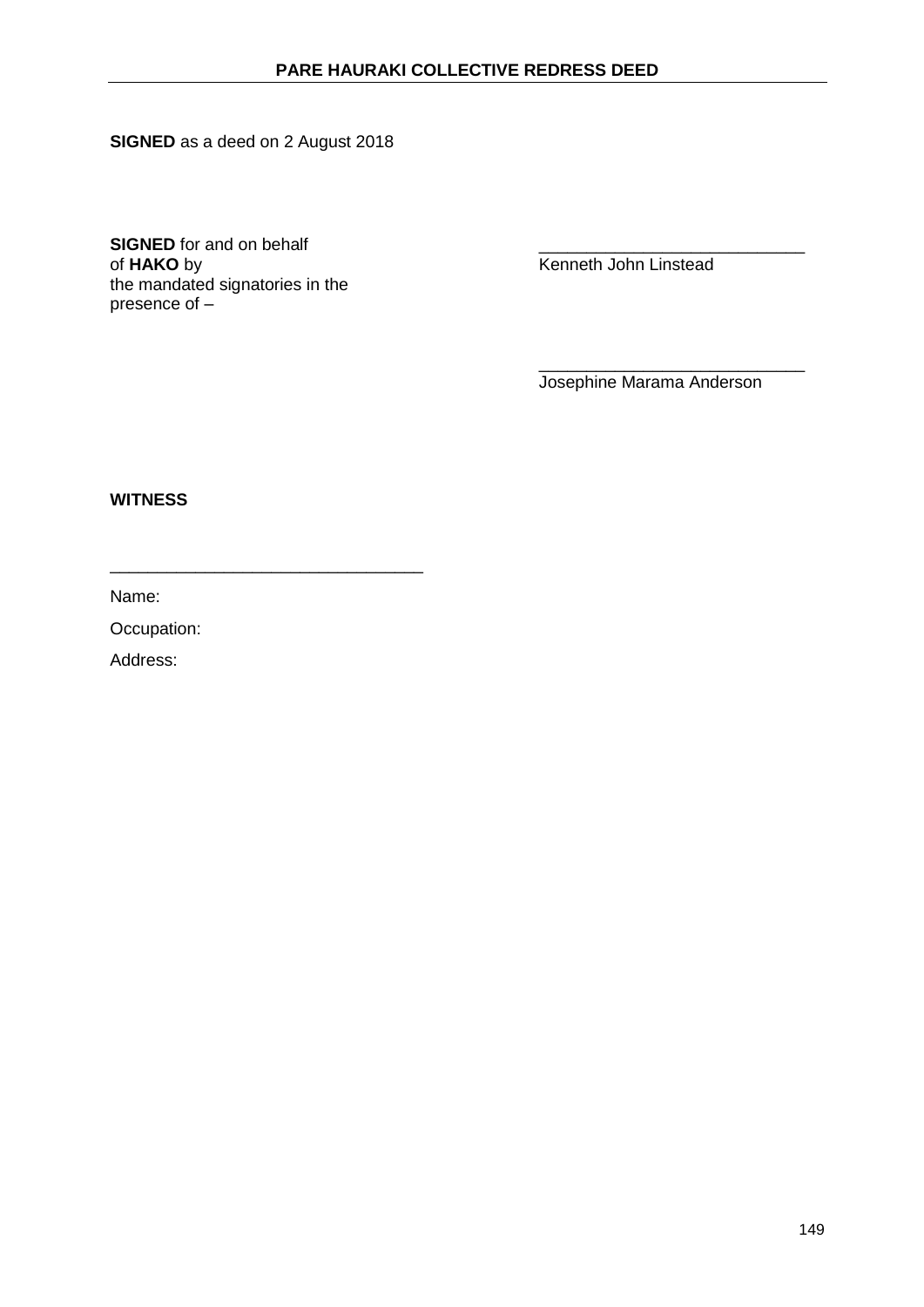#### **SIGNED** for and on behalf<br>
of **NGAI TAI KI TAMAKI** by **TAI ALL AND SET ON TAI ALL AND SET ON TAI ALL AND SET ON TAI ALL AND SET ON TAI ALL AND SET ON TAI ALL AND SET ON TAI ALL AND SET ON TAI ALL AND SET ON TAI ALL AND SE** of **NGĀI TAI KI TĀMAKI** by the mandated signatories in the presence of –

\_\_\_\_\_\_\_\_\_\_\_\_\_\_\_\_\_\_\_\_\_\_\_\_\_\_\_\_ Carmen Rosalina Aroha Kirkwood

\_\_\_\_\_\_\_\_\_\_\_\_\_\_\_\_\_\_\_\_\_\_\_\_\_\_\_\_ Lucy Ngarewarewa Steel

\_\_\_\_\_\_\_\_\_\_\_\_\_\_\_\_\_\_\_\_\_\_\_\_\_\_\_\_ Lawrence John Beamish

**WITNESS**

Name:

Occupation:

\_\_\_\_\_\_\_\_\_\_\_\_\_\_\_\_\_\_\_\_\_\_\_\_\_\_\_\_\_\_\_\_\_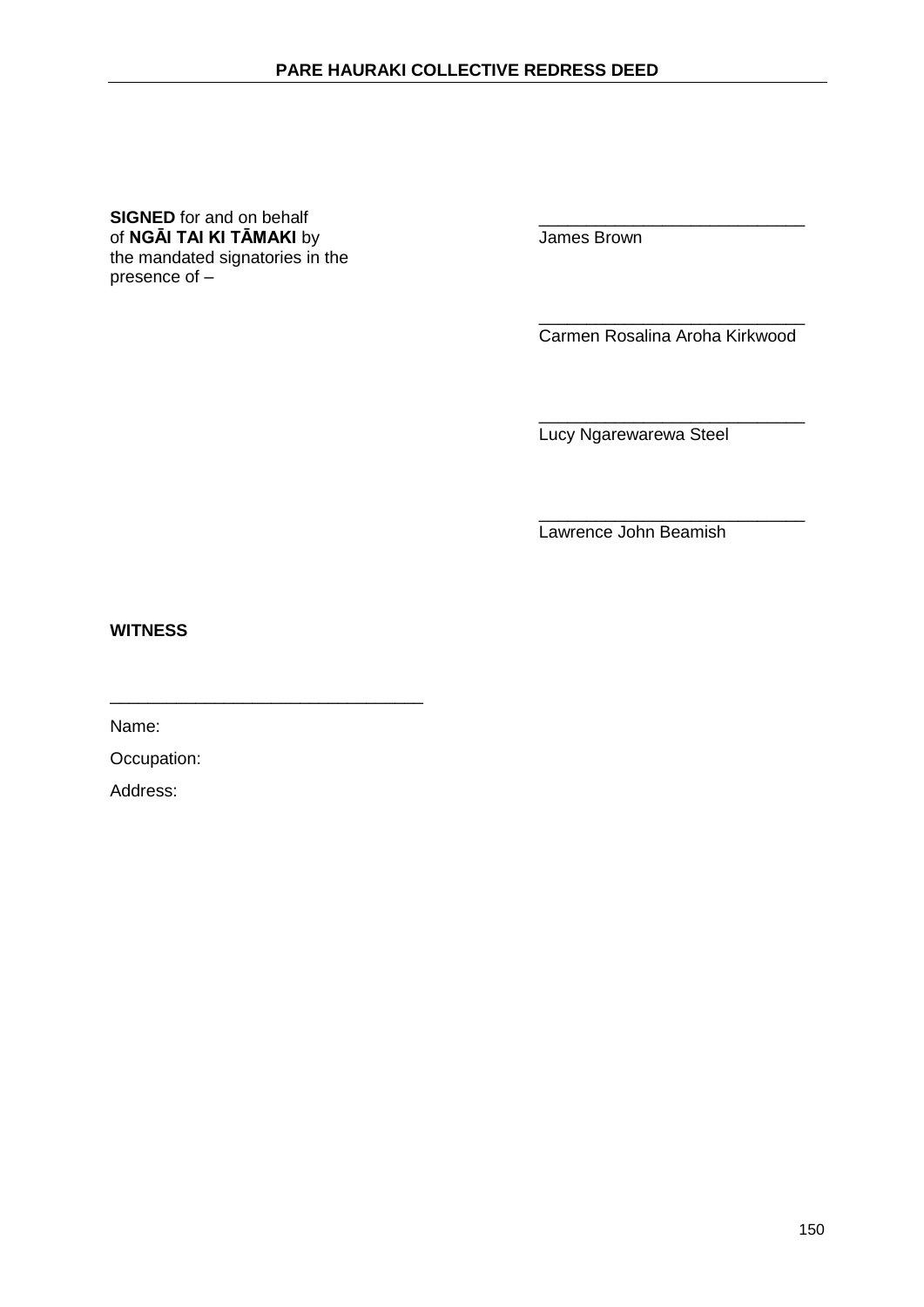**SIGNED** for and on behalf of **NGATI HEI** by the mandated signatories in the presence of –

\_\_\_\_\_\_\_\_\_\_\_\_\_\_\_\_\_\_\_\_\_\_\_\_\_\_\_\_\_\_\_\_\_

Joseph John Francis Davis

\_\_\_\_\_\_\_\_\_\_\_\_\_\_\_\_\_\_\_\_\_\_\_\_\_\_\_\_

Peter Matai Johnston

**WITNESS**

Name:

Occupation: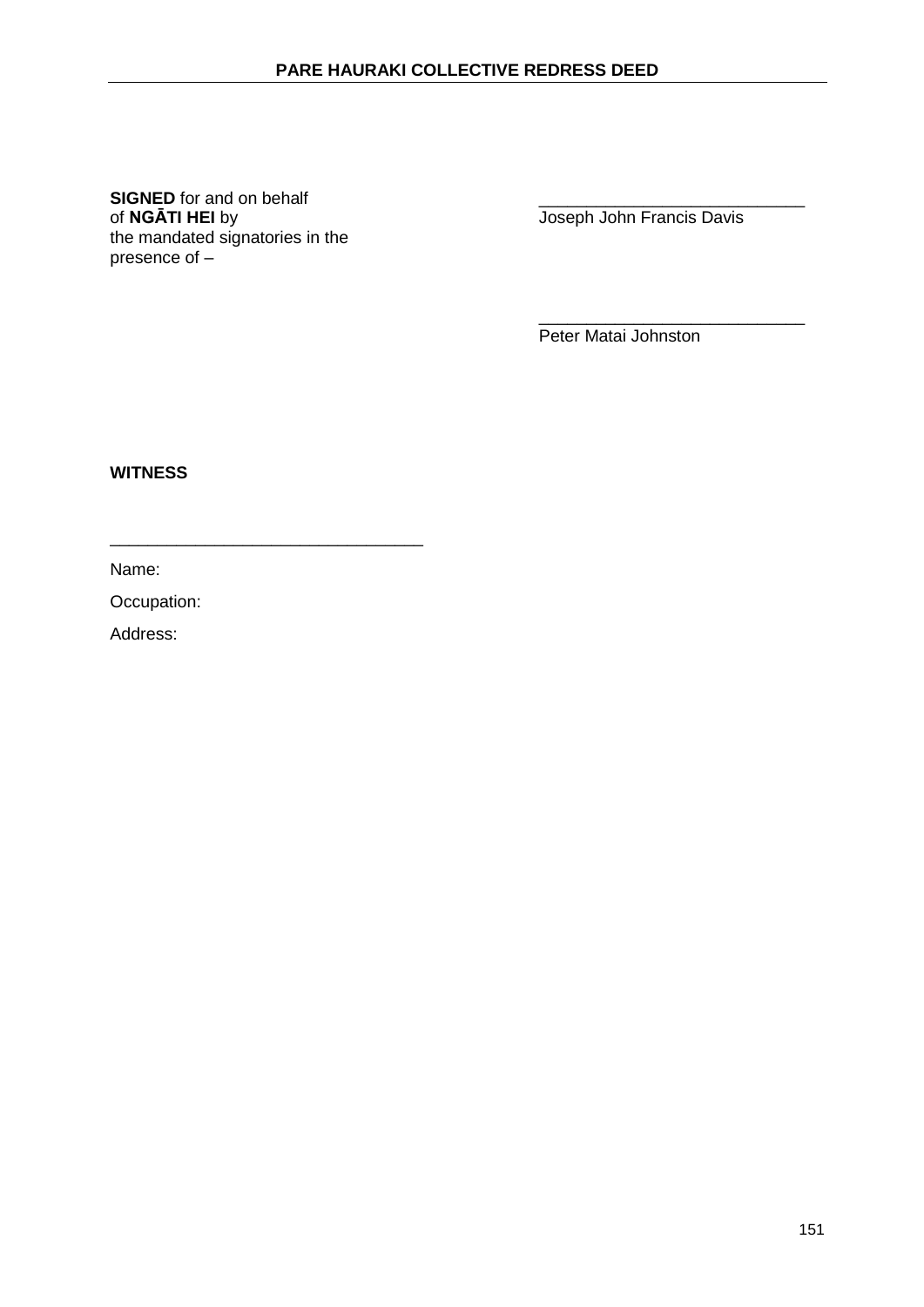**SIGNED** for and on behalf of **NGATI MARU** by the mandated signatories in the presence of –

\_\_\_\_\_\_\_\_\_\_\_\_\_\_\_\_\_\_\_\_\_\_\_\_\_\_\_\_\_\_\_\_\_

Walter Ngakoma Ngamane

\_\_\_\_\_\_\_\_\_\_\_\_\_\_\_\_\_\_\_\_\_\_\_\_\_\_\_\_ Paul Francis Majurey

**WITNESS**

Name:

Occupation: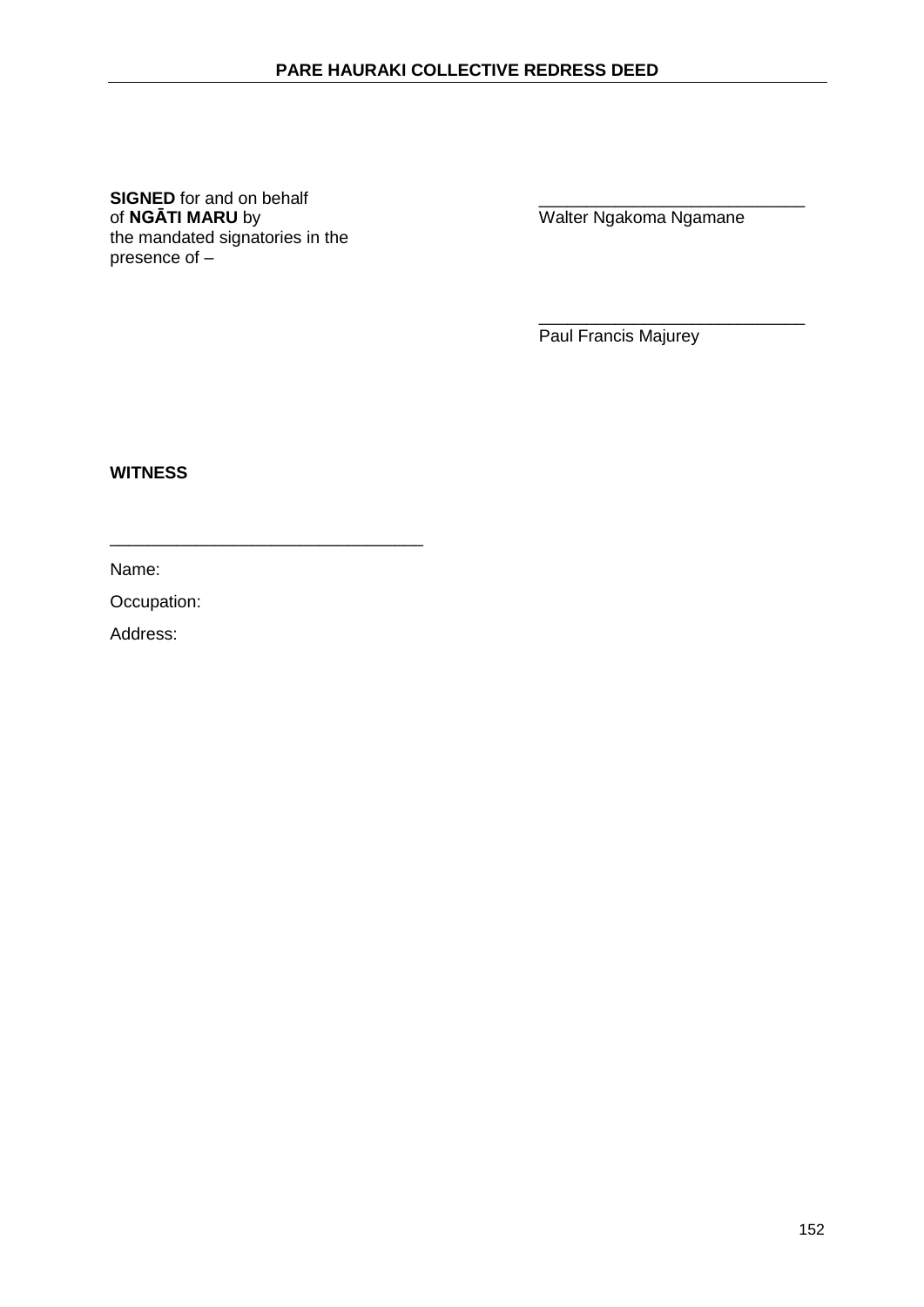#### **SIGNED** for and on behalf of **NGĀTI PAOA** by the mandated signatories in the presence of  $-$

\_\_\_\_\_\_\_\_\_\_\_\_\_\_\_\_\_\_\_\_\_\_\_\_\_\_\_\_\_\_\_\_\_

\_\_\_\_\_\_\_\_\_\_\_\_\_\_\_\_\_\_\_\_\_\_\_\_\_\_\_\_ Anthony Dean Morehu Wilson

\_\_\_\_\_\_\_\_\_\_\_\_\_\_\_\_\_\_\_\_\_\_\_\_\_\_\_\_ **Signature** 

\_\_\_\_\_\_\_\_\_\_\_\_\_\_\_\_\_\_\_\_\_\_\_\_\_\_\_\_ Name (please print)

**WITNESS**

Name:

Occupation: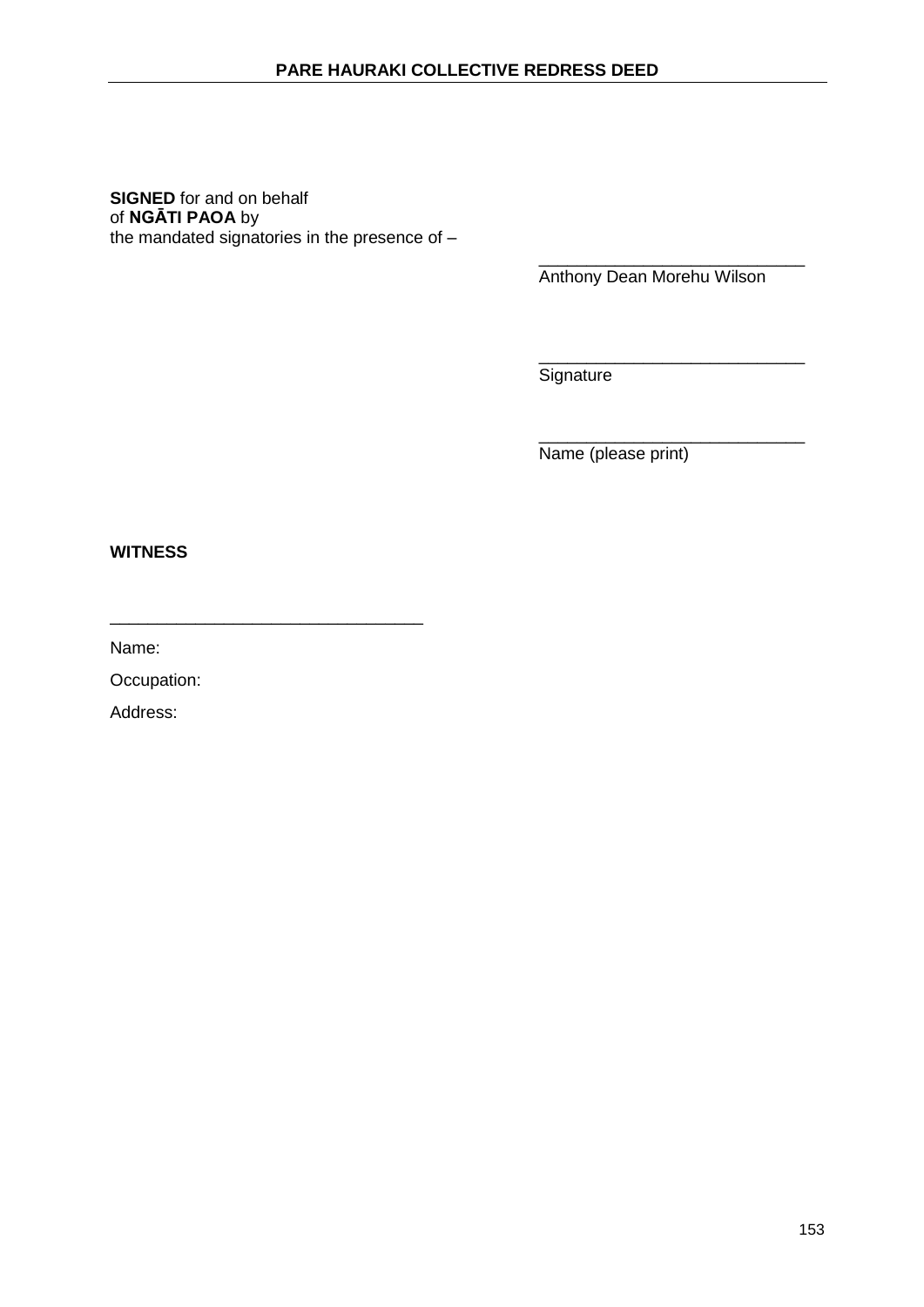**SIGNED** for and on behalf<br>
of **NGĀTI POROU KI HAURAKI** by **Example 1** Henry John Tamihere of **NGĀTI POROU KI HAURAKI** by the mandated signatories in the presence of –

\_\_\_\_\_\_\_\_\_\_\_\_\_\_\_\_\_\_\_\_\_\_\_\_\_\_\_\_\_\_\_\_\_

\_\_\_\_\_\_\_\_\_\_\_\_\_\_\_\_\_\_\_\_\_\_\_\_\_\_\_\_ Frederick Hata Thwaites

\_\_\_\_\_\_\_\_\_\_\_\_\_\_\_\_\_\_\_\_\_\_\_\_\_\_\_\_ Rangitaupea Harrison

**WITNESS**

Name:

Occupation: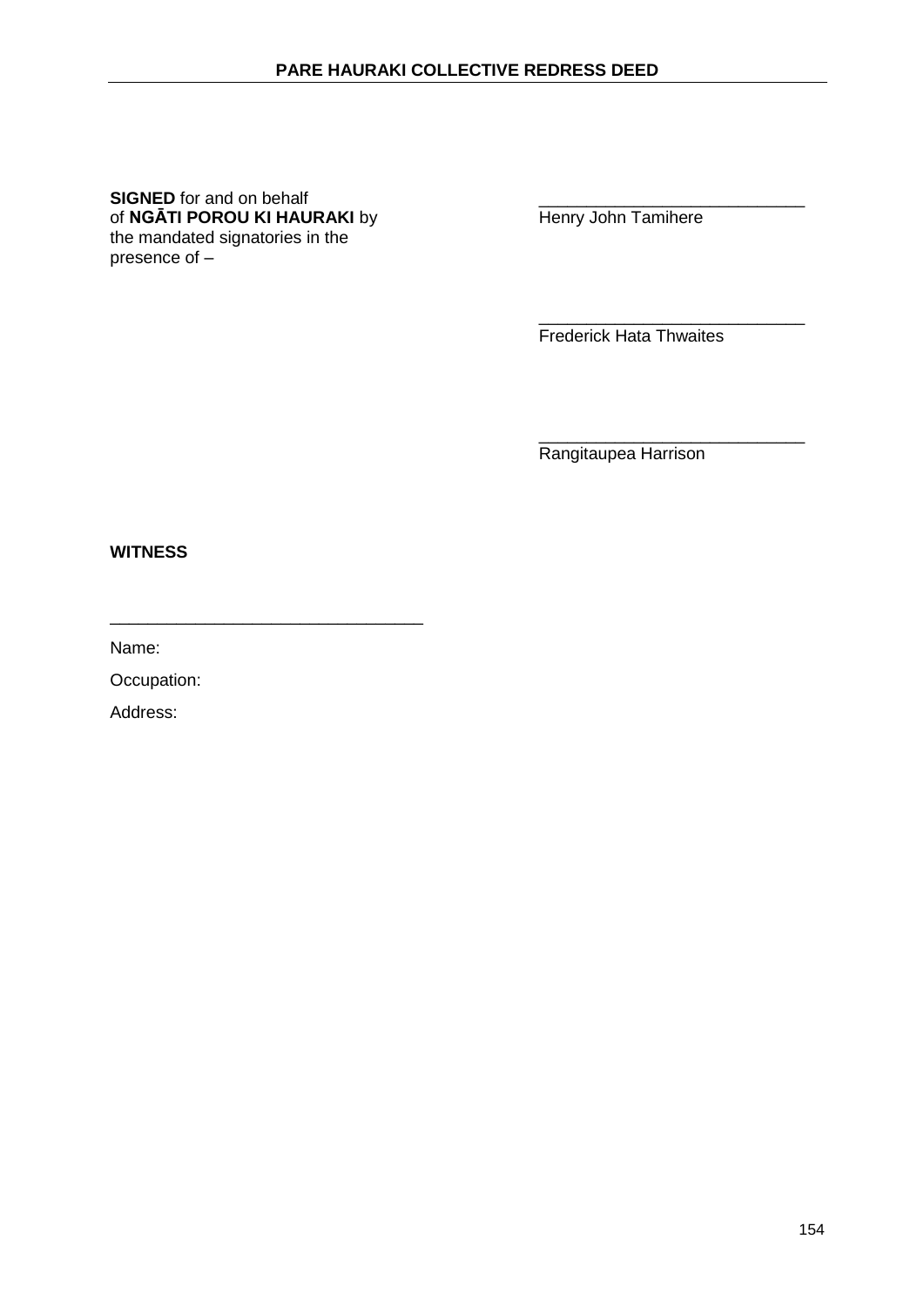**SIGNED** for and on behalf<br>
of NGĀTI PŪKENGA by<br>
Harry Haerengarangi Mikaere of **NGATI PUKENGA** by **Harry Haerengarangi Mikaere** the mandated signatories in the presence of –

\_\_\_\_\_\_\_\_\_\_\_\_\_\_\_\_\_\_\_\_\_\_\_\_\_\_\_\_\_\_\_\_\_

Rahera Aroha Ohia QSM

\_\_\_\_\_\_\_\_\_\_\_\_\_\_\_\_\_\_\_\_\_\_\_\_\_\_\_\_

**WITNESS**

Name:

Occupation: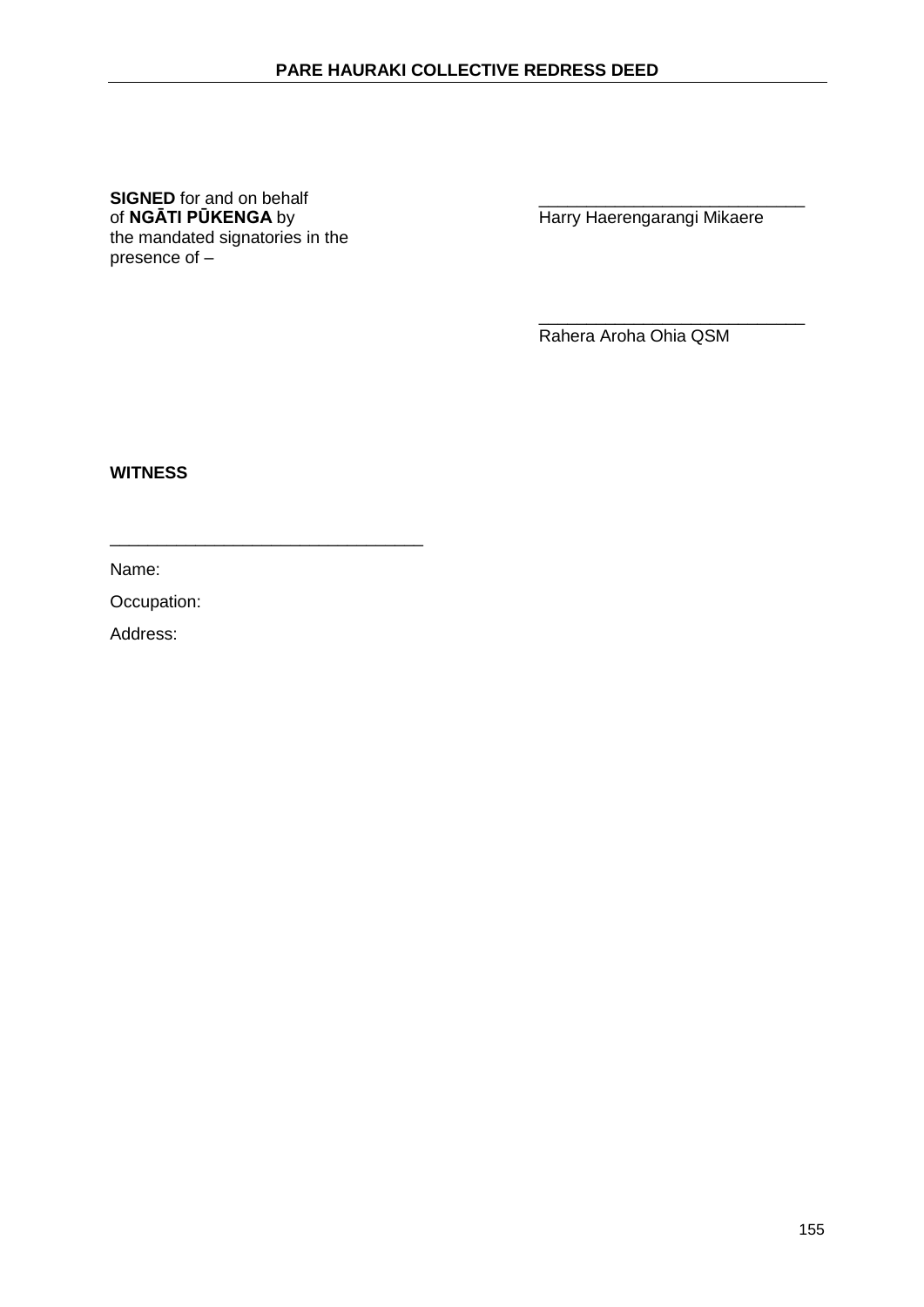**SIGNED** for and on behalf<br>
of **NGĀTI RĀHIRI TUMUTUMU** by **the angle of NGĀTI RĀHIRI TUMUTUMU** by of **NGĀTI RĀHIRI TUMUTUMU** by the mandated signatories in the presence of –

\_\_\_\_\_\_\_\_\_\_\_\_\_\_\_\_\_\_\_\_\_\_\_\_\_\_\_\_\_\_\_\_\_

\_\_\_\_\_\_\_\_\_\_\_\_\_\_\_\_\_\_\_\_\_\_\_\_\_\_\_\_ Nicola Scott

**WITNESS**

Name:

Occupation: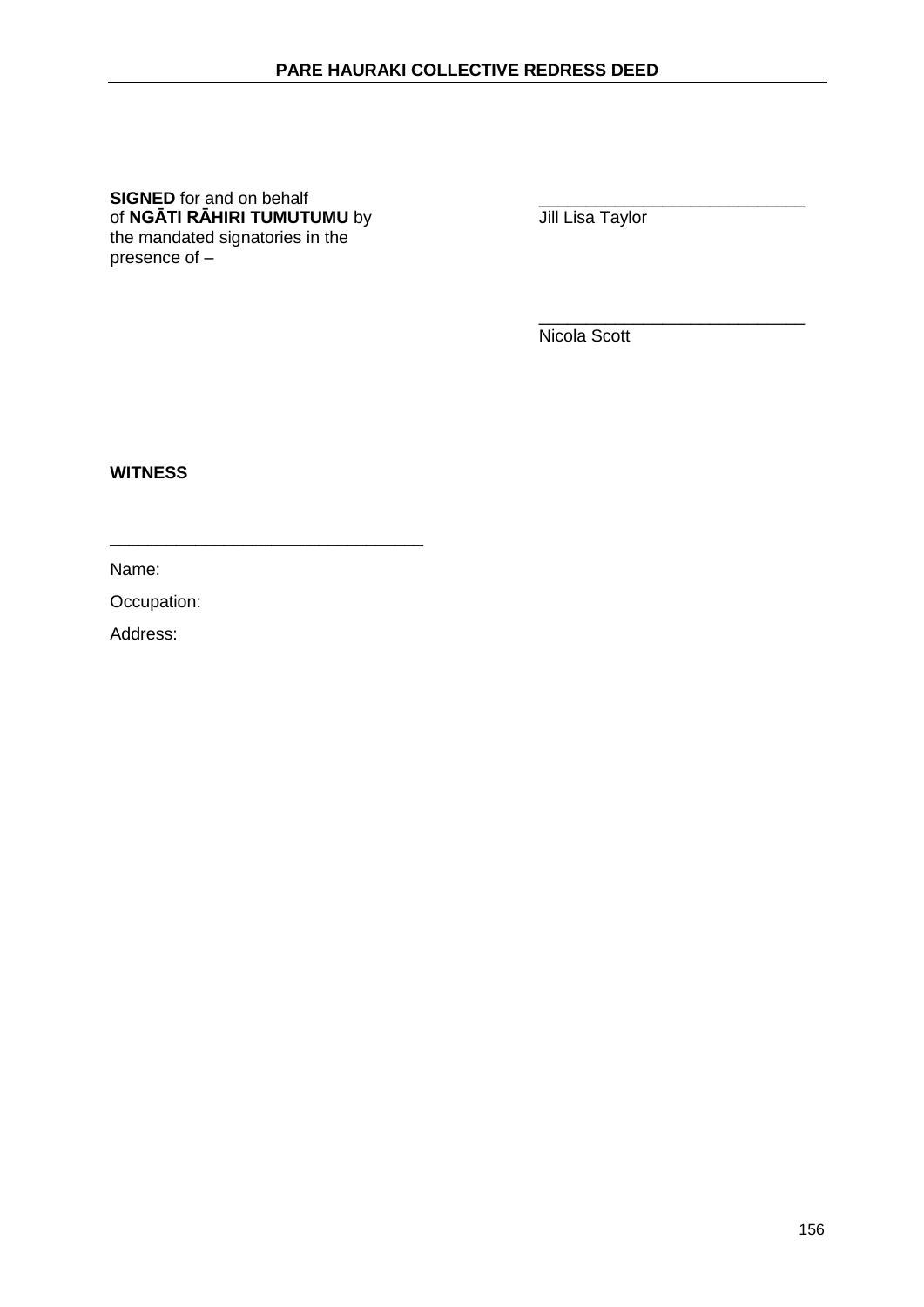**SIGNED** for and on behalf<br>
of **NGĀTI TAMATERĀ** by **Example 20** Debra Liane Ngamane of **NGĀTI TAMATERĀ** by the mandated signatories in the presence of –

\_\_\_\_\_\_\_\_\_\_\_\_\_\_\_\_\_\_\_\_\_\_\_\_\_\_\_\_\_\_\_\_\_

Terrence John McEnteer

\_\_\_\_\_\_\_\_\_\_\_\_\_\_\_\_\_\_\_\_\_\_\_\_\_\_\_\_

**WITNESS**

Name:

Occupation: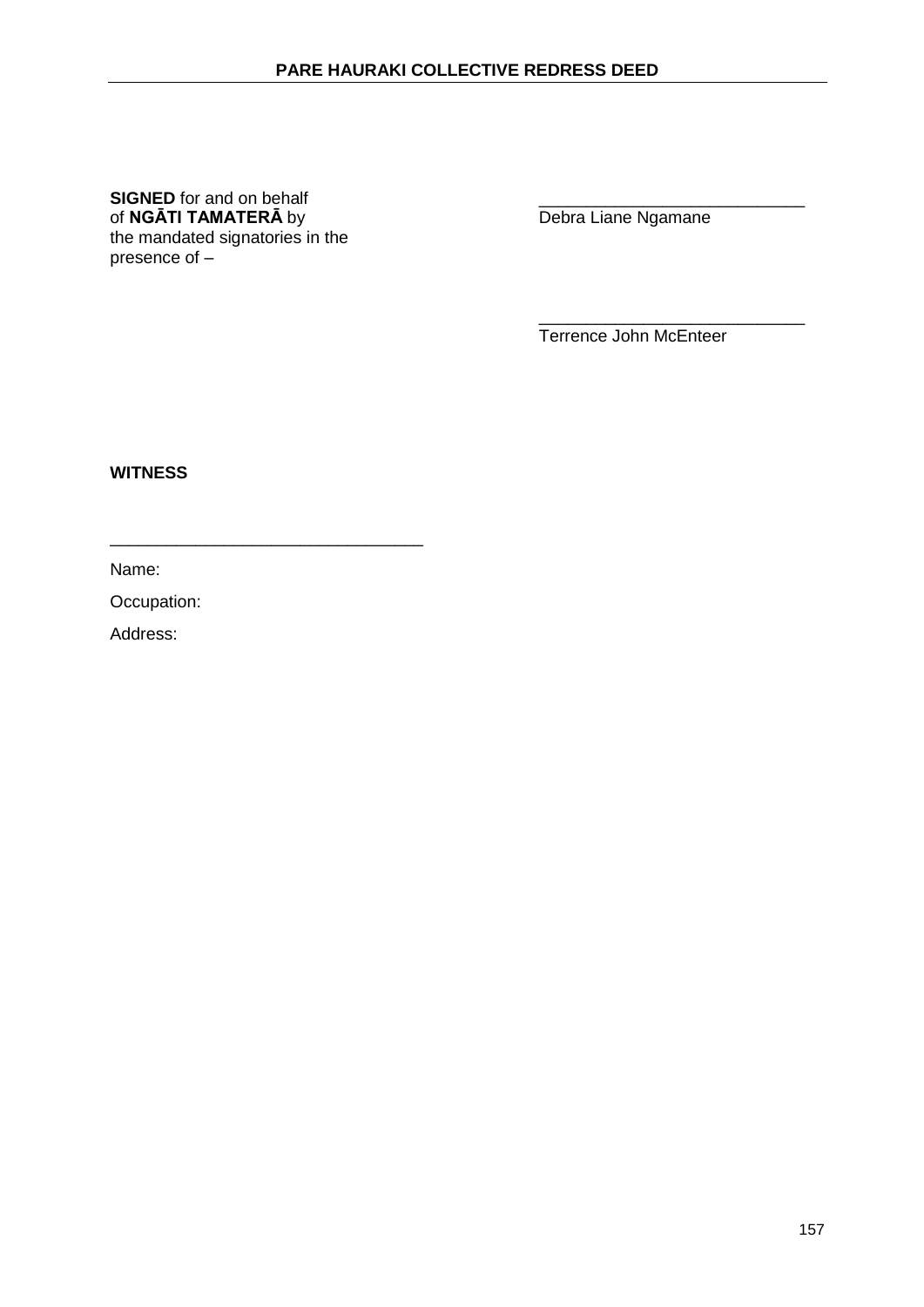**SIGNED** for and on behalf<br>
of **NGĀTI TARA TOKANUI** by **Amelia Amy Tuihana Williams** of **NGĀTI TARA TOKANUI** by the mandated signatories in the presence of –

\_\_\_\_\_\_\_\_\_\_\_\_\_\_\_\_\_\_\_\_\_\_\_\_\_\_\_\_\_\_\_\_\_

\_\_\_\_\_\_\_\_\_\_\_\_\_\_\_\_\_\_\_\_\_\_\_\_\_\_\_\_

Russell Charles Karu

**WITNESS**

Name:

Occupation: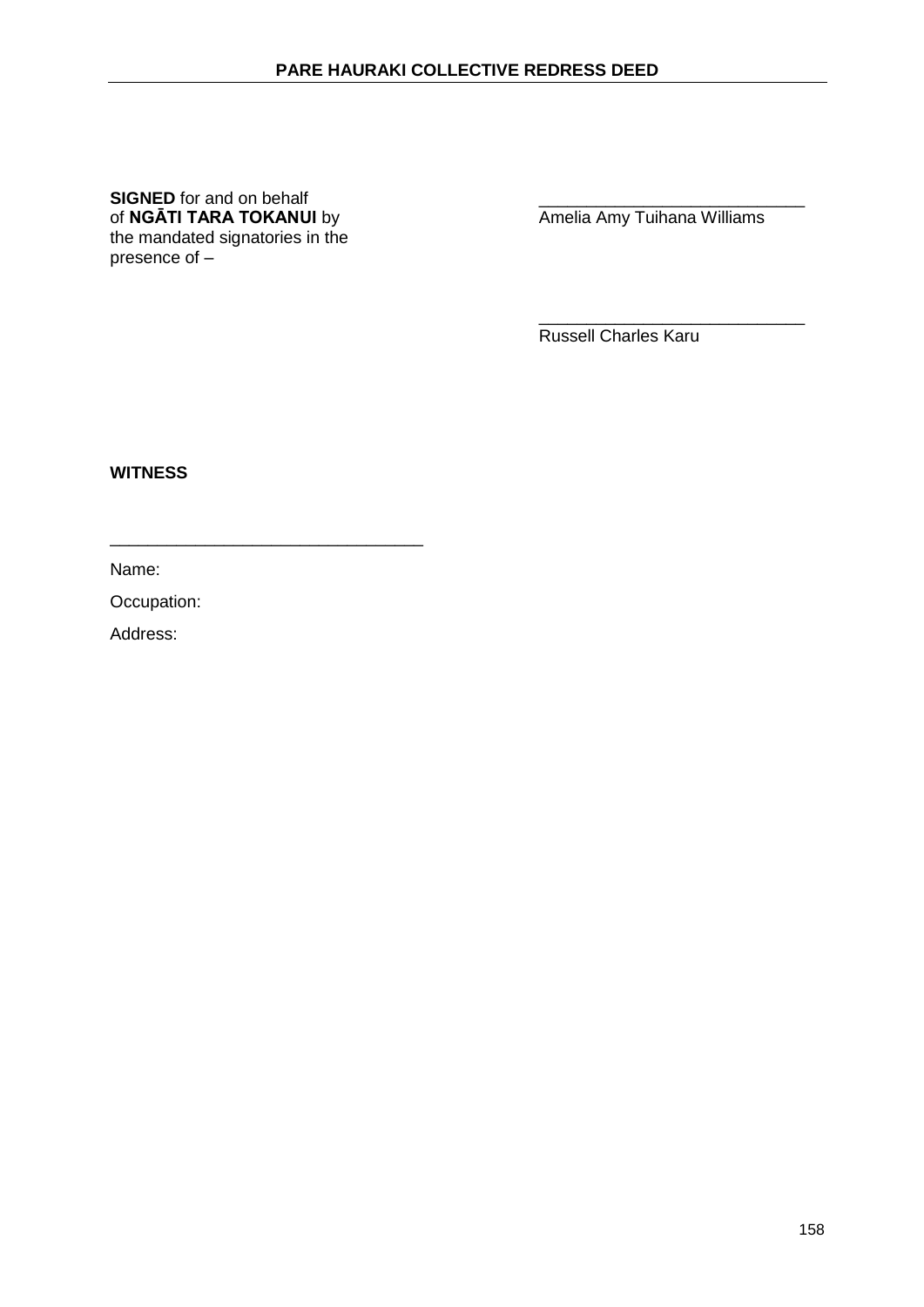**SIGNED** for and on behalf<br>
of **NGAATI WHANAUNGA** by **Tipa** Shane Compain of **NGAATI WHANAUNGA** by the mandated signatories in the presence of –

\_\_\_\_\_\_\_\_\_\_\_\_\_\_\_\_\_\_\_\_\_\_\_\_\_\_\_\_ Nathan Charles Kennedy

\_\_\_\_\_\_\_\_\_\_\_\_\_\_\_\_\_\_\_\_\_\_\_\_\_\_\_\_ Michael Edward Baker

\_\_\_\_\_\_\_\_\_\_\_\_\_\_\_\_\_\_\_\_\_\_\_\_\_\_\_\_ Pongarauhine Bonita Renata

**WITNESS**

Name:

Occupation:

\_\_\_\_\_\_\_\_\_\_\_\_\_\_\_\_\_\_\_\_\_\_\_\_\_\_\_\_\_\_\_\_\_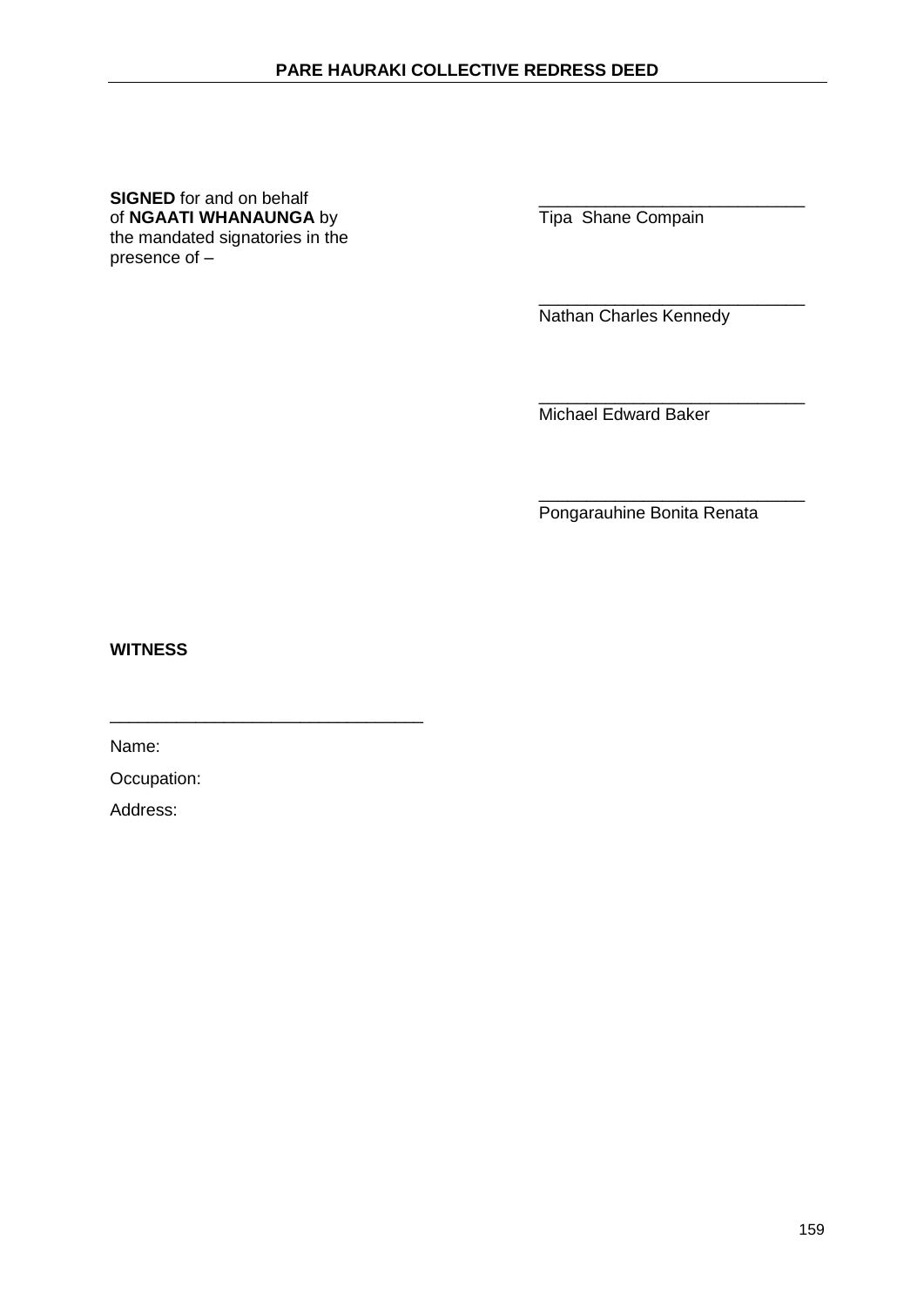**SIGNED** for and on behalf <br>
of **TE PATUKIRIKIRI** by **Example 20** William Kapanga Peters of **TE PATUKIRIKIRI** by the mandated signatories in the presence of –

\_\_\_\_\_\_\_\_\_\_\_\_\_\_\_\_\_\_\_\_\_\_\_\_\_\_\_\_\_\_\_\_\_

\_\_\_\_\_\_\_\_\_\_\_\_\_\_\_\_\_\_\_\_\_\_\_\_\_\_\_\_ David Condon Williams

**WITNESS**

Name:

Occupation: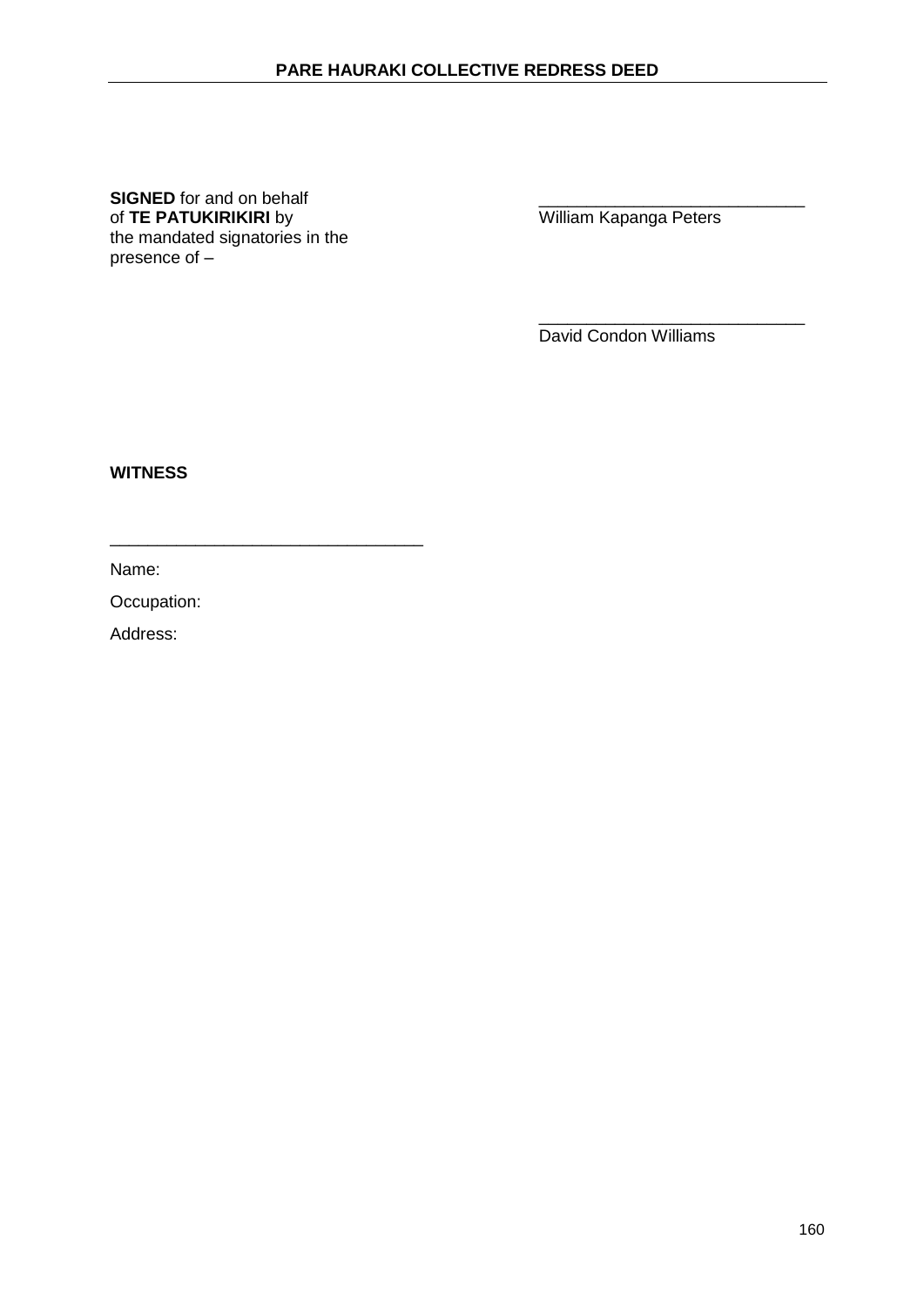**SIGNED** for and on behalf of **THE CROWN** by –

The Minister for Treaty of Waitangi<br>
Negotiations in the presence of – The Minister of Hon Andrew James Little Negotiations in the presence of  $-$ 

### **WITNESS**

Name:

Occupation:

Address:

The Minister of Finance in relation to the tax <br>indemnities in the presence of  $-$  <br>Hon Grant Murray Robertson indemnities in the presence of  $-$ 

\_\_\_\_\_\_\_\_\_\_\_\_\_\_\_\_\_\_\_\_\_\_\_\_\_\_\_\_\_\_\_\_\_

\_\_\_\_\_\_\_\_\_\_\_\_\_\_\_\_\_\_\_\_\_\_\_\_\_\_\_\_\_\_\_\_\_

## **WITNESS**

Name:

Occupation: